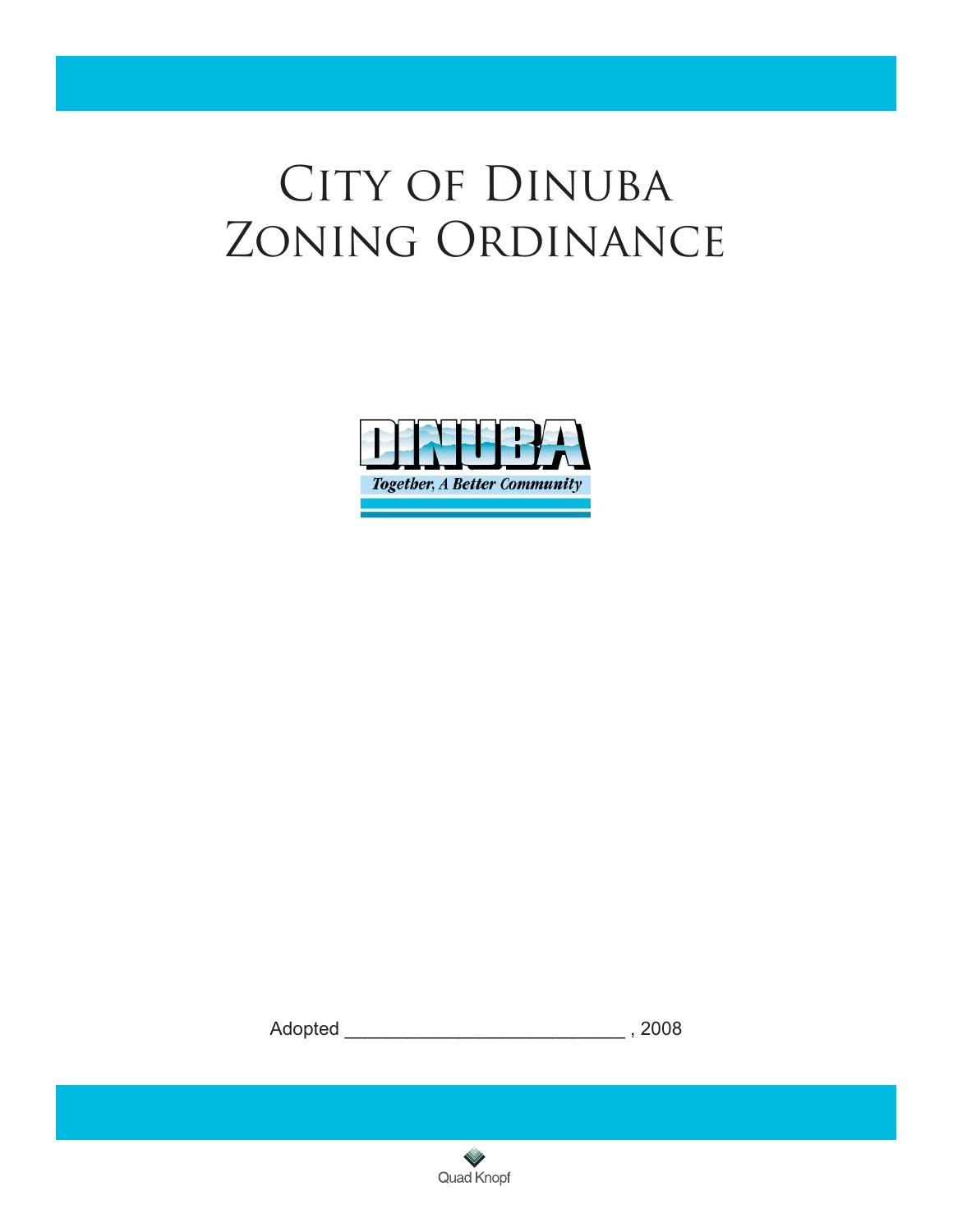# **CITY OF DINUBA ZONING ORDINANCE**



**405 East El Monte Way Dinuba, California 93618 Phone: (559) 591-5906 Fax: (559) 591-5902** 

**By:** 



**P.O. Box 3699 5110 West Cypress Visalia, California 93278 Phone: (559) 733-0440 Fax: (559) 627-2336** 

**Adopted , 2008**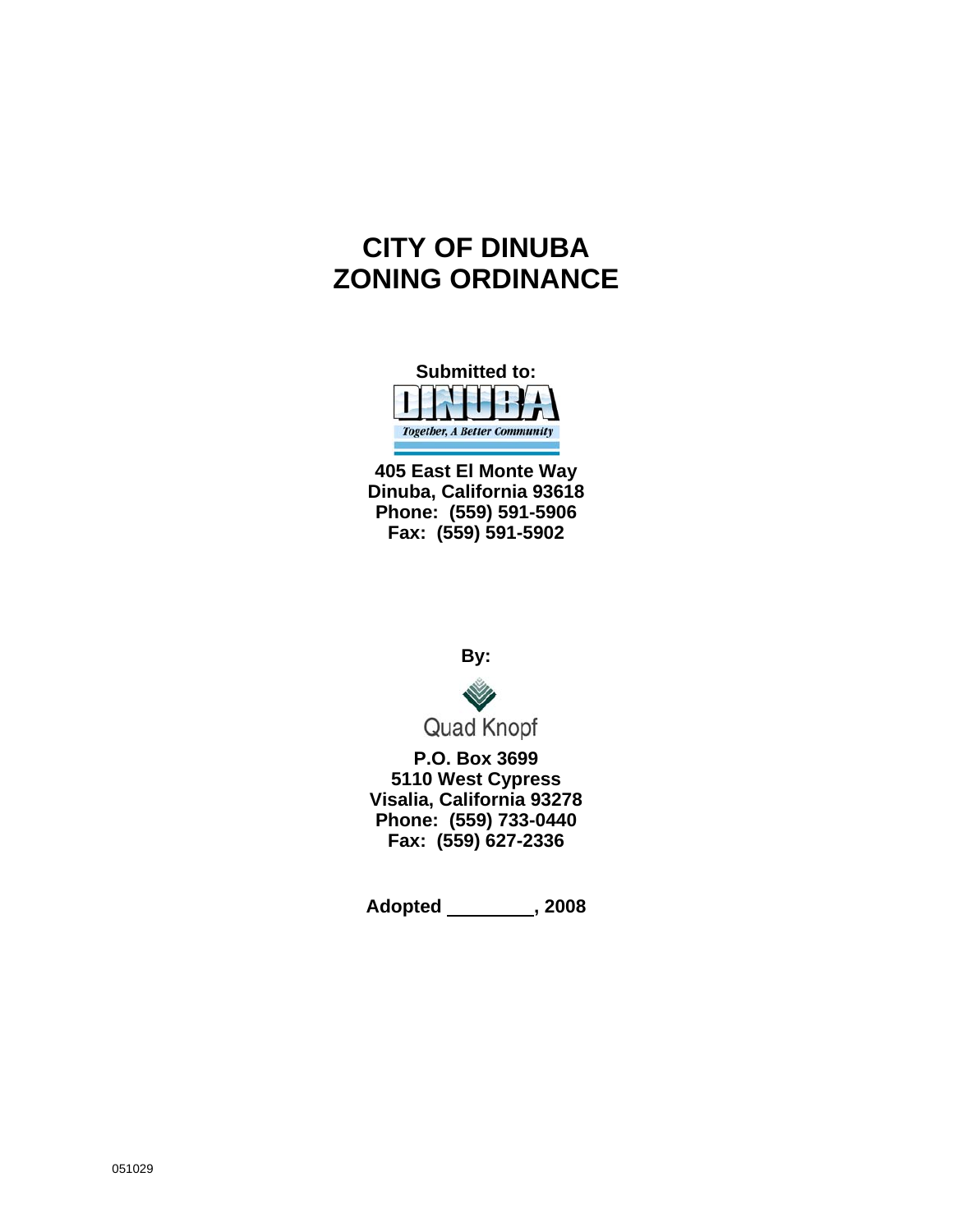## **TABLE OF CONTENTS**

| Chapter 17.10 - RCO Resource Conservation, Public Use and                       |  |
|---------------------------------------------------------------------------------|--|
|                                                                                 |  |
|                                                                                 |  |
|                                                                                 |  |
|                                                                                 |  |
|                                                                                 |  |
|                                                                                 |  |
|                                                                                 |  |
|                                                                                 |  |
|                                                                                 |  |
|                                                                                 |  |
| <b>Chapter 17.48 - Uses Allowed in Office and Commercial Districts  17.48-1</b> |  |
|                                                                                 |  |
|                                                                                 |  |
|                                                                                 |  |
|                                                                                 |  |
| Chapter 17.60 - PUD Planned Unit Development Overlay District 17.60-1           |  |
|                                                                                 |  |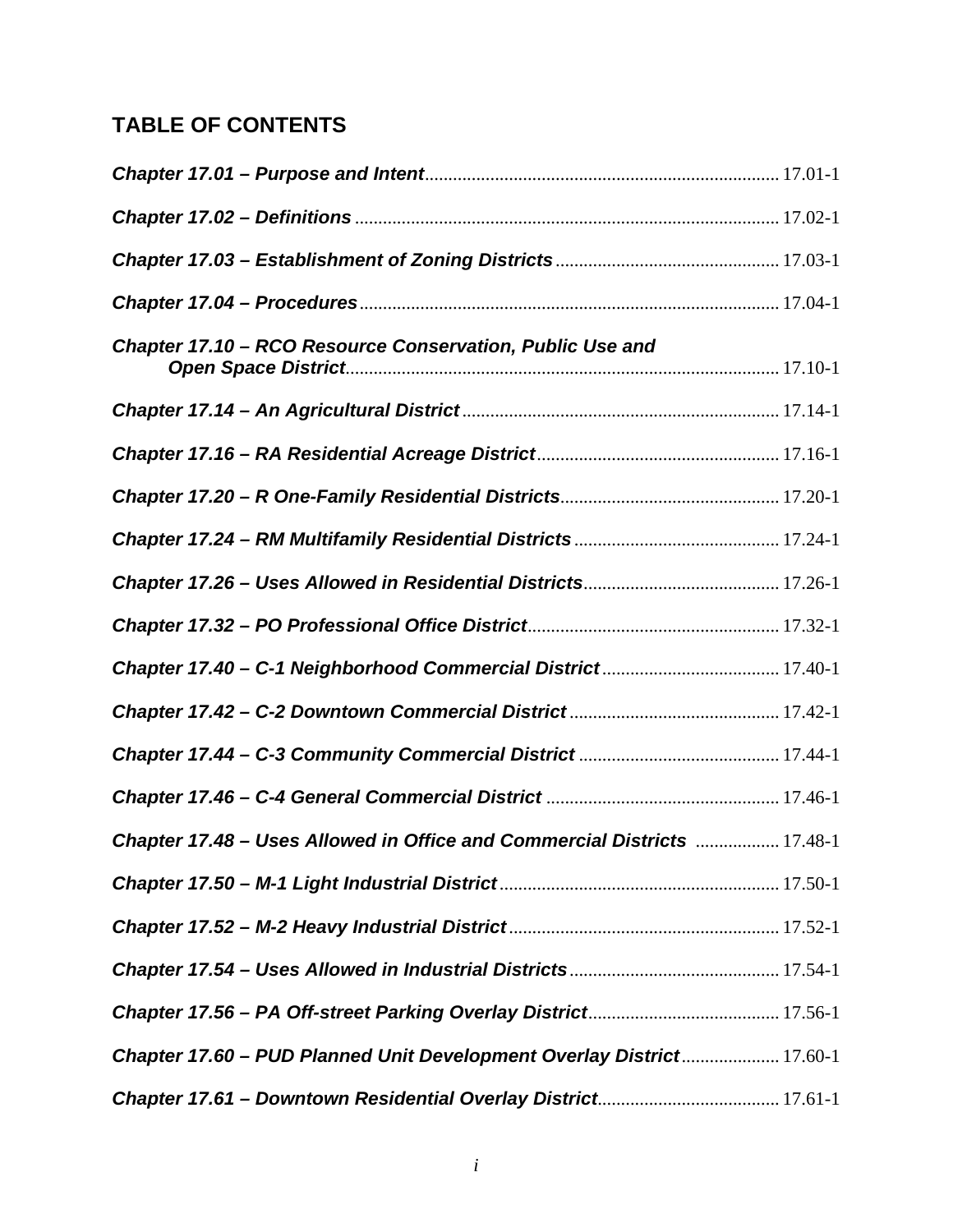| Chapter 17.64 - Off-street Parking and Off-street Loading 17.64-1                                                                         |  |
|-------------------------------------------------------------------------------------------------------------------------------------------|--|
| <b>Chapter 17.70 - Manufactured Housing, Secondary Residential Units,</b><br>Home Occupations, Garage Sales and Mobile Home Parks 17.70-1 |  |
| Chapter 17.71 - Special Provisions and Development Standards 17.71-1                                                                      |  |
|                                                                                                                                           |  |
|                                                                                                                                           |  |
|                                                                                                                                           |  |
|                                                                                                                                           |  |
|                                                                                                                                           |  |
|                                                                                                                                           |  |
|                                                                                                                                           |  |
| Chapter 17.93 - Modifications to Development Standards 17.93-1                                                                            |  |
|                                                                                                                                           |  |
|                                                                                                                                           |  |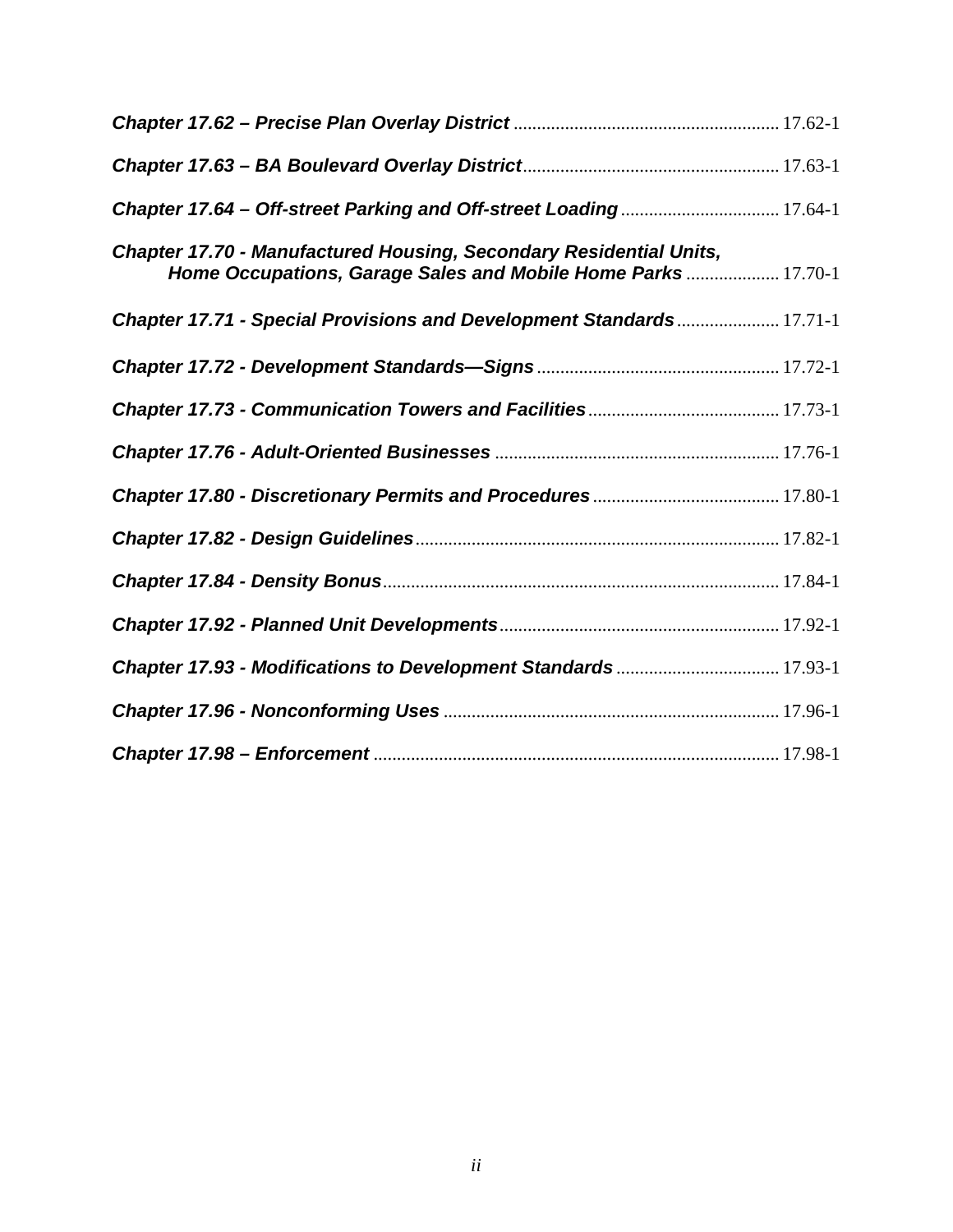## **Chapter 17.01 PURPOSE AND INTENT**

#### *Sections:*

| 17.01.010 | Purpose                                   |
|-----------|-------------------------------------------|
| 17.01.020 | Short title                               |
| 17.01.030 | Components of the zoning ordinance        |
| 17.01.040 | Severability                              |
| 17.01.050 | Compliance with other ordinances and laws |
| 17.01.060 | Compliance required                       |
| 17.01.070 | Violation as nuisance                     |
| 17.01.080 | Interpretation                            |
| 17.01.090 | Application                               |

#### **17.01.010 PURPOSE**

The purpose of this title is to promote and protect the public health, safety and general welfare of the people of the city by adopting a zoning plan and regulations provided generally for:

- A. The classification of areas of the city, including further annexations thereto, into several zones;
- B. The protection of the established character of various zoned areas within the city and to insure orderly development by regulating the use of land and improvements thereon and the location, size and character of structures or improvements to be erected or placed thereon, including alterations or additions to existing structures or improvements.

#### **17.01.020 SHORT TITLE**

The ordinance codified in this title shall be known as the "zoning ordinance." The words "ordinance" and "code" as used herein shall have the same meaning.

#### **17.01.030 COMPONENTS OF THE ZONING ORDINANCE**

The zoning title shall consist of a zone plan designating certain districts and a set of regulations controlling the uses of land; the density of population; the uses and locations of structures; the height and bulk of structures; the open spaces around structures, the appearance of certain uses and structures; the areas and dimensions of sites; the location, size and illumination of signs; and requiring the provision of off-street parking and off-street loading facilities.

#### **17.01.040 SEVERABILITY**

If any provisions or portion of any provision of this title, or the application thereof to any person or circumstances, is held invalid, the remainder of this title and the application of such provisions to other persons or circumstances shall not be affected thereby.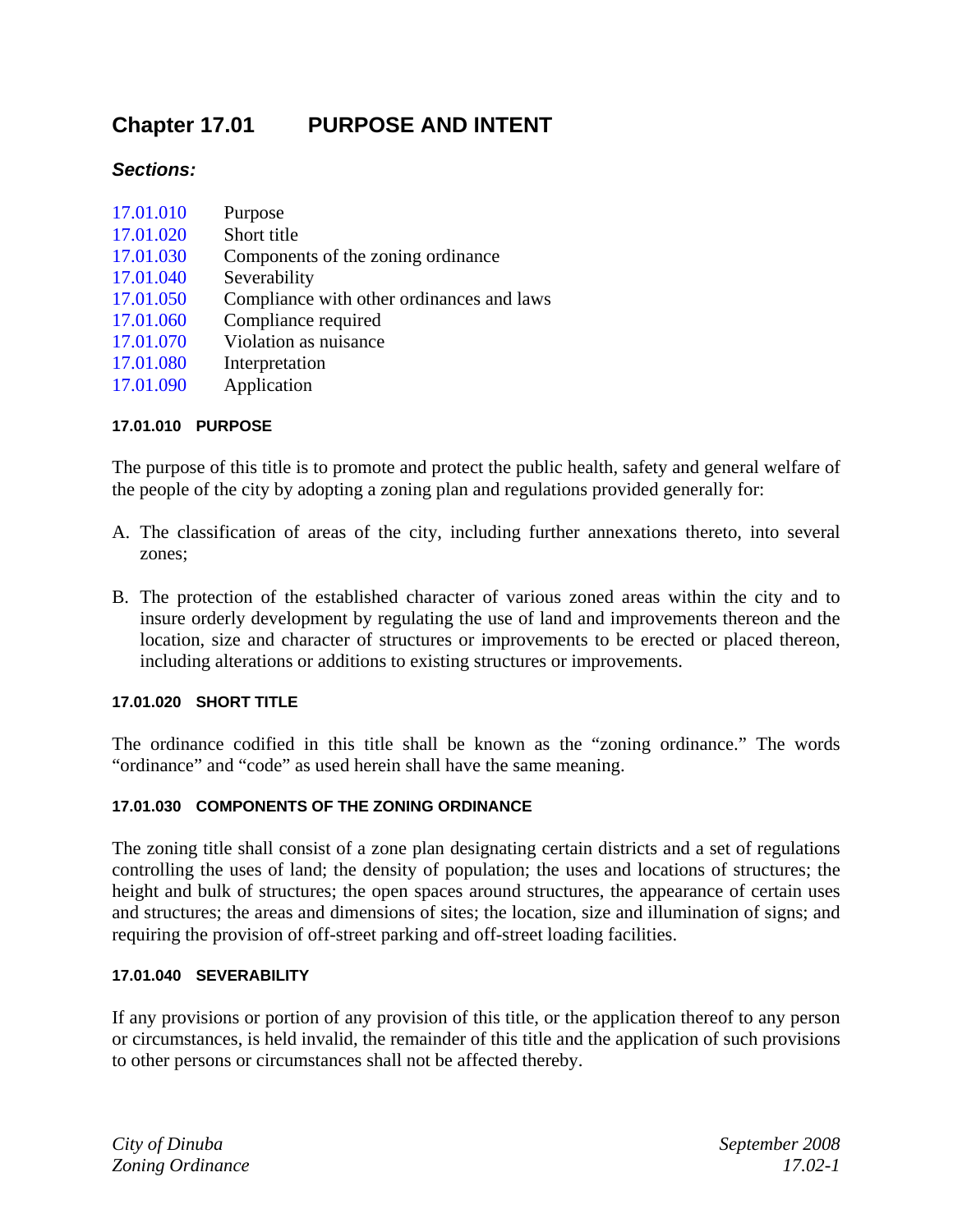#### **17.01.050 COMPLIANCE WITH OTHER ORDINANCES AND LAWS**

Nothing in this title shall be construed to authorize the use of any lot or parcel of land in violation of this title or any other applicable statute, ordinance, rule or regulation. Any permit or other entitlement issued in violation of any provisions of this title shall be void.

#### **17.01.060 COMPLIANCE REQUIRED**

No building or structure shall be constructed or reconstructed, moved, altered, converted or located nor shall any building or land be used for any purpose other than as permitted by and in conformance with this title, and all other applicable statutes, ordinances, rules and regulations, maps, plans and other requirements and documents referred to herein.

#### **17.01.070 VIOLATION AS NUISANCE**

Any building or structure constructed or reconstructed, altered, converted, moved, located or maintained contrary to the provisions of this title and any use of any land, building or premises established, conducted, operated or maintained contrary to the provisions of this title shall be and is hereby declared to be unlawful and a public nuisance. The city attorney or building official may, as authorized, commence proceedings for the abatement and removal thereof in the manner provided by law, and shall take such other steps and shall apply to such courts as may have jurisdiction to grant such relief as well as abate and remove and enjoin any person from setting up, building, maintaining or using any such building contrary to the provisions of this title.

#### **17.01.080 INTERPRETATION**

- A. In the interpretation and application, the provisions of this title are held to be minimum requirements except where they are expressly stated to be otherwise. No provision of this title is intended to abrogate, repeal, annul, impair or interfere with any existing ordinance of the City of Dinuba, except as specifically repealed herein, or deed restriction, covenant, easement or other agreement between parties; provided that where this title imposes greater restrictions or regulations than are imposed or required by an existing ordinance, deed restriction, covenant, easement or agreement between parties, this title shall control.
- B. In event of need for clarification or interpretation, the planning commission shall ascertain all pertinent facts and by resolution shall set forth its findings. Said resolution shall be transmitted to the city council and, if approved by the council, said clarification or interpretation shall govern until modified by resolution adopted in like manner or by appropriate amendment of this title. The foregoing shall apply in the following cases:
	- 1. If ambiguity arises concerning the appropriate classification of a particular use within the meaning and intent of this title;
	- 2. If ambiguity exists with reference to matters of height, yard, area and other requirements;
	- 3. If uncertainty exists with reference to a zone boundary;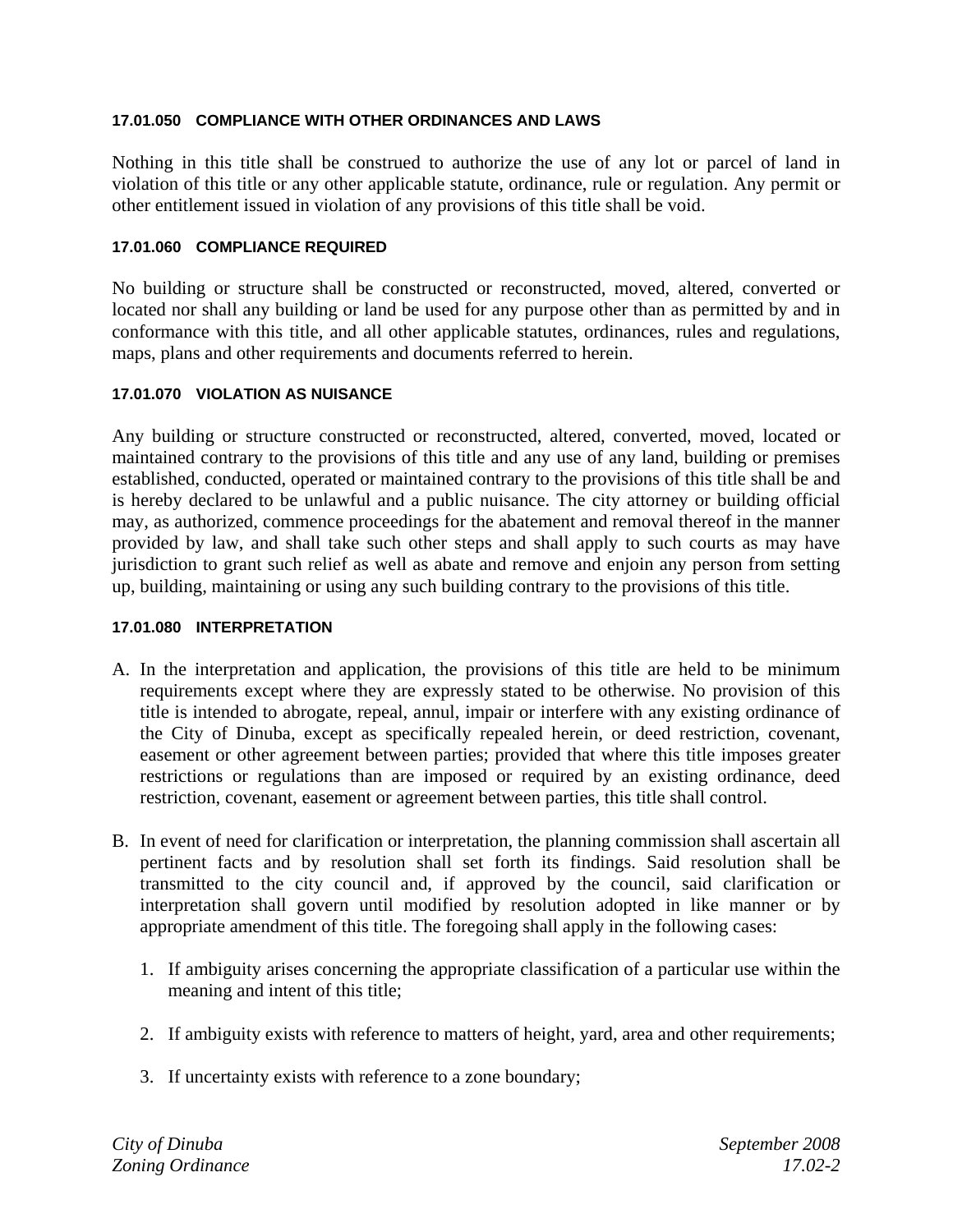- 4. If unforeseen conditions arise or technological changes have been introduced;
- 5. If ambiguity or uncertainty arises as to the meaning of any word or provision contained in this title.

#### **17.01.090 APPLICATION**

This title shall apply to all property whether owned by private persons, firms, corporations or organizations; by the United States of America or any of its agencies; by the State of California or any of its agencies or political subdivisions; by any county or city, including the City of Dinuba or any of its agencies; or by any authority or district organized under the laws of the state of California, all subject to the following exceptions:

- A. Public streets and alleys;
- B. Underground utility lines and facilities;
- C. Overhead communication lines;
- D. Overhead and underground electric and gas distribution and transmission facilities;
- E. Railroad rights-of-way;
- F. Other exemptions specifically allowed by state law or amendments thereto.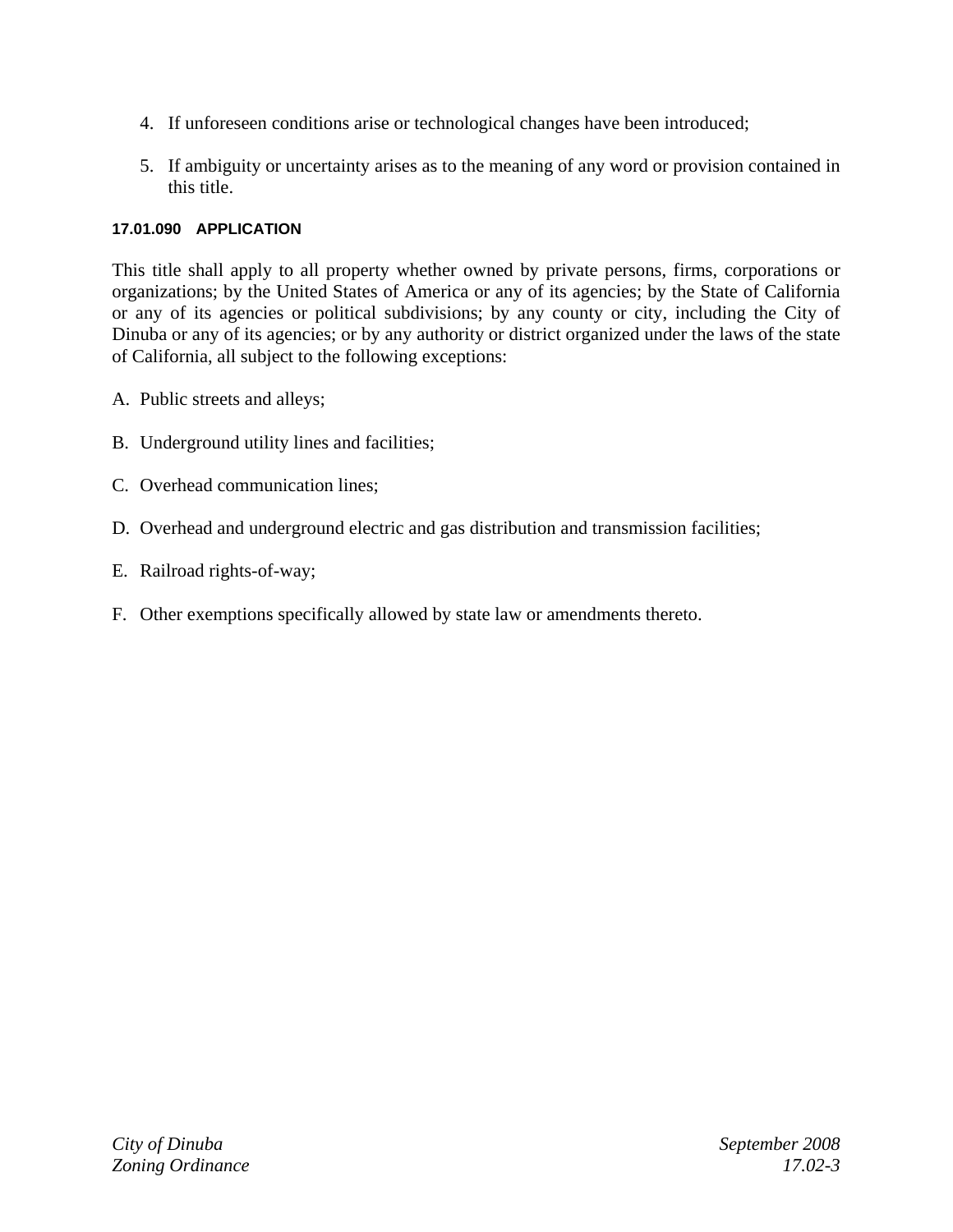## **Chapter 17.02 DEFINITIONS**

#### *Sections:*

| 17.02.010 | Application |
|-----------|-------------|
|           |             |

- 17.02.020 Format
- 17.02.030 Definitions

#### **17.02.010 APPLICATION**

For purposes of this title, certain words and terms are defined, and certain rules of construction and interpretation are set forth in this chapter.

#### **17.02.020 FORMAT**

The following rules of format apply, unless inconsistent with the plain meaning of the context of the title:

- A. Headings. In the event that there is any conflict or inconsistency between the headings of a chapter, section or subsection of this title and the context thereof, the heading shall not be deemed to affect the scope, meaning or intent of such context.
- B. Verification. The word "verification" includes declaration under penalty of perjury.
- C. Any words or phrases not defined in this chapter shall be defined in the manner set forth in a dictionary, or in the terminology in common use by planning and zoning professionals.

#### **17.02.030 DEFINITIONS**

*Abandoned.* "Abandoned" means to cease or suspend from developing or maintaining a building, structure or use for ninety (90) days or lesser time as may be specified herein.

*Abandoned Activity.* "Abandoned activity" means a business or activity with no reported sales or activity for a period of at least 180 days. Exceptions are temporary closures for repairs, alterations, or other similar situations.

*Abut, Abutting (Adjacent).* "Abutting" means two (2) or more parcels sharing a common boundary, of at least one (1) point. To physically touch, border upon border, or to share a common corner or property line, except where two (2) or more lots adjoin only at a corner or corners, they shall not be considered as abutting unless the common property line between the two (2) parcels measures not less than eight (8) feet in a single direction. For the purposes of this tile, abutting properties shall include those properties separated by any road, street, walkway, easement, alley right-of-way or highway, except a Major Highway as defined by Circulation Element of the General Plan.

*Access.* "Access" means safe, adequate, and useable ingress or egress to a property or use.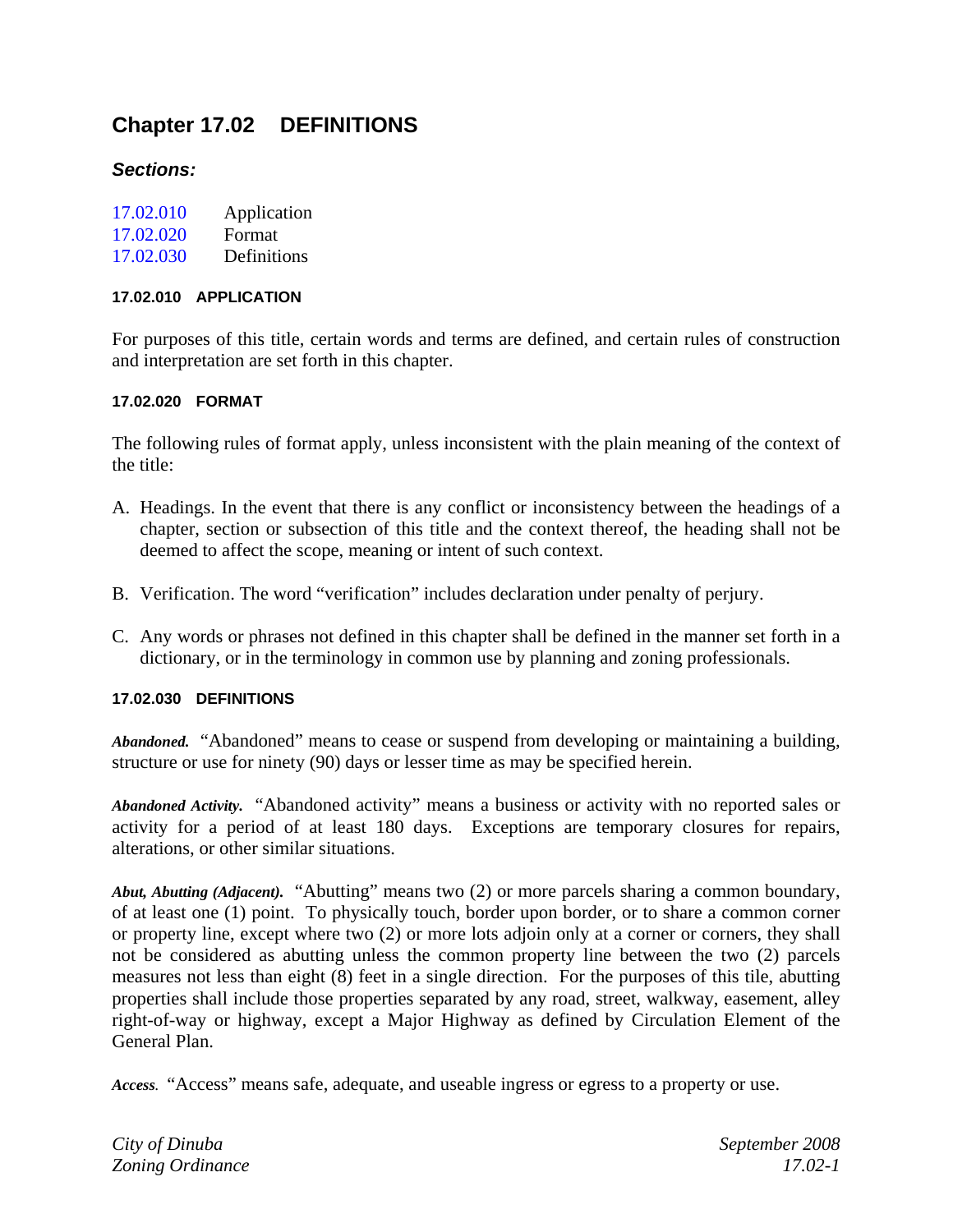*Access Drive or Access Way.* "Access-drive" means a way or means of approach to provide entrance to a property that is safe, adequate and useable as ingress or egress for pedestrians and vehicles.

*Accessory building.* "Accessory building" means a building or structure which is subordinate to, and the use of which is customarily incidental to, that of the main building structure or use on the same lot; if an accessory building is attached to the main building by a common wall or a connecting roof, such accessory building shall be deemed to be a part of the main building.

*Accessory living quarters.* "Accessory living quarters" means living or sleeping quarters within an accessory building for the sole use of occupants of the premises, guests of such occupants or persons employed on the premises. Such quarters shall have no kitchen facilities, and shall not be rented.

*Accessory use.* "Accessory use" means a use customarily and normally incidental to, subordinate to and devoted exclusively to the main use of the premises.

*Airport or Heliport.* "Airport" means any area of land designated and set aside for the landing and taking off of any aircraft regulated by the Federal Aviation Administration.

*Airport, Private.* "Private airport" means an airport or airstrip intended for the sole use of the airport owner and his or her invitees.

*Airport, Public Use.* "Public airport" means a publicly or private owned airport that offers the use of its facilities to the public without prior notice or special invitation or clearance, and that has been issued a California Airport Permit by the Division of Aeronautics of the California Department of Transportation.

*Alley.* "Alley" means a public or private way permanently dedicated or reserved as a secondary means of access to abutting property.

*Amendment.* "Amendment" means a change in the wording, context or substance of this title, addition or deletion or a change in the zone district boundaries or classifications upon the zoning map.

*Amusement Park.* "Amusement park" means an outdoor facility, which may include structures and buildings, where there are various devices for entertainment, including rides, booths for the conduct of games or sales of items, and buildings for shows and entertainment.

*Apartment.* For a definition of "apartment," see "Dwelling, multiple."

*Auto or automobile.* "Auto or automobile" includes trucks, unless otherwise specifically provided.

*Auto Accessory Parts (new) Retail Sales.* "Auto accessory parts (new) retails sales" means the sale of differential and transmission assemblies, engine blocks or heads and similar head parts, radiators, and tires and wheels, and tail pipes and mufflers. There shall be no machine work or repairs or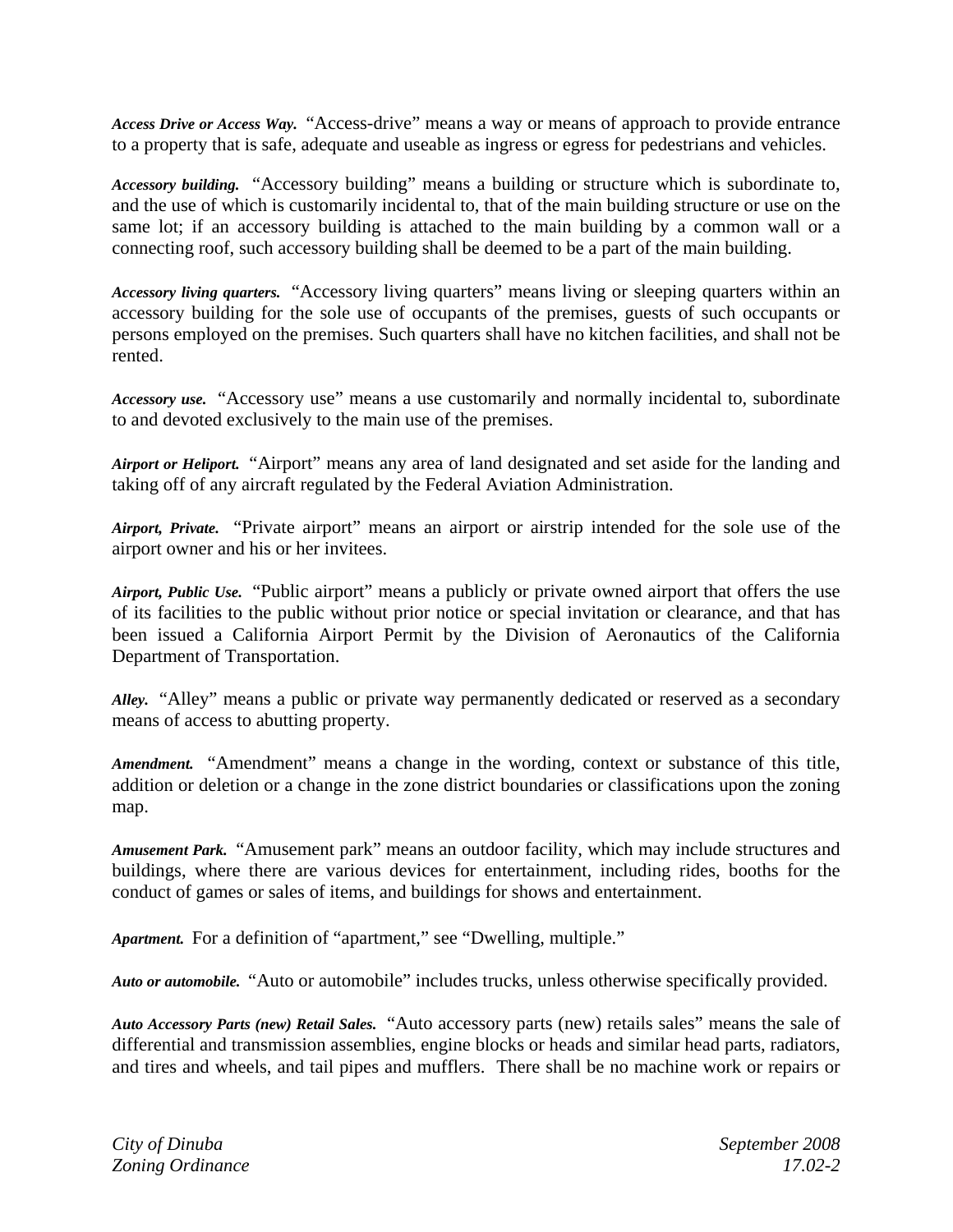installation of merchandise neither permitted on the premises, nor there a service garage or automobile service of any kind.

*Automobile Sales Lot***.** "Automobile sales lot" means an open area used for the display, sale and/or rental of new or used automobiles.

*Automobile Wrecking.* "Automobile wrecking" means the dismantling or wrecking of motor vehicles or trailers, and/or the storage, sale or dumping of dismantled or wrecked vehicles or their parts.

*Bed and breakfast inn.* "Bed and breakfast inn" means a building or portion thereof occupied as a residence, intended for occupancy by transient visitors wherein guest rooms, including the serving of breakfast, are provided for compensation.

*Bedroom.* "Bedroom" means any room in a residential living unit designated as separated sleeping quarters or suitable for that purpose.

*Bicycle Shop.* "Bicycle shop" means a business devoted to retail sales, service or repair of bicycles which are not powered by any type of mechanical device.

*Billboard.* "Billboard" means a sign which advertises any business, food, product or service not conducted, sold, manufactured or distributed from the premises or facilities on which the sign is located.

*Block.* "Block" means all property fronting on one (1) side of a street between points where such street is intersected or intercepted by streets, railroad rights-of-way or city boundaries or terminated by a dead end; an intercepting street shall determine only the boundary of the block on the side of the street from which it so intercepts.

*Boarding, Lodging House.* "Boarding or lodging house" means a building where lodging and/or meals are provided for compensation for five (5) but not more than fifteen (15) persons, not including rest homes.

*Breezeway.* "Breezeway" means a roofed structure not enclosed on more than two (2) sides attached to and connecting portions of a main building, or a portion of a main building and accessory building.

*Building.* "Building" means a permanently located structure having a roof; house trailers and other vehicles, even though permanently immobilized, shall not be deemed to be buildings.

*Building Area.* "Building area" means the net portion of the lot remaining after deducting all required setbacks form the gross area of the lot.

*Building Coverage.* "Building coverage" means the percent of lot area which may be covered by all the footprints of buildings or structures on a lot.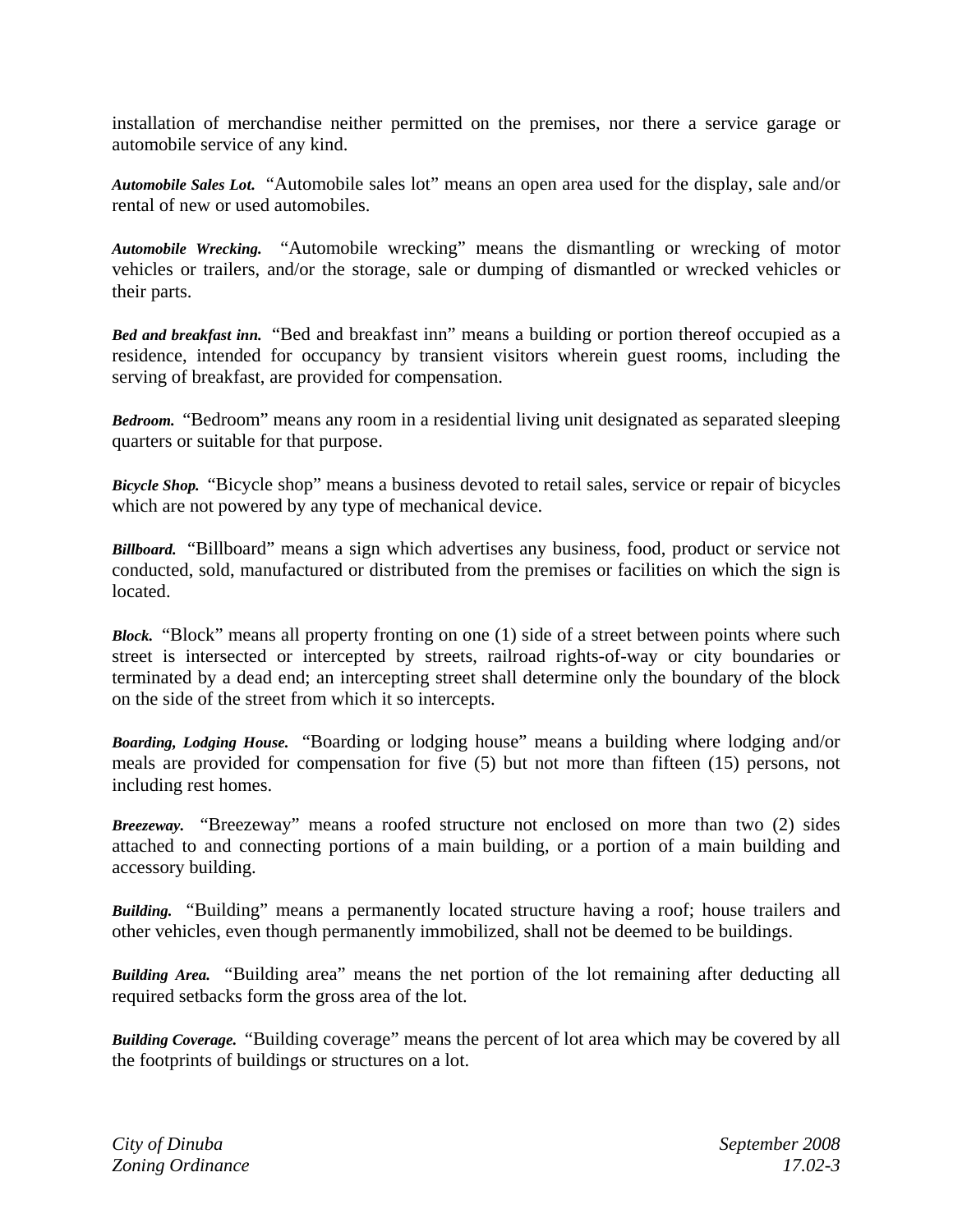*Building Height.* "Building height" means the vertical distance from the average level of the highest and lowest point of that portion of the lot covered by the building to the highest point of the roof.

*Building Site.* "Building site" means the ground area of one (1) or more lots, as defined in this chapter, when used in combination for a building or permitted group of buildings, together with all open spaces as required by this title. When so combined as a single building site, the common line dividing any two (2) or more contiguous lots may be exempt from the provisions requiring side yards with respect thereto.

*Business, Retail.* "Retail business" means the retail sale of any article, substance or commodity for profit or livelihood, conducted within a building, but not including the sale of lumber or other building materials or the sale of used or secondhand goods or materials of any kind.

*Business, Wholesale.* "Wholesale business" means the wholesale handling of any article, substance or commodity for profit or livelihood, but not including the handling of lumber or other building materials, or the open storage or sale of any material or commodity and not including the processing or manufacture of any product or substance.

*Campground.* "Campground" means a plot of ground upon which two (2) or more campsites are located, established, or maintained for occupancy by camping units of the general public as temporary living quarters for recreation, education, or vacation purposes.

*Camp Site.* "Camp site" mean an area within a campground prepared and maintained for the purpose of occupancy by camping units of the general public as temporary living quarters for recreation, education, or vacation purposes.

*Caretaker's Residence***.** "Caretaker's residence" means a single-family residence on the same property with, or an abutting property owned by the owner of, a commercial or manufacturing use which residence is occupied by one (1) or more persons charged with care or protection of facilities used in such commercial or manufacturing use, and which residence is provided to the occupant as compensation for such services and for which he does not pay money or any other thing of value other than his services.

*Carnival.* "Carnival" means a group of two (2) or more devices or acts, operated or conducted for five (5) days or less from time of set up and, in conjunction with an established business for the purpose of attracting the public, or to advertise a product, idea or program.

*Carport.* "Carport" means a detached accessory building not enclosed on more than three (3) sides and designed for and used to shelter or house automobiles. When attached to the main building, a carport becomes a part thereof.

*Centerline.* "Centerline" means a line designated by official survey to be the center of the future or existing fully developed easement, street, road or highway, which may or may not coincide with the construction centerline.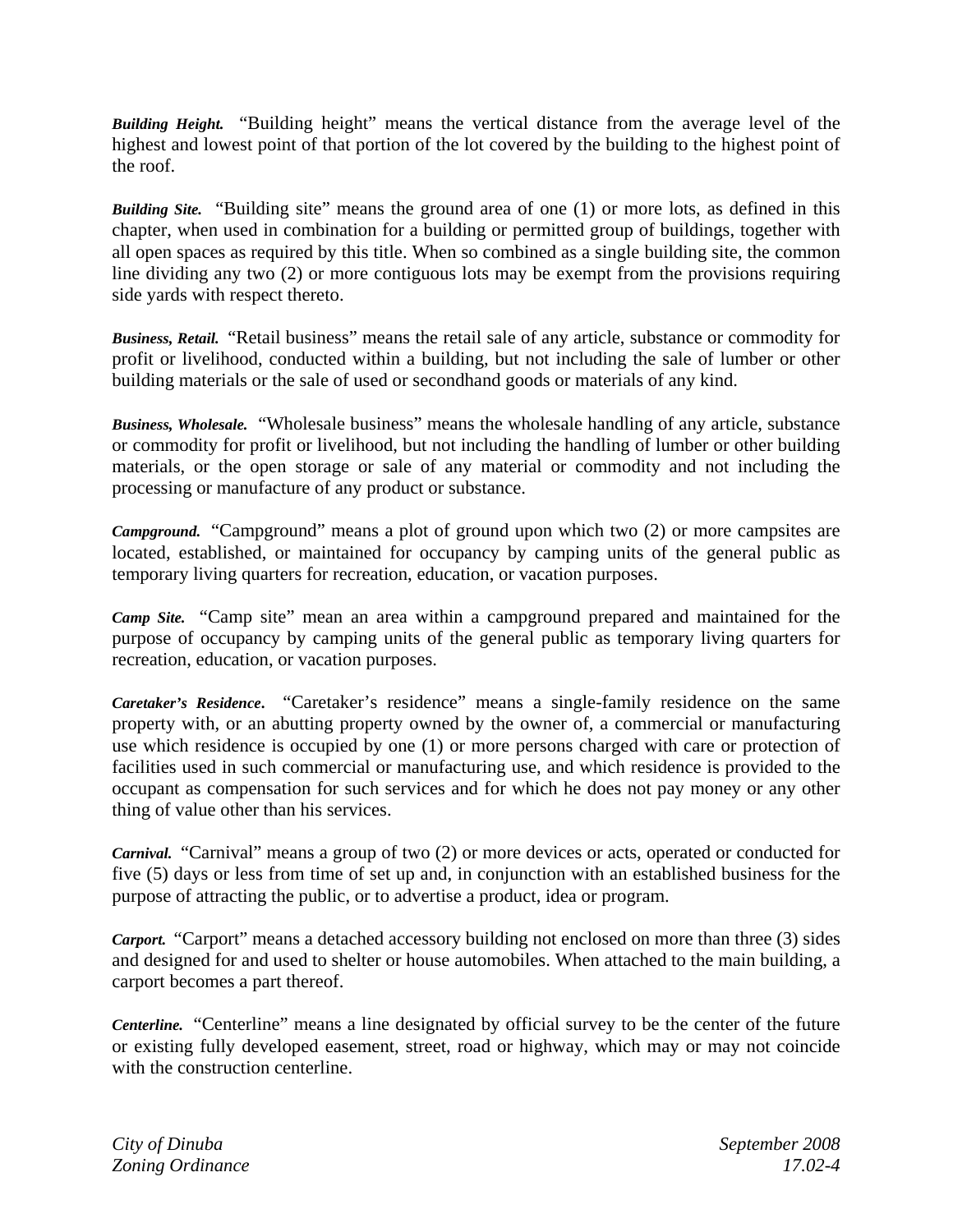*Central Business District.* "Central business district" means a section of the city which is the principal shopping, commerce area and focal point of many individual stores and businesses individually owned and/or operated.

*Child Care Facility.* "Child care facility" means a facility, other than a home, which provides regular care, protection and supervision to children for a period of less than twenty-four (24) hours a day, while the parents or guardians are away.

*Child Care Home.* "Child care home" means a home in which the occupant provides regular care, protection and supervision to twelve (12) or fewer children, inclusive, including children who reside at the home, if any, for a period of less than twenty-four (24) hours a day, while the parents or guardians are away.

*Church.* "Church" means and includes, but is not necessarily confined to, any building; structure or open space where a group of two (2) or more persons, not immediate members of one (1) family only, regularly gather for purposes of divine worship.

*Club.* "Club" means an association of persons for some common nonprofit purpose, but not including groups organized primarily to render a service which is customarily carried on as a business.

*College.*"College" means an educational institution offering advanced instruction in any academic field beyond the secondary level, but not including trade schools or business colleges.

*Columbarium.* "Columbarium" means a structure of vaults lined with recesses for cinerary urns for the ashes of cremated bodies.

*Commercial Farm Building.* "Commercial farm building" means a farm building used in connection with agricultural operations conducted for a profit, not including dwellings.

*Commission.* "Commission" means the planning commission of the city.

*Communications Equipment Building.* "Communications equipment building" means a building housing electrical and mechanical equipment necessary for the conduct of a public utility communications business, with or without personnel.

*Convalescent Home.* "Convalescent home" means an establishment or home for the care and nursing of convalescents, invalids and aged persons, excluding cases of communicable diseases, mental sickness or disorder and surgical or obstetrical operations.

*Crematory.* "Crematory" means a building or structure operated in conjunction with a columbarium, mausoleum, cemetery, or mortuary containing one (1) or more furnaces for the reduction of bodies of deceased persons to cremated remains.

*Dairy Farm.* "Dairy farm" means any place or premises upon which milk is produced for sale or other distribution and where more than two (2) cows or six (6) goats are in location.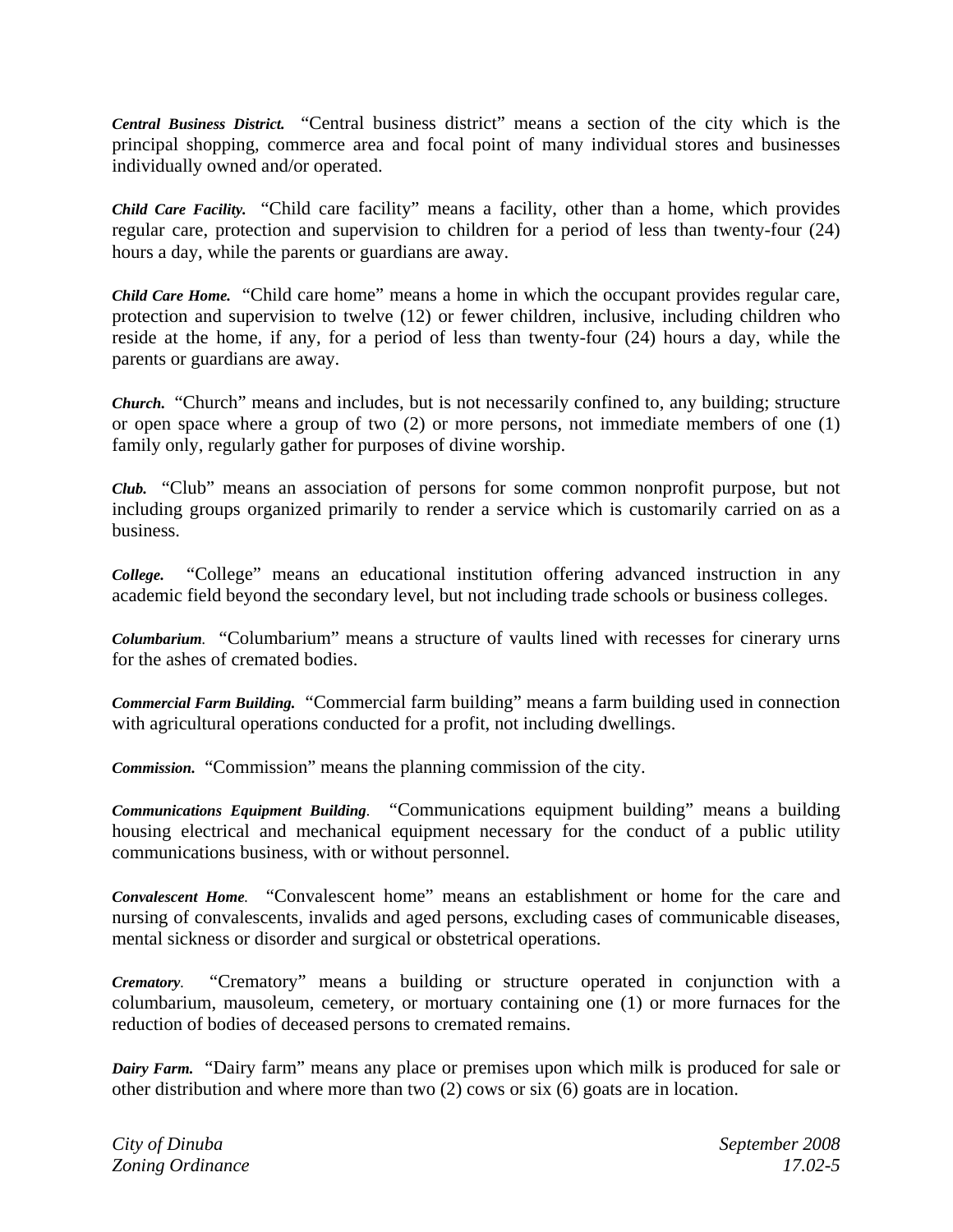*Detached.*"Detached" means any building or structure that does not have a wall or roof in common with any other building or structure.

*Director.*"Director" means an individual, designated by the city manager, with authority to carry out the responsibilities as contained in this title.

*District Zoning.* "District zoning" means a portion of the city within which certain uses of land and buildings are permitted or prohibited and within which certain yards and other open spaces are required and certain height limits are established for buildings, all as set forth and specified in this title.

*Dormitory.*See "rooming and boarding house."

*Drive-through.* "Drive-through" means a facility in which a portion thereof is designed and constructed to provide goods or services to patrons while they remain in their vehicles.

*Dump.* "Dump" means a place used for the disposal, abandonment or discarding of garbage, sewage, trash, refuse, waste material, or dead animals.

*Duplex.* "Duplex" means a detached building designed for or occupied exclusively by two (2) families living independently of each other. Of which structure is joined by a common wall or roofline.

*Dwelling, Multiple.*"Multiple dwelling" means a building or buildings or portion thereof used and designed as a residence for two (2) or more families or individuals living independently of each other, with separate kitchen and bathroom facilities. Multiple dwelling shall not include trailers, mobile homes or residential manufactured housing.

*Dwelling, Single-Family.* "Single-family dwelling" means a building designed for and/or occupied as a residence by one (1) family or individual. Single-family dwelling shall not include trailers, mobile homes or residential manufactured housing.

*Easement.* "Easement" means a grant of one (1) or more property rights by the property owner for use by the public, a corporation or another person or entity.

*Educational Institution.* "Educational Institutional" means a school, college, or university, supported wholly or in party by public funds or giving general academic instruction equivalent to the standards prescribed by the State Board of Education.

*Electric Distribution Substations.* "Electric distribution substation" means an assembly of equipment which is part of a system for the distribution of electric power where electric energy is received at a sub transmission voltage and transformed to a lower voltage for distribution for general public use.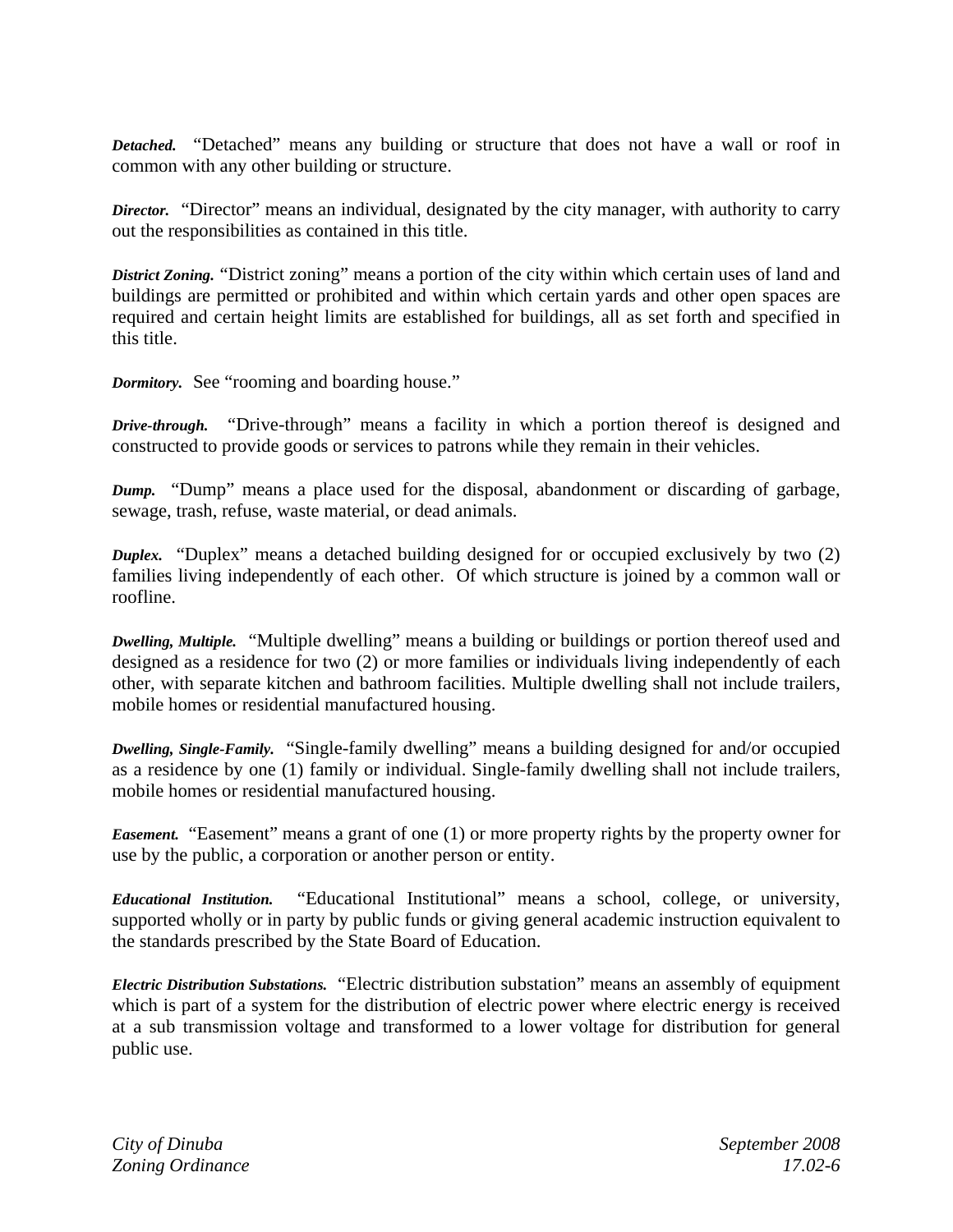*Electric Transmission Substation.* "Electric transmission substation" means an assembly of equipment which is part of a system for the transmission of electric power where electric energy is received at a very high voltage from its source of generation by means of a network of high voltage lines and where, by means of transformers, said high voltage is transformed to a low sub transmission voltage for purposes of supplying electric power to large individual customers, interchange connections with other power-producing agencies, or electric distribution substations for transformation to still lower voltages for distribution to smaller individual users.

*Emergency Shelter*. "Emergency shelter" means housing with minimal supportive services for homeless persons that is limited to occupancy of six months or less by a homeless person. No individual or household may be denied emergency shelter because of an inability to pay.

*Employee Housing.* "Employee housing" means living quarters including dwellings, tents, bunkhouses, railroad maintenance cars, trailer coaches or other housing accommodations maintained in connection with any work or place where work is being performed and the site on which they are located, and/or a site set aside providing for camping of five (5) or more employees by a labor contractor, excepting farm employee housing as defined in this section.

*Family.* "Family" means an individual, or two (2) or more persons who are related by blood or marriage, or a group of not more than six (6) persons not necessarily related by blood or marriage, living together in a dwelling unit; full-time domestic servants of any such persons may reside on the same premises, and shall not be counted with respect to the foregoing definition.

*Farm Employee Housing.* "Farm employee housing" means living quarters, including dwellings with sleeping accommodations and dining facilities, maintained for occupancy by persons employed principally in farming and related pursuits on land owned, leased or rented by the owner, lessee or tenant of the site on which the farm employee housing is located; excepting a labor camp or trailer park.

*Farmers Market.*"Farmers market" means a retail market where agricultural produce is offered for sale to the general public, either within an enclosed building or outdoors.

*Feed Lot or Feed Yard.*"Feed lot" means a lot or portion of a lot used for the enclosing of livestock for market, and not operated in connection with a bona fide farm.

*Fence, Open or Lattice Type.* "Open or lattice type fence" means a fence, fifty (50) percent or more of the surface of which is open to the passage of air.

*Fence, Screen.* "Screen fence" means a fence, ninety (90) percent or more of the surface of which is closed to the passage of light on a horizontal plane.

*Fraternity House and Sorority House.* "Fraternity house and sorority house" means a dwelling occupied by members of a fraternity or sorority or used as a meeting/assembly place for a fraternity or sorority.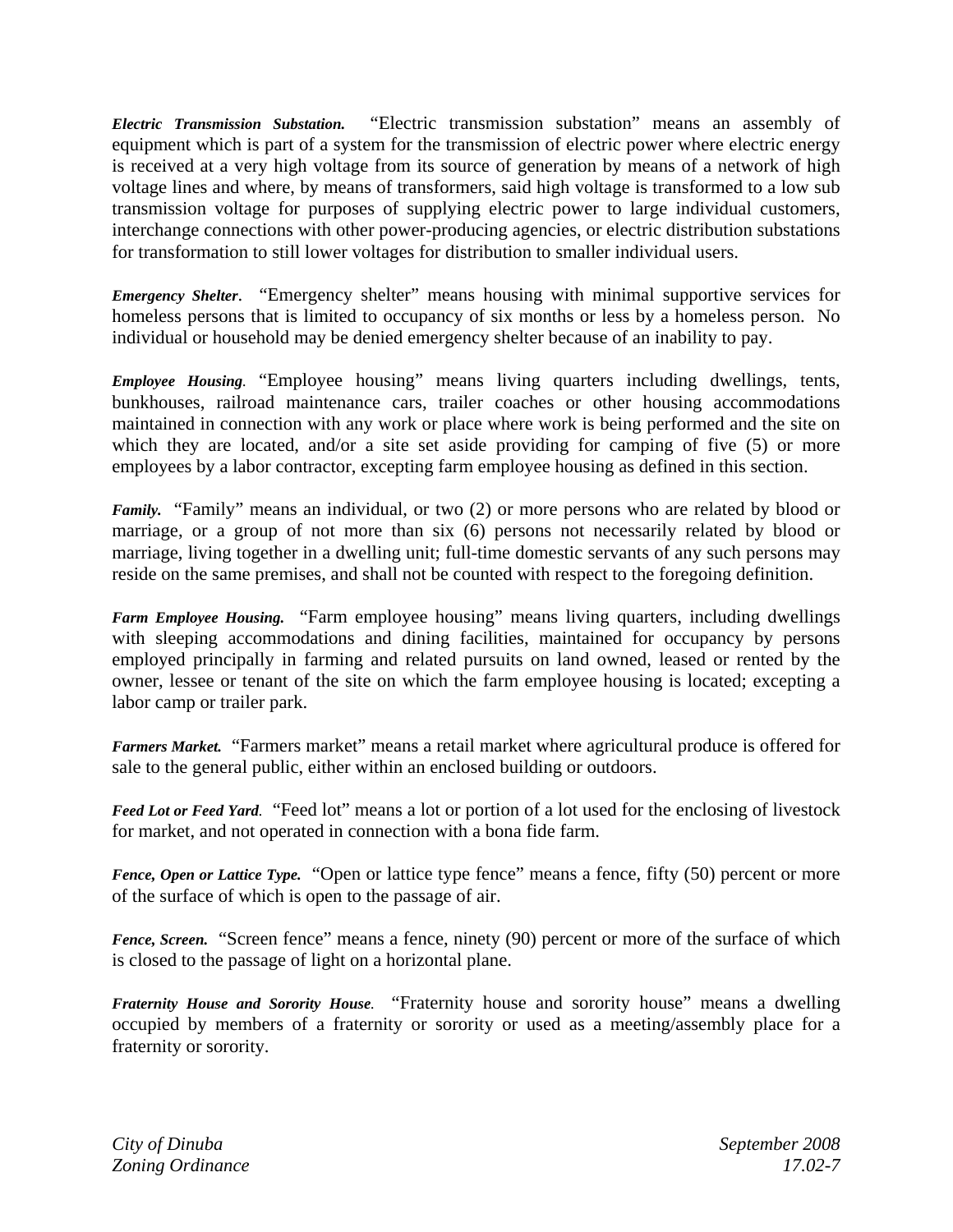*Frontage of Building.* "Frontage of building" means the lineal length of any portion of a building facing any adjacent public street or shopping center's common parking area.

*Frontage of Parcel.* "Frontage of parcel" means the lineal length of that portion of a property abutting a street or, in the case of a property which abuts and has a public entrance facing a publicly owned parking lot, that portion of a property abutting the publicly owned parking lot.

*Garage, Private.* "Private garage" means an accessory building or portion of a main building designed or used only for the shelter or storage of vehicles owned or operated by occupants of the premises, and includes "carport."

*Garage, Public.* "Public garage" means a building other than a private garage used for the care, repair or equipping of automobiles, or where such vehicles are kept or stored for compensation, or for hire or sale.

*Grade.*"Grade" means the point of elevation of the finished surface of the ground, or at a location where a sign or any projection thereof is within five (5) feet of a public sidewalk, alley or other public way, the grade shall be the elevation of the sidewalk, alley or public way. Where a raised planter, earth berm or other artificial elevation of the ground exists at a location, the grade shall be the elevation at the base of such planter, earth berm or artificial elevation of the ground.

*Greenhouse.* "Greenhouse" means a building or structure constructed chiefly of glass, glass-like translucent material, cloth or lath, which is devoted to the protection or cultivation of flowers or other tender plants.

*Group Care Facility.*"Group care facility" means a community care facility licensed by the State Department of Social Services that is not a residential care home, or any other facilities providing non-medical care and supervision to children and/or adults.

*Guest House.* "Guest house" means a detached accessory building with a floor area less than twohundred fifty (250) square feet which does not contain kitchen facilities and which is designed for and used to house nonpaying transient visitors or guests of the occupants of the dwelling on the lot.

*Hazardous Waste.* "Hazardous waste" means waste, or a combination of wastes, which because of its quantity, concentration, or physical, chemical, or infectious characteristics may either:

- A. Cause or significantly contribute to an increase in mortality or an increase in serious irreversible or incapacitating reversible illness.
- B. Pose a substantial present or potential hazard to human health or environment when improperly treated, stored, transported, disposed of or otherwise managed.

*Health Care Facility.*"Health care facility" means any facility, place or building which is maintained and operated to provide medical care. Health care facility shall include, but not be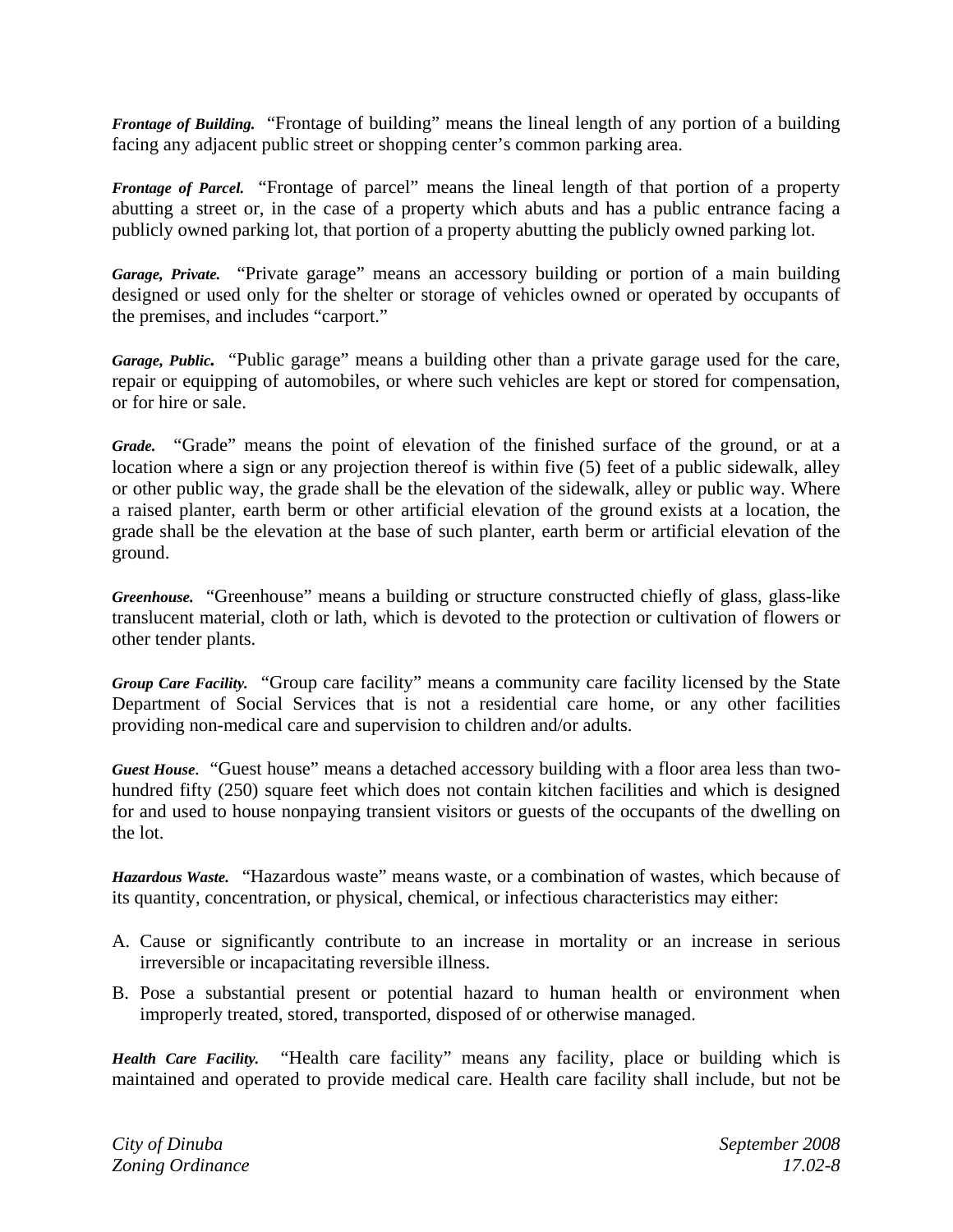limited to, hospitals, nursing homes, intermediate care facilities, psychiatric care facilities, clinics and home health agencies which are licensed by the state department of health services.

*Hedge.* "Hedge" means a fence or barrier, formed of bushes, set close together.

*Height, Building.* "Building height" means the vertical distance from the average level of the highest and lowest point of the portion of the lot covered by the building, to the top most point of the roof.

*Height of Sign.*"Height of sign" means the vertical distance from the grade to the highest point of a sign or any vertical projection thereof.

*Home Occupation.*"Home occupation" means an occupation or profession carried on by a member of the immediate family residing on the premises.

*Hospital, Major Medical Facility.*"Hospital" or "major medical facility" means any facility, place or building which is organized, maintained and operated for the diagnosis, care, prevention and treatment of human illness or injury, physical or mental, including convalescence and rehabilitation and including care during and after pregnancy, or for any one (1) or more of these purposes, for one (1) or more persons.

*Hotel or Motel.*"Hotel" or "Motel" means any building or buildings, or portion thereof, containing six (6) or more guest rooms used, designed, or intended to be used, let or hired out to be occupied on a temporary basis of not more than thirty (30) continuous days by any family or individual.

*Household Hazardous Waste Collection Center.*"Household hazardous waste collection center" means a city and county operated household hazardous waste collection center, a facility operated or authorized by the city and county for the collection, sorting, packing, storage and shipment of small quantities (less than five (5) gallons or fifty (50) pounds per delivery) of hazardous wastes generated in the home. Such a facility would be operated with a state-approved operating plan and would require approval of the city Fire Marshal. The facility would serve to implement the household hazardous waste recommendations of the approved Tulare County hazardous waste management plan. Such a facility would occupy an area of not more than five-hundred (500) square feet, and would not use power-driven processing equipment. The facility must be located over five-hundred (500) feet from existing residential uses. Waste materials collected would include, but not be limited to, pesticides, cleaners and polishes, oil-based paints, hobby supplies and other household items considered hazardous as a result of flammability, corrosiveness, toxicity or reactivity. Items such as used motor oil and lead-acid batteries would be collected for recycling.

*Household Pets.*"Household pets" means any domestic animal normally kept as a pet including cats, dogs, birds and other small animals determined by the planning commission to be appropriate as domestic pets, provided such animals are confined to the limits of the residential property occupied by the owner of the pets. Household pets shall not include any animal or bird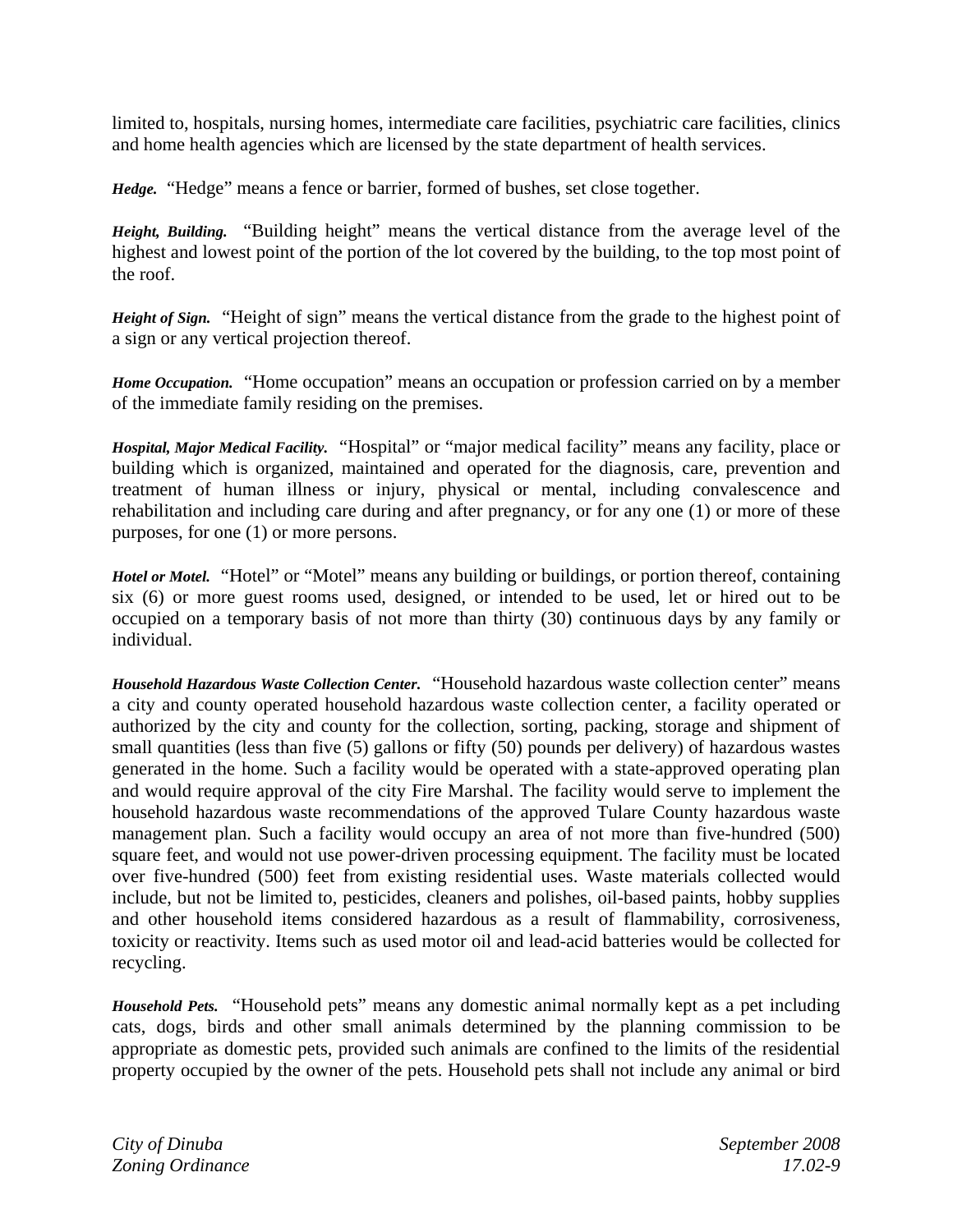maintained for commercial purposes, whether or not such animal or bird may be appropriate for a domestic pet.

*Junk.* "Junk" means any old scrap metals, rags, papers, lumber, bottles and old parts of bicycles, automobiles, other vehicles or machinery, or other scrap materials, and also bicycles, automobiles, other vehicles or machinery, dismantled or wrecked, and similar personal property ordinarily classified as junk, all regardless of whether the same is being held for sale or storage.

*Junkyard.*"Junkyard" means any premises or portion thereof upon which any of the articles defined as junk in this chapter are kept for sale or storage, in the open and not entirely enclosed within a room or building, whether for profit, business use, personal use or convenience or otherwise.

*Kennel.*"Kennel" means any lot where four (4) or more dogs, cats, or other small animals over the age of four (4) months are kept, and where such keeping is for pleasure, profit, breeding, or exhibiting, including places where said animals are boarded, kept for sale, or hire.

*Kitchen.* "Kitchen" means any room, all or part of, which is designed and/or used for storage, refrigeration, cooking and/or the preparation of food.

*Laundromat.* "Laundromat" means an establishment providing washing, drying, or dry cleaning machines on the premises for rental use to the general public for family laundering or dry cleaning purposes.

*Landscaping.* "Landscaping" means an area devoted to or developed and maintained predominantly with native or exotic plant materials including turf, groundcover, trees, shrubs, and other plant materials; and also including accessory decorative outdoor landscape elements such as pools, fountains, paved or decorated surfaces (excluding driveways, parking, loading, or storage areas), and sculptural elements.

*Liquor Store.*"Liquor store" means a retail establishment designed and operated for the primary purpose of selling alcohol. Food stores and convenience markets for which sales of food comprise the majority of gross sales, but also sell alcohol, shall not be considered as a liquor store.

*Livestock.* "Livestock" means any cattle, sheep, swine, goat, horse, mule, or other equine animals.

Lot, Corner. "Corner lot" means a lot located at the intersection of two (2) or more streets.

Lot, Interior. "Interior lot" means a lot, other than a corner lot, or a reversed corner lot.

Lot, Key. "Key lot" means an interior lot where the side yard abuts the rear yard or side yard of a corner lot.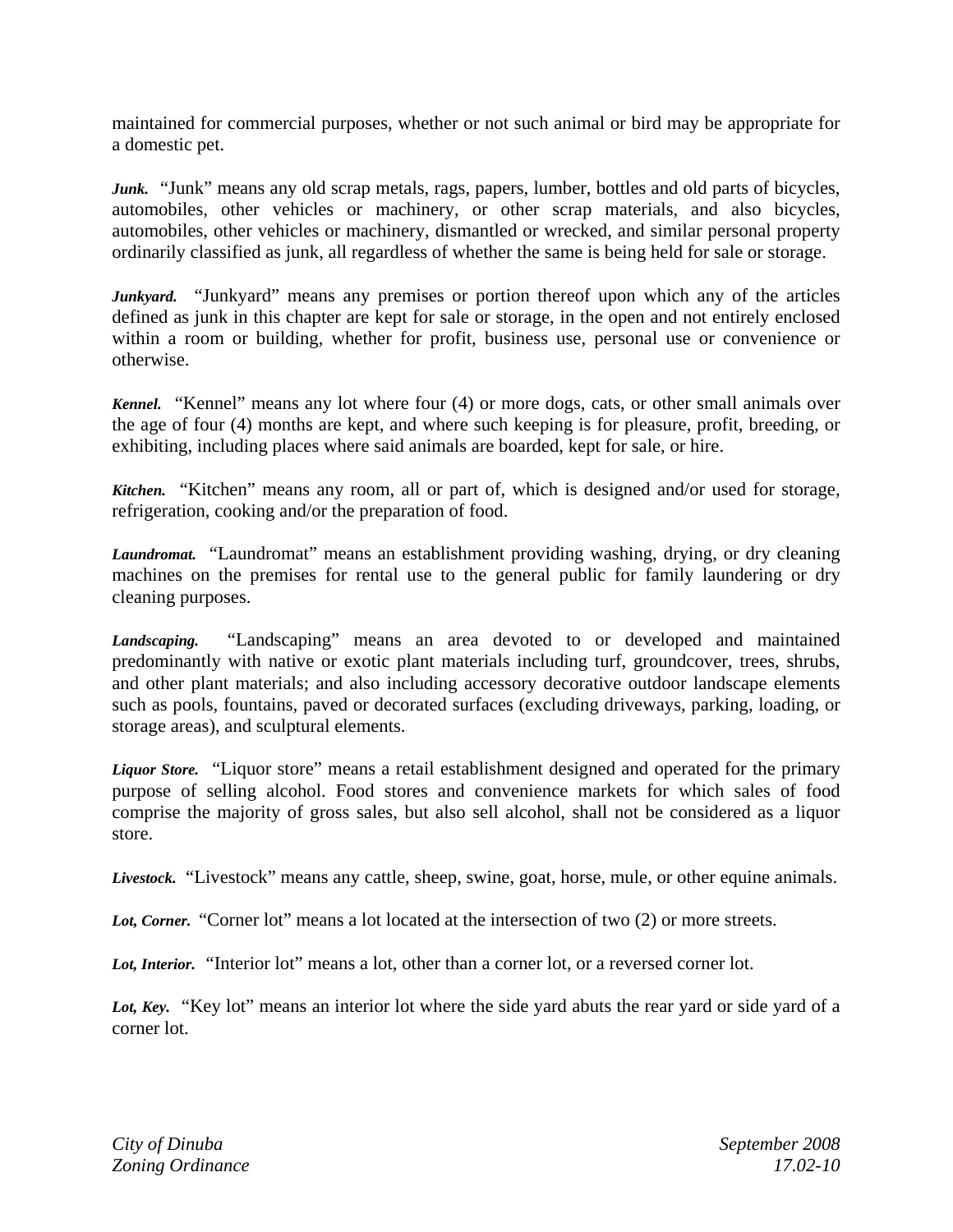Lot Line, Front. "Front lot line" means, in the case of an interior lot, a line separating the lot from the street; in the case of a corner lot, the line separating the narrowest street frontage of the lot for the street.

Lot Line, Rear. "Rear lot line" means a lot line which is opposite and most distant from the front lot line; or in the case of an irregular, triangular or pie-shaped lot, a line ten (10) feet in length within the lot, parallel to and at a maximum distance from the front lot line.

*Lot Line, Side.*"Side lot line" means any lot boundary line not a front lot line or a rear lot line.

*Lot, Reversed Corner.*"Reversed corner lot" means a corner lot, the street side line of which is substantially a continuation of the front lot line of the lot upon which it rears.



Lot, Through. "Through lot" means a lot having frontage on two (2) parallel or approximately parallel streets.

*Lot Width.*"Lot width" means the horizontal distance between the side lot lines, measured at right angles to the lot depth at a point midway between the front and rear lot lines.

*Medical Clinic.* "Medical clinic" means an organized outpatient health facility which provides direct medical, care advice, services or treatment to patients who remain less than twenty-four (24) hours.

*Mobile Home, Manufactured Home.*"Mobile home" or "manufactured home" means a residential building or dwelling unit which is either wholly or partially constructed or assembled off the site in accordance with regulations adopted by the State Housing and Community Development Department. Manufactured homes shall be placed on a permanent foundation.

*Mobile Home Park.* "Mobile home park" means any parcel of land or portion thereof which is used or offered for use as a location for one (1) or more mobile homes or manufactured homes and is licensed by the State of California.

*Multifamily*. See "Dwelling, multiple."

*Nonconforming Building.* "Non-conforming building" means a building or portion thereof lawfully existing at the time of the adoption of the ordinance codified in this title, and which does not conform to the applicable regulations of this title, or amendments thereto.

*Nonconforming Use.* "Non-conforming use" means a use which lawfully occupies any building or land at the time of the adoption of the ordinance codified in this title, and which does not conform to the applicable regulations of this title, or amendments thereto.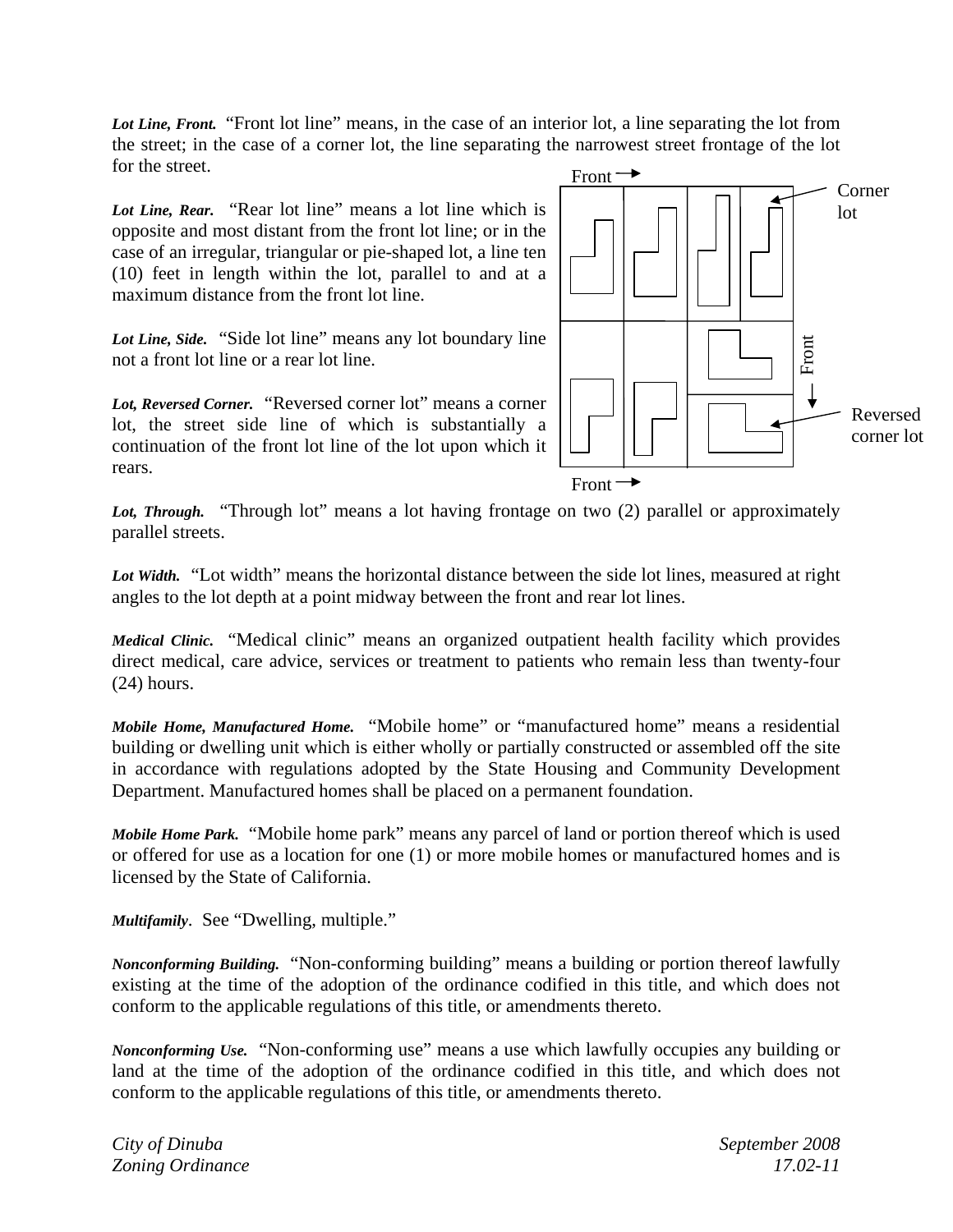*Nursing Home.* "Nursing home" means a structure operating as a lodging house in which nursing, dietary and other personal services are rendered to convalescent, invalids or aged persons not including persons suffering from contagious or mental illness, alcoholism or drug addiction, and in which surgery is not performed and primary treatment, such as customarily is given in hospitals and sanitariums, is not provided. A convalescent home shall be deemed a nursing home.

*Occupancy Use Permit.* "Occupancy use permit" means a permit issued to verify the proposed use complies with the provisions of the zoning ordinance.

*Off-street Parking.* "Off-street parking" means an area for the temporary storage of motor vehicles that is directly accessible to but not located on a dedicated street right-of-way.

*Office.* "Office" means a business or commercial establishment for the rendering of service, administrative or consultation but excluding retail services.

*Open Space.* "Open space" means any parcel or area which is used exclusively for the parking of motor vehicles and which is accessible by such vehicles to and from an improved street or alley.

*Parking Facility.* "Parking facility" means a structure or an area of land, a yard or other open space on a lot fully improved with all-weather surfacing and storm drainage as approved by the department of public works and used for or designed for use by standing motor vehicles.

*Parking Facility, Off-site.* "Off-site parking facility" means a parking facility located on a lot other than the lot on which the use it serves is located.

*Parking Space.* "Parking space" means a paved area which is used exclusively for the parking of motor vehicles and which is accessible by such vehicles to and from an improved street or alley.

*Paved.* "Paved" means and includes either:

- A. A structural section of asphalt concrete and aggregate base rock designed for vehicle volumes and loadings, but not less than one and one-half (11/2) inch asphalt concrete over four (4) inch aggregate base rock;
- B. For developments with four (4) or less required parking spaces, a structural section of asphalt chip seal over four inch aggregate base rock.

*Personal Service Establishment.* "Personal service establishment" means a commercial or professional establishment specializing in rendering services and in which the sale of commodities is only incidental thereto.

*Physical Culture Studio(s).* "Physical culture studio(s)" means a facility designed and constructed for the purpose of physical exercise, including but not limited to yoga, pilates, karate, and other martial arts.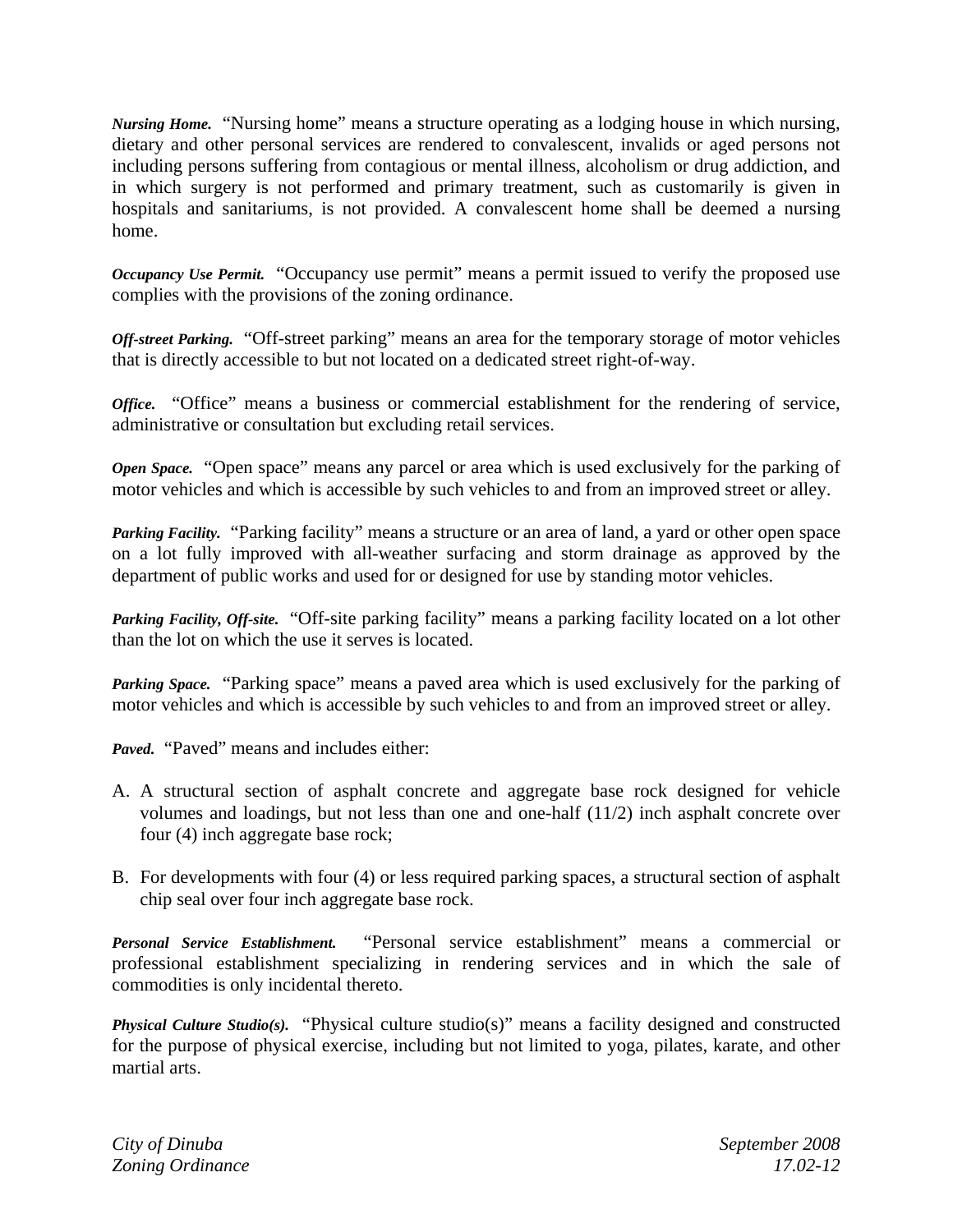*Play Area.* "Play area" means a playground, not exceeding one (1) acre in area.

*Playground.* "Playground" means any area, including accessory buildings, used or designed for recreation and not conducted for a profit.

*Premises.* "Premises" means a lot or parcel or real property or any portion thereof which is used separately from other portions thereof or any building located thereon or any portion of such building which has a separate street address. Premises does not include easements in real property appurtenant to a lot.

*Public Utility Service Yard.* "Public utility service yard" means an area for the storage of public utility vehicles and material and office facilities for installation, maintenance and construction personnel.

*Readerboard Sign.* "Readerboard sign" means a sign designed and constructed so that the display surface may be changed by a person using the sign and which is used for the purpose of displaying information about the products or services offered on the premises where the sign is located, or for announcing community events, provided that readerboard signs shall not be used as an identification sign.

*Recyclable Material.* "Recyclable material" means reusable material including, but not limited to, metals, glass, plastic and paper, which are intended for reuse, remanufacture or reconstitution for the purpose of using the altered form. Recyclable material does not include refuse or hazardous materials. Recyclable material may include used motor oil collected and transported in accordance with Sections 25250.11 and 25143.2(b)(4) of the California Health and Safety Code.

*Recycling Facility.* "Recycling facility" means a center for the collection and/or processing of recyclable materials. A certified recycling facility or certified processor means a recycling facility certified by the California Department of Conservation as meeting the requirements of the California Beverage Container Recycling and Litter Reduction Act of 1986. A recycling facility does not include storage containers or processing activity located on the premises of a residential, commercial or manufacturing use and used solely for the recycling of material generated by that residential property, business or manufacturer.

*Residential Care Home.* "Residential care home" means a community care facility licensed by the State Department of Social Services as a residential facility, a residential care facility for the elderly, a foster family home or a small family home, as defined in Health and Safety Code Section 1502 or described in Welfare and Institutions Code Section 5116, that serves six (6) or fewer adults and/or children, and an alcoholism or drug abuse recovery or treatment facility as defined in Health and Safety Code Section 11834.02 serving six (6) or fewer persons.

*Residential Manufactured Housing Unit.* "Residential manufactured housing unit" means a mobile home which is placed on a foundation system in accordance with the provisions of Section 18551 of the California Health and Safety Code and which is used as a single-family dwelling.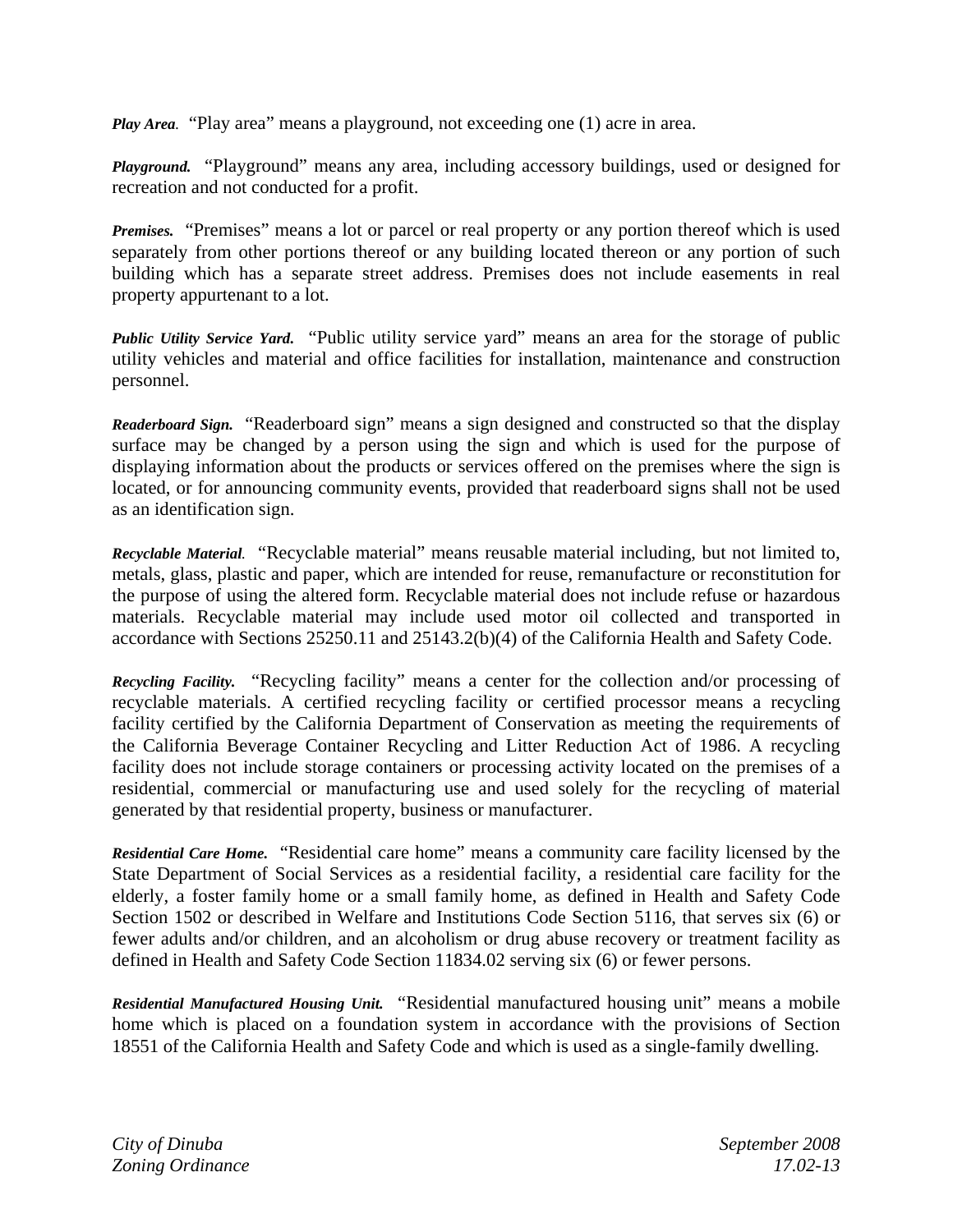*Reverse Vending Machine(s).* "Reverse vending machine(s)" means an automated mechanical device which accepts at least one (1) or more types of empty beverage containers, including but not limited to aluminum cans, glass and plastic bottles, and issues a cash refund or a redeemable credit slip with a value not less than the container's redemption value as determined by the state. A reverse vending machine may sort and process containers mechanically provided that the entire process is enclosed within the machine. In order to temporarily store containers and to meet the requirements of certification as a recycling facility, multiple grouping of machines may be necessary.

*Right-of-way.* "Right-of-way" means a strip of land acquired by reservation, dedication, prescription, or condemnation and intended to be occupied or is occupied by a road, crosswalk, railroad, electric transmission lines, oil or gas pipeline, waterline, sanitary storm sewer, or other similar uses.

*Sanitarium.*"Sanitarium" means a health station or retreat or other place where resident patients are kept and which specializes in giving clinical, temporary and emergency services of a medical or surgical nature to patients and injured persons, and is licensed by state agencies under provisions of law to provide facilities and services in surgery, obstetrics and general medical practice as distinguished from treatment of mental and nervous disorders but not excluding surgical and post-surgical treatment of mental cases.

*Sanitary Landfill.* "Sanitary landfill" means a disposal site employing an engineered method of disposing of solid wastes in a manner that minimizes environmental hazards by spreading, compacting to the smallest practical volume, and applying cover material over all exposed wastes at the end of each operating day.

*School, Public or Private.* "Public or private school" means a public or private academic institution of learning for children or adults, but excluding a business college.

*Senior Citizens' Housing Development.* "Senior citizens' housing development" means a development containing dwellings specifically designed for and occupied by persons sixty-two (62) years of age or older and limited to such occupancy for the actual lifetime of the building, either by the requirements of state or federal programs for housing for the elderly or in accordance with standards established by resolution of the planning commission and/or the city council.

*Service Station, Full Service.* "Service station, Full Service" means a retail business establishment supplying gasoline and oil and minor accessories and services for automobiles, but excluding painting, body work and steam cleaning. A full service station may include as an accessory use a convenience store.

*Service Station, Gasoline Sales & Convenience Store Only***.** "Service station, Gasoline Sales & Convenience Store Only" means a retail business establishment supplying gasoline and providing, as an accessory use, a convenience store. Additional services such as oil changes and minor accessories and services for automobiles are not allowed in conjunction with this use.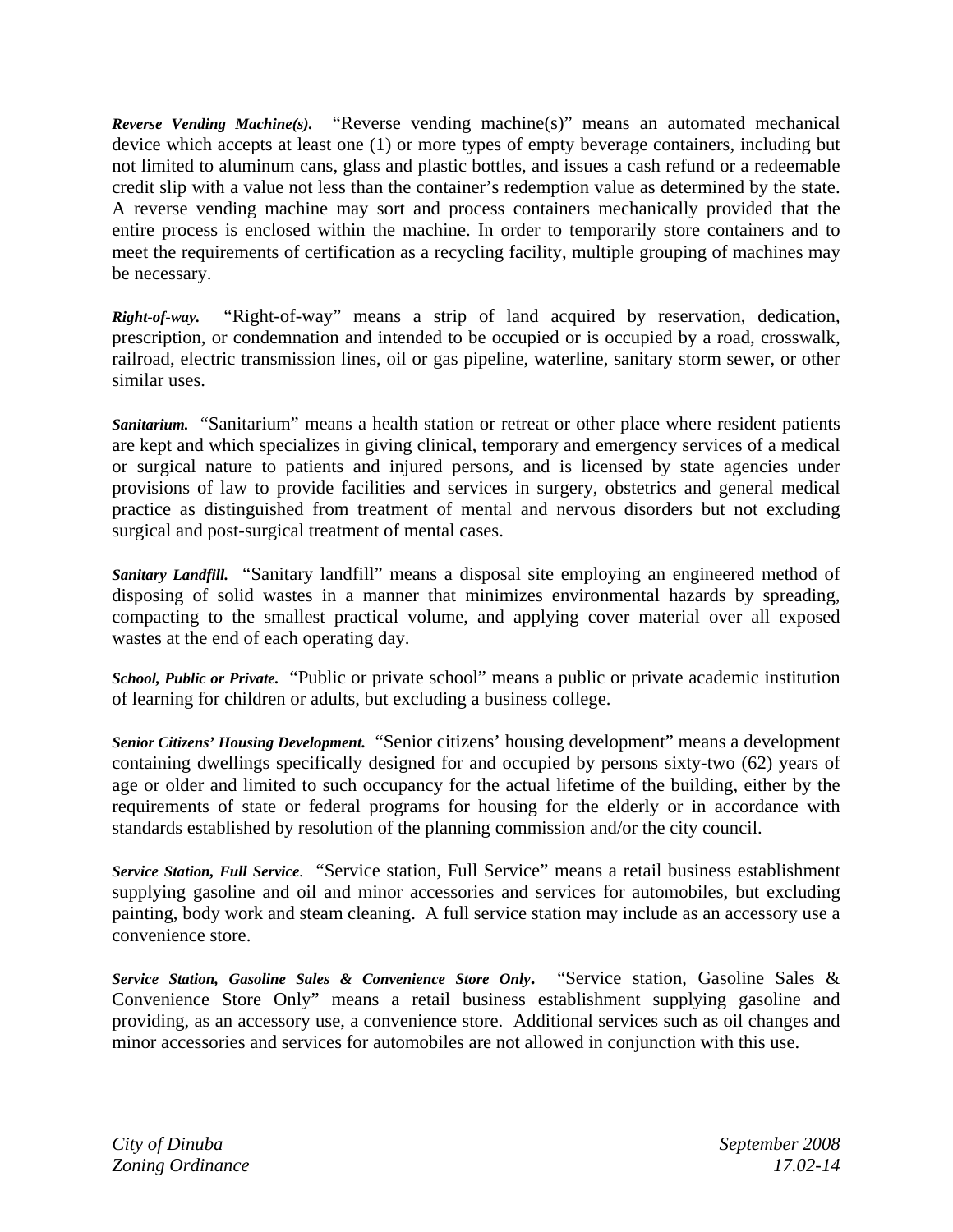*Setback Line.* "Setback line" means a line established under this title to govern the placement of buildings and improvements with respect to streets, access easements, alleys and adjoining properties.

*Shopping Center.* "Shopping center" means a group of three (3) or more commercial establishments planned and developed as a unit.

*Sign.* See Uniform Sign Code. "Sign" does not include the American flag or the flag of the State of California nor any support frame or standard which is used exclusively for display of any such flag.

*Solid Waste.*"Solid waste" means all putrescible and nonputrescible solid, semisolid and liquid wastes, including garbage, trash refuse, paper, rubbish, ashes, industrial wastes, demolition and construction wastes, abandoned vehicles and parts thereof, discarded home and industrial appliances, manure, vegetable or animal solid and semisolid wastes, and other discarded solid and semisolid wastes.

*Solid Waste Transfer Facility***.** "Solid waste transfer facility" means a facility for the collection, sorting, temporary storage and transfer of solid waste to a sanitary landfill.

*Street.* "Street" means a public or private thoroughfare, which affords principal means of access to abutting property, including avenue, place, way, drive, lane, boulevard, highway, road and any other thoroughfare except an alley as defined in this chapter.

*Street Fineline.* "Street fineline" means the boundary between a street right-of-way, private street or access easement and adjoining property.

*Street Property Line.* "Street property line" means that property line common to the street right-ofway or access easement.

*Structural Alteration.* "Structural alteration" means any change in the supporting members of a building, such as bearing walls, columns, beams or girders, and floor joists, ceiling joists or roof rafters, but not restricted to those mentioned above.

*Structure.* "Structure" means anything constructed or erected, the use of which requires locating on the ground or attachment to something having location on the ground.

*Supermarket. "*Supermarket" means a full service, self-service retail store of at least 20,000 square feet which sells a line of dry grocery, canned goods, or non-food items and some perishable items.

*Swap Meets.* "Swap meet" means any indoor or outdoor place, location, or activity where new or used goods or secondhand personal property is offered for sale or exchange to the general public by a multitude of individual licensed vendors, usually in compartmentalized spaces; and, where a fee may be charged for use of space for sale or exchange of goods as well as admission, and/or parking.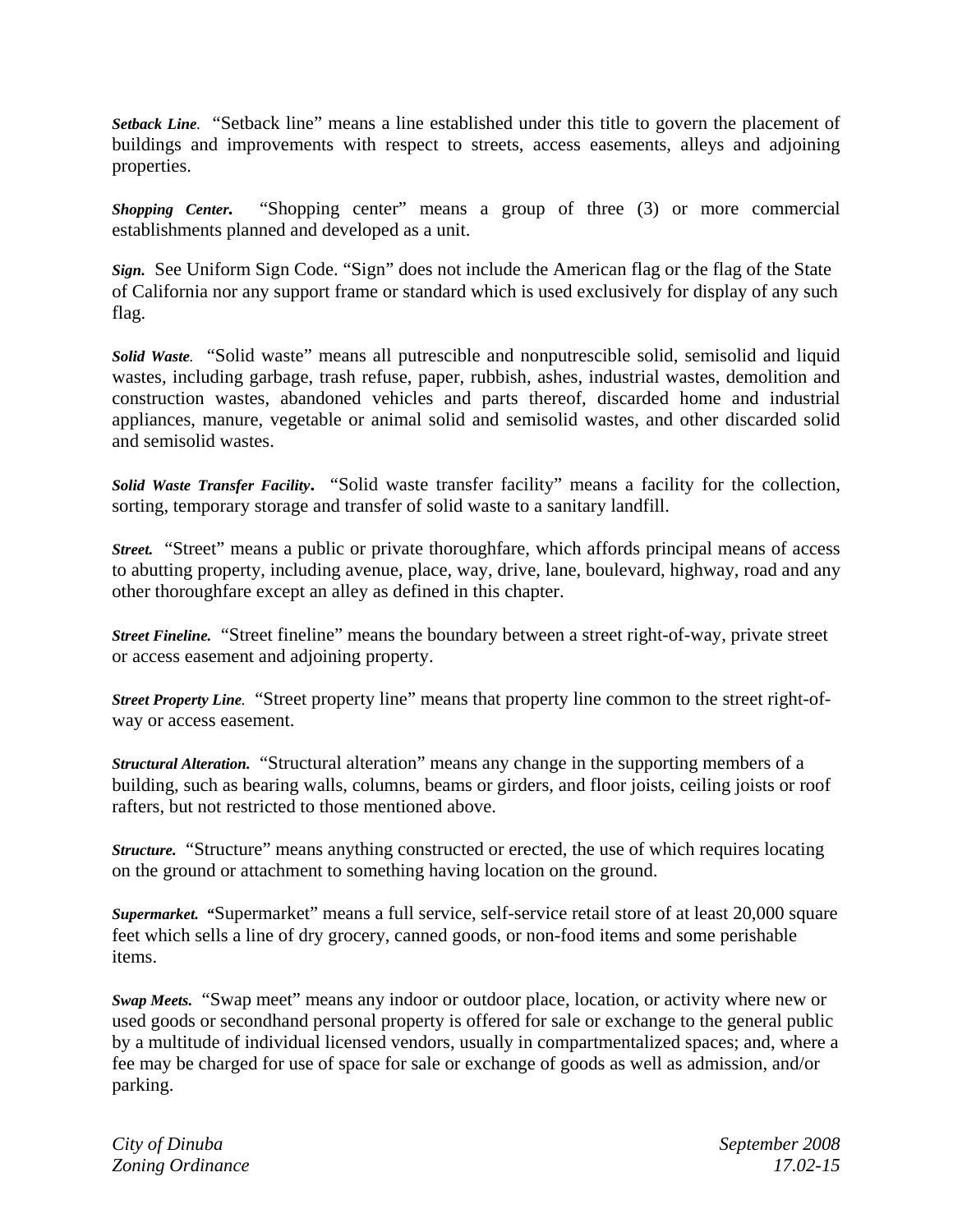*Tandem Parking.*"Tandem parking" means two (2) parking spaces located such that one (1) of the spaces serves as the only access to and from the other space and when occupied blocks vehicular access to and from the other space.

*Temporary Sign.*"Temporary sign" means any sign not permanently attached to the ground or a building.

*Travel Trailer.*"Travel trailer" means any motor home, travel coach or other vehicle with or without motive power and less than forty (40) feet in length, designed and constructed to travel on the public thoroughfares, and designed and used for temporary human habitation.

*Uniform Sign Code.*"Uniform Sign Code" refers to the current edition of the Uniform Sign Code adopted by Chapter 17.72 of this title.

*Yard.* "Yard" means land unoccupied or unobstructed, except for such encroachments as may be permitted by this title.

Yard, Front. "Front yard" means a yard extending across the full width of the lot, measured between the street line and the required front setback line. The front yard of a corner lot may face either street frontage, at the option of the owner. The front yard of a flag lot may be any yard as designated by the owner at time of development.

Yard, Rear. "Rear yard" means a yard extending between the side property lines of the lot measured from the rear property line of the lot and the required rear setback line. In the case of a corner lot or flag lot, the rear yard is that portion of the lot opposite to the front yard.

*Yard, Side.*"Side yard" means a yard between the side line of the lot and the required side setback line extending from the front line of the lot to the rear yard.

*Vehicle Wrecking Yard.*"Vehicle wrecking yard" means a site or portion of a site on which the dismantling or wrecking of used vehicles, whether self-propelled or not, or the storage, sale or dumping of dismantled or wrecked vehicles or their parts is conducted. The presence on a site of two or more motor vehicles which have not been capable of operating under their own power for thirty (30) days or more, or in the case of vehicles not self-propelled, which have not been towable or from which parts have been removed for reuse or sale, shall constitute prima facie evidence of a vehicle wrecking yard.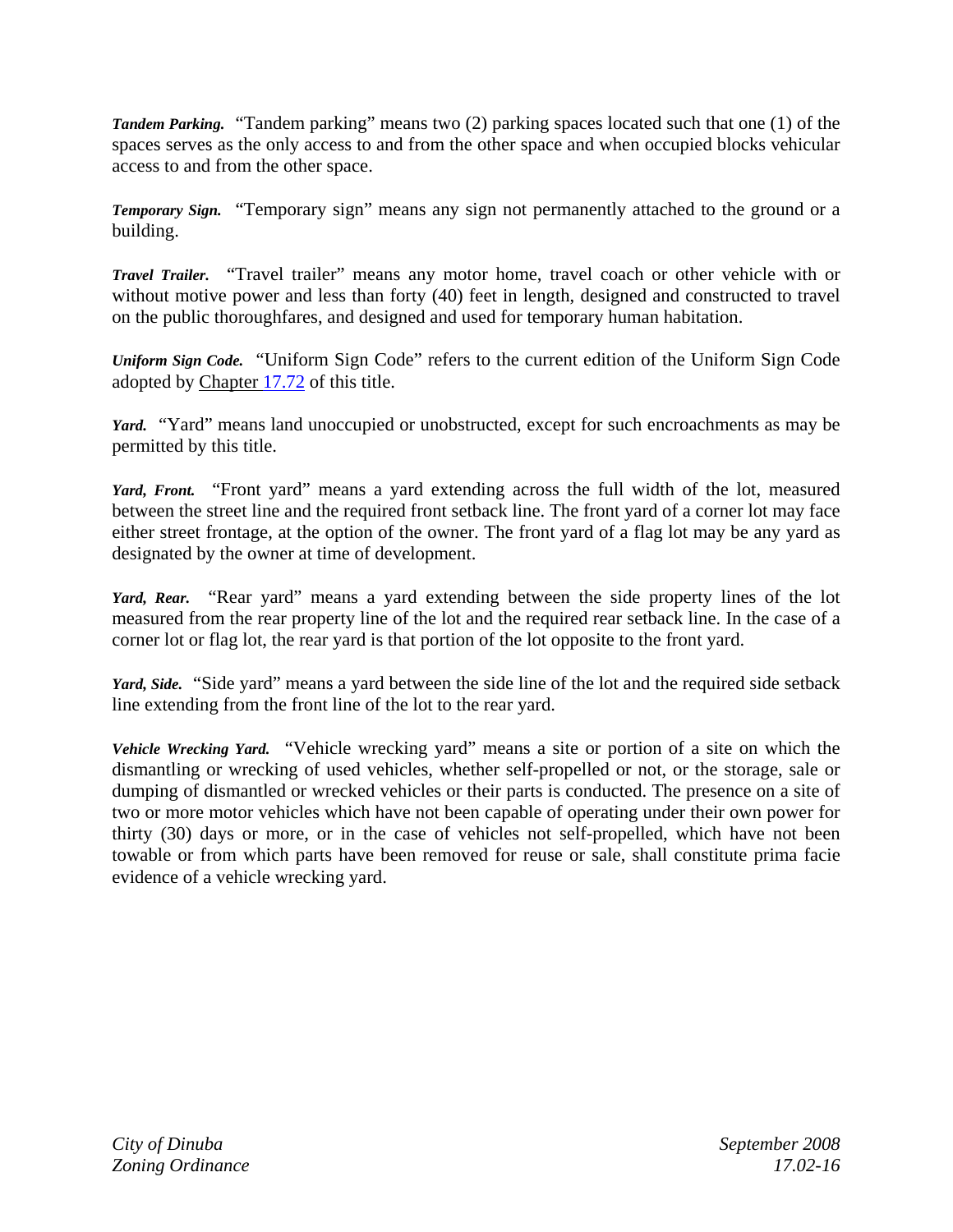## **Chapter 17.03 ESTABLISHMENT OF ZONING DISTRICTS**

#### *Sections:*

- 17.03.010 Districts
- 17.03.020 Adoption of zone plan
- 17.03.030 Division of the zone plan
- 17.03.040 Changes in boundaries or zones
- 17.03.050 District boundaries
- 17.03.060 Effect of district regulations
- 17.03.070 Changes of district boundaries or regulations because of annexation or right-of-way abandonment
- 17.03.080 Requirements for achieving consistency with general plan

#### **17.03.010 DISTRICTS**

- A. The base districts establish the basic land use and property development regulations applicable to all property within the city as provided under Section 17.01.090. The overlay districts provide additional regulations which are to be exercised over certain lands in order to meet special community health, safety, welfare, environmental or development objectives described by the general plan. Overlay district regulations apply in addition to the base zone and other regulations of this title.
- B. The base and overlay districts established by the zoning title are hereby designated as follows:
	- 1. RCO (resource conservation, public use and open space district);
	- 2. AN (agriculture);
	- 3. RA (residential acreage, twenty thousand square feet minimum parcel);
	- 4. R (one-family residential districts);
	- 5. RM (multifamily residential districts);
	- 7. PO (professional office);
	- 8. C-1 (neighborhood commercial);
	- 9. C-2 (downtown commercial);
	- 10. C-3 (community commercial);
	- 11. C-4 (general commercial);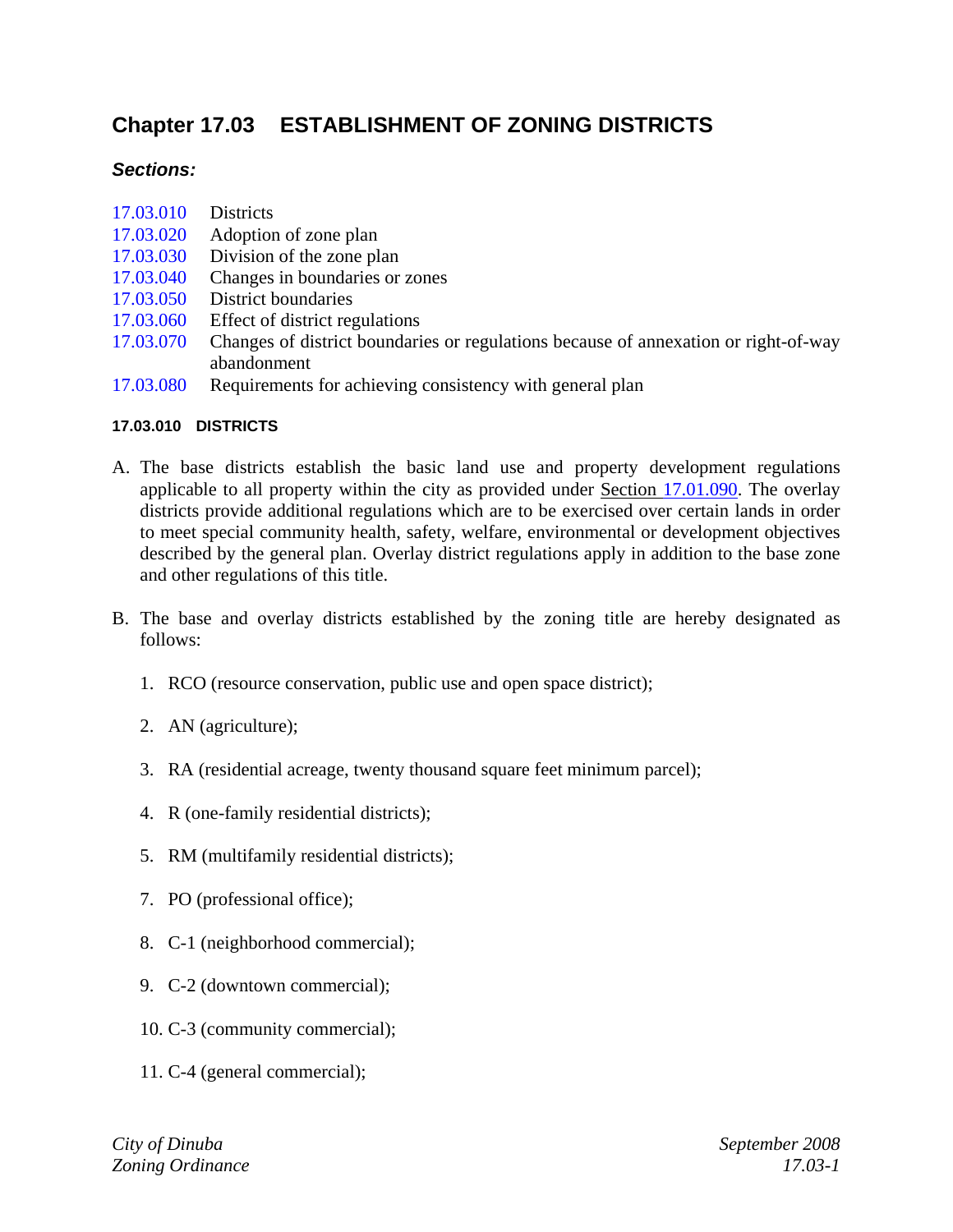- 12. M-1 (light industrial);
- 13. M-2 (heavy industrial);
- 14. PUD (planned unit development overlay district);
- 15. Downtown residential overlay district;
- 16. Precise plan overlay district;
- 17. Boulevard overlay district.
- 18. Parking overlay district

#### **17.03.020 ADOPTION OF ZONE PLAN**

- A. In order that comprehensive zoning regulations may be applied uniformly to all incorporated territory with the adoption of the ordinance codified in this title, the zoning map of the city is hereto attached and made a part of said ordinance by reference with the same force and effect as if the boundaries, together with any notations, references and information shown on said map were specifically set out and described in this title.
- B. These maps, together with such additional maps as may be adopted in accordance with the provisions of this chapter and this title shall be known as the zone plan of the City of Dinuba.

#### **17.03.030 DIVISION OF THE ZONE PLAN**

For purposes of convenience and identification, the zone plan may be divided into parts and subparts, which may be separately shown or employed for purposes of amending the zone plan or any official reference thereto.

#### **17.03.040 CHANGES IN BOUNDARIES OR ZONES**

Changes in classification of zones and boundaries of zones may be made by:

- A. Adoption of an amended zoning map, or part or subpart thereof, showing the change thereon, in the manner provided for amendment of this title; or
- B. Other amendment of this title which describes the change, without adoption of an amended map.

#### **17.03.050 DISTRICT BOUNDARIES**

Whenever any uncertainty exists as to the boundary of any zone district, the following regulations shall control: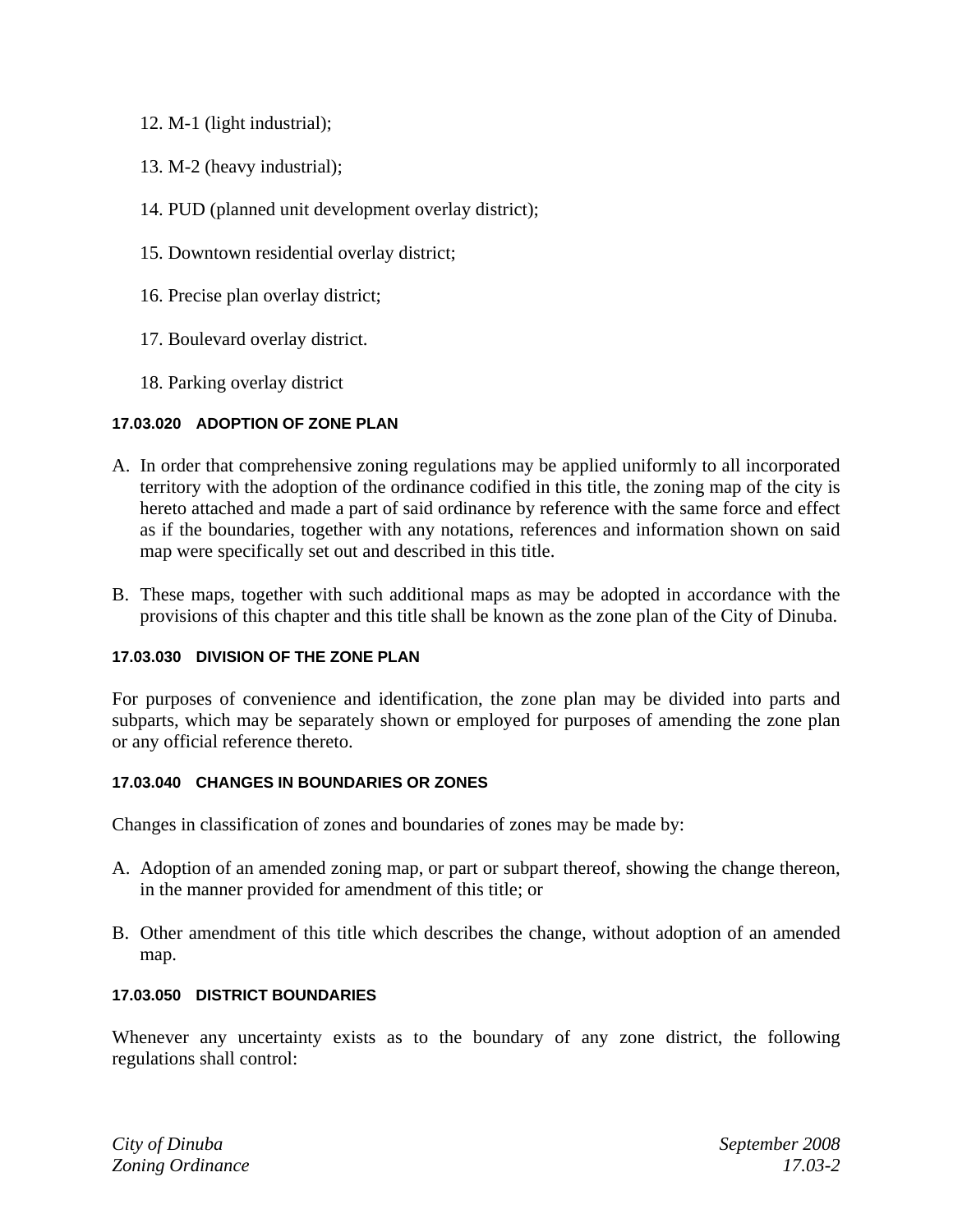- A. Where a boundary line is indicated as following a street, alley, railroad right-of-way, drainage channel or other watercourse, the centerline of such street, alley, railroad right-ofway, drainage channel or other watercourse shall be considered to be the boundary line.
- B. Where a boundary line is indicated as following a lot line or property line, it shall be construed as following such lot line or property ownership line.
- C. Where a boundary line is not indicated as following a street or alley and does not follow or coincide approximately with a lot line or property ownership line, the boundary line shall be determined by the use of the scale designated on the zone plan.
- D. Where further uncertainty exists, the planning commission, upon written application or on its own motion, shall determine the location of the boundary in question, giving due consideration to the location indicated on the zone plan and the objectives of the zoning code and the purposes set forth in the district regulations and the general plan.
- E. If any land is not shown on the zoning map as within a zone, or if any land is annexed to or consolidated with the city subsequent to the effective date of the ordinance codified in this title, it shall be deemed to be within the AN zone, until otherwise zoned as provided herein.

#### **17.03.060 EFFECT OF DISTRICT REGULATIONS**

Except as otherwise provided in this title:

- A. No structure or part thereof shall be erected, altered, added to or enlarged, nor shall any site or structure be used, designated or intended to be used for any purpose, or in any manner other than is included among the uses hereinafter listed as permitted or conditional in the district in which such structure, land or premises is located.
- B. No structure or part thereof shall be erected, nor shall any existing structure be altered, enlarged or rebuilt or moved into any district, nor shall any open space be encroached upon or reduced in any manner, except in conformity to the yard, site area and building location regulations hereinafter designated for the district in which such structure or open space is located.
- C. No lot area shall be so reduced or divided so that the yards, open space, buildable area or lot area shall be smaller than prescribed by this title; nor shall the density of population be increased in any manner, except in conformity with this title.
- D. No yard or other open space provided around any building shall be considered as providing the required yard, open space or buildable area for any other building; provided further, that no yard or open space on any adjoining lot shall be considered as providing a yard, open space or buildable area or lot area on any other lot.
- E. Every required yard shall be open and unobstructed from the ground to the sky, except as otherwise provided in this chapter.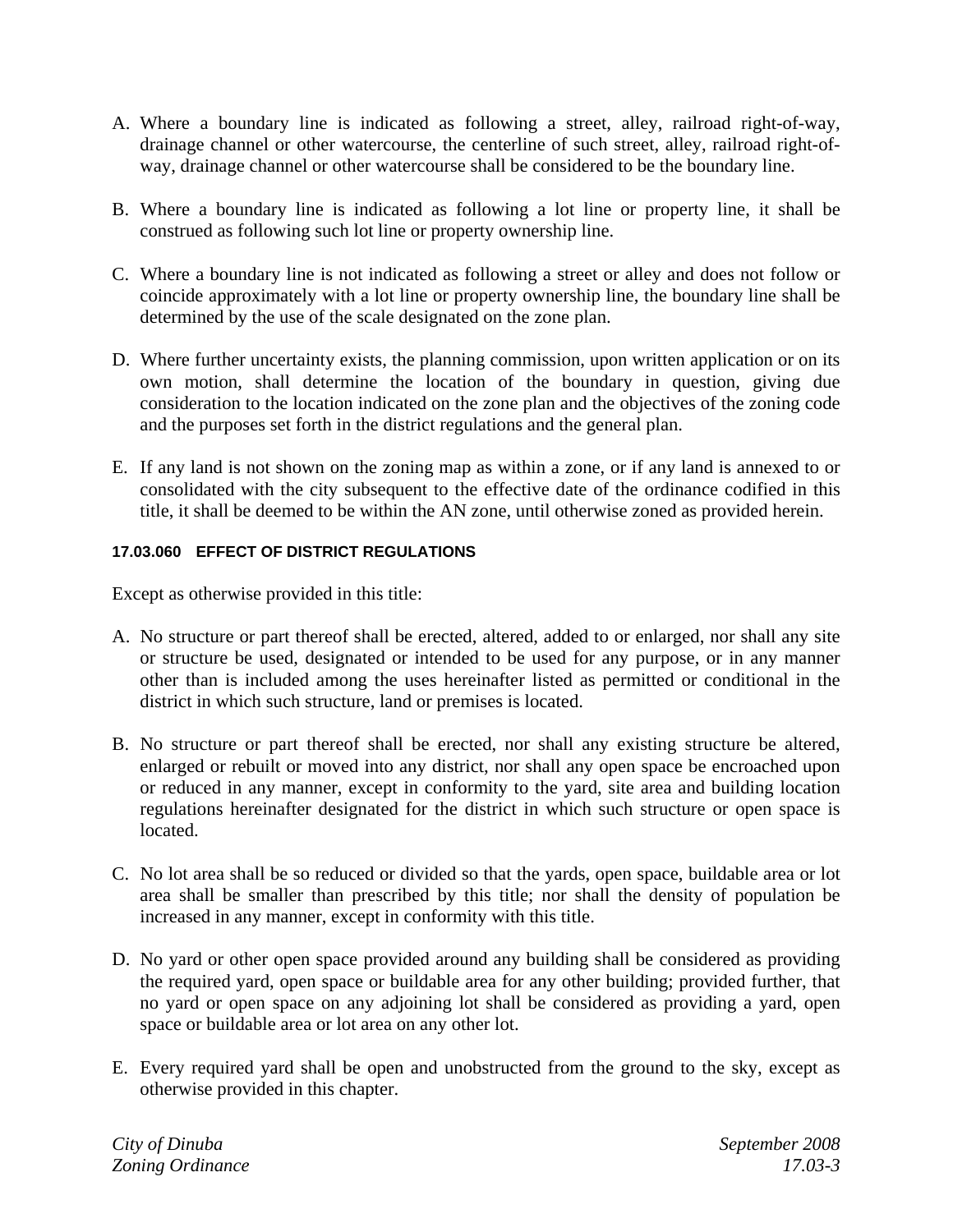- F. Two (2) or more abutting lots of record may not be combined and used as though a single site except through the lot line adjustment or merger provisions of the Subdivision Map Act.
- G. A lot, or lots, may be divided into parts, provided that each part is equal to or exceeds the minimum lot area requirements of the title, and so long as such parts are used as though separate lots they shall be deemed to be separate lots under all provisions of this title.
- H. No deed or conveyance of any portion of a site shall be made which reduces the site area, yards, off-street parking spaces or other minimum requirements of this title without the prospective grantor and grantee first recording, in the office of the Tulare County recorder, a covenant for the benefit of the City of Dinuba agreeing that such site shall continue to be maintained, operated and used as though a single site so long as any part thereof depends on the other for compliance with the provisions of this title.

#### **17.03.070 CHANGES OF DISTRICT BOUNDARIES OR REGULATIONS BECAUSE OF ANNEXATION OR RIGHT-OF-WAY ABANDONMENT**

- A. All territory annexed to the city which was previously classified by the county in a particular zoning district may be retained by the city if such classification is also provided for by this title and is consistent with the general plan.
- B. All applications for annexation shall be accompanied by an application to prezone the area proposed for annexation to zone districts consistent with the general plan as contained in Section 17.03.080. Public hearings on the prezone request shall be held in the same manner prescribed in Sections 17.04.220 and 17.04.230. The zone districts shall become effective upon annexation.
- C. The owner of the territory within the area proposed for annexation may request desired conditional uses or variances consistent with the prezoning request to become effective upon annexation.
- D. All territory which becomes unzoned through abandonment of a public street, alley or railroad right-of-way shall immediately become classified the same as the property adjoining the street, alley or railroad right-of-way.

#### **17.03.080 REQUIREMENTS FOR ACHIEVING CONSISTENCY WITH GENERAL PLAN**

A. Zoning districts shall be applied to all public and private property in a manner consistent with applicable policies and land use arrangements set forth in the Dinuba General Plan. Zoning consistent with adopted plan designations shall be as follows: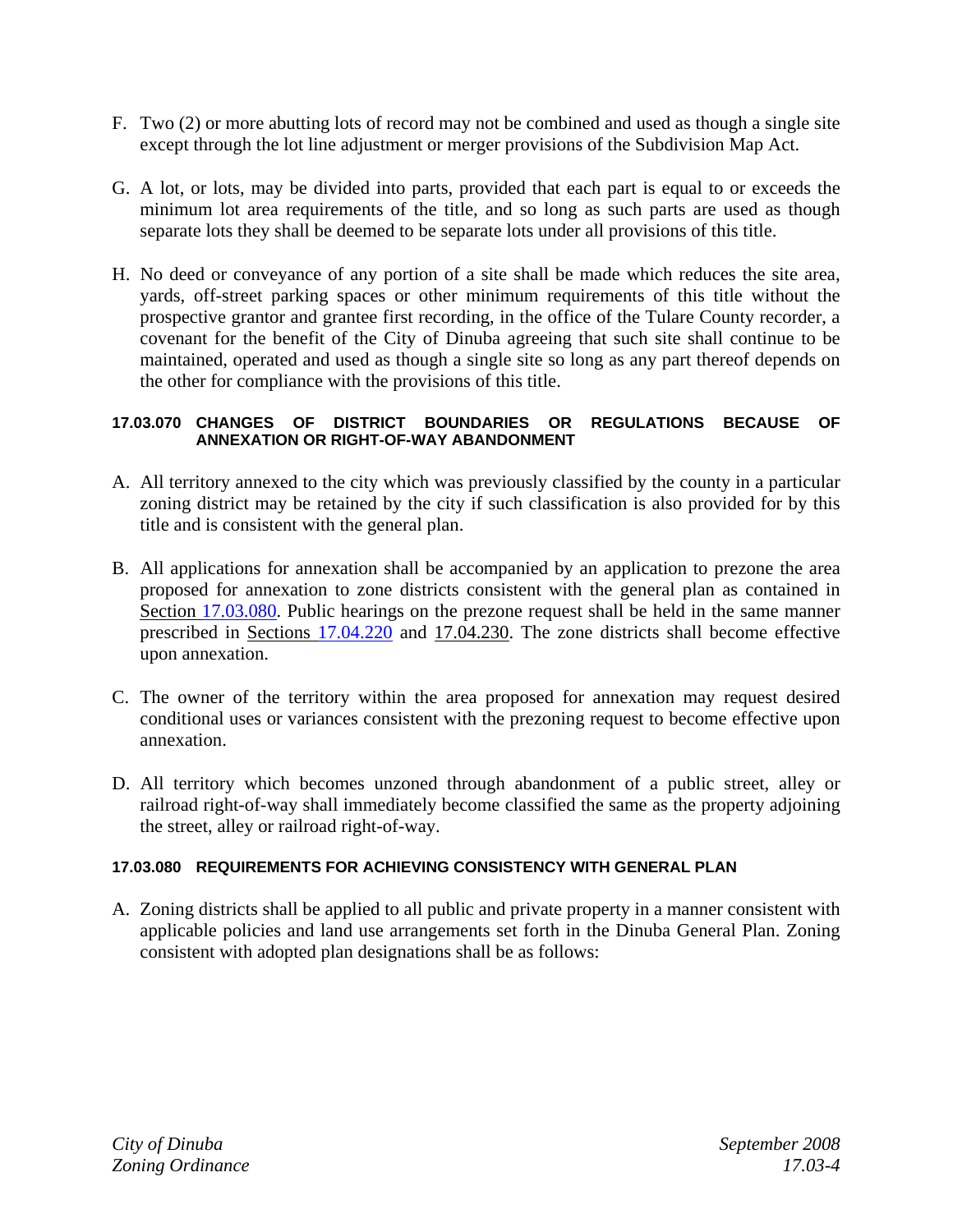| <b>Plan Designation</b>    | <b>Existing Consistent Zone</b> | <b>Consistent Density in units</b> |
|----------------------------|---------------------------------|------------------------------------|
|                            | <b>District</b>                 | per gross acre                     |
| <b>Residential</b>         |                                 |                                    |
| Low Density                | AN, RA                          | $0.00 - 2.00$                      |
| <b>Medium Low Density</b>  | $R-1-7.5$ , $R-1-10$            | 2.10-4.50                          |
| <b>Medium Density</b>      | $R-1-7.5$ , $R-1-6$ , $RM-3$    | 4.60-7.50                          |
| <b>Medium High Density</b> | RM-3, RM-2                      | 7.60-15.00                         |
| High Density <sup>1</sup>  | RM-2, RM-1.5                    | 15.10-24.00                        |
| <b>Commercial</b>          |                                 |                                    |
| Neighborhood               | $C-1$                           |                                    |
| Downtown                   | $C-2$                           |                                    |
| Community                  | $C-3$                           |                                    |
| General                    | $C-4$                           |                                    |
| Office                     | PO <sub>1</sub>                 |                                    |
| Parking                    | P                               |                                    |
| <b>Industrial</b>          |                                 |                                    |
| Light                      | $M-1$                           |                                    |
| Heavy                      | $M-2$                           |                                    |
| <b>Open/Public</b>         |                                 |                                    |
| Agriculture                | AN                              |                                    |
| Parks & Open Space         | <b>RCO</b>                      |                                    |
| Public Buildings & Grounds | <b>RCO</b>                      |                                    |
| <b>Urban Reserve</b>       | AN                              |                                    |

#### **Planning and Zoning Consistency Table**

 $124(24)$  or more units/acre subject to a conditional use permit.

- B. All actions and procedures pertaining to the granting or denial of various permits or other entitlements provided for by this title, including use permits, site plan reviews, planned unit developments and amendments, shall be consistent with applicable policies and land use arrangements set forth by the Dinuba general plan.
- C. Where ambiguity or uncertainty exists concerning how best to achieve consistency with the general plan, the planning commission shall make a written determination in accordance with the procedures prescribed in Section 17.01.080 of this title.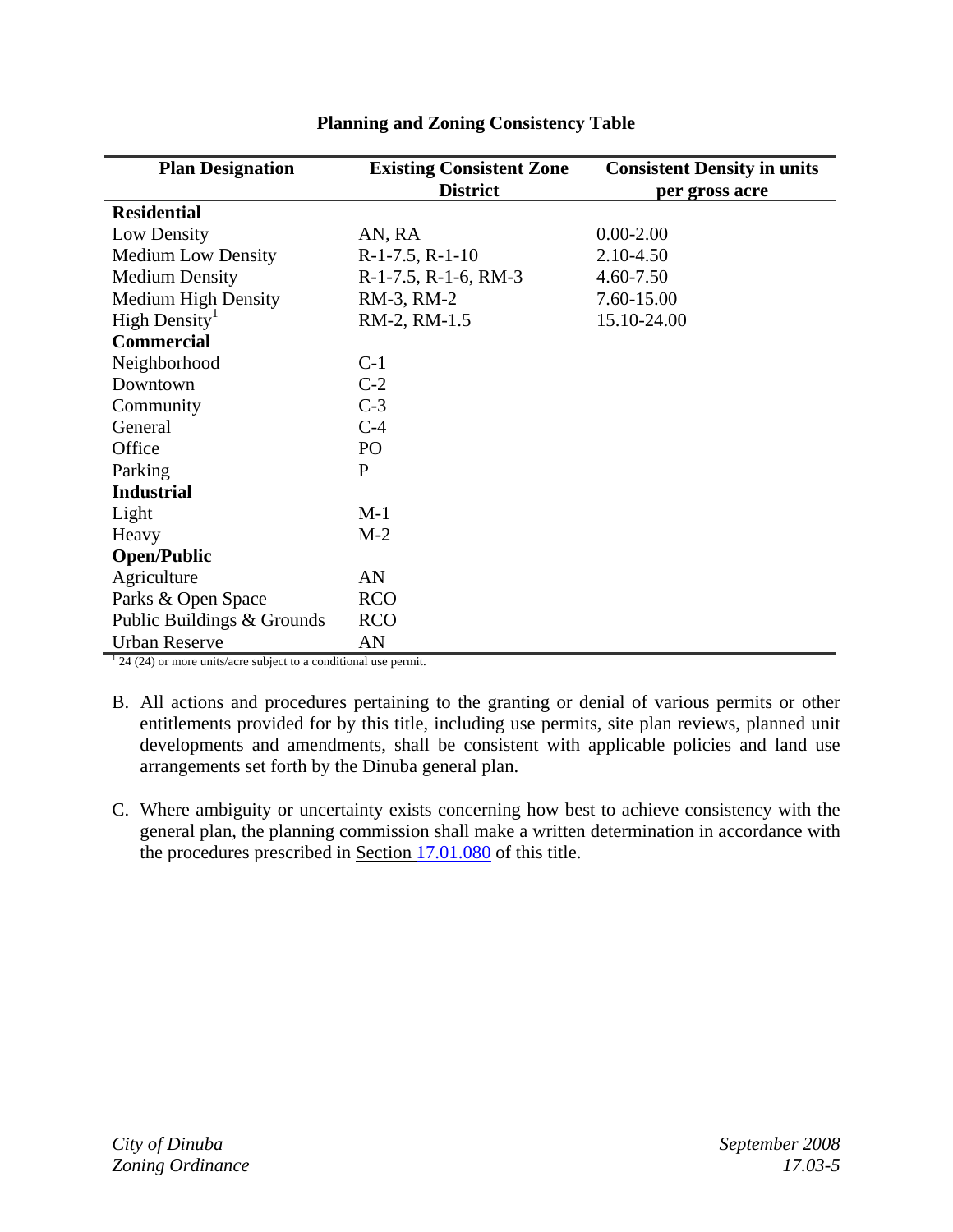## **Chapter 17.04 PROCEDURES**

#### *Sections:*

| 17.04.010 | Applicability                                                               |
|-----------|-----------------------------------------------------------------------------|
| 17.04.020 | Planning commission-Scope of authority                                      |
| 17.04.030 | Application provisions                                                      |
| 17.04.040 | Application—Resubmittals                                                    |
| 17.04.050 | Application—Filing fees                                                     |
| 17.04.060 | Notice—Rezonings and quasi-judicial matters                                 |
| 17.04.070 | Notice for entitlements affecting more than two hundred (250) fifty persons |
| 17.04.080 | Contents of notice                                                          |
| 17.04.090 | Mailed notice                                                               |
| 17.04.100 | Failure to receive notice                                                   |
| 17.04.110 | Written findings                                                            |
| 17.04.120 | Decisions—Finality and effective date                                       |
| 17.04.130 | Issuance of permits                                                         |
| 17.04.140 | Appeals                                                                     |
| 17.04.150 | Appeals—Action reviewed by the city council                                 |
| 17.04.160 | Zoning—Amendment of zoning maps                                             |
| 17.04.170 | Initiation of proceedings                                                   |
| 17.04.180 | Planning commission hearing                                                 |
| 17.04.190 | City council hearing                                                        |
| 17.04.200 | Rezone conditions                                                           |
| 17.04.210 | Occupancy use permits                                                       |

#### **17.04.010 APPLICABILITY**

The provisions of this chapter govern the procedural requirements for making applications for zoning entitlements, giving notice, conducting hearings and exercising rights granted by various permits and variances issued under this title. The provisions of this chapter are directory only. Failure to follow the procedural requirements set forth herein shall not invalidate any action taken in the absence of a clear showing of prejudice.

#### **17.04.020 PLANNING COMMISSION—SCOPE OF AUTHORITY**

A. The planning commission shall hear and decide the following matters:

- 1. Applications for variances;
- 2. Applications for conditional use permits;
- 3. Appeals from administrative acts, where it is alleged by the appellant that there is error in any order, requirement, permit, decision or determination made by an administrative official in the administration or enforcement of this title.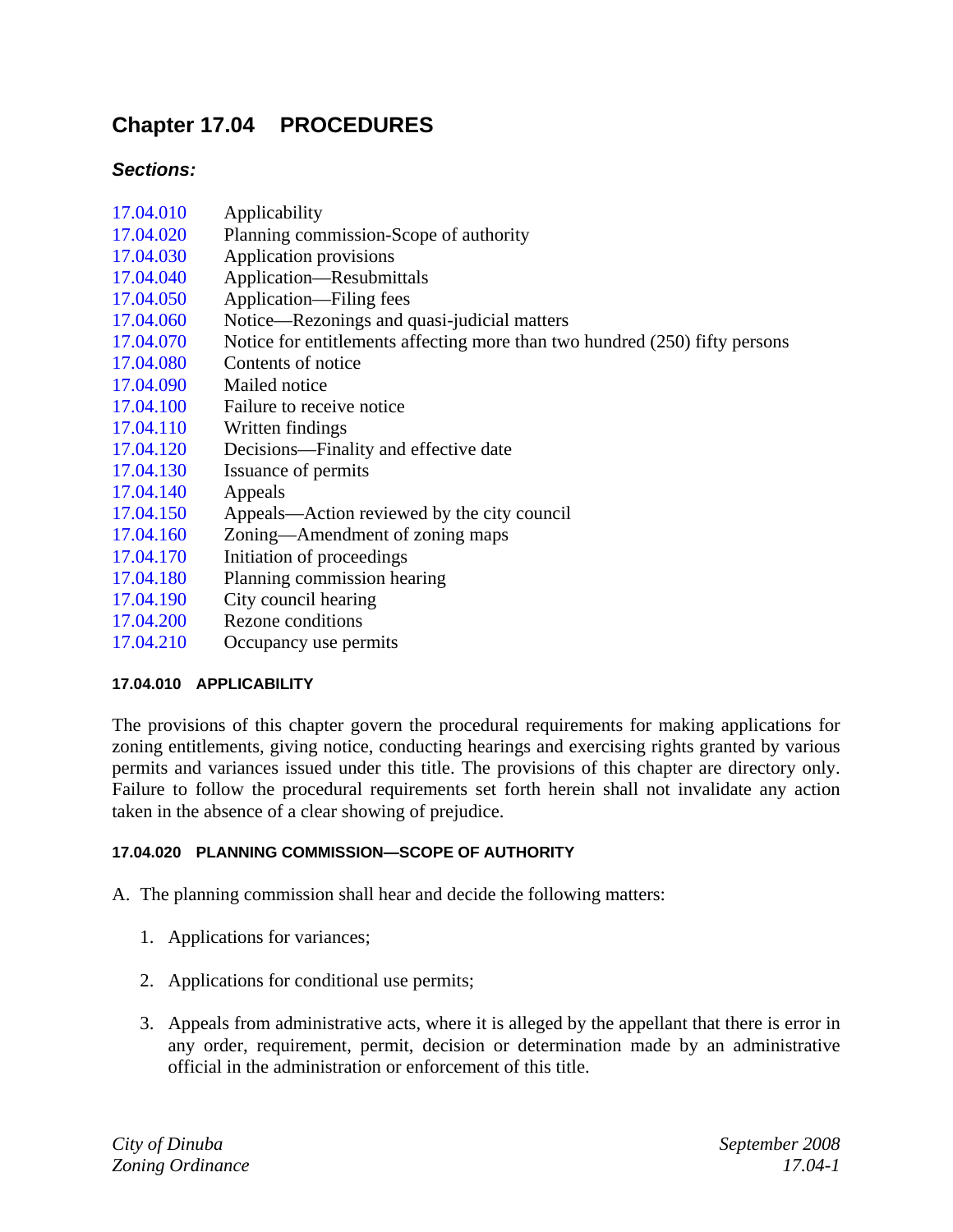- B. In the above matters, the decision of the planning commission may be appealed to the city council according to the provisions of Section 17.04.140 of this chapter.
- C. Upon expiration of the time within which an appeal may be filed, and no appeal being filed within such time, the decision of the planning commission shall be final. If an appeal is filed within such time, the decision of the commission shall be stayed pending determination of the appeal or its withdrawal by the appellant.
- D. Until the decision of the planning commission or city council has become final, as provided in subsection (C) of this section, no permit or license shall be issued for any use dependent upon the granting of a variance or conditional use permit.
- E. The planning commission shall make recommendations to the city council on all legislative matters such as General Plan Amendments, Zoning Code amendments, as required by State Government Code.

#### **17.04.030 APPLICATION PROVISIONS**

- A. All applications for entitlements provided for in this title shall be in writing and shall be filed in the planning office on forms provided by the city.
- B. An application for an entitlement related to a specific parcel of property may be made by the owner of the property or by a lessee or an agent with the written consent of the owner.
- C. The city council or planning commission may initiate an application for any entitlement provided for in this title.

#### **17.04.040 APPLICATION—RESUBMITTALS**

- A. If an application for a use permit has been denied, wholly or in part, by the planning commission or city council or if an application for zoning has been denied, wholly or in part, by the city council, no new application for substantially the same use permit or zoning shall be resubmitted for a period of one (1) year from the effective date of the final denial of the application, unless the planning commission or city council, for good cause, grants permission to do so.
- B. The planning commission or the city council may initiate rezoning without restriction by this section.
- C. An application for the same variance, once denied, may not be resubmitted unless the city council or planning commission, for good cause, grants permission to do so.

#### **17.04.050 APPLICATION—FILING FEES**

The city council shall, by resolution, establish or change from time-to-time the filing fees requested upon the filing of applications pursuant to this title. Such filing fees shall be for the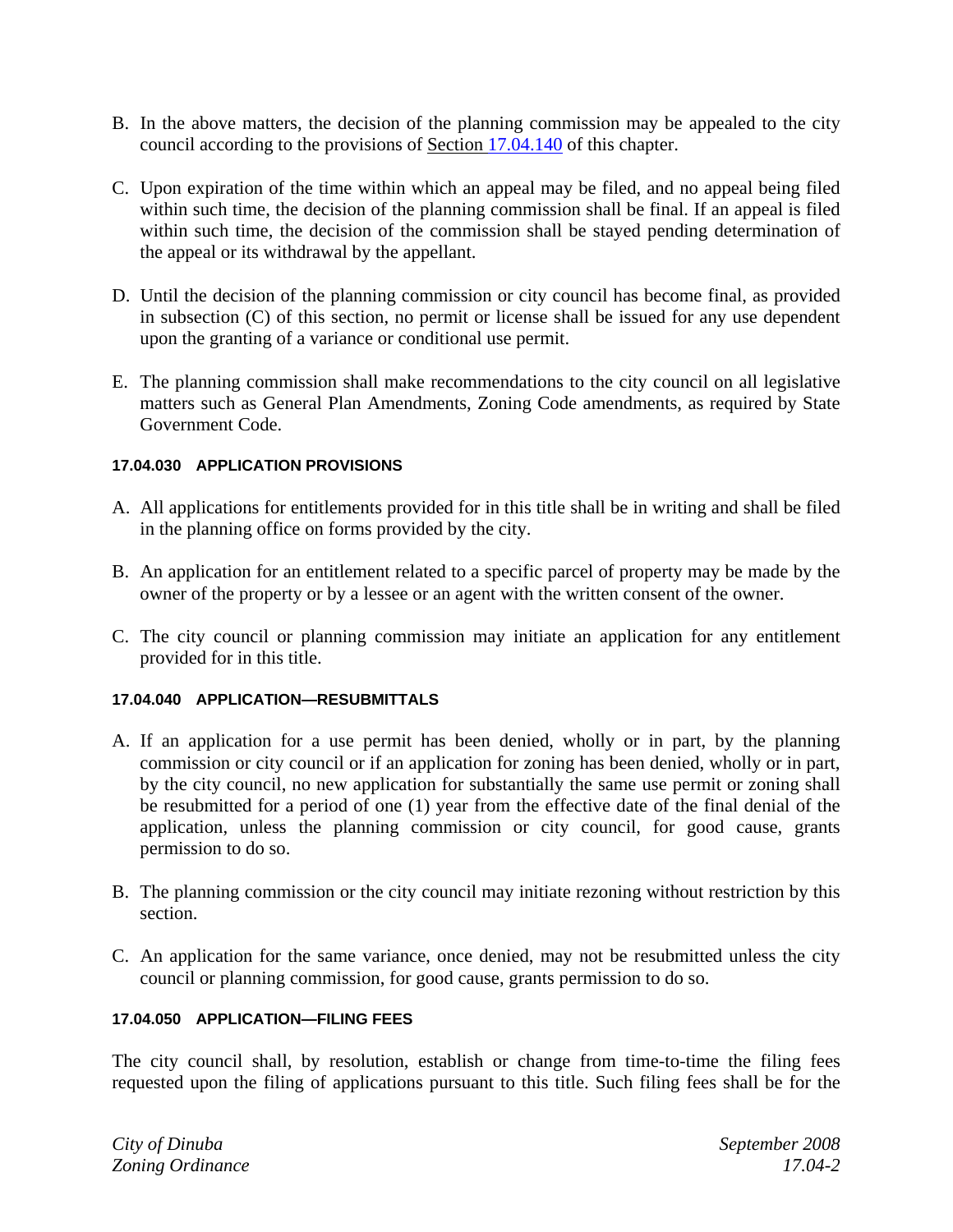purpose of defraying, in part, the expense of staff review and analysis, postage, posting, advertising or other costs incidental to the proceedings.

#### **17.04.060 NOTICE—REZONINGS AND QUASI-JUDICIAL MATTERS**

- A. Except as provided in Section 17.04.070 of this chapter, when any person or body is required to hold a public hearing to consider a prezoning, rezoning, use permit or revocation of same, or variance, or whenever a provision of this chapter so requires by reference to this section, notice shall be given at least ten (10) days prior to the scheduled hearing by at least one (1) publication thereof in a newspaper of general circulation within the city.
- B. Written notice shall be mailed or delivered at least ten (10) days prior to the hearing to the applicant, if any, and to all persons, including businesses, corporations or other public or private entities, shown on the last equalized assessment roll as owning real property within three-hundred (300) feet and to the occupants of any property within one-hundred (100) feet of the property which is the subject of the application or who have requested notice in writing.

#### **17.04.070 NOTICE FOR ENTITLEMENTS AFFECTING MORE THAN TWO-HUNDRED AND FIFTY PERSONS**

Whenever notice of a hearing under Section 17.04.060 of this chapter would result in mailed notice to more than two-hundred and fifty (250) persons, notice may be given by placing a display advertisement of at least one-quarter (1/4) page in a newspaper of general circulation within the area affected by the proposal at least ten days prior to the scheduled hearing. Notice given under this section shall be in lieu of the notice required by Section 17.04.060.

#### **17.04.080 CONTENTS OF NOTICE**

Notice given under this chapter shall include the following to the extent applicable:

- A. The date, time and place of the hearing;
- B. A general description and/or map of any specific property involved in the proceedings;
- C. A general description of the matter to be considered;
- D. The environmental determination, if any, that has been made of the application;
- E. The action that has been or may be taken;
- F. Where action has been taken, the conditions of approval, if any;
- G. Appeals or requests for review that may be made;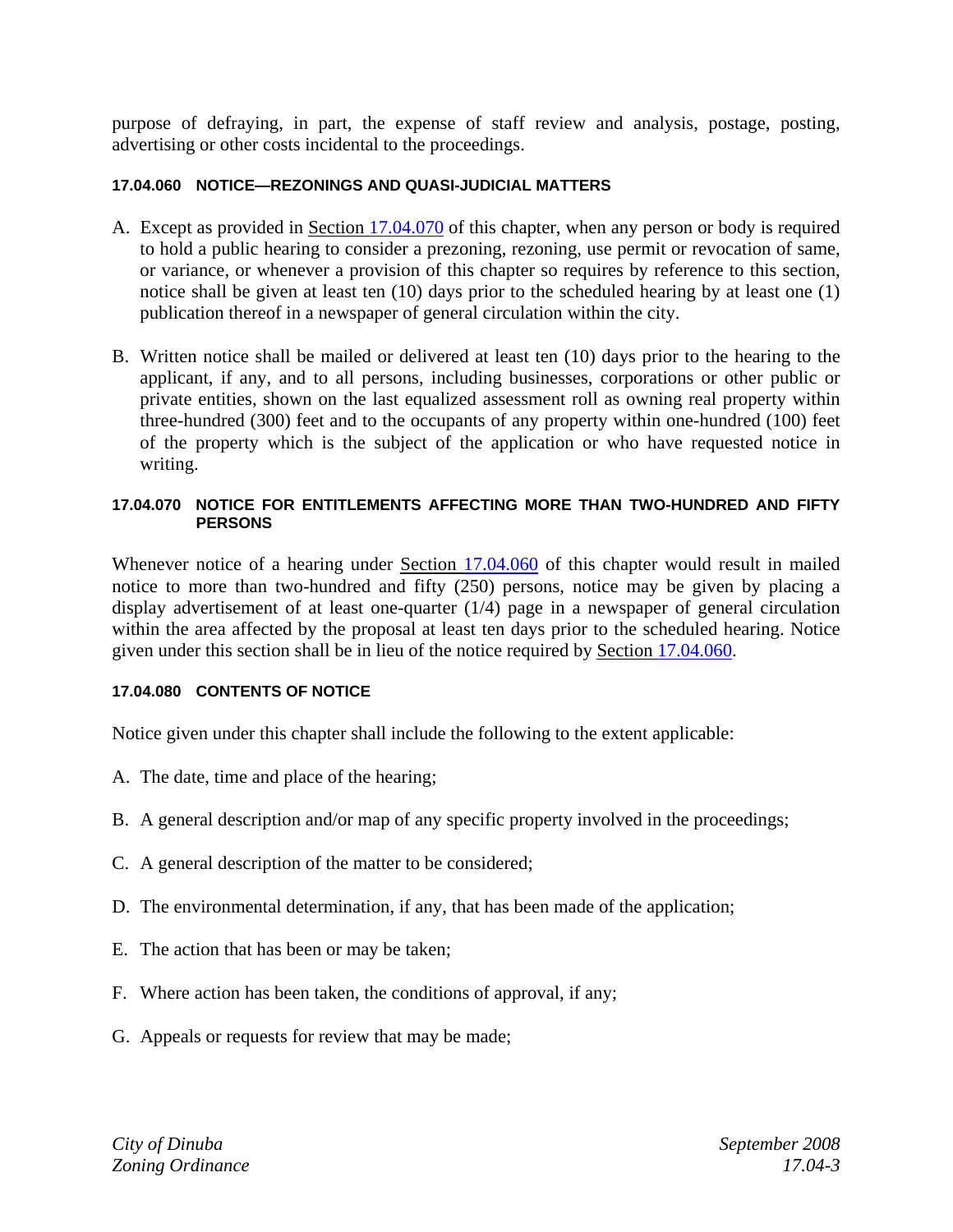- H. A statement that any person may appear and be heard, and that persons are encouraged to submit typewritten statements or diagrams to the director in advance of the hearing so that they can be copied and distributed to the hearing body;
- I. A statement that any person who challenges the action taken on the application or proposal in court may be limited to raising only those issues that person or someone else raised at the public hearing or submitted to the hearing body, in writing, prior to or at the public hearing.

#### **17.04.090 MAILED NOTICE**

Whenever notice is required to be given by mail under this chapter, notice shall be deemed given when deposited in the United States mail, postage prepaid and addressed to the intended recipient at the address shown on the latest equalized assessment roll.

#### **17.04.100 FAILURE TO RECEIVE NOTICE**

Failure of any person to receive notice required to be given by this chapter shall not affect the validity of the hearing or any action taken.

#### **17.04.110 WRITTEN FINDINGS**

Written findings of fact supporting the decision of the planning commission or city council shall be prepared for all decisions on applications for use permits, variances and any other final decision which constitutes a quasi-judicial determination when requested by any interested party at or before the close of the hearing or within a specific review period.

#### **17.04.120 DECISIONS—FINALITY AND EFFECTIVE DATE**

- A. A decision not requiring adoption of findings of fact shall be final when made. A decision requiring adoption of findings of fact shall be final when the findings of fact are adopted.
- B All decisions made at the conclusion of a public hearing or otherwise made pursuant to this chapter shall become effective upon the sixteenth (16) day after the decision is final, unless an appeal or other request for review is made in a timely manner, as provided in this chapter or title.

#### **17.04.130 ISSUANCE OF PERMITS**

No permit, certificate or other entitlement shall be issued or exercised while such permit, certificate or other entitlement is the subject of a hearing then pending or of an appeal or other request for review of the decision granting the permit, certificate or entitlement.

#### **17.04.140 APPEALS**

Any person aggrieved by a final decision of the planning commission made under this title may appeal the decision to the city council within fifteen (15) days of the date the decision is final.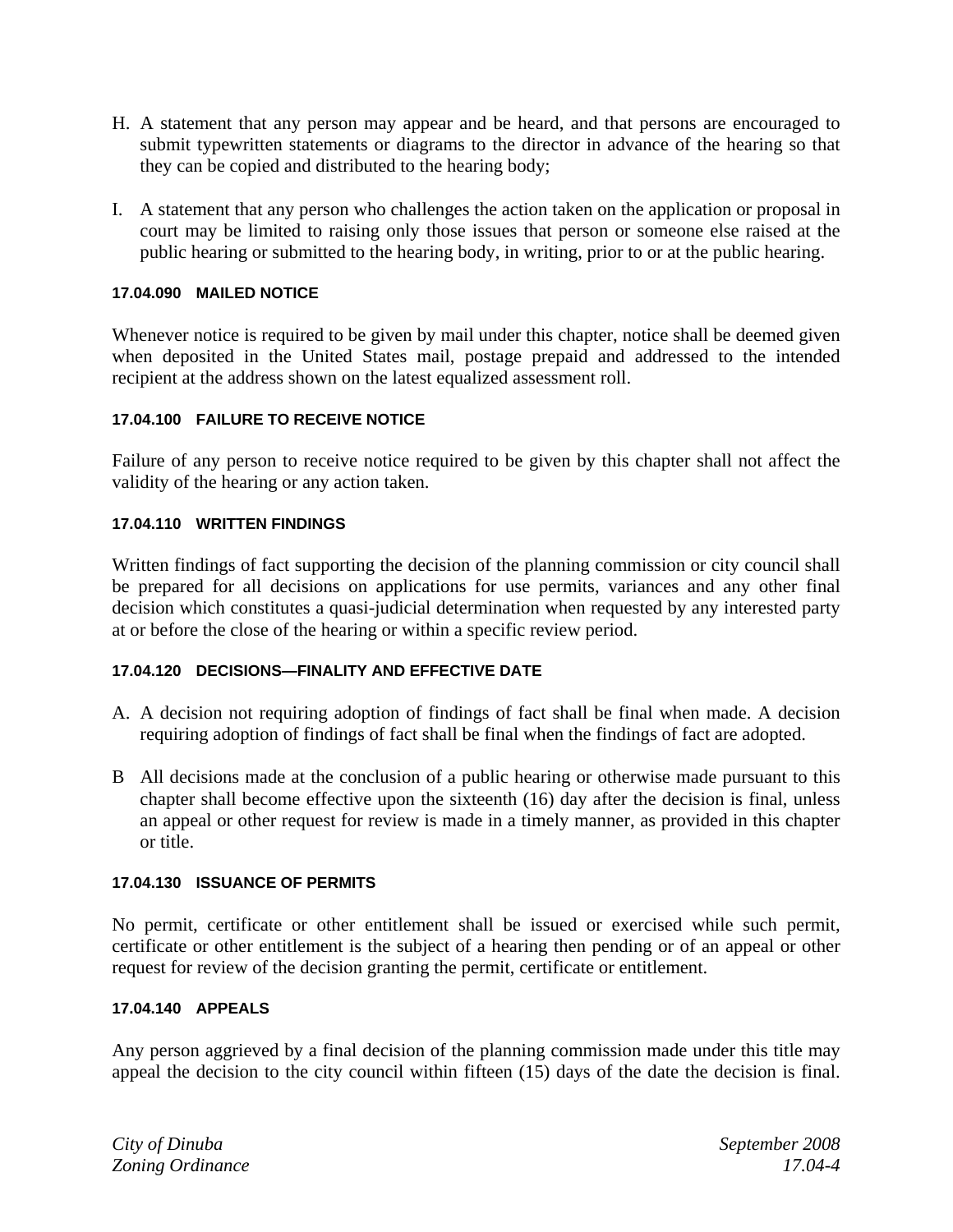Actions of the planning commission that are recommendations only shall not be considered final decisions.

#### **17.04.150 APPEALS—ACTION REVIEWED BY THE CITY COUNCIL**

- A. Within fifteen (15) days of the date an action under this title by the planning commission is final and in the absence of an appeal being filed, the city council may, on its own motion, but with not less than four (4) affirmative votes, order a review of the action by the council.
- B. The council may determine by resolution that the public interest and welfare require a further hearing and order a hearing to be conducted by the council at a time fixed in the resolution. The time fixed for the hearing shall be within thirty (30) days after the commission's decision was filed with the city clerk. Notice of such hearing shall be given in the manner set forth in this chapter.
- C. t its hearing, the council may affirm, modify or reverse the commission's decision.

#### **17.04.160 ZONING—AMENDMENT OF ZONING MAPS**

The official zoning maps of the city may be amended in the manner prescribed herein by changing the boundaries of the districts whenever necessary or convenient to the public health, safety and general welfare.

#### **17.04.170 INITIATION OF PROCEEDINGS**

The inclusion of property in a zone or a proposed change of zone, or an amendment to the text of this title, may be initiated by application or by resolution of the planning commission or city council.

#### **17.04.180 PLANNING COMMISSION HEARING**

- A. The planning commission shall hold at least one (1) public hearing on an application for rezoning or a proposed amendment to the text of this title.
- B. Following the hearing, the commission shall consider the reports, recommendations and shall make a recommendation to the city council.
- C. The provisions of the section relating to a hearing and recommendation by the planning commission on a proposed rezoning or amendment to the text of this title shall not apply to emergency ordinances adopted by the city council as provided by the Dinuba Municipal Code.

#### **17.04.190 CITY COUNCIL HEARING**

A. Upon receipt of a recommendation from the planning commission, the city council shall hold at least one (1) public hearing on a proposed rezoning or amendment to the text of this title.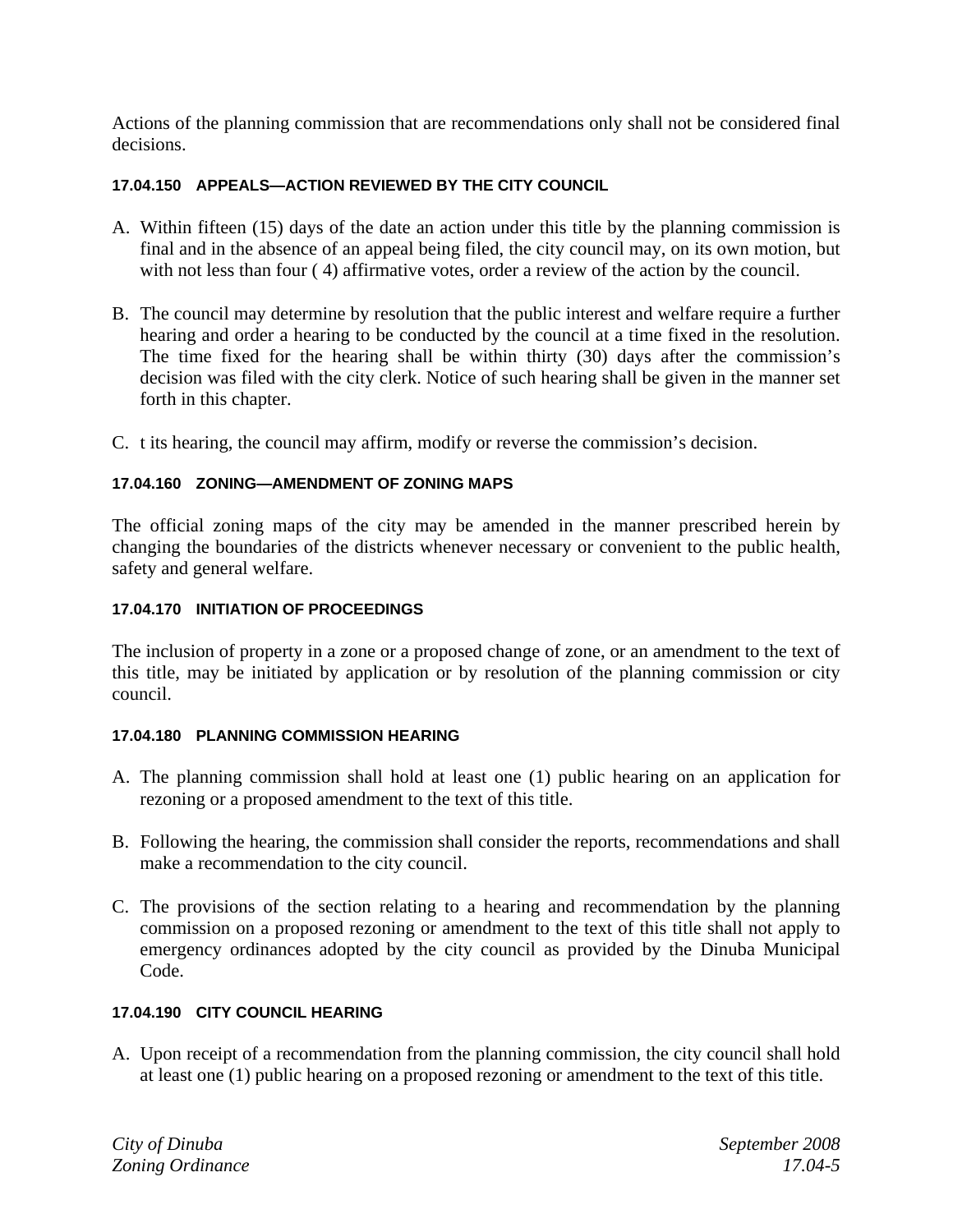- B. Following the hearing, the city council may approve or modify and approve the proposed rezoning, including approval of a portion of a rezone or amendment to the text of this title, by adoption of an ordinance, or the city council may disapprove the proposal; however, any substantial modification proposed by the city council not previously considered by the planning commission during its hearing shall first be referred to the planning commission for its recommendation. Failure of the planning commission to report within forty-five (45) days after the referral, or within a time specified by the city council, shall be deemed a recommendation for approval.
- C. The provisions of this section relating to receipt of a recommendation from the planning commission and the conduct of a hearing and the provisions of Sections 17.04.060 and 17.04.070 of this chapter relating to notice of the hearing shall not apply to rezonings adopted by emergency ordinance of the Dinuba Municipal Code.

#### **17.04.200 REZONE CONDITIONS**

The city council may approve a rezoning with conditions as it finds are reasonably related to the proposal and are necessary or convenient to achieve the purposes of this title and the general plan.

#### **17.04.210 OCCUPANCY USE PERMITS**

- A. An occupancy use permit shall be duly issued for such use or purpose prior to:
	- 1. The initial occupancy or use of any new building or structure, or of a building or structure moved to a new site, or of new floor space or other addition to an existing building;
	- 2. The change of type or class of use of an existing building; or
	- 3. A change of use of any unimproved premises, except to a use involving only the tilling of land or growing thereon of farm, garden or orchard products.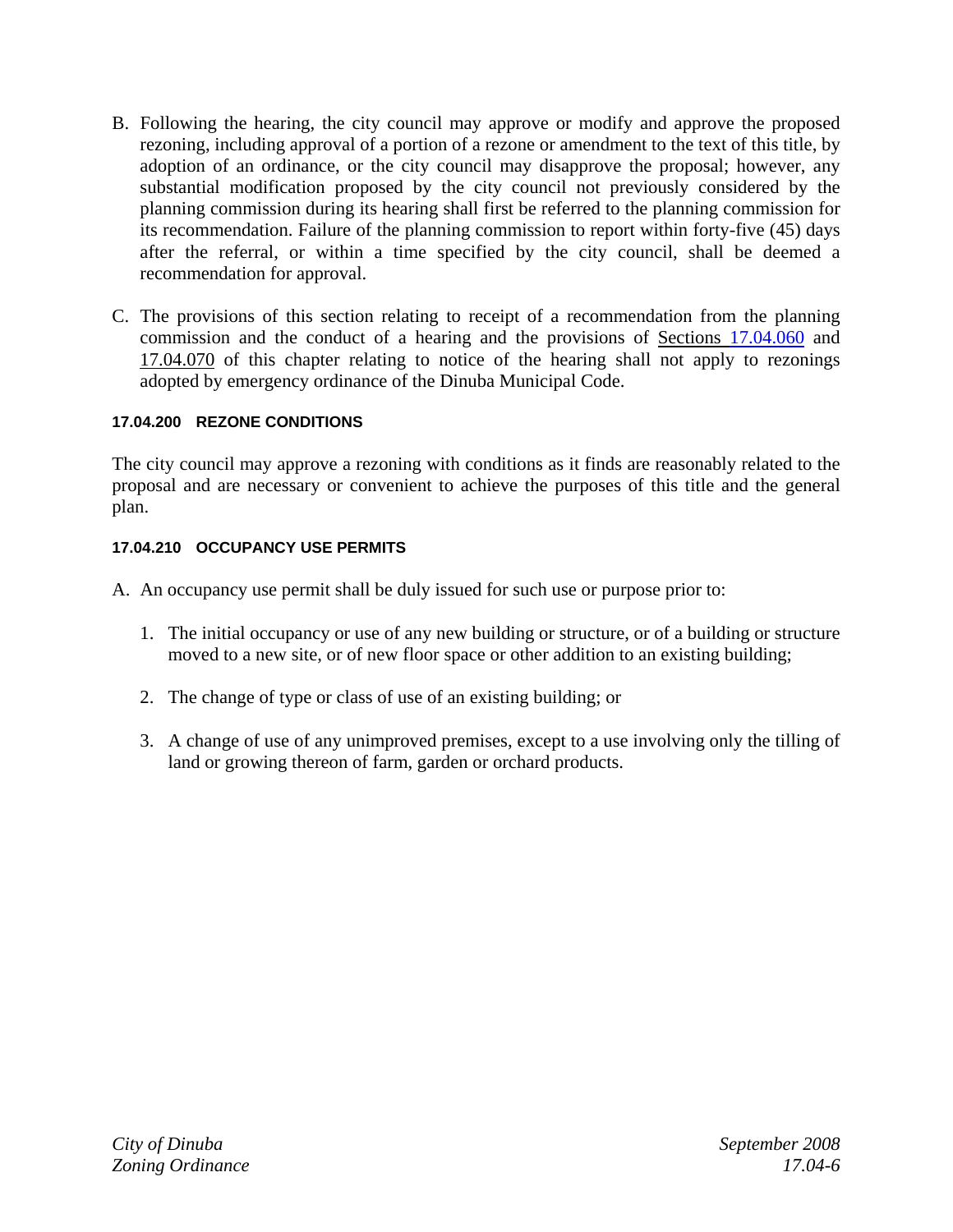### **Chapter 17.10 RCO RESOURCE CONSERVATION, PUBLIC USE AND OPEN SPACE DISTRICT**

#### *Sections:*

- 17.10.010 Purpose
- 17.10.020 Special provisions and development standards
- 17.10.030 Permitted uses
- 17.10.040 Fences, walls and hedges
- 17.10.050 Site area
- 17.10.060 Frontage, width and depth of site
- 17.10.070 Coverage
- 17.10.080 Yard requirements
- 17.10.090 Distances between structures
- 17.10.100 Height of structures
- 17.10.110 Signs
- 17.10.120 Off-street parking and off-street loading facilities
- 17.10.130 Site plan review

#### **17.10.010 PURPOSE**

The RCO district is intended to provide for permanent open spaces in areas of the community which exhibit scenic qualities, recreation potential and which are designated as open space, school, ponding basin or public facility by the general plan.

#### **17.10.020 SPECIAL PROVISIONS AND DEVELOPMENT STANDARDS**

All uses in the RCO district shall be subject to the provisions of Chapter 17.71 of this title.

#### **17.10.030 PERMITTED USES**

Uses permitted by right and subject to approval of an administrative site plan or conditional use permit in the RCO district shall be as listed in Section 17.26.030.

#### **17.10.040 FENCES, WALLS AND HEDGES**

In the RCO district, there are no limitations on fences, walls and hedges.

#### **17.10.050 SITE AREA**

In the RCO district, the minimum site area for a permitted use shall be one-half  $(1/2)$  acre.

#### **17.10.060 FRONTAGE, WIDTH AND DEPTH OF SITE**

In the RCO district, there are no limitations on frontage, width and depth of site.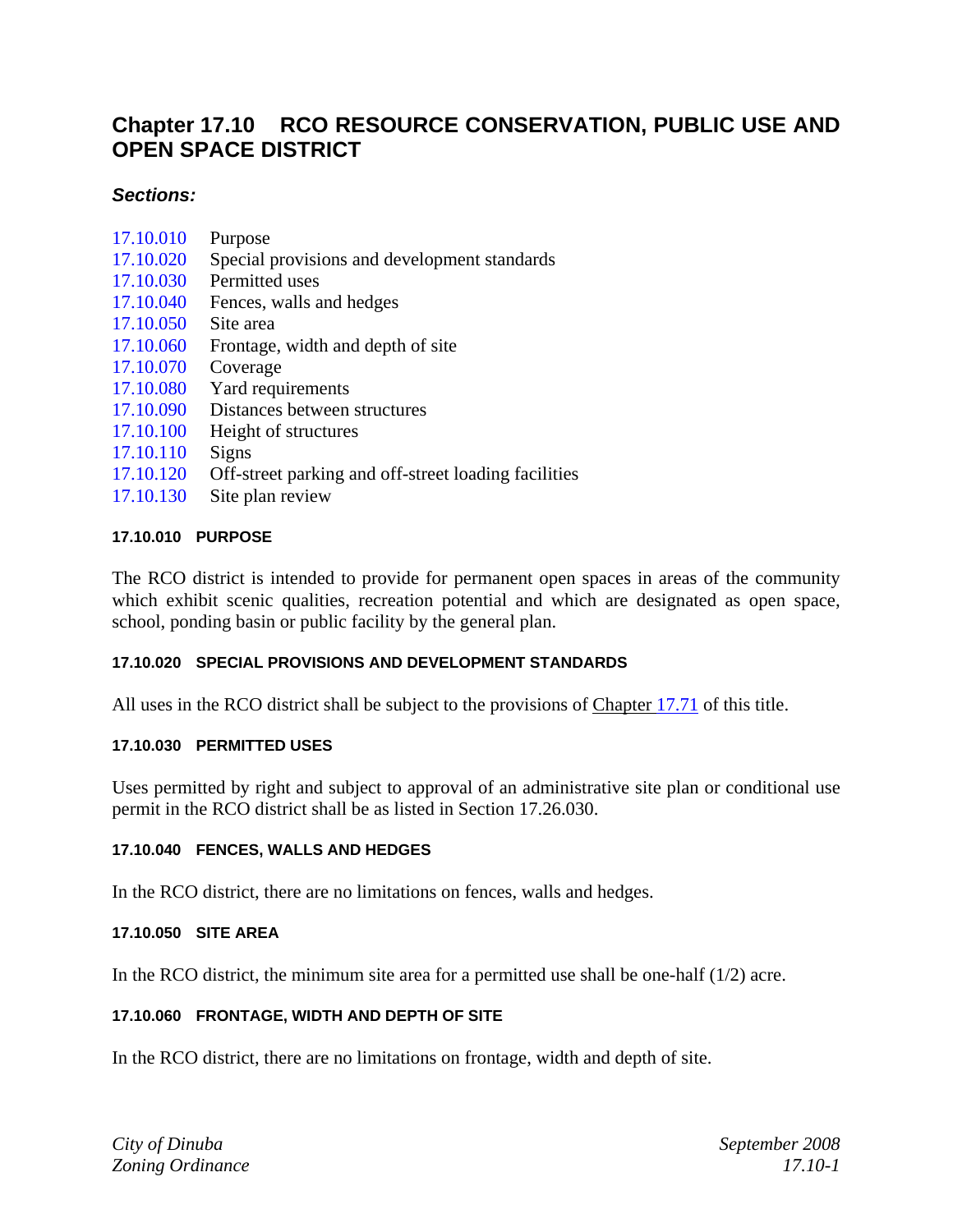#### **17.10.070 COVERAGE**

In the RCO district, there are no limitations on coverage.

#### **17.10.080 YARD REQUIREMENTS**

In the RCO district, there are no limitations on yard requirements.

#### **17.10.090 DISTANCES BETWEEN STRUCTURES**

In the RCO district, the minimum distance between a one-family (1) dwelling and another structure shall be ten (10) feet.

#### **17.10.100 HEIGHT OF STRUCTURES**

In the RCO district, no building or structure shall have a height greater than thirty-five (35) feet, except as may be approved under the provisions of Chapter 17.80 of this title.

#### **17.10.110 SIGNS**

In the RCO district, no signs shall be permitted except as prescribed in Chapter 17.72 of this title.

#### **17.10.120 OFF-STREET PARKING AND OFF-STREET LOADING FACILITIES**

In the RCO district, off-street parking facilities and off-street loading facilities shall be provided on the site for each use as prescribed in Chapter 17.64 of this title.

#### **17.10.130 SITE PLAN REVIEW**

In the RCO district, site plan review shall be required for permitted recreation areas, parks and playgrounds and all administrative and conditional uses pursuant to the provisions of Chapter 17.80 of this title.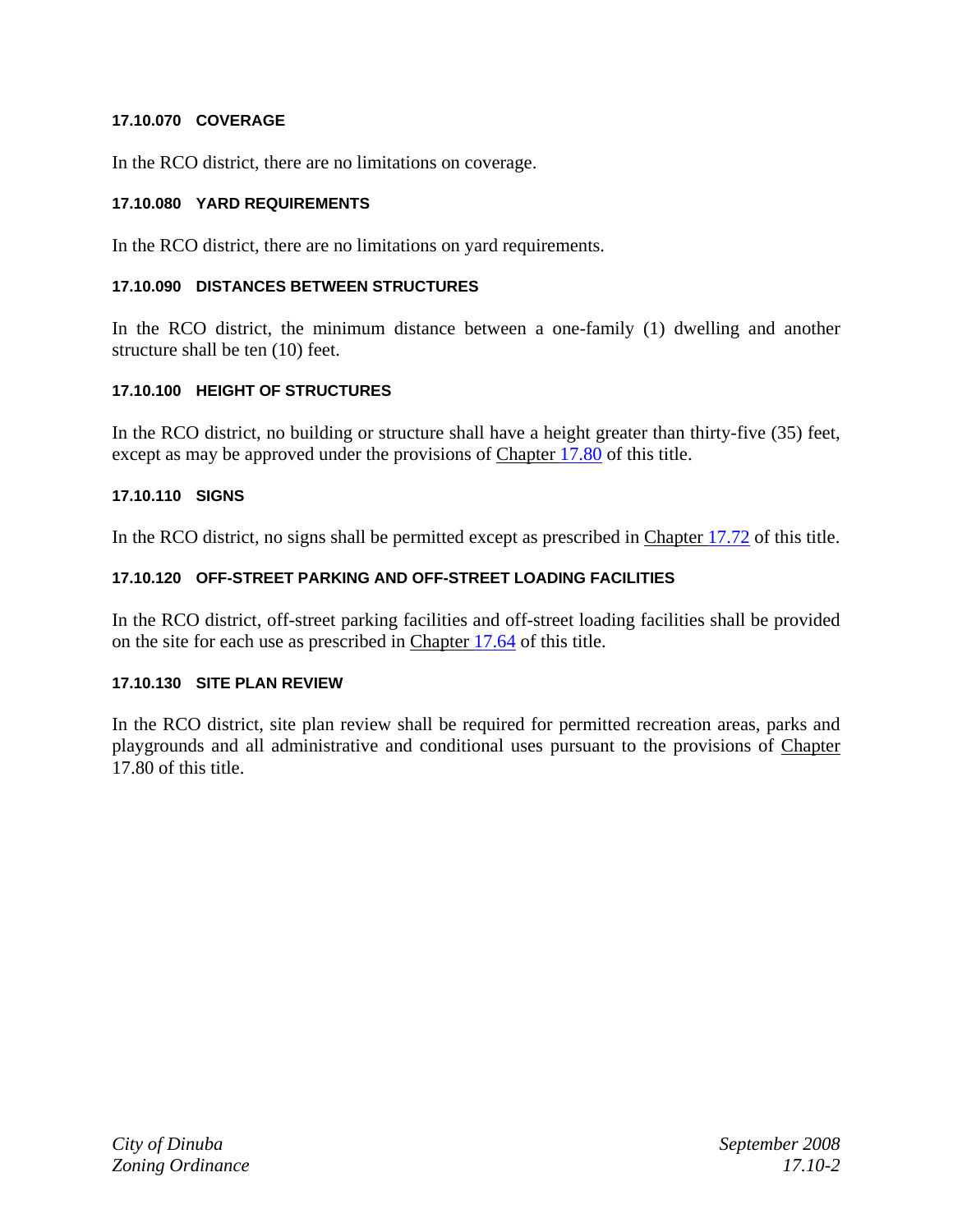# **Chapter 17.14 AN AGRICULTURAL DISTRICT**

# *Sections:*

| 17.14.010 | Purpose |  |  |
|-----------|---------|--|--|
| .         |         |  |  |

- 17.14.020 Special provisions and development standards
- 17.14.030 Permitted uses
- 17.14.040 Fences, walls and hedges
- 17.14.050 Site area
- 17.14.060 Frontage, width and depth of site
- 17.14.070 Coverage
- 17.14.080 Yard requirements
- 17.14.090 Building height
- 17.14.100 Signs
- 17.14.110 Off-street parking and off street loading facilities
- 17.14.120 Distance between structures
- 17.14.130 Location of structures containing animals or fowl

## **17.14.010 PURPOSE**

The AN district is intended to preserve lands best suited for agriculture from the encroachment of incompatible uses; to protect lands designated for eventual urban development to ensure the orderly and beneficial conversion of these lands to nonagricultural use; and to provide appropriate areas for certain predominantly open uses of land which are not injurious to agricultural uses but which may not be harmonious with urban uses.

## **17.14.020 SPECIAL PROVISIONS AND DEVELOPMENT STANDARDS**

All uses in the AN district shall be subject to the provisions of Chapter 17.71 of this title.

## **17.14.030 PERMITTED USES**

Uses permitted by right and subject to approval of an administrative site plan or conditional use permit in the AN district shall be as listed in Section 17.26.030.

## **17.14.040 FENCES, WALLS AND HEDGES**

In the AN district, fences, walls and hedges shall be permitted in accordance with the provisions of Section 17.71.100 of this title.

#### **17.14.050 SITE AREA**

In the AN district:

A. Site Area. The minimum site area shall be ten (10) acres for all permitted uses. The minimum site area for a conditional use shall be specifically approved by the planning commission in granting the use permit.

*City of Dinuba September 2008 Zoning Ordinance 17.14-1*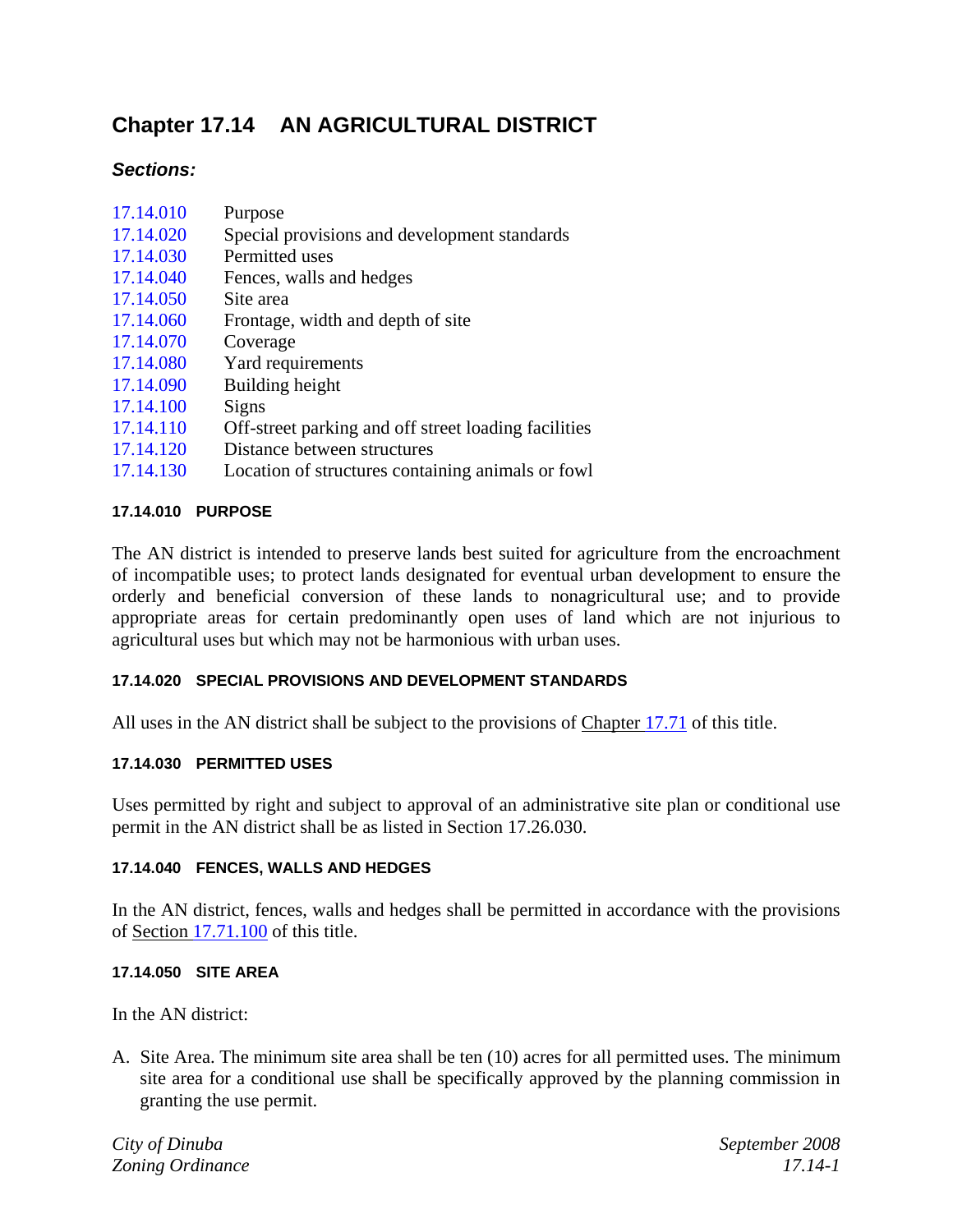B. Site Area Per Dwelling Unit. Each site in the AN district shall have not less than five (5) acres for each dwelling unit located on the site, subject to the exception that employee housing may be located on a site with a lesser area for each dwelling unit; provided, that the area of the site and the number of dwelling units are specifically approved by the planning commission in granting the use permit.

#### **17.14.060 FRONTAGE, WIDTH AND DEPTH OF SITE**

In the AN district, there are no requirements for frontage, width and depth of site.

#### **17.14.070 COVERAGE**

In the AN district, the maximum site area covered by structures shall be ten (10) percent for permitted uses and twenty (20) percent for conditional uses.

#### **17.14.080 YARD REQUIREMENTS**

In the AN district:

- A. The minimum front yard shall be thirty-five (35) feet.
- B. The minimum rear yard shall be (15) fifteen feet.
- C. The minimum side yard shall be (15) fifteen feet.

#### **17.14.090 BUILDING HEIGHT**

Except as may be allowed under provisions of Chapter 17.80 of this title, in the AN district the maximum height of a structure occupied by a permitted use shall be thirty-five (35) feet. The maximum height of accessory structures shall be thirty-five (35) feet subject to the exception that tank houses, storage tanks, windmills and silos may exceed thirty-five (35) feet in height. The maximum height of a structure occupied by a conditional use and its accessory structures shall be thirty feet unless specifically determined otherwise by provisions of the use permit.

#### **17.14.100 SIGNS**

In the AN district, no sign shall be permitted except as prescribed in Chapter 17.72 of this title.

#### **17.14.110 OFF-STREET PARKING AND OFF-STREET LOADING FACILITIES**

In the AN district, off-street parking facilities and off street loading facilities shall be provided on the site of each use as prescribed in Chapter 17.64 of this title.

#### **17.14.120 DISTANCE BETWEEN STRUCTURES**

Where there is more than one (1) structure on a site in an AN zone, the minimum distance between a structure used for human habitation and another structure shall be twenty (20) feet.

*City of Dinuba September 2008 Zoning Ordinance 17.14-2*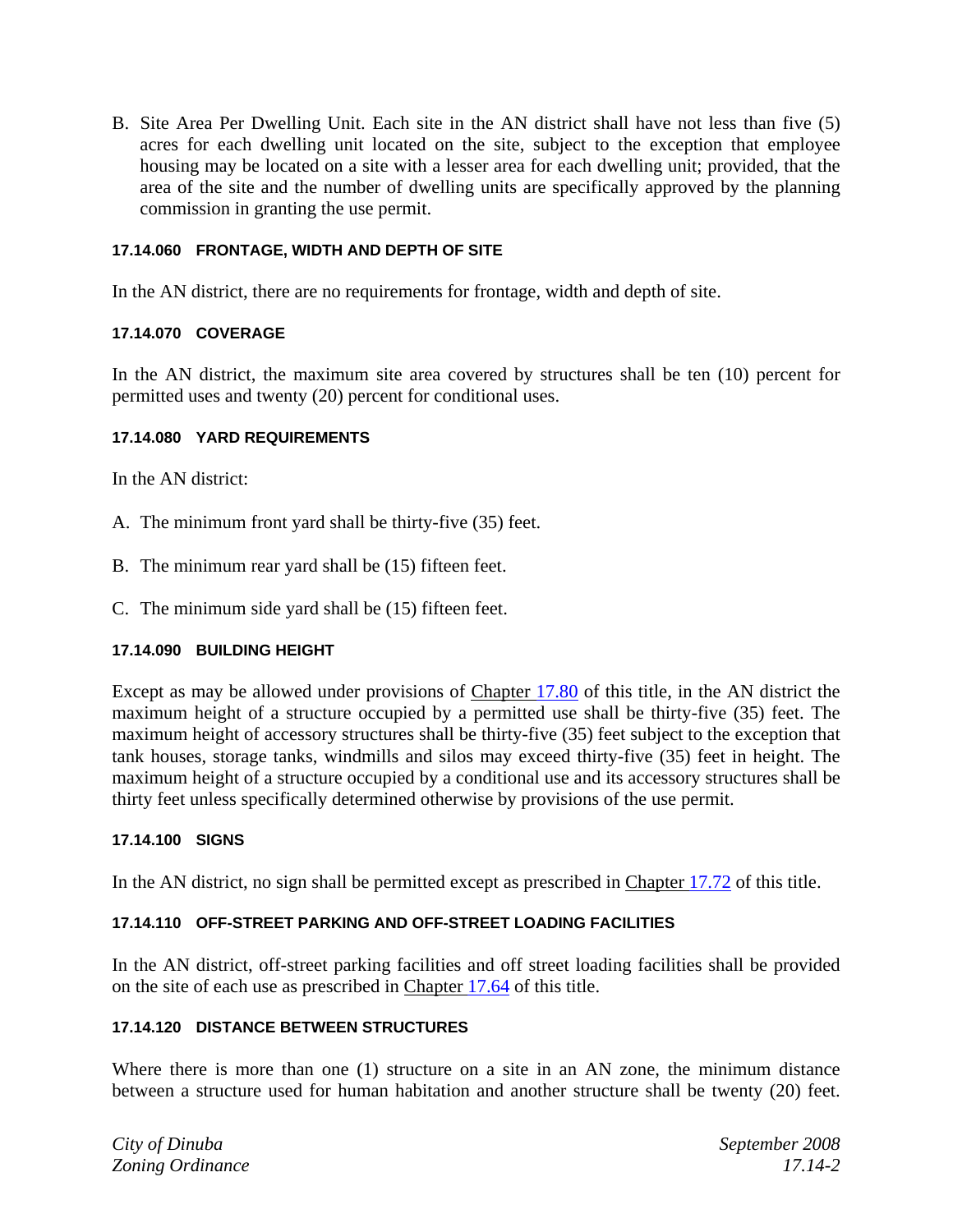The minimum distance between a structure used for human habitation and a structure housing livestock or poultry shall be fifty (50) feet.

#### **17.14.130 LOCATION OF STRUCTURES CONTAINING ANIMALS OR FOWL**

Any structure in an AN zone in which animals or fowl are contained shall be at least twohundred (200) feet distance from any lot in any RA, R, RM, PO or C district, or from any school or institution for human care.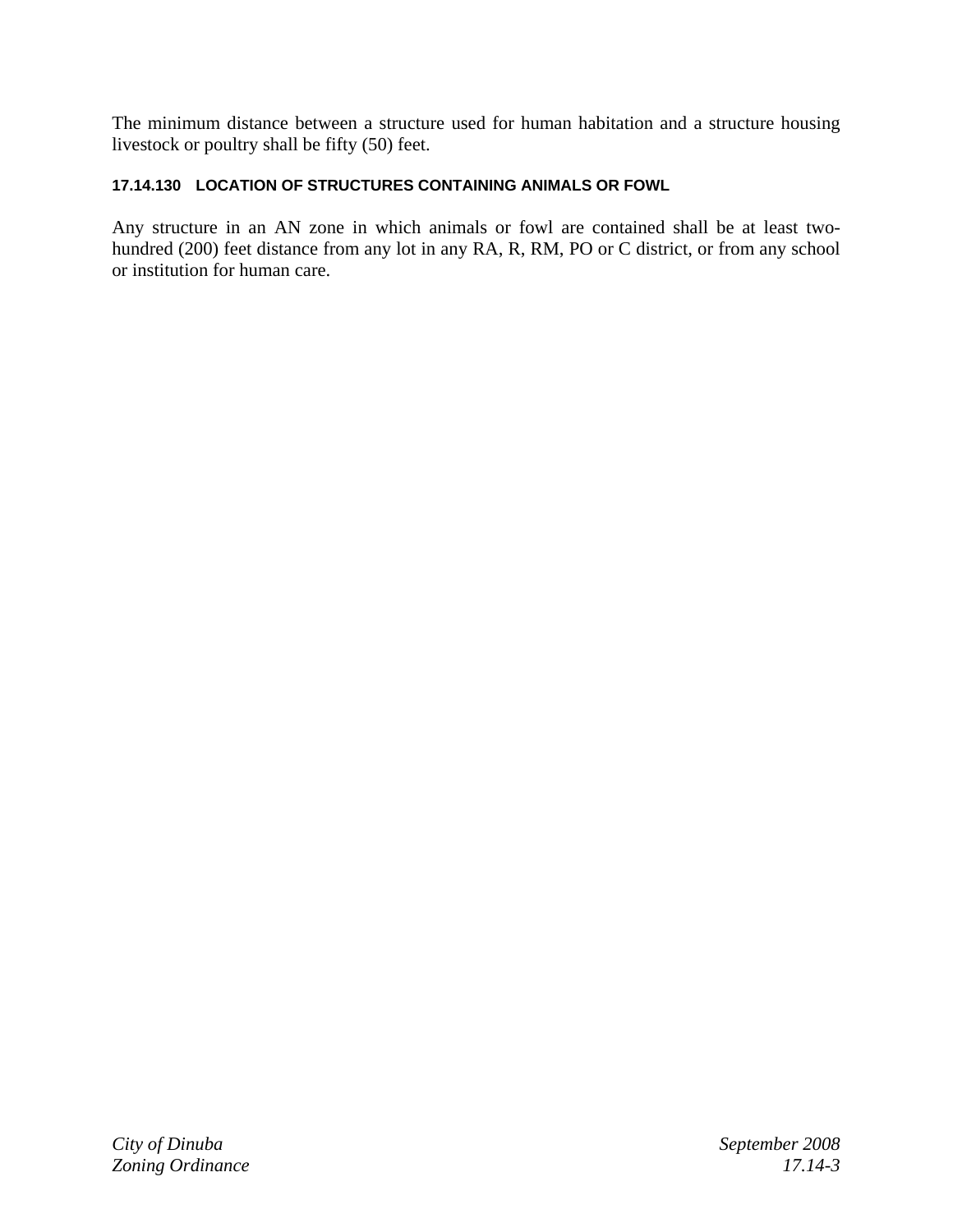# **Chapter 17.16 RA RESIDENTIAL ACREAGE DISTRICT**

## *Sections:*

| 17.16.010 | Purpose                                      |
|-----------|----------------------------------------------|
| 17.16.020 | Special provisions and development standards |
| 17.16.030 | Permitted uses                               |
| 17.16.040 | Fences, walls and hedges                     |
| 17.16.050 | Site area                                    |
| 17.16.060 | Frontage, width and depth of site            |
| 17.16.070 | Coverage                                     |
| 17.16.080 | Yard setback requirements                    |
| 17.16.090 | Building height                              |
| 17.16.100 | Signs                                        |

- 17.16.110 Off-street parking and off-street loading facilities
- 17.16.120 Distance between structures

#### **17.16.010 PURPOSE**

The RA district is intended to provide living areas within the city limited to very low density concentration of one-family (1) dwellings; where limited numbers of animals may be kept for pleasure as hobbies; where regulations are designed to promote a suitable environment for family life on large parcels, and to prohibit all activities of a commercial nature.

#### **17.16.020 SPECIAL PROVISIONS AND DEVELOPMENT STANDARDS**

All uses in the RA district shall be subject to the provisions of Chapter 17.71 of this title.

#### **17.16.030 PERMITTED USES**

Uses permitted by right and subject to approval of an administrative site plan or conditional use permit in the RA district shall be as listed in Section 17.26.030.

#### **17.16.040 FENCES, WALLS AND HEDGES**

In the RA district, fences, walls and hedges shall be permitted in accordance with the provisions of Section 17.71.100 of this title.

#### **17.16.050 SITE AREA**

- A. Site Area. In the RA district, the minimum site area shall be twenty-thousand (20,000) square feet for a permitted use. The minimum site area for a conditional use shall be twentythousand (20,000) square feet unless specifically approved by the planning commission in granting the use permit.
- B. Not more than one (1) dwelling unit shall be located on each site in the RA district, except as otherwise provided by Sections 17.70.020 through 17.70.024.

*City of Dinuba September 2008 Zoning Ordinance 17.16-1*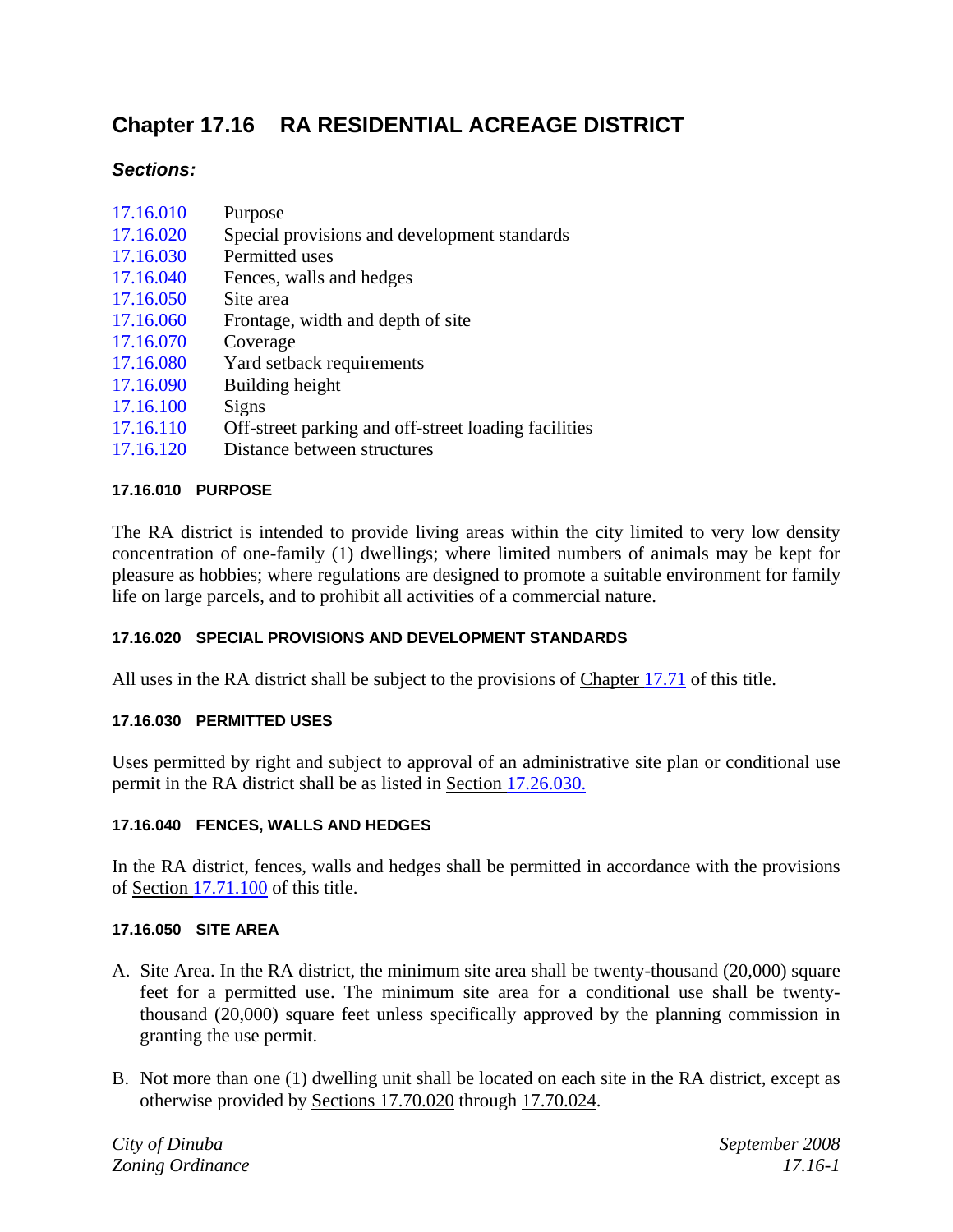#### **17.16.060 FRONTAGE, WIDTH AND DEPTH OF SITE**

Each site in the RA district shall have not less than fifty (50) feet of frontage on a public street. The minimum width shall be one-hundred and twenty (120) feet. Each site shall have a depth of not less than one-hundred and twenty-five (125) feet, provided that a site fronting or rearing on a railroad right-of-way, freeway, arterial or collector street shall have a depth of not less than onehundred and fifty (150) feet.

#### **17.16.070 COVERAGE**

In the RA district, the maximum site area covered by structures shall be twenty-five (25) percent for a permitted use and twenty (20) percent for a conditional use.

## **17.16.080 YARD SETBACK REQUIREMENTS**

In the RA district:

- A. The minimum front yard setback shall be thirty-five (35) feet measured from the edge of the property line.
- B. The minimum rear yard setback shall be fifteen (15) feet measured from the edge of the property line.
- C. The minimum side yard setback shall be fifteen (15) feet measured from the edge of the property line.

#### **17.16.090 BUILDING HEIGHT**

In the RA district, the maximum height of a permitted use and its accessory structures shall be thirty (30) feet. The maximum height of a conditional use and its accessory structures shall be fifty (50) feet, except as may be allowed under provision of Chapter 17.80 of this title.

#### **17.16.100 SIGNS**

No sign shall be permitted in the RA district except as prescribed in Chapter 17.72 of this title.

#### **17.16.110 OFF-STREET PARKING AND OFF-STREET LOADING FACILITIES**

Off-street parking facilities shall be provided in the RA district on the site for each use as prescribed in Chapter 17.64 of this title.

#### **17.16.120 DISTANCE BETWEEN STRUCTURES**

In the RA district, except as provided in Section 17.71of this title, the minimum distance between a structure used for human habitation and another structure shall be ten (10) feet.

*City of Dinuba September 2008 Zoning Ordinance 17.16-2*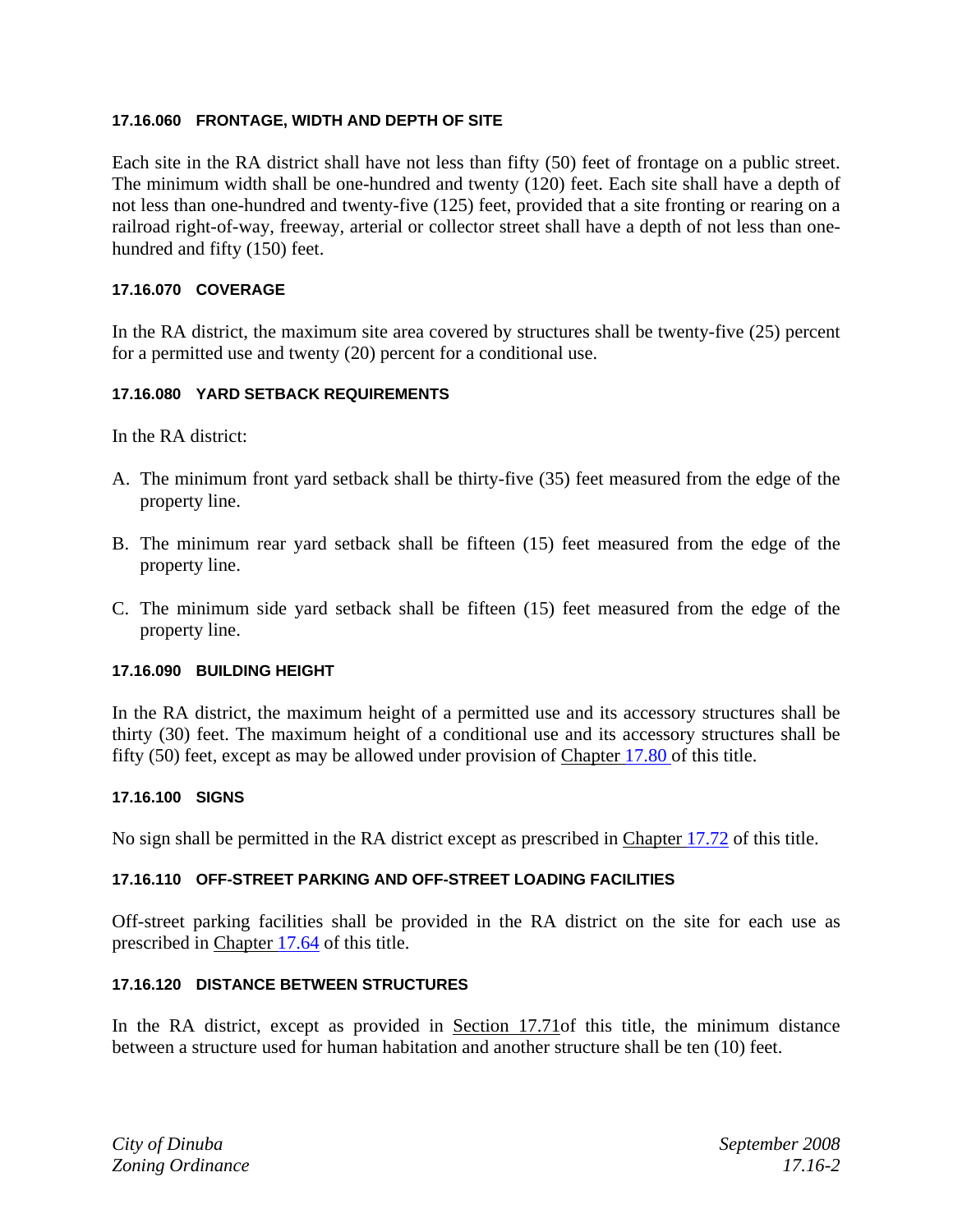# **Chapter 17.20 R ONE-FAMILY RESIDENTIAL DISTRICTS**

## *Sections:*

- 17.20.010 Purpose
- 17.20.020 Special provisions and development standards
- 17.20.030 Permitted uses
- 17.20.040 Fences, walls and hedges
- 17.20.050 Site area
- 17.20.060 Frontage, width and depth of site
- 17.20.070 One dwelling unit per site
- 17.20.080 Coverage
- 17.20.090 Yard requirements
- 17.20.100 Building height
- 17.20.110 Signs
- 17.20.120 Off-street parking
- 17.20.130 Landscaping

## **17.20.010 PURPOSE**

- A. The R district is intended primarily to provide living areas at locations designated by the general plan for medium low and medium density, involving single-family dwellings, with regulations designed to accomplish the following:
	- 1. To promote and encourage a suitable environment for family life;
	- 2. To provide space for community facilities needed to complement urban residential areas, and for institutions which require a residential environment in accordance with policies of the general plan and state law;
	- 3. To provide for the location of a limited number of two-family (2) and three-family (3) dwelling units within certain predominantly single-family areas.

## **17.20.020 SPECIAL PROVISIONS AND DEVELOPMENT STANDARDS**

All uses in the R district shall be subject to the provisions of Chapter 17.71 of this title.

## **17.20.030 PERMITTED USES**

Uses permitted by right and subject to approval of an administrative site plan or conditional use permit in the R district shall be as listed in Section 17.26.030.

## **17.20.040 FENCES, WALLS AND HEDGES**

Fences, walls and hedges shall be permitted in the R district in accordance with the provisions of Chapter 17.71.100 of this title.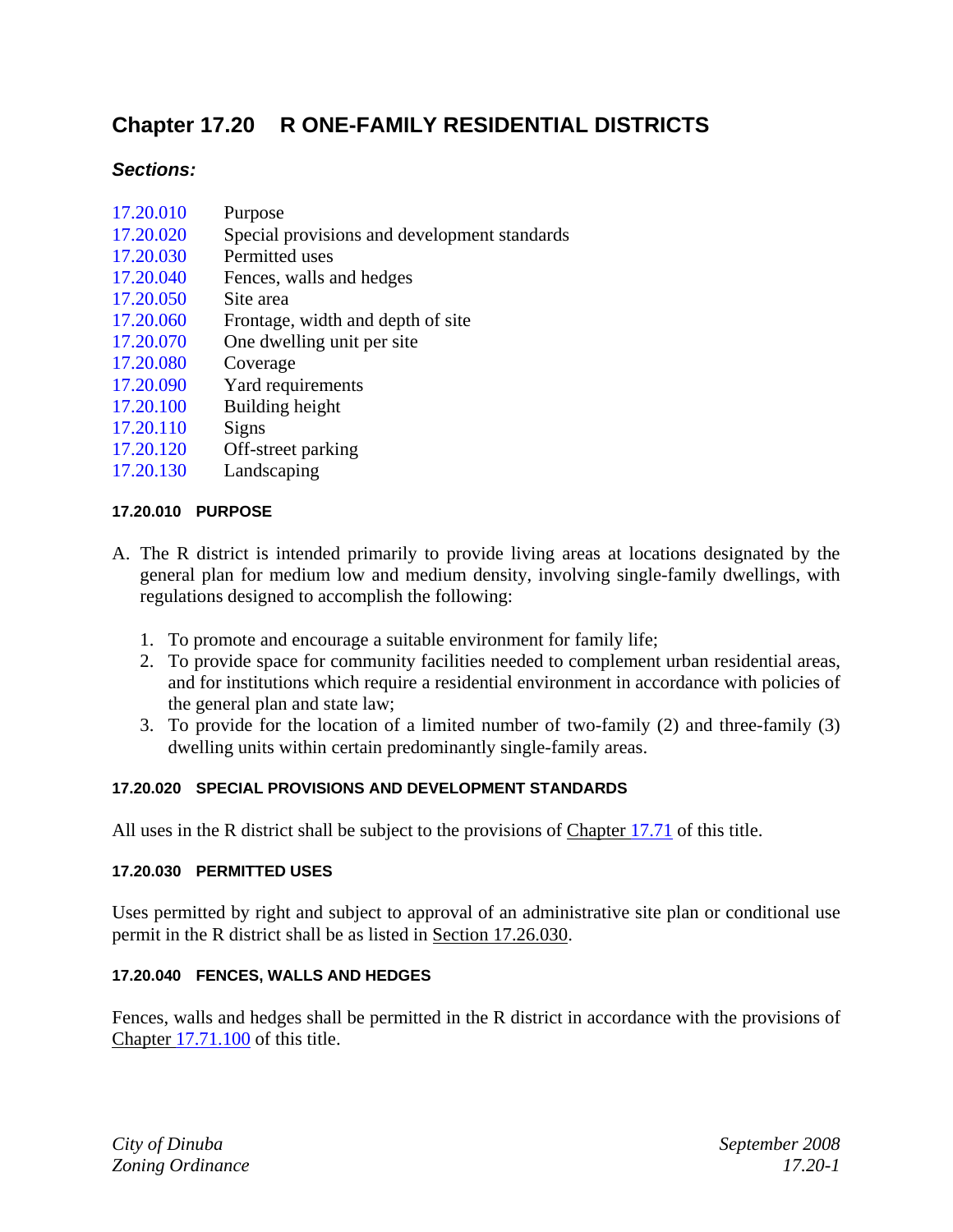#### **17.20.050 SITE AREA**

The minimum site area in the R district shall be as follows:

- A. Lots of record as of June 12, 1947: No minimum area requirement;
- B. Lots of record in any heretofore or hereafter annexation to the city, of record as of the time of such annexation, and which was not in violation of any county ordinance regulating subdivisions in effect at the time of such annexation: No minimum requirement;
- C. All other lots:

| <b>District</b> | <b>Lot Area</b>      |
|-----------------|----------------------|
| $R-1-10$        | $10,000$ square feet |
| $R-1-7.5$       | 7,500 square feet    |
| $R-1-6$         | 6,000 square feet    |

#### **17.20.060 FRONTAGE, WIDTH AND DEPTH OF SITE**

- A. In the R district, each site shall have not less than sixty (60) feet of frontage on a public street except that those sites which front on a cul-de-sac or loop-out street may have a frontage of not less than fifty (50) feet; provided the width of the site, as measured along the front yard setback line, is at least sixty (60) feet.
- B. The minimum width of each site shall be as follows:

| <b>District</b> |            |            | <b>Interior Lot</b> Corner Lot Reverse Corner Lot |
|-----------------|------------|------------|---------------------------------------------------|
| $R-1-10$        | $100$ feet | $110$ feet | $115$ feet                                        |
| $R-1-7.5$       | 70 feet    | 75 feet    | 80 feet                                           |
| $R-1-6$         | $60$ feet  | 65 feet    | 70 feet                                           |

C. The minimum depth of each site shall be as follows:

| <b>District</b> | <b>Interior Lot</b> Corner Lot |            | <b>Reverse Corner Lot</b> |
|-----------------|--------------------------------|------------|---------------------------|
| $R-1-10$        | $100$ feet                     | $110$ feet | $115$ feet                |
| $R - 1 - 7.5$   | $100$ feet                     | 100 feet   | $100$ feet                |
| $R-1-6$         | 90 feet                        | 90 feet    | $100$ feet                |

D. Lots facing on major or secondary roadways shall have a minimum depth of one-hundred and twenty (120) feet and include an on-site turn-around.

#### **17.20.070 ONE DWELLING UNIT PER SITE**

In the R district, not more than one dwelling unit shall be allowed on each site, except as provided under Sections 17.26.030 and Chapter 17.70 of this title.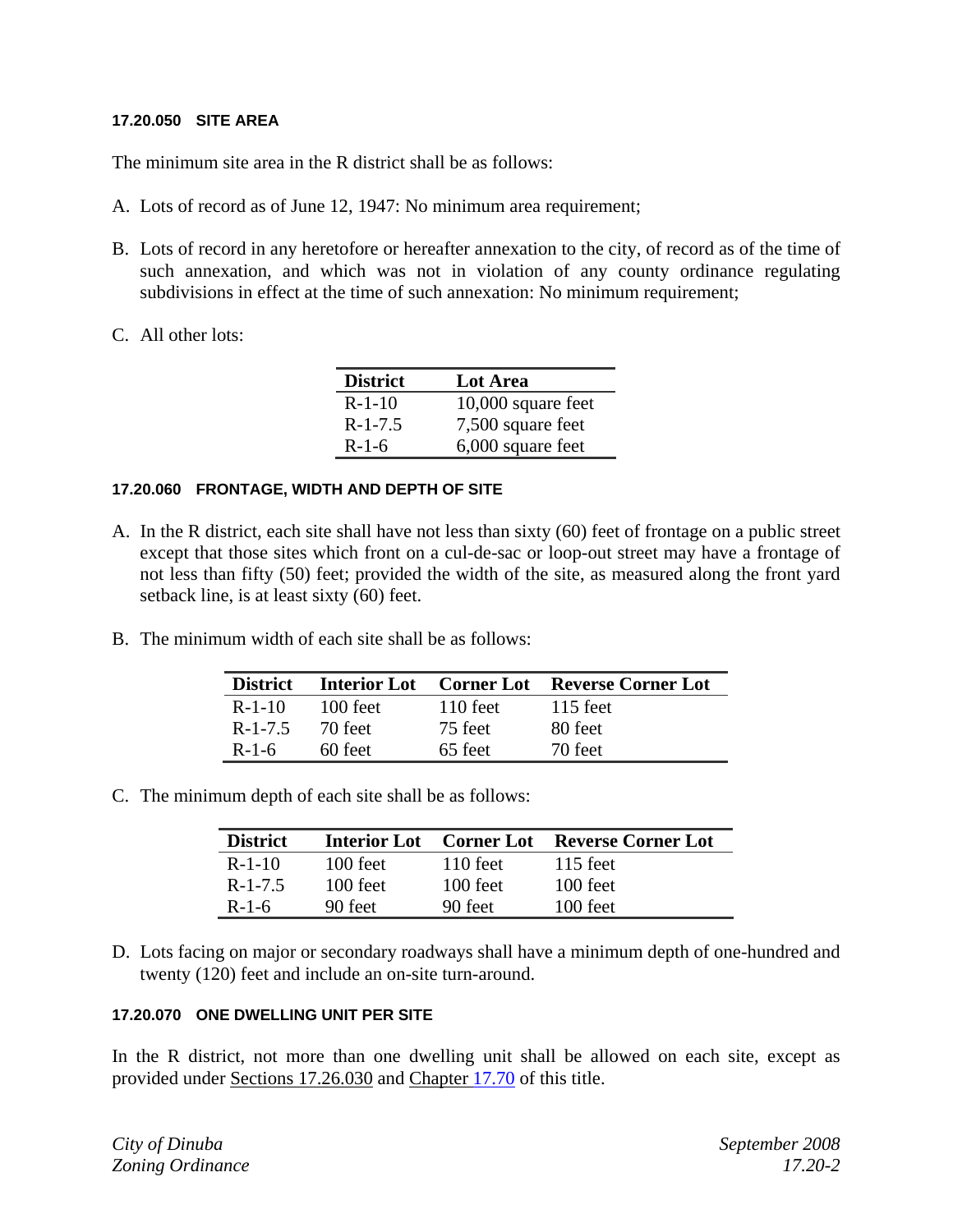#### **17.20.800 COVERAGE**

In the R district, the maximum site area covered by any and all structures shall be forty (40) percent.

#### **17.20.900 YARD REQUIREMENTS**

Yard requirements in the R district are as follows:

## A. Front Yard.

- 1. The minimum front yard setback shall be fifteen (15) feet with the following exceptions:
	- a) A garage may be located no closer than twenty (20) feet from the front yard property line;
	- b) For project of five (5) or more lots, variable front yard setbacks shall be required for a minimum of fifty (50) percent of the total lots. For those lots with a variable setback, the minimum front yard shall range between sixteen (16) and twenty-one (21) feet.
	- c) The variable setback lots shall be evenly distributed throughout the project, subject to director review prior to approval of the final map.
- 2. On cul-de-sac lots where the side lot line is perpendicular to the main axis of the street, the minimum front yard shall be no less than fifteen (15) feet along the curved portions of the right-of-way, with an average of twenty-foot (20) setbacks.
- 3. On a site situated between sites improved with buildings where said buildings are set back less than the minimum distance required by this section, the minimum front yard shall be the average depth of the front yards on the improved sites immediately adjoining the side lines of the site.
- 4. Any nonpublic utility mechanical equipment located in the required front yard shall be located a minimum of twenty (20) feet from the front property line.

## B. Rear Yard.

- 1. The minimum rear yard shall be twenty feet (20), except that for lots with a variable setback front yard requirement, the rear yard setback may be reduced a distance equal to the additional front yard setback. Such encroachment shall be permitted only if a usable, open, rear yard area of at least nine hundred (900) square feet is maintained.
- 2. Any mechanical equipment, including fixed pool equipment such as pumps, filters, diving boards and slides, shall not be located less than five (5) feet from an adjoining side or rear property line.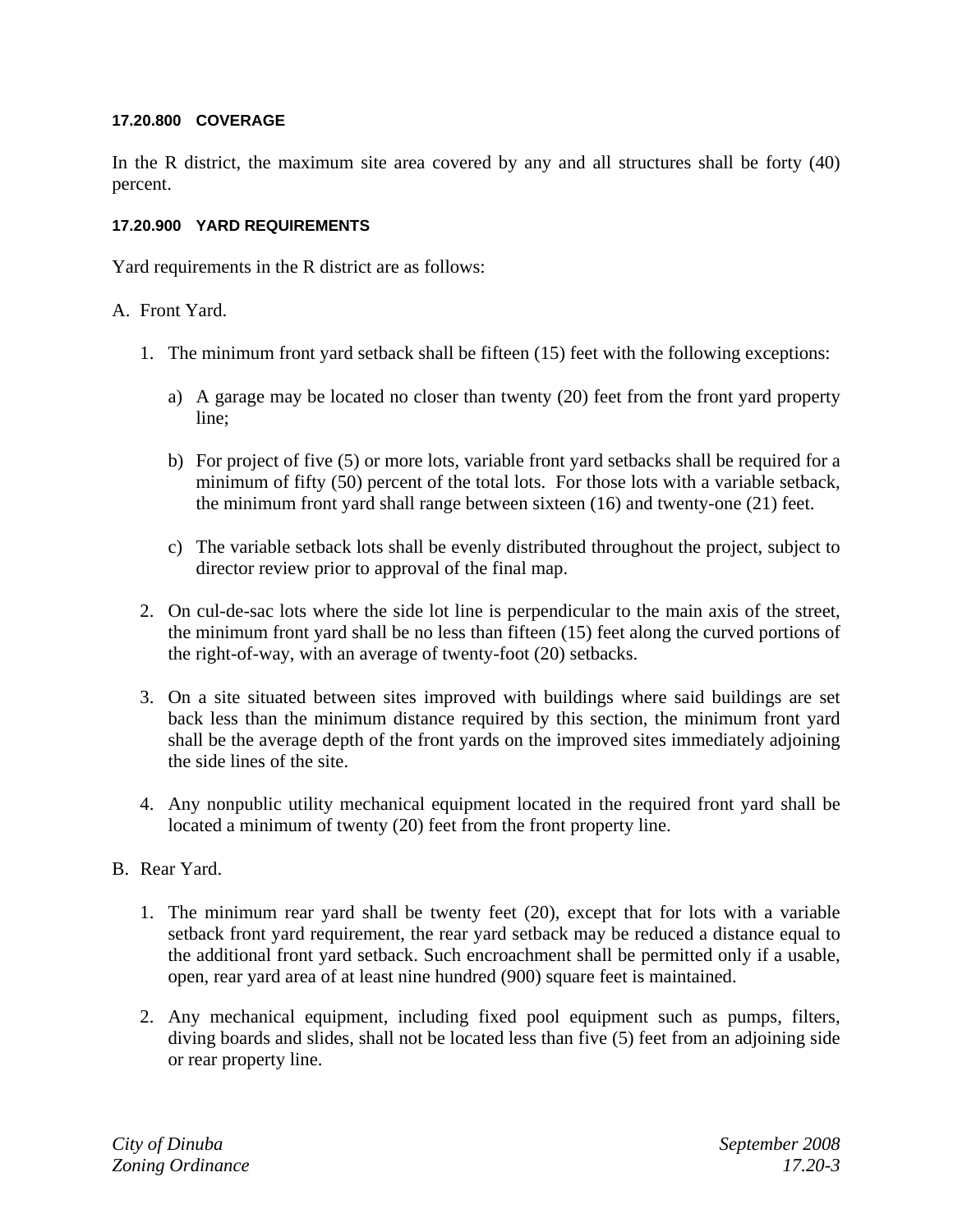- 3. Where any building or structure, except swimming or wading pools, occupies space in a required rear yard, the amount of space so occupied shall be provided elsewhere on the lot, exclusive of required yard areas. Said replacement space shall have minimum dimensions of eight feet by eight feet (8 x 8), and shall be so located that it is suitable for general use by the occupant of the premises.
- C. Side Yard.
	- 1. Each lot in the R-1-6 district shall have minimum side yards of five (5) feet. Each lot in the R-1-7.5 district may have one five-foot (5) minimum side yard. The sum of the two (2) side yards shall be a minimum of fifteen (15) feet. The R-1-10 district shall have side yards of at least ten (10) feet.
	- 2. On a reversed corner lot, the side yard adjoining the street shall be not less than fifteen (15) feet.
	- 3. On a corner lot, the side yard adjoining the street shall not be less than ten (10) feet.
	- 4. For cul-de-sac lots, the side yard shall be determined by the lot width measured at the front setback line.
	- 5. Where construction involves more than one story, the minimum five-foot (5) side yard shall be increased by five (5) feet for each additional story; provided, however, that the side yard on the street side of a corner lot, that is not a reverse corner lot, shall be ten (10) feet or greater.
	- 6. Garages or carports on the street side yard of a corner lot shall be set back twenty (20) feet from the property line. In all other cases, the garage or carport shall be set back a minimum of twenty (20) feet from the front property line. Where a garage or carport is located with access from an alley, it shall be set back a minimum of eleven (11) feet from the alley right-of-way, subject to providing a replacement area described in Subsection (B)(3) of this section.
	- 7. The regulations of this subsection shall not be construed to reduce the buildable width to less than twenty-eight (28) feet, in cases of reversed corner lots of record on June 12, 1947, after providing the minimum side yards required of interior lots.

## **17.20.100 BUILDING HEIGHT**

In the R district:

- A. Main Building. No main building or structure shall have a height greater than two stories or twenty-five (25) feet, except as may be allowed under provisions of Chapter 17.93 of this title.
- B. Accessory Buildings. Building height for accessory structures shall be regulated as prescribed in Section 17.71.050 of this title.

*City of Dinuba September 2008 Zoning Ordinance 17.20-4*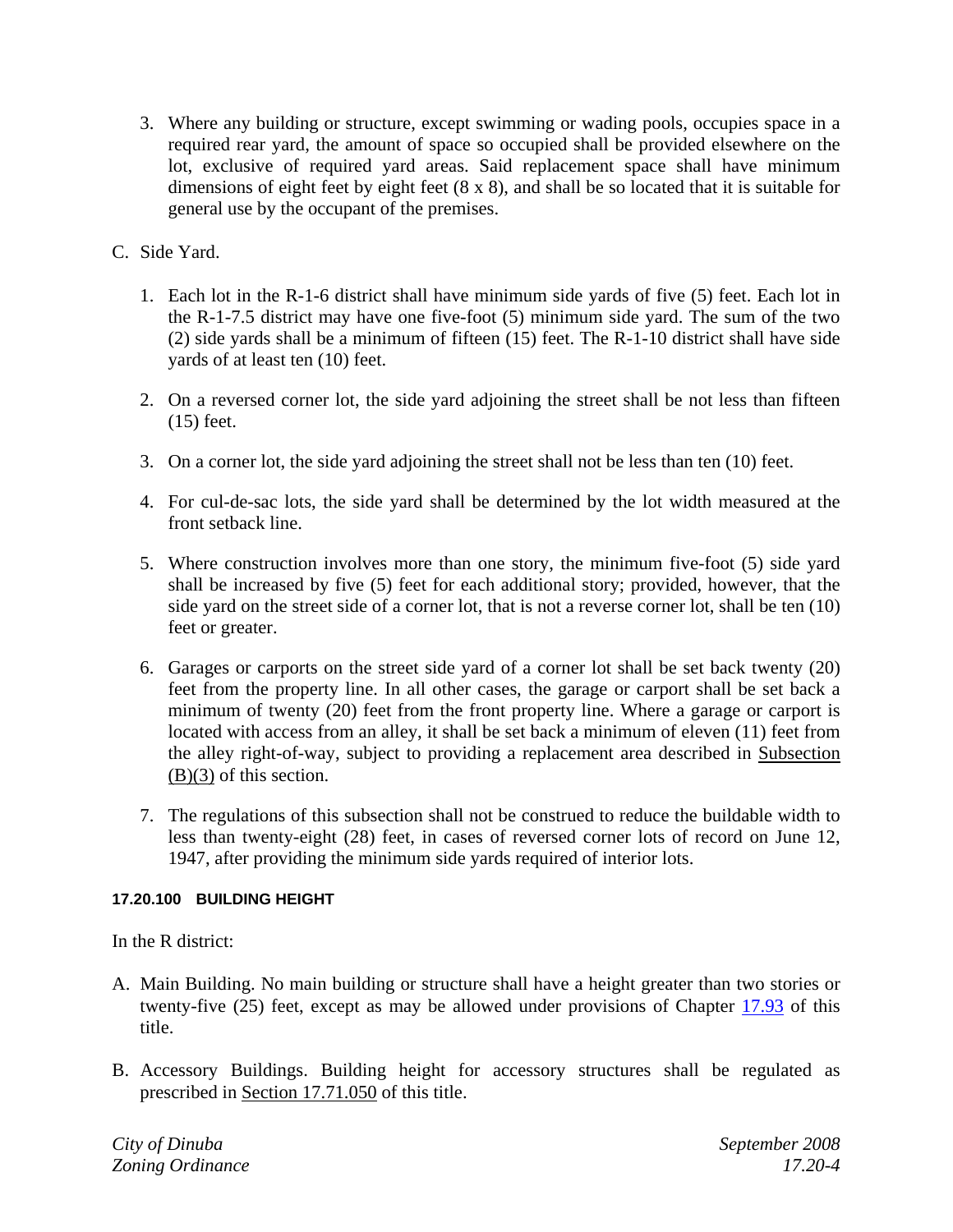#### **17.20.110 SIGNS**

No sign shall be permitted in the R district, except as prescribed in Chapter 17.72 of this title.

## **17.20.120 OFF-STREET PARKING**

In the R district, off-street parking facilities shall be provided on the site for each use as prescribed in Chapter 17.64 of this title.

#### **17.20.130 LANDSCAPING**

All uses in the R district shall have landscaping installed in the required front yard including irrigation, plants and ground cover within six (6) months of occupancy.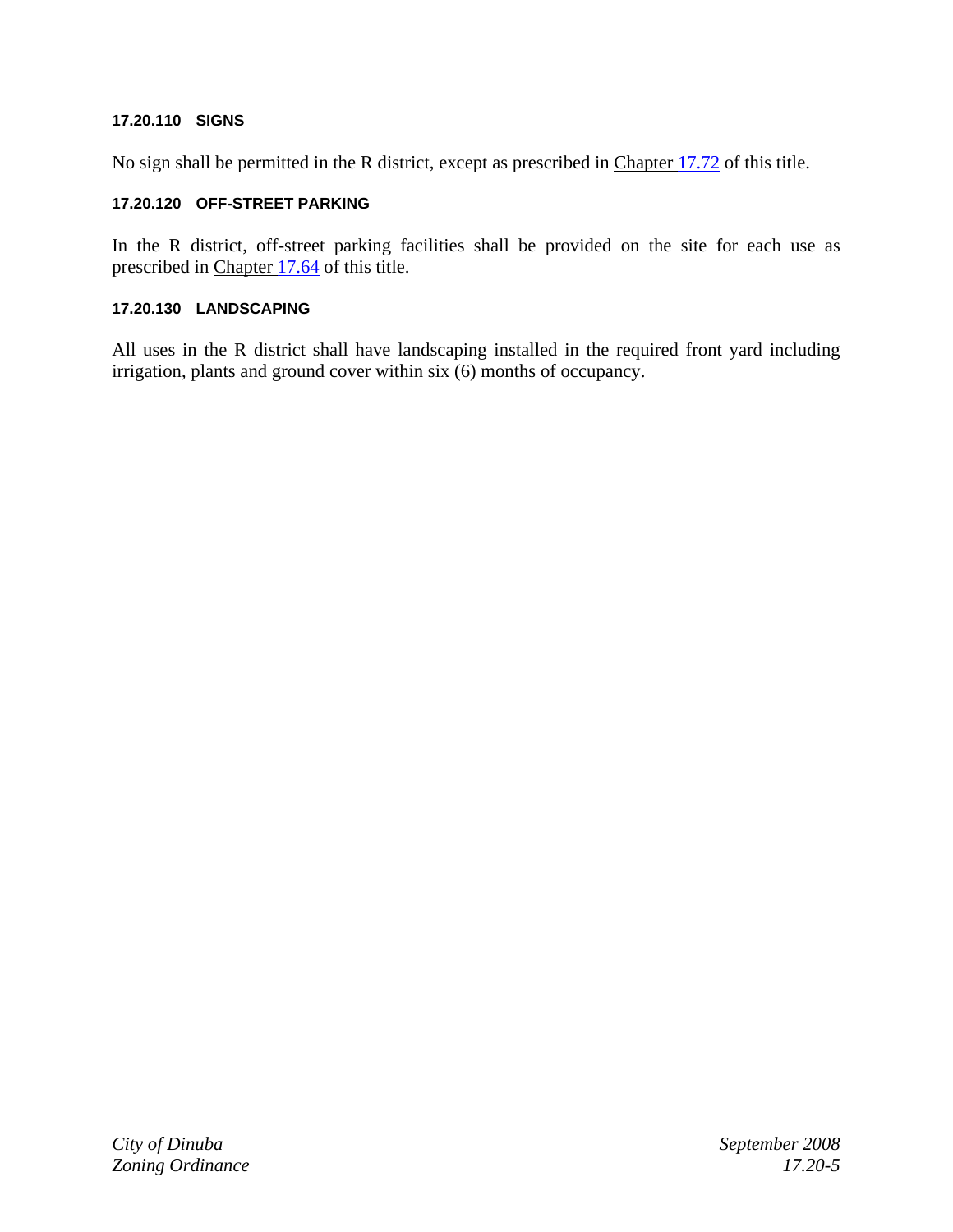# **Chapter 17.24 RM MULTIFAMILY RESIDENTIAL DISTRICTS**

## *Sections:*

- 17.24.010 Purpose
- 17.24.020 Special provisions and development standards
- 17.24.030 Permitted uses
- 17.24.040 Fences, walls and hedges
- 17.24.050 Site area
- 17.24.060 Site area per dwelling unit
- 17.24.070 Frontage, width and depth of site
- 17.24.080 Coverage
- 17.24.090 Setback requirements
- 17.24.100 Distance between structures
- 17.24.110 Multifamily dwellings oriented to side yards
- 17.24.120 Building height
- 17.24.130 Signs
- 17.24.140 Off-street parking and off-street loading facilities
- 17.24.150 Access
- 17.24.160 Landscaping
- 17.24.170 Recreation and leisure areas

## **17.24.010 PURPOSE**

- A. The RM multifamily residential districts are intended primarily for the development of multifamily residential structures at densities consistent with policies of the general plan as follows:
	- 1. The RM-3 district is intended for application to areas designated by the general plan for medium and medium high density, and within older, basically single-family residential areas of the community where vacant property has been bypassed because of excessive size, irregular shape or difficulty in providing public access.
	- 2. The RM-2 district is intended for application to areas designated by the general plan for medium high and high density.
	- 3. The RM-1.5 district is intended exclusively for application to areas designated by the general plan for high density.
- B. It is the intent of the RM districts to:
	- 1. Avoid a monotonous and undifferentiated development pattern by encouraging building designs with varied elevations and volumes.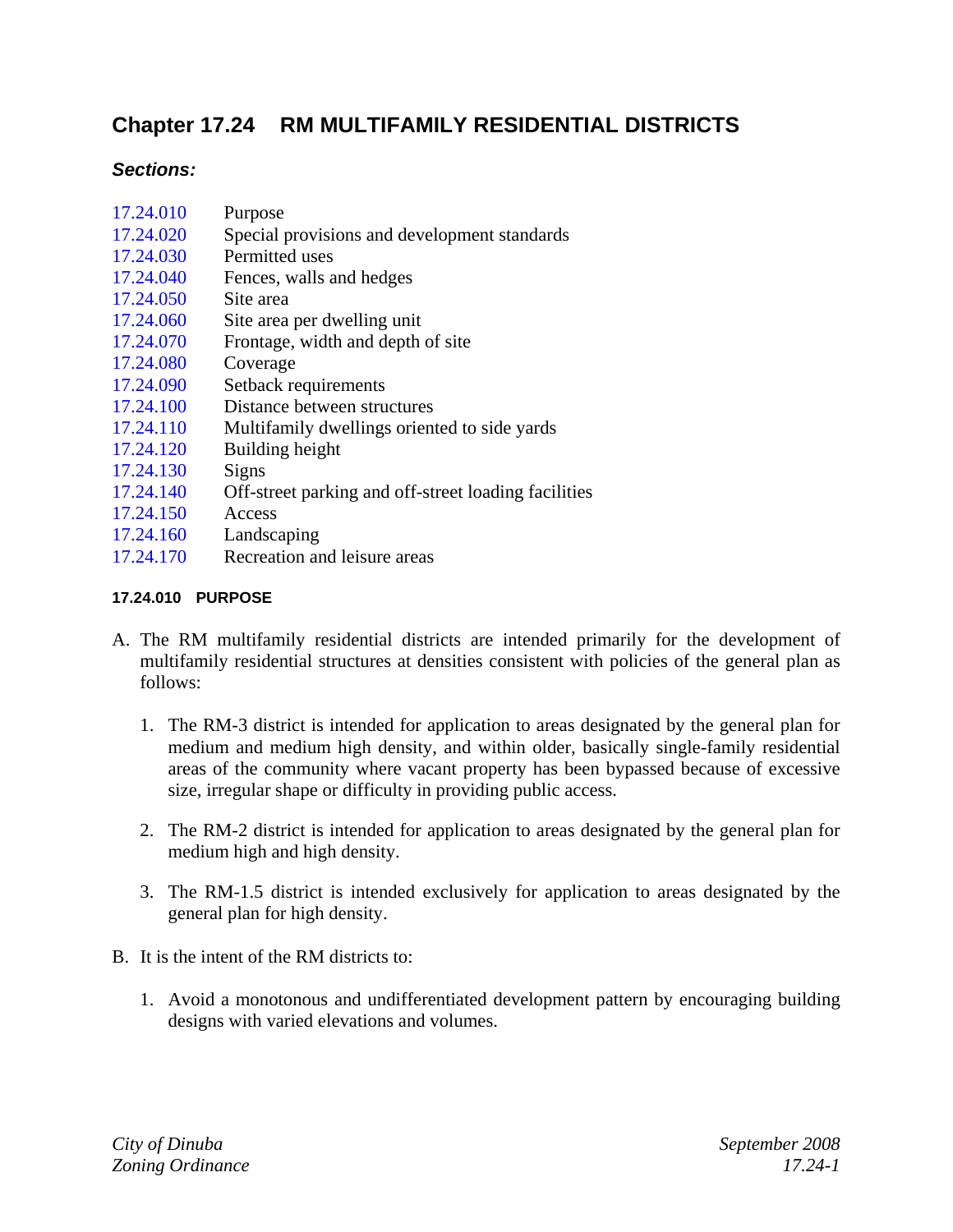- 2. Provide appropriately located areas for multiple-family residential development consistent with the policies and standards of the general plan and with the standards of public health, safety, and welfare established by the municipal code.
- 3. Provide an adequate supply and range of housing types to accommodate the city's future population growth.
- 4. Achieve a high level of design quality that contributes beneficially to the surrounding neighborhood.
- 5. Ensure adequate light, air, privacy, recreation and open space for each dwelling.
- 6. Protect residential areas from public safety hazards.
- 7. Ensure the provision of public services and facilities needed to accommodate the residential population.

## **17.24.020 SPECIAL PROVISIONS AND DEVELOPMENT STANDARDS**

All uses in the RM districts shall be subject to the provisions of Chapter 17.71 of this title.

## **17.24.030 PERMITTED USES**

Uses permitted by right and subject to approval of an administrative site plan or conditional use permit in the RM district shall be as listed in Section 17.26.030.

## **17.24.040 FENCES, WALLS AND HEDGES**

Fences, walls and hedges shall be permitted in RM districts in accordance with the provisions of Chapter 17.71.100 of this title.

#### **17.24.050 SITE AREA**

In RM districts, the minimum area of a lot shall be seven-thousand (7,000) square feet provided, however, that there shall be no minimum lot area requirement in the following cases:

- A. Lots of record as of the date of adoption of the ordinance codified in this title;
- B. Lots in any area heretofore or hereafter annexed to the city, of record as of the time of such annexation, and which were not in violation of any county ordinance regulating subdivisions in effect at the time of such annexation.

#### **17.24.060 SITE AREA PER DWELLING UNIT**

A. In the RM districts, the minimum site area per dwelling unit shall be as follows: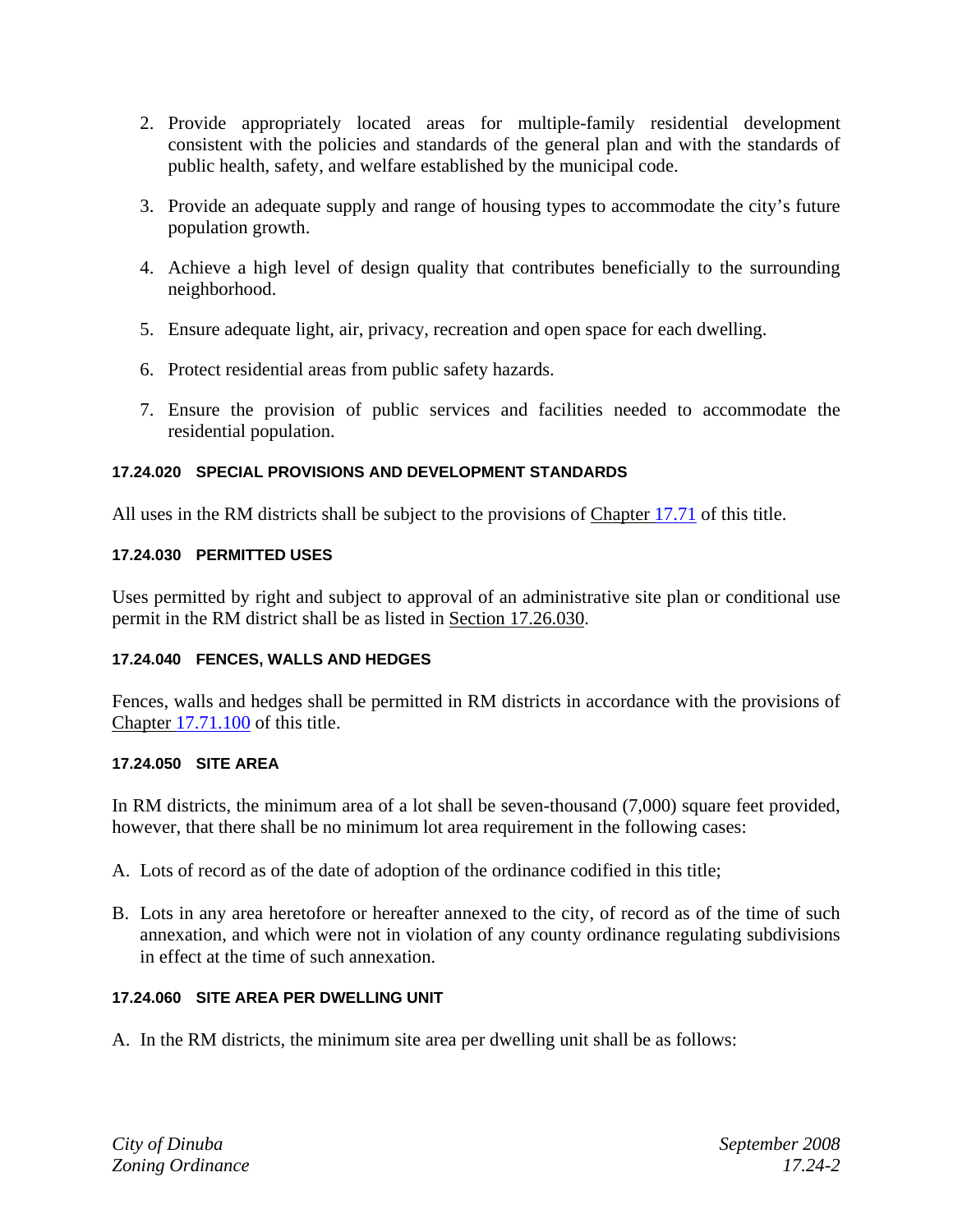|        | District Lot Area                                                |
|--------|------------------------------------------------------------------|
| $RM-3$ | $3,000$ square feet $(14.54 \text{ units/gross acre})$           |
| $RM-2$ | $2,000$ square feet $(21.78 \text{ units}/\text{gross acre})$    |
|        | RM-1.5 1,500 square feet (CUP required over 24 units/gross acre) |

B. No yard space surrounding any structure shall be deemed to provide a yard for another structure, and no yard on one site shall be deemed to provide a yard space for a structure on another site.

## **17.24.070 FRONTAGE, WIDTH AND DEPTH OF SITE**

In the RM districts:

A. Each site shall have not less than fifty (50) feet of frontage on a public street, except that those sites which front on a cul-de-sac or loop-out street may have a frontage of not less than fifty (50) feet provided that the width of the site as measured along the front yard setback line is at least fifty (50) feet. The minimum width of each site shall be fifty (50) feet. The minimum depth of each site shall be as follows:

|          | District Interior Lot Corner Lot |            |
|----------|----------------------------------|------------|
| $RM-3$   | 95 feet                          | $100$ feet |
| $RM-2$   | $100$ feet                       | 100 feet   |
| $RM-1.5$ | $100$ feet                       | 100 feet   |

- B. In order to encourage the consolidation of long, narrow and odd shaped parcels into contemporary building sites, a depth to width ratio exceeding two and one-half to one (2 ½ to 1) may be cause for site plan disapproval.
- C. In a street side area of a corner lot or a front yard area of any lot which provides driveway access, the width of the driveway or any paved area shall not exceed forty (40) percent of the width of the property's street frontage on which the driveway or any paved area faces.

#### **17.24.080 COVERAGE**

A. The maximum site area covered by roofed structures in RM districts shall be as follows:

| <b>District</b> | Coverage |
|-----------------|----------|
| $RM-3$          | 50%      |
| $RM-2$          | 55%      |
| RM-1.5          | 60%      |

B. The percentage of the site covered by roofed structures shall be measured by dividing the number of square feet of horizontal floor area covered by roofed structures, (whether open or enclosed,) by the horizontal area within the property lines of the site. Areas without roofs, (including, with limitations, such as decks, patio slabs, driveways and walks,) are not counted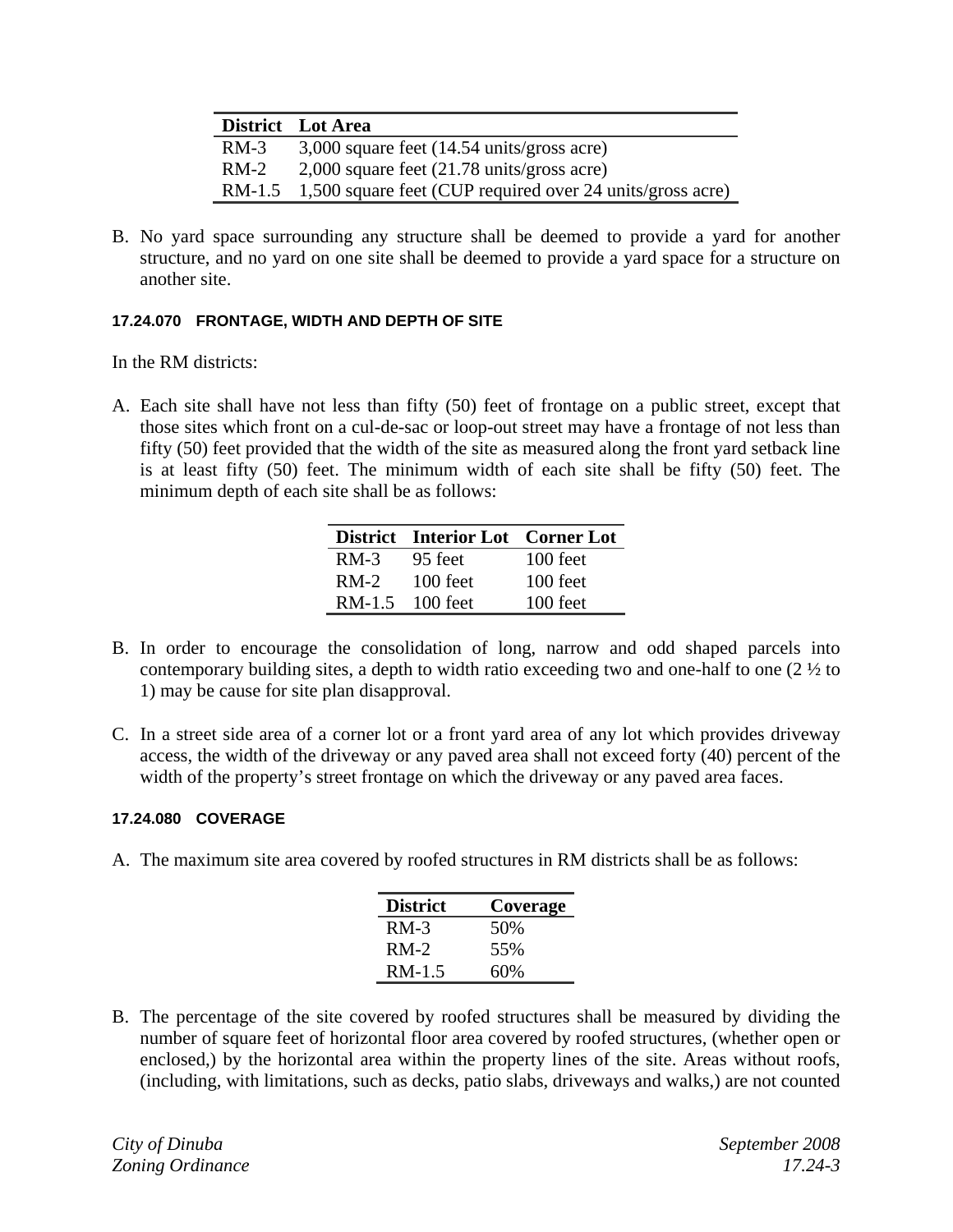as site coverage. Areas covered by a trellis of less than fifty percent open, tarps, plastic and the similar impermanent materials, are considered to be roofed areas for the purposes of this calculation.

## **17.24.090 SETBACK REQUIREMENTS**

Setback requirements in the RM districts are as follows:

A. Front Setback. The minimum front setback shall average no less than twenty (20) feet but shall at no point be less than fifteen (15) feet; provided that the distance from the centerline of a public street to the rear of the required front setback shall not be less than forty-five (45) feet. Any mechanical equipment, including fixed pool equipment such as pumps, filters, diving boards and slides, shall not be located within the front setback or less than five (5) feet from an adjoining side property line.

On a site situated between sites improved with buildings where such buildings are set back less than the minimum distance required by this section, the minimum front setback shall be the average depth of the front setbacks on the improved sites immediately adjoining the side lines on the site. Even on such a site, notwithstanding the preceding sentence, garages and carports are to be set back a minimum of twenty (20) feet from the front property line.

- B. Rear Setback. The minimum rear setback shall be fifteen (15) feet; provided, however, that where construction involves more than one story, the rear setback shall be increased by ten (10) feet for each additional story. Where the site abuts an R district, and construction involves more than one story, including decks, balconies, garden structures and other related platforms with a floor level over five (5) feet in height, the rear setback shall be increased by ten feet for each additional story.
- C. Side Setback. The minimum side setback shall be five (5) feet, subject to the following conditions and exceptions:
	- 1. On a reverse corner lot, the side setback adjoining the street shall not be less than fifteen (15) feet.
	- 2. On a corner lot, the side setback adjoining a street shall not be less than ten (10) feet.
	- 3. Where construction involves more than one story, the side setback shall be increased by five (5) feet for each additional story; provided, however, that the side setback on the street side of a corner lot need not be greater than ten (10) feet.
	- 4. A side setback providing access to more than one dwelling unit shall be not less than ten (10) feet.
	- 5. Garages and carports which open on the street side yard of a corner lot shall be set back twenty (20) feet from the street side property line.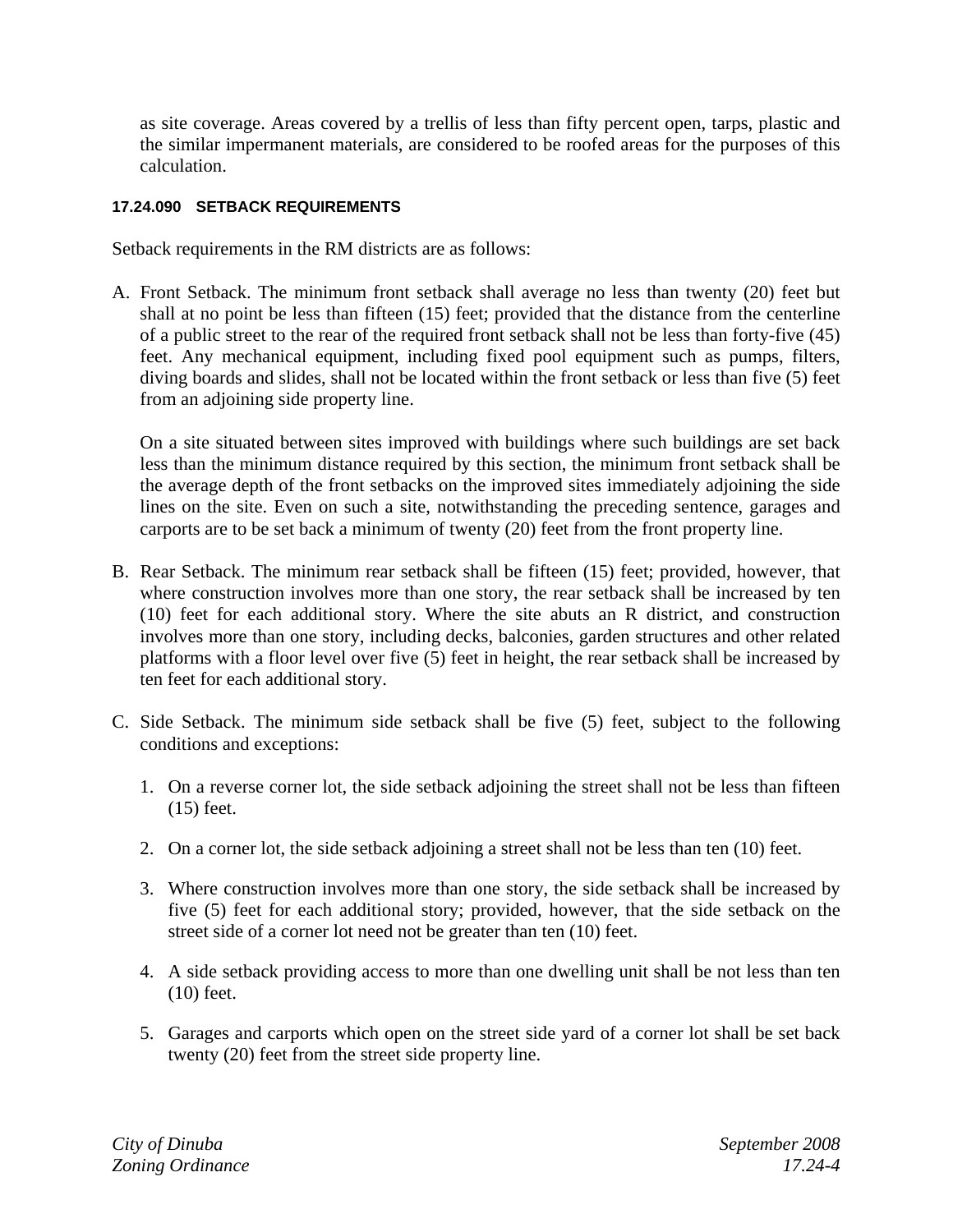- 6. Where a structure on the site includes a deck, balcony, garden platform or any other type of platforms with a floor level which is two (2) feet or more above grade, the minimum side yard setback shall be increased by five (5) feet over the standard which would otherwise apply.
- 7. Above or below ground swimming pools are to be set back a minimum of five (5) feet from the side yard property line.
- 8. Where a front door shall be deemed to face a side yard, the minimum building setback shall be ten (10) feet.

## **17.24.100 DISTANCE BETWEEN STRUCTURES IN RM DISTRICTS**

- A. Minimum distances between buildings used for human habitation shall be as follows:
	- 1. Between one-story parallel buildings, front to front, twenty-five (25) feet. This distance shall be increased to five (5) feet for each story of each building in excess of one story;
	- 2. Between one-story parallel buildings, rear to rear, twenty (20) feet. This distance shall be increased five (5) feet for each story of each building in excess of one story;
	- 3. Between side walls parallel with the front or rear walls of other buildings, fifteen (15) feet for one-story buildings. This distance shall be increased two and one-half feet (2 ½) for each story of each building in excess of one story;
	- 4. Between one-story parallel buildings, side to side, ten (10) feet. This distance shall be increased two and one-half  $(2 \frac{1}{2})$  feet for each story of each building in excess of one (1) story;
	- 5. In order to provide for obliquely aligned buildings, the distances specified above may be decreased by five (5) feet at one building corner, if increased by an equal or greater distance at the outer corner;
	- 6. In no event shall the minimum space between buildings be less than ten (10) feet.
- B. Minimum distances for accessory buildings shall be as follows:
	- 1. Distances between accessory buildings shall not be less than ten (10) feet.
	- 2. Distances between buildings used for human habitation and accessory buildings shall be not less than fifteen (15) feet.
	- 3. Distances between parking areas and the front or entrance of a building shall be not less than fifteen (15) feet unless connected.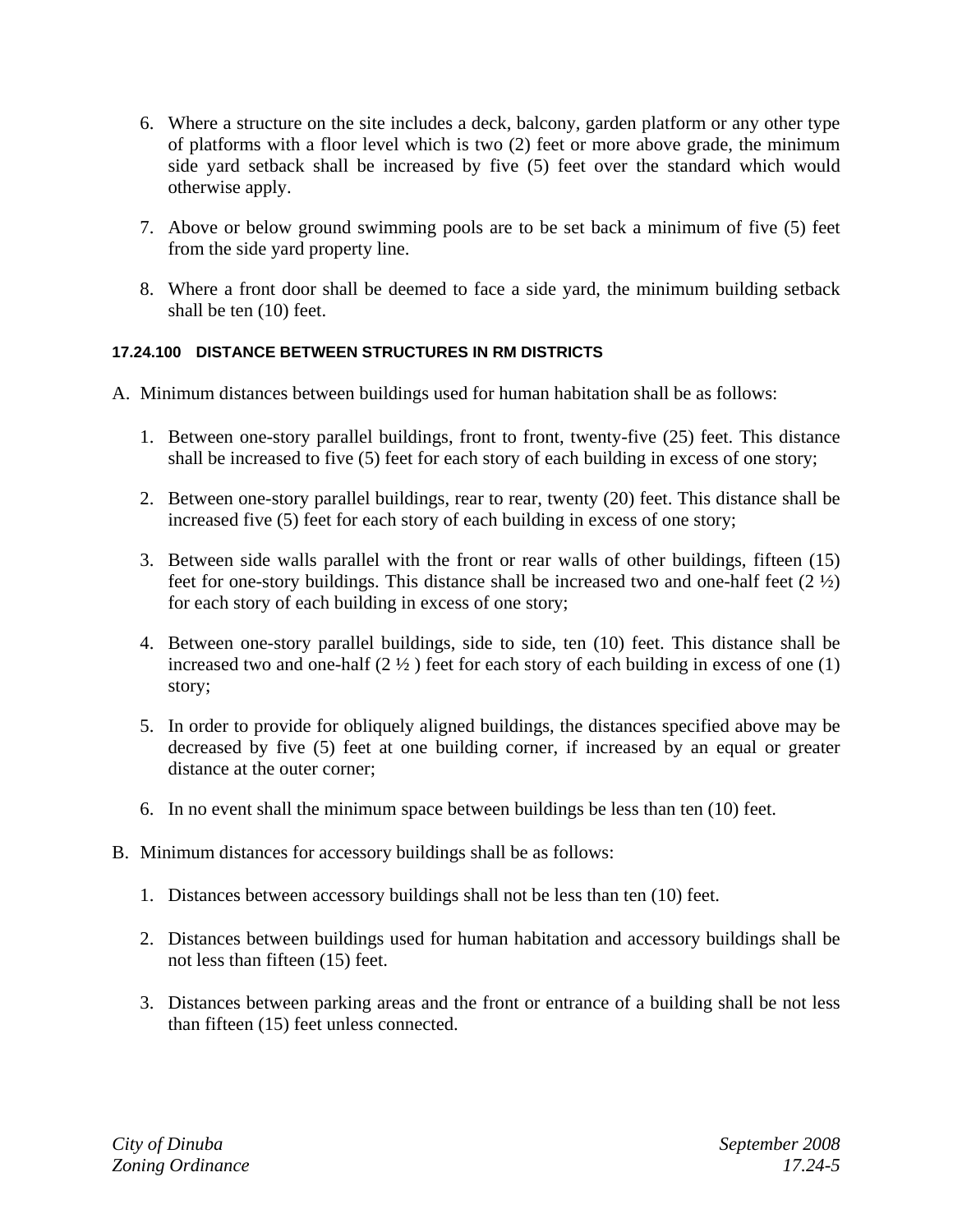#### **17.24.110 MULTIFAMILY DWELLINGS ORIENTED TO SIDE YARDS**

Multiple family dwellings or group houses may be oriented so as to front or rear upon either side yard. In this case, the following regulations shall apply:

- A. When such dwellings rear upon a side yard, the required width of such side yard shall be increased by one (1) foot for each such dwelling unit, but such increase need not exceed five (5) feet. Not less than five (5) feet of the width of the required side yard shall be completely free of structures.
- B. When such dwellings front upon a side yard, the required width of such side yard shall not be less than ten (10) feet.

## **17.24.120 BUILDING HEIGHT**

Except as may be allowed under provisions of Chapter 17.80, no multifamily building or structure in the RM districts shall neither:

- A. Have a height greater than thirty (30) feet; nor
- B. Exceed two (2) stories in height.

## **17.24.130 SIGNS**

No sign shall be permitted in the RM districts, except as prescribed in Chapter 17.72 of this title. Notwithstanding the foregoing, the property owner shall post signs which are in conformity with the standards set by the chief of police to the effect that the consumption of alcoholic beverages in the common areas or in the parking areas is a violation of a city ordinance and may be punishable as a misdemeanor and another sign to the effect that violation of the city's noise ordinance may be prosecuted as a misdemeanor. Said signs shall be considered exempt signs under the provisions of Section 17.72.040 of this code.

## **17.24.140 OFF-STREET PARKING AND OFF-STREET LOADING FACILITIES**

In the RM districts, off-street parking and off-street loading facilities shall be provided on the site for each use as prescribed in Chapter 17.64 of this title.

## **17.24.150 ACCESS**

In the RM districts, in order to assure adequate access and circulation in a multiple-family, residential development, frontage upon and access to less than two (2) public streets may be cause for site plan disapproval. A public alley access may qualify as one (1) mean of access to a public street, but, in such a case, the owner of the site may be required to pay for adjacent public alley improvements due to the anticipated increased traffic in the alley caused by development of this site.

*City of Dinuba September 2008 Zoning Ordinance 17.24-6*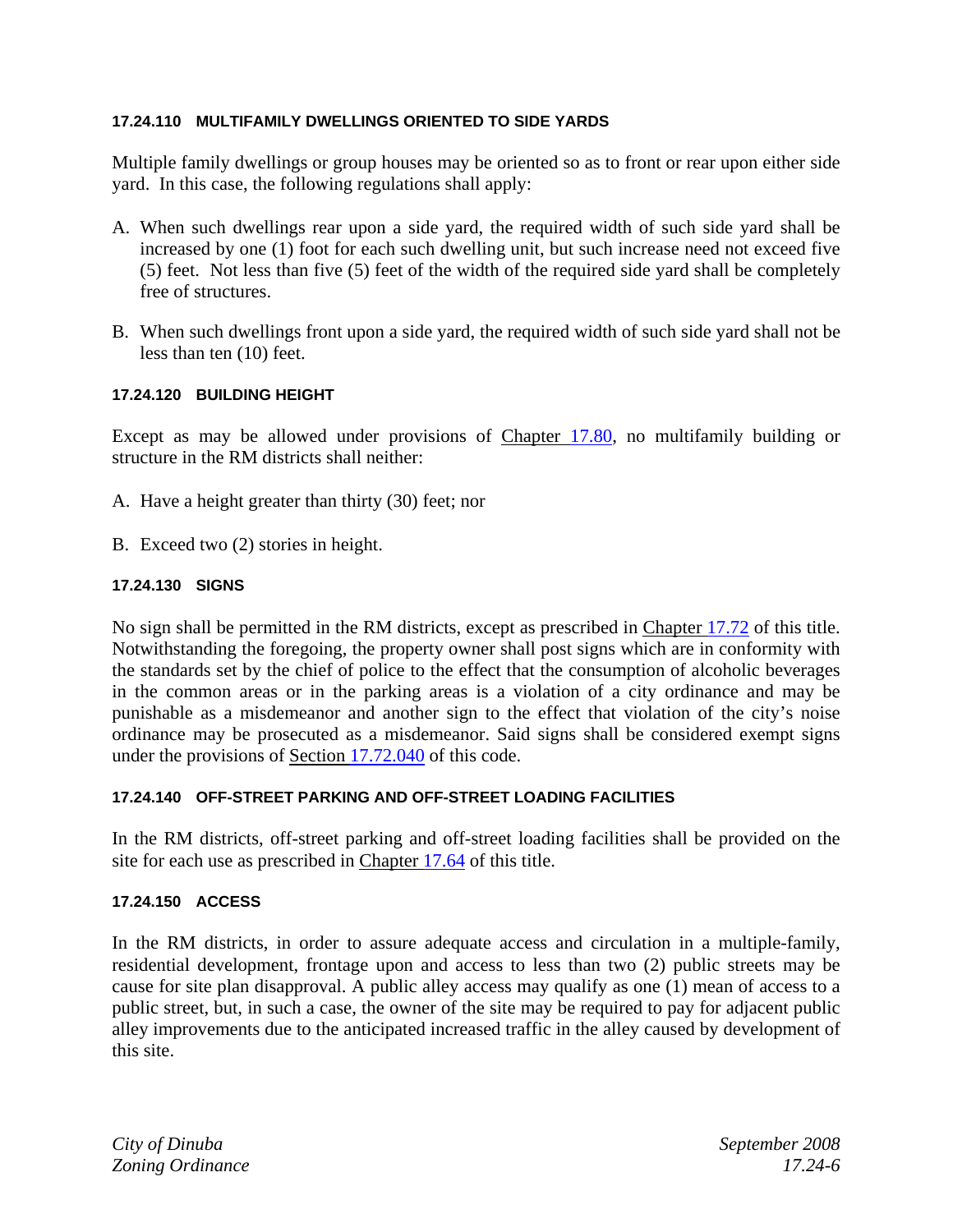#### **17.24.160 LANDSCAPING**

All multiple-family developments in the RM districts shall have landscaping including irrigation, plants and groundcover which are installed in accordance with a plan approved by the city. Landscape and irrigation plans shall be submitted to and may be approved by the city staff prior to installation and occupancy of use based upon the standards set forth in this section. If city staff does not approve a landscape and irrigation plan, that decision may be appealed in the same manner as is set forth for Chapter 17.80.080, however notices are required to be sent to parties other than the owner of the site only in the event of disapproval of the plan. The purpose of this section is to establish standards for the installation of landscaping, including irrigation, plants, trees and groundcover, around multifamily dwellings in order to enhance aesthetic appearance, improve compatibility between land uses, conserve water, control soil erosion and enhance the character of existing neighborhoods.

- A. Plant Location.
	- 1. All required setbacks shall be landscaped with live plants except the walkways, driveways, parking areas and patio areas. Landscaping bordering such areas is encouraged. Non-organic groundcover shall not be used in place of plant material in planter areas unless utilized as a decorative accent.
	- 2. Plants shall be grouped according to similar water needs.
	- 3. Plants shall not interfere with safe sight distances or otherwise block vehicular, bicycle or pedestrian traffic, or conflict with the installation, maintenance, or repair of any public utility.
	- 4. A planting area a minimum of four (4) feet in width shall separate a building from a driveway or parking area as feasible.
	- 5. Parking lots shall be separated from street frontages and from abutting uses by planting areas. In addition, planting areas shall be interspersed among the parking stalls as feasible, including provision of trees for appearance and shade.
- B. Plant Type.
	- 1. Drought-tolerant plants shall be used where feasible.
	- 2. Plants shall complement the architectural design of structures on the site, and shall be suitable for the soil and climatic conditions specific to the site.
- C. Plant Size.
	- 1. Plants shall be sized and spaced to achieve immediate effect and shall normally not be less than a fifteen-gallon (15) container for trees, five-gallon (5) container for shrubs, and a one-gallon (1) container for mass planting. Groundcover coverage must be one-hundred

*City of Dinuba September 2008 Zoning Ordinance 17.24-7*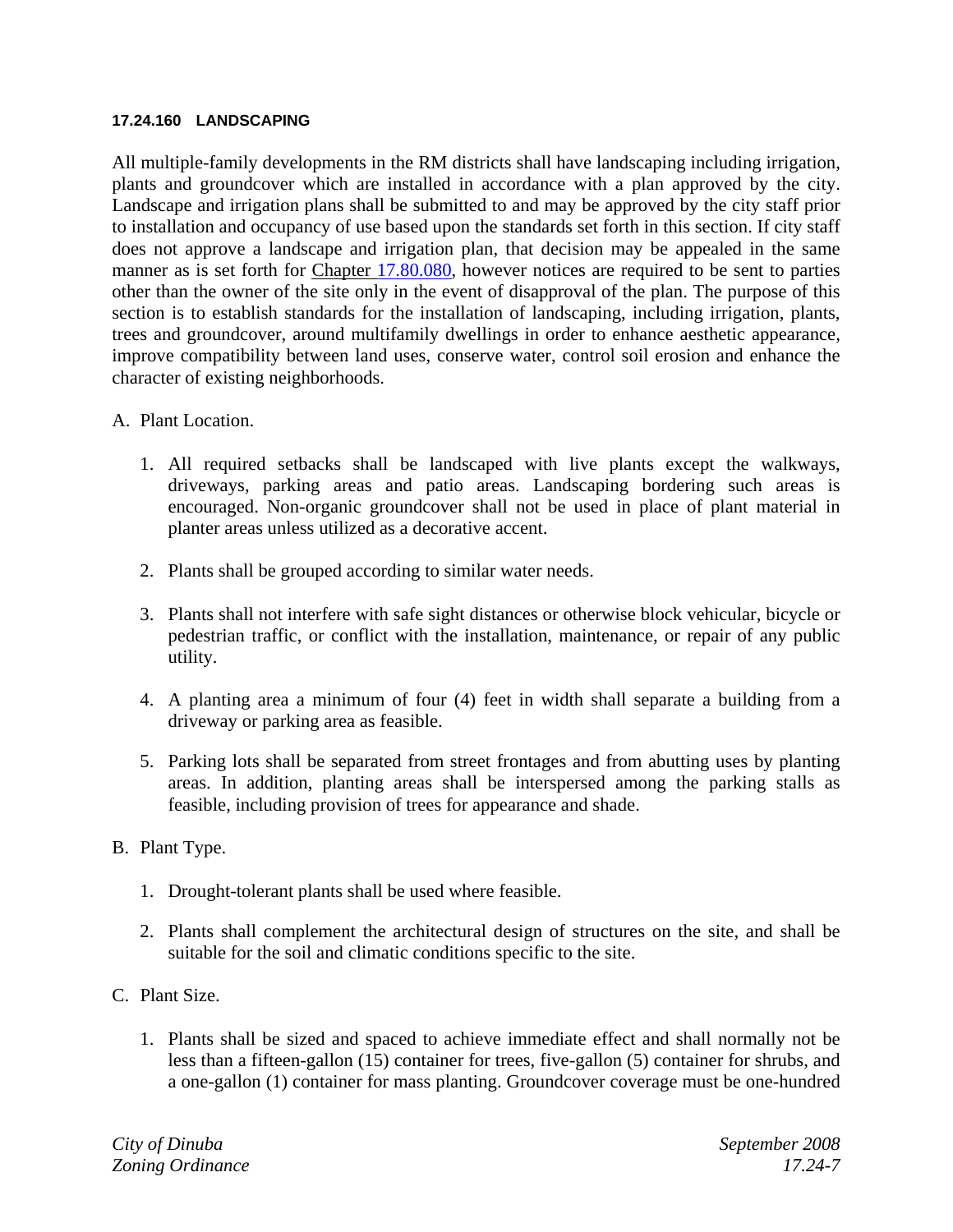(100) percent in one year, with rooted cuttings from flats planted no more than twelve (12) inches on center and containerized woody, shrub ground cover planted no more than three (3) feet on center.

- 2. Landscape plans shall incorporate existing mature trees with trunk diameters of six (6) inches or greater that are compatible with the proposed grades, structures and hardscape. Specimen trees, fifteen-gallon (15), or larger may be used to replace an existing mature tree that cannot feasibly be saved.
- D. Planting Areas.
	- 1. All planting areas shall be served by a permanent underground automatic, timed, waterefficient irrigation system. A drip irrigation system or other water conserving irrigation system may be required where feasible.
	- 2. A six-inch (6) high stone masonry or concrete curb shall be placed between any paved area and a landscaped area to prevent erosion.
- E. Landscape Coverage.
	- 1. The landscape coverage of the entire site shall be a minimum of ten (10) percent.
	- 2. Approved street trees shall be planted along street frontages in accordance with the city of Dinuba street tree master plan.
- F. Landscape and Irrigation Plans Required. A landscape plan and irrigation plan shall be submitted in accordance with Chapter 17.80.

# **17.24.170 RECREATION AND LEISURE AREAS**

In the RM districts, on each building site, there shall be provided landscaped and usable recreational and leisure areas equaling at least three-hundred (350) fifty square feet per dwelling unit. Said area shall be conveniently located and readily accessible to each dwelling unit. Of this area, at least twenty-five (25) percent shall be designed as recreation area dedicated to promoting athletics and physical activity and at least another twenty-five (25) percent shall be designed as leisure area. The actual percentage of leisure area and recreation area shall be dependent upon the anticipated renter profile (family oriented, senior citizen, single non-parent, etc.). Examples of active areas include children's plan areas, swimming pools, tennis courts, basketball courts and putting greens. Examples of leisure areas include barbecue/picnic areas, club houses and private balconies and patios.

A. The following areas only shall contribute to required, recreational and leisure areas:

1. Each square foot of private balcony and patio space shall count as one-and-one half  $(1 \frac{1}{2})$ square feet provided that the private balcony or patio in question has overall dimensions of at least seven (7) feet by nine (9) feet, but does not exceed one-hundred (100) square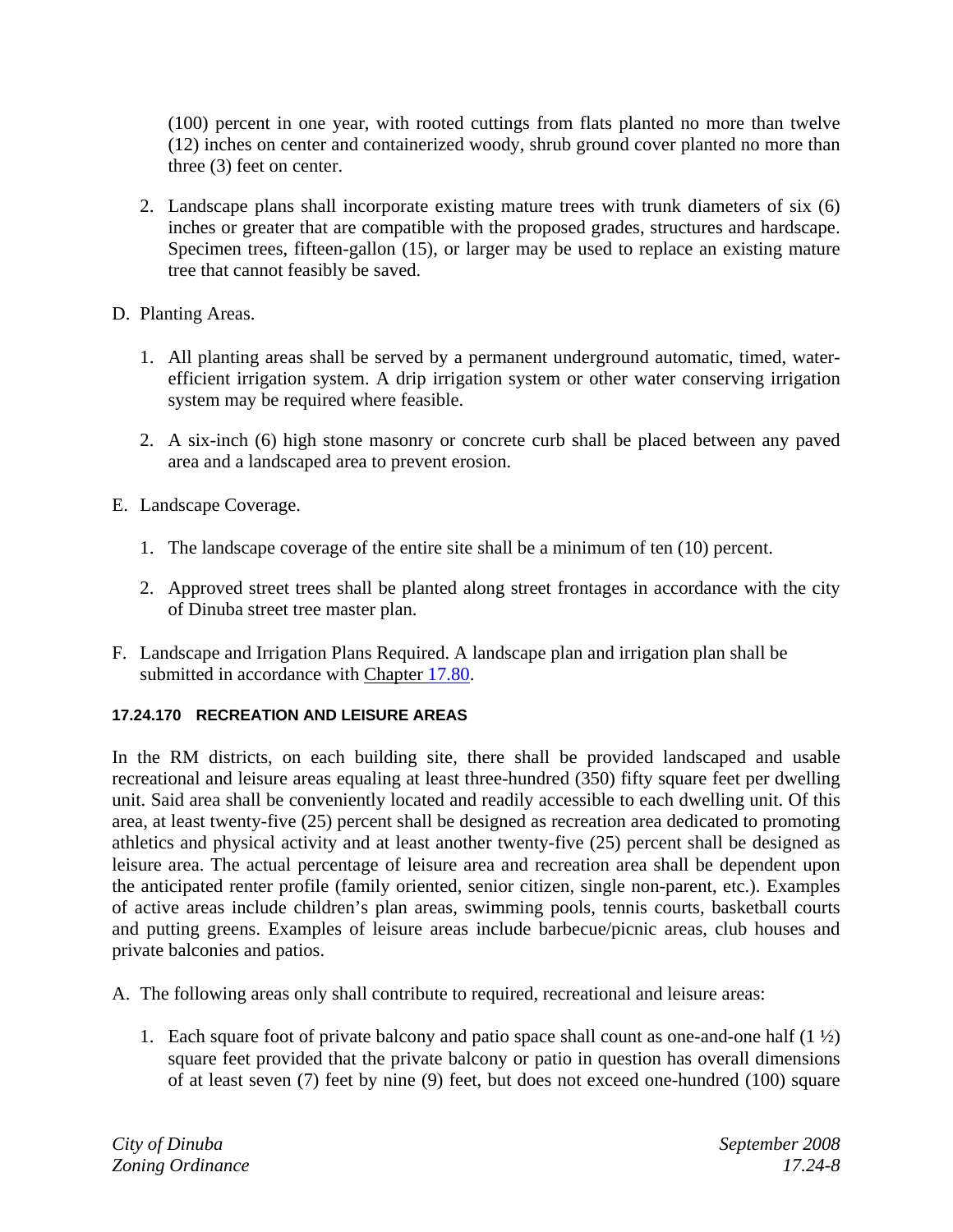feet and is located immediately adjacent to a kitchen, dining room or other living space within the residential unit of which it is a part. No private balcony or patio may be faced entirely on one or more sides by a concrete block privacy fence.

- 2. For developments of five (5) units or more, barbecue/picnic areas and play areas shall be provided. Play areas and barbecue/picnic areas shall be located adjacent to each other and shall be interspersed throughout the development. Location of these areas is subject to review and approval by the development review committee.
	- a. Barbecue/picnic areas shall each be at least four-hundred (400) square feet and shall be interspersed throughout the development. Each barbecue/picnic area shall be equipped with a minimum of one (1) picnic table and one barbecue grill that is permanently affixed to a foundation.
	- b. Play areas shall also be a minimum of four-hundred (400) square feet and interspersed through the development. Each play area shall be equipped with at least two (2) pieces of playground apparatus such as jungle gyms, slides and swings.
	- c. The minimum number of barbecue/picnic areas and play areas to be provided shall be as follows:

| 5-50 units    | 1 children's play areas and 1 barbecue/picnic areas |
|---------------|-----------------------------------------------------|
| 51-99 units   | 2 children's play areas and 2 barbecue/picnic areas |
| 100-149 units | 3 children's play areas and 3 barbecue/picnic areas |
| 150-199 units | 4 children's play areas and 4 barbecue/picnic areas |
| 200-249 units | 5 children's play areas and 5 barbecue/picnic areas |

- 3. Roof area designed to accommodate recreational and leisure activities.
- 4. Fifty (50) percent of the following spaces between buildings, exclusive of required yards, provided that such spaces shall have minimum dimensions of ten (10) feet:
	- a. Between buildings parallel to or obliquely aligned with one another when arranged front to front or front to rear when unified with other recreational and leisure area;
	- b. Any yard or space between buildings in excess of that which is required.
- 5. Common Exterior Courts, Pools and Activity Areas.
	- a. Public exterior courts, swimming pools, spas and activity areas shall qualify if they have a minimum dimension of twenty (20) feet by twenty (20) feet, and have not less than twenty (20) percent of their total area devoted to decorative landscaping. Any portion of a common exterior court or activity area which is not devoted to decorative landscaping shall be either surfaced with decorative architectural materials or developed as sports, game, and/or play equipment areas, putting greens, gardens, or other similar uses.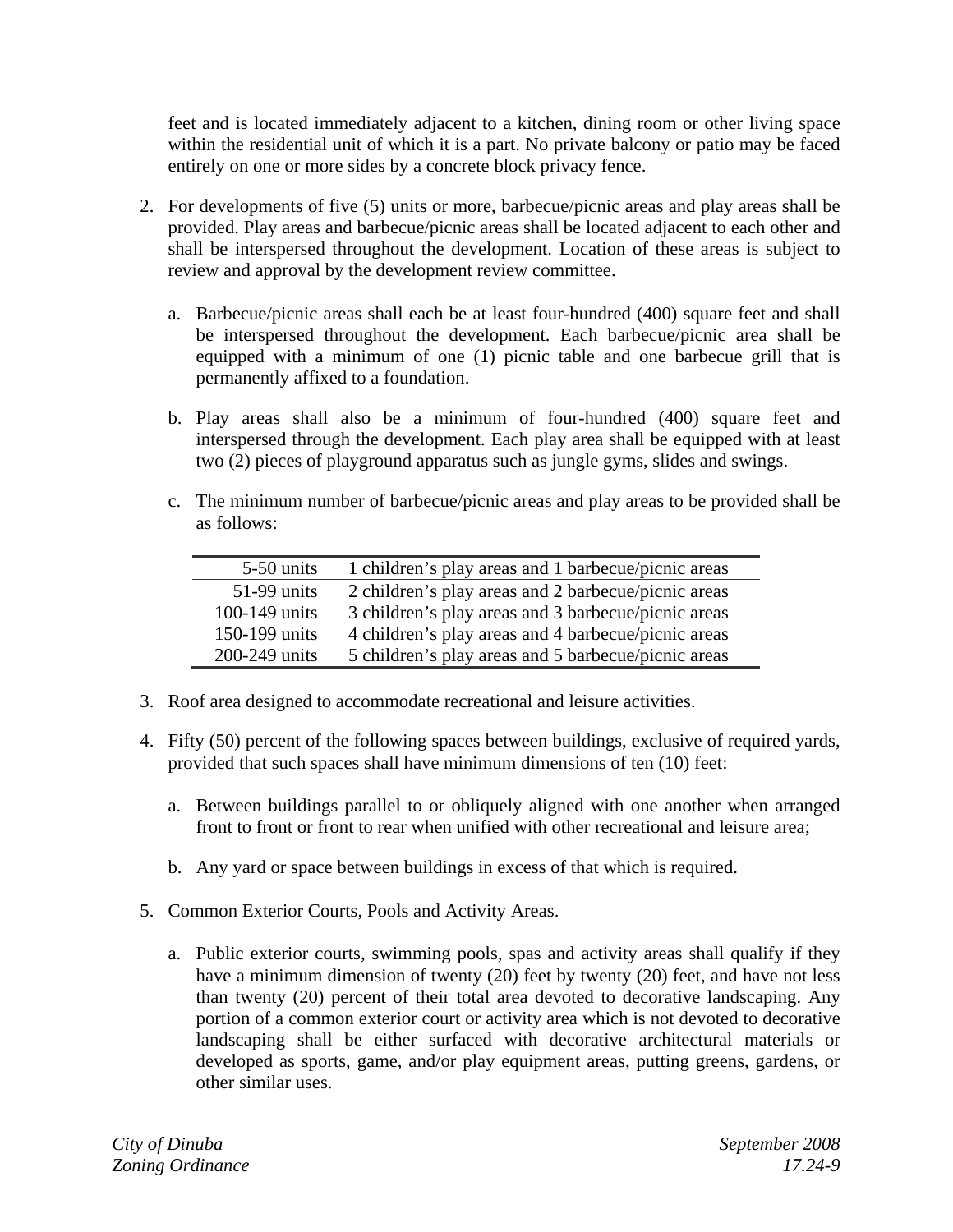- b. Common exterior courts, swimming pools and activity areas shall be counted at onehundred (100) percent of their actual area, but shall not comprise more than thirty (30) percent of a total outdoor living space requirement for the development.
- 6. Public Interior Recreation Rooms.
	- a. Recreation rooms shall qualify if they are located immediately adjacent to a common space that qualifies as outdoor living space under the provisions of this section, such as an exterior court or swimming pool, and have a minimum dimension of twenty (20) feet by twenty (20)feet. Interior recreation rooms shall be furnished and maintained with indoor recreational facilities and/or equipment, such as gymnastic equipment, sauna baths, and game tables, which are accessible to all tenants within the development.
	- b. A recreation room shall be counted at one-hundred (100) percent of its actual area, but shall not comprise more than twenty-five (25) percent of the total outdoor living space requirement for the development.
- 7. Required and Nonrequired Setbacks.
	- a. Required side setbacks, required rear setbacks, required building separations, and nonrequired setback areas on the ground level shall qualify as outdoor living space if they are ten (10) feet or more in width. Required and nonrequired setbacks counted as outdoor living space shall be developed in accordance with the standards of one (1) or more of the above specified types of outdoor living space.
	- b. The creditable area of required and nonrequired setbacks, where they are for the sole use of one (1) dwelling, shall be calculated in the same manner used for private patios and decks.
- 8. Other Types of Outdoor Living Space. Space which does not fall within the above categories of outdoor living space may qualify as outdoor living space if:
	- a. It conforms to the purpose and intent of this section; and
	- b. It is not specifically prohibited in this section.
- B. Unqualified Outdoor Living Space. The following types of space shall not, under any circumstances, qualify as outdoor living space:
	- 1. Required front setbacks;
	- 2. Areas that do not have the minimum dimensions to qualify as outdoor living space under the provisions of this section;
	- 3. Pedestrian access ways, walkways, corridors, ramps, and catwalks if not an integral part of a space that qualifies as outdoor living space under the provisions of this section;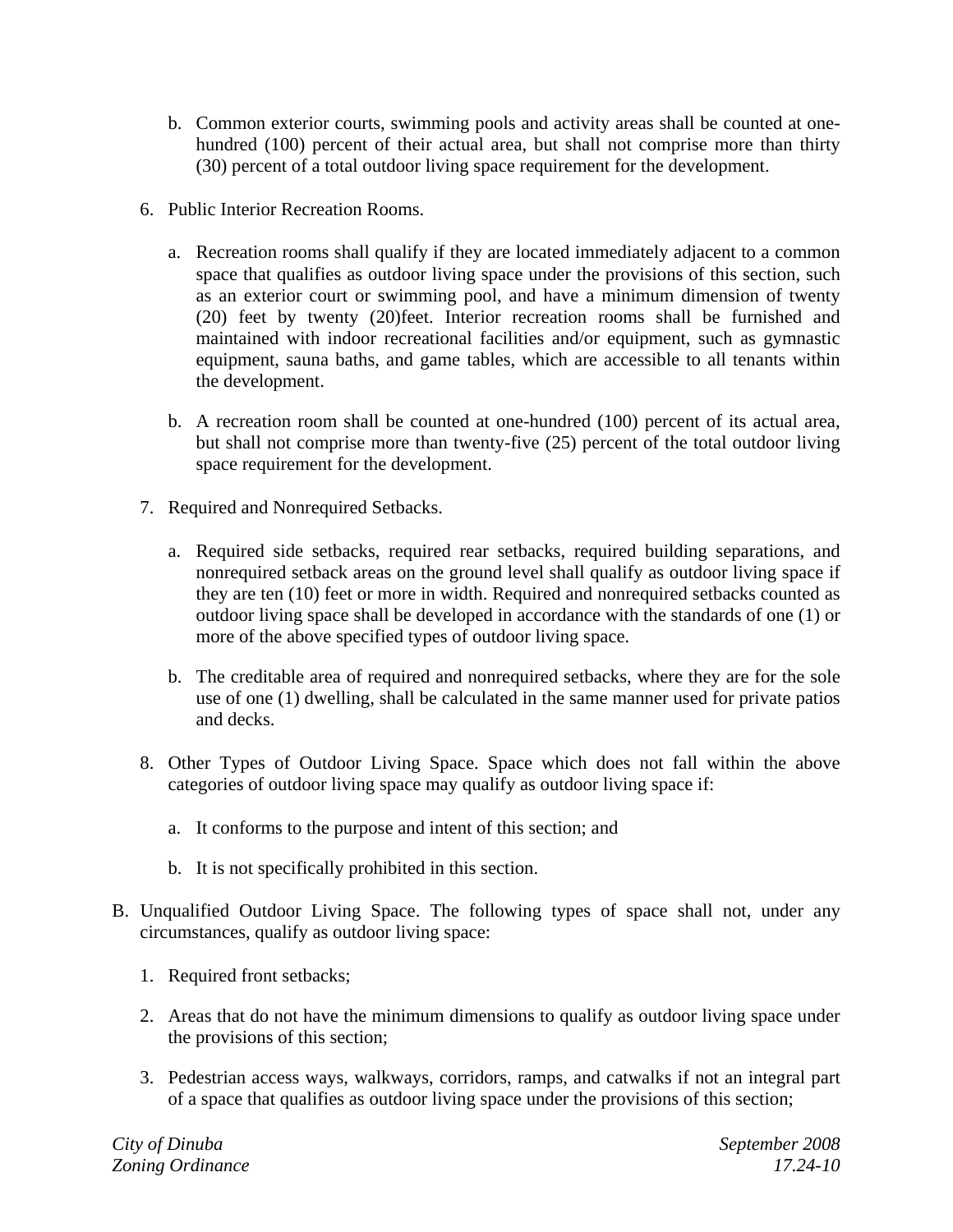- 4. Areas beneath pedestrian access ways, walkways, corridors, ramps, and catwalks if not an integral part of a space that qualifies as outdoor living space under the provisions of this section;
- 5. Areas devoted to automobiles and other vehicles, including, but not limited to, driveways, parking spaces, turning radii, aisles, and required planters within open parking areas;
- 6. Areas devoted to trash enclosures or containers;
- 7. Areas devoted to public utility vaults, meters, pumps, and similar apparatus unless their existence is visually unapparent and functionally unobtrusive to an area that otherwise qualifies as outdoor living space under the provisions of this section;
- 8. Areas devoted to ventilation and air shafts unless their existence is visually unapparent and functionally unobtrusive to an area that otherwise qualifies as outdoor living space under the provisions of this section.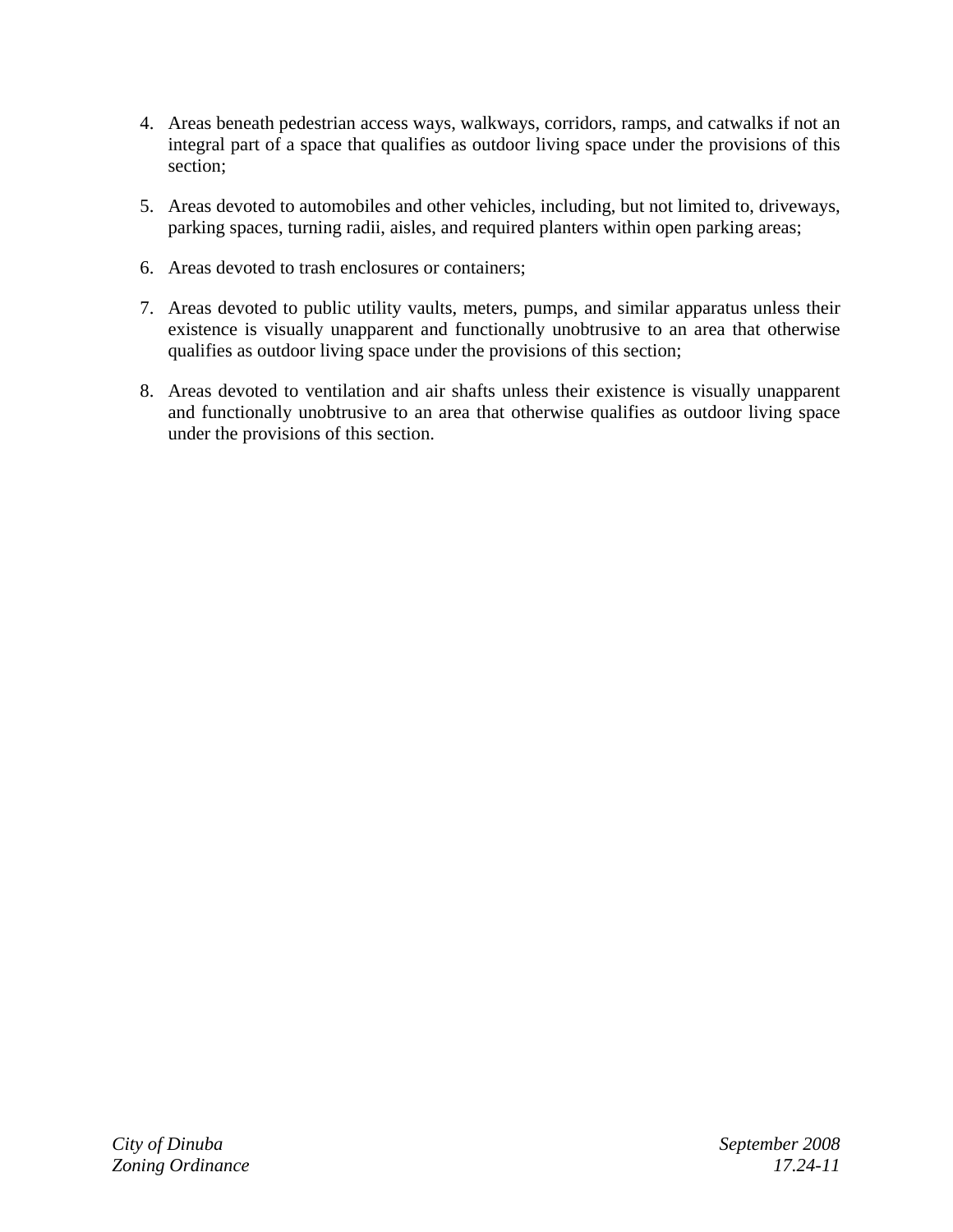# **Chapter 17.26 USES ALLOWED IN RESIDENTIAL DISTRICTS**

## *Sections:*

| 17.26.010 | Purpose                           |
|-----------|-----------------------------------|
| 17.26.020 | Matrix Symbols                    |
| 17.26.030 | Use Matrix, Residential Districts |

#### **17.26.010 PURPOSE**

The Zoning Use matrix below provides a listing of the various land uses which are allowed by right, by administrative site plan, or by use permit and those which are prohibited within the city's zoning districts. In addition to the matrix below, individual Precise Plans provide a listing of various land uses allowed by right or use permit within each of the Precise Plan's zoning categories. Refer to individual precise plans, as referenced in Chapter 17.62.

#### **17.26.020 MATRIX SYMBOLS**

The following symbols are used to describe the relationship of the listed uses to each of the zones. If a use is not listed in the use matrix (17.26.030), then that use is prohibited in residential districts.

"P" indicates that a use is permitted by right;

- "A" indicates that an Administrative Site Plan is required;
- "U" indicates that a Use Permit is required;
- " ", or a blank box, indicates that a use is prohibited.

#### **17.26.030 USE MATRIX**

| <b>Uses</b>                                                                                                        | <b>RCO</b>   | AN           | <b>RA</b>    | $\bf{R}$     | <b>RM</b>    |
|--------------------------------------------------------------------------------------------------------------------|--------------|--------------|--------------|--------------|--------------|
| A second (2) housing unit in accordance with the provisions of Chapter 17.70 of                                    |              |              | P            | P            | P            |
| this title                                                                                                         |              |              |              |              |              |
| A use which was legally operating on or before the effective date of the                                           | P            | P            | P            | P            | P            |
| amendment to zoning map which encompasses the property and is no longer<br>listed as "permitted" within this title |              |              |              |              |              |
| Accessory buildings or structures, located on the same site with a permitted use                                   | P            | P            | P            | P            | P            |
| Accessory structures and uses located on the same site as a conditional use                                        | $\mathbf{U}$ | $\mathbf{U}$ | $\mathbf{I}$ | $\mathbf{U}$ | $\mathbf{U}$ |
| Accessory structures located on the same site with a permitted use, including                                      |              |              | P            |              |              |
| private garages and carports, one (1) guest house, storehouses, garden                                             |              |              |              |              |              |
| structures, green-houses, recreation rooms and hobby shops                                                         |              |              |              |              |              |
| Additional one-family (1), two-family (2) or three-family (3) dwellings per site                                   |              |              |              | U            | U            |
| located south of North Avenue within areas designated medium density on the                                        |              |              |              |              |              |
| general plan up to a maximum of four housing units per site, with a minimum of                                     |              |              |              |              |              |
| three-thousand square feet of site area per dwelling unit on parcels which are                                     |              |              |              |              |              |
| seven-thousand, five-hundred (500) square feet or greater in area. Parking                                         |              |              |              |              |              |
| access to the additional units is to be from an existing alley when available; if                                  |              |              |              |              |              |
| no ally exists and only street access is available, the additional parking is to be                                |              |              |              |              |              |
| located behind the front unit with access limited to a maximum sixteen-foot (16)                                   |              |              |              |              |              |
| wide paved driveway. All parking requirements for the additional units are                                         |              |              |              |              |              |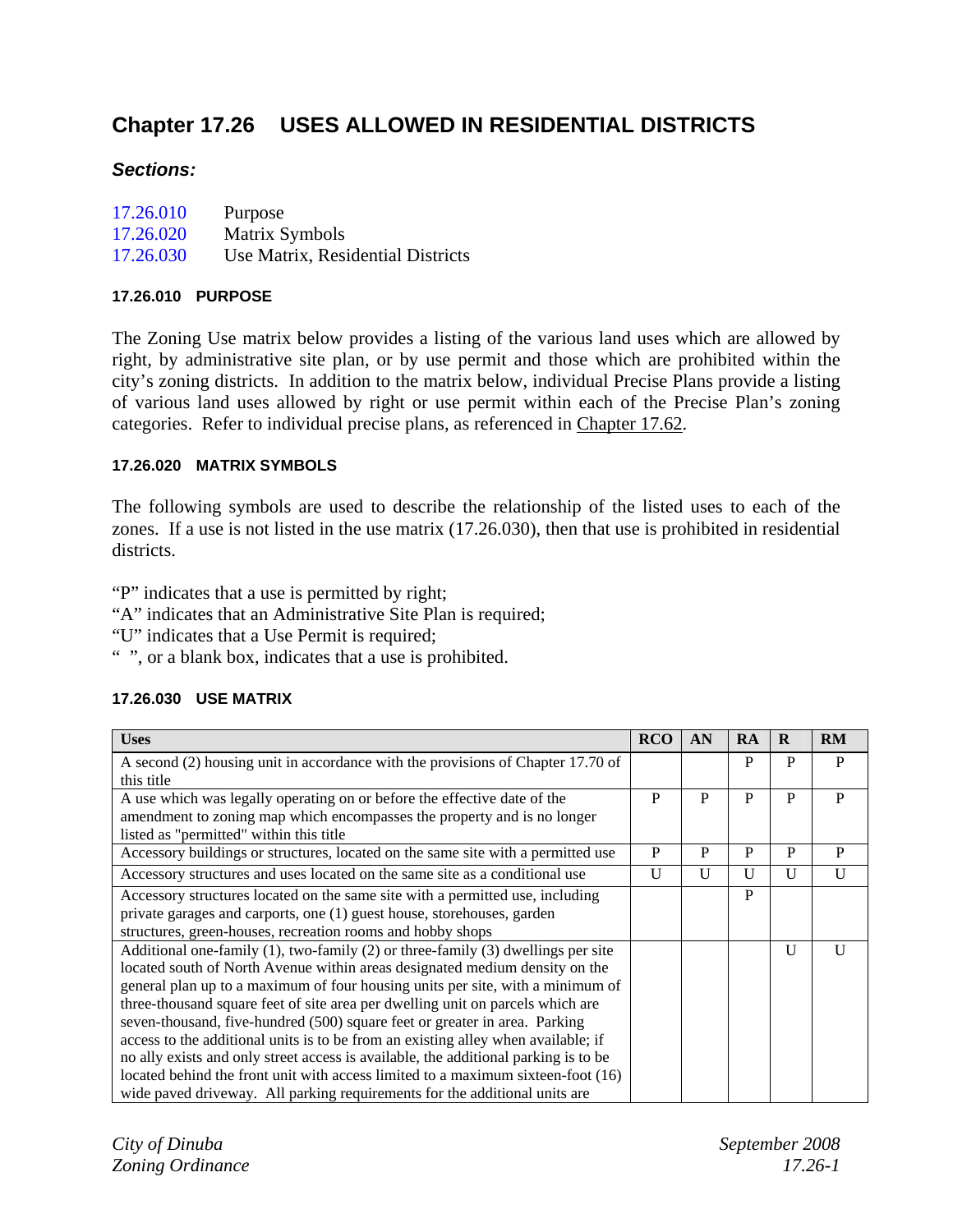| <b>Uses</b>                                                                                                                                                   | <b>RCO</b> | AN           | RA           | $\mathbf R$  | <b>RM</b>      |
|---------------------------------------------------------------------------------------------------------------------------------------------------------------|------------|--------------|--------------|--------------|----------------|
| subject to the provisions of Chapter 17.64 of this title.                                                                                                     |            |              |              |              |                |
|                                                                                                                                                               |            |              |              |              |                |
| Bed and breakfast inns.                                                                                                                                       |            |              |              | U            | $\mathbf U$    |
|                                                                                                                                                               |            | $\mathbf U$  |              |              |                |
| Cemeteries, crematories and columbariums                                                                                                                      |            |              |              |              |                |
| Commercial kennels and animal hospitals                                                                                                                       |            | $\mathbf U$  |              |              |                |
| Communications equipment buildings                                                                                                                            | U          |              | U            |              |                |
| Developments with modified residential standards in the R-1-6 zone in                                                                                         |            |              |              | U            |                |
| conformance with Chapter 17.93 of this title.                                                                                                                 |            |              |              |              |                |
| Employee housing (six (6) or fewer employees)                                                                                                                 |            | $\mathbf U$  | $\mathbf{P}$ | $\mathbf{P}$ | $\mathbf{P}$   |
| Employee Housing (seven (7) or more employees)                                                                                                                |            | $\mathbf U$  | $\mathbf U$  | $\mathbf U$  | U              |
| Electric transmission lines, transmission substations and distribution substations                                                                            |            | $\mathbf U$  | $\mathbf U$  |              |                |
| Emergency shelter                                                                                                                                             |            |              |              |              | U              |
| Enclosed temporary construction materials storage yards required in connection                                                                                |            |              |              |              | $\mathbf{A}$   |
| with residential development                                                                                                                                  |            |              |              |              |                |
| Enclosed temporary construction materials storage yards required in connection                                                                                |            |              |              | A            |                |
| with the development of a subdivision, and temporary subdivision sales offices                                                                                |            |              |              |              |                |
| and signs and model home display areas                                                                                                                        |            |              |              |              |                |
| Expansion or remodeling of an existing nonconforming use of a structure or                                                                                    |            |              | $\mathbf U$  | $\mathbf{A}$ | A              |
| land, limited to fifty (50) percent or less of the value of existing structure, or                                                                            |            |              |              |              |                |
| reestablishment of a nonconforming use which has been damaged, except                                                                                         |            |              |              |              |                |
| nonconforming signs and outdoor advertising structures, nonconforming uses<br>occupying a structure with an assessed valuation of less than one-hundred (100) |            |              |              |              |                |
| dollars and nonconforming fences, walls and hedges                                                                                                            |            |              |              |              |                |
| Expansion, remodeling or additions to a conditional use that are not considered                                                                               | U          |              |              |              | $\mathbf U$    |
| an incidental or accessory use                                                                                                                                |            |              |              |              |                |
| Farm equipment service and repair establishments                                                                                                              |            | $\mathbf U$  |              |              |                |
| Fertilizer plants and yards                                                                                                                                   |            | $\mathbf U$  |              |              |                |
| Flood control channels, water pumping stations and reservoirs, irrigation ditches                                                                             | P          |              |              |              |                |
| and canals, settling and water conservation recharge basins, drainage ponds and                                                                               |            |              |              |              |                |
| streets and roads necessary for access to permitted uses                                                                                                      |            |              |              |              |                |
| Flower and vegetable gardens, agricultural crops, orchards and vineyards,                                                                                     |            |              | $\mathbf{P}$ | $\mathbf{P}$ | $\mathbf P$    |
| horticultural collections, nursery stock (but excluding the following: any sign or                                                                            |            |              |              |              |                |
| structure for the purpose of sale of any product, commercial green-houses and                                                                                 |            |              |              |              |                |
| commercial farming buildings)                                                                                                                                 |            |              |              |              |                |
| Gas and electric transmission lines, electrical transmission and distribution                                                                                 |            |              |              | A            | $\overline{A}$ |
| substations, gas regulator stations, communications equipment buildings, public                                                                               |            |              |              |              |                |
| service pumping stations and elevated pressure tanks                                                                                                          |            |              |              |              |                |
| Gas and oil wells                                                                                                                                             |            | U            |              |              |                |
| Gas regulator stations                                                                                                                                        |            | $\mathbf U$  | $\mathbf U$  |              |                |
| Grain elevators                                                                                                                                               |            | $\mathbf U$  |              |              |                |
| Group Care Facility (six (6) or fewer persons)                                                                                                                |            | $\mathbf{P}$ | $\mathbf{P}$ | $\mathbf{P}$ | $\mathbf{P}$   |
| Home occupations subject to the provisions of Chapter 17.70 of this title                                                                                     |            |              | P            | P            | $\mathbf P$    |
| Household pets limited to a maximum of four $(4)$ in any combination                                                                                          |            | $\mathbf{P}$ | $\mathbf{P}$ | ${\bf P}$    | ${\bf P}$      |
| Licensed family day care centers for seven (7) to twelve (12) children as an                                                                                  |            |              |              | A            | A              |
| accessory use                                                                                                                                                 |            |              |              |              |                |
| Lodge halls                                                                                                                                                   |            |              |              |              | U              |
| Manufactured homes on permanent foundations                                                                                                                   |            |              |              | $\mathbf{P}$ | A              |
| Mobile home parks, in accordance with the provisions of Chapter 17.70 of this                                                                                 |            | $\mathbf U$  | $\mathbf U$  | $\mathbf U$  | $\mathbf U$    |
| title                                                                                                                                                         |            |              |              |              |                |
|                                                                                                                                                               |            |              |              |              |                |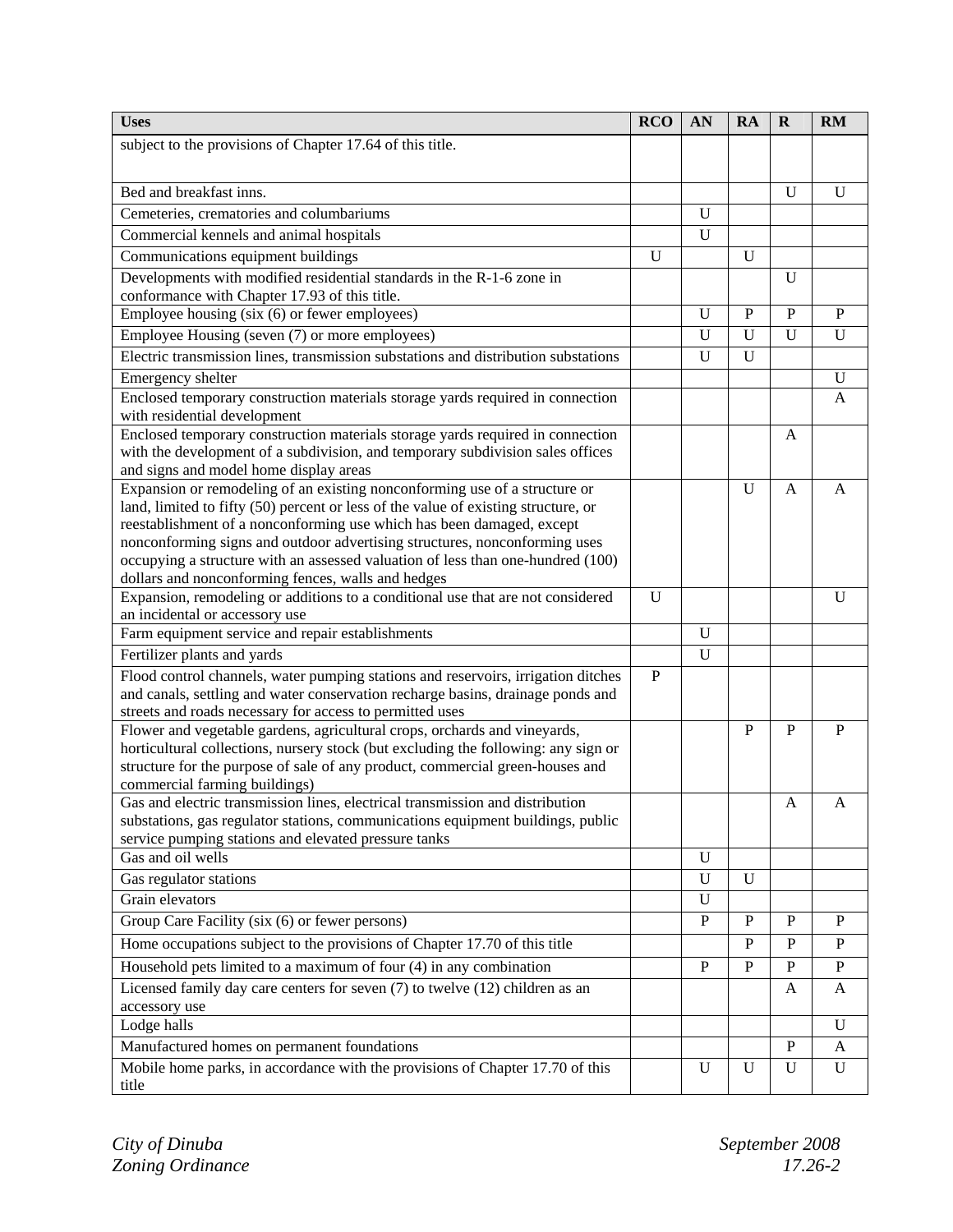| <b>Uses</b>                                                                                                                                                   | <b>RCO</b>   | AN           | RA           | $\mathbf R$  | <b>RM</b>    |
|---------------------------------------------------------------------------------------------------------------------------------------------------------------|--------------|--------------|--------------|--------------|--------------|
| More than twenty-four (24) units per gross acre in the RM-1.5 zone                                                                                            |              |              |              |              | U            |
| Multifamily dwellings                                                                                                                                         |              |              |              |              | $\mathbf{P}$ |
| One-family dwellings and farm employee housing which are incidental to a                                                                                      |              | P            |              |              |              |
| permitted use or a conditional use                                                                                                                            |              |              |              |              |              |
| One-family dwelling, consisting of not more than one such one-family dwelling                                                                                 |              |              | $\mathbf{P}$ | P            | $\mathbf{P}$ |
| per lot                                                                                                                                                       |              |              |              |              |              |
| Penal institutions                                                                                                                                            |              | U            |              |              |              |
| Planned unit development subject to provisions of Chapter 17.92 of this title                                                                                 |              |              |              | U            | U            |
| Private clubs and lodges                                                                                                                                      |              |              |              | A            | A            |
| Private noncommercial clubs and lodges; private or public golf courses;                                                                                       | $\mathbf U$  |              | $\mathbf U$  |              |              |
| cemeteries, columbariums and crematories                                                                                                                      |              |              |              |              |              |
| Processing of products produced on the premises, except commercial animal<br>slaughter                                                                        |              | $\mathbf{P}$ |              |              |              |
| Public and private charitable institutions, hospitals, sanitariums, nursing homes,                                                                            |              | U            | $\mathbf U$  | U            | $\mathbf{U}$ |
| including a state authorized, certified or licensed family care home, foster home                                                                             |              |              |              |              |              |
| or group home serving six (6) or fewer mentally disordered or otherwise                                                                                       |              |              |              |              |              |
| handicapped persons, including rehabilitation homes for alcoholics and drug<br>addicts, or dependent and neglected children, where such homes provide care on |              |              |              |              |              |
| a twenty-four hour basis                                                                                                                                      |              |              |              |              |              |
| Public and private open recreational facilities operated for profit or otherwise,                                                                             | $\mathbf U$  | U            |              |              |              |
| including golf courses, golf driving ranges, swimming pools, riding academies,                                                                                |              |              |              |              |              |
| drive-in theaters, race tracks, or strips used for the racing of horses, automobiles                                                                          |              |              |              |              |              |
| or motorcycles, playgrounds, parks, community centers and stadiums, but not                                                                                   |              |              |              |              |              |
| including commercial recreation uses within buildings.                                                                                                        |              |              |              |              |              |
| Public and quasi-public uses of an educational or religious type including                                                                                    | U            | U            | $\mathbf U$  | U            | U            |
| schools, nursery schools, private nonprofit schools and colleges, churches,                                                                                   |              |              |              |              |              |
| parsonages, and other religious institutions;<br>Public or private dump using sanitary land fill only and allowing no burning of                              | $\mathbf U$  | U            |              |              |              |
| refuse                                                                                                                                                        |              |              |              |              |              |
| Public service pumping stations                                                                                                                               |              | U            | U            |              |              |
| Public uses of an administrative, recreational, public service or cultural type                                                                               | U            | U            | U            | U            | U            |
| including city, county, state or federal administrative centers and courts,                                                                                   |              |              |              |              |              |
| libraries, museums, art galleries, police and fire stations and other public                                                                                  |              |              |              |              |              |
| buildings, structures and facilities, public playgrounds, parks and community                                                                                 |              |              |              |              |              |
| centers                                                                                                                                                       |              |              |              |              |              |
| Quarrying and extraction of minerals                                                                                                                          |              | U            |              |              |              |
| Raising of fruit and nut trees, vegetables and horticultural specialties                                                                                      | P            | $\mathbf{P}$ | P            | P            | P            |
| Raising of livestock                                                                                                                                          | $\mathbf{P}$ | $\mathbf{P}$ |              |              |              |
| Recreation areas, parks, playgrounds and such buildings, structures and                                                                                       | $\, {\bf P}$ | $\mathbf{P}$ | P            | P            | $\mathbf{P}$ |
| facilities as are appropriately related thereto                                                                                                               |              |              |              |              |              |
| Renting rooms and boarding; provided that not more than two rooms in a<br>dwelling are rented to not more than a total of six (6) persons                     |              |              |              | $\mathbf{P}$ | $\, {\bf P}$ |
| Renting rooms and boarding, provided that not more than two paying guests                                                                                     |              |              | P            |              |              |
| may be lodged or boarded.                                                                                                                                     |              |              |              |              |              |
| Reservoirs                                                                                                                                                    | $\mathbf U$  | U            | $\mathbf U$  |              |              |
| Rest home and nursing homes, boarding or rooming houses                                                                                                       |              |              |              |              | A            |
| Roadside stands for the sale of agricultural produce grown on the site                                                                                        |              | U            |              |              |              |
| Senior citizen residential developments                                                                                                                       |              |              |              |              | U            |
| Sewage treatment plants for primary and secondary treatment                                                                                                   |              | U            |              |              |              |
| Single-family dwellings when all street improvements are not yet completed                                                                                    |              |              |              | A            |              |
|                                                                                                                                                               |              |              |              |              |              |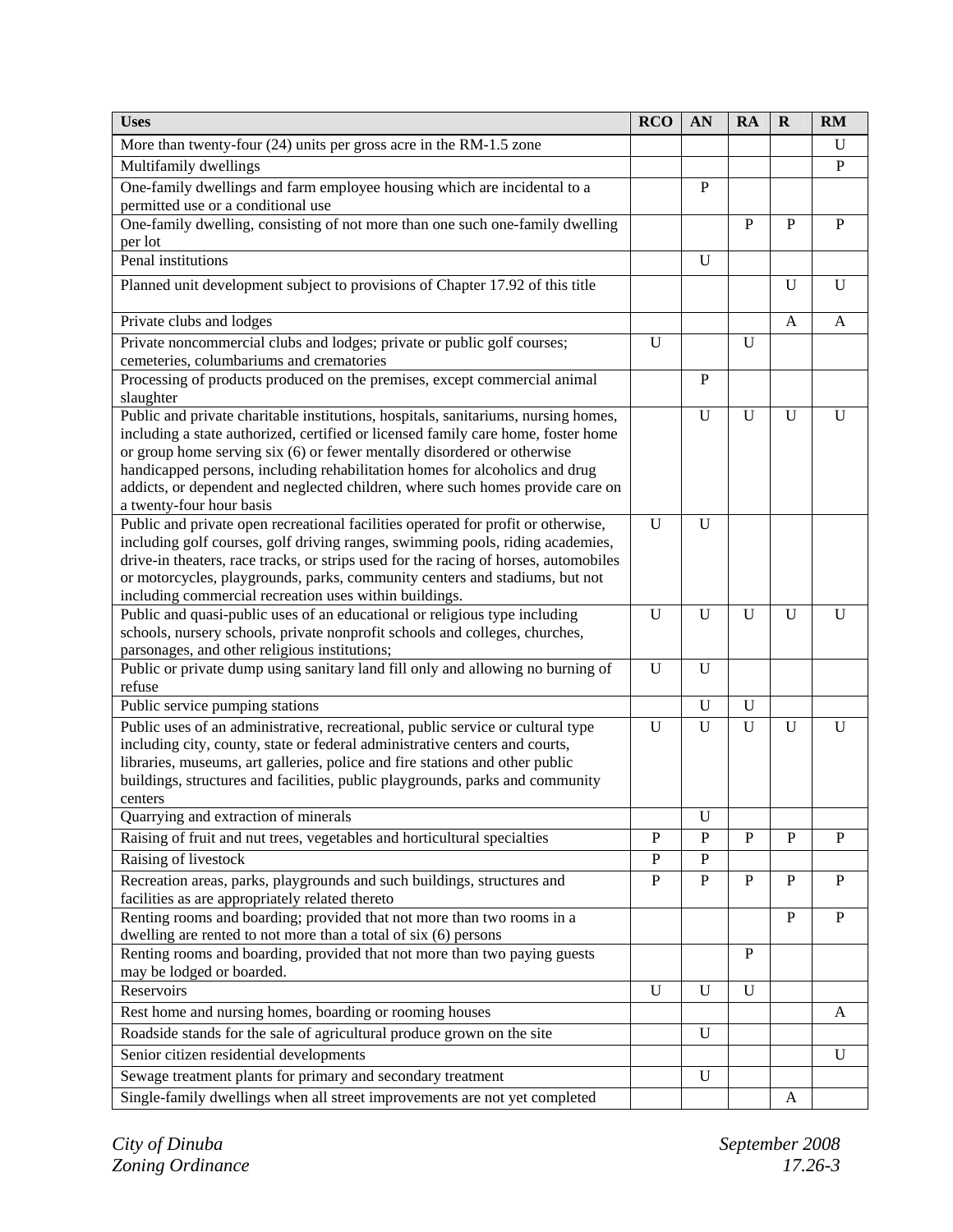| <b>Uses</b>                                                                                                                                                                                                                                                                                                                                                                                                                                                                | <b>RCO</b> | AN           | RA | R            | RM           |
|----------------------------------------------------------------------------------------------------------------------------------------------------------------------------------------------------------------------------------------------------------------------------------------------------------------------------------------------------------------------------------------------------------------------------------------------------------------------------|------------|--------------|----|--------------|--------------|
| Stockyards                                                                                                                                                                                                                                                                                                                                                                                                                                                                 |            | $\mathbf{U}$ |    |              |              |
| Swimming pools used solely by persons residing on the site and their guests;<br>provided that no swimming pool shall be located in a required front or side<br>yard; and further provided, that all fencing comply with the Uniform Building<br>Code or city standards.                                                                                                                                                                                                    |            | P            | P  | P            | P            |
| Tennis courts, including related fencing over seven (7) feet in height located on<br>the same site as a permitted or conditional use                                                                                                                                                                                                                                                                                                                                       | A          |              | A  | A            | A            |
| Transitional use, consisting of a dwelling or dwellings for not more than three<br>(3) families, under the following conditions:<br>1. When on a lot with a side line abutting a lot or lots zoned RM-3, RM-2, C-1,<br>C-2, C-3, C-4, M-1 or M-2<br>2. Such use shall not occupy more than seventy feet of the width of the lot, and<br>3. Subject to all of the yard, buildable area, space and off-street parking<br>requirements which apply in the RM-3 and RM-2 zone; |            |              |    | $\mathbf{U}$ | $\mathbf{U}$ |
| Twenty-four $(24)$ hour care facilities for foster homes, for a maximum of six $(6)$<br>individuals in addition to the residing family                                                                                                                                                                                                                                                                                                                                     |            |              |    | $\mathsf{A}$ | A            |
| Vehicle parking, if used for personal transportation by occupants of the<br>dwelling, their guests and employees, located on the same lot or building site,<br>but in no case shall a commercial vehicle exceed a curb weight of six-thousand<br>pounds                                                                                                                                                                                                                    |            | P            | P  | P            | P            |
| Veterinarians' offices                                                                                                                                                                                                                                                                                                                                                                                                                                                     |            | $\mathbf{U}$ |    |              |              |

\*Any other use is permitted in each zoning district that the Planning Commission finds consistent with the purpose and intent of that district subject to the Use Permit per Chapter 17.80.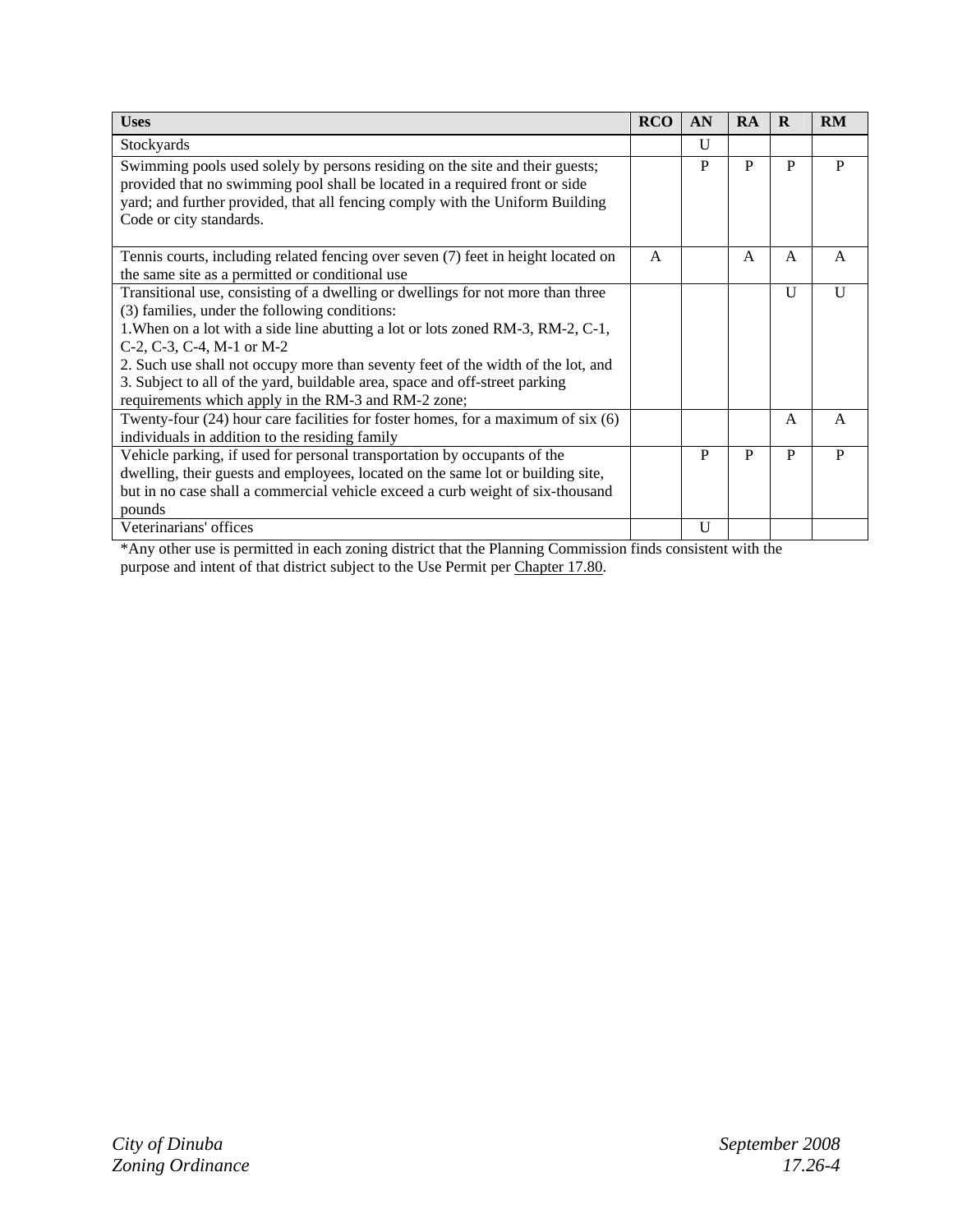# **Chapter 17.32 PO PROFESSIONAL OFFICE DISTRICT**

## *Sections:*

| 17.32.010 | Purpose |  |  |
|-----------|---------|--|--|
| $     -$  |         |  |  |

- 17.32.020 Special provisions and development standards
- 17.32.030 Permitted uses
- 17.32.040 Fences, walls and hedges
- 17.32.050 Site area
- 17.32.060 Frontage, width and depth of site
- 17.32.070 Coverage
- 17.32.080 Yard requirements
- 17.32.090 Distance between structures
- 17.32.100 Building height
- 17.32.110 Off-street parking and off-street loading facilities
- 17.32.120 Signs
- 17.32.130 Site plan review

## **17.32.010 PURPOSE**

The PO district is intended to provide for the location of professional and commercial offices in close relationship to one another in areas designated for professional office use by the general plan; to provide adequate space to meet the needs of such offices for off-street parking and loading space; and to protect offices from noise, disturbances, traffic hazards and other objectionable influences which would adversely affect professional and business practices.

#### **17.32.020 SPECIAL PROVISIONS AND DEVELOPMENT STANDARDS**

All uses in the PO district shall be subject to the provisions of Chapter 17.71 of this title.

#### **17.32.030 PERMITTED USES**

Uses permitted by right and subject to approval of an administrative site plan or conditional use permit in the PO district shall be as listed in Section 17.48.030.

#### **17.32.040 FENCES, WALLS AND HEDGES**

In the PO district, fences, walls and hedges shall be permitted in accordance with provisions of Section 17.71.100 of this title.

#### **17.32.050 SITE AREA**

The minimum site shall be six-thousand square feet in the PO district.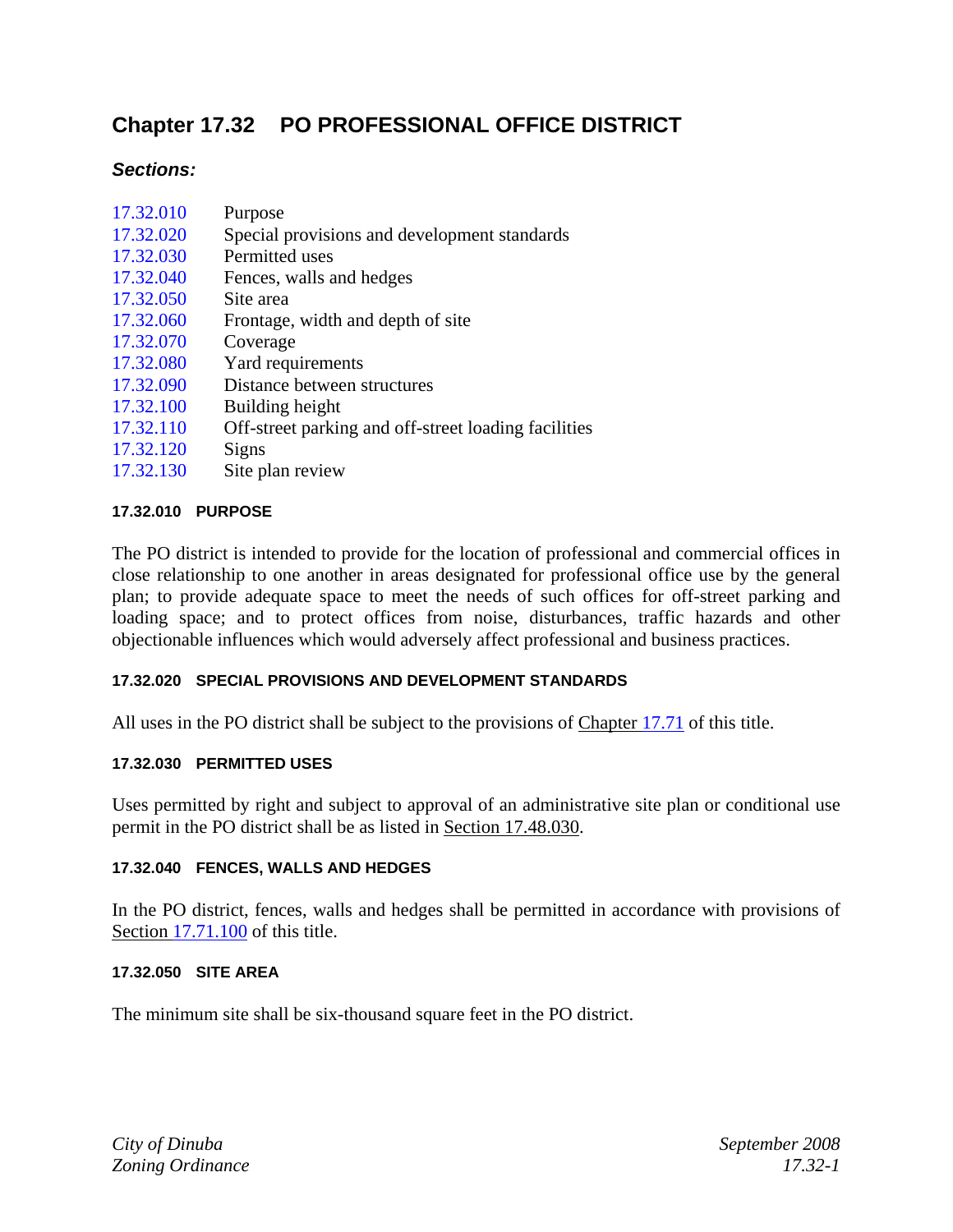#### **17.32.060 FRONTAGE, WIDTH AND DEPTH OF SITE**

- A. Each site in the PO district shall have not less than sixty feet of frontage on a public street, except that those sites which front on a cul-de-sac or loop-out street may have a frontage of not less than fifty (50) feet; provided that the width of the site as measured along the front yard setback line is at least sixty (60) feet. The minimum width of each site shall be fifty (50) feet at all other locations on the site which lie to the rear of the front yard setback line.
- B. The minimum depth of each site in the PO district shall be one-hundred (100) feet.

## **17.32.070 COVERAGE**

The maximum site area covered by any and all structures in the PO district shall be sixty-five (65) percent.

#### **17.32.080 YARD REQUIREMENTS**

Yard requirements in the PO district are as follows:

- A. Front Yard. The minimum front yard shall be fifteen (15) feet; provided, however, the director may approve, under Chapter 17.80 of this title, within any part of the front yard for nonresidential uses, ornamental covers such as a sidewalk or entry awning, trellis or other similar improvements when said improvement is intended solely as an improved passageway or for aesthetic purposes, providing architectural integrity with the building to which it is attached.
- B. Rear Yard. The minimum rear yard shall be ten (10) feet; provided, however, that where construction involves more than one story and the site lies adjacent to a site in an R district, the rear yard shall be increased by five (5) feet for each additional story.
- C. Side Yard. The minimum side yard shall be five (5) feet, subject to the following conditions and exceptions:
	- 1. On a reversed corner lot, the side yard adjoining the street shall be not less than fifteen (15) feet.
	- 2. On a corner lot, the side yard adjoining a street shall not be less than ten (10) feet.
	- 3. Where construction involves more than one (1) story, the side yard shall be increased by five (5) feet for each additional story; provided, however, that the side yard on the street side of a corner lot shall be ten (10) feet or greater.
	- 4. Garages or carports on the street side yard of a corner lot shall be subject to the provisions of Section 17.20.090(C)(6) of this title.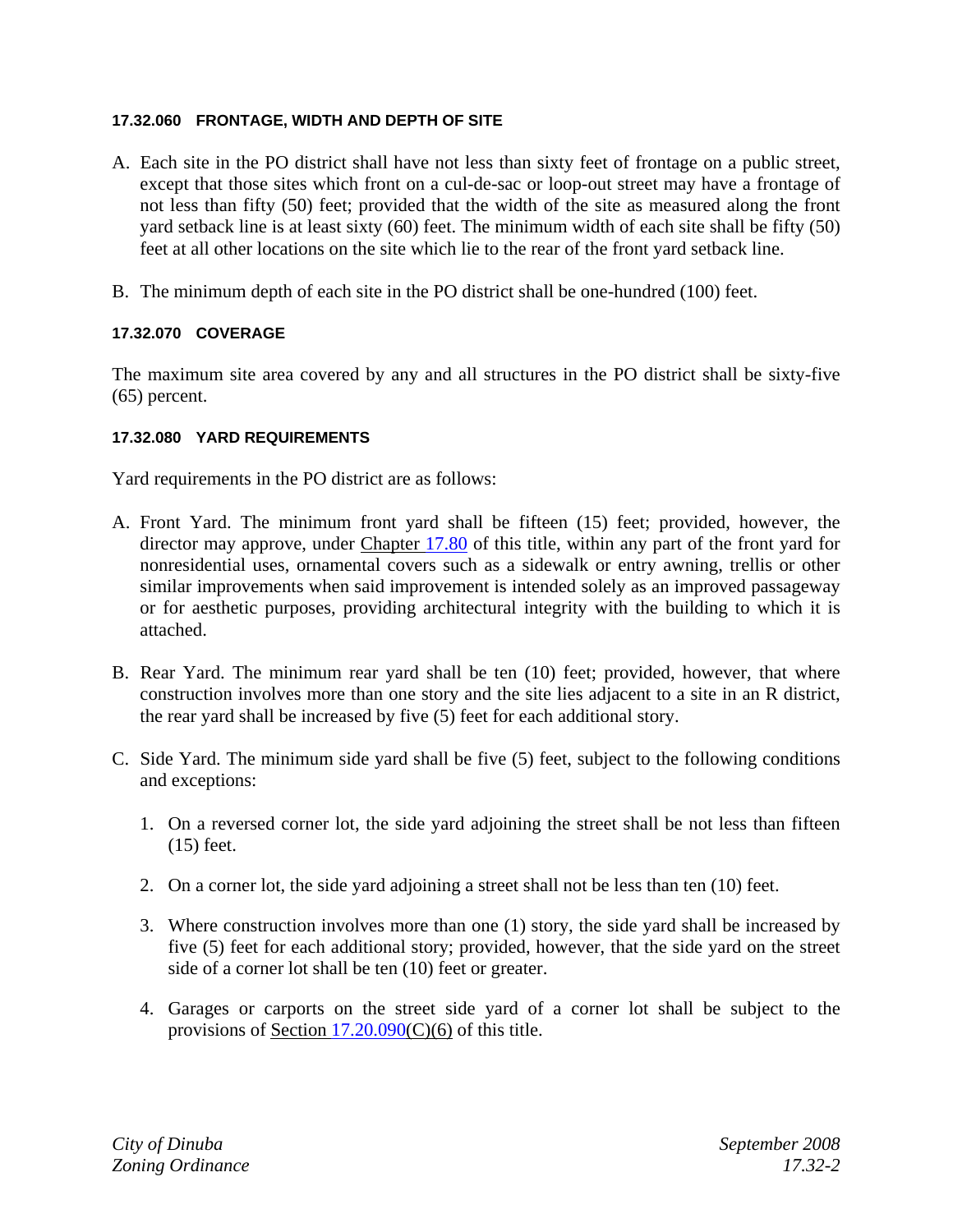## **17.32.090 DISTANCE BETWEEN STRUCTURES**

In the PO district, the minimum distance between any structure shall be ten (10) feet.

#### **17.32.100 BUILDING HEIGHT**

No building shall exceed a height of thirty-five (35) feet in the PO district, except as may be allowed under provisions of Chapter 17.80 of this title.

#### **17.32.110 OFF-STREET PARKING AND OFF-STREET LOADING FACILITIES**

Off-street parking facilities and off-street loading facilities in the PO district shall be provided on the site for each use as prescribed in Chapter 17.64 of this title.

#### **17.32.120 SIGNS**

No sign shall be permitted in the PO district except as prescribed in Chapter 17.72 of this title.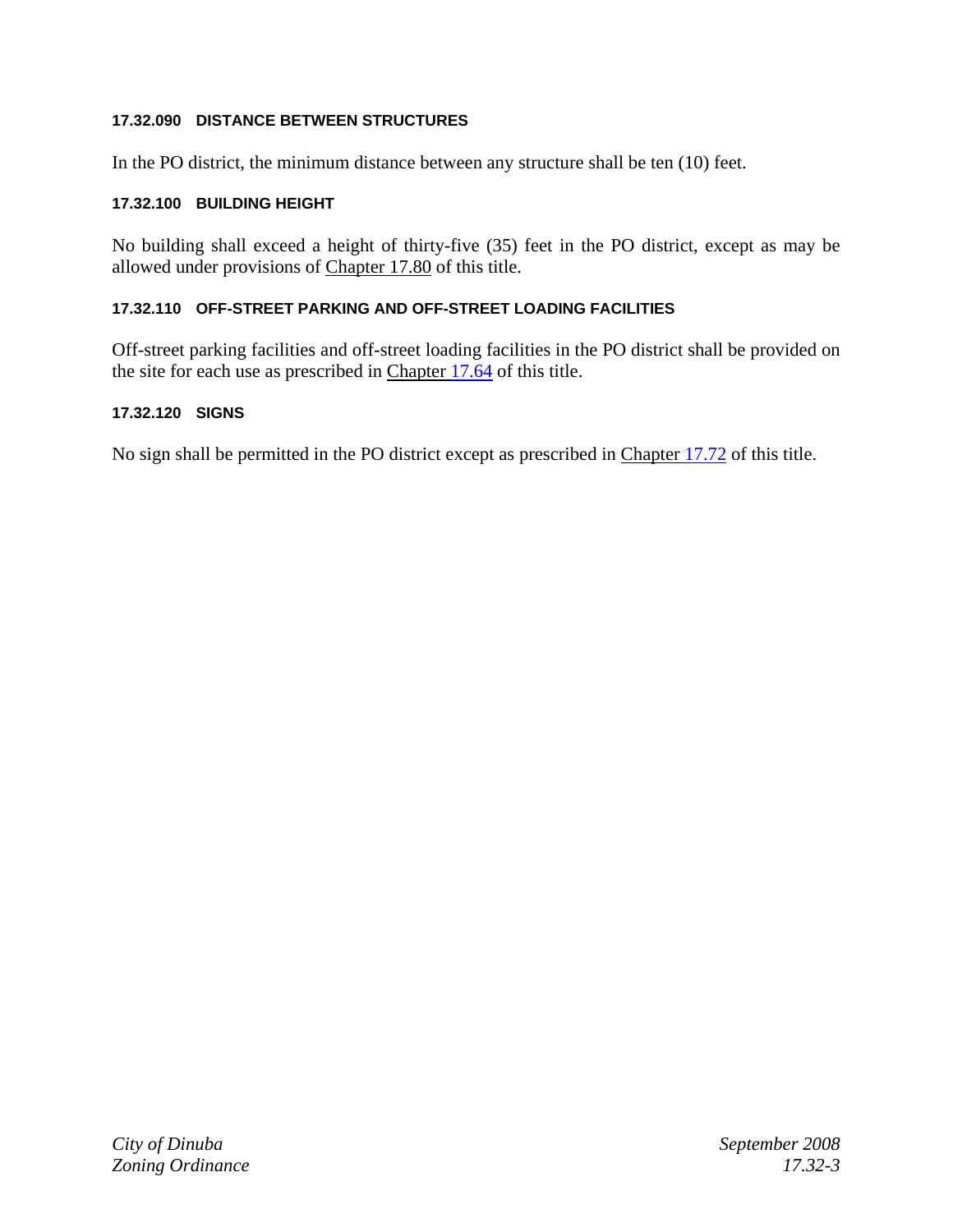# **Chapter 17.40 C-1 NEIGHBORHOOD COMMERCIAL DISTRICT**

# *Sections:*

| 17.40.010 | Purpose                                      |
|-----------|----------------------------------------------|
| 17.40.020 | Special provisions and development standards |
| 17.40.030 | Permitted uses                               |

- 17.40.040 Screening and landscaping—Fences, walls and hedges
- 17.40.050 Required conditions
- 17.40.060 Site area
- 17.40.070 Frontage, width and depth of site
- 17.40.080 Coverage
- 17.40.090 Building height
- 17.40.100 Yard-Front
- 17.40.110 Yard-Side
- 17.40.120 Yard-Rear
- 17.40.130 Distances between structures
- 17.40.140 Off-street parking and off-street loading facilities
- 17.40.150 Signs

## **17.40.010 PURPOSE**

The C-1 district is intended primarily for the provision of retail and personal service facilities to satisfy the convenience goods needs of the consumer relatively close to residential neighborhoods.

#### **17.40.020 SPECIAL PROVISIONS AND DEVELOPMENT STANDARDS**

All uses in the C-1 district shall be subject to the provisions of Chapter 17.71 of this title.

#### **17.40.030 PERMITTED USES**

Uses permitted by right and subject to approval of an administrative site plan or conditional use permit in the C-1 district shall be as listed in Section 17.48.030.

## **17.40.040 SCREENING AND LANDSCAPING—FENCES, WALLS AND HEDGES**

In the C-1 district:

- A. Where a site adjoins or is located across a street or alley from any residential district, an ornamental solid wall or fence, six (6) feet minimum in height, or such other height or type of screening device as may be required by the city, shall be located on the property line common to such districts, except in a required front yard.
- B. Open storage of materials and equipment attendant to a permitted use or conditional use shall be permitted only within an area surrounded or screened by a solid wall or fence six (6) feet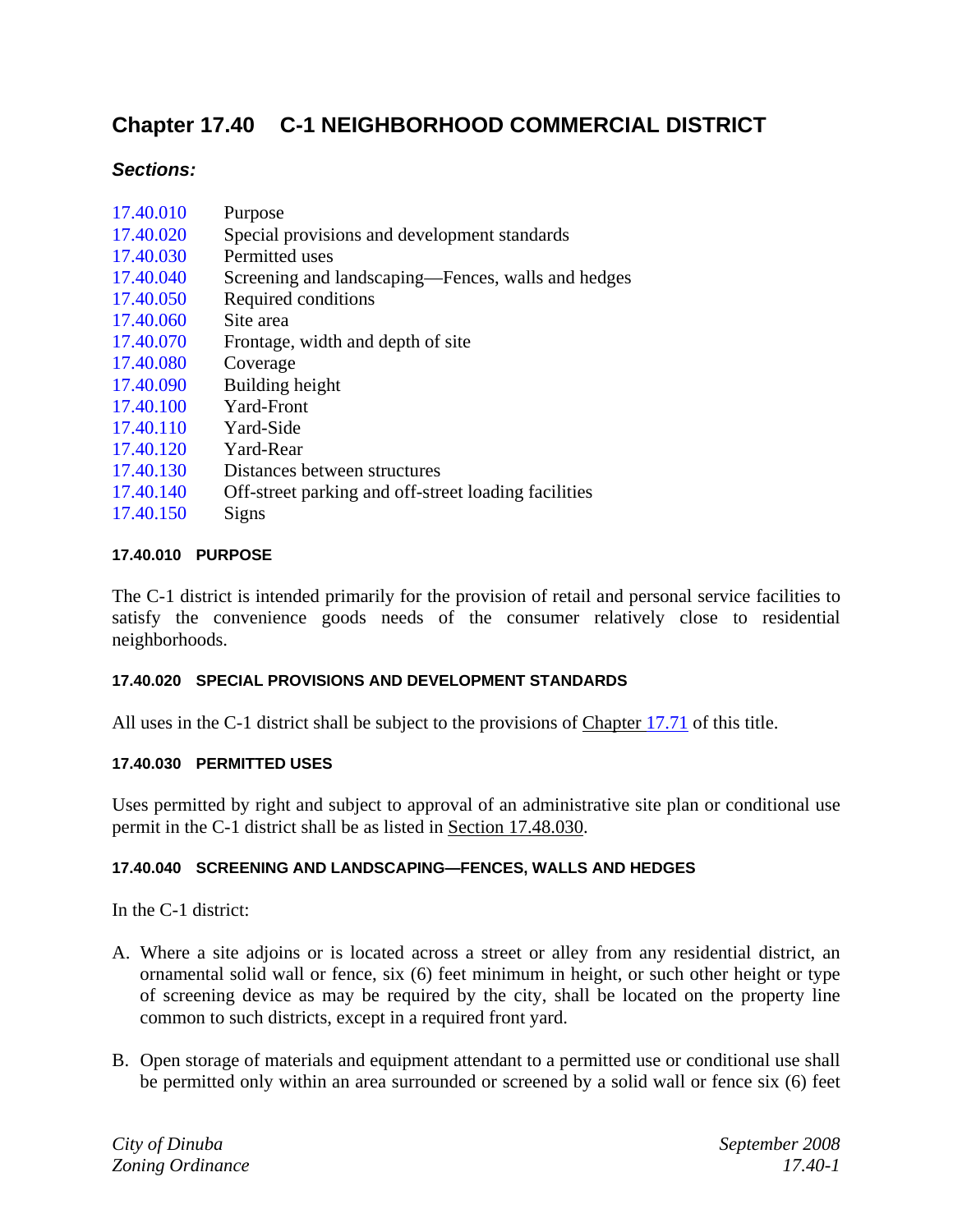minimum in height, except as may be modified under site plan review. Said storage shall not be visible above said fence or wall.

C. Street trees and other forms of landscaping may be required under the provisions of Chapter 17.71 of this title.

## **17.40.050 REQUIRED CONDITIONS**

In the C-1 district, the following are required conditions:

- A. All businesses, services and processes shall be conducted entirely within a completely enclosed structure, except for off-street parking and off-street loading areas, gasoline service stations, outdoor dining areas, nurseries, garden shops, signs, public utility stations, and temporary uses as prescribed in Chapter 17.71 of this title.
- B. No business dealing in wholesale or used goods or commodities shall be permitted, except in the case of articles taken in trade on sale of new merchandise on the same premises.
- C. No products shall be manufactured unless incident to a permitted use and sold at retail on the same premises.
- D. When any exterior wall of a building faces a street or property classified in any residential district, all exterior walls thereof shall be treated and finished in a similar manner.
- E. When an exterior wall of a building faces abutting property in any residential district, no advertising sign shall be painted or placed on such wall, or on any portion of the lot between the wall and the residential district.
- F. No use shall be permitted and no process, equipment or materials shall be used which are found by the city to be objectionable to persons living or working in the vicinity by reasons of odor, fumes, dust, smoke, cinders, dirt, refuse, water-carried waste, noise, vibration, illumination, glare or unsightliness or to involve any hazard of fire or explosion.

#### **17.40.060 SITE AREA**

The minimum site area in the C-1 district shall be ten thousand square feet. The maximum site area shall be five (5) acres.

#### **17.40.070 FRONTAGE, WIDTH AND DEPTH OF SITE**

Each lot in the C-1 district shall have a minimum width of one-hundred (100) feet and a minimum depth of one-hundred (100) feet.

#### **17.40.080 COVERAGE**

In the C-1 district there are no coverage limitations.

*City of Dinuba September 2008 Zoning Ordinance 17.40-2*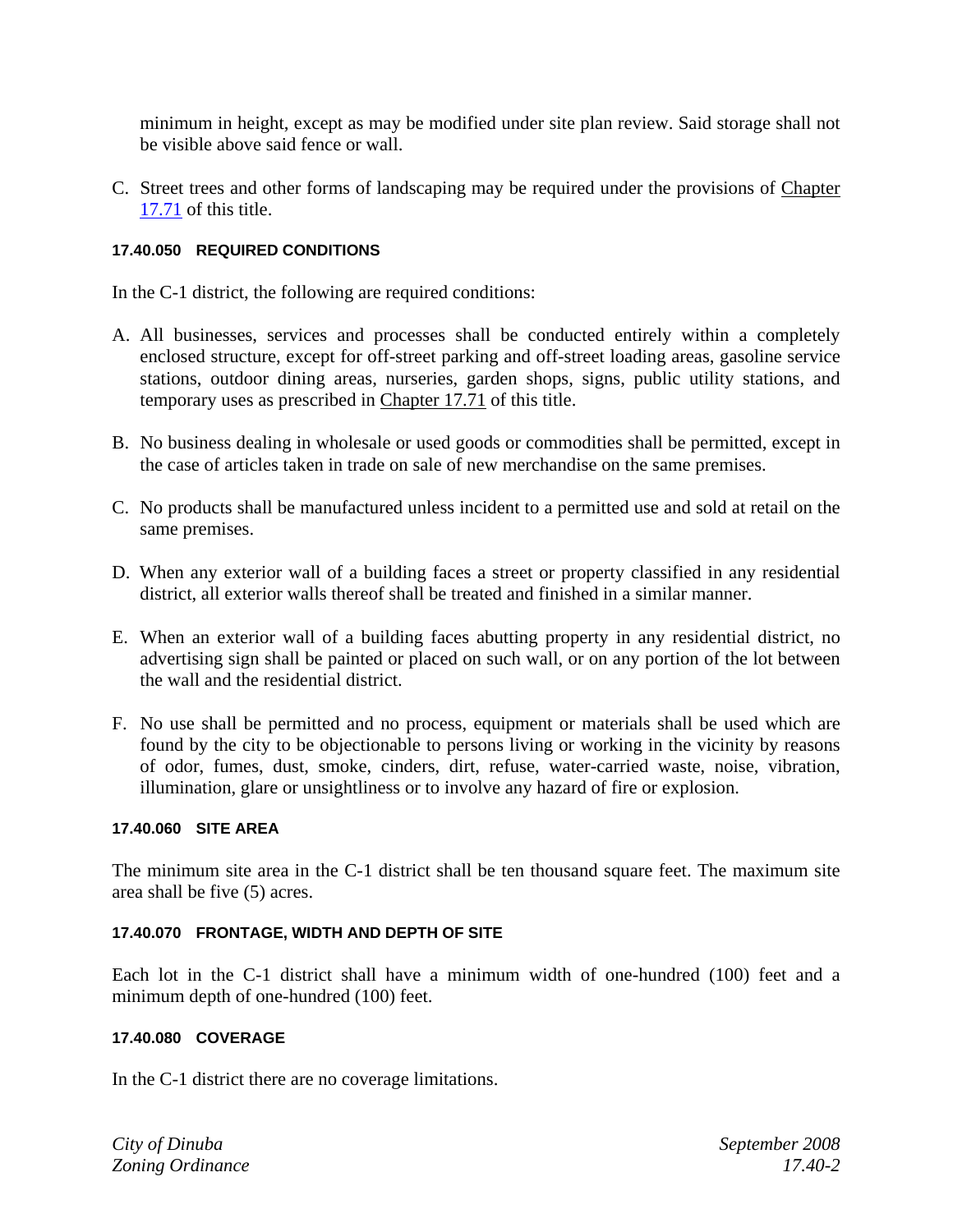#### **17.40.090 BUILDING HEIGHT**

No building in the C-1 district shall exceed a height of thirty-five (35) feet, except as may be allowed under provisions of Chapter 17.80 of this title.

#### **17.40.100 YARD-FRONT**

Where a lot or lots in a C-1 zone are located in the same block as, and have a common frontage with, a lot or lots in any residential district, the minimum front yard depth of such lot or lots in such portion of such C-1 zone shall be a minimum of fifteen (15) feet. An average of ten (10) feet of the required front yard shall be landscaped.

#### **17.40.110 YARD-SIDE**

There shall be no side yard requirement in the C-1 district except as follows:

- A. Where the rear of a lot abuts upon the side of a lot in any residential district, there shall be a side yard of a minimum width of ten (10) feet, which shall be landscaped.
- B. Where the rear of a corner lot abuts upon the rear of a lot in any residential district, the side yard on the street side shall have a minimum width the same as the required side yard of such abutting lot in said residential district and shall be landscaped.
- C. Where the rear of a reversed corner lot abuts a lot in any residential district, the side yard on the street side of such reversed corner lot shall be a minimum of fifteen (15) feet and shall be landscaped.

#### **17.40.120 YARD-REAR**

There shall be no rear yard requirement in the C-1 district except as follows:

A. Where a C-1 lot abuts a lot in any residential district, a landscaped rear yard of a minimum of ten (10) feet shall be provided.

#### **17.40.130 DISTANCES BETWEEN STRUCTURES**

In the C-1 district, the minimum distance between a structure in the C-1 district and a dwelling unit shall be ten (10) feet.

#### **17.40.140 OFF-STREET PARKING AND OFF-STREET LOADING FACILITIES**

Off-street parking facilities and off-street loading facilities in the C-1 district shall be provided on the site for each use as prescribed in Chapter 17.64 of this title.

#### **17.40.150 SIGNS**

No sign shall be provided in the C-1 district except as prescribed in Chapter 17.72 of this title.

*City of Dinuba September 2008 Zoning Ordinance 17.40-3*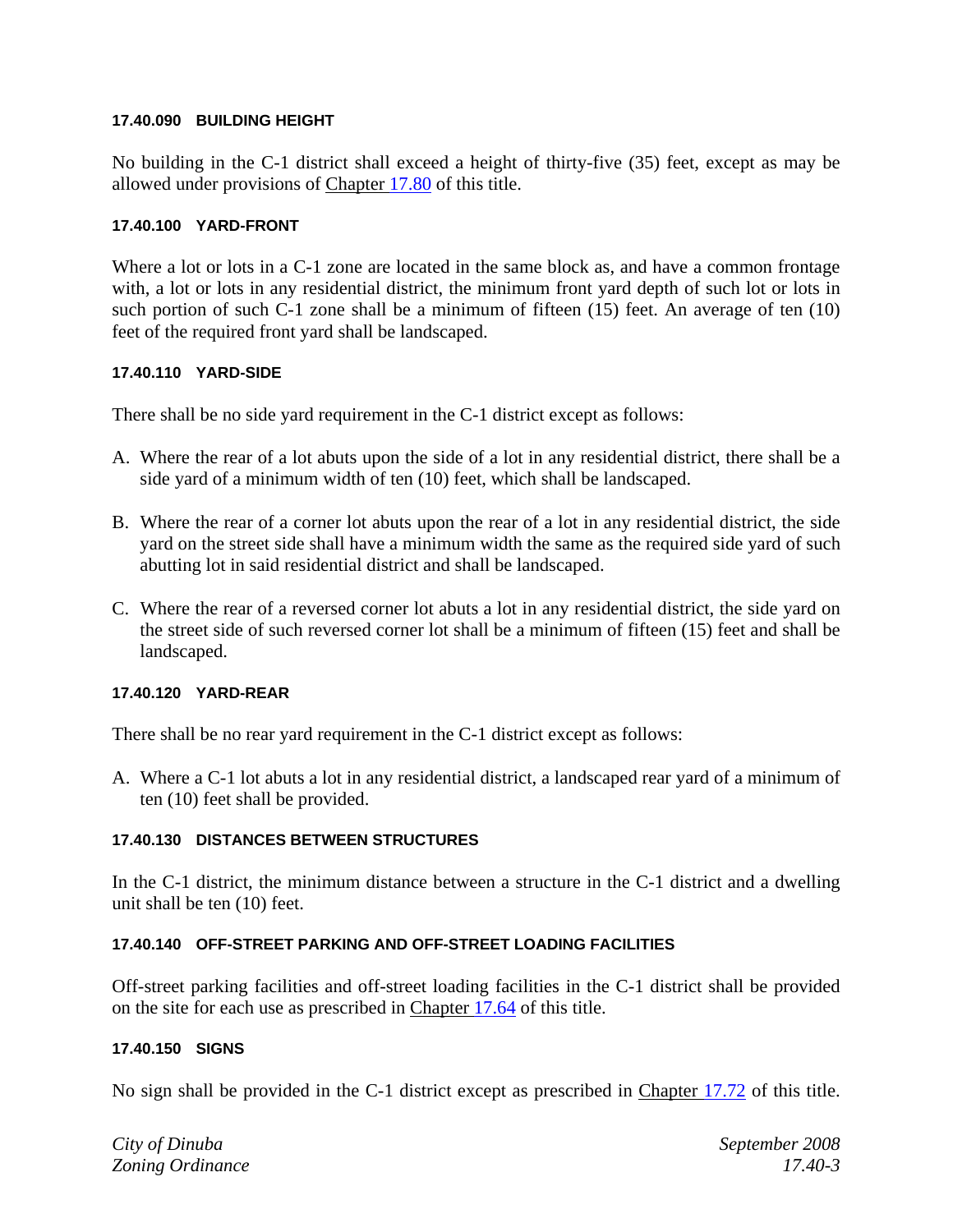# **Chapter 17.42 C-2 DOWNTOWN COMMERCIAL DISTRICT**

## *Sections:*

| 17.42.010 | Purpose |  |
|-----------|---------|--|
|-----------|---------|--|

- 17.42.020 Special provisions and development standards
- 17.42.030 Permitted uses
- 17.42.040 Screening and landscaping—Fences, walls and hedges
- 17.42.050 Required conditions
- 17.42.060 Site area
- 17.42.070 Frontage, width and depth of site
- 17.42.080 Site Coverage
- 17.42.090 Building height
- 17.42.100 Yard-Front
- 17.42.110 Yard-Side
- 17.42.120 Yard-Rear
- 17.42.130 Distances between structures
- 17.42.140 Off-street parking and off-street loading facilities
- 17.42.150 Signs
- 17.42.160 Site plan review

## **17.42.010 PURPOSE**

The downtown commercial district is to be applied to the commercial core of the city, as may be designated by the general plan. These areas constitute the primary commercial district of the community where a wide range of retail, financial, governmental, professional, business service and entertainment activities and uses are encouraged to concentrate to serve the entire community.

#### **17.42.020 SPECIAL PROVISIONS AND DEVELOPMENT STANDARDS**

All uses in the C-2 district shall be subject to the provisions of Chapter 17.71 of this title.

## **17.42.030 PERMITTED USES**

Uses permitted by right and subject to approval of an administrative site plan or conditional use permit in the C-2 district shall be as listed in Section 17.48.030.

## **17.42.040 SCREENING AND LANDSCAPING—FENCES, WALLS AND HEDGES**

In the C-2 district:

A. Where a site adjoins or is located across a street or alley from any residential district, an ornamental solid wall or fence, six feet minimum in height, or such other height or type of screening device as may be required by the city, shall be located on the property line common to such districts, except in a required front yard.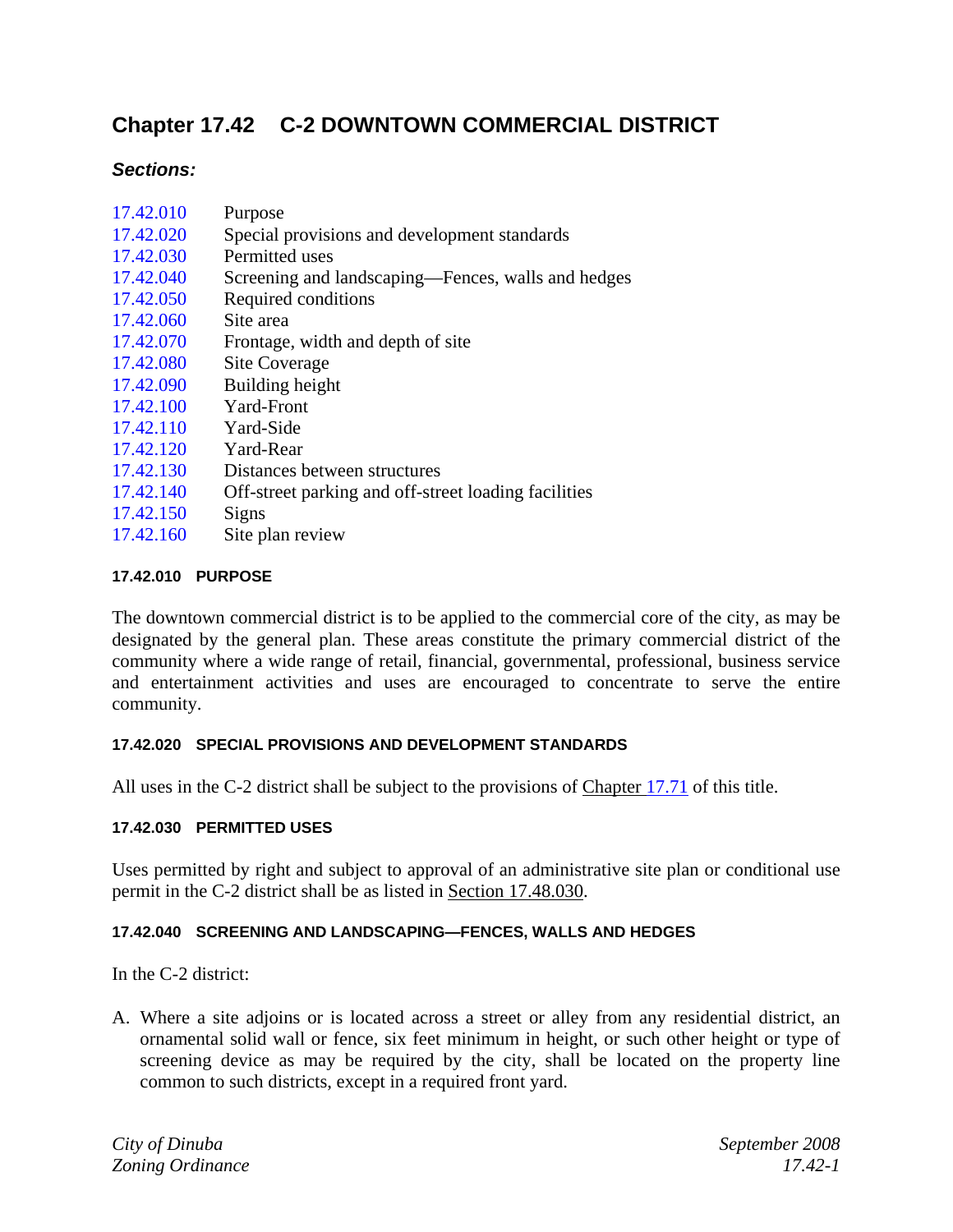- B. Open storage of materials and equipment attendant to a permitted use or conditional use shall be permitted only within an area surrounded or screened by a solid wall or fence six (6) feet minimum in height, except as may be modified under site plan review. Said storage shall not be visible above said fence or wall.
- C. Street trees and other forms of landscaping may be required under the provisions of Chapter 17.71 of this title.

## **17.42.050 REQUIRED CONDITIONS**

Required conditions in the C-2 district are as follows:

- A. All businesses, services, and processes shall be conducted entirely within a completely enclosed structure, except for off-street parking and off-street loading areas, gasoline service stations, outdoor dining areas, nurseries, garden shops, signs, public utility stations, and temporary uses as prescribed in Chapter 17.71 of this title.
- B. No manufacturing or processing of any article or commodity shall be permitted except as follows:
	- 1. Only where incidental to a permitted use;
	- 2. Only where sold at retail on the premises; and
	- 3. Only where not more than five (5) persons are engaged in such manufacturing or processing.
- C. Wholesale sales and services shall not be conducted.
- D. No use shall be permitted and no process, equipment or materials shall be used which are found by the city to be objectionable to persons living or working in the vicinity by reasons of odor, fumes, dust, smoke, cinders, dirt, refuse, water-carried waste, noise, vibration, illumination, glare or unsightliness or to involve any hazard of fire or explosion.
- E. When an exterior wall of a building faces abutting property in any residential district, no advertising sign shall be painted or placed on such wall, or on any portion of the lot between the wall and the residential district.

#### **17.42.060 SITE AREA**

There shall be no minimum site area requirements in the C-2 district, subject to the following exceptions:

A. In the case of buildings erected or structures altered after the date of passage of the ordinance codified in this title, for purposes of residence or human habitation (such as hotels and apartment hotels), there shall be a lot area of not less than eight hundred (800) square feet per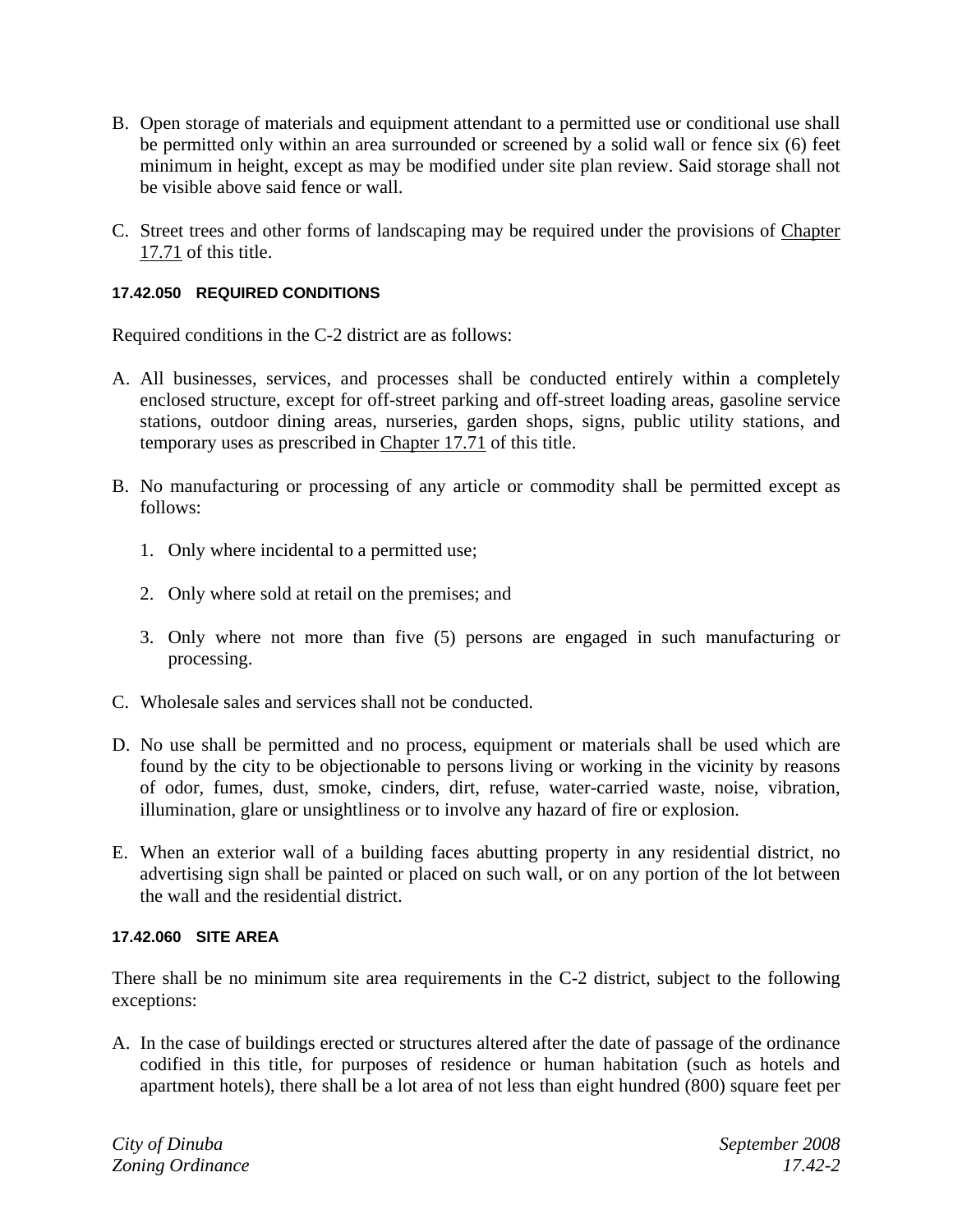family; provided, however, that this regulation shall not apply to hotels or apartment hotels, if no cooking is done in any individual room, suite or apartment.

B. For lots created subsequent to adoption of this title, the minimum lot size shall be threethousand, seven hundred and fifty (3,750) square feet.

#### **17.42.070 FRONTAGE, WIDTH AND DEPTH OF SITE**

- A. In the C-2 district, each site shall have not less than twenty-five (25) feet of frontage on a public street.
- B. There are no width or depth of site limitations in the C-2 district.

## **17.42.080 SITE COVERAGE**

In the C-2 district, there are no site coverage limitations.

#### **17.42.090 BUILDING HEIGHT**

No building shall exceed a height of seventy-five (75) feet in the C-2 district.

#### **17.42.100 YARD – FRONT**

Where a lot or lots in a C-2 zone are located in the same block as, and have a common frontage with, a lot or lots in any residential district, the minimum front yard depth of such lot or lots in such portion of such C-2 zone shall be a minimum of fifteen (15) feet. A minimum of fifty (50) percent of the required front yard shall be landscaped.

#### **17.42.110 YARD – SIDE**

There shall be no side yard requirements in the C-2 district except as follows:

- A. Where a lot abuts upon the side of a lot in any residential district, there shall be a side yard of a minimum width of ten (10) feet, which shall be landscaped.
- B. Where the rear of a corner lot abuts upon the rear of a lot in any residential district, the side yard on the street side shall have a minimum width the same as the required side yard of such abutting lot in said residential district, which shall be landscaped.
- C. Where the rear of a reversed corner lot abuts upon a lot in any residential district, the side yard on the street side of such reversed corner lot shall be a minimum of fifteen (15) feet and shall be landscaped.

#### **17.42.120 YARD – REAR**

There shall be no rear yard requirements in the C-2 district except as follows: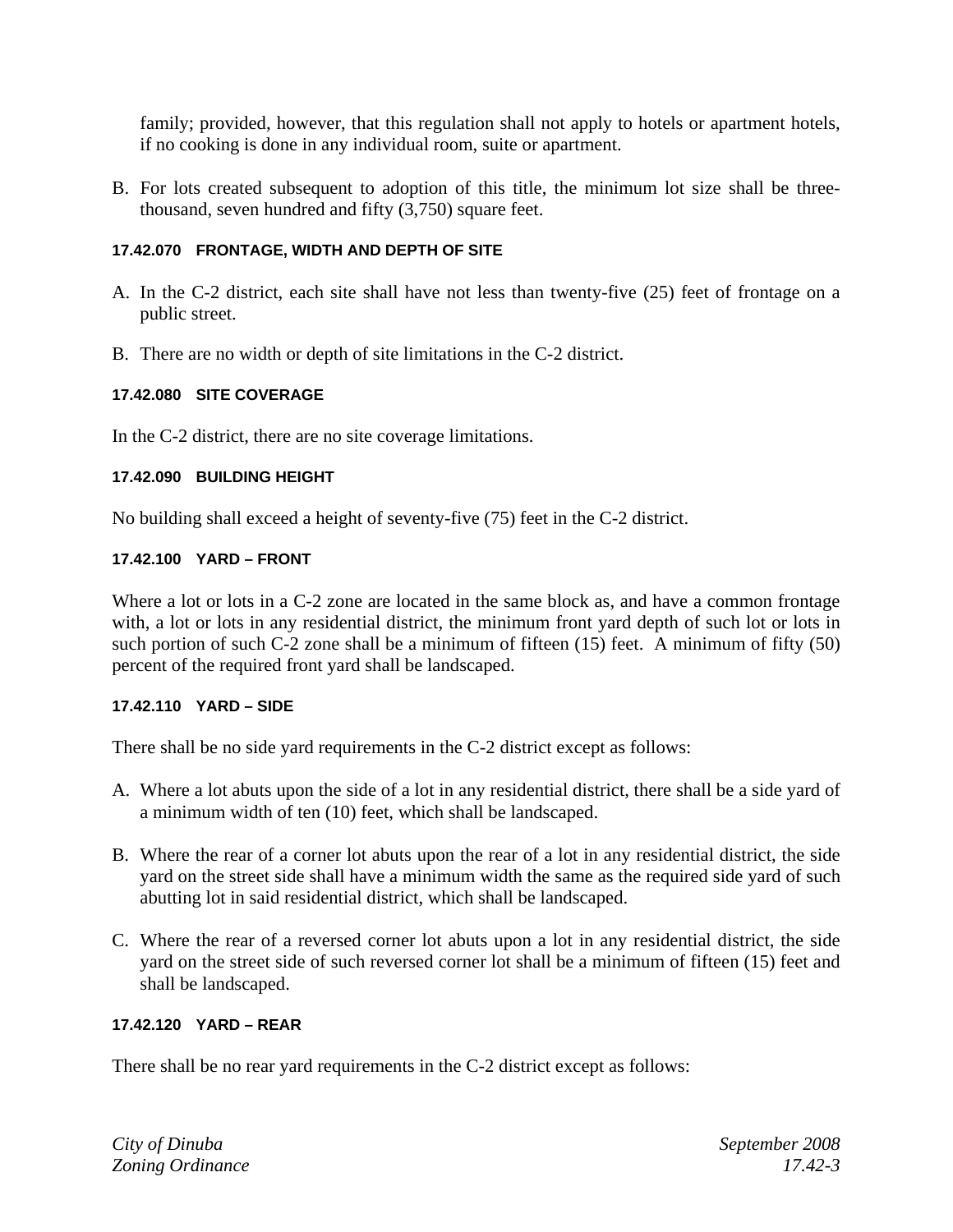A. Where a C-2 lot abuts a lot in any residential district, a landscaped rear yard of a minimum of ten (10) feet shall be provided.

#### **17.42.130 DISTANCES BETWEEN STRUCTURES**

The minimum distance between a dwelling unit and another structure in the C-2 district shall be ten (10) feet.

#### **17.42.140 OFF-STREET PARKING AND OFF-STREET LOADING FACILITIES**

In the C-2 district, off-street parking facilities and off-street loading facilities shall be provided on the site for each use as prescribed in Chapter 17.64 of this title.

#### **17.42.150 SIGNS**

No sign shall be provided in the C-2 district except as prescribed in Chapter 17.72 of this title.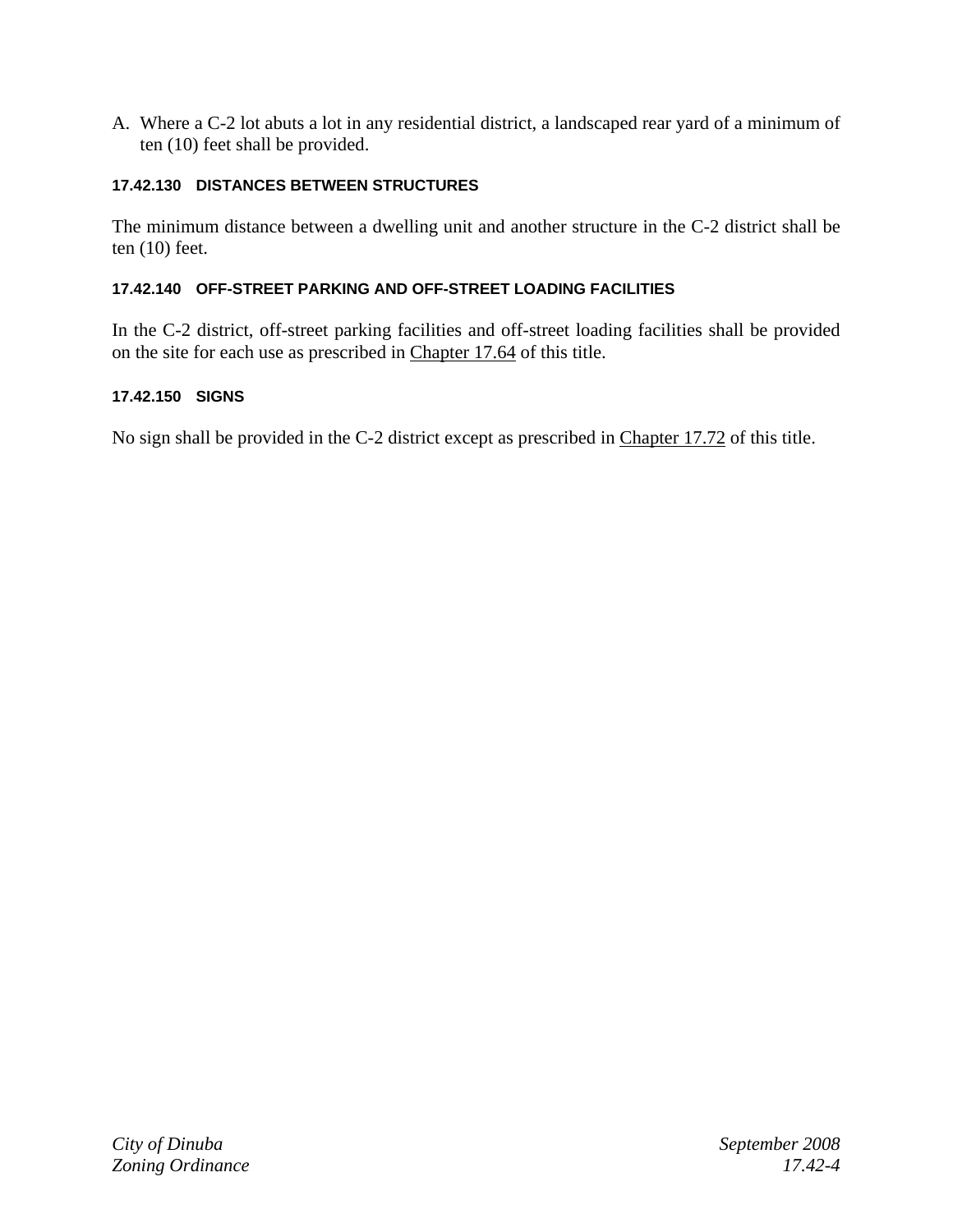# **Chapter 17.44 C-3 COMMUNITY COMMERCIAL DISTRICT**

# *Sections:*

| 17.44.010 | Purpose                                              |
|-----------|------------------------------------------------------|
| 17.44.020 | Special provisions and development standards         |
| 17.44.030 | Permitted uses                                       |
| 17.44.040 | Screening and landscaping – Fences, walls and hedges |
| 17.44.050 | Required conditions                                  |
| 17.44.060 | Site area                                            |
| 17.44.070 | Frontage, width and depth of site.                   |
| 17.44.080 | Coverage                                             |
| 17.44.090 | Yard requirements                                    |
| 17.44.100 | Distances between structures                         |
| 17.44.110 | Building height                                      |
| 17.44.120 | Off-street parking and off-street loading facilities |
| 17.44.130 | Signs                                                |
|           |                                                      |

## **17.44.010 PURPOSE**

The C-3 district is intended to provide location outside the downtown business district for unified shopping centers serving the entire community and areas surrounding the city.

## **17.44.020 SPECIAL PROVISIONS AND DEVELOPMENT STANDARDS**

All uses in the C-3 district shall be subject to the provisions of Chapter 17.71 of this title.

#### **17.44.030 PERMITTED USES**

Uses permitted by right and subject to approval of an administrative site plan or conditional use permit in the C-3 district shall be as listed in Section 17.48.030.

#### **17.44.040 SCREENING AND LANDSCAPING-FENCES, WALLS AND HEDGES**

In the C-3 district:

- A. Where a site adjoins or is located across a street or alley from any residential district, an ornamental solid wall or fence, six (6) feet minimum in height, or such other height or type of screening device as may be required by the director, shall be located on the property line common to such districts, except in a required front yard.
- B. Open storage of materials and equipment attendant to a permitted use or conditional use shall be permitted only within an area surrounded or screened by a solid wall or fence six (6) feet minimum in height, except as may be modified under site plan review. Said storage shall not be visible above said fence or wall.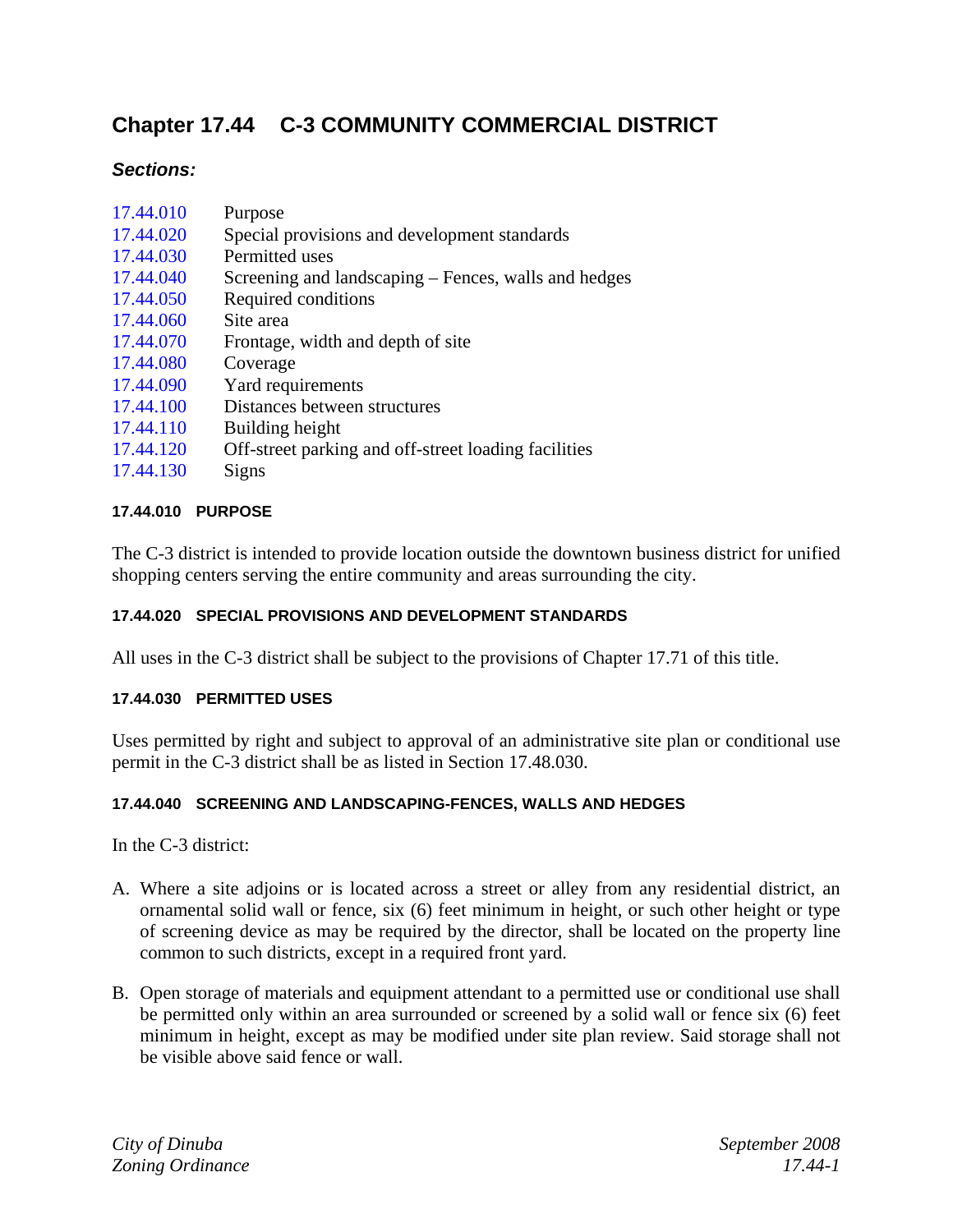C. Street trees and other forms of landscaping may be required under the provisions of Chapter 17.71 of this title.

## **17.44.050 REQUIRED CONDITIONS**

The following are required conditions in the C-3 district:

- A. All businesses, services and processes shall be conducted entirely within a completely enclosed structure, except for off-street parking and off-street loading areas, gasoline service stations, outdoor dining areas, nurseries, garden shops, signs, bus depots, transit stations, public utility stations, used car sales incidental to new car sales and temporary uses as prescribed in Chapter 17.71 of this title.
- B. No use shall be permitted and no process, equipment or materials shall be used which are found by the city to be objectionable to persons living or working in the vicinity to be reasons of odor, fumes, dust, smoke, cinders, dirt, refuse, water-carried waste, noise, vibration, illumination, glare or unsightliness or to involve any hazard of fire or explosion.

#### **17.44.060 SITE AREA**

The minimum site area in the C-3 district shall be five (5) acres.

#### **17.44.070 FRONTAGE, WIDTH AND DEPTH OF SITE**

In the C-3 district, there are no limitations on frontage, width and depth of site.

#### **17.44.080 COVERAGE**

In the C-3 district, there are no coverage limitations.

#### **17.44.090 YARD REQUIREMENTS**

Yard requirements in the C-3 district are as follows:

- A. The minimum front yard shall be fifteen (15) feet. An average of fifty percent of the required front yard shall be landscaped.
- B. Except as specified in subparagraphs (1) and (2) of this section, no side yards or rear yards shall be required:
	- 1. The minimum side yard abutting any residential or PO district shall be ten (10) feet and shall be landscaped.
	- 2. The minimum rear yard abutting any residential or PO district shall be ten (10) feet and shall be landscaped.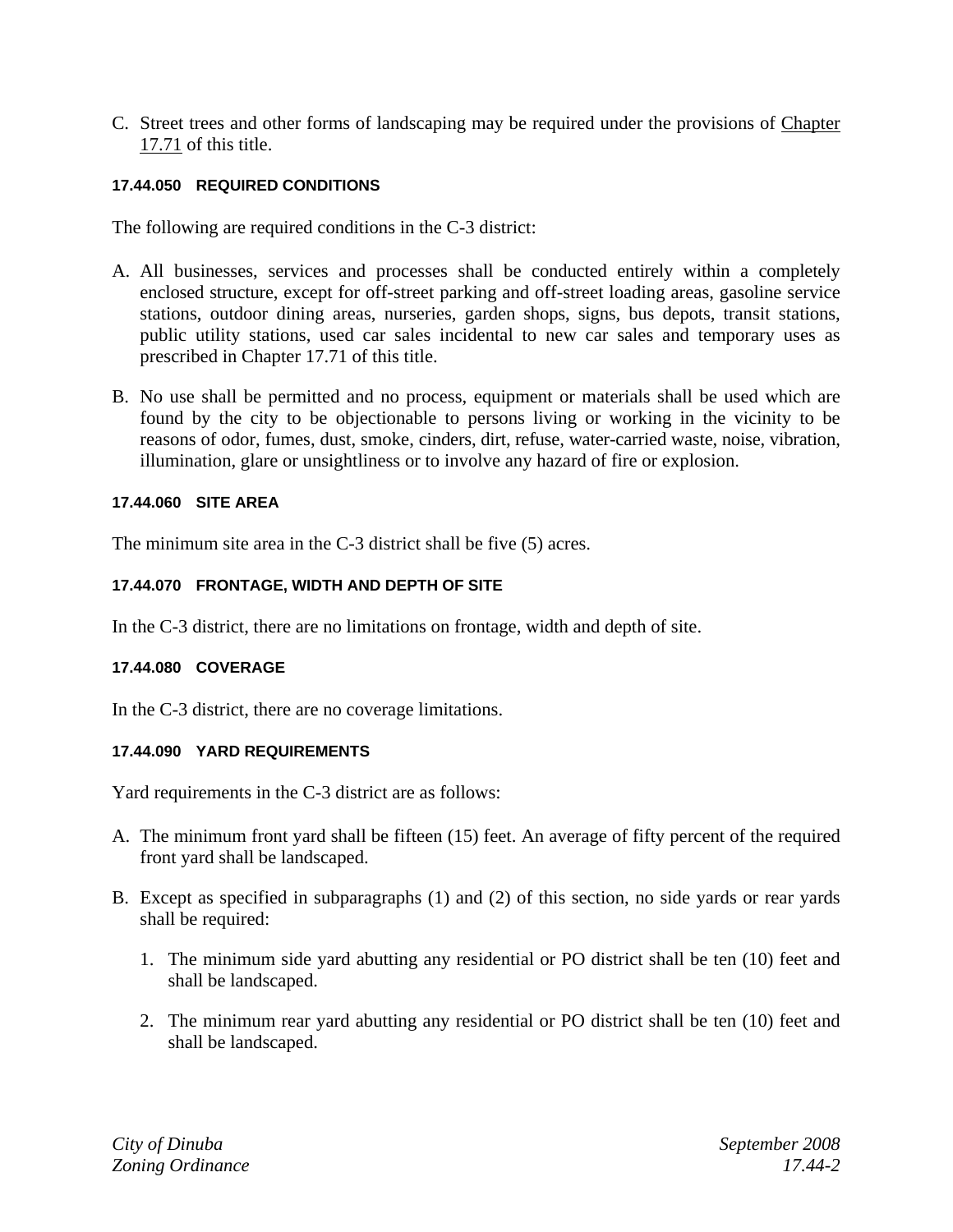## **17.44.100 DISTANCES BETWEEN STRUCTURES**

A. The minimum distance between any structure on a property in the C-3 district and a residential dwelling unit shall be ten (10) feet.

## **17.44.110 BUILDING HEIGHT**

The maximum height in the C-3 district shall be fifty (50) feet, except as may be allowed under provisions of Chapter 17.80 of this title.

## **17.44.120 OFF-STREET PARKING AND OFF-STREET LOADING FACILITIES**

Off-street parking facilities and off-street loading facilities in the C-3 district shall be provided on the site for each use as prescribed in Chapter 17.64 of this title.

## **17.44.130 SIGNS**

No sign shall be provided in the C-3 district except as prescribed in Chapter 17.72 of this title.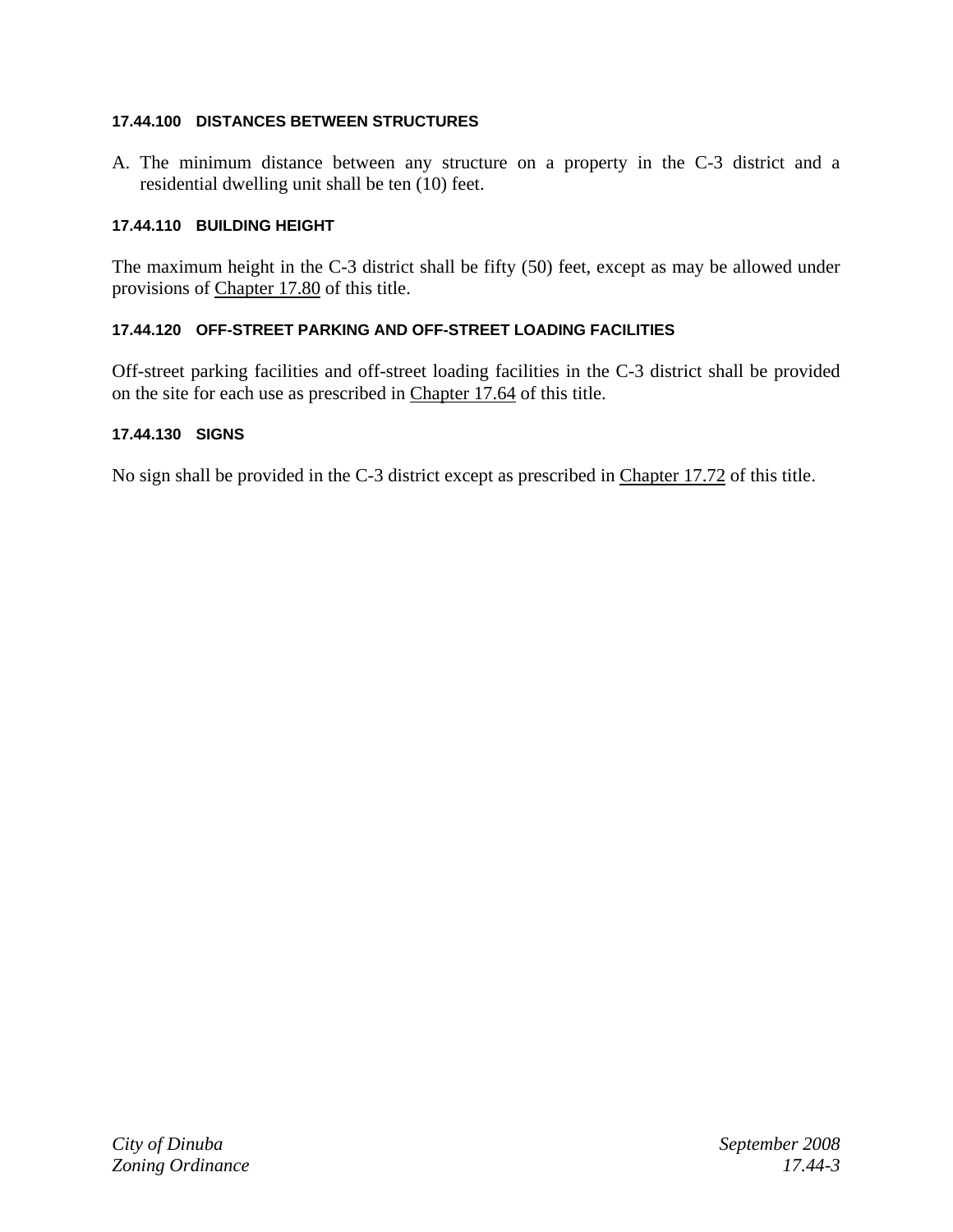# **Chapter 17.46 C-4 GENERAL COMMERCIAL DISTRICT**

## *Sections:*

| 17.46.010 | Purpose                                              |
|-----------|------------------------------------------------------|
| 17.46.020 | Special provisions and development standards         |
| 17.46.030 | Permitted uses.                                      |
| 17.46.040 | Screening and landscaping-Fences, walls and hedges   |
| 17.46.050 | Required conditions                                  |
| 17.46.060 | Site area                                            |
| 17.46.070 | Frontage, width and depth of site                    |
| 17.46.080 | Coverage                                             |
| 17.46.090 | Yard requirements                                    |
| 17.46.100 | Distances between structures                         |
| 17.46.110 | Building height                                      |
| 17.46.120 | Off-street parking and off-street loading facilities |
| 17.46.130 | Signs                                                |

## **17.46.010 PURPOSE**

The C-4 district is primarily for establishments engaged in servicing equipment, materials and products, but which do not require the manufacturing, assembly, pack-aging or processing of articles or merchandise for distribution and retail sale. Land requirements for most general commercial uses generally dictates its application along arterial streets of the city which generally lie close to central commercial and industrial districts.

## **17.46.020 SPECIAL PROVISIONS AND DEVELOPMENT STANDARDS**

All uses in the C-4 district shall be subject to the provisions of Chapter 17.71 of this title.

## **17.46.030 PERMITTED USES**

Uses permitted by right and subject to approval of an administrative site plan or conditional use permit in the C-4 district shall be as listed in Section 17.48.030.

## **17.46.040 SCREENING AND LANDSCAPING-FENCES, WALLS AND HEDGES**

In the C-4 district:

- A. Where a site adjoins or is located across a street or alley from any residential or PO district, an ornamental solid wall or fence, six (6) feet minimum in height, or such other height or type of screening device as may be required by the city, shall be located on the property line common to such districts, except in a required front yard.
- B. Open storage of materials and equipment attendant to a permitted use or conditional use shall be permitted only within an area surrounded or screened by a solid wall or fence six (6) feet minimum in height. Said storage shall not be visible above said fence or wall.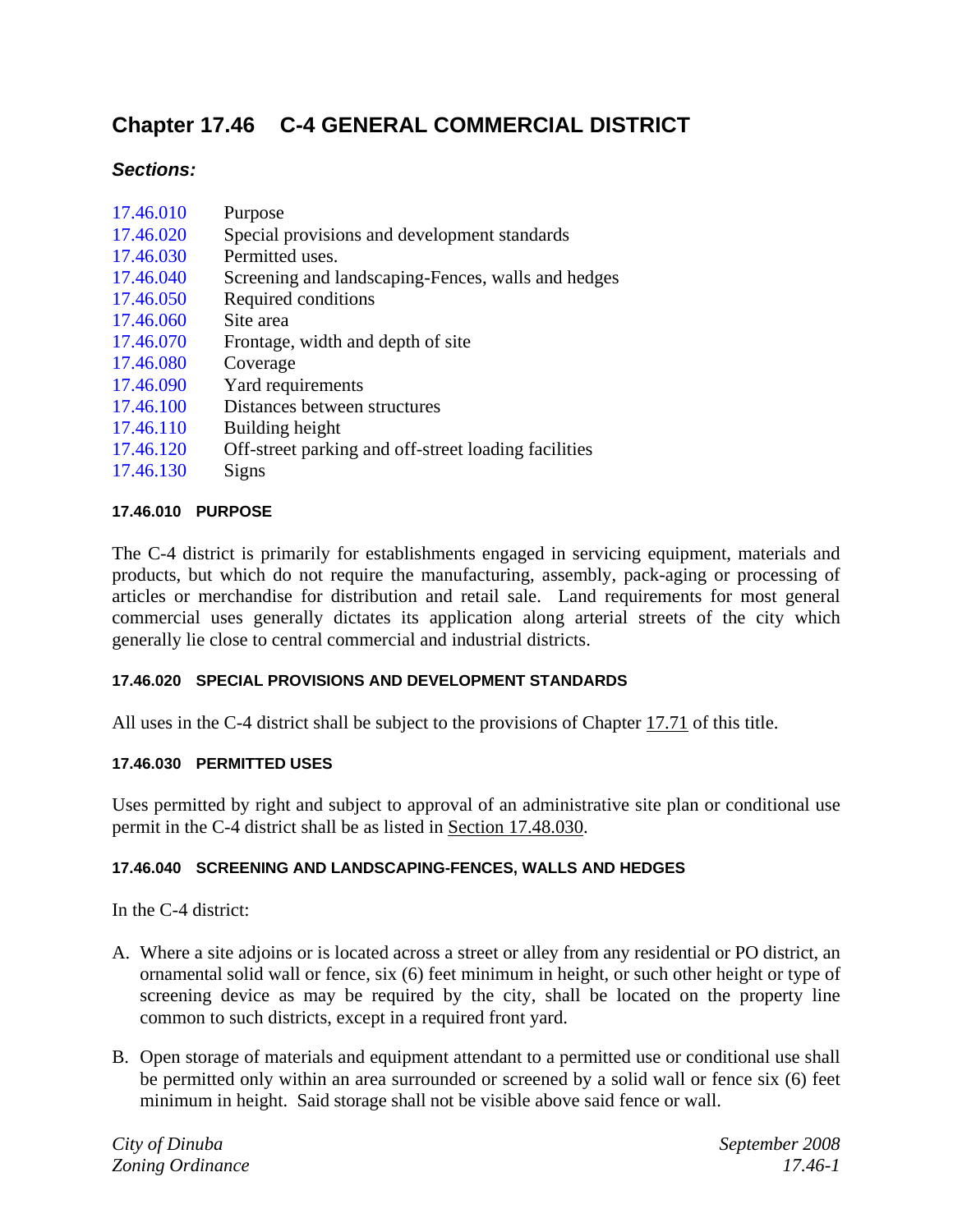C. Street trees and other forms of landscaping may be required under the provisions of Chapter-17.71.

## **17.46.050 REQUIRED CONDITIONS**

The following are required conditions in the C-4 district:

A. No use shall be permitted and no process, equipment or materials shall be used which are found by the City to be objectionable to persons living or working in the vicinity by reasons of odor, fumes, dust, smoke, cinder, dirt, refuse, water-carried waste, noise, vibration, illumination, glare or unsightliness, or to involve any hazard of fire or explosion.

## **17.46.060 SITE AREA**

There are no site area limitations in the C-4 district.

## **17.46.070 FRONTAGE, WIDTH AND DEPTH OF SITE**

There are no limitations for frontage, width and depth of site in the C-4 district.

## **17.46.080 COVERAGE**

In the C-4 district, there are no coverage limitations.

## **17.46.090 YARD REQUIREMENTS**

Yard requirements in the C-4 district are as follows:

- A. The minimum front yard shall be fifteen (15) feet. A minimum of fifty (50) percent of the required front yard shall be landscaped.
- B. Except as specified in this subsection, no side yard or rear yards shall be required.
- C. The minimum side yard abutting any residential or PO district shall be ten (10) feet and shall be landscaped.
	- 1. The minimum rear yard abutting any residential or PO district shall be ten (10) feet and shall be landscaped.

## **17.46.100 DISTANCES BETWEEN STRUCTURES**

In the C-4 district, the minimum distance between a dwelling unit and another structure in the C-4 district shall be ten (10) feet.

## **17.46.110 BUILDING HEIGHT**

The maximum building height in the C-4 district shall be fifty (50) feet.

*City of Dinuba September 2008 Zoning Ordinance 17.46-2*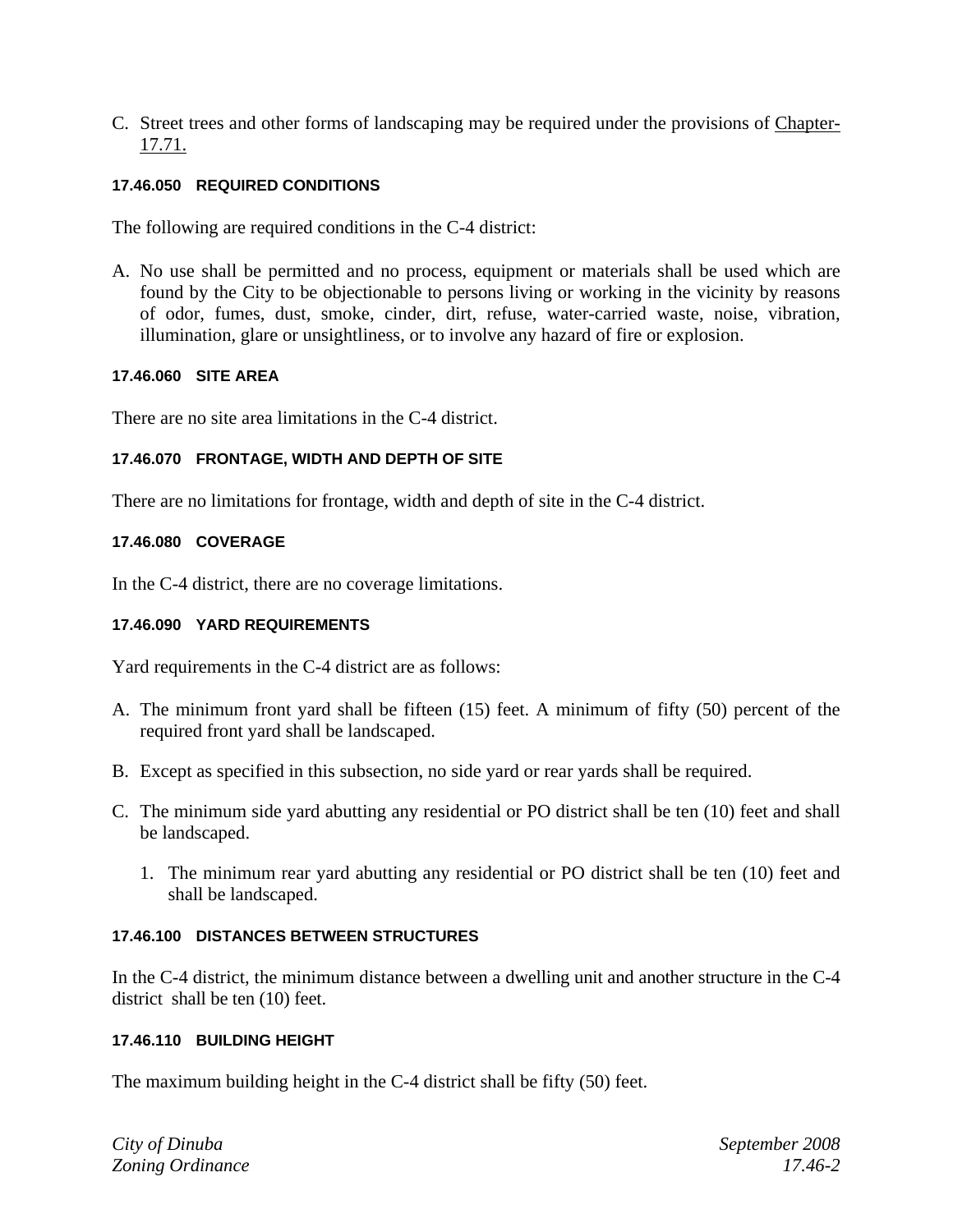## **17.46.120 OFF-STREET PARKING AND OFF-STREET LOADING FACILITIES**

Off-street parking facilities and off-street loading facilities in the C-4 district shall be provided on the site for each use as prescribed in Chapter 17.64 of this title.

## **17.46.130 SIGNS**

No sign shall be provided in the C-4 district except as prescribed in Chapter 17.72 of this title.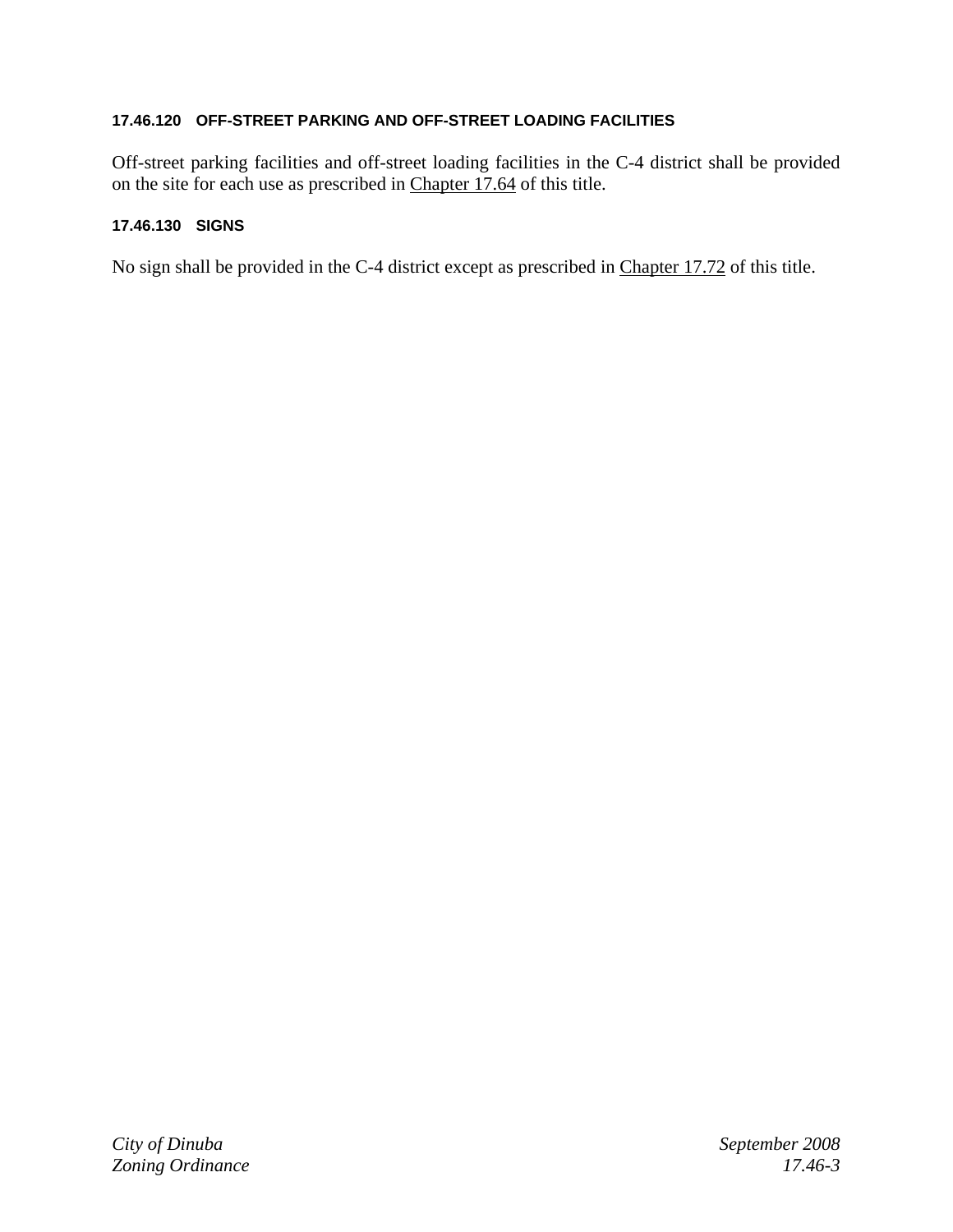# **Chapter 17.48 USES ALLOWED IN OFFICE AND COMMERCIAL DISTRICTS**

## *Sections:*

| 17.48.010 | Purpose                                     |
|-----------|---------------------------------------------|
| 17.48.020 | Matrix Symbols                              |
| 17.48.030 | Use Matrix, Office and Commercial Districts |

## **17.48.010 PURPOSE**

The Zoning Use matrix below provides a listing of the various land uses which are allowed by right, by administrative site plan, or by use permit and those which are prohibited within the city's office and commercial zoning districts. In addition to the matrix below, individual Precise Plans provide a listing of various land uses allowed by right or use permit within each of the Precise Plan's zoning categories. Refer to individual precise plans, as referenced in Chapter 17.62, Precise Plan Overlay District.

## **17.48.020 MATRIX SYMBOLS**

The following symbols are used to describe the relationship of the listed uses to each of the zones.

"P" indicates that a use is permitted by right;

- "A" indicates that an Administrative Site Plan is required;
- "U" indicates that a Use Permit is required;
- " ", or a blank box, indicates that a use is prohibited.

## **17.48.030 USE MATRIX, OFFICE AND COMMERCIAL DISTRICTS**

| <b>Uses</b>                                                                                     | $PO*$ | C <sub>1</sub> | C <sub>2</sub> | C <sub>3</sub> | $C4**$ |
|-------------------------------------------------------------------------------------------------|-------|----------------|----------------|----------------|--------|
| Addressograph services                                                                          |       |                |                |                | A      |
| Adult bookstores and adult movie theaters as provided for in Section<br>17.71.190 of this title |       |                |                |                | U      |
| Ambulance service                                                                               |       |                |                |                | A      |
| Animal hospitals and kennels and veterinarians                                                  |       |                |                |                | U      |
| Any residential use existing on the effective date of the ordinance codified<br>in this title   | A     | P              | P              | P              | P      |
| Apparel stores                                                                                  |       | A              | $\mathsf{A}$   | A              | A      |
| Appliance sales (household)                                                                     |       |                |                | A              |        |
| Arcades                                                                                         |       |                | U              | $\mathbf{U}$   |        |
| Art and antique stores                                                                          |       |                | A              |                | A      |
| Art and craft schools and colleges                                                              |       |                | A              |                | A      |
| Art galleries                                                                                   |       |                | A              |                | A      |
| Art supply stores                                                                               |       | A              | A              | A              | A      |
| Auction rooms                                                                                   |       |                | A              |                | A      |
| Automated car wash, including use of mechanical conveyors, blowers and<br>steam cleaning        |       |                | U              | $\mathbf{U}$   | A      |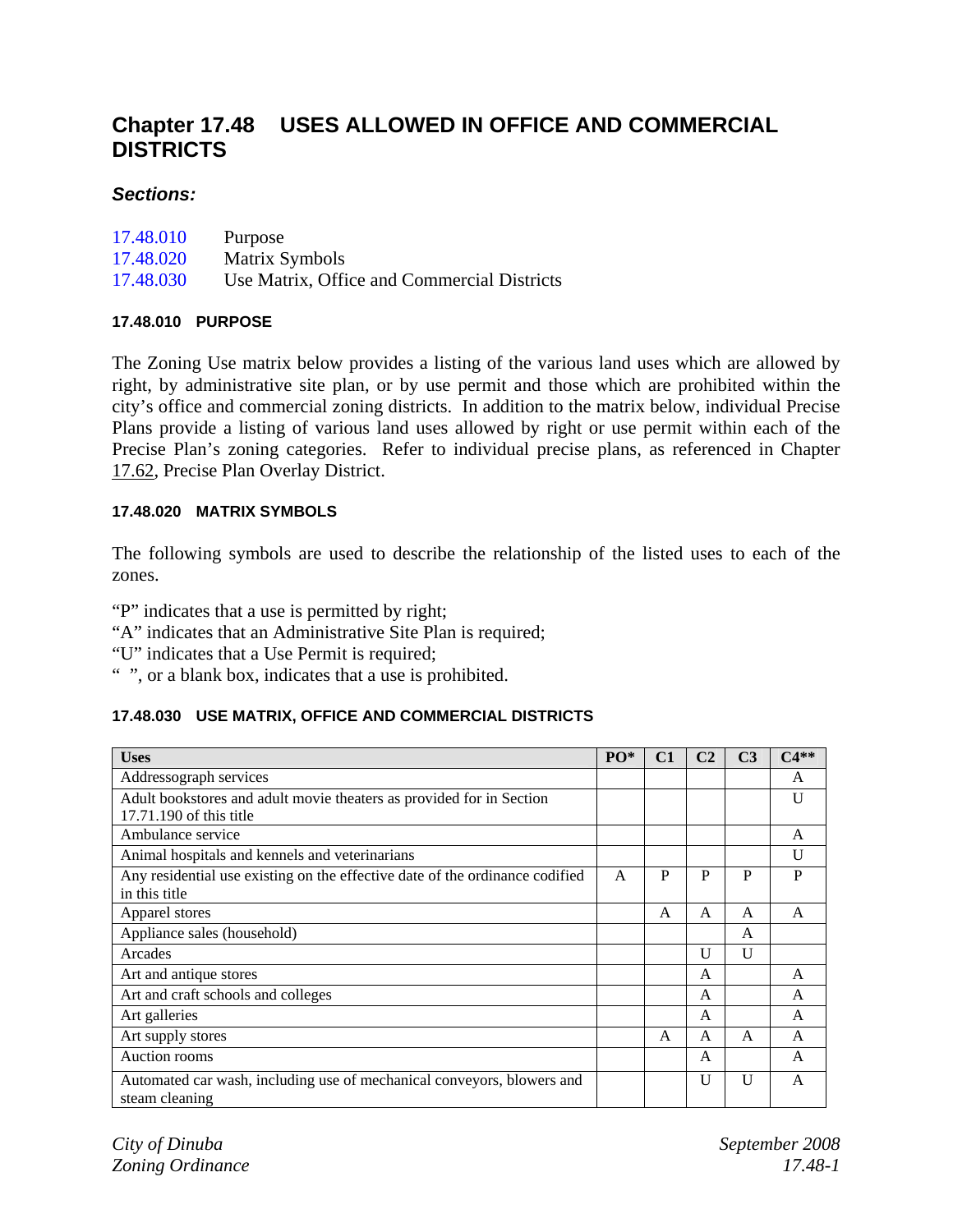| Automobile accessory parts (new) retail sales<br>A<br>Automobile and tractor parts and equipment stores<br>A<br>Automobile detailing, hand carwash within an enclosed building<br>A<br>A<br>Automobile dismantling and used parts storage, provided such parts<br>U<br>storage must be conducted wholly within a building<br>Automobile oil and lube shop<br>A<br>Automobile repair, body and fender repair<br>A<br>Automobile sales, new, including service and repair within an enclosed<br>A<br>A<br>building<br>Automobile sales, used, including service and repair within an enclosed<br>U<br>U<br>U<br>U<br>building<br>Automobile upholstery and top shops<br>A<br>Baker goods stores<br>A<br>A<br>A<br>A<br>Bakeries, retail and wholesale<br>A<br>A<br>Banks, including drive-in banks and other lending agencies<br>A<br>Α<br>A<br>A<br>Barber shops and beauty shops<br>A<br>A<br>A<br>A<br>A<br>Bars and cocktail lounges<br>U<br>U<br>Bars, cocktail lounges and nightclubs<br>U<br>$\mathbf{U}$<br><b>Beauty colleges</b><br>A<br>A<br>Bicycle shops<br>A<br>A<br>A<br>Blueprint and photocopy shops<br>A<br>Α<br>Boarding and rooming houses<br>A<br>Boat sales and service<br>A<br>Book binding<br>A<br>Book stores and rental libraries<br>$\overline{A}$<br>A<br>A<br>A<br><b>Bottling</b> works<br>U<br>Bowling alleys<br>U<br>A<br>A<br>A<br><b>Breweries</b><br>U<br>Breweries, micro<br>U<br>U<br>Building and loan offices<br>A<br>A<br>Building materials, sales and storage<br>U<br>Bus depots and transit stations, including repair and storage<br>A<br>Bus depots and transit stations, provided that buses or other transit<br>A<br>A<br>vehicles shall not be stored on the site and no repair work or servicing of<br>vehicles shall be conducted on the site<br>Business, professional, and trade schools and colleges<br>A<br>A<br>Cabinet shops<br>A<br>Cafeterias<br>A<br>A<br>A<br>A<br>A<br>Camera shops, photographic supplies and photography studios<br>A<br>A<br>A<br>A<br>Candy and confectionery stores<br>A<br>A<br>A<br>A<br>Canvas shops<br>A<br>Card rooms<br>$\mathbf{U}$<br>Carnival - promotional<br>A<br>A<br>Carpenters' shops<br>U<br>Carpet stores<br>A<br>A<br>A<br>A<br>Catering shops<br>A<br>A<br>Ceramic and pottery works<br>$\mathbf U$ | <b>Uses</b>                               | PO*         | C1          | C <sub>2</sub> | C <sub>3</sub> | $C4**$      |
|-------------------------------------------------------------------------------------------------------------------------------------------------------------------------------------------------------------------------------------------------------------------------------------------------------------------------------------------------------------------------------------------------------------------------------------------------------------------------------------------------------------------------------------------------------------------------------------------------------------------------------------------------------------------------------------------------------------------------------------------------------------------------------------------------------------------------------------------------------------------------------------------------------------------------------------------------------------------------------------------------------------------------------------------------------------------------------------------------------------------------------------------------------------------------------------------------------------------------------------------------------------------------------------------------------------------------------------------------------------------------------------------------------------------------------------------------------------------------------------------------------------------------------------------------------------------------------------------------------------------------------------------------------------------------------------------------------------------------------------------------------------------------------------------------------------------------------------------------------------------------------------------------------------------------------------------------------------------------------------------------------------------------------------------------------------------------------------------------------------------------------------------------------------------------------------------------------------------------------------------------------------------------------------------------------|-------------------------------------------|-------------|-------------|----------------|----------------|-------------|
|                                                                                                                                                                                                                                                                                                                                                                                                                                                                                                                                                                                                                                                                                                                                                                                                                                                                                                                                                                                                                                                                                                                                                                                                                                                                                                                                                                                                                                                                                                                                                                                                                                                                                                                                                                                                                                                                                                                                                                                                                                                                                                                                                                                                                                                                                                       |                                           |             |             |                |                |             |
|                                                                                                                                                                                                                                                                                                                                                                                                                                                                                                                                                                                                                                                                                                                                                                                                                                                                                                                                                                                                                                                                                                                                                                                                                                                                                                                                                                                                                                                                                                                                                                                                                                                                                                                                                                                                                                                                                                                                                                                                                                                                                                                                                                                                                                                                                                       |                                           |             |             |                |                |             |
|                                                                                                                                                                                                                                                                                                                                                                                                                                                                                                                                                                                                                                                                                                                                                                                                                                                                                                                                                                                                                                                                                                                                                                                                                                                                                                                                                                                                                                                                                                                                                                                                                                                                                                                                                                                                                                                                                                                                                                                                                                                                                                                                                                                                                                                                                                       |                                           |             |             |                |                |             |
|                                                                                                                                                                                                                                                                                                                                                                                                                                                                                                                                                                                                                                                                                                                                                                                                                                                                                                                                                                                                                                                                                                                                                                                                                                                                                                                                                                                                                                                                                                                                                                                                                                                                                                                                                                                                                                                                                                                                                                                                                                                                                                                                                                                                                                                                                                       |                                           |             |             |                |                |             |
|                                                                                                                                                                                                                                                                                                                                                                                                                                                                                                                                                                                                                                                                                                                                                                                                                                                                                                                                                                                                                                                                                                                                                                                                                                                                                                                                                                                                                                                                                                                                                                                                                                                                                                                                                                                                                                                                                                                                                                                                                                                                                                                                                                                                                                                                                                       |                                           |             |             |                |                |             |
|                                                                                                                                                                                                                                                                                                                                                                                                                                                                                                                                                                                                                                                                                                                                                                                                                                                                                                                                                                                                                                                                                                                                                                                                                                                                                                                                                                                                                                                                                                                                                                                                                                                                                                                                                                                                                                                                                                                                                                                                                                                                                                                                                                                                                                                                                                       |                                           |             |             |                |                |             |
|                                                                                                                                                                                                                                                                                                                                                                                                                                                                                                                                                                                                                                                                                                                                                                                                                                                                                                                                                                                                                                                                                                                                                                                                                                                                                                                                                                                                                                                                                                                                                                                                                                                                                                                                                                                                                                                                                                                                                                                                                                                                                                                                                                                                                                                                                                       |                                           |             |             |                |                |             |
|                                                                                                                                                                                                                                                                                                                                                                                                                                                                                                                                                                                                                                                                                                                                                                                                                                                                                                                                                                                                                                                                                                                                                                                                                                                                                                                                                                                                                                                                                                                                                                                                                                                                                                                                                                                                                                                                                                                                                                                                                                                                                                                                                                                                                                                                                                       |                                           |             |             |                |                |             |
|                                                                                                                                                                                                                                                                                                                                                                                                                                                                                                                                                                                                                                                                                                                                                                                                                                                                                                                                                                                                                                                                                                                                                                                                                                                                                                                                                                                                                                                                                                                                                                                                                                                                                                                                                                                                                                                                                                                                                                                                                                                                                                                                                                                                                                                                                                       |                                           |             |             |                |                |             |
|                                                                                                                                                                                                                                                                                                                                                                                                                                                                                                                                                                                                                                                                                                                                                                                                                                                                                                                                                                                                                                                                                                                                                                                                                                                                                                                                                                                                                                                                                                                                                                                                                                                                                                                                                                                                                                                                                                                                                                                                                                                                                                                                                                                                                                                                                                       |                                           |             |             |                |                |             |
|                                                                                                                                                                                                                                                                                                                                                                                                                                                                                                                                                                                                                                                                                                                                                                                                                                                                                                                                                                                                                                                                                                                                                                                                                                                                                                                                                                                                                                                                                                                                                                                                                                                                                                                                                                                                                                                                                                                                                                                                                                                                                                                                                                                                                                                                                                       |                                           |             |             |                |                |             |
|                                                                                                                                                                                                                                                                                                                                                                                                                                                                                                                                                                                                                                                                                                                                                                                                                                                                                                                                                                                                                                                                                                                                                                                                                                                                                                                                                                                                                                                                                                                                                                                                                                                                                                                                                                                                                                                                                                                                                                                                                                                                                                                                                                                                                                                                                                       |                                           |             |             |                |                |             |
|                                                                                                                                                                                                                                                                                                                                                                                                                                                                                                                                                                                                                                                                                                                                                                                                                                                                                                                                                                                                                                                                                                                                                                                                                                                                                                                                                                                                                                                                                                                                                                                                                                                                                                                                                                                                                                                                                                                                                                                                                                                                                                                                                                                                                                                                                                       |                                           |             |             |                |                |             |
|                                                                                                                                                                                                                                                                                                                                                                                                                                                                                                                                                                                                                                                                                                                                                                                                                                                                                                                                                                                                                                                                                                                                                                                                                                                                                                                                                                                                                                                                                                                                                                                                                                                                                                                                                                                                                                                                                                                                                                                                                                                                                                                                                                                                                                                                                                       |                                           |             |             |                |                |             |
|                                                                                                                                                                                                                                                                                                                                                                                                                                                                                                                                                                                                                                                                                                                                                                                                                                                                                                                                                                                                                                                                                                                                                                                                                                                                                                                                                                                                                                                                                                                                                                                                                                                                                                                                                                                                                                                                                                                                                                                                                                                                                                                                                                                                                                                                                                       |                                           |             |             |                |                |             |
|                                                                                                                                                                                                                                                                                                                                                                                                                                                                                                                                                                                                                                                                                                                                                                                                                                                                                                                                                                                                                                                                                                                                                                                                                                                                                                                                                                                                                                                                                                                                                                                                                                                                                                                                                                                                                                                                                                                                                                                                                                                                                                                                                                                                                                                                                                       |                                           |             |             |                |                |             |
|                                                                                                                                                                                                                                                                                                                                                                                                                                                                                                                                                                                                                                                                                                                                                                                                                                                                                                                                                                                                                                                                                                                                                                                                                                                                                                                                                                                                                                                                                                                                                                                                                                                                                                                                                                                                                                                                                                                                                                                                                                                                                                                                                                                                                                                                                                       |                                           |             |             |                |                |             |
|                                                                                                                                                                                                                                                                                                                                                                                                                                                                                                                                                                                                                                                                                                                                                                                                                                                                                                                                                                                                                                                                                                                                                                                                                                                                                                                                                                                                                                                                                                                                                                                                                                                                                                                                                                                                                                                                                                                                                                                                                                                                                                                                                                                                                                                                                                       |                                           |             |             |                |                |             |
|                                                                                                                                                                                                                                                                                                                                                                                                                                                                                                                                                                                                                                                                                                                                                                                                                                                                                                                                                                                                                                                                                                                                                                                                                                                                                                                                                                                                                                                                                                                                                                                                                                                                                                                                                                                                                                                                                                                                                                                                                                                                                                                                                                                                                                                                                                       |                                           |             |             |                |                |             |
|                                                                                                                                                                                                                                                                                                                                                                                                                                                                                                                                                                                                                                                                                                                                                                                                                                                                                                                                                                                                                                                                                                                                                                                                                                                                                                                                                                                                                                                                                                                                                                                                                                                                                                                                                                                                                                                                                                                                                                                                                                                                                                                                                                                                                                                                                                       |                                           |             |             |                |                |             |
|                                                                                                                                                                                                                                                                                                                                                                                                                                                                                                                                                                                                                                                                                                                                                                                                                                                                                                                                                                                                                                                                                                                                                                                                                                                                                                                                                                                                                                                                                                                                                                                                                                                                                                                                                                                                                                                                                                                                                                                                                                                                                                                                                                                                                                                                                                       |                                           |             |             |                |                |             |
|                                                                                                                                                                                                                                                                                                                                                                                                                                                                                                                                                                                                                                                                                                                                                                                                                                                                                                                                                                                                                                                                                                                                                                                                                                                                                                                                                                                                                                                                                                                                                                                                                                                                                                                                                                                                                                                                                                                                                                                                                                                                                                                                                                                                                                                                                                       |                                           |             |             |                |                |             |
|                                                                                                                                                                                                                                                                                                                                                                                                                                                                                                                                                                                                                                                                                                                                                                                                                                                                                                                                                                                                                                                                                                                                                                                                                                                                                                                                                                                                                                                                                                                                                                                                                                                                                                                                                                                                                                                                                                                                                                                                                                                                                                                                                                                                                                                                                                       |                                           |             |             |                |                |             |
|                                                                                                                                                                                                                                                                                                                                                                                                                                                                                                                                                                                                                                                                                                                                                                                                                                                                                                                                                                                                                                                                                                                                                                                                                                                                                                                                                                                                                                                                                                                                                                                                                                                                                                                                                                                                                                                                                                                                                                                                                                                                                                                                                                                                                                                                                                       |                                           |             |             |                |                |             |
|                                                                                                                                                                                                                                                                                                                                                                                                                                                                                                                                                                                                                                                                                                                                                                                                                                                                                                                                                                                                                                                                                                                                                                                                                                                                                                                                                                                                                                                                                                                                                                                                                                                                                                                                                                                                                                                                                                                                                                                                                                                                                                                                                                                                                                                                                                       |                                           |             |             |                |                |             |
|                                                                                                                                                                                                                                                                                                                                                                                                                                                                                                                                                                                                                                                                                                                                                                                                                                                                                                                                                                                                                                                                                                                                                                                                                                                                                                                                                                                                                                                                                                                                                                                                                                                                                                                                                                                                                                                                                                                                                                                                                                                                                                                                                                                                                                                                                                       |                                           |             |             |                |                |             |
|                                                                                                                                                                                                                                                                                                                                                                                                                                                                                                                                                                                                                                                                                                                                                                                                                                                                                                                                                                                                                                                                                                                                                                                                                                                                                                                                                                                                                                                                                                                                                                                                                                                                                                                                                                                                                                                                                                                                                                                                                                                                                                                                                                                                                                                                                                       |                                           |             |             |                |                |             |
|                                                                                                                                                                                                                                                                                                                                                                                                                                                                                                                                                                                                                                                                                                                                                                                                                                                                                                                                                                                                                                                                                                                                                                                                                                                                                                                                                                                                                                                                                                                                                                                                                                                                                                                                                                                                                                                                                                                                                                                                                                                                                                                                                                                                                                                                                                       |                                           |             |             |                |                |             |
|                                                                                                                                                                                                                                                                                                                                                                                                                                                                                                                                                                                                                                                                                                                                                                                                                                                                                                                                                                                                                                                                                                                                                                                                                                                                                                                                                                                                                                                                                                                                                                                                                                                                                                                                                                                                                                                                                                                                                                                                                                                                                                                                                                                                                                                                                                       |                                           |             |             |                |                |             |
|                                                                                                                                                                                                                                                                                                                                                                                                                                                                                                                                                                                                                                                                                                                                                                                                                                                                                                                                                                                                                                                                                                                                                                                                                                                                                                                                                                                                                                                                                                                                                                                                                                                                                                                                                                                                                                                                                                                                                                                                                                                                                                                                                                                                                                                                                                       |                                           |             |             |                |                |             |
|                                                                                                                                                                                                                                                                                                                                                                                                                                                                                                                                                                                                                                                                                                                                                                                                                                                                                                                                                                                                                                                                                                                                                                                                                                                                                                                                                                                                                                                                                                                                                                                                                                                                                                                                                                                                                                                                                                                                                                                                                                                                                                                                                                                                                                                                                                       |                                           |             |             |                |                |             |
|                                                                                                                                                                                                                                                                                                                                                                                                                                                                                                                                                                                                                                                                                                                                                                                                                                                                                                                                                                                                                                                                                                                                                                                                                                                                                                                                                                                                                                                                                                                                                                                                                                                                                                                                                                                                                                                                                                                                                                                                                                                                                                                                                                                                                                                                                                       |                                           |             |             |                |                |             |
|                                                                                                                                                                                                                                                                                                                                                                                                                                                                                                                                                                                                                                                                                                                                                                                                                                                                                                                                                                                                                                                                                                                                                                                                                                                                                                                                                                                                                                                                                                                                                                                                                                                                                                                                                                                                                                                                                                                                                                                                                                                                                                                                                                                                                                                                                                       |                                           |             |             |                |                |             |
|                                                                                                                                                                                                                                                                                                                                                                                                                                                                                                                                                                                                                                                                                                                                                                                                                                                                                                                                                                                                                                                                                                                                                                                                                                                                                                                                                                                                                                                                                                                                                                                                                                                                                                                                                                                                                                                                                                                                                                                                                                                                                                                                                                                                                                                                                                       |                                           |             |             |                |                |             |
|                                                                                                                                                                                                                                                                                                                                                                                                                                                                                                                                                                                                                                                                                                                                                                                                                                                                                                                                                                                                                                                                                                                                                                                                                                                                                                                                                                                                                                                                                                                                                                                                                                                                                                                                                                                                                                                                                                                                                                                                                                                                                                                                                                                                                                                                                                       |                                           |             |             |                |                |             |
|                                                                                                                                                                                                                                                                                                                                                                                                                                                                                                                                                                                                                                                                                                                                                                                                                                                                                                                                                                                                                                                                                                                                                                                                                                                                                                                                                                                                                                                                                                                                                                                                                                                                                                                                                                                                                                                                                                                                                                                                                                                                                                                                                                                                                                                                                                       |                                           |             |             |                |                |             |
|                                                                                                                                                                                                                                                                                                                                                                                                                                                                                                                                                                                                                                                                                                                                                                                                                                                                                                                                                                                                                                                                                                                                                                                                                                                                                                                                                                                                                                                                                                                                                                                                                                                                                                                                                                                                                                                                                                                                                                                                                                                                                                                                                                                                                                                                                                       |                                           |             |             |                |                |             |
|                                                                                                                                                                                                                                                                                                                                                                                                                                                                                                                                                                                                                                                                                                                                                                                                                                                                                                                                                                                                                                                                                                                                                                                                                                                                                                                                                                                                                                                                                                                                                                                                                                                                                                                                                                                                                                                                                                                                                                                                                                                                                                                                                                                                                                                                                                       |                                           |             |             |                |                |             |
|                                                                                                                                                                                                                                                                                                                                                                                                                                                                                                                                                                                                                                                                                                                                                                                                                                                                                                                                                                                                                                                                                                                                                                                                                                                                                                                                                                                                                                                                                                                                                                                                                                                                                                                                                                                                                                                                                                                                                                                                                                                                                                                                                                                                                                                                                                       |                                           |             |             |                |                |             |
|                                                                                                                                                                                                                                                                                                                                                                                                                                                                                                                                                                                                                                                                                                                                                                                                                                                                                                                                                                                                                                                                                                                                                                                                                                                                                                                                                                                                                                                                                                                                                                                                                                                                                                                                                                                                                                                                                                                                                                                                                                                                                                                                                                                                                                                                                                       |                                           |             |             |                |                |             |
|                                                                                                                                                                                                                                                                                                                                                                                                                                                                                                                                                                                                                                                                                                                                                                                                                                                                                                                                                                                                                                                                                                                                                                                                                                                                                                                                                                                                                                                                                                                                                                                                                                                                                                                                                                                                                                                                                                                                                                                                                                                                                                                                                                                                                                                                                                       |                                           |             |             |                |                |             |
|                                                                                                                                                                                                                                                                                                                                                                                                                                                                                                                                                                                                                                                                                                                                                                                                                                                                                                                                                                                                                                                                                                                                                                                                                                                                                                                                                                                                                                                                                                                                                                                                                                                                                                                                                                                                                                                                                                                                                                                                                                                                                                                                                                                                                                                                                                       |                                           |             |             |                |                |             |
|                                                                                                                                                                                                                                                                                                                                                                                                                                                                                                                                                                                                                                                                                                                                                                                                                                                                                                                                                                                                                                                                                                                                                                                                                                                                                                                                                                                                                                                                                                                                                                                                                                                                                                                                                                                                                                                                                                                                                                                                                                                                                                                                                                                                                                                                                                       |                                           |             |             |                |                |             |
|                                                                                                                                                                                                                                                                                                                                                                                                                                                                                                                                                                                                                                                                                                                                                                                                                                                                                                                                                                                                                                                                                                                                                                                                                                                                                                                                                                                                                                                                                                                                                                                                                                                                                                                                                                                                                                                                                                                                                                                                                                                                                                                                                                                                                                                                                                       |                                           |             |             |                |                |             |
|                                                                                                                                                                                                                                                                                                                                                                                                                                                                                                                                                                                                                                                                                                                                                                                                                                                                                                                                                                                                                                                                                                                                                                                                                                                                                                                                                                                                                                                                                                                                                                                                                                                                                                                                                                                                                                                                                                                                                                                                                                                                                                                                                                                                                                                                                                       |                                           |             |             |                |                |             |
|                                                                                                                                                                                                                                                                                                                                                                                                                                                                                                                                                                                                                                                                                                                                                                                                                                                                                                                                                                                                                                                                                                                                                                                                                                                                                                                                                                                                                                                                                                                                                                                                                                                                                                                                                                                                                                                                                                                                                                                                                                                                                                                                                                                                                                                                                                       |                                           |             |             |                |                |             |
|                                                                                                                                                                                                                                                                                                                                                                                                                                                                                                                                                                                                                                                                                                                                                                                                                                                                                                                                                                                                                                                                                                                                                                                                                                                                                                                                                                                                                                                                                                                                                                                                                                                                                                                                                                                                                                                                                                                                                                                                                                                                                                                                                                                                                                                                                                       |                                           |             |             |                |                |             |
|                                                                                                                                                                                                                                                                                                                                                                                                                                                                                                                                                                                                                                                                                                                                                                                                                                                                                                                                                                                                                                                                                                                                                                                                                                                                                                                                                                                                                                                                                                                                                                                                                                                                                                                                                                                                                                                                                                                                                                                                                                                                                                                                                                                                                                                                                                       | Churches and other religious institutions | $\mathbf U$ | $\mathbf U$ | $\mathbf U$    | U              | $\mathbf U$ |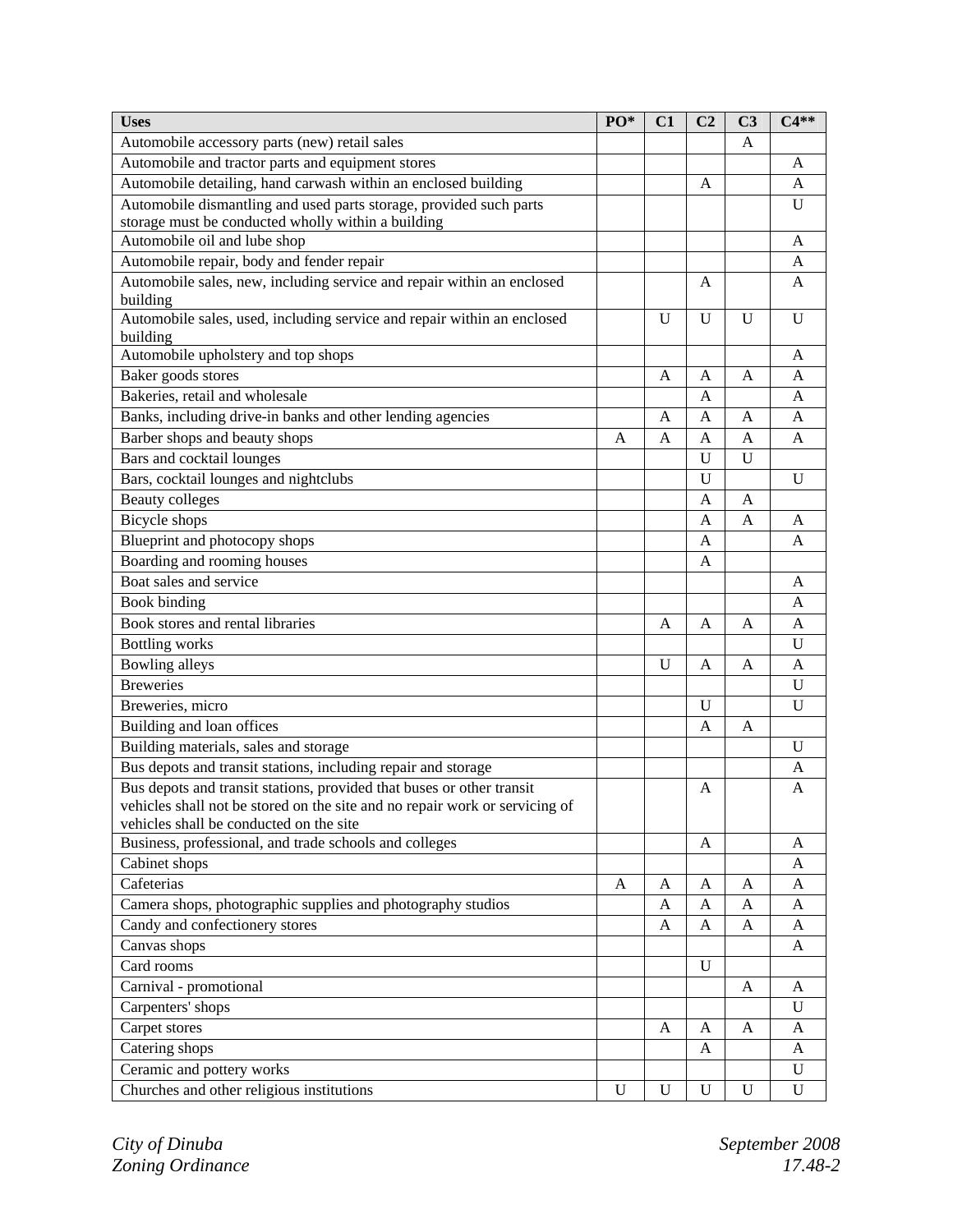| <b>Uses</b>                                                                                                                                  | PO* | C1           | C <sub>2</sub> | C <sub>3</sub> | $C4**$         |
|----------------------------------------------------------------------------------------------------------------------------------------------|-----|--------------|----------------|----------------|----------------|
| City, county, state and federal administrative offices, libraries and police<br>and fire stations                                            |     | A            | A              |                |                |
| Cleaning agencies (pickup and delivery only)                                                                                                 |     | A            | A              | A              | A              |
| Cleaning, pressing and dyeing shops (retail only, dry cleaning, cleaning<br>clothes in enclosed machines, noninflammable cleaning compounds) |     | A            | A              | A              | A              |
| Clinics (medical)                                                                                                                            | A   | A            | A              | A              | A              |
| Clothing and costume rental establishments                                                                                                   |     |              | A              |                | A              |
| Coin-operated car wash (not including mechanical car washes)                                                                                 |     |              |                | U              | U              |
| Coin-operated self-service car wash                                                                                                          |     |              | U              |                |                |
| Cold storage plants                                                                                                                          |     |              |                |                | U              |
| Columbariums and crematorium                                                                                                                 |     |              |                |                | A              |
| Communications equipment buildings                                                                                                           |     |              | A              |                | A              |
| Contractor's storage yards                                                                                                                   |     |              |                |                | U              |
| Convenience stores, beer and wine sales only, no liquor sales allowed                                                                        |     | $\mathbf{U}$ | U              | U              | U              |
| Copy center                                                                                                                                  |     |              | A              | A              |                |
| Copying and blueprint services                                                                                                               |     |              | A              |                | A              |
| Dairy products sales stores                                                                                                                  |     | A            | A              | A              | A              |
| Dance halls                                                                                                                                  |     |              | A              |                | A              |
| Delicatessens                                                                                                                                |     | A            | A              | A              | $\overline{A}$ |
| Department stores                                                                                                                            |     |              | A              | A              | A              |
| Diaper supply services                                                                                                                       |     |              |                |                | A              |
| Drapery and interior decorating shops                                                                                                        |     |              | A              |                | A              |
| Drive-in restaurants                                                                                                                         |     | A            |                | A              |                |
| Drive-in theaters, golf driving ranges, pony riding rings, racetracks, riding                                                                |     |              |                |                | U              |
| stables, skating rinks, sport arenas and sports stadiums, and other similar                                                                  |     |              |                |                |                |
| open, unenclosed commercial recreation facilities                                                                                            |     |              |                |                |                |
| Drug stores                                                                                                                                  |     | A            | A              | A              | A              |
| Dry cleaning service                                                                                                                         |     |              | A              | A              | A              |
| Dry goods stores                                                                                                                             |     | A            | A              | A              | A              |
| Dwellings for a caretaker or watchman and his immediate family,<br>necessary and incidental to a use located in such zone                    |     |              |                |                | U              |
| Electrical appliance and incidental repair shops                                                                                             |     |              | A              | A              | A              |
| Electrical distribution substations, communication equipment buildings,                                                                      |     |              | A              | A              | A              |
| gas regulator stations and utility pumping stations and elevated pressure                                                                    |     |              |                |                |                |
| tanks.                                                                                                                                       |     |              |                |                |                |
| Electrical shops                                                                                                                             |     |              |                |                | A              |
| Electroplating shops                                                                                                                         |     |              |                |                | U              |
| Employment agencies                                                                                                                          |     |              | A              |                | A              |
| Equipment rental yards                                                                                                                       |     |              |                |                | A              |
| Exterminators                                                                                                                                |     |              |                |                | A              |
| Farm equipment sales and service                                                                                                             |     |              |                |                | A              |
| Farmers markets, including indoor and outdoor facilities                                                                                     |     |              | U              |                |                |
| Feed and seed stores                                                                                                                         |     |              |                |                | A              |
| Fire and police stations                                                                                                                     |     |              | A              |                | A              |
| Florists                                                                                                                                     |     | A            | A              | A              | A              |
| Food lockers (no slaughtering, handling of dressed meats only)                                                                               |     | A            | A              | A              | A              |
| Food stores and delicatessens                                                                                                                |     |              | A              | A              | A              |
| Frozen food processing, storage and accessory sales                                                                                          |     |              |                |                | U              |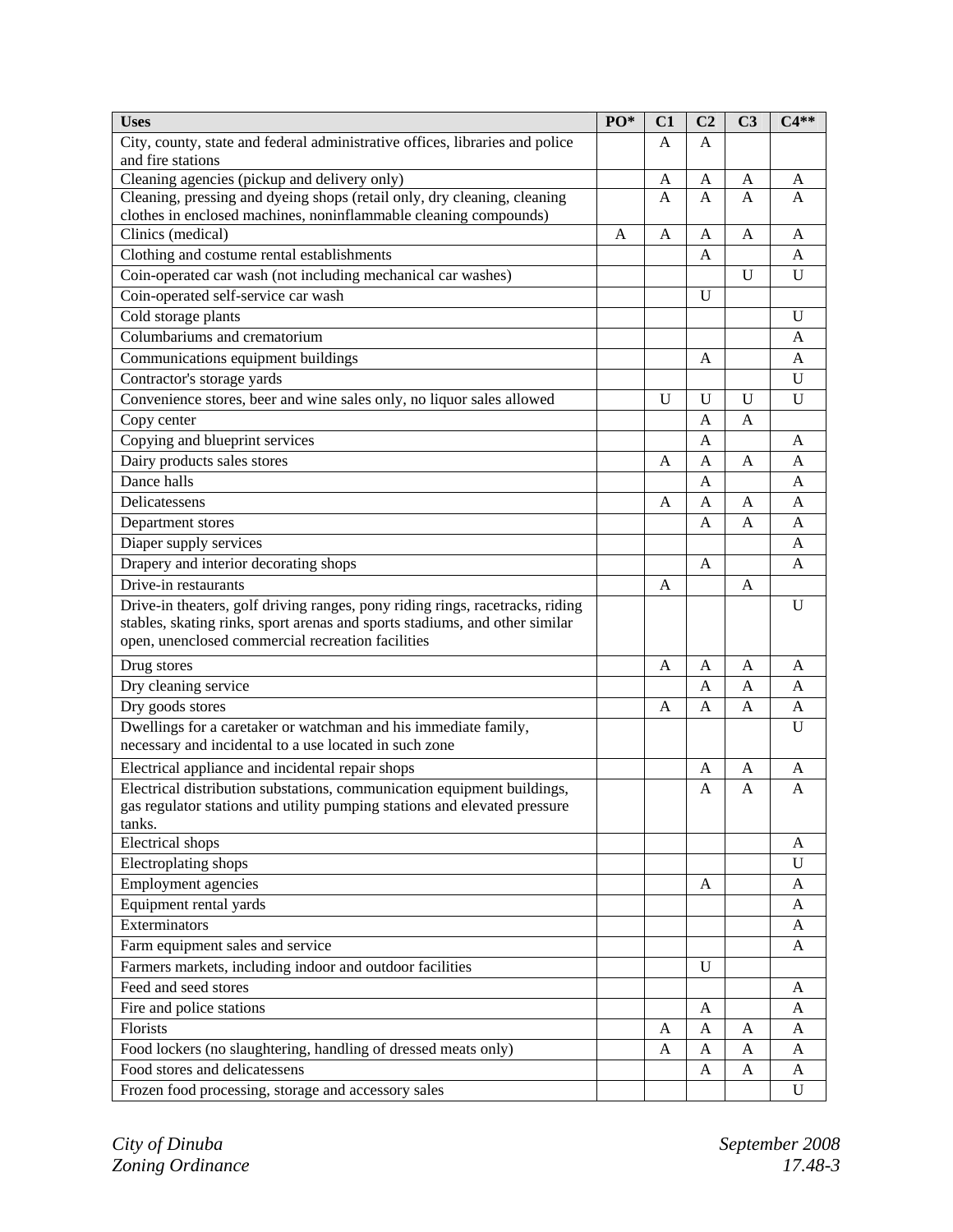| <b>Uses</b>                                                                                                                                               | PO*         | C1 | C <sub>2</sub> | C <sub>3</sub> | $C4**$ |
|-----------------------------------------------------------------------------------------------------------------------------------------------------------|-------------|----|----------------|----------------|--------|
| Furniture stores                                                                                                                                          |             |    | A              | A              | A      |
| Furniture warehouse stores and van services                                                                                                               |             |    |                |                | A      |
| Garden supplies                                                                                                                                           |             |    |                | A              | A      |
| Garden supply stores and nurseries, provided that all equipment, supplies                                                                                 |             | A  | A              | A              | A      |
| and merchandise, other than plants, shall be kept within a completely                                                                                     |             |    |                |                |        |
| enclosed building or under lather structure, and further provided that                                                                                    |             |    |                |                |        |
| fertilizer of any type shall be stored and sold in packaged form only                                                                                     |             |    |                |                |        |
| Gas and electric transmission lines, electrical transmission and distribution<br>substations, gas regulator stations, communications equipment buildings, | A           | A  |                |                | A      |
| public service pumping stations and elevated pressure tanks.                                                                                              |             |    |                |                |        |
| Gasoline service stations, including dispensing of diesel and liquid                                                                                      |             |    |                |                | U      |
| petroleum gas fuels and complete truck service                                                                                                            |             |    |                |                |        |
| Gift, novelty or souvenir shops                                                                                                                           |             | A  | A              | A              | A      |
| Glass shops                                                                                                                                               |             |    |                |                | A      |
| Gunsmith shops                                                                                                                                            |             |    | A              |                | A      |
| Gymnasium and health studios                                                                                                                              |             |    | Α              |                | A      |
| Hardware stores                                                                                                                                           |             | A  | A              | A              | A      |
| Hatcheries                                                                                                                                                |             |    |                |                | U      |
| Health food stores                                                                                                                                        |             |    | A              | A              | A      |
| Heating and ventilating or air conditioning shops, including incidental                                                                                   |             |    |                |                | A      |
| sheet metal                                                                                                                                               |             |    |                |                |        |
| Hobby supply stores                                                                                                                                       |             | A  | A              | A              | A      |
| Home furnishings                                                                                                                                          |             |    | A              | A              | A      |
| Home improvement centers                                                                                                                                  |             |    |                |                | A      |
| Hotel and motels                                                                                                                                          |             |    | A              |                | A      |
| Household and office equipment and machinery repair shops                                                                                                 |             |    |                |                | A      |
| Household appliance and repair shops                                                                                                                      |             |    | A              |                | A      |
| Ice and cold storage plant                                                                                                                                |             |    |                |                | U      |
| Ice and food products dispensing machines                                                                                                                 |             |    |                | A              |        |
| Ice dispensers (coin-operated)                                                                                                                            |             | A  | A              | A              | A      |
| Ice storage or sale houses                                                                                                                                |             |    |                |                | A      |
| Implement and tool rental                                                                                                                                 |             |    |                |                | A      |
| Incidental and accessory structures and uses located on the same site as a                                                                                | A           | A  | A              | A              | A      |
| use permitted by administrative approval or conditional use                                                                                               |             |    |                |                |        |
| Incidental and accessory structures and uses located on the same site as a                                                                                | A           | A  | A              | A              | A      |
| permitted use                                                                                                                                             |             |    |                |                |        |
| Interior decorating shops                                                                                                                                 |             |    | A              |                | A      |
| Jewelry stores, including clock and watch repairing                                                                                                       |             |    | A              | A              | A      |
| Kennels located not closer than five-hundred (500) feet to any residential                                                                                |             |    |                |                | A      |
| or PO district                                                                                                                                            |             |    |                |                |        |
| Laboratories                                                                                                                                              | U           |    |                |                | A      |
| Laboratories, experimental and testing                                                                                                                    |             |    |                |                | U      |
| Laundries and Laundromats                                                                                                                                 |             |    | A              |                | A      |
| Leather goods and luggage stores                                                                                                                          |             |    | A              |                | A      |
| Libraries                                                                                                                                                 |             |    | A              |                | A      |
| Licensed family day care centers for thirteen or more children                                                                                            | $\mathbf U$ |    |                |                |        |
| Linen supply services                                                                                                                                     |             |    |                |                | A      |
| Liquor stores                                                                                                                                             |             | U  | U              | U              | U      |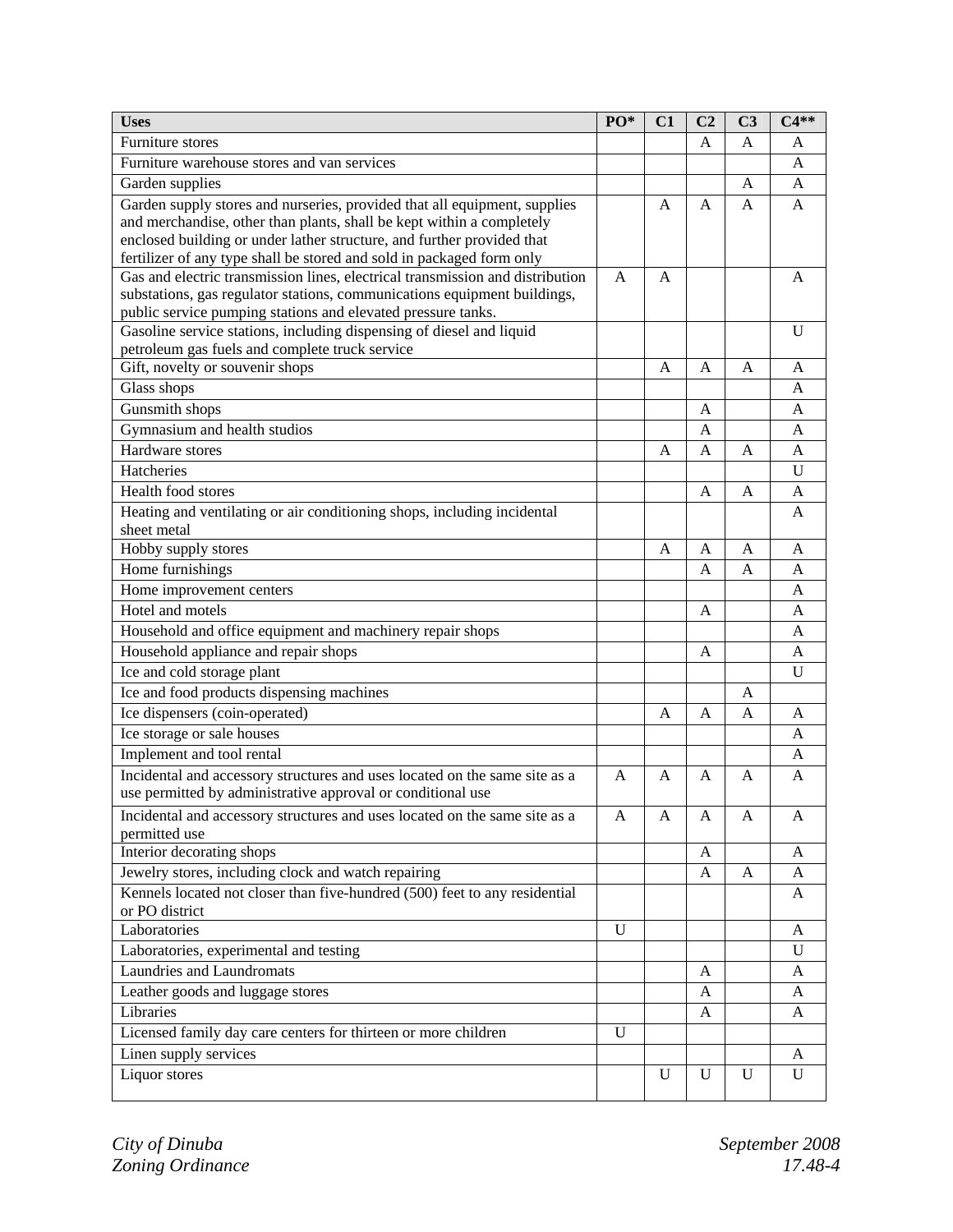| <b>Uses</b>                                                                         | PO* | C1 | C <sub>2</sub> | C <sub>3</sub> | $C4**$       |
|-------------------------------------------------------------------------------------|-----|----|----------------|----------------|--------------|
| Locksmiths                                                                          |     | Α  | A              | A              | A            |
| Lumber yards, not including planning mills or saw mills                             |     |    |                |                | A            |
| Machine shops                                                                       |     |    |                |                | U            |
| Machinery sales and rentals                                                         |     |    |                |                | $\mathbf{A}$ |
| Manufacture, assembly, processing and packaging of: articles or                     |     |    |                |                | U            |
| merchandise from the following previously prepared materials:, canvas,              |     |    |                |                |              |
| cloth, cork, fiber and synthetic fiber, fur, glass, leather, paint (not             |     |    |                |                |              |
| employing a boiling process), paper, plastics, precious or semi-precious            |     |    |                |                |              |
| metals or stones, rubber and synthetic rubber, shell, textiles, tobacco and         |     |    |                |                |              |
| wood                                                                                |     |    |                |                |              |
| Manufacture, assembly, processing and packaging of: blacksmith shops,               |     |    |                |                | U            |
| boat building, electric motor rebuilding, machine shops, paint shops                |     |    |                |                |              |
| Manufacture, assembly, processing and packaging of: bakery goods,                   |     |    |                |                | U            |
| candy, dairy products, food products, including fruits and vegetables (but          |     |    |                |                |              |
| not including fish and meat products, pickles, sauerkraut, vinegar or yeast,        |     |    |                |                |              |
| or refining or rendering of fats and oils)                                          |     |    |                |                |              |
| Manufacture, assembly, processing and packaging of: ceramic products,               |     |    |                |                | U            |
| such as pottery, figurines and small glazed tile                                    |     |    |                |                |              |
| Manufacture, assembly, processing and packaging of: cosmetics, drugs,               |     |    |                |                | U            |
| pharmaceuticals, and toiletries (not including refining or rendering of fats        |     |    |                |                |              |
| or oils)                                                                            |     |    |                |                |              |
| Manufacture, assembly, processing and packaging of: electrical supplies             |     |    |                |                | U            |
| such as coils, condensers, insulation, lamps, switches and wire and cable           |     |    |                |                |              |
| assembly<br>Manufacture, assembly, processing and packaging of: furniture, cutlery, |     |    |                |                | U            |
| hardware, hand tools, die and pattern making, metal stamping and                    |     |    |                |                |              |
| extrusion of small products such as costume jewelry, pins and needles,              |     |    |                |                |              |
| razor blades, bottle caps, buttons and kitchen utensils                             |     |    |                |                |              |
| Manufacture, assembly, processing and packaging of: scientific, medical,            |     |    |                |                | U            |
| dental, and drafting instruments, orthopedic and medical appliances,                |     |    |                |                |              |
| cameras and photographic equipment, electronic equipment, musical                   |     |    |                |                |              |
| instruments, precision instruments, optical goods, watches and clocks               |     |    |                |                |              |
| Manufacture, assembly, processing and packaging of: small electric                  |     |    |                |                | U            |
| appliances such as lighting fixtures, toasters, electric toys, refrigerators,       |     |    |                |                |              |
| washing machines, dishwashers and similar home appliances                           |     |    |                |                |              |
| Manufacture, assembly, processing and packaging of: small electrical                |     |    |                |                | U            |
| equipment such as a home motion picture equipment, phonographs and                  |     |    |                |                |              |
| radio and television receivers, but not including electrical machinery              |     |    |                |                |              |
| Massage and physical culture studios                                                |     |    | A              |                | A            |
| Medical and dental laboratories and clinics including out-patient facilities        | A   |    |                |                |              |
| and prescription pharmacies in conjunction therewith, or with a hospital            |     |    |                |                |              |
| Medical and orthopedic appliance stores                                             |     |    | A              |                | A            |
| Medical buildings, Professional medical buildings, including dentists,              | U   | A  | A              | A              | A            |
| physicians, podiatrists, opthamologists, and similar practitioners.                 |     |    |                |                |              |
| Meeting halls                                                                       |     |    | U              |                | $\mathbf U$  |
| Messenger offices                                                                   |     |    | A              |                | A            |
| Microwave relay stations                                                            |     |    |                | U              |              |
| Millinery shops                                                                     |     |    | A              | A              | A            |
| Mini-storage facilities                                                             |     |    | U              |                | A            |
| Mixed land use in conformance with Chapter 17.61 of this title                      |     |    | U              |                |              |
| Mobile home sales                                                                   |     |    |                |                | A            |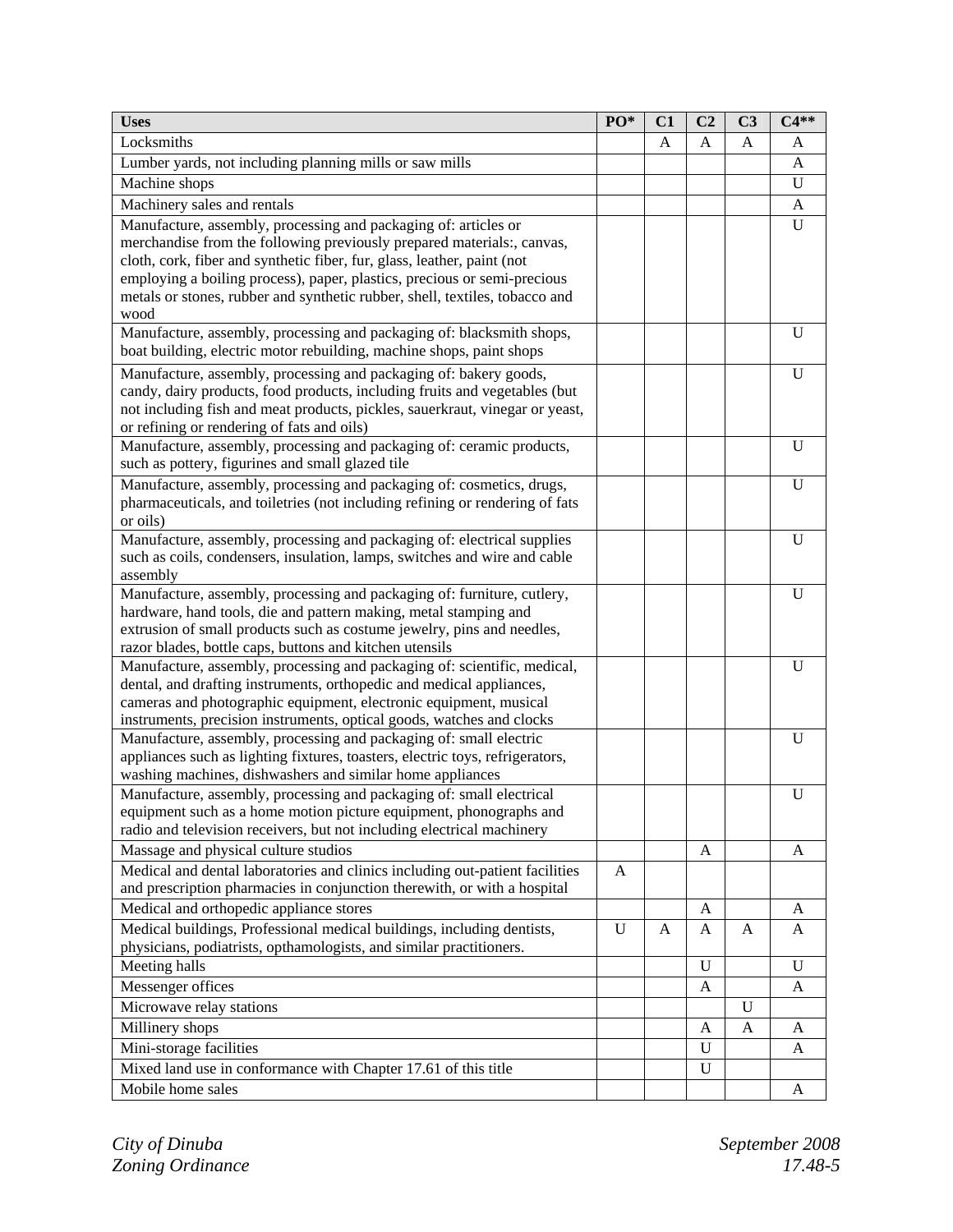| <b>Uses</b>                                                                | PO*          | C1 | C <sub>2</sub> | C <sub>3</sub> | $C4**$       |
|----------------------------------------------------------------------------|--------------|----|----------------|----------------|--------------|
| Mortuaries                                                                 | U            |    |                |                | A            |
| Motorcycle sales and service                                               |              |    | A              |                | A            |
| Muffler shop                                                               |              |    |                |                | A            |
| Music and dance studios                                                    |              |    | A              |                | A            |
| Music stores                                                               |              |    | Α              | A              | A            |
| Musical instrument repair shops and incidental sales                       |              |    |                |                | A            |
| Newspaper publishing                                                       |              |    | A              |                | A            |
| Newsstands and magazine stores                                             |              | A  | A              | A              | A            |
| <b>Notions</b>                                                             |              |    |                | A              |              |
| Office and business machine stores                                         |              |    | A              |                | A            |
| Offices                                                                    | U            | A  | A              | A              | A            |
| Office, professional, commercial or governmental offices                   | U            | A  | A              | A              | A            |
| Offices which deal in professional and business services, in which goods,  | A            |    |                |                |              |
| wares and merchandise are not commercially created, sold or exchanged      |              |    |                |                |              |
| One-family dwellings over or to the rear of a permitted use; provided such |              | U  | U              |                |              |
| dwellings shall be subject to the use, site area, coverage and yard        |              |    |                |                |              |
| requirements of the RM-3 district                                          |              |    |                |                |              |
| Overnight parking for recreational vehicles                                |              |    |                |                | $\mathbf{U}$ |
| Paint and wallpaper stores                                                 |              |    | A              |                | A            |
| Parcel delivery services                                                   |              |    |                |                | A            |
| Parking lots improved in conformity with the standards prescribed for      | A            | A  | A              | A              | A            |
| required off-street parking facilities in Chapter 17.64 of this title      |              |    |                |                |              |
| Pawn shops                                                                 |              |    | A              |                | A            |
| Pet and bird stores and pet grooming, but not including boarding of pets   |              |    | A              |                | A            |
| Pet shops                                                                  |              |    |                | A              |              |
| Petroleum products storage; provided that gasoline, kerosene and similar   |              |    |                |                | U            |
| highly inflammable products shall be stored underground                    |              |    |                |                |              |
| Photographic and blueprint processing ,printing, lithographing and         |              |    |                |                | A            |
| engraving                                                                  |              |    |                |                |              |
| Photographic supply stores                                                 |              |    | A              |                | A            |
| Photography studios                                                        | A            |    | A              |                | A            |
| Picture framing shops                                                      |              |    | A              |                | A            |
| Planned unit development subject to provisions of Chapter 17.92 of this    | U            | U  | U              | $\mathbf{U}$   | U            |
| title                                                                      |              |    |                |                |              |
| Planning mill, excluding refuse burning                                    |              |    |                |                | U            |
| Plumbing and sheet metal shops                                             |              |    |                |                | A            |
| Pool and billiards, including in conjunction with a restaurant             |              |    |                | $\mathbf{U}$   |              |
| Post offices, public and private                                           | A            | U  | A              | A              | A            |
| Poultry and rabbit processing                                              |              |    |                |                | U            |
| Prefabrication of buildings                                                |              |    |                |                | U            |
| Pressing, altering and repairing of wearing apparel                        |              |    | A              | A              | A            |
| Printing shops                                                             |              |    | A              |                | A            |
| Private clubs and lodges                                                   |              |    | A              |                | A            |
| Public and private charitable institutions, hospitals, sanitariums, rest   | $\mathbf{U}$ |    |                |                |              |
| homes, nursing homes, family care homes, foster homes or group homes       |              |    |                |                |              |
| for the mentally disordered or otherwise handicapped person, including     |              |    |                |                |              |
| state authorized homes                                                     |              |    |                |                |              |
| Public buildings and grounds                                               | U            |    | U              |                | U            |
| Public parking lot or structure                                            |              |    | U              | U              |              |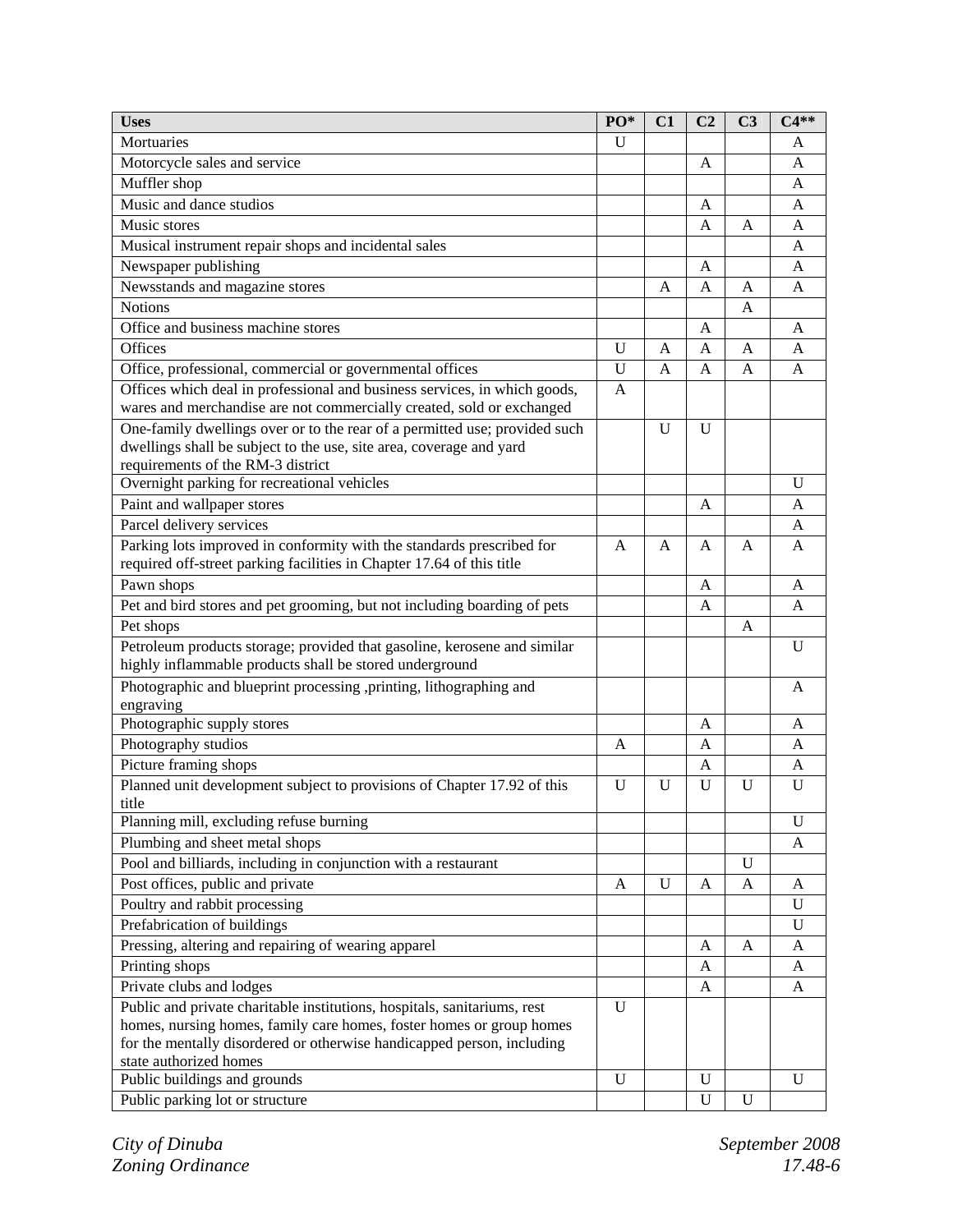| <b>Uses</b>                                                                  | PO* | C1           | C <sub>2</sub> | C <sub>3</sub> | $C4**$       |
|------------------------------------------------------------------------------|-----|--------------|----------------|----------------|--------------|
| Public parks and playgrounds, public and quasi-public uses of an             |     | A            |                |                |              |
| educational or religious type, including public and private elementary,      |     |              |                |                |              |
| junior and senior high schools, colleges, nursery schools, trade schools and |     |              |                |                |              |
| private                                                                      |     |              |                |                |              |
| Public parks, playgrounds and other public recreation facilities             | U   |              |                |                |              |
| Public uses of a cultural type, including museums and art galleries          | U   |              | U              |                |              |
| Public utility service yards, electrical and gas transmission stations       |     |              |                |                | $\mathbf{U}$ |
| Radio and television broadcasting studios                                    |     |              | A              |                | A            |
| Radio and television broadcasting studios, excluding towers                  | A   |              |                |                |              |
| Radio and television stores and repair shops                                 |     |              | A              | A              | A            |
| Railroad freight and passenger stations                                      |     |              |                |                | A            |
| Reading rooms                                                                |     |              | A              |                | A            |
| Recreation sales and service, including indoor commercial recreation         |     |              |                |                | A            |
| Rental equipment, including trailers, trucks and cars                        |     |              | A              |                | A            |
| Residential drug treatment recovery homes                                    | U   |              |                |                |              |
| Restaurants serving alcoholic beverages                                      |     | $\mathbf U$  | $\mathbf U$    | U              |              |
| Restaurants, including drive-in restaurants, cafes and outdoor cafes         |     |              | A              | U              | A            |
| Restaurants, including restaurant with bar/lounge                            |     |              | $\mathbf U$    | A              |              |
| Restaurants, tea rooms and cafes, including out-door cafes, but excluding    |     | A            | A              | A              | A            |
| the sale of alcoholic beverages                                              |     |              |                |                |              |
| Rug and carpet cleaning and dyeing                                           |     |              |                |                | A            |
| Scientific instrument stores                                                 |     |              | A              |                | A            |
| Secretarial services                                                         |     |              | A              |                | A            |
| Self-service coin-operated car wash                                          |     |              |                |                | A            |
| Self-service laundry and dry cleaning establishments                         |     | A            | A              | A              | A            |
| Service stations, Full Service                                               |     | $\mathbf{U}$ | $\mathbf U$    | U              | U            |
| Service stations, gasoline sales and convenience store only                  |     | A            | U              | U              | $\mathbf U$  |
| Service stations, excluding truck service and dispensing of diesel fuel to   |     | U            | $\mathbf U$    | U              | A            |
| trucks                                                                       |     |              |                |                |              |
| Shoe repair shops                                                            |     | A            | A              | A              | A            |
| Shoe stores                                                                  |     | A            | A              | A              | A            |
| Sign painting shops                                                          |     |              |                |                | A            |
| Small animal veterinary hospitals and clinics, within a completely           |     |              |                | U              |              |
| enclosed building, with no boarding except as is incidental to medical care  |     |              |                |                |              |
| Soda fountains                                                               |     | A            | A              | A              | A            |
| Sporting goods stores, including incidental boat sales and sporting          |     |              | A              |                | A            |
| equipment repair                                                             |     |              |                |                |              |
| Sports arenas within buildings                                               |     |              | A              |                | A            |
| Stables and riding academies                                                 |     |              |                |                | U            |
| Stamp and coin stores                                                        |     |              | A              |                | A            |
| Stationery stores                                                            |     | A            | A              | A              | A            |
| Stone monument works                                                         |     |              |                |                | U            |
| Storage buildings incidental to a permitted use                              |     |              | A              |                | A            |
| Subdivision signs - off-site                                                 |     |              |                | A              | A            |
| Supermarkets                                                                 |     |              |                | A              |              |
| Swap meets                                                                   |     |              |                |                | U            |
| Tailor and dressmaking shops                                                 |     | A            | $\mathbf{A}$   | A              | A            |
| Taxidermists                                                                 |     |              |                |                | A            |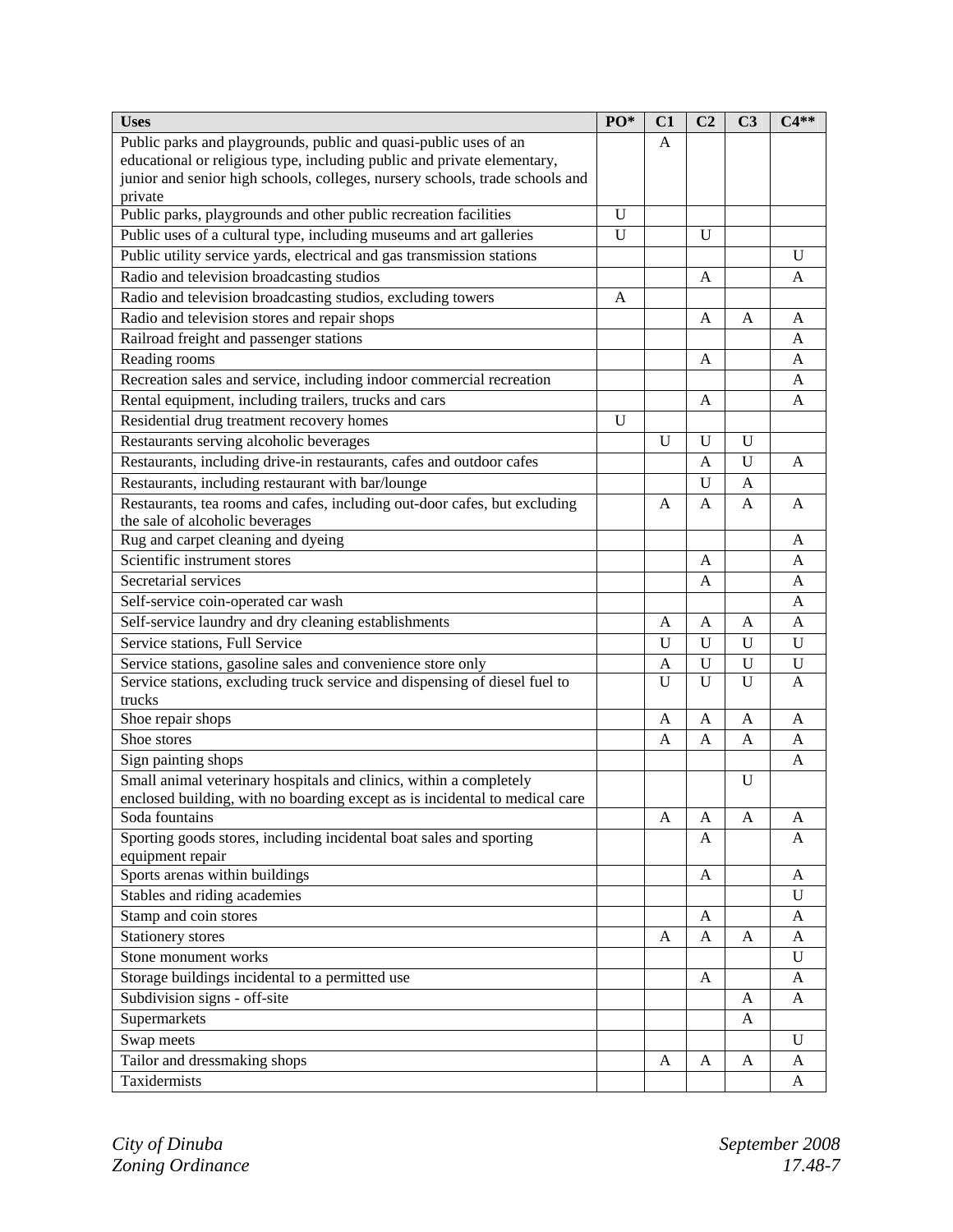| <b>Uses</b>                                                                                                                                                                                                                                                                                                                                                         | PO* | C1             | C <sub>2</sub> | C <sub>3</sub> | $C4**$         |
|---------------------------------------------------------------------------------------------------------------------------------------------------------------------------------------------------------------------------------------------------------------------------------------------------------------------------------------------------------------------|-----|----------------|----------------|----------------|----------------|
| Telegraph offices                                                                                                                                                                                                                                                                                                                                                   |     |                | A              |                | A              |
| Telephone exchanges                                                                                                                                                                                                                                                                                                                                                 | A   |                |                |                |                |
| Temporary revival church services                                                                                                                                                                                                                                                                                                                                   |     |                | A              |                | $\mathsf{A}$   |
| Theaters and auditoriums                                                                                                                                                                                                                                                                                                                                            |     |                | $\overline{A}$ |                | A              |
| Thrift shops and secondhand stores                                                                                                                                                                                                                                                                                                                                  |     |                |                |                | A              |
| Tire rebuilding, recapping and re-treading                                                                                                                                                                                                                                                                                                                          |     |                |                |                | $\mathbf U$    |
| Tire sales and service                                                                                                                                                                                                                                                                                                                                              |     |                | A              |                | $\mathbf{A}$   |
| <b>Tobacco</b> stores                                                                                                                                                                                                                                                                                                                                               |     | $\overline{U}$ | A              | $\overline{A}$ | $\mathsf{A}$   |
| Toy stores                                                                                                                                                                                                                                                                                                                                                          |     |                | A              | $\mathbf{A}$   | $\mathbf{A}$   |
| Transit and transportation equipment, storage space and yards, except<br>freight classification yards                                                                                                                                                                                                                                                               |     |                |                |                | U              |
| Transit terminals and truck stops                                                                                                                                                                                                                                                                                                                                   |     |                |                |                | $\mathbf U$    |
| <b>Travel bureaus</b>                                                                                                                                                                                                                                                                                                                                               |     |                | A              |                | A              |
| Trophy shops                                                                                                                                                                                                                                                                                                                                                        |     |                | A              |                | $\overline{A}$ |
| Trucking terminals                                                                                                                                                                                                                                                                                                                                                  |     |                |                |                | U              |
| Typewriter repair shops                                                                                                                                                                                                                                                                                                                                             |     |                |                |                | $\mathbf{A}$   |
| Upholstery shops                                                                                                                                                                                                                                                                                                                                                    |     |                |                |                | A              |
| Variety stores                                                                                                                                                                                                                                                                                                                                                      |     |                | A              |                | $\overline{A}$ |
| Variety stores, less than ten thousand square feet in area                                                                                                                                                                                                                                                                                                          |     | A              | $\mathsf{A}$   | $\overline{A}$ | $\mathbf{A}$   |
| Veterinarian offices and small animal hospitals or clinics including short-<br>term boarding of animals and incidental care such as bathing and<br>trimming, provided that all operations are conducted entirely within a<br>completely enclosed structure which complies with specifications of<br>soundproof construction prescribed by the Uniform Building Code |     |                | A              |                | A              |
| Video store                                                                                                                                                                                                                                                                                                                                                         |     | $\mathsf{A}$   | A              | $\overline{A}$ | $\overline{A}$ |
| Water pump stations                                                                                                                                                                                                                                                                                                                                                 |     |                |                | $\mathbf{U}$   |                |
| Wedding chapels                                                                                                                                                                                                                                                                                                                                                     |     |                | A              |                | $\overline{A}$ |
| Wholesale establishments                                                                                                                                                                                                                                                                                                                                            |     |                | U              |                | A              |
| *Exceptions for uses in the PO district:<br>No business dealing in wholesale or used goods or commodities shall be permitted, except in the case of<br>1.<br>articles taken in trade on sale of new merchandise on the same premises                                                                                                                                |     |                |                |                |                |

2. Any business or office shall be conducted entirely within a building, enclosed on all sides, excepting uses customarily conducted in the open.

3. No products shall be made unless incidental to a permitted use and sold at retail on the premises.

4. When an exterior wall of a building faces abutting property in an R zone, no advertising signs shall be painted or placed on such wall, or on any portion of the lot between the wall and the R zone.

5. No use shall be permitted in the PO zone which may be obnoxious of offensive by reason of noise, odor, dust, smoke, vibrations, heat, glare or refuse, or other similar causes.

\*\* Offices and rental stores incidental to and on the same site with a commercial service establishment identified as a Permitted use in the C-4 district are also permitted.

\*\*\*Any other use is permitted in each zoning district that the Planning Commission finds consistent with the purpose and intent of that district subject to use permit review per Chapter 17.80.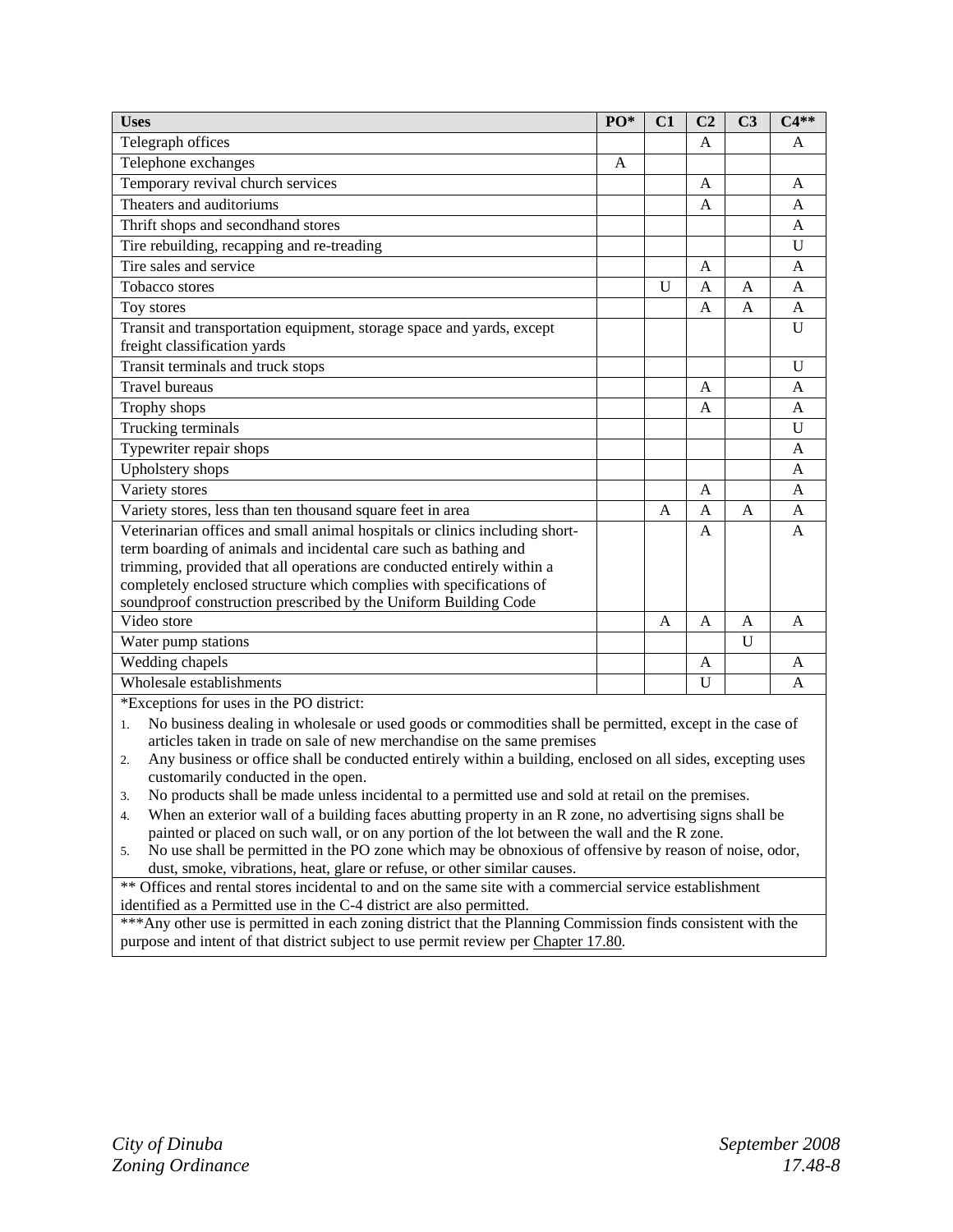# **Chapter 17.50 M-1 LIGHT INDUSTRIAL DISTRICT**

## *Sections:*

| 17.50.010 | Purpose                                              |
|-----------|------------------------------------------------------|
| 17.50.020 | Special provisions and development standards         |
| 17.50.030 | <b>Permitted Uses</b>                                |
| 17.50.040 | Screening and landscaping-Fences, walls and hedges   |
| 17.50.050 | Required conditions                                  |
| 17.50.060 | Site area                                            |
| 17.50.070 | Frontage, width and depth of site                    |
| 17.50.080 | Coverage                                             |
| 17.50.090 | Yard requirements                                    |
| 17.50.110 | Distance between structures                          |
| 17.50.110 | Building height                                      |
| 17.50.120 | Off-street parking and off-street loading facilities |
| 17.50.130 | Signs                                                |

## **17.50.010 PURPOSE**

The M-l district is to be applied to areas designated light industrial on the general plan in order to reserve appropriately located areas for various types of less intense industrial plants and related activities.

## **17.50.020 SPECIAL PROVISIONS AND DEVELOPMENT STANDARDS**

All uses in the M-1 district shall be subject to the provisions of Chapter 17.71 of this title.

## **17.50.030 PERMITTED USES**

Uses permitted by right and subject to approval of an administrative site plan or conditional use permit in the M-1 district shall be as listed in Section 17.54.030.

## **17.50.040 SCREENING AND LANDSCAPING-FENCES, WALLS, AND HEDGES**

In addition to the landscaping requirements of Chapter 17.71 of this title, the following screening and landscaping requirements also apply in the M-1 district:

- A. Where a site adjoins any non-industrial district, a solid wall six (6) feet in height, or such other height or type of screening device as may be required by the director, shall be located on the property line common to such districts, except in a required front yard.
- B. A use not conducted entirely within a completely enclosed structure, on a site across a street or alley from any non-industrial district, shall be screened by an ornamental solid wall, not less than six (6) feet in height, if found by the director to be unsightly.
- C. Open storage of materials and equipment shall be permitted only within an area surrounded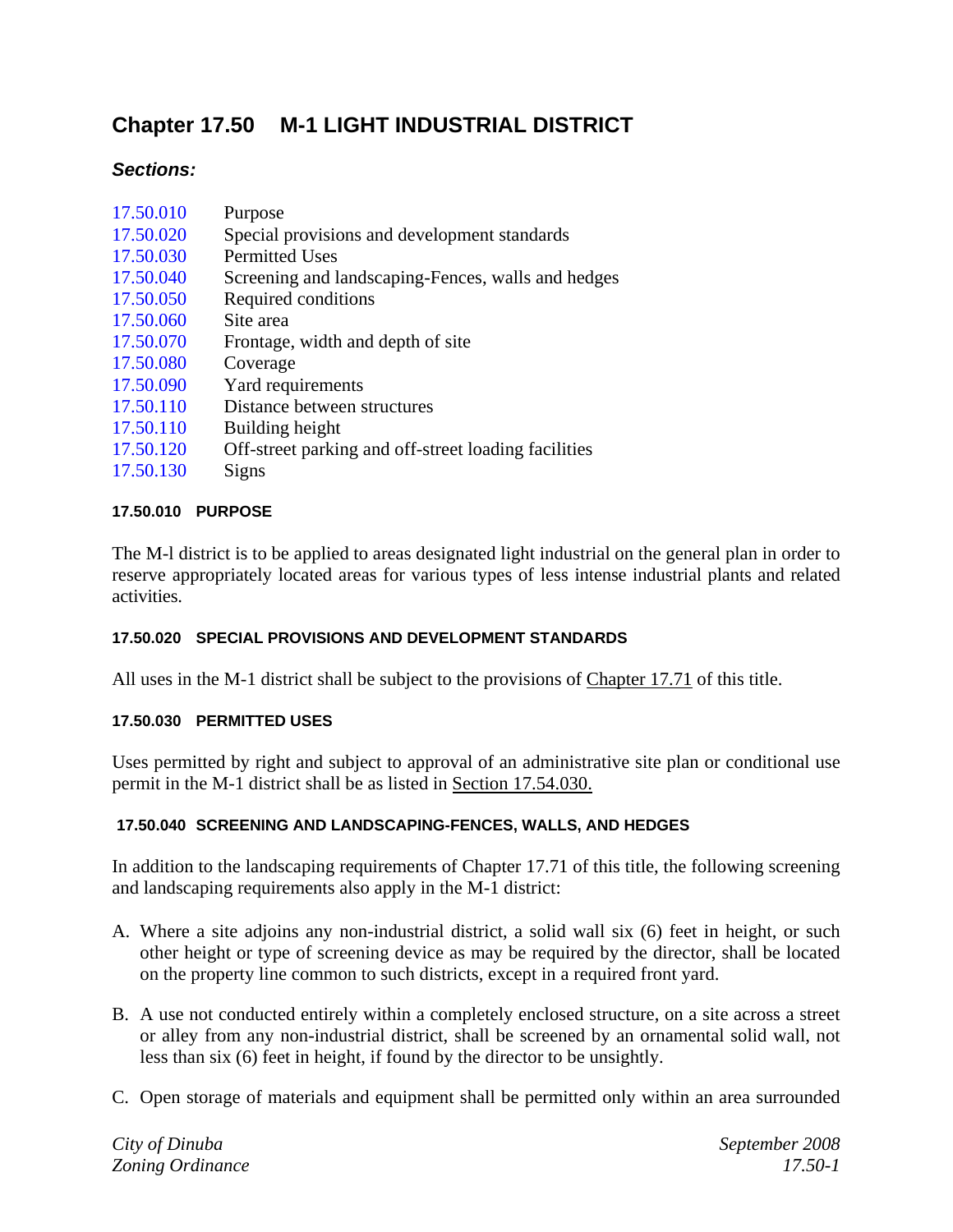and screened from public view by an ornamental solid wall or fence or compact evergreen hedge (with solid gates where necessary), not less than six (6) feet in height.

D. No fence or wall shall exceed six (6) feet in height if located in a required side or rear yard or three (3) feet in height if located in a required front yard, except that a chain-link fence greater than three (3) feet in height may be located in any portion of a required front yard.

#### **17.50.050 REQUIRED CONDITIONS**

The following are required conditions in the M-l district:

- A. All open and unlandscaped portions of any lot shall be maintained in good condition free from weeds, dust, trash and debris.
- B. No use shall be permitted and no process, equipment or materials shall be employed which is found to be injurious to persons residing or working in the vicinity by reason of odor, dust, smoke, refuse, noise, vibrations, glare, heavy truck traffic, or to involve any hazard of fire, explosion or radioactivity, or to emit electrical disturbances which adversely affect commercial or electronic equipment outside the boundaries of the site.
- C. No solid or liquid wastes shall be discharged except in compliance with applicable regulations of the regional water quality control board.
- D. No use shall emit particulate matter or other air pollutants in excess of the applicable air pollution emission standards of the San Joaquin Valley Air Pollution Control District, the state of California or of the federal government.

#### **17.50.060 SITE AREA**

There are no site area limitations in the M-l district except that for any site created after the date this title was adopted, the minimum site area shall be one (1) acre.

## **17.50.070 FRONTAGE, WIDTH AND DEPTH OF SITE**

There is no frontage, width or depth of site limitations in the M-1 district.

#### **17.50.080 COVERAGE**

There are no coverage limitations in the M-1 district.

#### **17.50.090 YARD REQUIREMENTS**

The following are yard requirements in the M-1 district:

A. Front Yard. The minimum front yard shall be forty (40) feet.

B. Rear and Side Yards. No rear yard or side yards shall be required except as provided below:

*City of Dinuba September 2008 Zoning Ordinance 17.50-2*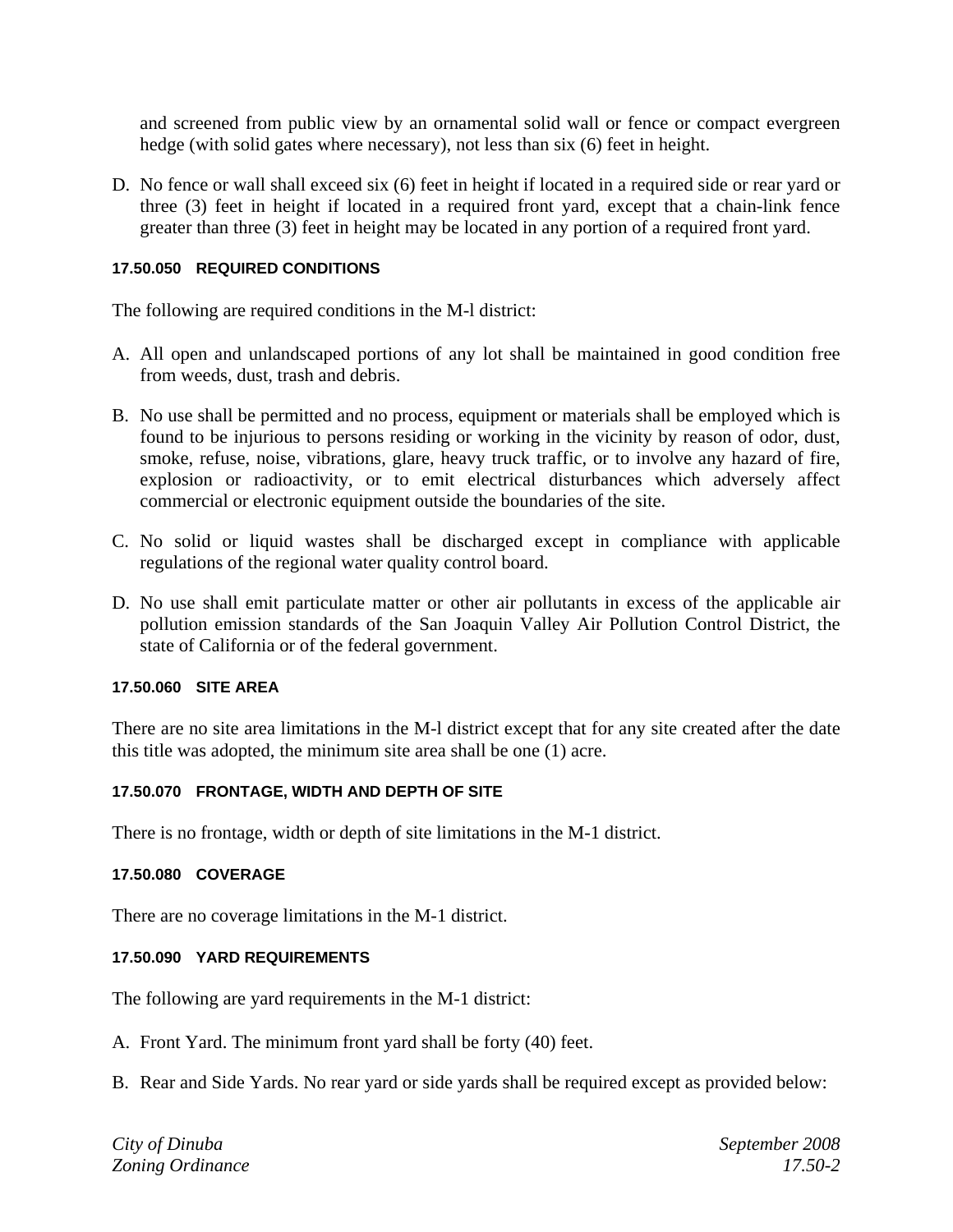- 1. The minimum rear yard abutting any nonindustrial district shall be fifty (50) feet;
- 2. On a reversed corner lot adjoining a key lot in any nonindustrial district, the minimum side yard adjoining the street shall not be less than one-half the required front yard on the key lot;
- 3. The minimum side yard abutting any nonindustrial district shall be fifty (50) feet.

## **17.50.100 DISTANCE BETWEEN STRUCTURES**

There are no limitations on the distance between structures in the M-1 district.

## **17.50.110 BUILDING HEIGHT**

No building in the M-1 district shall exceed a height of fifty (50) feet.

## **17.50.120 OFF-STREET PARKING AND OFF-STREET LOADING FACILITIES**

Off-street parking and off-street loading facilities in the M-l district shall be provided on the site for each use as prescribed in Chapter 17.64 of this title.

## **17.50.130 SIGNS**

No signs shall be permitted in the M-1 district except as provided in Chapter 17.72 of this title.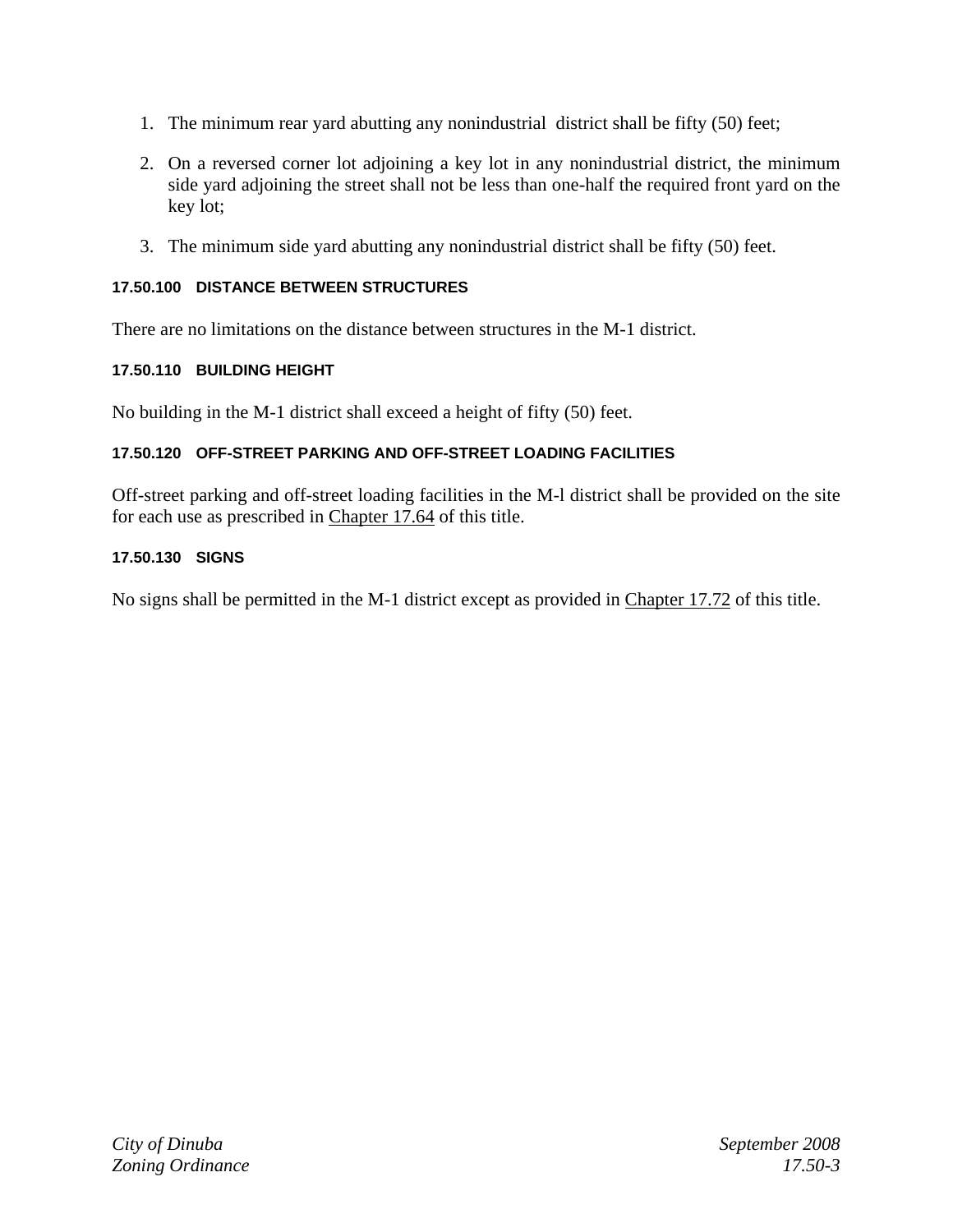# **Chapter 17.52 M-2 HEAVY INDUSTRIAL DISTRICT**

## *Sections:*

| 17.52.010 | Purpose                                              |
|-----------|------------------------------------------------------|
| 17.52.020 | Special provisions and development standards         |
| 17.52.030 | Permitted uses                                       |
| 17.52.040 | Screening and landscaping-Fences, walls and hedges   |
| 17.52.050 | Required conditions                                  |
| 17.52.060 | Site area                                            |
| 17.52.070 | Frontage, width and depth of site.                   |
| 17.52.080 | Coverage                                             |
| 17.52.090 | Yard requirements                                    |
| 17.52.110 | Distance between structures                          |
| 17.52.110 | Building height                                      |
| 17.52.120 | Off-street parking and off-street loading facilities |
| 17.52.130 | Signs                                                |
|           |                                                      |
|           |                                                      |

## **1732.010 PURPOSE**

The M-2 district is to be applied to areas designated heavy industrial on the general plan and is reserved for more intense manufacturing, processing and treatment uses.

## **17.52.020 SPECIAL PROVISIONS AND DEVELOPMENT STANDARDS**

All uses in the M-2 district shall be subject to the provisions of Chapter 17.71 of this title.

## **17.52.030 SPECIAL PROVISIONS AND DEVELOPMENT STANDARDS**

Uses permitted by right and subject to approval of an administrative site plan or conditional use permit in the M-2 district shall be as listed in Section 17.54.030.

## **17.52.040 SCREENING AND LANDSCAPING-FENCES, WALLS AND HEDGES**

The following are screening and landscaping requirements in the M-2 district:

- A. Where a site adjoins any nonindustrial district, a solid wall or screen fence six (6) feet in height, or such other height or type of screening device as may be required by the director, shall be located on the property line common to such districts, except in a required front yard.
- B. A use not conducted entirely within a completely enclosed structure, on a site across a street or alley from any nonindustrial district, shall be screened by an ornamental solid wall or screen fence, not less than six (6) feet in height, if found by the director to be unsightly.
- C. No fence or wall shall exceed six (6) feet in height if located in a required side or rear yard or three (3) feet in height if located in a required front yard, except that a chain-linked fence greater than three (3) feet in height may be located in any portion of a required front yard.

*City of Dinuba September 2008 Zoning Ordinance 17.52-1*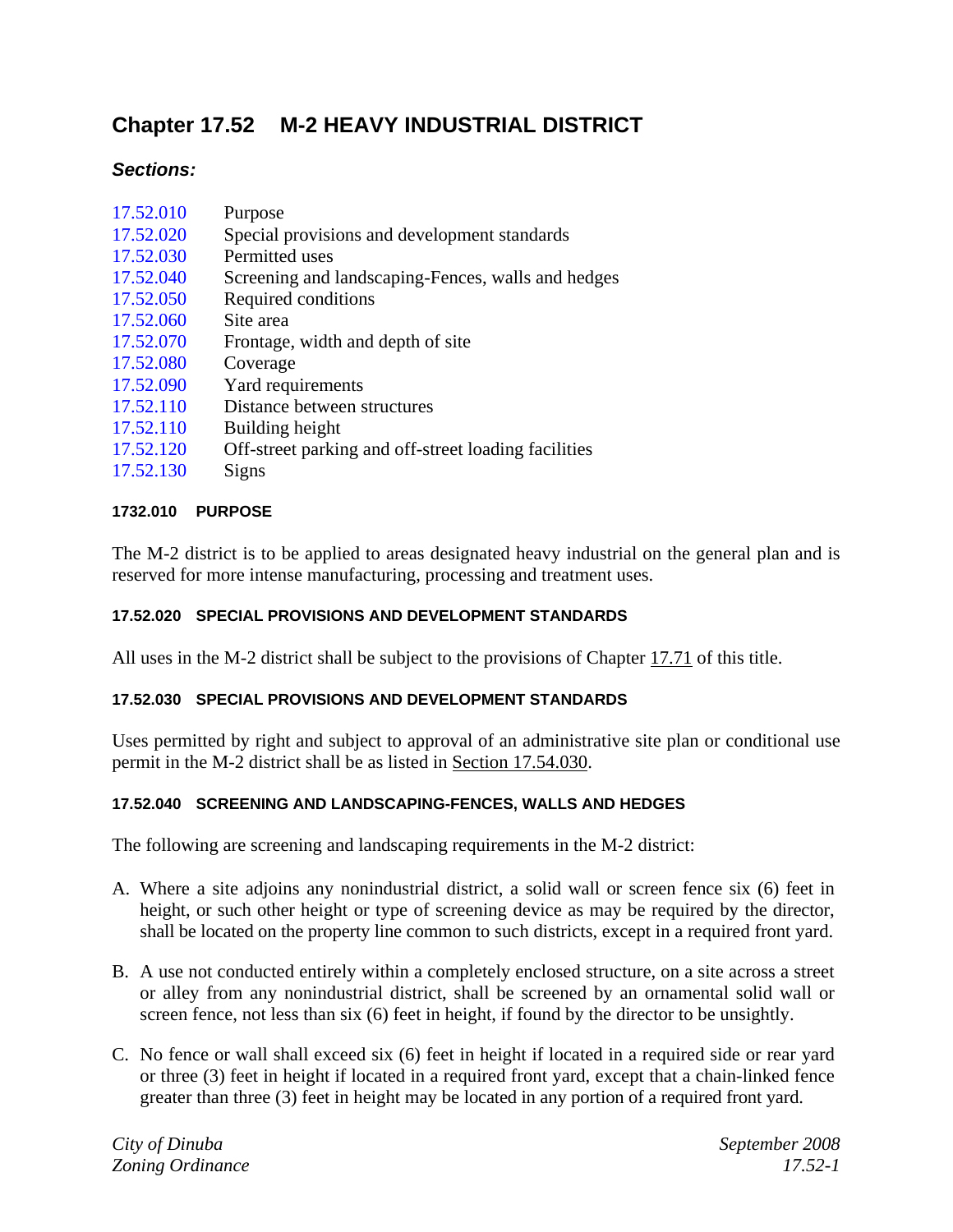#### **17.52.050 REQUIRED CONDITIONS**

The following are required conditions in the M-2 district:

- A. All open and unlandscaped portions of any lot shall be maintained in good condition free from weeds, dust, trash and debris.
- B. No use shall be permitted and no process, equipment or materials shall be employed which is found to be injurious to persons residing or working in the vicinity by reason of odor, dust, smoke, refuse, noise, vibrations, glare or heavy truck traffic or to involve any hazard of fire, explosion or radioactivity or to emit electrical disturbances which adversely affect commercial or electronic equipment outside the boundaries of the site.
- C. No solid or liquid wastes shall be discharged except in compliance with applicable regulations of the regional water quality control board.
- D. No use shall emit particulate matter or other air pollutants in excess of the applicable air pollution emission standards of the San Joaquin Valley Air Pollution Control District, the State of California or of the federal government.

#### **17.52.060 SITE AREA**

The minimum site area in the M-2 district shall be one (1) acre.

## **17.52.070 FRONTAGE, WIDTH AND DEPTH OF SITE**

There are no frontage, width and depth of site limitations in the M-2 district.

#### **17.52.080 COVERAGE**

There are no coverage limitations in the M-2 district.

#### **17.52.090 YARD REQUIREMENTS**

The following are yard requirements in the M-2 district:

- A. Front Yard. The minimum front yard shall be forty (40) feet.
- B. Rear and Side Yards. No rear yard or side yards shall be required except as provided below:
	- 1. The minimum rear yard abutting any nonindustrial district shall be fifty (50) feet;
	- 2. On a reversed corner lot adjoining a key lot in any nonindustrial district, the minimum side yard adjoining the street shall not be less than fifteen (15) feet;
	- 3. The minimum side yard abutting any nonindustrial district shall be fifty (50) feet.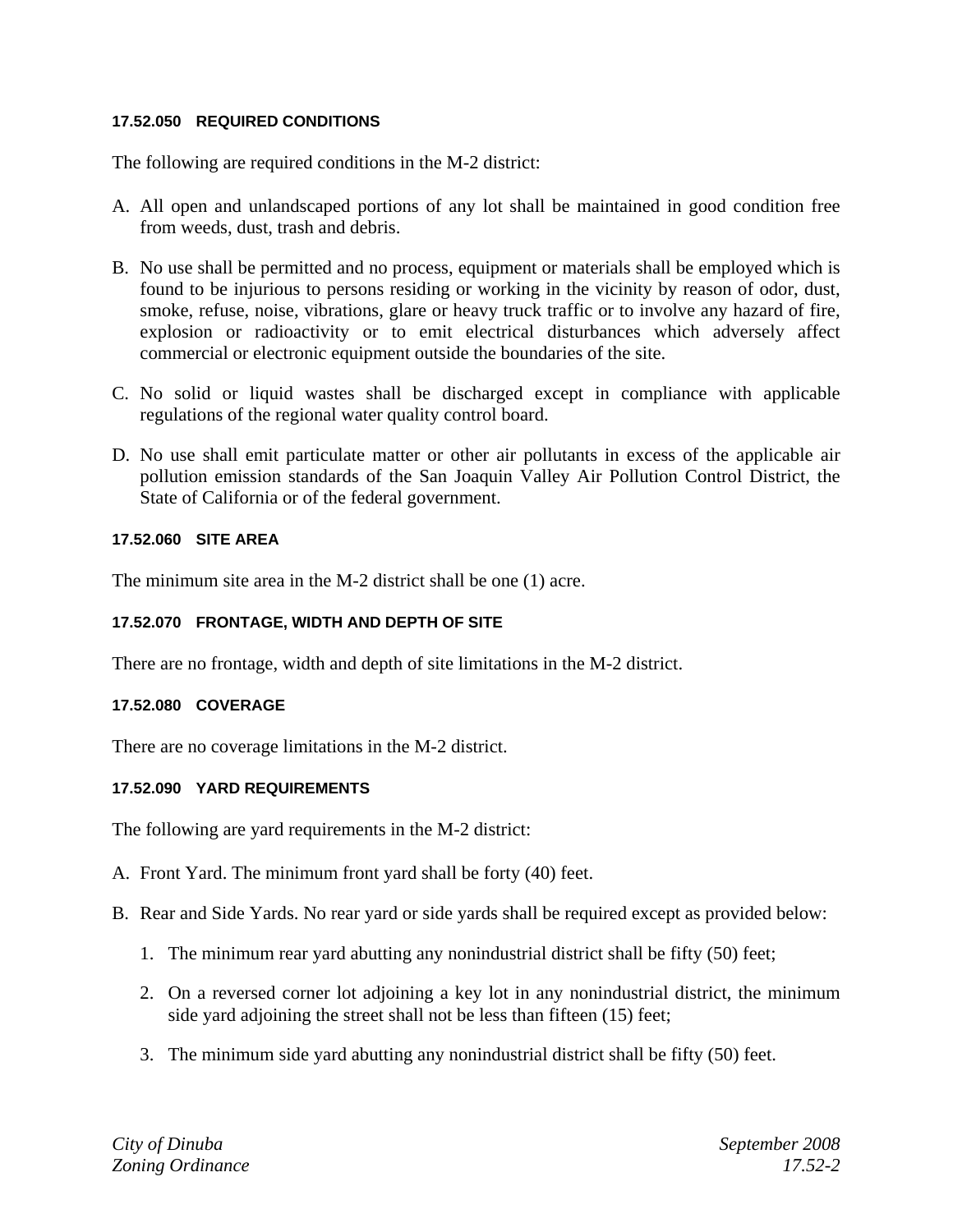## **17.52.100 DISTANCE BETWEEN STRUCTURES**

There are no limitations on the distance between structures in the M-2 district.

## **17.52.110 BUILDING HEIGHT**

No building in the M-2 district shall exceed a height of seventy-five (75) feet.

## **17.52.120 OFF-STREET PARKING AND OFF-STREET LOADING FACILITIES**

Off-street parking and off-street loading facilities in the M-2 district shall be provided on the site for each use as prescribed in Chapter 17.64 of this title.

## **17.52.130 SIGNS**

No sign shall be permitted in the M-2 district except as provided in Chapter 17.72 of this title.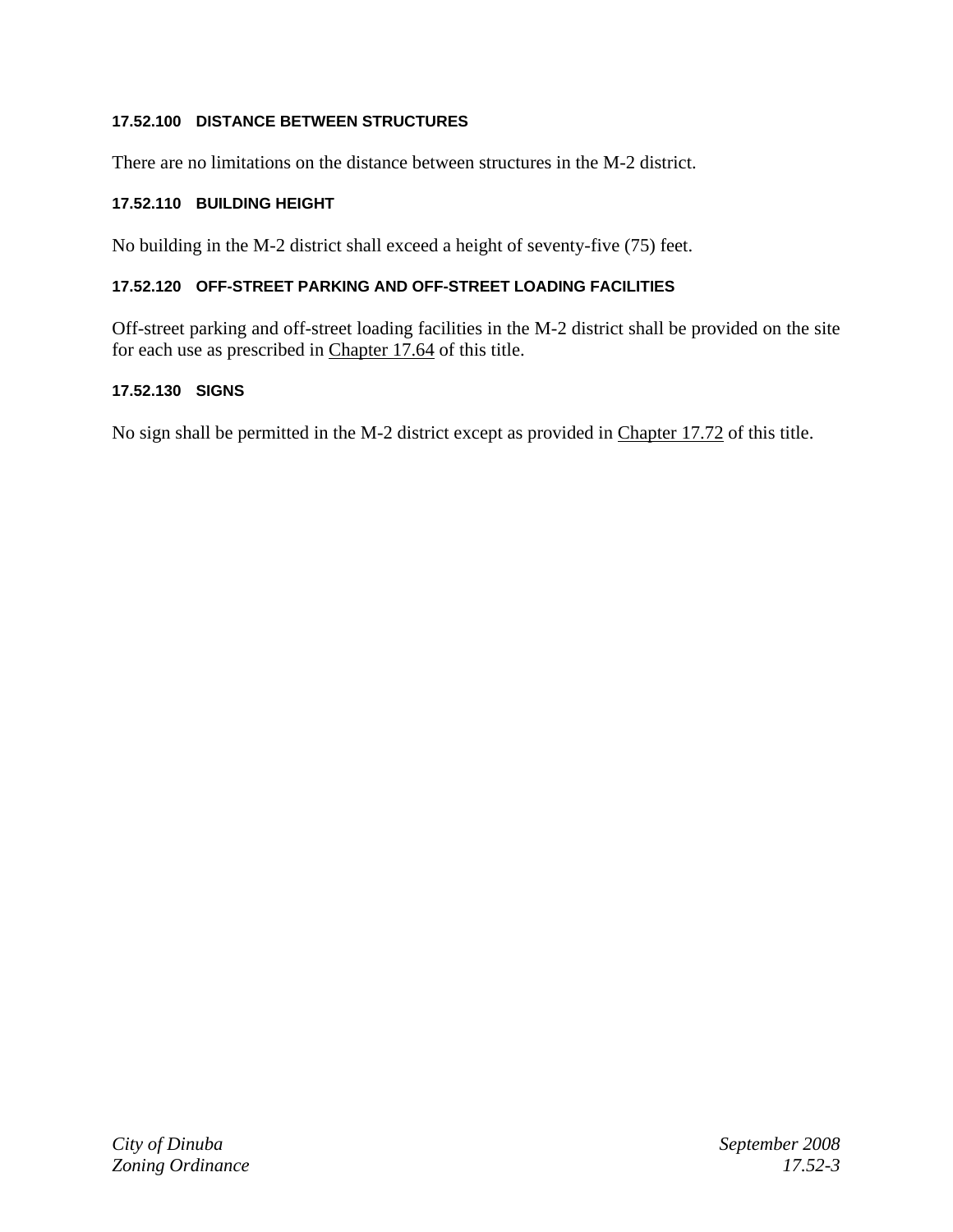# **Chapter 17.54 USES ALLOWED IN INDUSTRIAL DISTRICTS**

## *Sections:*

| 17.54.010 Purpose |                                            |
|-------------------|--------------------------------------------|
|                   | 17.54.020 Matrix Symbols                   |
|                   | 17.54.030 Use Matrix, Industrial Districts |

## **17.54.010 PURPOSE**

The Zoning Use matrix below provides a listing of the various land uses which are allowed by right, by administrative site plan, or by use permit and those which are prohibited within the city's industrial zoning districts. In addition to the matrix below, individual Precise Plans provide a listing of various land uses allowed by right or use permit within each of the Precise Plan's zoning categories. Refer to individual precise plans, as referenced in Chapter 17.62, Precise Plan Overlay District.

## **17.54.020 MATRIX SYMBOLS**

The following symbols are used to describe the relationship of the listed uses to each of the zones.

"P" indicates that a use is permitted by right;

- "A" indicates that an Administrative Site Plan is required;
- "U" indicates that a Use Permit is required;
- " ", or a blank box, indicates that a use is prohibited.

## **17.54.030 USE MATRIX**

| <b>Uses</b>                                                                | M1           | M <sub>2</sub> |
|----------------------------------------------------------------------------|--------------|----------------|
| Accessory buildings and uses customarily incident to any of the below uses | A            | A              |
| Addressograph services                                                     | A            |                |
| Aircraft and aircraft accessories and parts manufacture                    | $II*$        | A              |
| Ambulance service                                                          | A            |                |
| Ammonia, bleaching powder or chlorine manufacturing                        | $II^*$       | A              |
| Animal hospitals and kennels and veterinarians                             | A            | A              |
| Apparel stores                                                             | A            |                |
| Art and antique stores                                                     | A            |                |
| Art and craft schools and colleges                                         | A            |                |
| Art galleries                                                              | $\mathsf{A}$ |                |
| Art supply stores                                                          | A            |                |
| Asphalt and asphalt products manufacture                                   |              | U              |
| Auction rooms                                                              | A            |                |
| Automated car wash, including use of mechanical conveyors, blowers and     |              |                |
| steam cleaning                                                             | A            |                |
| Automobile and tractor parts and equipment stores                          | A            |                |
| Automobile detailing, hand carwash within an enclosed building             | A            |                |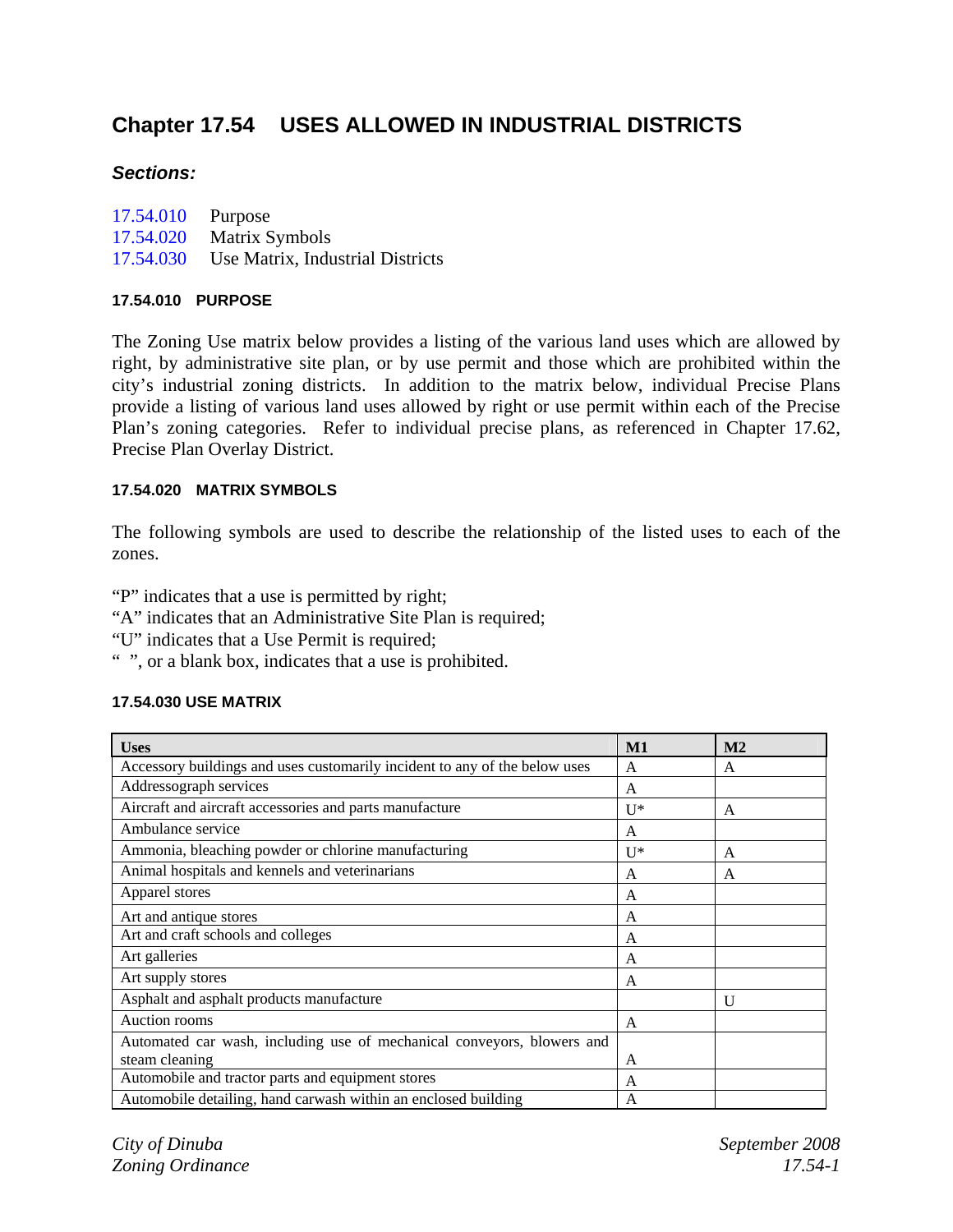| <b>Uses</b>                                                                                          | M1           | M <sub>2</sub> |
|------------------------------------------------------------------------------------------------------|--------------|----------------|
| Automobile dismantling and used parts storage, provided such parts storage                           |              |                |
| much be conducted wholly within a building                                                           | A            | A              |
| Automobile oil and lube shop                                                                         | A            |                |
| Automobile repair, body and fender repair                                                            | A            |                |
| Automobile sale and service                                                                          | $\mathsf{A}$ |                |
| Automobile sales, new and used, including repair within an enclosed building                         | A            |                |
| Automobile supply stores                                                                             | A            |                |
| Automobile upholstery and top shops                                                                  | A            |                |
| Automobile, truck and trailer accessories and parts manufacture                                      | $U^*$        | A              |
| <b>Baker Goods Stores</b>                                                                            | A            |                |
| Bakeries, retail and wholesale                                                                       | A            |                |
| Banks, including drive-in banks and other lending agencies                                           | A            |                |
| Barber shops and beauty shops                                                                        | A            |                |
| Bars, cocktail lounges and nightclubs                                                                | U            |                |
| Battery manufacture                                                                                  | $U^*$        | A              |
| Bicycle shops                                                                                        | A            |                |
| Billiards and pool halls                                                                             | U            |                |
| <b>Blacksmith shops</b>                                                                              |              |                |
| Blueprint and photocopy shops                                                                        | A            |                |
| Boat sales and service                                                                               | A            |                |
| <b>Boiler</b> works                                                                                  | A            |                |
|                                                                                                      | $U^*$        | A              |
| Book binding                                                                                         | A            |                |
| Book stores and rental libraries                                                                     | A            |                |
| <b>Bottling</b> works                                                                                | A            |                |
| <b>Bowling alleys</b>                                                                                | A            |                |
| Box factories and cooperage                                                                          | $U^*$        | A              |
| <b>Breweries</b>                                                                                     | A            | A              |
| Breweries, distilleries and wineries                                                                 | $U^*$        | A              |
| Building materials manufacture and assembly including composition                                    |              |                |
| wallboards, partitions, panels and prefabricated structures                                          | $U^*$        | A              |
| Building materials, sales and storage                                                                | A            | A              |
| Building materials yards                                                                             | A            |                |
| Bulk storage and delivery of fuel, including liquefied petroleum gas                                 | U            |                |
| Bus depots and transit stations, including repair and storage                                        | $\mathbf{A}$ |                |
| Bus depots and transit stations, provided that buses or other transit vehicles                       |              |                |
| shall not be stored on the site and no repair work or servicing of vehicles shall                    |              |                |
| be conducted on the site<br>Business machine manufacture including accounting machines, calculators, | A            |                |
| card counting equipment and typewriters                                                              | $U^*$        | A              |
| Business, professional and trade schools and colleges                                                | A            |                |
| Cabinet shops                                                                                        | A            |                |
| Cafeterias                                                                                           |              |                |
| Camera shops, photographic supplies and photography studios                                          | A            |                |
| Can and metal container manufacture                                                                  | A            |                |
| Candle manufacture, not including rendering                                                          | $U^*$        | A              |
|                                                                                                      | $U^*$        | A              |
| Candy, nut and confectionary stores                                                                  |              |                |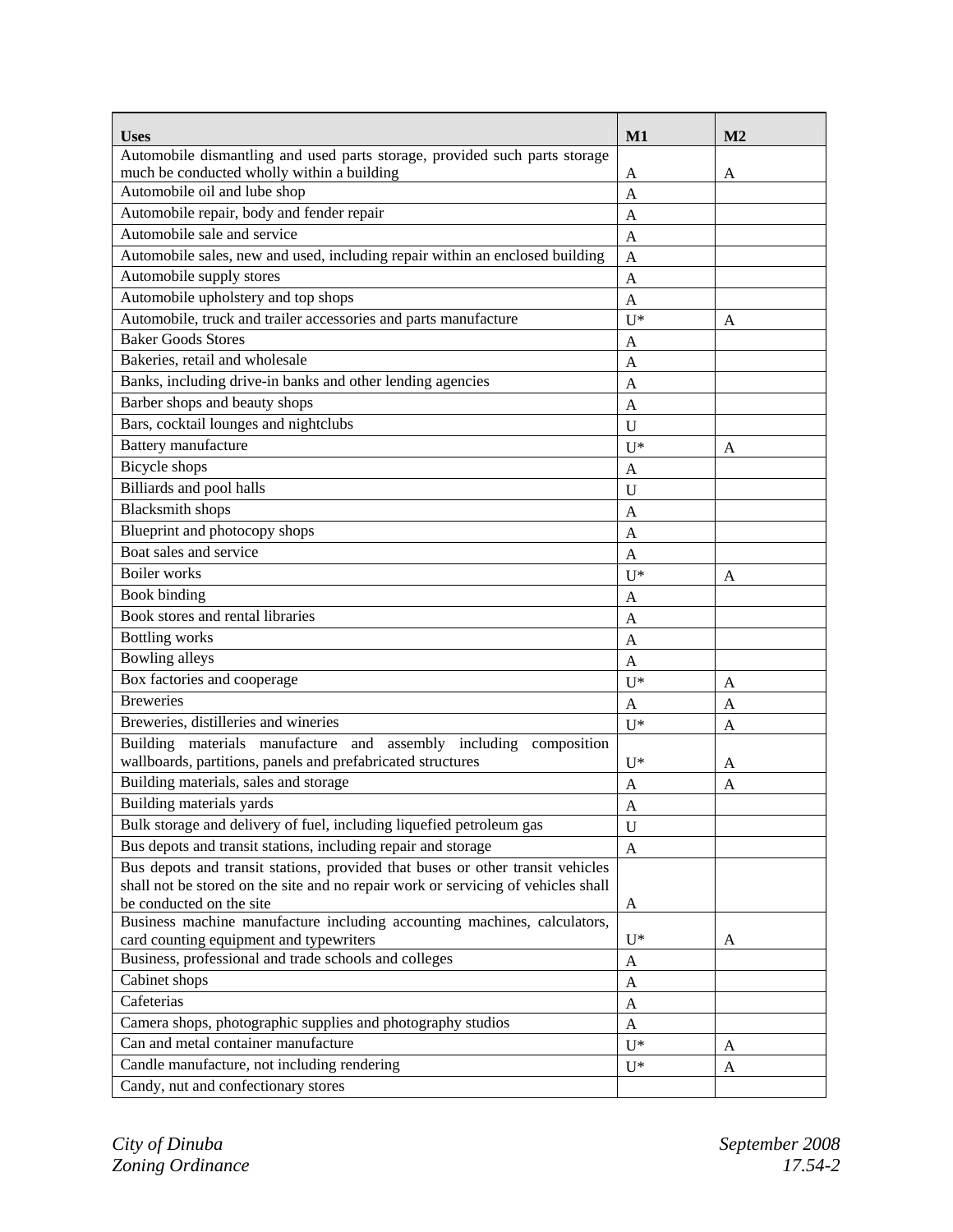| <b>Uses</b>                                                                                                                                                   | M1             | M <sub>2</sub> |
|---------------------------------------------------------------------------------------------------------------------------------------------------------------|----------------|----------------|
| Canvas shops                                                                                                                                                  | A              |                |
| Carnival - Promotional                                                                                                                                        | A              |                |
| Carpenters' shops                                                                                                                                             | A              |                |
| Carpet stores                                                                                                                                                 | A              |                |
| Catering shops                                                                                                                                                | $\mathbf{A}$   |                |
| Cement products and manufacture provided no hazard of fire or explosion is                                                                                    |                |                |
| created, including adhesives, bleaching products, bluing, calcimine, dyestuffs                                                                                |                |                |
| (except aniline dyes), essential oils, soda and soda compounds and vegetable                                                                                  |                |                |
| gelatin, glue and size                                                                                                                                        | $U^*$          | A              |
| Cement, lime, gypsum and plaster of paris manufacture                                                                                                         |                | $\mathbf U$    |
| Ceramic and pottery works                                                                                                                                     | A              |                |
| Charcoal, lampblack and fuel briquettes manufacture                                                                                                           |                | U              |
| Chemical products manufacture including acetylene, aniline dyes, ammonia,<br>carbide, caustic soda, cellulose, chlorine, cleaning and polishing preparations, |                |                |
| creosote, exterminating agents, hydrogen and oxygen, industrial alcohol,                                                                                      |                |                |
| nitrating of cotton or other materials, nitrates of an explosive nature, potash,                                                                              |                |                |
| pyroxlin, rayon yarn, and carbolic, hydrochloric, picric and sulphuric acids                                                                                  |                | U              |
| Clay products manufacture including brick, fire brick, tile and pipe                                                                                          | $U^*$          | A              |
| Cleaning, pressing and dyeing establishments (using noninflammable and                                                                                        |                |                |
| nonexplosive cleaning fluid)                                                                                                                                  | A              |                |
| Clinics (medical)                                                                                                                                             | $\overline{A}$ |                |
| Clothing and costume rental establishments                                                                                                                    | A              |                |
| Coal, coke and tar products manufacture                                                                                                                       |                | U              |
| Cold storage plants                                                                                                                                           | A              |                |
| Columbariums and crematorium                                                                                                                                  | A              |                |
| Communications equipment buildings                                                                                                                            | A              |                |
| Concrete and concrete products manufacture                                                                                                                    | $U^*$          | A              |
| Contractor's storage yards                                                                                                                                    | A              |                |
| Convenience food stores                                                                                                                                       | U              |                |
| Copying and blueprint services                                                                                                                                | $\mathbf{A}$   |                |
| Cotton ginning, cotton wadding, cotton seed processing and lint manufacture                                                                                   | $U^*$          | A              |
| Dairy products plants                                                                                                                                         | $\mathbf{A}$   |                |
| Dairy products stores                                                                                                                                         | A              |                |
| Dance halls                                                                                                                                                   | A              |                |
| Delicatessens                                                                                                                                                 | A              |                |
| Department stores                                                                                                                                             | $\mathbf{A}$   |                |
| Detergent manufacture                                                                                                                                         | $U^*$          | A              |
| Diaper supply services                                                                                                                                        | A              |                |
| Drapery and interior decorating shops                                                                                                                         | $\mathbf{A}$   |                |
| Drop forges                                                                                                                                                   |                | U              |
| Drug stores                                                                                                                                                   | $\mathbf{A}$   |                |
| Dry cleaning service                                                                                                                                          | A              |                |
| Dry goods stores                                                                                                                                              | A              |                |
| Dumps and slag piles                                                                                                                                          |                | U              |
| Dwellings for a caretaker or watchman and his immediate family, necessary                                                                                     |                |                |
| and incidental to a use located in such zone                                                                                                                  | A              | A              |
| Electrical appliance and incidental repair shops                                                                                                              |                |                |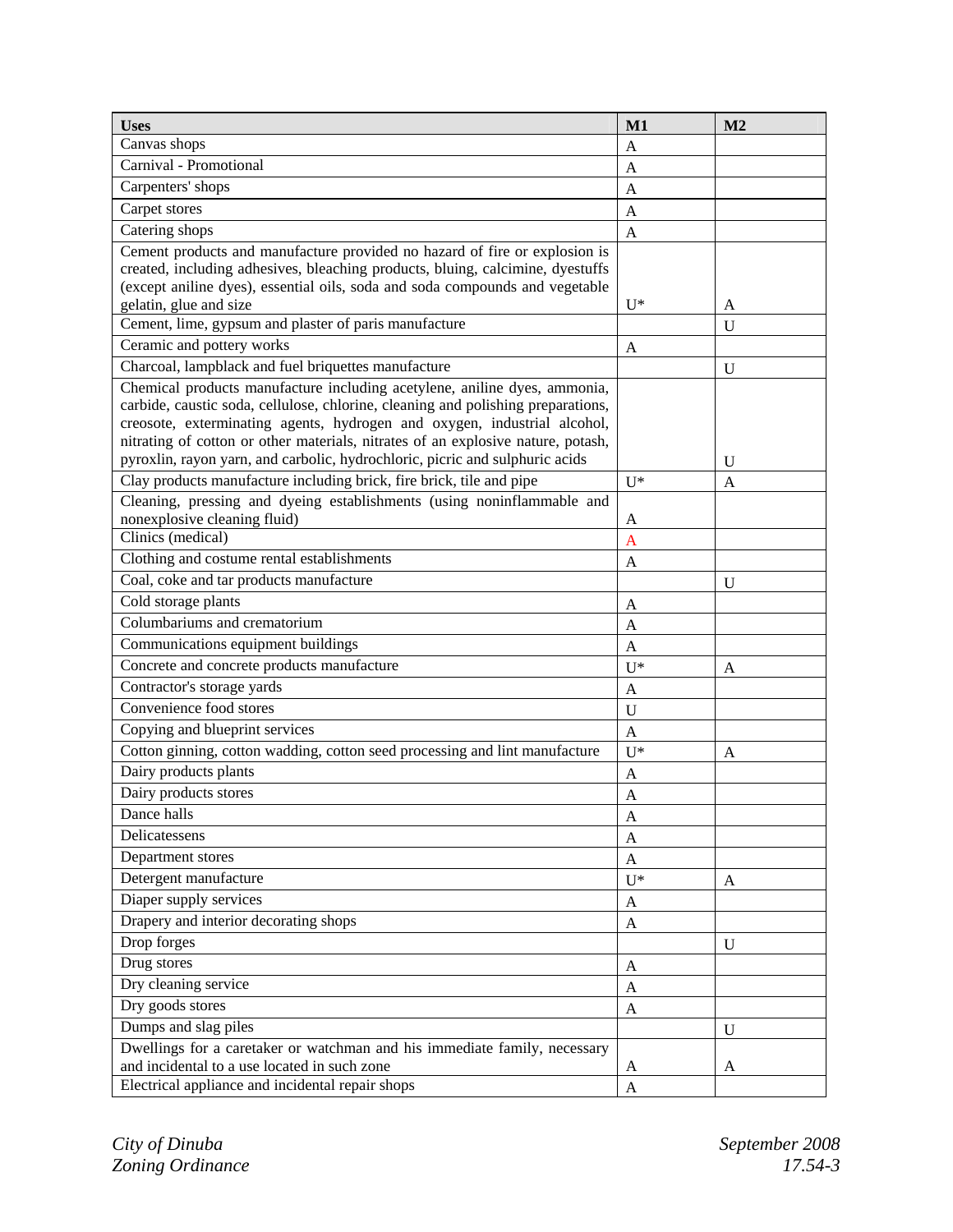| <b>Uses</b>                                                                     | M1               | M <sub>2</sub> |
|---------------------------------------------------------------------------------|------------------|----------------|
| Electrical distribution substations, communication equipment buildings, gas     |                  |                |
| regulator stations and utility pumping stations                                 | A                | A              |
| <b>Electrical</b> shops                                                         | $\mathbf{A}$     |                |
| Electroplating shops                                                            | $\mathbf{U}$     | U              |
| <b>Employment</b> agencies                                                      | A                |                |
| Equipment rental yard                                                           | A                |                |
| Explosives manufacture and storage                                              |                  | U              |
| Exterminators                                                                   | A                |                |
| Farm equipment sales and service                                                | A                |                |
| Feed and seed stores                                                            | A                |                |
| Fertilizer manufacture and storage                                              |                  | U              |
| Film manufacture                                                                |                  | $\mathbf U$    |
| Fire and police stations                                                        | A                |                |
| Fire arms manufacture                                                           | $U^*$            | A              |
| Fireworks manufacture and storage                                               |                  | $\mathbf U$    |
| Fish products processing packaging                                              |                  | $\mathbf U$    |
| Florists                                                                        | A                |                |
| Food lockers (no slaughtering, handling of dressed meats only)                  | $\mathbf{A}$     |                |
| Food products manufacture including such processing as cooking,                 | $U^*$            | A              |
| dehydrating, roasting, refining, pasteurization and extracting involved in the  |                  |                |
| preparation of such products as casein, cereal, chocolate and cocoa products,   |                  |                |
| cider and vinegar, coffee, fruits and vegetable, glucose, milk and dairy        |                  |                |
| products, molasses and syrups, oleo/margarine, pickles, sauerkraut, sugar,      |                  |                |
| vegetable oils and yeast                                                        |                  |                |
| Food stores                                                                     | A                |                |
| Freight forwarding terminals                                                    | A                |                |
| Frozen food processing, storage and accessory sales                             | A                | A              |
| Furniture stores                                                                | A                |                |
| Furniture warehouse stores and van services                                     | A                |                |
| Garbage and refuse dumps                                                        |                  | U              |
| Garden supply stores and nurseries, provided that all equipment, supplies and   | A                |                |
| merchandise, other than plants, shall be kept within a completely enclosed      |                  |                |
| building or under lather structure, and further provided that fertilizer of any |                  |                |
| type shall be stored and sold in packaged form only                             |                  |                |
| Gas and oil wells                                                               |                  | U              |
| Gas manufacture or storage                                                      |                  | U              |
| Gasoline service stations, including dispensing of diesel and liquid petroleum  | A                | A              |
| gas fuels and complete truck service                                            |                  |                |
| Gelatin, glue and size manufacture from animal or fish refuse                   |                  | $\mathbf U$    |
| Gift, novelty or souvenir shops                                                 | $\mathbf{A}$     |                |
| Glass and glass products manufacture                                            | $\overline{U^*}$ | A              |
| Glass shops                                                                     | A                |                |
| Grain rolling and storage                                                       |                  | $\mathbf U$    |
| Graphite and graphite products manufacture                                      | $U^*$            | $\mathbf{A}$   |
| Gravel, rock and cement yards                                                   | $U^*$            | $\mathbf{A}$   |
| Gunsmith shops                                                                  | $\mathbf{A}$     |                |
| Gymnasium and health studios                                                    | $\mathbf{A}$     |                |
| Hardware stores                                                                 | $\mathbf{A}$     |                |
| Hatcheries                                                                      | $\mathbf{A}$     | A              |
| Health food stores                                                              | $\mathbf{A}$     |                |
| Heating and ventilating or air conditioning shops, including incidental sheet   | $\mathbf{A}$     |                |
| metal                                                                           |                  |                |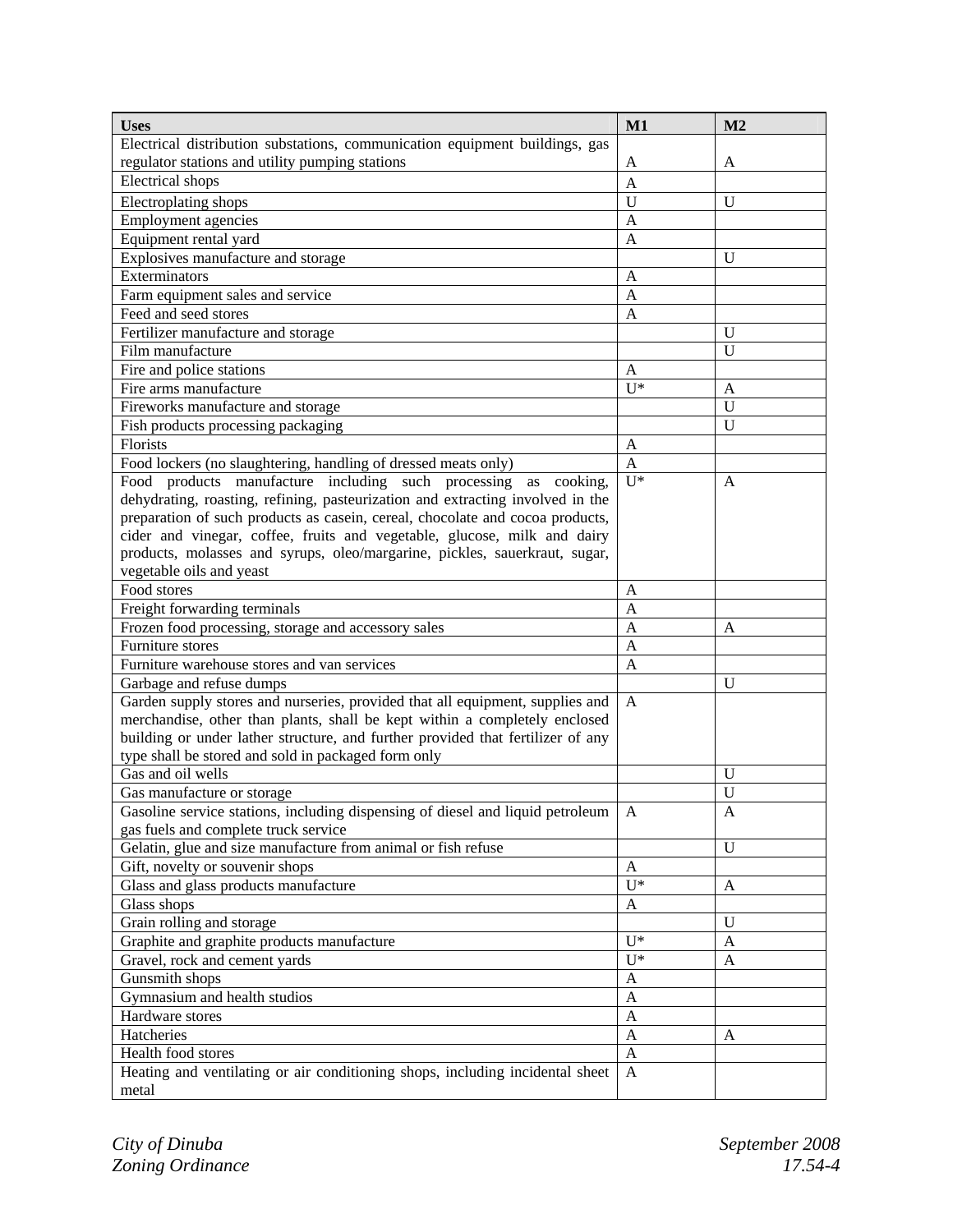| <b>Uses</b>                                                                      | M1           | M <sub>2</sub> |
|----------------------------------------------------------------------------------|--------------|----------------|
| Hobby supply stores                                                              | A            |                |
| Home furnishings                                                                 | A            |                |
| Home improvement centers                                                         | A            |                |
| Home improvements supplies                                                       | A            |                |
| Hotels and motels                                                                | A            |                |
| Household and office equipment and machinery repair shops                        | A            |                |
| Household appliance and repair shops                                             | A            |                |
| Ice and cold storage plant                                                       | A            | A              |
| Ice dispensers (coin operated)                                                   | A            |                |
| Ice storage or sale houses                                                       | A            |                |
| Implement and tool rental                                                        | A            |                |
| Incidental and accessory structures and uses located on the same site as a       | A            |                |
| permitted use                                                                    |              |                |
| Incineration or reduction of garbage, offal and dead animals                     |              | U              |
| Ink manufacture                                                                  | $U^*$        | A              |
| Inns, with up to fifty rooms providing temporary visitor accommodations and      | A            |                |
| accessory recreational and commercial facilities                                 |              |                |
| Insecticides, fungicides, disinfectants and similar agricultural, industrial and | $U^*$        | $\mathbf{A}$   |
| household chemical compounds manufacture                                         |              |                |
| Interior decorating shops                                                        | A            |                |
| Jewelry stores, including clock and watch repairing                              | A            |                |
| Junk yards                                                                       |              | U              |
| Jute, hemp, sisal and oakum products manufacture                                 | $U^*$        | A              |
| Kennels located not closer than five-hundred (500) feet to any residential or    | A            |                |
| PO district                                                                      |              |                |
| Laboratories                                                                     | A            |                |
| Laboratories, experimental and testing                                           | A            | A              |
| Lard manufacture                                                                 |              | $\mathbf U$    |
| Laundries and Laundromats                                                        | A            |                |
| Leather and fur finishing and dyeing, not including tanning and curing           | $II*$        | A              |
| Leather goods and luggage stores                                                 | A            |                |
| Linen supply services                                                            | A            |                |
| Linoleum and oil cloth manufacture                                               |              | U              |
| Liquefied petroleum gas bulk storage and delivery                                |              | U              |
| Liquor stores                                                                    | U            |                |
| Locksmith                                                                        | A            |                |
| Lumber yards, not including planning mills or saw mills                          | A            |                |
| Machine shops                                                                    | A            | A              |
| Machine tools manufacture including metal lathes, metal presses, metal           | $U^*$        | A              |
| stamping machines and woodworking machines                                       |              |                |
| Machinery manufacture including heavy electrical, agricultural, construction     | $U^*$        | $\mathbf{A}$   |
| and mining machinery, and light machinery and equipment such as air              |              |                |
| conditioning, commercial motion picture equipment, dishwashers, dryers,          |              |                |
| furnaces, heater, refrigerators, stoves and washing machines.                    |              |                |
| Machinery sales and rentals                                                      | A            |                |
| Magnesium foundries                                                              |              | U              |
| Manufacture, assembly, processing and packaging of: articles or merchandise      | $\mathbf{A}$ | A              |
| from the following previously prepared materials: asbestos, canvas, cloth,       |              |                |
| cork, fiber and synthetic fiber, fur, glass, leather, paint (not employing a     |              |                |
| boiling process), paper, plastics, precious or semi-precious metals or stones,   |              |                |
| rubber and synthetic rubber, shell, textiles, tobacco and wood                   |              |                |
|                                                                                  |              |                |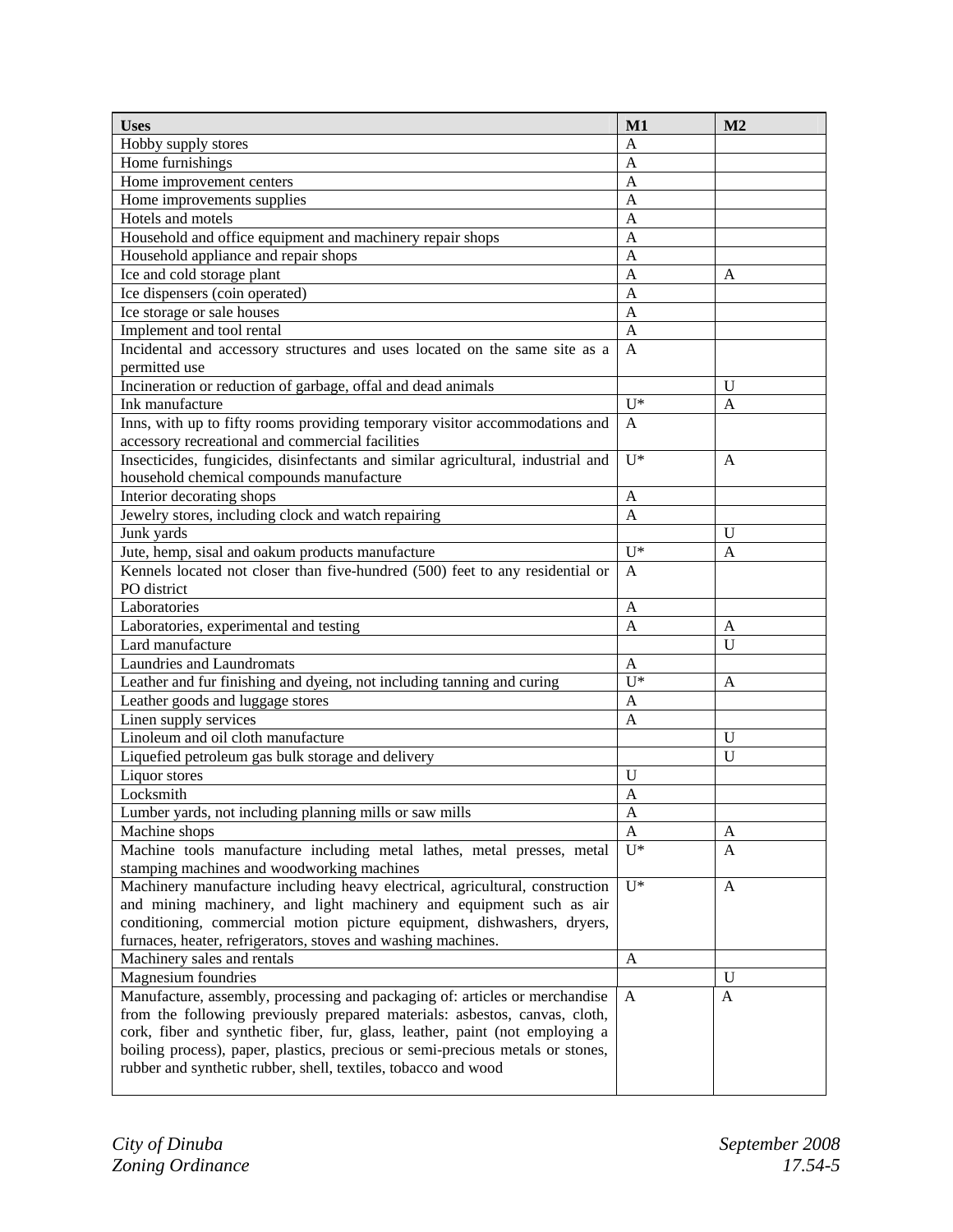| <b>Uses</b>                                                                                                                                             | M1           | M <sub>2</sub> |
|---------------------------------------------------------------------------------------------------------------------------------------------------------|--------------|----------------|
| Manufacture, assembly, processing and packaging of: bakery goods, candy,                                                                                | A            | A              |
| dairy products, food products, including fruits and vegetables (but not                                                                                 |              |                |
| including fish and meat products, pickles, sauerkraut, vinegar or yeast, or                                                                             |              |                |
| refining or rendering of fats and oils)                                                                                                                 |              |                |
| Manufacture, assembly, processing and packaging of: blacksmith shops, boat<br>building, electric motor rebuilding, machine shops, paint shops           | A            | A              |
|                                                                                                                                                         |              |                |
| Manufacture, assembly, processing and packaging of: ceramic products, such                                                                              | A            | A              |
| as pottery, figurines and small glazed tile                                                                                                             |              |                |
| Manufacture, assembly, processing and packaging of: cosmetics, drugs,                                                                                   | $\mathbf{A}$ | A              |
| pharmaceuticals, and toiletries (not including refining or rendering of fats or<br>oils)                                                                |              |                |
| Manufacture, assembly, processing and packaging of: electrical supplies such                                                                            | $\mathbf{A}$ | A              |
| as coils, condensers, insulation, lamps, switches and wire and cable assembly                                                                           |              |                |
| Manufacture, assembly, processing and packaging of: furniture, cutlery,                                                                                 | $\mathbf{A}$ | A              |
| hardware, hand tools, die and pattern making, metal stamping and extrusion                                                                              |              |                |
| of small products such as costume jewelry, pins and needles, razor blades,                                                                              |              |                |
| bottle caps, buttons and kitchen utensils                                                                                                               |              |                |
| Manufacture, assembly, processing and packaging of: scientific, medical,                                                                                | A            | A              |
| dental, and drafting instruments, orthopedic and medical appliances, cameras                                                                            |              |                |
| and photographic equipment, electronic equipment, musical instruments,                                                                                  |              |                |
| precision instruments, optical goods, watches and clocks                                                                                                |              |                |
| Manufacture, assembly, processing and packaging of: small electric                                                                                      | A            | A              |
| appliances such as lighting fixtures, toasters, electric toys, refrigerators,                                                                           |              |                |
| washing machines, dishwashers and similar home appliances                                                                                               |              |                |
| Manufacture, assembly, processing and packaging of: small electrical                                                                                    | A            | $\mathbf{A}$   |
| equipment such as a home motion picture equipment, phonographs and radio<br>and television receivers, but not including machinery                       |              |                |
| Manure, peat and topsoil processing and storage                                                                                                         |              | $\mathbf U$    |
| Massage and physical culture studios                                                                                                                    | $\mathbf{A}$ |                |
| Meat products processing packaging, not including slaughtering and glue and                                                                             | $U^*$        | $\mathbf{A}$   |
| size manufacture                                                                                                                                        |              |                |
| Medical and orthopedic appliance stores                                                                                                                 | $\mathbf{A}$ |                |
| Medical buildings                                                                                                                                       | A            |                |
| Meeting halls                                                                                                                                           | A            |                |
| Messenger offices                                                                                                                                       | $\mathbf{A}$ |                |
|                                                                                                                                                         |              |                |
| Metal alloys and foil manufacture including solder, pewter, brass, bronze and<br>tin, lead and gold foil                                                | $U^*$        | $\mathbf{A}$   |
| Metal and metal ores reduction, refining, smelting and alloying                                                                                         |              | $\mathbf{U}$   |
| Metal casting and foundries not including magnesium foundries                                                                                           | $II*$        | A              |
| Millinery shops                                                                                                                                         |              |                |
|                                                                                                                                                         | A            |                |
| Mini-storage facilities                                                                                                                                 | A            |                |
| Mobile home sales                                                                                                                                       | A            |                |
| Modest expansion or remodeling of an existing nonconforming use of a                                                                                    |              |                |
| structure or land, up to fifty percent or less of the value of the structure, or                                                                        | $\mathbf U$  |                |
| reestablishment of a nonconforming use which has been damaged, except                                                                                   |              |                |
| nonconforming signs and outdoor advertising structures, nonconforming uses<br>occupying a structure with as assessed valuation of less than one hundred |              |                |
| (100) dollars and nonconforming fences, walls and hedges                                                                                                |              |                |
| Mortuaries                                                                                                                                              | A            |                |
| Motor and generator manufacture and testing                                                                                                             | $U^*$        | A              |
| Motor vehicles wrecking yards                                                                                                                           |              | $\mathbf{U}$   |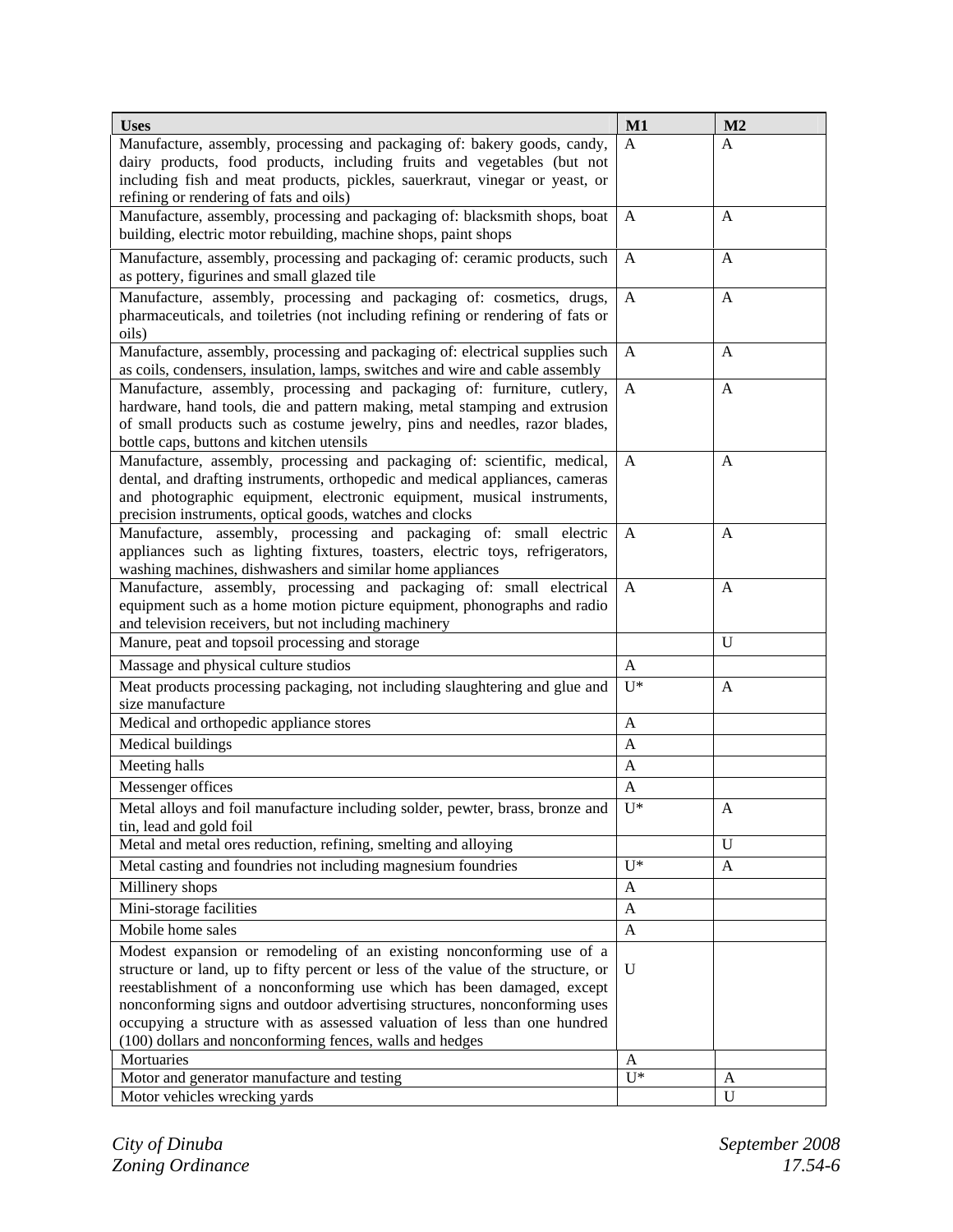| Motorcycle sales and service<br>A                                                                      |   | M1<br>M <sub>2</sub> |
|--------------------------------------------------------------------------------------------------------|---|----------------------|
|                                                                                                        |   |                      |
| Muffler shop                                                                                           | A |                      |
| Music and dance studios<br>A                                                                           |   |                      |
| Music stores<br>A                                                                                      |   |                      |
| Musical instrument repair shops and incidental sales<br>A                                              |   |                      |
| Newspaper publishing<br>A                                                                              |   |                      |
| Newsstands and magazine stores<br>A                                                                    |   |                      |
| Nurseries and garden supply stores<br>A                                                                |   |                      |
| Office and business machine stores<br>A                                                                |   |                      |
| Offices<br>A                                                                                           |   |                      |
| Overnight parking for recreational vehicles<br>U                                                       |   |                      |
| Paint and wallpaper stores<br>A                                                                        |   |                      |
| Paint manufacture including enamel, lacquer, shellac, turpentine and varnish<br>U                      |   |                      |
| Paper mills<br>U                                                                                       |   |                      |
| Paper products manufacture including shipping containers, pump goods,<br>$U^*$<br>A                    |   |                      |
| carbon paper and coated paper stencils                                                                 |   |                      |
| $U^*$<br>Paraffin products manufacture<br>A                                                            |   |                      |
| Parcel delivery services<br>$\mathbf{A}$                                                               |   |                      |
| Parking lots improved in conformity with the standards prescribed for<br>A<br>$\mathbf{A}$             |   |                      |
| required off-street parking facilities in Chapter 17.64 of this title                                  |   |                      |
| Pawn shops<br>A                                                                                        |   |                      |
| Pet and bird stores and pet grooming, but not including boarding of pets<br>$\mathbf{A}$               |   |                      |
| Petroleum and petroleum products refining and storage<br>U                                             |   |                      |
| Petroleum products storage; provided that gasoline, kerosene and similar<br>$\overline{A}$<br>A        |   |                      |
| highly inflammable products shall be stored underground                                                |   |                      |
| Photographic and blueprint processing, printing, lithographing and engraving<br>A                      |   |                      |
| Photographic supply stores<br>$\mathbf{A}$                                                             |   |                      |
| Photography studios<br>$\mathbf{A}$                                                                    |   |                      |
| Picture framing shops<br>$\mathbf{A}$                                                                  |   |                      |
| Planned unit development subject to provisions of Chapter 17.92 of this title<br>U<br>U                |   |                      |
| Planning mill, excluding refuse burning<br>$\mathbf{A}$<br>$\mathbf{A}$                                |   |                      |
| Plastic manufacture<br>$U^*$<br>A                                                                      |   |                      |
| Plumbing and sheet metal shops<br>$\mathbf{A}$                                                         |   |                      |
| Porcelain products manufacture including bathroom and kitchen fixtures and<br>$U^*$<br>A               |   |                      |
| equipment                                                                                              |   |                      |
| Post offices, public and private<br>A                                                                  |   |                      |
| Poultry and rabbit processing<br>$\overline{A}$<br>A                                                   |   |                      |
| $U^*$<br>Precious metals reduction, smelting and refining<br>$\mathbf{A}$                              |   |                      |
| Prefabrication of buildings<br>$\mathbf{A}$<br>$\mathbf{A}$                                            |   |                      |
| Pressing, altering and repairing of wearing apparel<br>$\mathbf{A}$                                    |   |                      |
| Printing shops<br>$\mathbf{A}$                                                                         |   |                      |
| Private clubs and lodges<br>$\mathbf{A}$                                                               |   |                      |
| Professional, commercial and governmental offices<br>$\mathbf{A}$                                      |   |                      |
| Public and private nonprofit charitable institutions<br>$\mathbf{A}$                                   |   |                      |
| Public buildings and grounds<br>U<br>U                                                                 |   |                      |
| Public utility service yards, electrical and gas transmission stations<br>$\mathbf{A}$<br>$\mathbf{A}$ |   |                      |
| Radio and television broadcasting studios<br>$\mathbf{A}$                                              |   |                      |
| Radio and television stores and repair shops<br>$\mathbf{A}$                                           |   |                      |
| Railroad freight and passenger stations<br>$\mathbf{A}$                                                |   |                      |
| $U^*$<br>Railroad repair shops<br>A                                                                    |   |                      |
| Reading rooms<br>$\mathbf{A}$                                                                          |   |                      |
| Recreation sales and service, including indoor commercial recreation<br>$\mathbf{A}$                   |   |                      |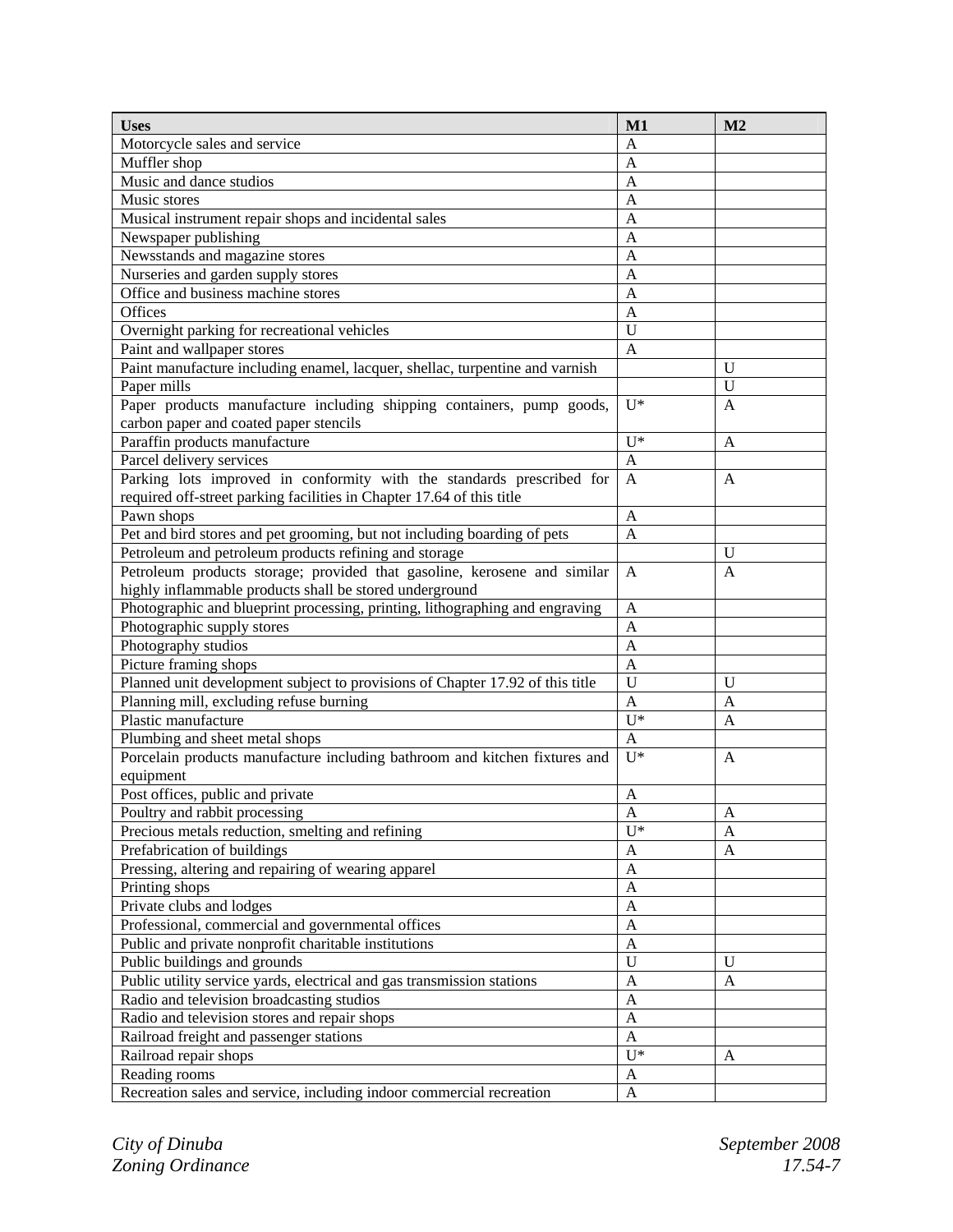| <b>Uses</b>                                                                       | M1                    | M <sub>2</sub> |
|-----------------------------------------------------------------------------------|-----------------------|----------------|
| Rental equipment, including trailers, trucks, and cars                            | $\mathbf{A}$          |                |
| Restaurants, including drive-in restaurants, cafes and outdoor cafes              | $\mathbf{A}$          |                |
| Restaurants, tea rooms and cafes, including out-door cafes, but excluding the     |                       |                |
| sale of alcoholic beverages                                                       |                       |                |
| Rifle and pistol ranges                                                           |                       | U              |
| Rock, sand and gravel storage and distribution                                    | $U^*$                 | A              |
| Rubber manufacture or processing including natural or synthetic rubber            |                       | U              |
| Rubber products manufacture including tires and tubes                             | $U^*$                 | A              |
| Rug and carpet cleaning and dyeing                                                | A                     |                |
| Sand blasting                                                                     | $U^*$                 | A              |
| Scientific instrument stores                                                      | A                     |                |
| Secretarial services                                                              | A                     |                |
| Self-service coin-operated car wash                                               | A                     |                |
| Self-service laundry and dry cleaning establishments                              | $\mathbf{A}$          |                |
| Service stations (gasoline), as part of a convenience store, excluding            | $\mathbf{A}$          |                |
| automotive repair service not included in the definition of "service station" as  |                       |                |
| provided by this title; provided that all operations, except the sale of gasoline |                       |                |
| and oil, shall be conducted in a building enclosed on at least two sides          |                       |                |
| Service stations, excluding truck service and dispersing of diesel fuel to trucks | A                     |                |
| Sheet metal shops                                                                 | A                     |                |
| Shoe polish manufacture                                                           | $U^*$                 | A              |
| Shoe repair shops                                                                 | A                     |                |
| Shoe stores                                                                       | A                     |                |
| Sign painting shops                                                               | A                     |                |
| Soap manufacture including fat rendering                                          |                       | U              |
| Soda and compound manufacture                                                     | $U^*$                 | A              |
| Soda fountains                                                                    | $\mathbf{A}$<br>$U^*$ |                |
| Solid waste recycling                                                             |                       | A              |
| Sporting goods stores, including incidental boat sales and sporting equipment     |                       |                |
| repair                                                                            |                       |                |
| Sports arenas within buildings                                                    |                       |                |
| Stables and riding academies                                                      |                       | A              |
| Stamp and coin stores                                                             |                       |                |
| Starch and dextrin manufacturing                                                  |                       | A              |
| Stationery stores                                                                 |                       |                |
| Steam electric generating stations                                                | $U^*$                 | A              |
| Steel products manufacture and assembly including steel cabinets and lockers,     | $U^*$                 | A              |
| doors, fencing and furniture                                                      |                       |                |
| Steam plants                                                                      |                       | $\mathbf U$    |
| Stock yards, stock feeding yards and slaughter houses                             |                       | $\mathbf U$    |
| Stone and monument yards or mills                                                 |                       |                |
| Stone monument works                                                              |                       | A              |
| Stone products manufacture and stone processing including abrasives,              |                       | A              |
| asbestos, stone screening and sand and lime products                              |                       |                |
| Stone quarries, gravel pits, mines and stone mills                                |                       | $\mathbf U$    |
| Storage buildings incidental to a permitted use                                   |                       |                |
| Storage of inflammable liquids                                                    |                       | U              |
| Storage of used building materials                                                |                       | $\mathbf U$    |
| Storage, storing, collecting or baling of iron, junk, paper, rags or scrap        | $U^*$                 | A              |
| Structural steel products manufacture including bars, girders, rail and wire      | $U^*$                 | $\mathbf{A}$   |
| rope                                                                              |                       |                |
| Subdivision signs - off-site                                                      | $\mathbf{A}$          |                |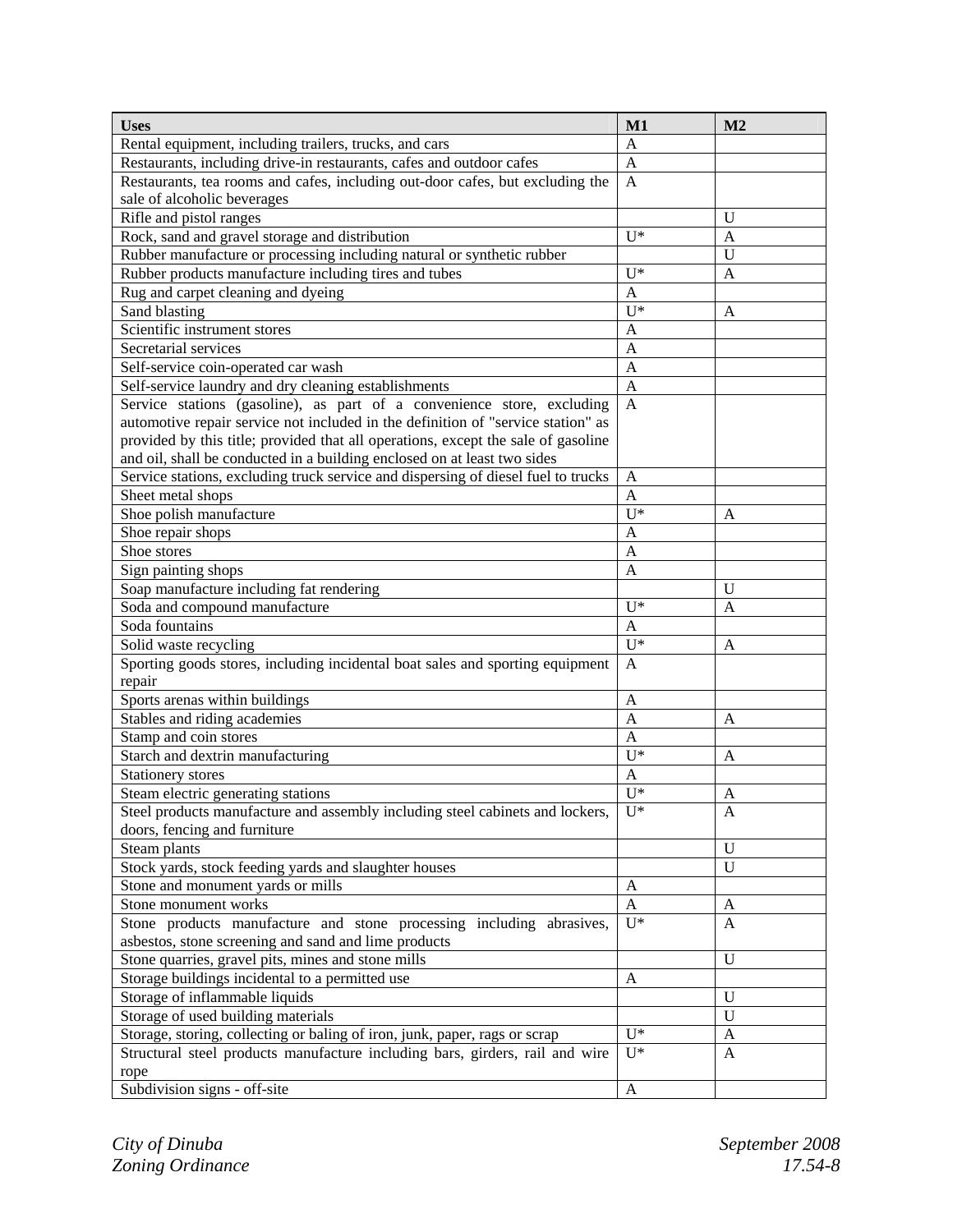| <b>Uses</b>                                                                     | M1             | M <sub>2</sub> |
|---------------------------------------------------------------------------------|----------------|----------------|
| Swap meets                                                                      | U              |                |
| Tailor and dressmaking shops                                                    | A              |                |
| Tallow manufacture                                                              |                | $\mathbf U$    |
| Tanneries and curing and storage of rawhides                                    |                | U              |
| Taxidermists                                                                    | A              |                |
| Telegraph offices                                                               | $\overline{A}$ |                |
| Textile bleaching                                                               | $U^*$          | $\mathbf{A}$   |
| Theaters and auditoriums                                                        | A              |                |
| Thrift shops and secondhand stores                                              | A              |                |
| Tire rebuilding, recapping and re-treading                                      | A              | A              |
| Tire sales, rebuilding, recapping and re-treading                               | $\overline{A}$ |                |
| Tobacco shops                                                                   | A              |                |
| Toy stores                                                                      | $\mathbf{A}$   |                |
| Transit and transportation equipment, storage space and yards, except freight   | A              | A              |
| classification yards                                                            |                |                |
| Transit terminals and truck stops                                               | $\mathbf{U}$   |                |
| <b>Travel bureaus</b>                                                           | A              |                |
| Trophy shops                                                                    | A              |                |
| Trucking terminals                                                              | A              | A              |
| Typewriter repair shops                                                         | A              |                |
| Upholstery shops                                                                | $\overline{A}$ |                |
| Variety stores                                                                  | $\mathbf{A}$   |                |
| Veterinarian offices and small animal hospitals or clinics including short-term | $\mathbf{A}$   |                |
| boarding of animals and incidental care such as bathing and trimming,           |                |                |
| provided that all operations are conducted entirely within a completely         |                |                |
| enclosed structure which complies with specifications of soundproof             |                |                |
| construction prescribed by the Uniform Building Code                            |                |                |
| Video store                                                                     | A              |                |
| Warehouses except for the storage of fuel oil or flammable liquids and          | A              |                |
| explosives                                                                      |                |                |
| Wedding chapels                                                                 | A              |                |
| Welding and blacksmithing shops, excepting drop hammer                          | A              |                |
| Wholesale establishments                                                        | $\overline{A}$ |                |
| Wire and cable manufacturing                                                    | $U^*$          | A              |
| Wood and bones distillation                                                     |                | U              |
| Wood and lumber processing and woodworking including planning mills and         | $U^*$          | A              |
| saw mills, excelsior, plywood, veneer and wood-preserving treatment             |                |                |
| Wood pulp and fiber reduction and processing                                    |                | U              |
| Wool pulling or scouring                                                        | $\mathbf{U}^*$ | A              |

\*Use is Conditional provided that, on the basis of the use permit application and the evidence submitted, the planning commission makes the following findings in addition to the findings prescribed in Chapter 17.80 of this title

- 1. That consideration of all the determinable characteristics of the use which is the subject of the application indicated that the use has the same essential characteristics as the uses permitted in the M-1 district, with respect to methods of operation, type of process, materials, equipment, structures, storage and appearances,
- 2. If the use involves nuisance or hazardous characteristics, that the application include sufficient evidence to indicate that measures are planned to eliminate the nuisance or hazardous characteristics

\*\*Any other use is permitted in each zoning district that the Planning Commission finds consistent with the purpose and intent of that district subject to use permit review per Chapter 17.80.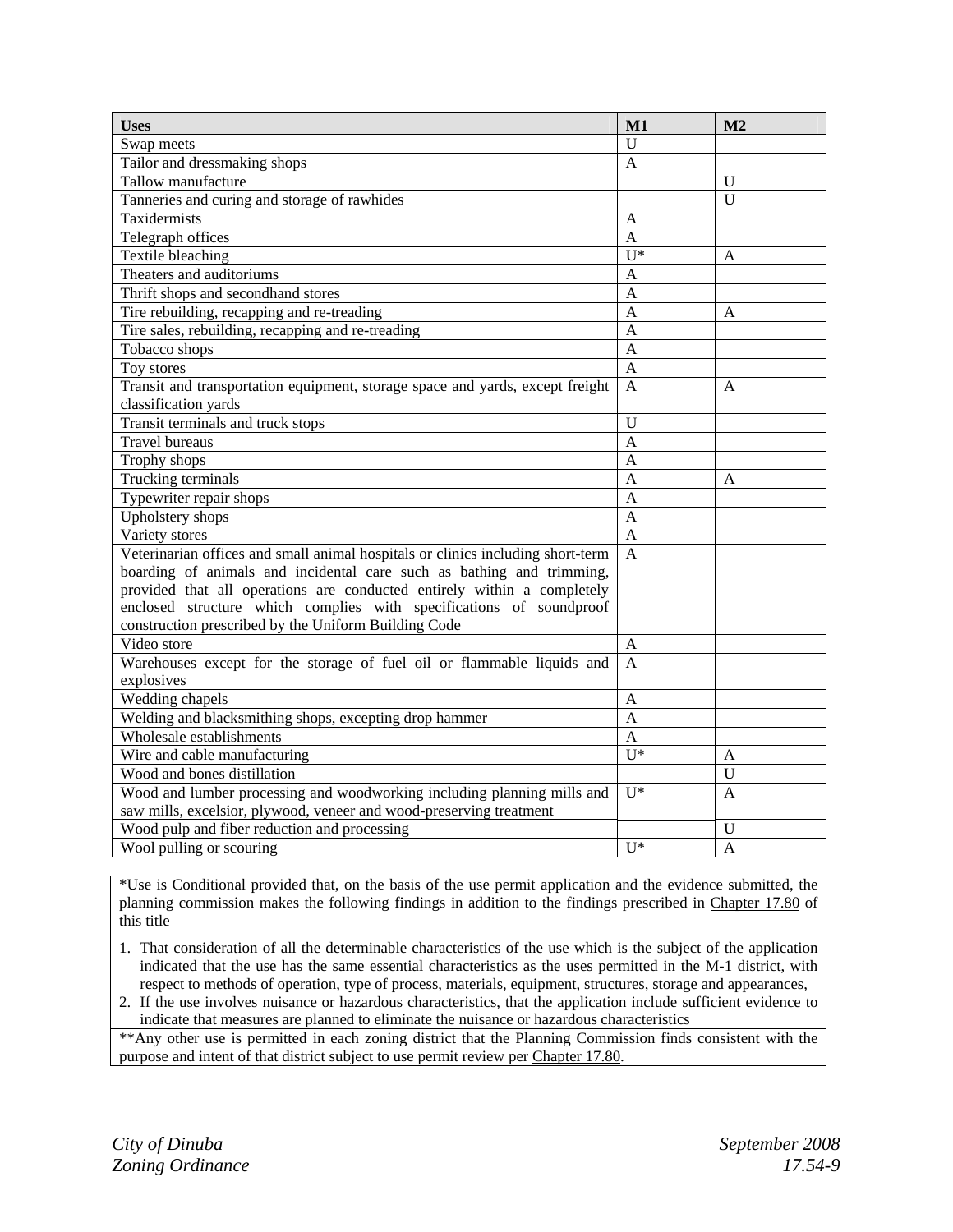# **Chapter 17.56 PA OFF-STREET PARKING OVERLAY DISTRICT**

## *Sections:*

| 17.56.010 | Purpose                                            |
|-----------|----------------------------------------------------|
| 17.56.020 | Permitted uses                                     |
| 17.56.030 | Permitted uses – administrative site plan approval |
| 17.56.040 | Conditional uses                                   |
| 17.56.050 | Uses expressly prohibited                          |
| 17.56.060 | Lot area                                           |
| 17.56.070 | Lot dimensions                                     |
| 17.56.080 | Building height                                    |
| 17.56.090 | Yards                                              |
| 17.56.100 | Space between buildings                            |
| 17.56.110 | Coverage                                           |
| 17.56.120 | Screening and landscaping                          |
| 17.56.130 | Access                                             |
| 17.56.140 | Signs                                              |
|           |                                                    |

## **17.56.010 PURPOSE**

The PA off-street parking overlay district is intended to provide for permanent improved parking areas.

## **17.56.020 LAND SUBJECT TO A (PA) CLASSIFICATION**

The off-street parking overlay district classification, denoted as a (PA) on the zoning map, may be superimposed only on those lands zoned C-2, C-3, C-4, and M-1.

## **17.56.030 PERMITTED USES-ADMINISTRATIVE SITE PLAN APPROVAL**

The following uses shall be permitted on properties designated with a PA overlay, subject to the provisions of Chapter 17.80 of this Title:

- A. A public or private parking area, provided:
	- 1. Such parking area shall be unroofed and for the temporary parking of automobiles, and shall not be used for the regular storage of vehicles or for a car sales area,
	- 2. Prior to the issuance of a permit thereof, the plans for such parking area shall be submitted and approved in accordance with Chapter 17.64 of this title,
	- 3. Said area shall be designed, improved and maintained in accordance with Chapter 17.64 of this title;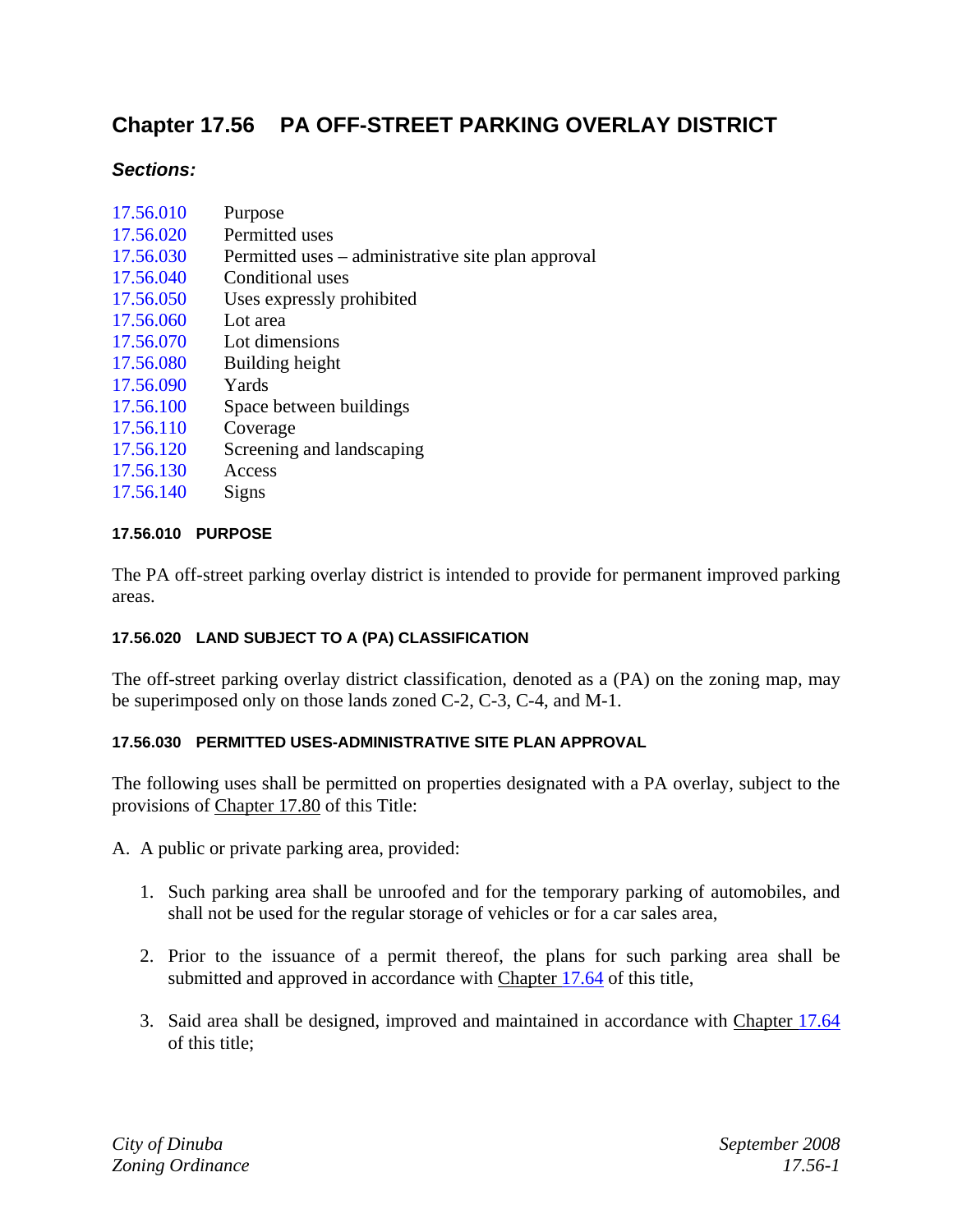- B. Buildings incidental to the operation of a parking lot, not to exceed one-hundred (100) square feet in area, to be used for purposes of maintaining the lot and to contain no provisions for residential or commercial use;
- C. Temporary (subject to temporary use permit as defined in Section 17.71.180 of this title) or permanent telephone booths.

## **17.56.040 CONDITIONAL USES**

The following uses shall be permitted in the PA overlay district, subject to the provisions of Chapter 17.86 of this title:

- A. Parking structures;
- B. Within a parking structure two (2) or more stories in height, commercial uses clearly incidental to the use of the building for parking purposes are permitted on the ground floor only in an amount not to exceed six (6) percent of the gross floor area of the parking structure.

#### **17.56.050 USES EXPRESSLY PROHIBITED**

In the PA overlay district, the following uses are expressly prohibited:

- A. Residential use;
- B. Any combination of residential and nonresidential uses;
- C. Commercial uses not listed in Section 17.30.030(B) of this chapter;
- D. Industrial uses;
- E. Advertising structures (billboards).

#### **17.56.060 LOT AREA**

In the PA overlay district, the minimum lot area shall be ten thousand (10,000) square feet.

#### **17.56.070 LOT DIMENSIONS**

In the PA overlay district, all lots shall have minimum dimensions of fifty (50) feet.

#### **17.56.080 BUILDING HEIGHT**

In the PA overlay district, no parking building or structure shall have a height greater than six (6) stories, not to exceed seventy-five (75) feet.

*City of Dinuba September 2008 Zoning Ordinance 17.56-2*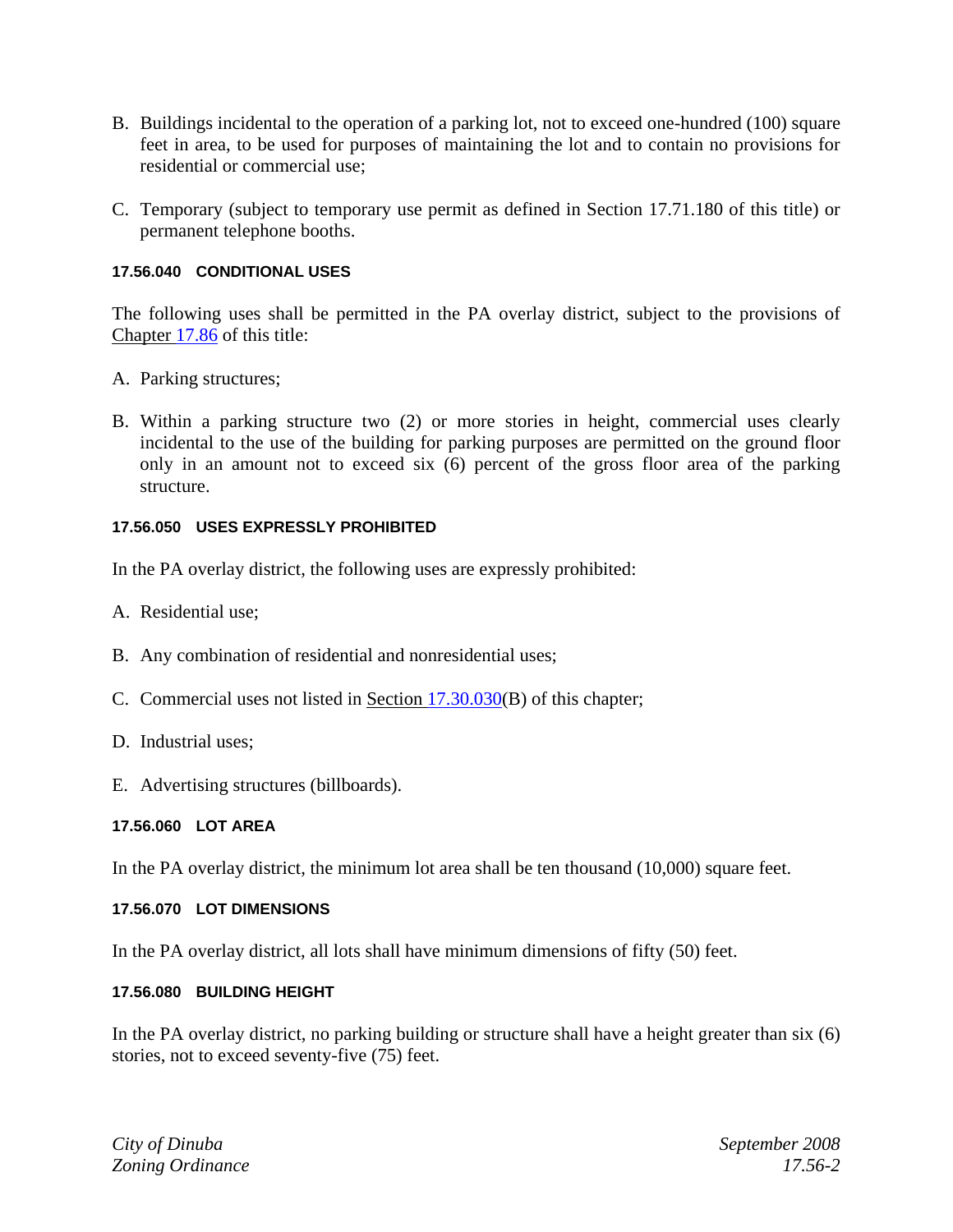## **17.56.090 YARDS**

Yard requirements in the PA overlay district are as follows:

- A. Front. None.
- B. Side and Rear. No parking building shall be permitted closer than ten (10) feet from any residential district.

#### **17.56.100 SPACE BETWEEN BUILDINGS.**

In the PA overlay district, there are no requirements for space between buildings.

#### **17.56.110 COVERAGE**

In the PA overlay district, there are no requirements for coverage.

#### **17.56.120 SCREENING AND LANDSCAPING**

In the PA overlay district:

- A. A minimum six (6) foot high ornamental solid wall or fence, or such other height or type of screening as may be required by the city, shall be erected along the property line or district boundary line to separate the P district from any residential district.
- B. Street trees and other forms of landscaping may be required under the provisions of Chapter 17.71.

## **17.56.130 ACCESS**

In the PA overlay district, access to off-street parking facilities shall be not less than ten (10) feet in width for each direction of vehicular traffic movement and shall be not less than this width from intersecting or intercepting street or alley rights-of-way.

#### **17.56.140 SIGNS**

No sign shall be permitted in the PA overlay district except as prescribed in Chapter 17.72 of this title.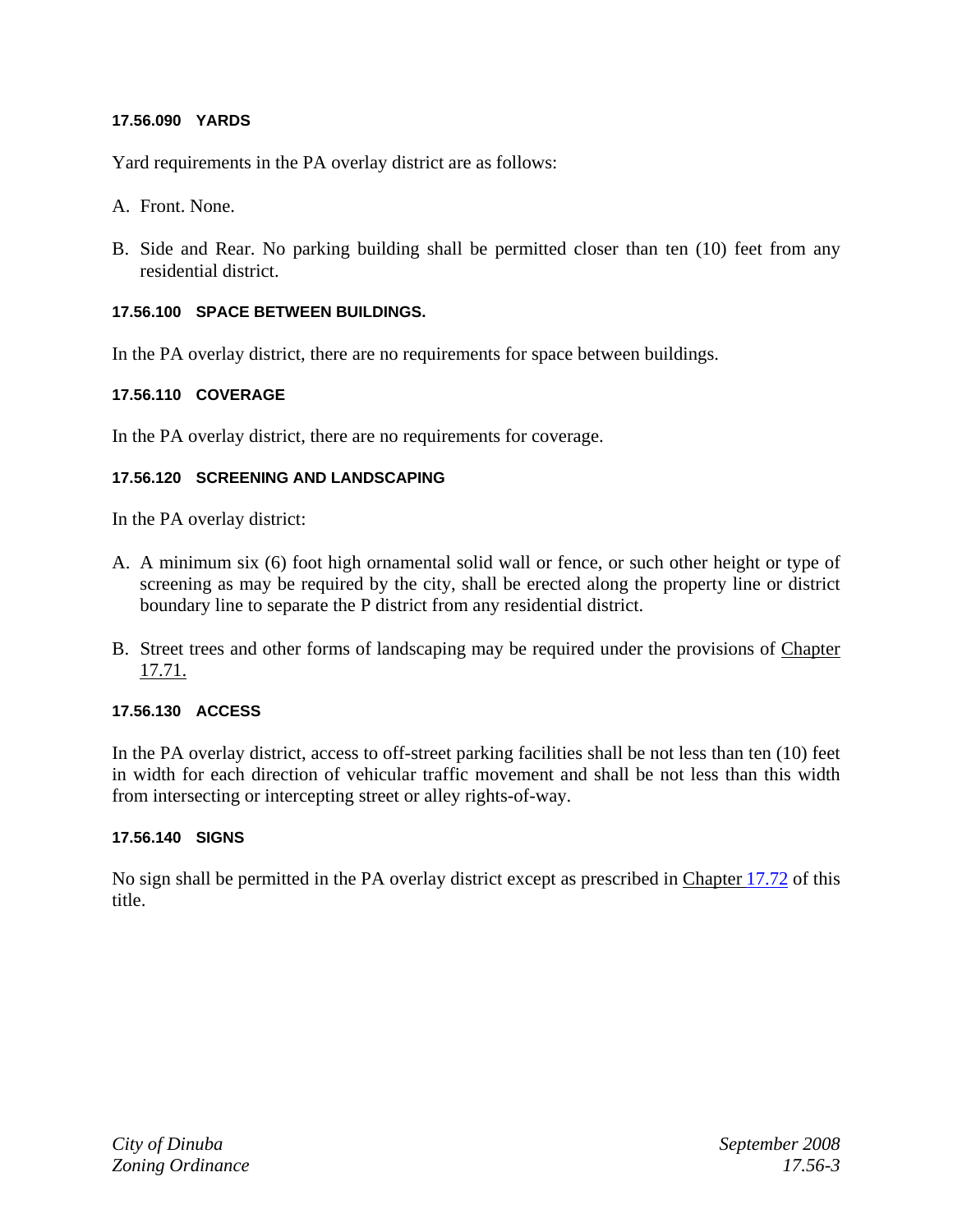# **Chapter 17.60 PUD PLANNED UNIT DEVELOPMENT OVERLAY DISTRICT**

## *Sections:*

| 17.60.010 | Purpose                               |
|-----------|---------------------------------------|
| 17.60.020 | Applicable regulations and procedures |

## **17.60.010 PURPOSE**

The PUD overlay district is intended for application to those residential, professional offices, commercial and industrial base zoning districts designated by the general plan or by the city council as areas to assure that property will be developed in a manner superior to that which would otherwise be achieved through regulations of the base zoning district. The PUD overlay district is also intended as an optional approach to achieving the purposes of Chapter 17.92 of this title, at the discretion of the city rather than of the landowner.

## **17.60.020 APPLICABLE REGULATIONS AND PROCEDURES**

- A. The development of property within a PUD overlay district shall be subject to all of the regulations and procedures prescribed within Chapter 17.92 of this title.
- B. The PUD overlay district shall be designated on the zone map by use of the symbol otherwise used to designate the underlying zone district, followed by the letters (PUD).
- C. The PUD overlay district may be established at any time, either concurrently with, or as a part of, the proceedings for the establishment or change of zoning, or with respect to any established zone.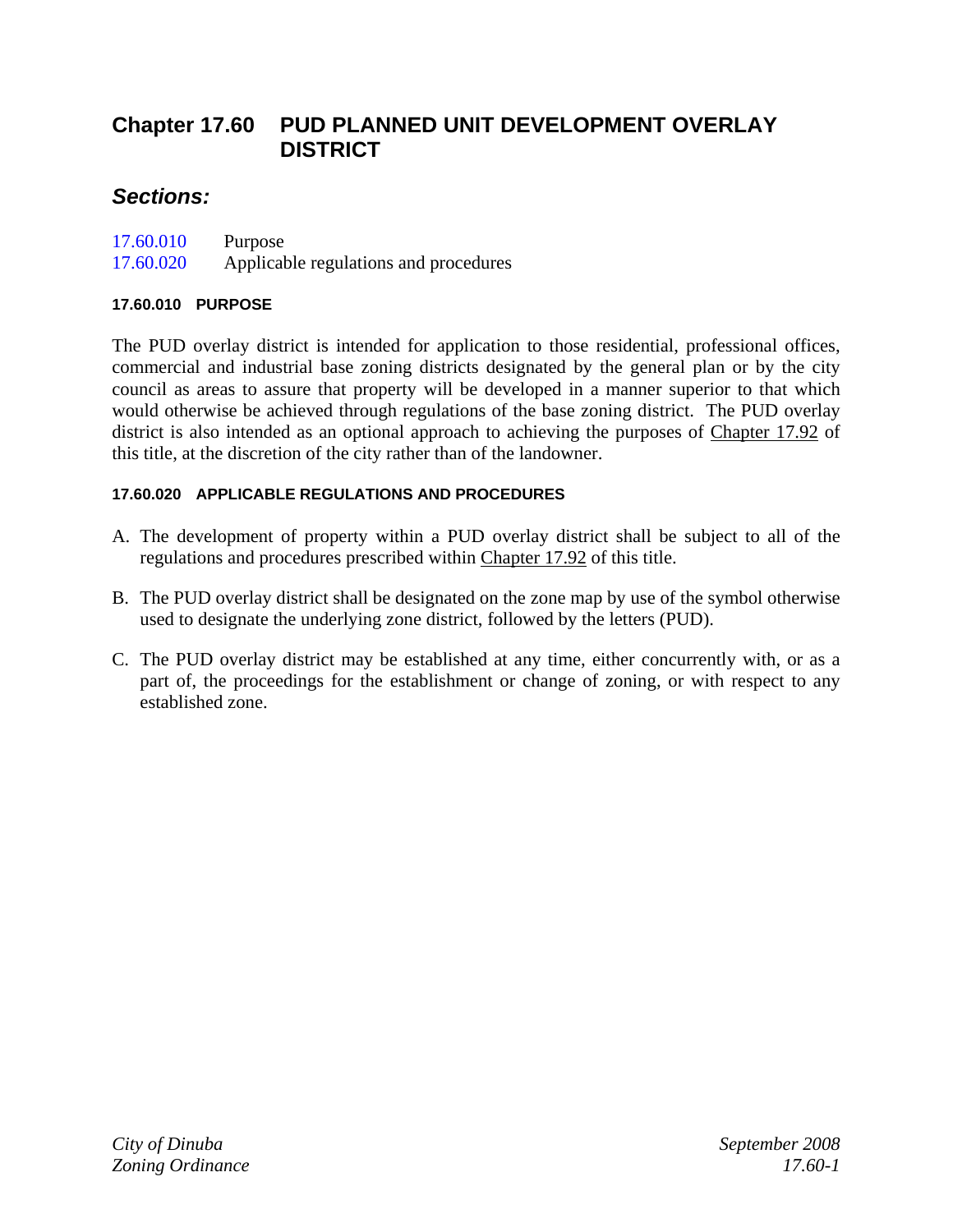# **Chapter 17.61 DOWNTOWN RESIDENTIAL OVERLAY DISTRICT**

## *Sections:*

| 17.61.010 | Purpose                                  |
|-----------|------------------------------------------|
| 17.61.020 | Definitions                              |
| 17.61.030 | Land subject to mixed use classification |
| 17.61.040 | Zoning compatibility                     |
| 17.61.050 | Development standards                    |
| 17.61.060 | Flexibility                              |
| 17.61.070 | Senior projects                          |
| 17.61.080 | Exterior appearance                      |

#### **17.61.010 PURPOSE**

The downtown residential overlay district is established to encourage residential development as part of a mixed use development throughout the downtown area. New residential development and the rehabilitation of existing structures are encouraged both to meet housing needs and to provide support for the growth of downtown businesses.

#### **17.61.020 DEFINITIONS**

As used in this chapter:

*Mixed land use. "Mixed land use"* means a development on a parcel of land consisting of commercial and/or office space uses with residential uses above them in the downtown area. The development may consist of:

- A. One (1) or two (2) floors of commercial and/or office use and a second ( $2<sup>nd</sup>$ ) and third ( $3<sup>rd</sup>$ ) floor of residential use; or
- B. Limited ground floor residential development if compatibility is determined with the neighborhood or other commercial development.

## **17.61.030 LAND SUBJECT TO MIXED USE CLASSIFICATION**

The mixed use classification may be superimposed only on those lands classified C-2 within the downtown area.

#### **17.61.040 ZONING COMPATIBILITY**

Mixed land use projects shall be permitted with a conditional use permit either as a principal use or as part of a mixed use project.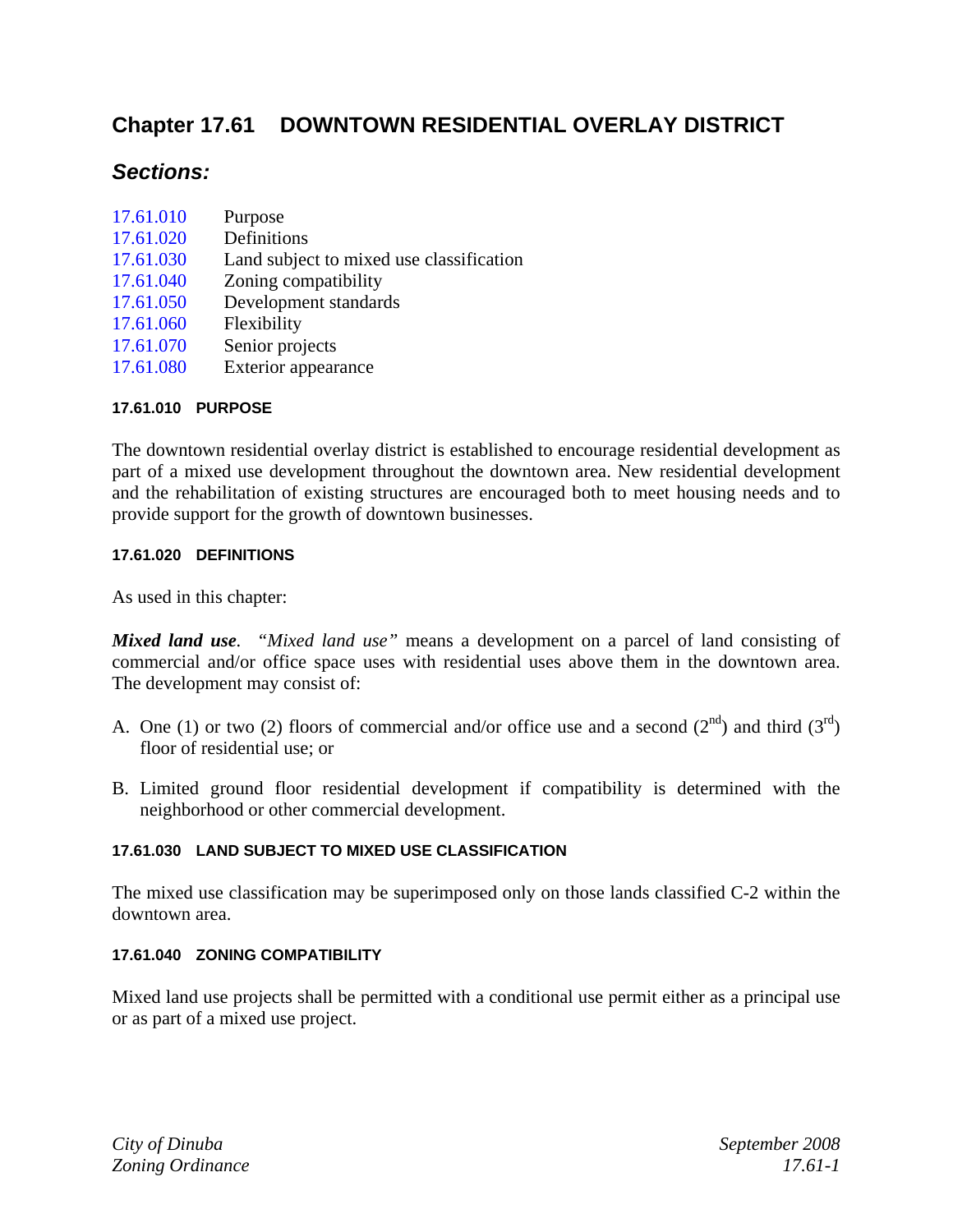#### **17.61.050 DEVELOPMENT STANDARDS**

The following minimum development standards shall apply in the downtown residential overlay district, subject to review by the planning commission:

- A. Lot Area. The minimum lot size shall be three-thousand, seven-hundred and fifty (3,750) square feet.
- B. Lot Dimensions. The minimum lot width shall be twenty-five (25) feet and depth of onehundred fifty (150) feet.
- C. Building Height. The maximum building height shall not exceed forty (40) feet or three (3) stories.
- D. Unit Density. The number of residential units allowed in a mixed land use project shall not exceed a maximum density of twenty-four (24) units per acre, or one-thousand, eighthundred and seventy-five (1,875) square feet per unit. All habitable floor area shall contain a reasonable combination of at least two (2) of the following unit types: studio unit, one (1) bedroom apartment and two (2) bedroom apartment.
- E. Dwelling Unit. A unit is any building or portion thereof which contains living facilities, including provisions for sleeping, eating, cooking and sanitation for not more than one family.
- F. Minimum Unit Size Standards. The minimum unit size of residential units in mixed land use proposals shall be:
	- 1. Studio unit, four-hundred fifty (450) square feet;
	- 2. One (1) bedroom apartment, six-hundred fifty (650) square feet;
	- 3. Two (2) bedroom apartment, eight-hundred (800) square feet;
- G. Parking Standards.
	- 1. Commercial Portion. Comply with the parking provisions of Chapter 17.64 of this title.
	- 2. Residential Portion.
		- a) One (1) covered parking space designated for studio and one (1) bedroom units;
		- b) Two (2) bedroom units, one designated covered parking space and one (1) additional space.

## **17.61.060 FLEXIBILITY**

In the downtown residential overlay district, the planning commission may allow: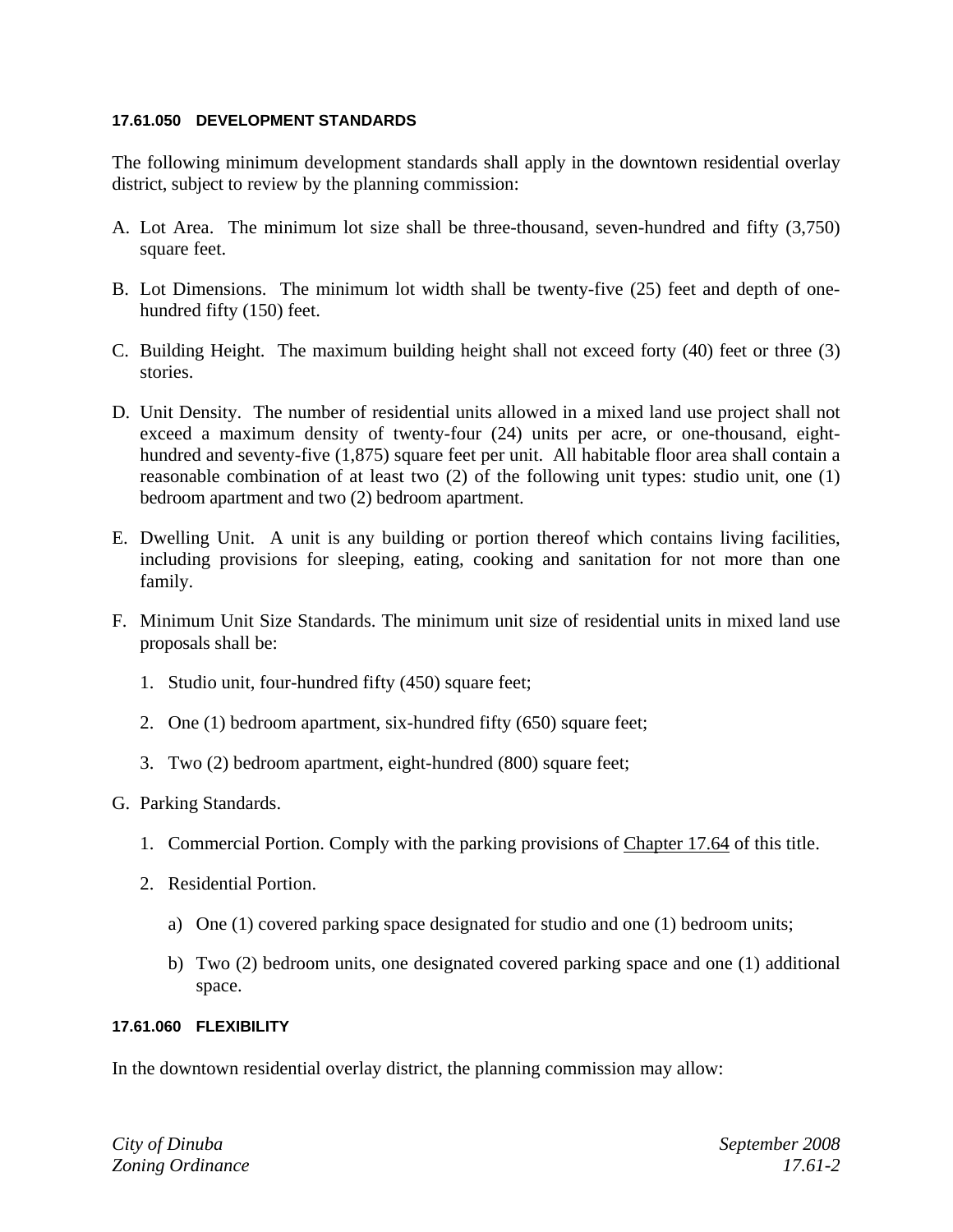- A. Less than the required combined parking requirements for commercial and residential uses;
- B. Parking on one other site located within three-hundred (300) feet of the proposed use;
- C. Parking district spaces will be permitted to satisfy one-half (1/2) of the required parking;
- D. Shared Parking. Parking facilities may be used jointly with parking facilities for other uses when operations are not normally conducted during the same hours, or when hours of peak use vary. Requests for use of shared parking are subject to the following conditions:
	- 1. A parking study shall be presented demonstrating that substantial conflict will not exist in the principal hours or periods of peak demand for the uses which the joint use is proposed.
	- 2. Parking facilities designated for joint use should not be located further than threehundred (300) feet from any structure or use served.
	- 3. A written agreement shall be drawn by the applicant to the satisfaction of the city and executed by all parties concerned assuring the continued availability of the number of stalls designated for joint use.
- E. In the event that the required off-street parking spaces cannot be provided, an in-lieu fee shall be assessed as established by Resolution 91.09 on a per space cost at the time a building permit is issued. This in-lieu fee shall be deposited into an account for the purpose of providing future public parking facilities which will benefit the proposed use.

## **17.61.070 SENIOR PROJECTS**

Designated senior projects will be allowed flexibility in the standards provided a written agreement is executed between the applicant and the city guaranteeing and maintaining such a complex.

## **17.61.080 EXTERIOR APPEARANCE**

The overall exterior appearance of mixed land use projects shall favor a commercial architectural design.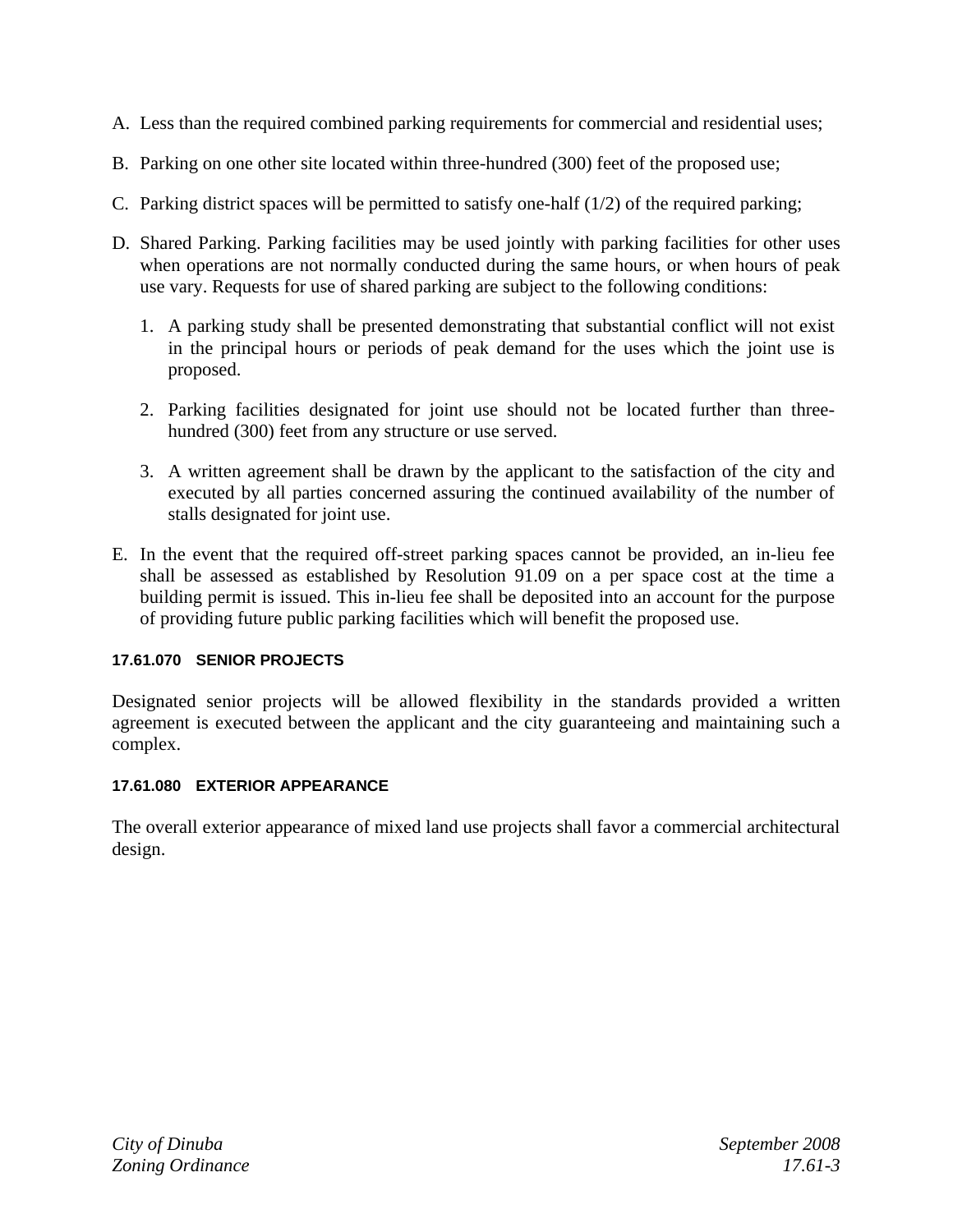# **Chapter 17.62 PRECISE PLAN OVERLAY DISTRICT**

## *Sections:*

| 17.62.010 | Purpose                               |
|-----------|---------------------------------------|
| 17.62.020 | Findings necessary for establishment  |
| 17.62.030 | Content and scope of the precise plan |
| 17.62.040 | Adoption and amendment                |
| 17.62.050 | Effect of precise plan                |

## **17.62.010 PURPOSE**

The precise plan overlay district is intended for application to those residential, professional offices, commercial and industrial base zoning districts designated by the general plan or by the city council as areas to assure that property will be developed in a manner superior to that which would otherwise be achieved through regulations of the base zoning district.

## **17.62.020 FINDINGS NECESSARY FOR ESTABLISHMENT**

A precise plan overlay district may be established after the city council has, by resolution, found as follows:

- A. That the area proposed for the precise plan overlay district is suitable for the uses permitted in the underlying zone district existing or proposed for the area. In order to promote the public health and welfare and the orderly physical growth of the city, however, it would not otherwise be appropriate to so zone the area unless the land uses permitted are subject to precise plan;
- B. That the precise plan will provide benefits and safeguards equal to or greater than those that would be provided by regulations of the applicable underlying zone district with respect to the public health and welfare and the orderly physical growth of the city.

## **17.62.030 CONTENT AND SCOPE OF THE PRECISE PLAN**

- A. A precise plan may contain regulations and plans relating to the types of uses, location, height and bulk of buildings and other improvements; buildable area and open spaces about buildings; traffic control including arrangement, design and dimensions of streets, alleys, pedestrian ways and parking and loading areas; screening of uses from visibility from adjacent areas or public ways; landscaping; and such other matters as in the determination of the planning commission and council may be necessary to accomplish the purposes of this chapter.
- B. The precise plan shall be prepared in map or written form, or a combination of both.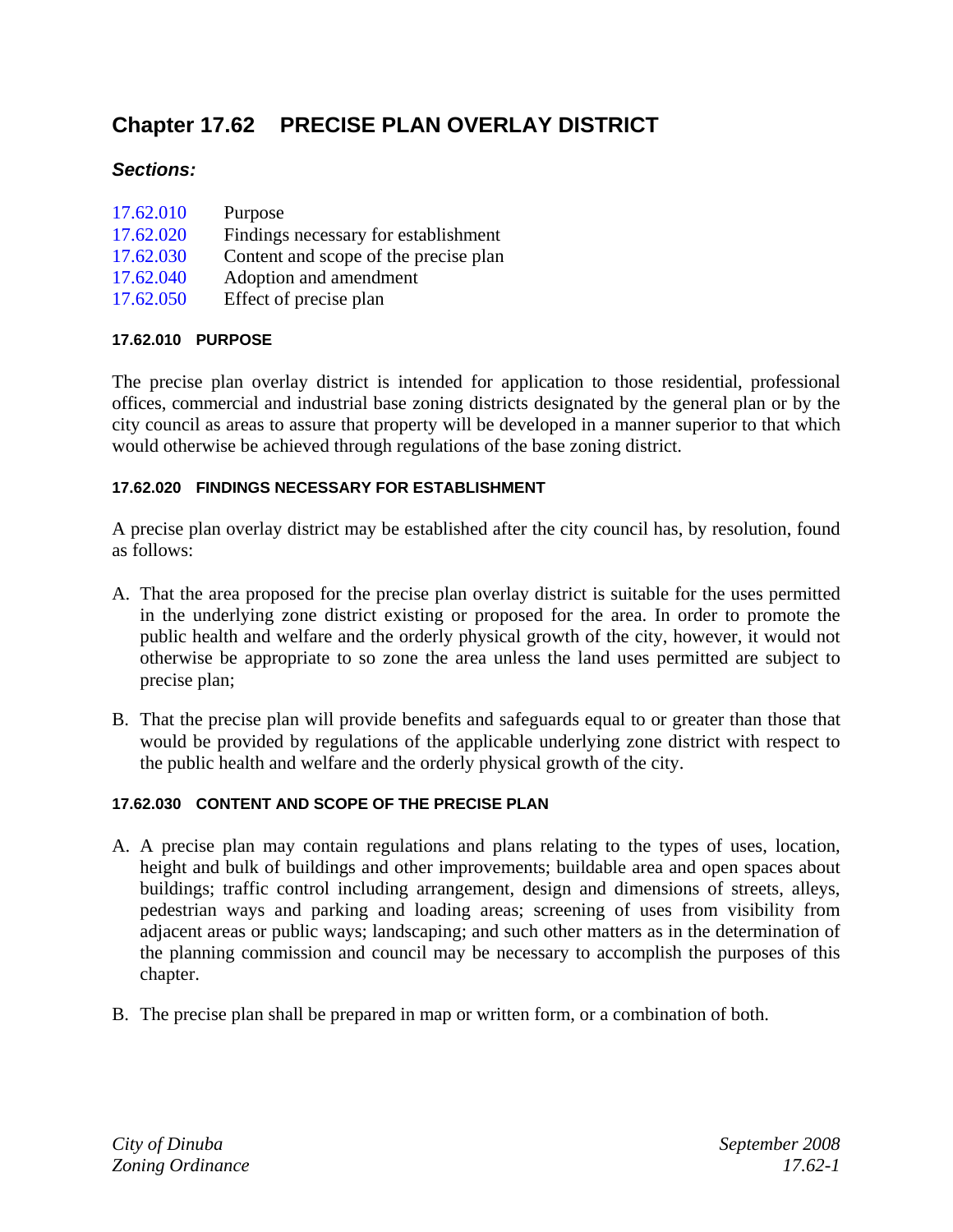## **17.62.040 ADOPTION AND AMENDMENT**

- A. The precise plan overlay district, the approved precise plan and any amendments shall be established by resolution, and after the same proceedings as in the case of other changes of zone mentioned in this title.
- B. The precise plan overlay district shall be designated on the zone map by use of the symbol otherwise used to designate the underlying zone district, followed by the letter "(P)." The precise plan shall be designated by an identifying serial number which shall appear on any map, plan or written statement in which the precise plan is embodied.
- C. The precise plan overlay district may be established at any time, either concurrently with and as a part of the same proceedings for the establishment or change of zoning, or with respect to any established zone.

## **17.62.050 EFFECT OF PRECISE PLAN**

The use of land and the construction, reconstruction or structural alteration and use of buildings and structures located in a precise plan overlay district shall conform with the precise plan, and shall also be subject to all other regulations and provisions which apply to the underlying zone district to the extent that they are not contrary to the express provisions or general intent of the precise plan.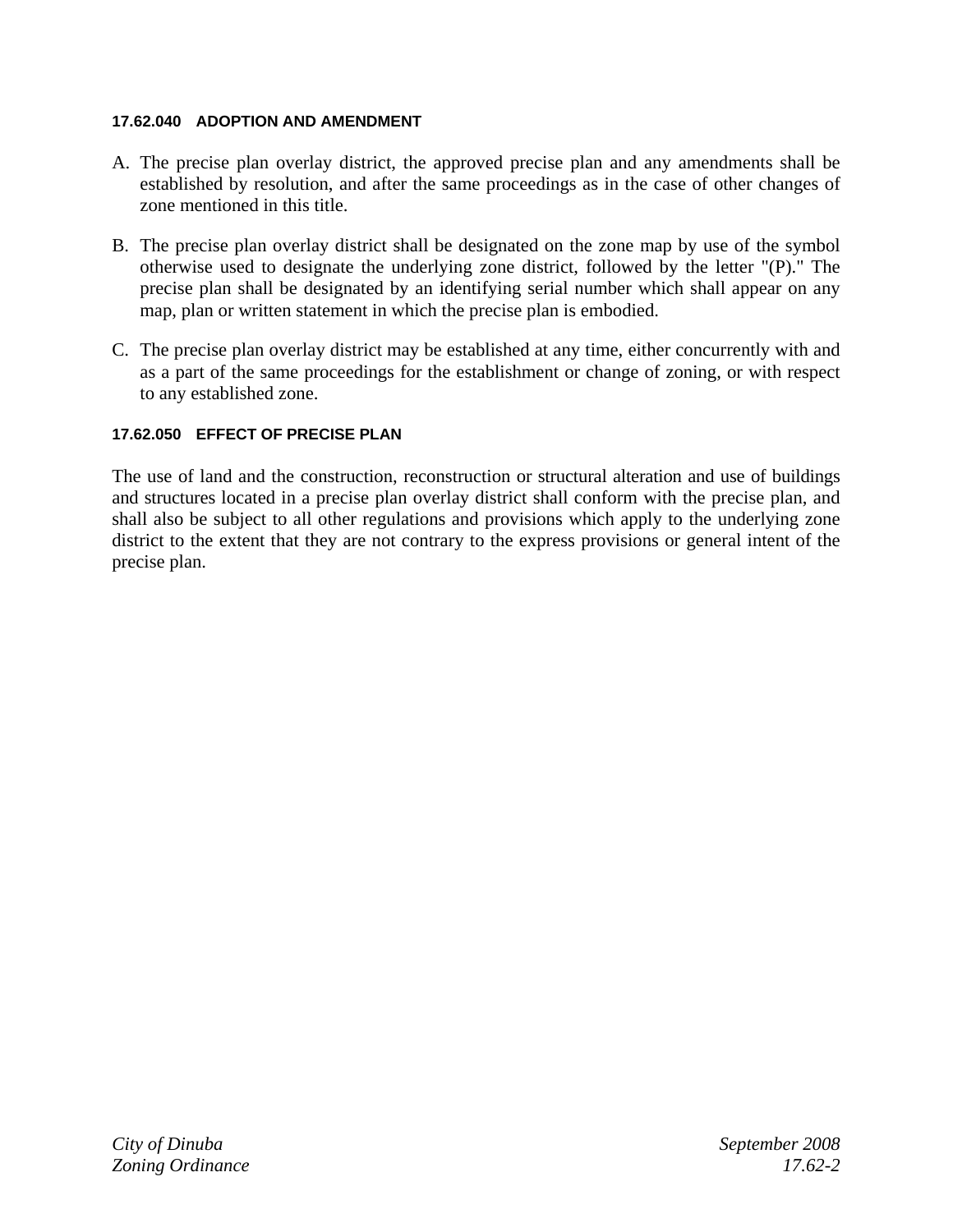# **Chapter 17.63 BA BOULEVARD OVERLAY DISTRICT**

## **Sections:**

| 17.63.010 | Purpose                         |
|-----------|---------------------------------|
| 17.63.020 | Property development standards  |
| 17.63.030 | Administrative Site plan review |

## **17.63.010 PURPOSE**

The BA overlay district provides special land development standards which will create, protect and maintain arterial and collector streets and adjacent properties as boulevards of special quality which by reason of location, form and extent of improvements are areas of superlative public and private value. All regulations for this district are deemed to be necessary for the protection of said quality and value and for the securing of the health, safety and general welfare of pedestrian and vehicular traffic and of owners and users of adjacent private property.

## **17.63.020 PROPERTY DEVELOPMENT STANDARDS**

The following additional property development standards shall apply to all land and structures in the BA overlay district:

- A. Lot Area. Each lot shall have the minimum areas required by the underlying district, plus sufficient additional area necessary to accommodate additional lot dimensions and yards required by this section.
- B. Lot Dimensions. Each lot shall have the minimum dimensions required by the underlying zone district, plus additional width and depth necessary to accommodate yards required by this section.
- C. Population Density. Population density shall be as required by the underlying zone district. In determining population density, full credit shall be given for the area devoted to yards required by this section or any frontage roads required upon site plan review.
- D. Yards.
	- 1. All yards required by the underlying zone district and abutting a street, shall be landscaped and maintained.
	- 2. The depth or width of front, side or rear yards, when such yards abut a street, shall be as designated on the official zone map by use of numerals appearing after the letters "(BA)," but in no case shall exceed thirty (30) feet as measured from the ultimate property line, except as follows:
		- a) Whenever a frontage road is required or where an official plan line establishes the location of a frontage road, the yard requirements of the underlying zone district shall apply.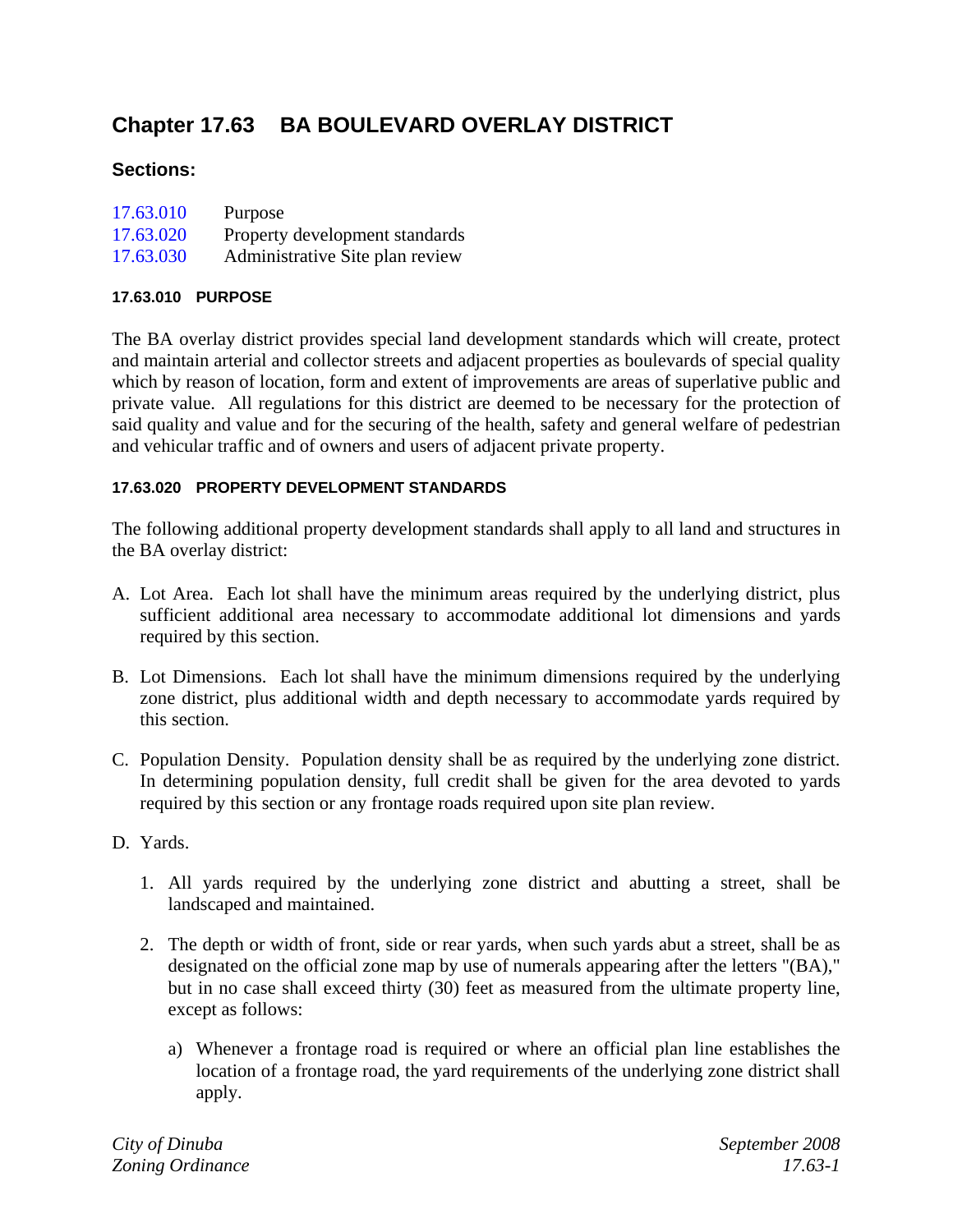- b) Relative to a lot held in separate ownership at the time of the adoption of the BA overlay district, no additional yard requirement shall be imposed which will reduce by more than one-third (1/3) the area usable for other than yard or driveway purposes. The yard or yards which are adjusted to meet the requirements of this subsection shall be determined upon site plan review, except that an adjusted yard may not be reduced below that required by the underlying district.
- 3. There shall be no parking, storage or other similar uses within required landscaped yards.
- 4. Public sidewalks for the abutting streets may be between the curb and inside line of the additional required yard and may be dedicated, when the landowner so agrees.
- 5. Cornices, eaves, roof overhangs, beams, joists and other roof projections which are integral parts of the building architecture may project into the landscaped yard so long as the projection does not conflict with the landscape architecture approved at the location. Said projection shall be a minimum of eight (8) feet above the finished grade of the land adjacent to the building and shall not have supporting members such as posts, pillars or walls within the landscaped yard one-third (1/3) of the depth of the yard, but not more than ten (10) feet, or the maximum projection allowed by the provisions of the underlying zoning district, whichever is less.
- E. Walls. Walls shall be as required by the underlying district, except that walls may be deleted or lowered upon the imposition of a similar protective device or technique upon approval of a site plan.
- F. Access.
	- 1. There shall be adequate vehicular access from a dedicated and improved street, frontage road or alley.
	- 2. The director shall specify the location and number and means of ingress and egress to property by conditions established upon site plan review.

## **17.63.030 ADMINISTRATIVE SITE PLAN REVIEW**

- A. Before any building or structure is erected or any parking area established on any property in the BA overlay district, an administrative site plan shall have been submitted and approved pursuant to the provisions of Chapter 17.80 of this title and this section.
- B. In the case of permitted signs, a desired deletion or lowering of a required wall or desired construction of a building over the underlying height limit, the director shall make the following findings and may establish the following conditions in addition to those of Chapter 17.80:
	- 1. Findings. The director shall first find that the development standards of the underlying district do not accomplish the purpose and intent of the BA overlay district.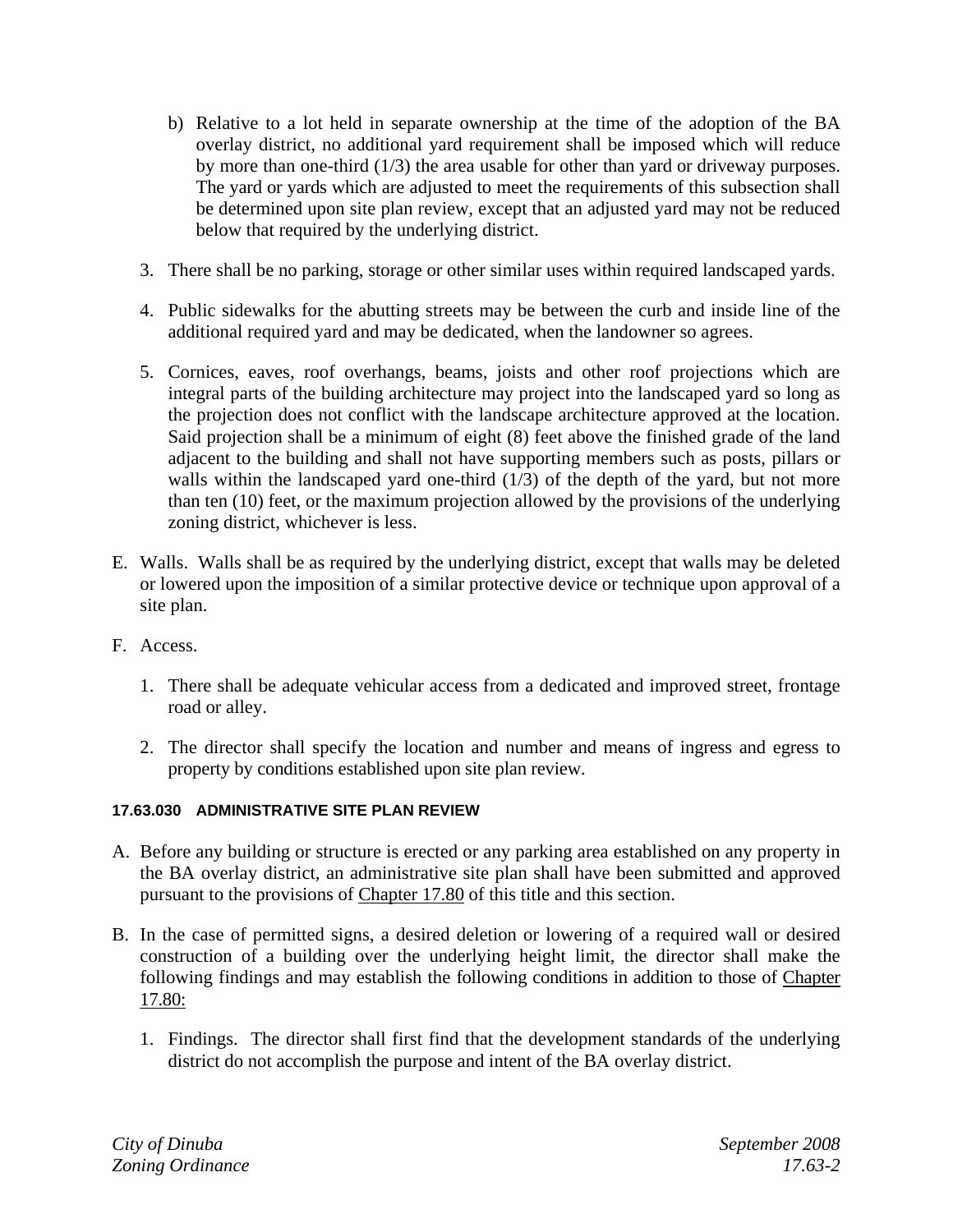- 2. Conditions. The director may impose any condition necessary to assure that the development or limitation or waiver thereof will meet the purpose and intent of, the BA overlay district, which conditions shall be based strictly upon the following criteria:
	- a) The requested variation of wall or building height shall be in conformity with good taste, harmony, good design and in general contribute in a positive fashion to its immediate surroundings and the image of a boulevard area as a place of beauty, spaciousness and high quality.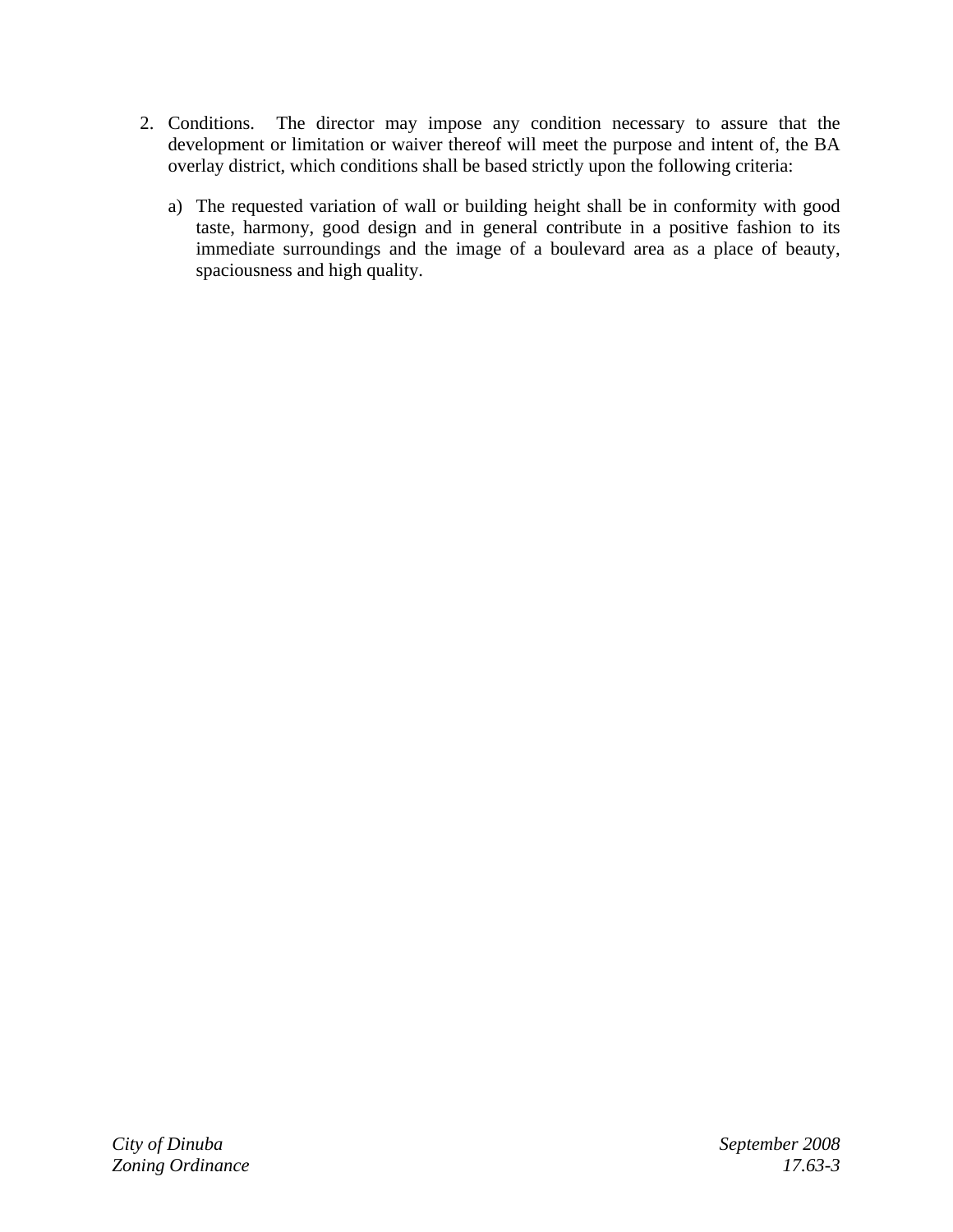# **Chapter 17.64 OFF-STREET PARKING AND OFF-STREET LOADING**

## *Sections:*

| 17.64.010 | Purpose                                                           |
|-----------|-------------------------------------------------------------------|
| 17.64.020 | Off-street parking facilities required                            |
| 17.64.030 | Standards for off-street parking facilities                       |
| 17.64.040 | Off-street loading facilities required                            |
| 17.64.050 | Standards for off-street loading facilities                       |
| 17.64.060 | Fences, barriers and lighting                                     |
| 17.64.070 | Landscaping requirements                                          |
| 17.64.080 | Drive-through facilities                                          |
| 17.64.090 | Existing uses                                                     |
| 17.64.100 | Reduction of off-street parking and off-street loading facilities |

## **17.64.010 PURPOSE**

In order to alleviate or prevent traffic congestion and shortage of curb spaces, off-street parking and off-street loading facilities shall be provided incidental to new land uses and major alterations and enlargements of existing land uses. The number of parking spaces and the number of loading berths prescribed in this chapter shall be in proportion to the need for such facilities created by the particular type of land use. Off-street parking and loading areas are to be laid out in a manner which will ensure their usefulness, protect the public safety and, where appropriate, insulate surrounding land uses from their impact.

## **17.64.020 OFF-STREET PARKING FACILITIES REQUIRED**

- A. A parking space shall be an area for the parking of a motor vehicle, plus additional areas required to provide for the safe ingress and egress from said space. The area set aside to meet these provisions must be usable and accessible for the type of off-street parking need which must be satisfied.
- B. In any residential district, recreation vehicles, boats or pick-up campers may be stored or parked within a side or front yard provided that:
	- 1. The vehicle is operable and in good exterior repair;
	- 2. Pick-up campers may not be stored on temporary supports;
	- 3. All recreational vehicles shall conform to California Health and Safety Code Sections 5411 and 5461.
- C. In any residential district, all motor vehicles incapable of movement under their own power, other than in cases of emergency, shall be stored in an entirely enclosed space, garage or carport. In any residential district, there shall be no parking, storage or other similar uses within required front yard landscaped areas.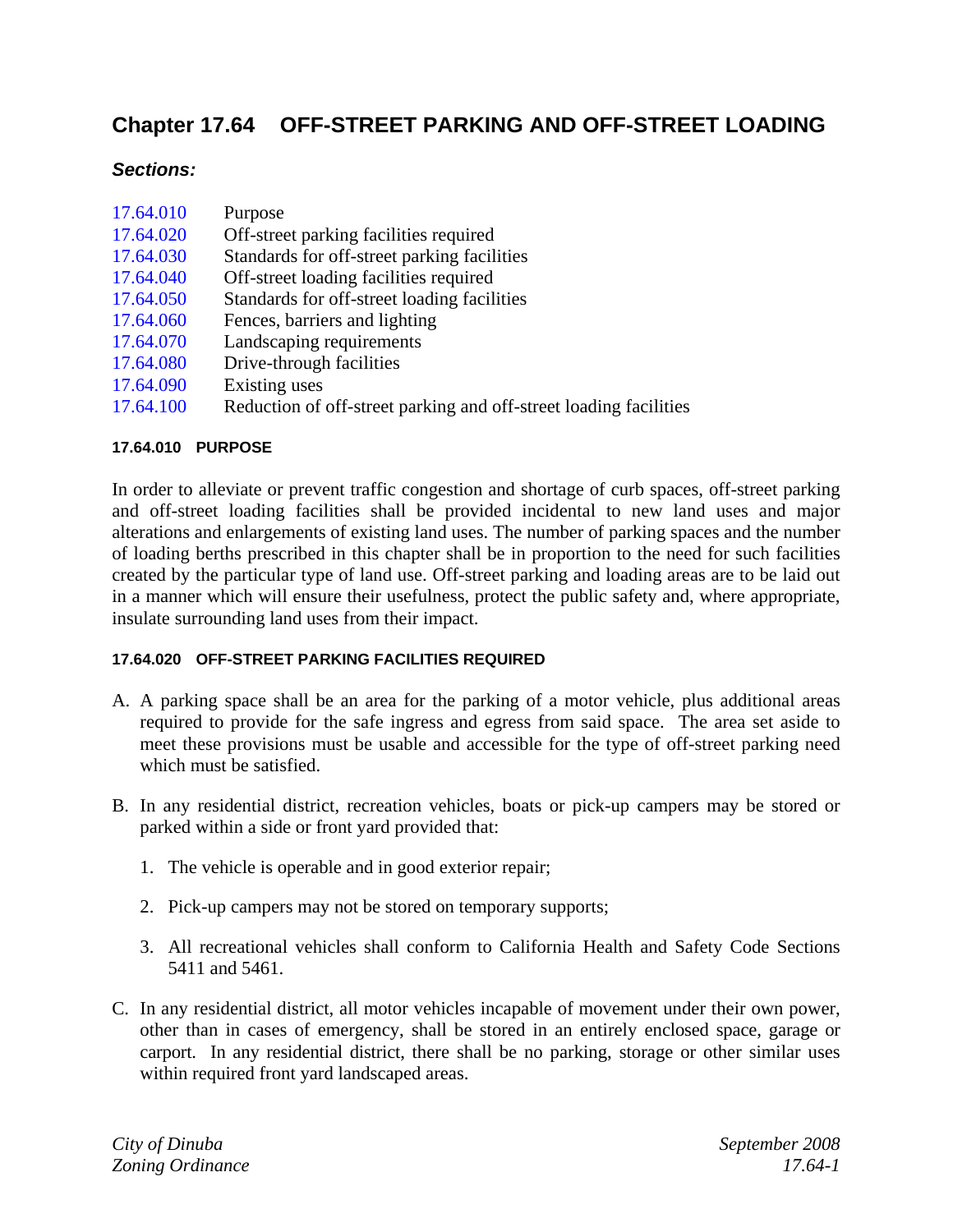- D. In any residential district, there shall be no parking, storage or other similar uses within required front yard landscaped areas.
- E. The provisions of this chapter shall not require additional parking in the case of reconstruction or structural alteration of any of the following buildings, provided such building was in existence at the time the ordinance codified in this title was adopted subject to the following exceptions:
	- 1. In C or M district, provided such reconstruction or alteration does not add more than fivehundred (500) square feet of usable floor space to the building in the aggregate, and that the use is located within a parking district;
	- 2. In cases of churches, provided no addition is made to the auditorium seating capacity.
- F. Except as provided above, off-street parking facilities in accordance with the requirements of this section shall be provided at the time of initial occupancy of a site, or of construction of a building, or of a major alteration, or enlargement of a site or building, or a change in use of property that requires additional parking shall be provided
- G. Parking Space Schedule.
	- 1. Residential Uses.
		- a) One (1) family dwellings, two (2) spaces for each dwelling unit within a garage or carport;
		- b) Multifamily dwellings, in accordance with the following schedule:

| <b>Type of Unit</b> | <b>No. of Spaces</b> |
|---------------------|----------------------|
| Studio (no bedroom) | 1.5                  |
| One bedroom         | 2.0                  |
| Two or more         | 20                   |

- c) Guest parking, one (1) space per five (5) dwelling units for multifamily dwellings. Such spaces shall be clearly identified by the appropriate marking of each space on the asphalt/concrete surface of appropriate signage;
- d) Housing for the elderly, one (1) space for each dwelling unit, provided that sufficient space shall be set aside for one and one-half  $(1 \frac{1}{2})$  spaces for each dwelling unit in the event of a change of use to non-elderly housing;
- e) Private clubs, fraternity houses, sorority houses, lodging houses, bed and breakfasts, and rooming houses, one (1) space for each two (2) beds;
- f) Motels and hotels, one (1) space for each guest room, plus one (1) space for each employee.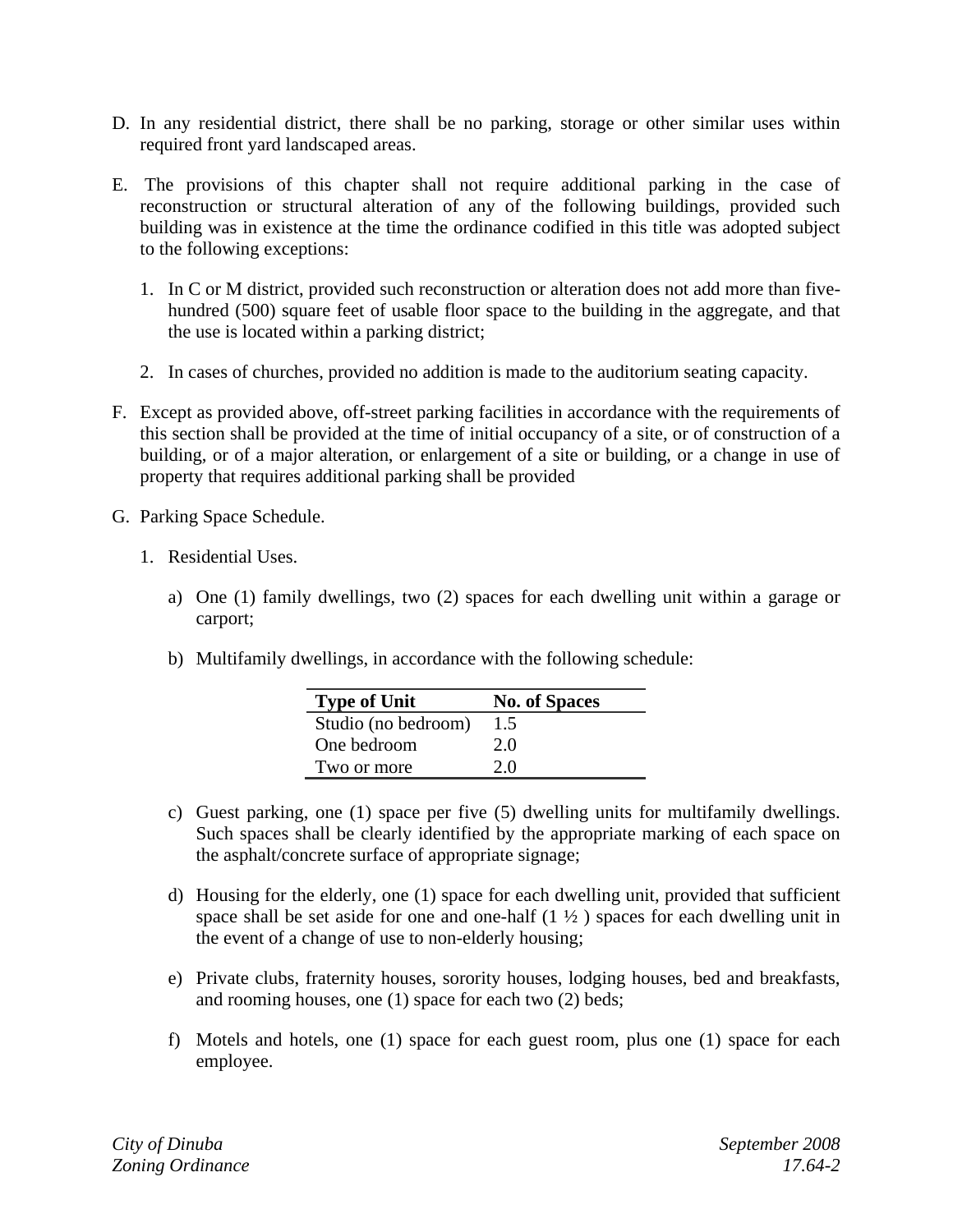- 2. Uses within the Downtown Commercial District.
	- a) Commercial and office uses within a parking district within the area designated as the downtown commercial business district by the general plan, one (1) space for each eight-hundred (800) square feet of floor area.
- 3. Uses within Integrated Shopping Centers.
	- a) Uses within an integrated shopping center located within an area designated neighborhood, downtown, or community commercial by the general plan, involving a combination of any three (3) or more retail uses for which building area, off-street parking, off-street loading, landscaping, lighting and other features are developed, managed and maintained as if a single unit, one (1) space for each two-hundred fifty (250) square feet of floor space;
	- b) Uses not within an integrated shopping center as defined under subsection  $(G)(3)(a)$ of this section, the number of spaces otherwise required of the type of use by provisions of this chapter.
- 4. Commercial and Industrial Uses.
	- a) Banks, one (1) space for each four-hundred (400) square feet of floor area;
	- b) Business and professional offices (not including medical or public administrative offices), one (1) space for each four-hundred (400) square feet of floor area;
	- c) Retail stores, food, one (1) space for each one-hundred (100) square feet of floor area; mini-market food stores, one (1) space for each three-hundred (300) square feet of floor area for stores under two-thousand (2,000) square feet of gross floor area;
	- d) Retail stores, other than food, and personal service establishments, one 1) space for each two-hundred (200) square feet of floor space;
	- e) Retail stores which handle only bulky merchandise such as furniture, household appliances, motor vehicles, farm implements and machinery, one 1) space for each six-hundred (600) square feet of floor area;
	- f) Service commercial establishments, repair shops and wholesale establishments, one (1) space for each five-hundred (500) square feet of floor space plus one (1) space for each two (2) employees;
	- g) Commercial and industrial uses conducted primarily outside of buildings, one (1) space for each three (3) employees of the maximum working shift plus one (1) space for each four-hundred (400) square feet of enclosed office or sales area;
	- h) Manufacturing plants and other industrial uses, each one-thousand (1,000) square feet of floor space plus one (1) space for each three (3) employees.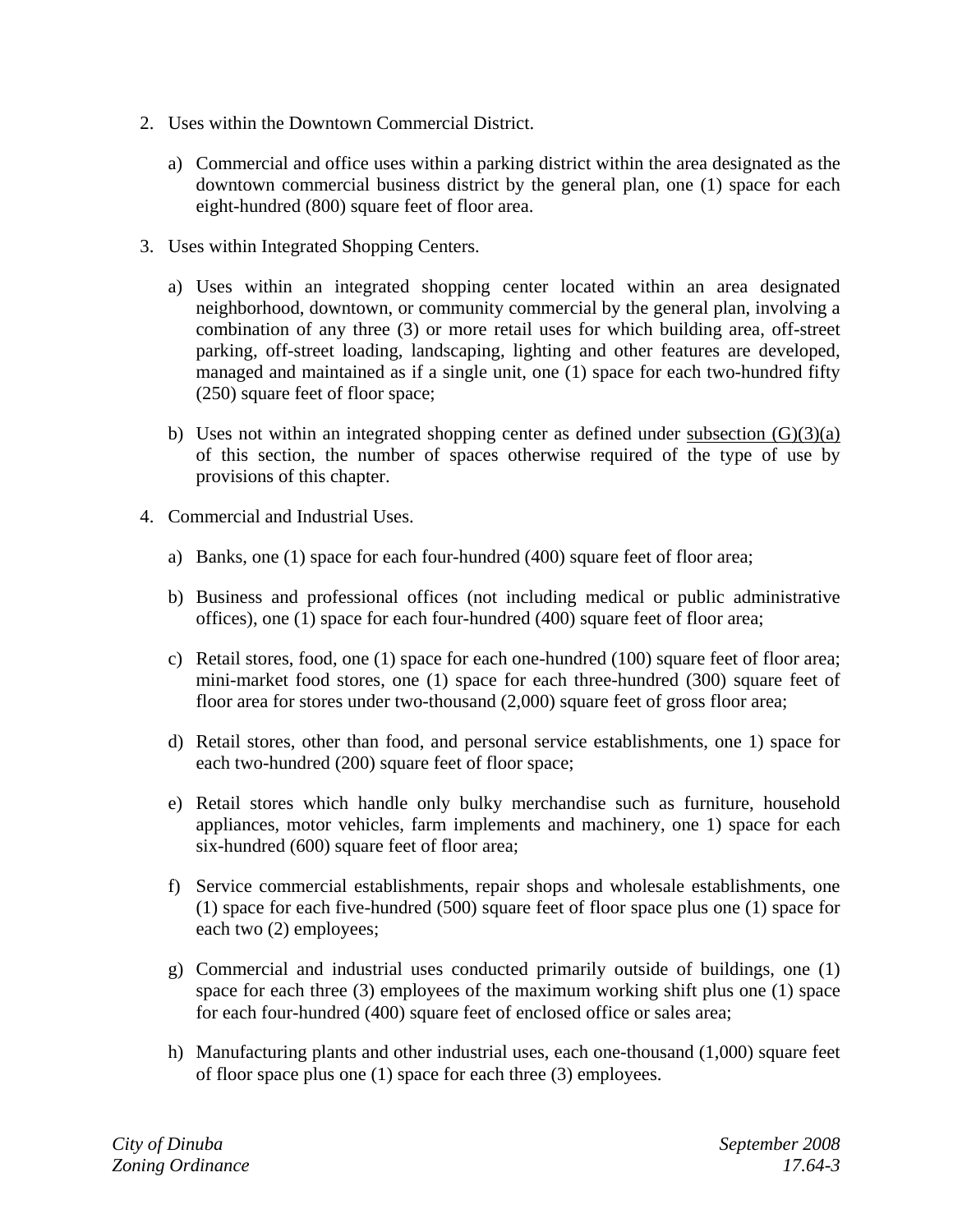- 5. Utility Uses.
	- a) Electric distribution substations, electric transmission substations, gas regulator stations, public utility pumping stations, reservoirs, water or gas storage tank farms, sewage treatment plants and other public utility buildings and uses, one (1) space for each three (3) employees of the maximum working shift, plus one (1) space for each company vehicle stored on the site. Where such facility is unmanned, no spaces need be provided.
- 6. Health Uses.
	- a) Medical and dental offices or clinics, including but not limited to chiropractors, dentists, doctors, physical therapists, optometrists, psychiatrists and similar professions, three (3) spaces for each practitioner, plus one (1) space for each employee or one (1) space for each two-hundred fifty (250) square feet of floor area, whichever is greater;
	- b) Rest homes, nursing homes, convalescent homes, homes for the aged, one (1) space for each employee of the daytime shift, plus one (1) space for each four (4) beds;
	- c) Charitable and religious institutions providing sleeping accommodations, one (1) space for each employee and one (1) space for each four (4) beds;
	- d) Hospitals, one (1) space for each four (4) beds and one (1) space for each two (2) employees of the maximum working shift, plus one (1) space for each staff doctor.
- 7. Places of Assembly.
	- a) Cafe, restaurant or other establishments for the sale and consumption on the premises of food and beverages having less than one-thousand (1,000) square feet of gross floor area, one space for each two-hundred (200) square feet; having less than fourthousand (4,000) square feet of gross floor area, one (1) space for each one-hundred (100) square feet; having more than four-thousand square (4,000) feet of gross floor area, forty (40) spaces plus one (1) space for each fifty (50) square feet in excess of four-thousand (4,000) square feet;
	- b) Drive-in restaurants, one (1) space for each two (2) seats, plus the number of additional spaces prescribed by the city;
	- c) Auditoriums (except school auditoriums), churches, mortuaries, sports arenas and stadiums, dance halls, private clubs and lodges, one (1) space for each fifty (50) square feet of floor area used for seating if seats are not fixed, or one (1) space for each five (5) seats. In addition, one space for each five-hundred (500) square feet of gross floor area not considered primary hall/meeting area.
	- d) Theaters, one (1) space for each five (5) seats, or one (1) space for each forty (40) square feet in the main auditorium, whichever provides the greater number of spaces;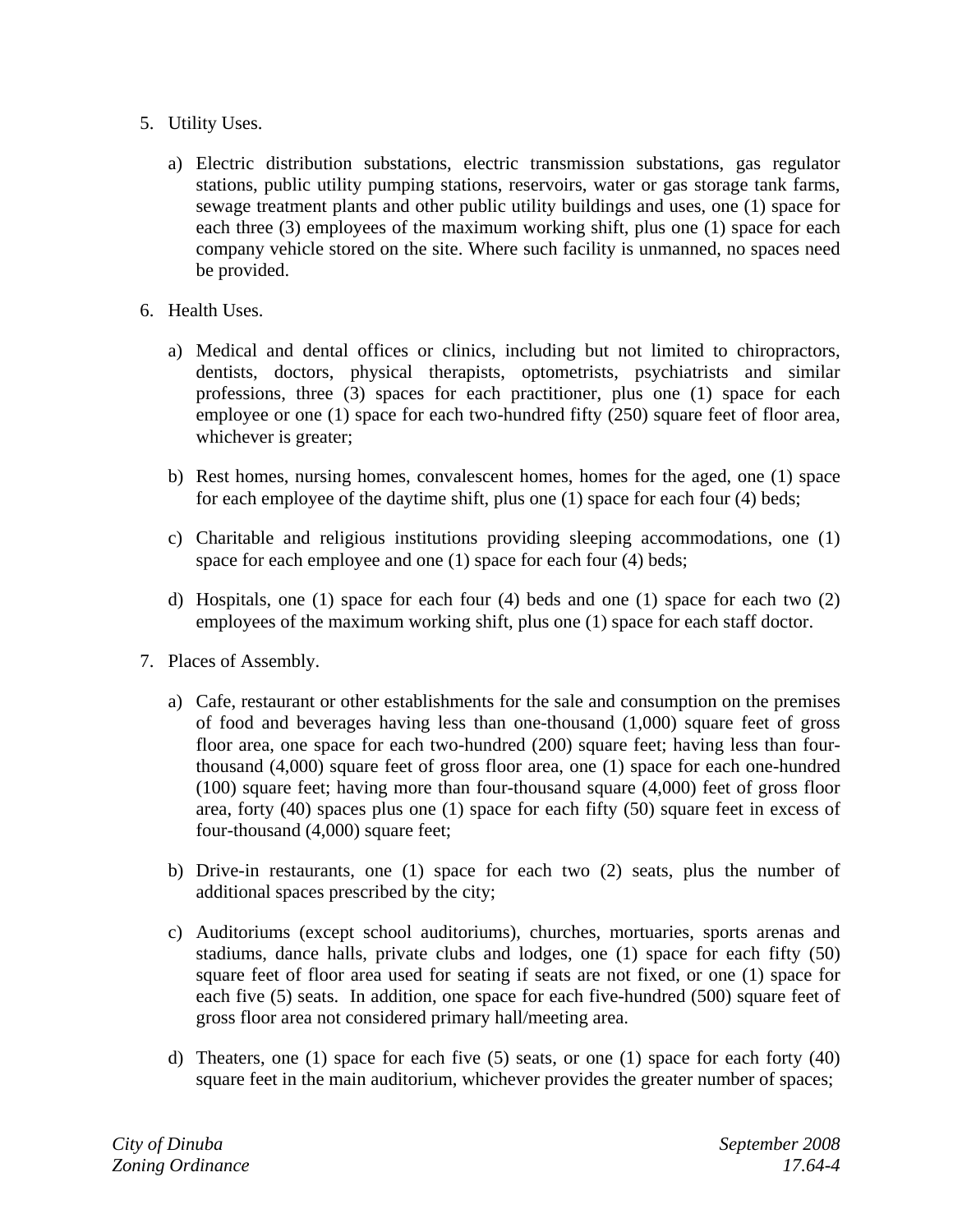- e) Bowling alleys, four (4) spaces for each alley, plus one (1) space for each four (4) seats devoted to restaurant and/or cocktail lounge, plus one space for each employee of the maximum working shift;
- f) Other places of assembly without fixed seats, one (1) space for each fifty (50) square feet of floor area used for assembly, plus one (1) space for each employee of the maximum working shift.
- 8. Educational Uses.
	- a) Public and private elementary and junior high schools, one (1) space for each employee including teachers, administrators and custodians, plus sufficient space for safe and convenient bus loading and unloading of students;
	- b) High schools, one (1) space for each employee including teachers, administrators and custodians, plus one (1) space for each ten students enrolled, plus sufficient space for safe and convenient bus loading and unloading of students;
	- c) Colleges, one (1) space for each employee including teachers, administrators and custodians, plus one (1) space for each five (5) students enrolled;
	- d) Nursery schools, one (1) space for each employee plus sufficient space for safe and convenient loading and unloading of students.
- 9. Public Uses.
	- a) City, county, special district, state and federal administrative offices, one (1) space for each two (2) employees, plus one (1) space for each one-thousand (1,000) square feet of floor area;
	- b) Public buildings and grounds other than administrative offices and educational uses, one (1) space for each two (2) employees of the maximum working shift, plus the number of additional spaces required by the planning department.
- 10. Miscellaneous Uses. For a use not specified in the above parking spaces schedule, the same number of parking spaces shall be provided as are required for the most similar specified use.
- 11. Recreation Vehicle Parking. Within multifamily developments involving fifty (50) or more units, centralized parking for recreation vehicles shall be provided at the ratio of one RV parking space for each ten (10) dwelling units. Such RV parking area shall be provided with security fencing and shall be located where it will have the least visual impact. RV parking within yard spaces of individual dwelling sites shall be prohibited, unless such parking spaces are within enclosed side or rear yards and where the yard requirements for light, air and open space are not compromised with respect to the rights of adjacent owners or tenants.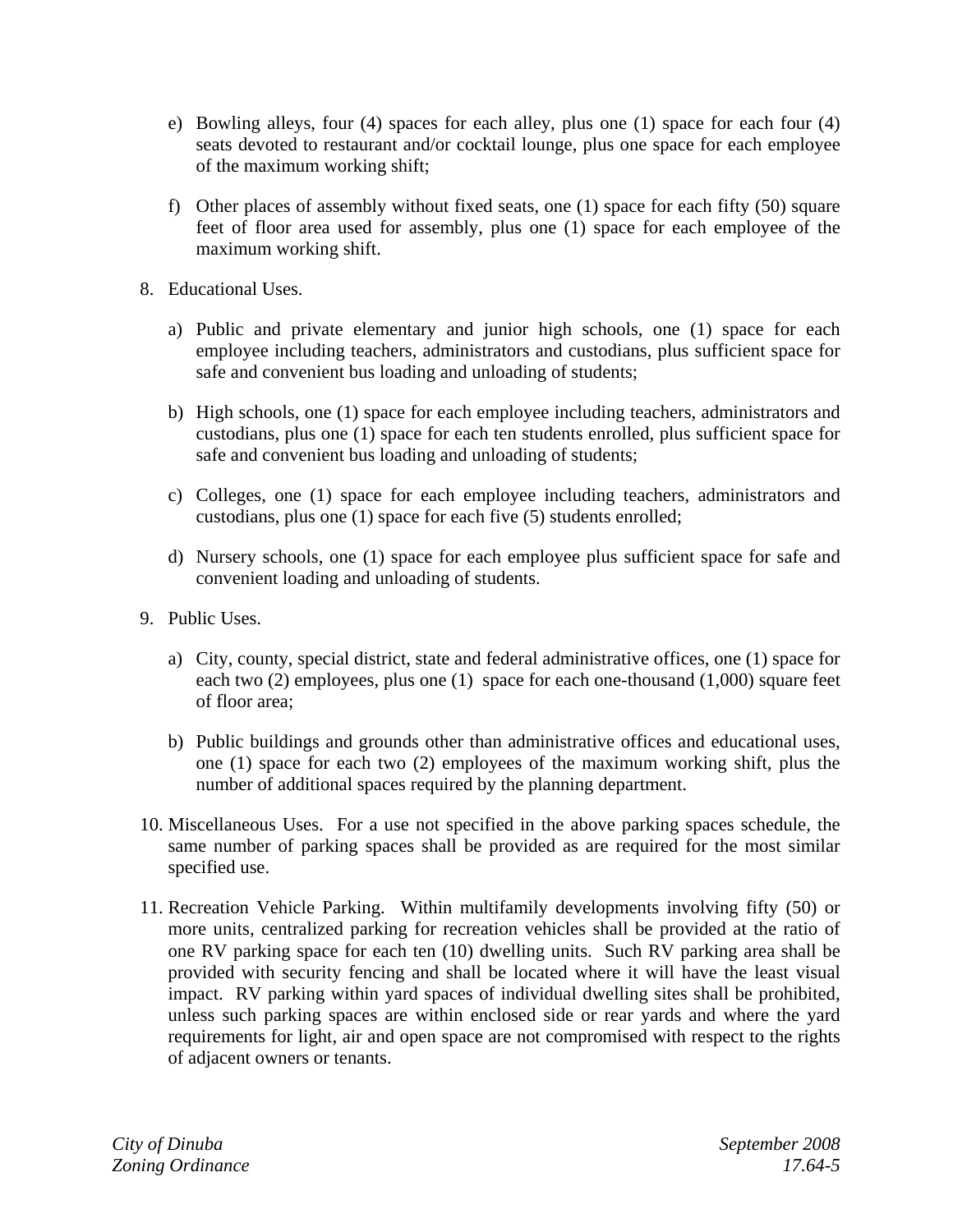- H. Units of Measurement.
	- 1. For the purposes of this chapter, "floor space" shall mean that area used for service to the public including areas occupied by fixtures and equipment used for the display or sale of merchandise. It shall not include areas used principally for nonpublic use, including storage, or administrative offices incidental to a commercial use.
	- 2. If, in the application of requirements, a fractional number is obtained, one (1) parking space shall be provided for a fraction one-half or more, and no parking space shall be required for a fraction of less than one-half.
- I. Change in Use Additions and Enlargements. Whenever there is a change in use, or increase in floor area, or other unit of measurement specified herein, and such change, increase or other unit of measurement is such that it creates a need for an increase in the number of offstreet parking spaces by ten (10) percent or more, such increase in off-street parking facilities shall be provided on the basis of the increased requirements of the new use, or on the basis of the total increase in floor area, or in other units of measurement; provided however, that in case a change in use creates a need for an increase of two (2) or less off-street parking spaces, no additional parking facilities shall be required.
- J. Joint Use. Parking facilities may be used jointly with parking facilities for other uses when operations are not normally conducted during the same hours, or when hours of peak use vary. Request for use of shared parking are subject to the following conditions:
	- 1. A parking study shall be presented demonstrating that substantial conflict will not exist in the principal hours or periods of peak demand for the uses which the joint use is proposed.
	- 2. Parking facilities designated for joint use should not be located further than three-hundred (300) feet from any structure or use served.
	- 3. A written agreement shall be drawn by the applicant to the satisfaction of the city and executed by all parties concerned assuring the continued availability of the number of stalls designated for joint use.
- K. In-Lieu Payments for Uses Within the Downtown Residential Overlay District. In lieu of furnishing the parking spaces and facilities required by the provisions of this section for uses within the downtown residential overlay district (Chapter 17.61 of this title), the requirements thereof may be satisfied by paying the fees stipulated in Council Resolution No. 91-51.

## **17.64.030 STANDARDS FOR OFF-STREET PARKING FACILITIES**

Off-street parking facilities shall conform to the standards in Title 10 "Vehicles and Traffic" of the Municipal Code as well as the following standards: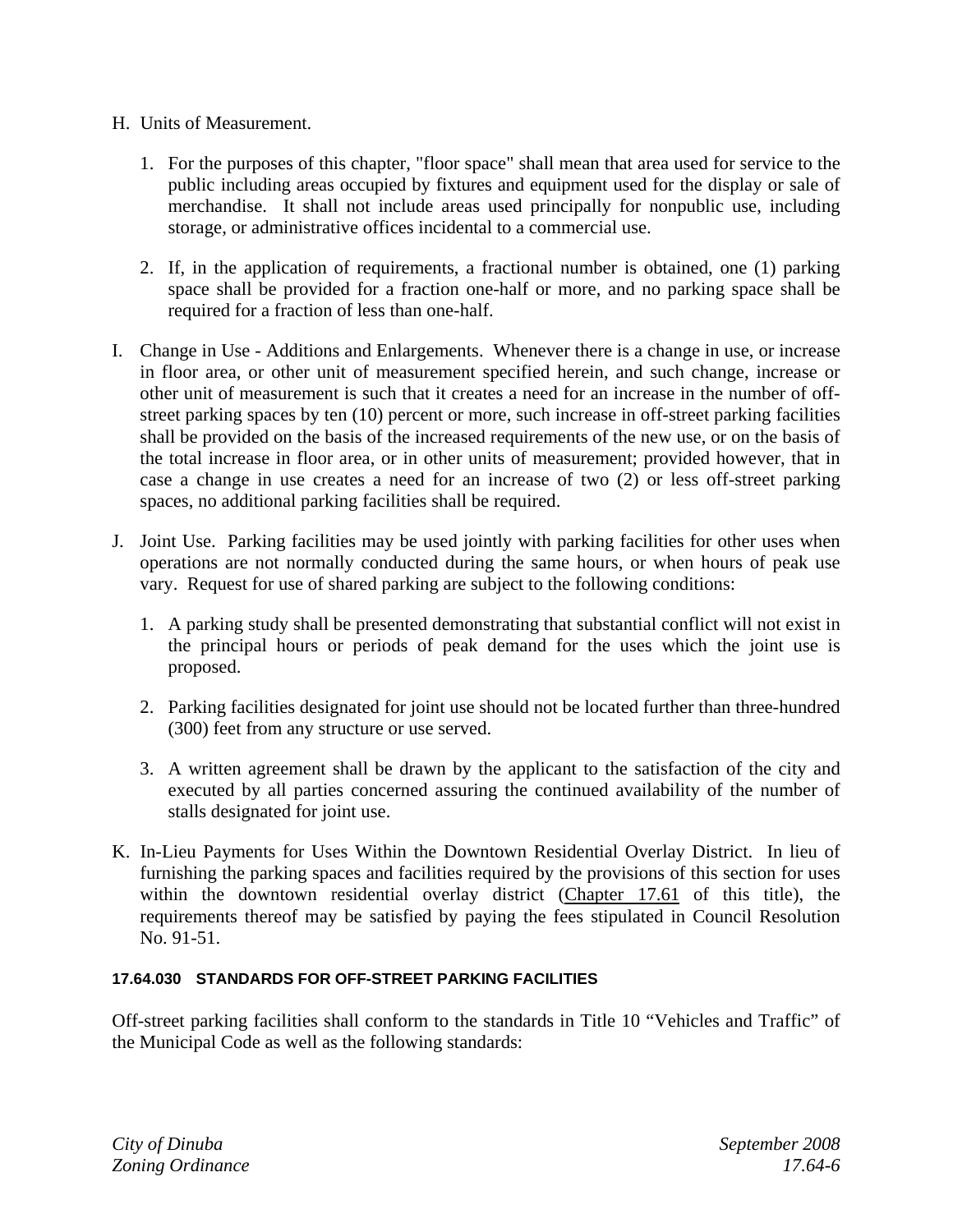- A. All parking areas shall have adequate ingress and egress to and from a street or alley. Sufficient room for turning and maneuvering vehicles shall be provided on the site. Bumper rails or other barriers shall be provided where needed for safety or to protect property, as determined by the city.
- B. Entrances and exits to parking lots and other parking facilities shall be provided only at locations approved by the city.
- C. Each parking space shall be not less than twenty (20) feet in length and nine (9) feet in width, exclusive of aisles and access drives, except that up to thirty (30) percent of all spaces may be provided for compact cars with such spaces not less than seventeen (17) feet in length and eight (8) feet in width, and marked for compact cars. Spaces for the handicapped shall meet state standards.
- D. All single-family dwellings shall have a covered off-street parking area of not less than fourhundred (400) square feet. Each parking area shall have a width of not less than twenty (20) feet and a depth of not less than twenty (20) feet, exclusive of aisles or drives.
- E. Multiple-family dwellings shall have a minimum of one-half (1/2) of the required parking spaces covered.
- F. Dwellings, including multiple-family dwellings, boarding and lodging houses, fraternities and sororities, shall have all required parking facilities on the same lot or building site.
- G. All garages and carports in an R district facing a side street shall maintain a minimum setback of twenty (20) feet from property line to face of garage or carport.
- H. Parking lot lighting shall be deflected away from abutting sites so as not to cause annoying glare to such sites.
- I. No commercial repair work or servicing of vehicles shall be conducted on a parking site.
- J. The parking area, aisles and access drives shall be paved by concrete, asphaltic concrete, asphalt, or other material which provides structural support for vehicles, so as to provide a dustless surface and shall be so graded and drained as to dispose of surface water, with the design and specifications of such work subject to city standards and the approval of the city engineer.
- K. Facilities with twenty-five (25) or more parking spaces shall provide at least one designated parking area for use by motorcycles. Developments with over one-hundred (100) spaces shall provide motorcycle parking at the rate of one space per one-hundred (100) parking spaces or increment thereof.
- L. All commercial and office areas shall provide adequate locking facilities for bicycle parking at any location convenient to the facility for which they are designated at a ratio of one bicycle facility for each twenty required parking spaces or increment thereof.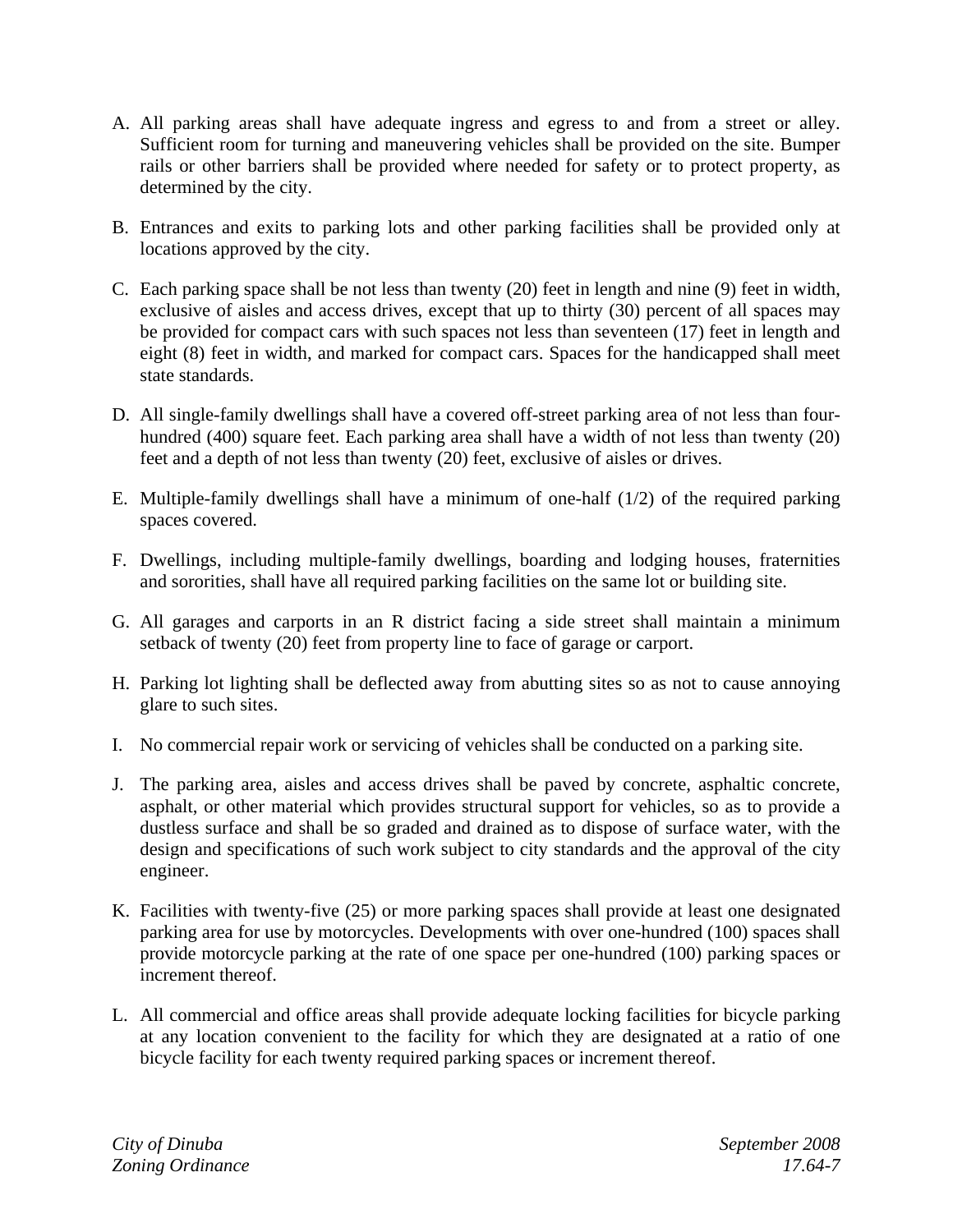M. The requirements of this section shall apply to all uses for which an administrative site plan must be approved in accordance with the provisions of Chapter 17.80 of this title.

## **17.64.040 OFF-STREET LOADING FACILITIES REQUIRED**

In any district, in connection with every building or part thereof hereafter erected and having a gross floor area of forty thousand (40,000) square feet or less, which is to be occupied by manufacturing, storage, retail store, whole-sale store, market, hotel, hospital, dry cleaning or other uses similarly requiring the distribution by vehicles of materials or merchandise, there shall be provided and maintained, on the same parcel with such building, at least one (1) off-street loading space. For uses greater than forty thousand (40,000) square feet, one (1) additional offstreet loading space for each twenty thousand (20,000) square feet or major fraction thereof of gross floor area shall be provided.

## **17.64.050 STANDARDS FOR OFF-STREET LOADING FACILITIES**

- A. The provisions of this chapter shall only apply to buildings erected, or reconstructed or structurally altered after the date of passage of the ordinance codified in this title, so as to add more than five-hundred (500) square feet of usable floor space to the building in the aggregate and where reconstruction is actually begun within one year following the removal of such existing building.
- B. No loading space shall be required in connection with the construction of a new building or addition on a lot on which there is an existing building being lawfully maintained so as to prevent the establishment of the loading space or access required by the provisions of this chapter, due to occupancy by such existing building of the only available space for access or required loading space.
- C. No building shall be erected or so structurally altered, or shall any other structure be erected, so as to reduce any existing space reasonably available for the purpose of loading and unloading, unless there shall remain upon said lot the loading space required by this chapter.
- D. Every required loading space shall have a minimum area of four-hundred (400) square feet. The minimum width shall be ten (10) feet.
- E. Whenever any building within the provisions of this chapter shall have a gross floor area of forty-thousand (40,000) square feet or less, the minimum required loading space abovementioned shall be provided.
- F. Whenever any building within the provisions of this chapter shall have a gross floor area of more than forty-thousand (40,000) square feet, there shall be one (1) additional loading space for each additional twenty-thousand (20,000) square feet, or fraction thereof.
- G. On lots less than forty (40) feet in width, notwithstanding the foregoing provisions of this section, the required loading space may be reduced to less than four-hundred (400) square feet; provided that in case of such reduction, the required loading space shall extend across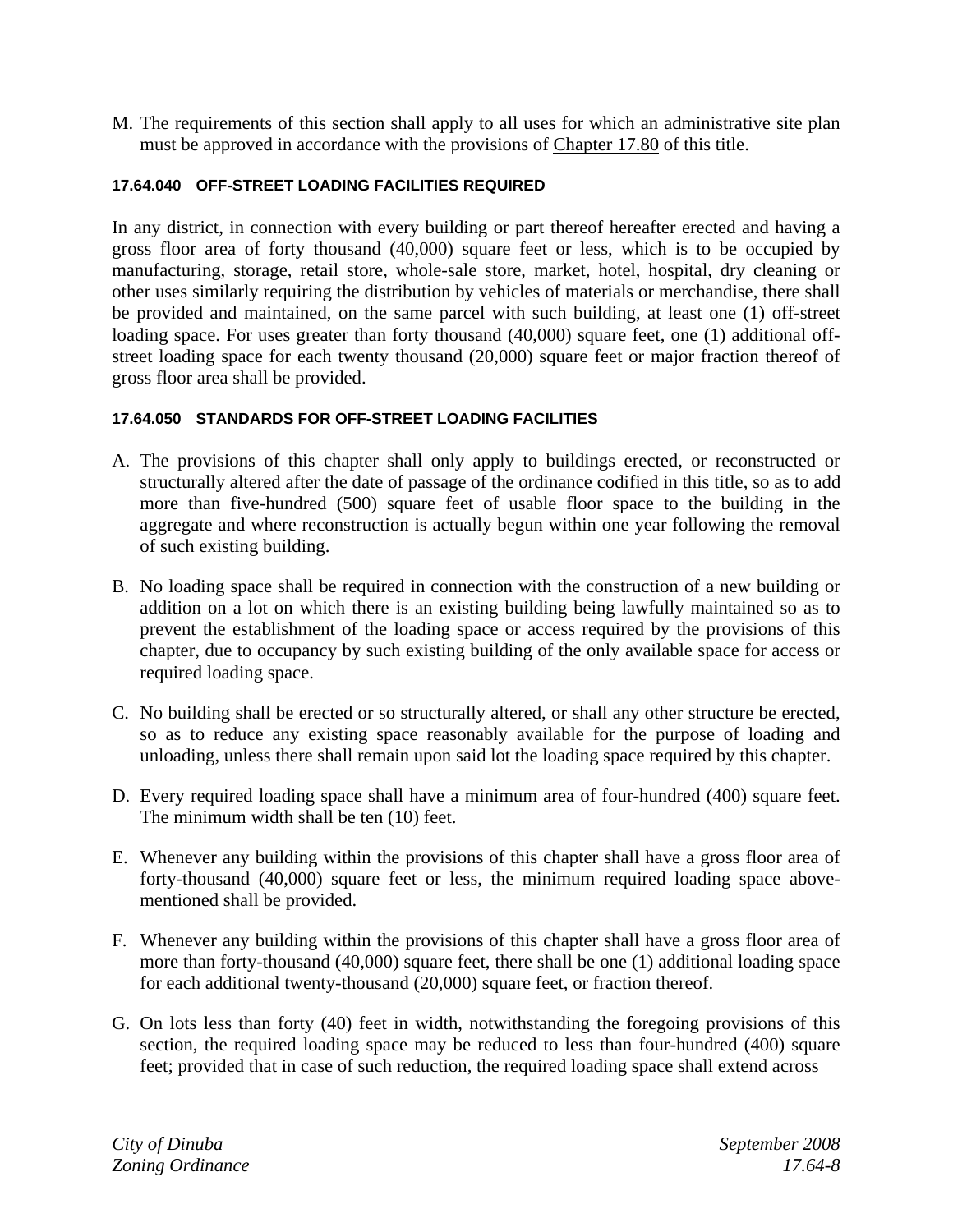the entire width of the lot parallel to the alley line or street line, but need not exceed ten (10) feet in depth.

- H. Each required loading space shall be so located and arranged that delivery vehicles may be driven into said space, to and from a public street or alley; in no case shall an access be less than ten (10) feet wide and fourteen (14) feet high.
- I. The required loading space may be within a building provided with access required by subsection (H) of this section.
- J. Required parking space shall not be counted as required loading space, and required loading space shall not be counted as required parking space.
- K. No off-street loading space shall be required where buildings are served by a public alley.

## **17.64.060 FENCES, BARRIERS AND LIGHTING**

- A. Where any parking lot or area abuts property in any R district, it shall be separated from such property by a screen fence or wall not less than six (6) feet high; provided that such screen fence or wall shall be forty-two (42) inches high from the front property line to a depth equal to the required front yard on the abutting R district property.
- B. At all points along streets or sidewalks (except points of access to the parking lot or area), a concrete curb or timber barrier not less than six (6) inches high shall be installed and maintained.
- C. Where any parking lot or area abuts property in any R district, no lights or reflectors erected on the parking lot shall be permitted to shed light onto the property in such R district.

## **17.64.070 LANDSCAPING REQUIREMENTS**

The submission of any plan for off-street parking facilities shall be accompanied by a detailed landscape plan as part of the permit review process. All off-street parking facilities shall conform to the landscaping standards identified in Chapter 17.71 of this title. In addition, all offstreet parking facilities shall conform to the following requirements:

- A. The project plot plan shall indicate the location of all landscaping.
- B. Not less than six (6) percent of a parking lot comprising up to twenty (20) parking spaces shall be landscaped and continuously maintained.
- C. Not less than ten (10) percent of a parking lot comprising more than twenty (20) parking spaces shall be landscaped and continuously maintained.
- D. Not more than ten (10) consecutive parking stalls shall be allowed without an approved landscaped tree well of twenty (20) square feet or more.

*City of Dinuba September 2008 Zoning Ordinance 17.64-9*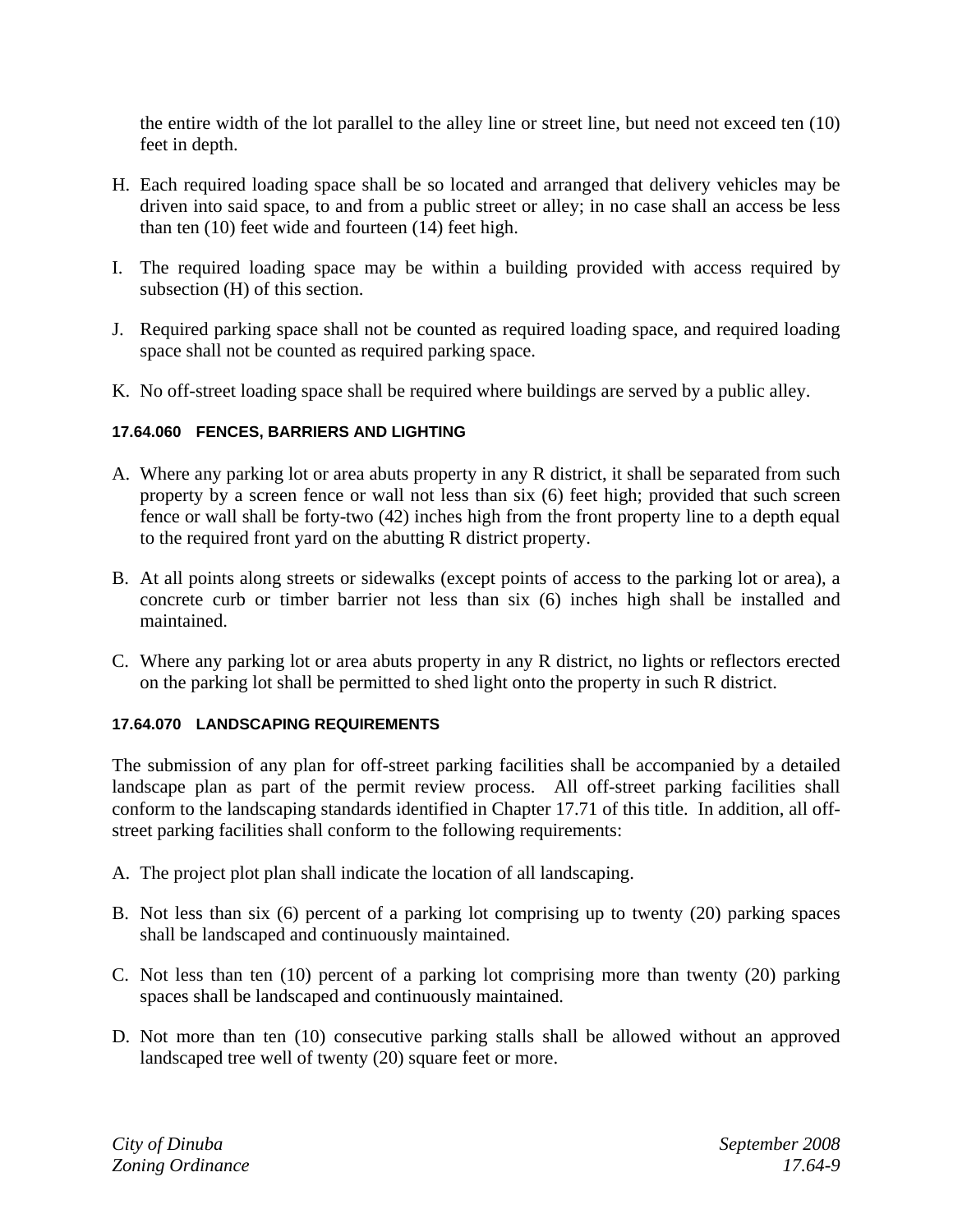- E. A planting list shall be shown on the required plot plan to obtain a grading permit, or building permit, for the buildings for which the parking lot is provided. The planting list shall give the botanical and common names of the plants to be used, the sizes to be planted, the quantity of each and the spacing to insure balance and design.
- F. The director shall approve all landscaping plans within a parking area and shall have the right to require additional landscaping if he deems it necessary to improve the aesthetic character of the project.

## **17.64.080 DRIVE-THROUGH FACILITIES**

Drive-through facilities require special consideration as their design can significantly impact vehicular circulation on a site. The following requirements apply to any use with drive-through facilities:

- A. Each drive-through lane shall be separated from the circulation routes necessary for ingress or egress from the property, or access to any parking space.
- B. Each drive-through lane shall be striped, marked or otherwise distinctly delineated.
- C. The vehicle stacking capacity of the drive-through facility and the design and location of the ordering and pick-up facilities will be determined by the director and city engineer based on appropriate traffic engineering and planning data. The applicant shall submit to the city a traffic study addressing the following issues:
	- 1. Nature of the product or service being offered;
	- 2. Method by which the order is processed;
	- 3. Time required to serve a typical customer;
	- 4. Arrival rate of customers;
	- 5. Peak demand hours;
	- 6. Anticipated vehicular traffic.

## **17.64.090 EXISTING USES**

No existing use of land or structure shall be deemed to be a nonconforming use solely because of the lack of off-street parking facilities or off-street loading facilities prescribed in this chapter; provided, however, that facilities being used for off-street parking and off-street loading at the time of the adoption of the ordinance codified in this title shall not be reduced in capacity to less than the number of spaces or reduced to less than the minimum standards prescribed in this chapter. Where an existing use is expanded, the parking requirements of this chapter shall apply only to the addition.

*City of Dinuba September 2008 Zoning Ordinance 17.64-10*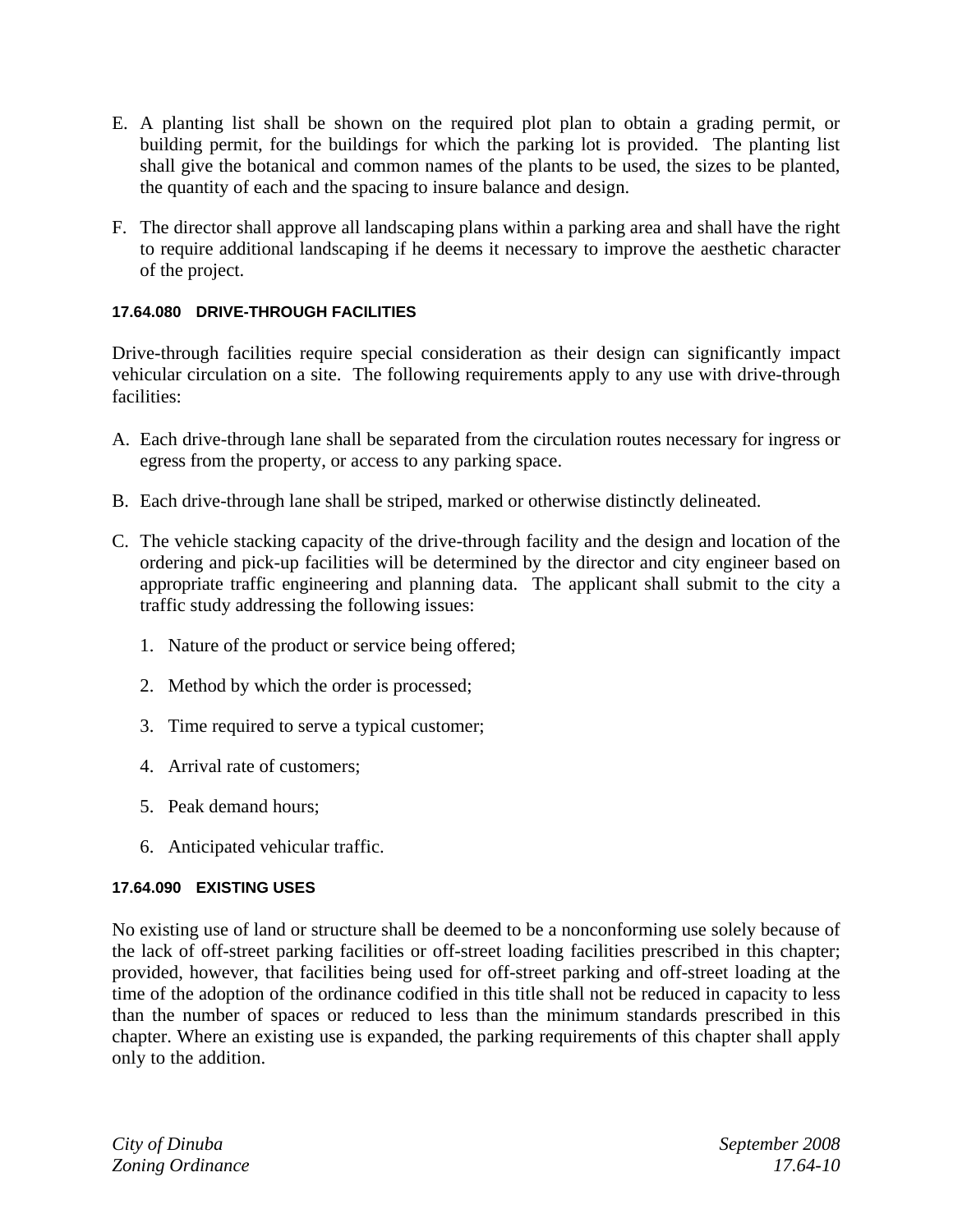## **17.64.100 REDUCTION OF OFF-STREET PARKING AND OFF-STREET LOADING FACILITIES**

- A. No existing off-street parking facility or off-street loading facility provided in compliance with this chapter shall be reduced in capacity or area without sufficient additional capacity or area being provided to comply with the regulations of this chapter.
- B. Alternative provisions to any of the off-street parking regulations may be permitted subject to the approval of a use permit application approved in compliance with the provisions of Chapter 17.80 of this title. Any such application may be approved provided the approving authority finds:
	- 1. Applicable off-street parking requirements are excessive or inappropriate due to the nature of the specific use involved or because of special circumstances applicable to the property and;
	- 2. The proposed off-street parking facilities comply with the intent of these regulations as specified by Chapter 17.64 of this title.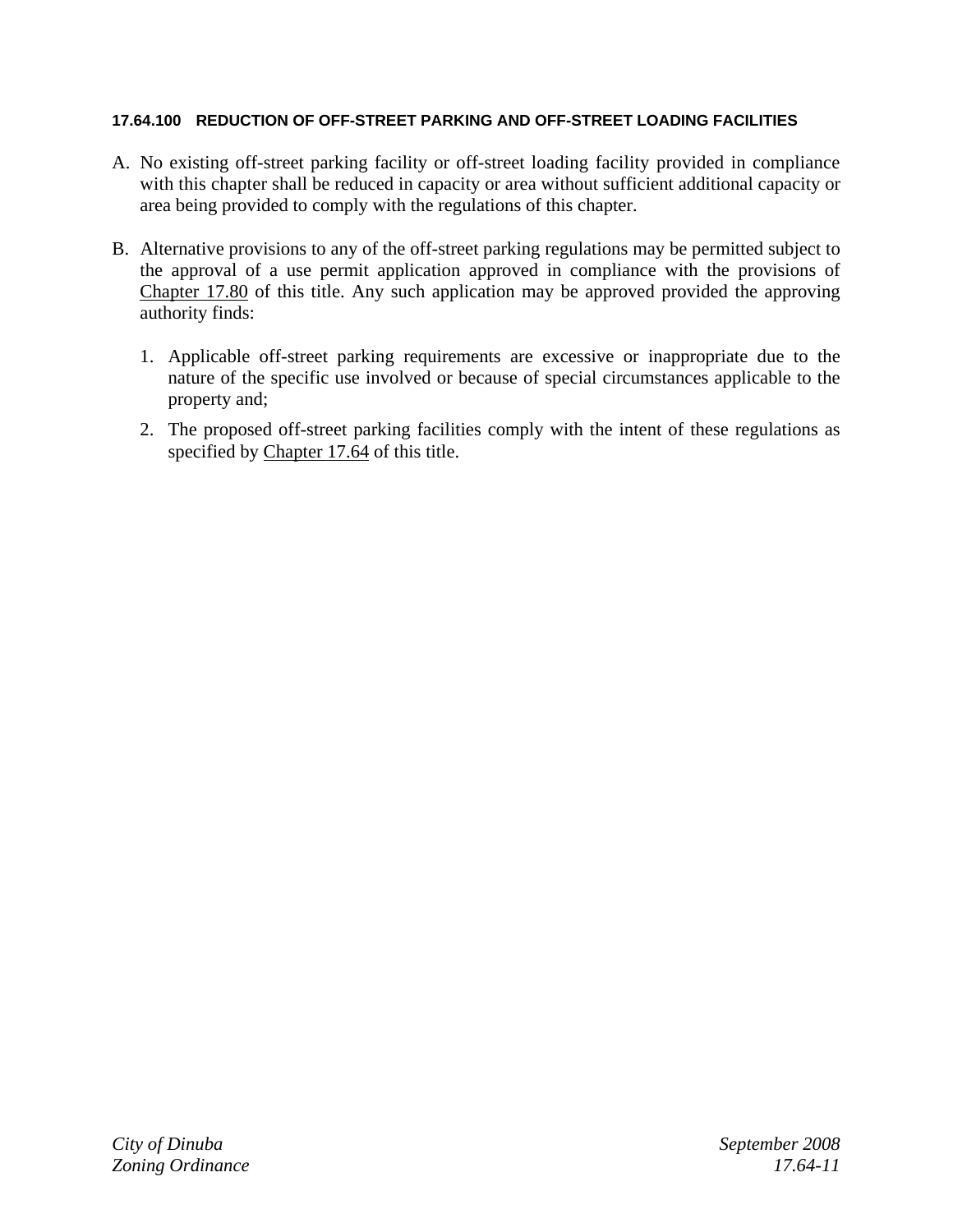# **Chapter 17.70 MANUFACTURED HOUSING, SECONDARY RESIDENTIAL UNITS, HOME OCCUPATIONS, GARAGE SALES AND MOBILE HOME PARKS**

## *Sections:*

## **ARTICLE I. MANUFACTURED HOUSING**

- 17.70.010 Manufactured housing
- 17.70.011 Purpose
- 17.70.012 Definitions
- 17.70.013 Requirements
- 17.70.014 Development standards and conditions

## **ARTICLE II. SECONDARY RESIDENTIAL UNITS IN SINGLE-FAMILY AND MULTIFAMILY ZONES**

- 17.70.020 Secondary residential units in single-family and multifamily zones
- 17.70.021 Purpose
- 17.70.022 Definitions
- 17.70.023 Requirements
- 17.70.024 Development standards and conditions

## **ARTICLE III. HOME OCCUPATIONS**

- 17.70.030 Home occupations
- 17.70.031 Purpose
- 17.70.032 Standards

## **ARTICLE IV. GARAGE SALES**

- 17.70.040 Garage sales
- 17.70.041 Definitions
- 17.70.042 Permit required
- 17.70.043 Posting of permit
- 17.70.044 Permit fee
- 17.70.045 Location allowed
- 17.70.046 Number of sales allowed
- 17.70.047 Signs
- 17.70.048 Length of time of sale and hours permitted
- 17.70.049 Violation

## **ARTICLE V. MOBILE HOME PARKS**

- 17.70.050 Mobile home parks
- 17.70.051 Purpose
- 17.70.052 Occupancy
- 17.70.053 Location and access
- 17.70.054 Conditional use permit required
- 17.70.055 Development standards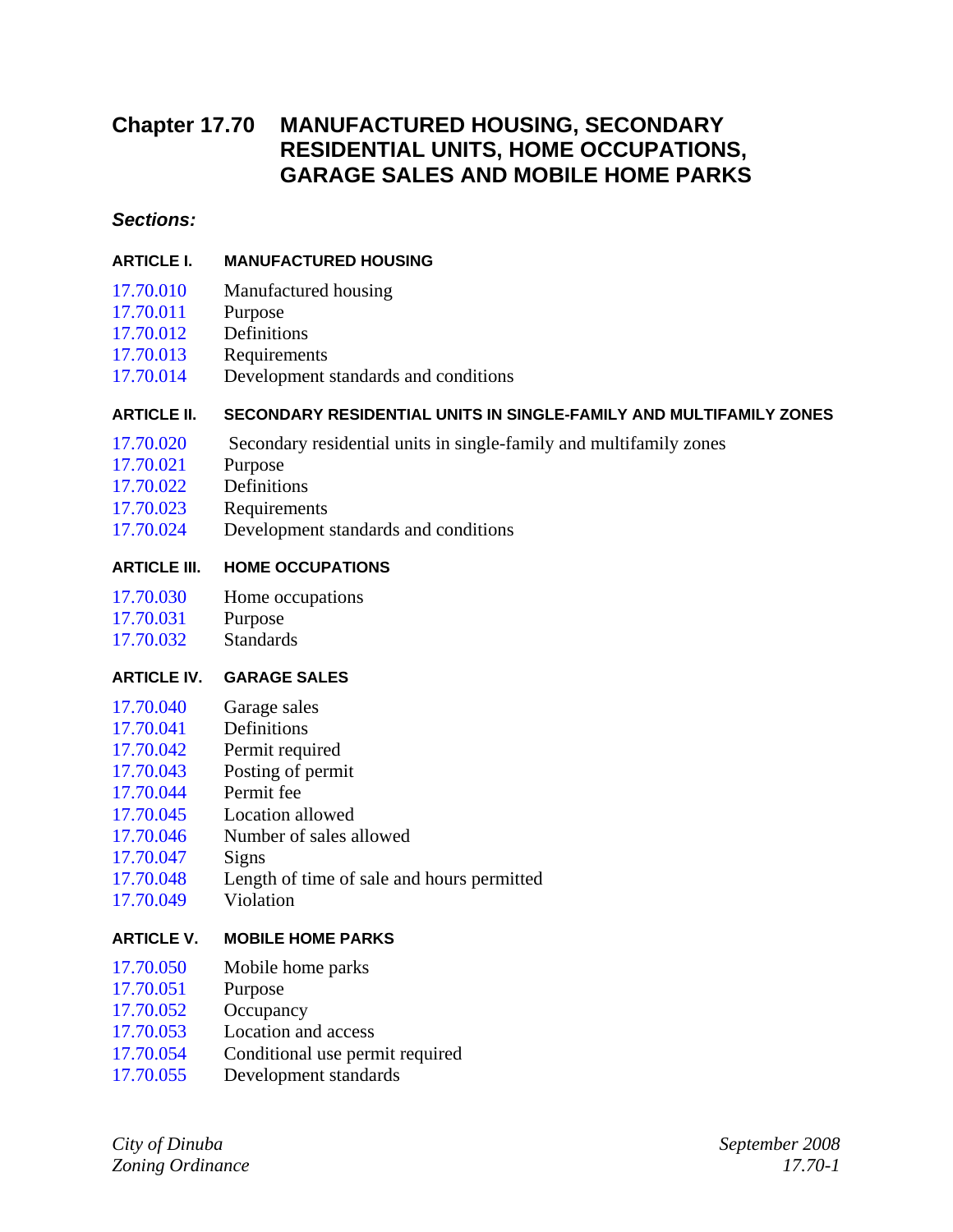## *Article I. Manufactured Housing*

## **17.70.010 MANUFACTURED HOUSING**

See Sections 17.70.011 through 17.70.014 for manufactured housing provisions.

## **17.70.011 PURPOSE**

- A. It is the purpose of this article to, where approved, allow manufactured homes to be placed on individual residential lots in the RA, R and RM districts. The manufactured home shall not change the provisions of the existing district, but will provide for permanent manufactured homes under development standards to assure compatibility within the block in the district.
- B. It is the intention of this article to provide another type of affordable housing, as outlined in the goals and policies in the Dinuba general plan.

## **17.70.012 DEFINITIONS**

As used in this article:

- A. "Block" means all property fronting on one side of a street between points where such street is intersected by streets, railroad rights-of-way or city boundaries, or terminated by a dead end.
- B. "Compatible" means that the manufactured home is capable of being efficiently integrated in the neighborhood without altering the neighborhood's overall appearance.
- C. "Manufactured home" means:
	- 1. A structure, transportable in one (1) or more sections, which is eight (8) body feet or more in width, and is at least thirty-two (32) body feet in length; and which is built on a permanent chassis and designed to be used as a dwelling with or without a permanent foundation, when connected to the required utilities;
	- 2. A living unit built to the specifications of the National Manufactured Housing Construction and Safety Standards Act of 1974, constructed after October 1976. "Site development review" consists of a plot plan of the proposed development and any other information as required on the site plan application form necessary for the evaluation of compatibility of the manufactured home.

## **17.70.013 REQUIREMENTS**

A. Permitted Uses. All uses listed as permitted uses in the existing district shall be permitted in the residential manufactured home zone.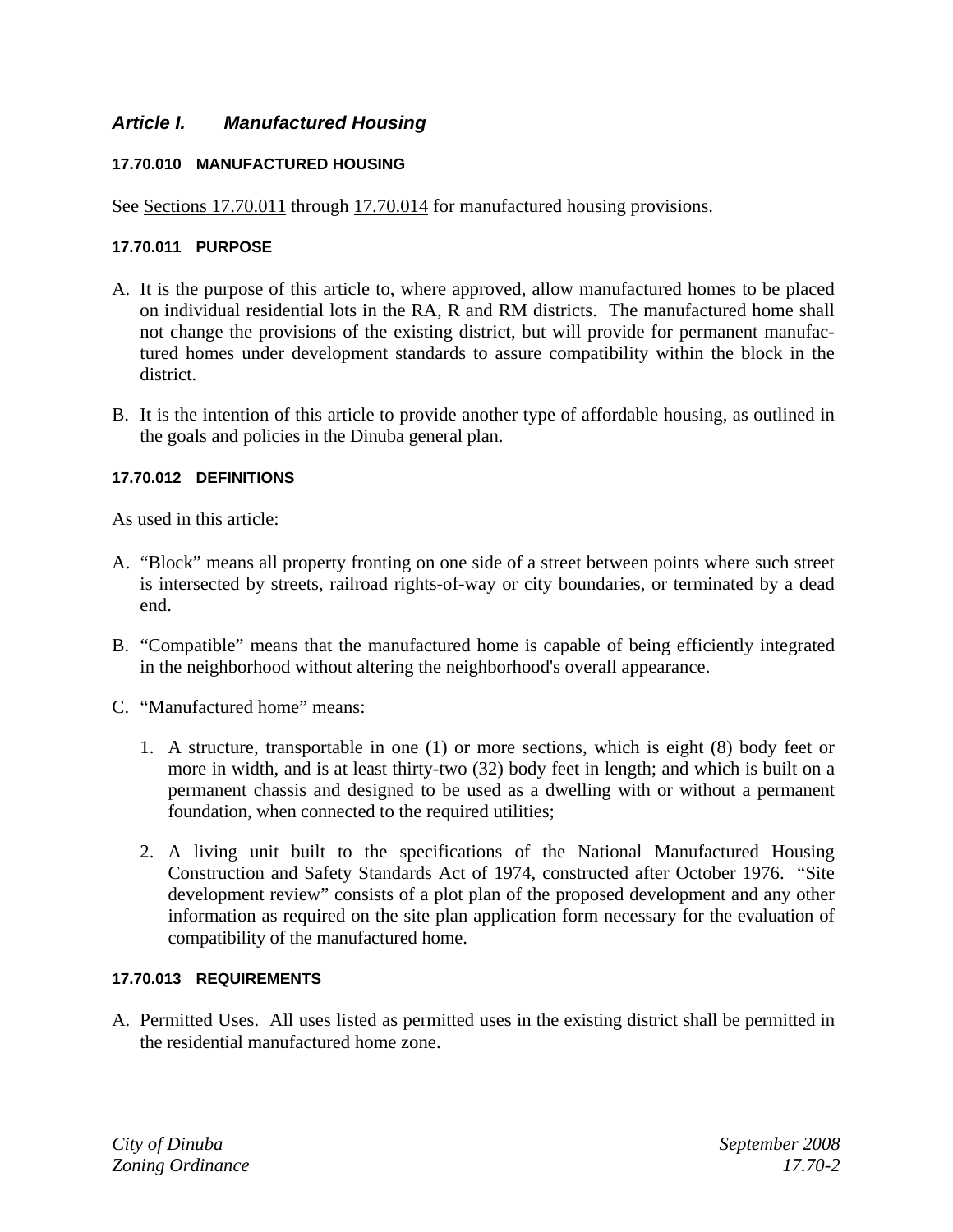- B. Conditional Uses. All uses listed as conditional uses in the existing district shall be permitted, subject to the approval of a conditional use permit.
- C. Space Between Buildings. The minimum distance between manufactured homes and accessory buildings shall be the same permitted under the existing district.
- D. Signs. No outdoor advertising structures or signs of any character shall be permitted except as permitted within the existing district.
- E. Off-Street Parking. Off-street parking facilities shall be provided on-site for each manufactured home lot, as required under the existing district.
- F. Fences, Walls and Hedges. Fences, walls and hedges in the residential manufactured home zone shall comply with the same requirements of the existing district.
- G. Buildable Area. The maximum lot coverage shall be as required within the existing district.
- H. Lot Area. The minimum lot area shall be as required within the existing district.
- I. Frontage, Width and Depth of Lot. The minimum frontage, width and depth requirements shall be as required within the existing district.
- J. One Dwelling Unit Per Lot. Not more than one (1) dwelling unit shall be allowed on each lot, except as provided within the existing district.
- K. Yard Requirements. Yard requirements shall be the same as required with the existing district.
- L. Building. The maximum height of permitted and accessory structures shall be as provided within the existing district.

## **17.70.014 DEVELOPMENT STANDARDS AND CONDITIONS**

- A. Finish Floor Elevation. All manufactured homes shall be installed on a foundation at the same finish floor elevation compatible to existing standards established within the block in the existing district, and excavated to comply with all standards of the Uniform Building Code, approved by the building official.
- B. Foundations. All permanent manufactured homes shall be installed on a permanent foundation in accordance with city building codes; State of California Housing and Community Development regulations or a foundation designated by an engineer, licensed within the state of California. The approved method of securing the manufactured home to a permanent foundation shall be detailed when submitting plans for plan check and permit.
- C. Roof Pitch. All manufactured homes shall have a roof pitch of not less than three-inch (3") vertical rise for each twelve inches of horizontal run, or not less than what is consistent to be compatible within the block in the existing district.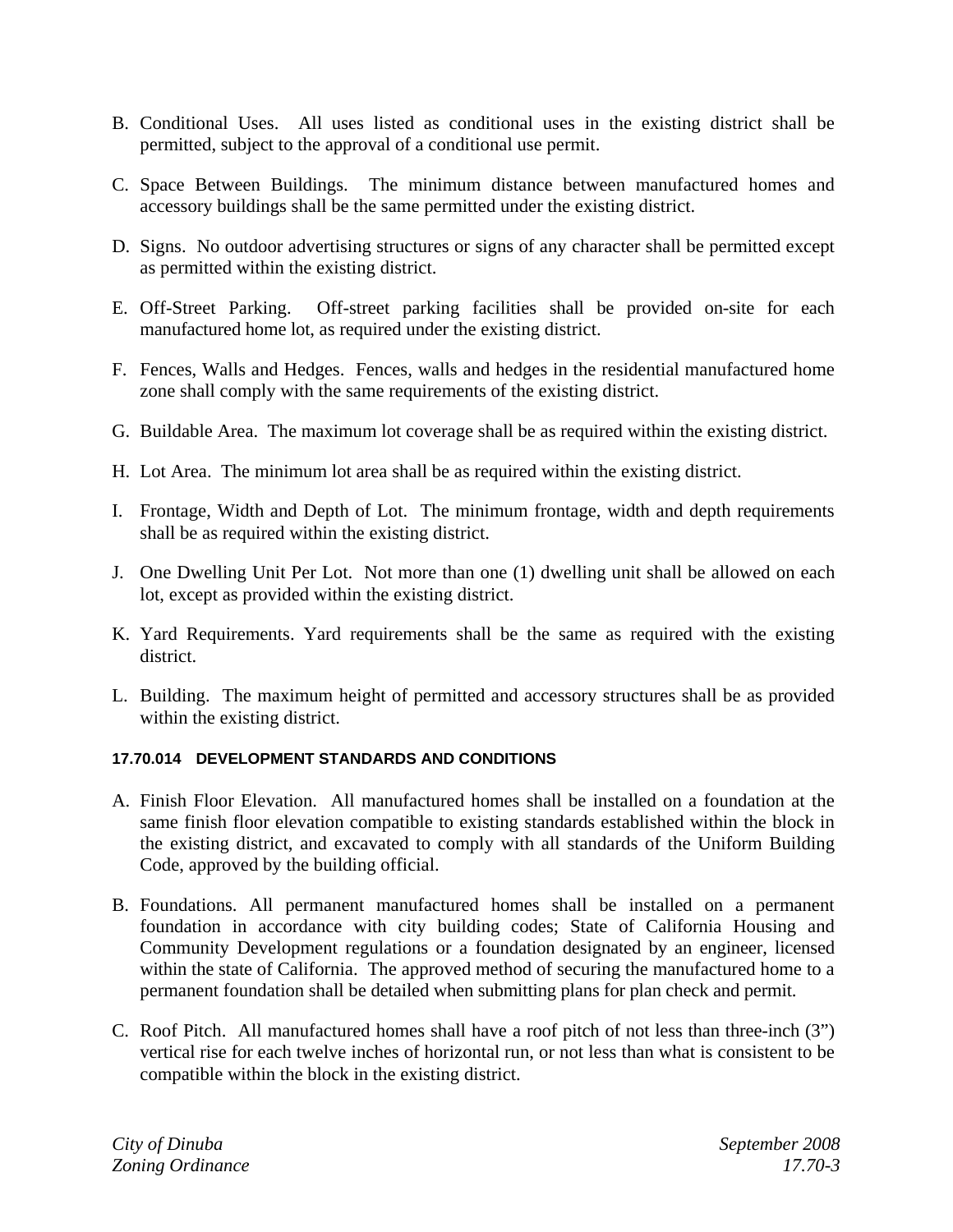- D. Roofing Material. All manufactured homes shall have a roof consisting of shingles or other material customarily used for conventional dwellings, compatible with all roofs within the block in the existing district.
- E. Roof Overhang. All manufactured homes shall have a roof overhang similar and compatible with roof overhangs within the block as in the existing district.
- F. Exterior Material. All manufactured homes shall be covered with an exterior material customarily used on conventional dwellings, compatible within the block in the existing district. The exterior covering material shall extend to the ground, except that when a solid concrete or masonry perimeter foundation is used, the exterior covering material need not extend below the top of the foundation.
- G. Minimum Width of Manufactured Home. All manufactured homes shall have a minimum width of twenty feet (20), or be compatible with existing conventional dwellings within the block in the district.
- H. Alterations. The manufactured home shall not have been, or shall not be, altered in violation of applicable codes; any manufactured home altered shall not be allowed to be located into the existing district unless certified by the Department of Housing and Community Development prior to the issuance of a permit by the building official.
- I. Certification. All manufactured homes shall be certified under the National Mobile home Construction and Safety Standards Act of 1974 (42 USC Section 5401 et seq.).
- J. Residential Use. All manufactured homes shall be occupied only as a single-family residential unit.
- K. Utility Connections. All manufactured home utility connections pertaining to electrical, gas, water, mechanical and sewer shall be installed in a permanent manner applicable to a permanent single-family residential structure in the existing district. Location of water meters and gas meters shall conform to adopted standards of the city.
- L. Accessory Building. All manufactured home accessory buildings such as detached garages, carports, patios or accessory buildings shall conform to all requirements of the Uniform Building Code or Department of Housing and Community Development requirements; all materials used for roofing and exterior shall be compatible with material customarily used on conventional accessory structures within the block in the existing district.
- M. Wheels and Axles. All manufactured home tow bars, wheels and axles shall be removed when the manufactured home is installed on a residential lot, so as to be compatible with structures within the existing district.
- N. Fees. All manufactured homes shall be subject to all fees required for new single-family dwellings as adopted by the city.
- O. Zone Requirements. All manufactured homes shall meet all requirements for the zone in which they are located.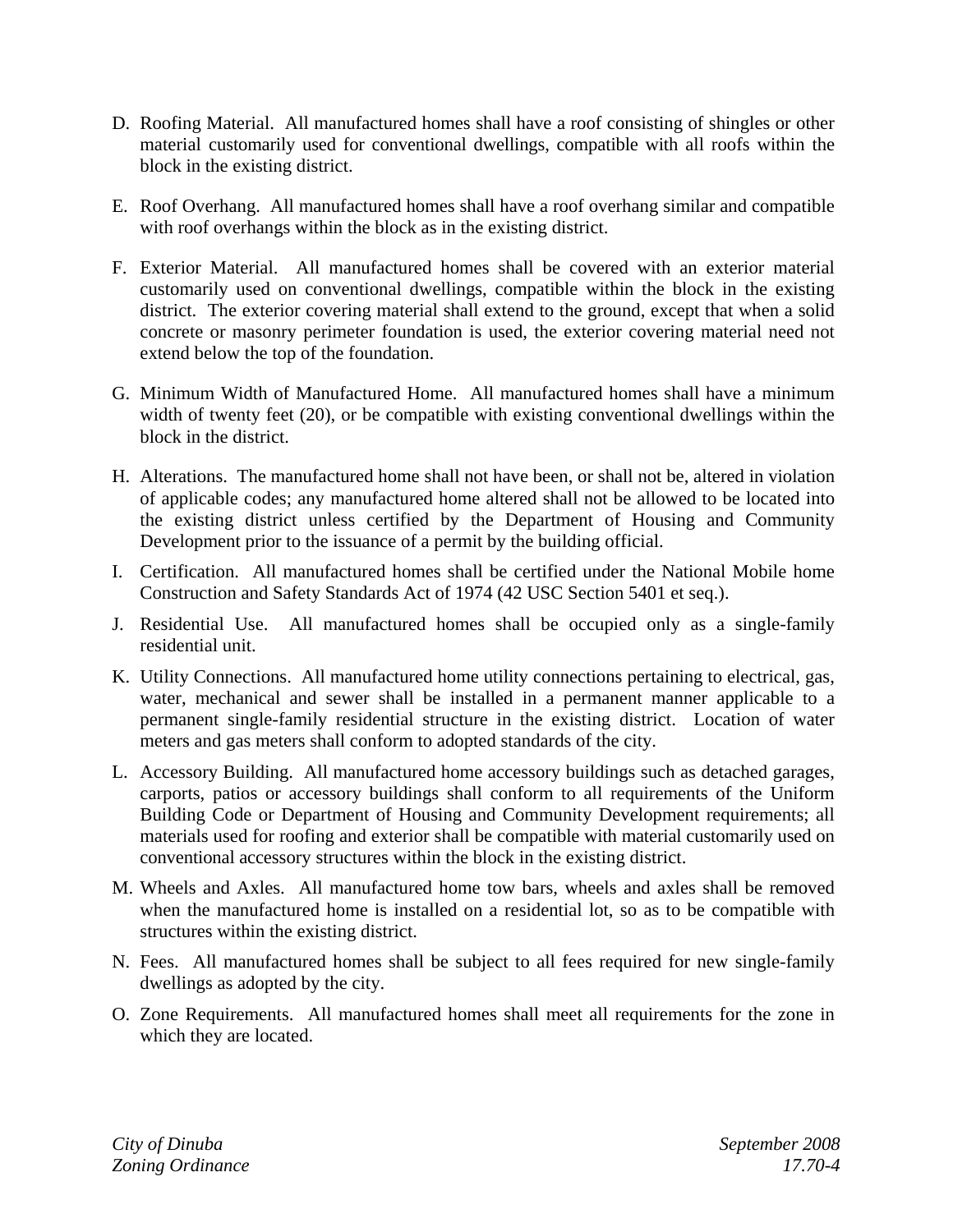- P. Modifications. No modifications shall be granted to a manufactured home unless approved by the Department of Housing and Community Development and the building official for the city.
- Q. Administrative Site Plan Review. No manufactured home shall be constructed until a site plan has been approved as prescribed in Chapter 17.80 of this title.
- R. Permits. Prior to the installation of a manufactured home on a permanent foundation, the owners of the manufactured home or a licensed contractor shall obtain a building permit.
- S. Surrender of Registration. Subsequent to applying for the required building permits, and prior to occupancy, the owner shall request a certificate of occupancy be issued pursuant to Section 18557(a) of the California Health and Safety Code. Thereafter, any vehicle license plate, certificate of ownership and certification of registration issued by a state agency is to be surrendered to the appropriate state agencies. Any manufactured home which is permanently attached with foundation must bear a California insignia or federal label, pursuant to Section 18550(b) of the Health and Safety Code.
- T. Appeals. Any decision made by city officials on the compatibility of a manufactured home within a block in any district pursuant to this chapter, may be appealed by the applicant or an aggrieved party to the planning commission.

## *Article II Secondary Residential Units in Single-family and Multifamily Zones*

## **17.70.020 SECONDARY RESIDENTIAL UNITS IN SINGLE-FAMILY AND MULTIFAMILY ZONES**

See Sections 17.70.021 through 17.70.024 for provisions regarding secondary residential units in single-family and multifamily zones.

## **17.70.021 PURPOSE**

- A. The purpose of this article is to provide a mechanism for legitimizing existing residential second units in single-family zoning districts and to allow for new residential second units as a permitted use in all single-family and multifamily residential zoning districts.
- B. The city encourages a range of housing types, styles and costs to suit the varying needs of the elderly, low and moderate income individuals, and other economic groups; and residential second units will prove a valuable source of rental housing.
- C. Secondary residential units shall be allowed as a permitted use in all RA, R and RM districts subject to development standards and conditions, as outlined in this chapter.

## **17.70.022 DEFINITIONS**

As used in this article:

*Block.* "Block" means all property fronting on one side of a street between points where the street is intersected by streets, railroad rights-of-way or city boundaries or terminated by a deadend.

*City of Dinuba September 2008 Zoning Ordinance 17.70-5*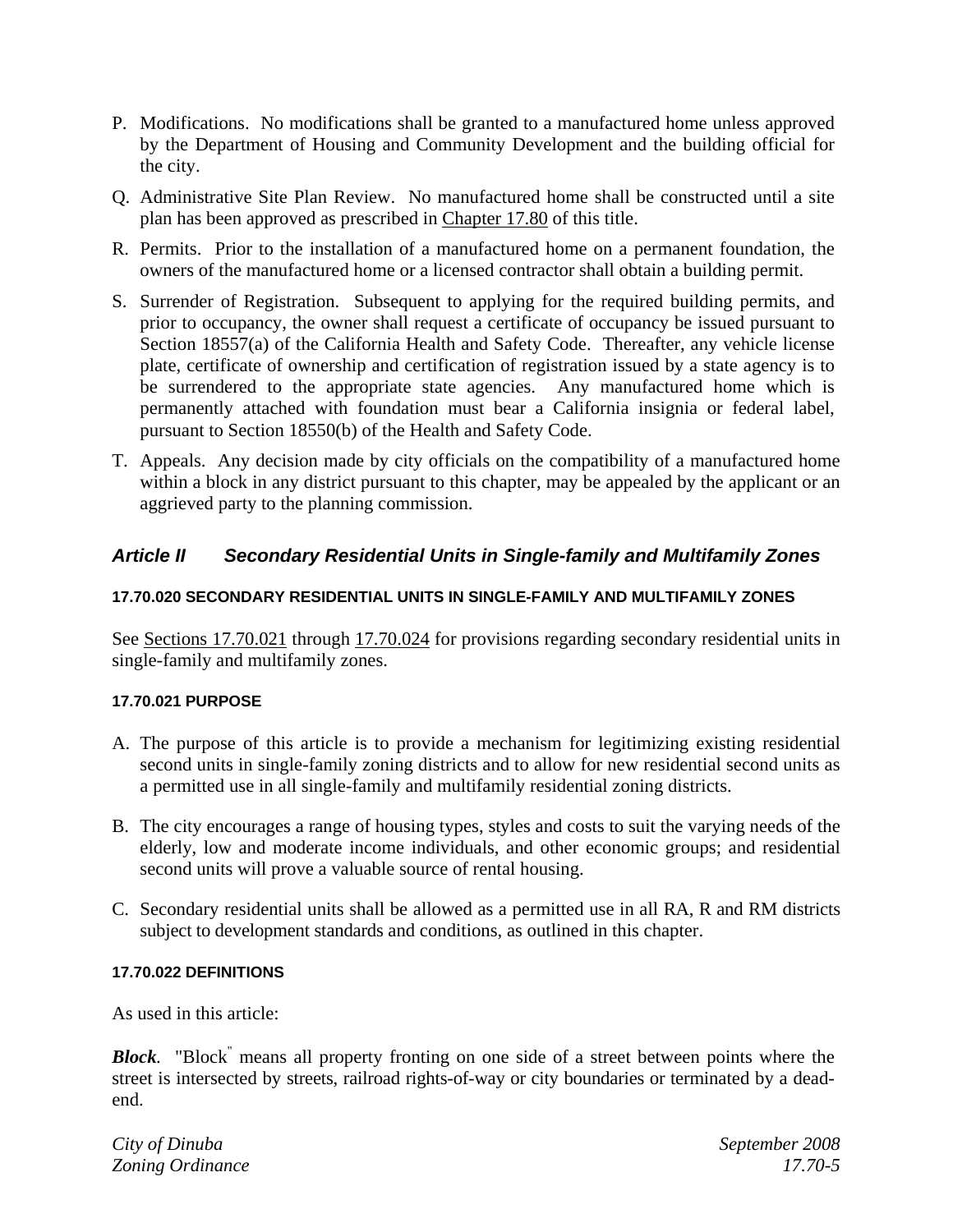Compatible. "Compatible<sup>"</sup> means that the secondary residential unit is capable of being efficiently integrated in the neighborhood without altering the neighborhood's overall appearance.

*Secondary.* "Secondary residential unit" means a separate residential unit containing sleeping quarters, kitchen and bathroom facilities created within an RA, R or RM district that already contains one or more legally created residential units.

## **17.70.023 REQUIREMENTS**

- A. Permitted Uses. All uses listed as permitted uses in the existing district.
- B. Conditional Uses. All uses listed as conditional uses in the existing district shall be permitted, subject to the approval of a conditional use permit.
- C. Off-Street Parking. Off-street parking facilities shall be provided on-site for all secondary residential units as required under the existing district.
- D. Fences, Walls and Hedges. Fences, walls and hedges for secondary residential units shall comply with the same requirements of the existing district.
- E. Buildable Area. The minimum lot coverage shall be as required within the existing district.
- F. Lot Area. The minimum lot area shall be as required within the existing district.
- G. Frontage, Width and Depth of Lot. The minimum frontage, width and depth requirements shall be as required within the existing district.
- H. Yard Requirements. Yard requirements shall be the same as required in the existing district.
- I. Building Height. The maximum height of secondary residential units shall be as required within the existing district.
- J. Space Between Buildings. The minimum distance between detached secondary residential units shall be the same under the existing district.

## **17.70.024 DEVELOPMENT STANDARDS AND CONDITIONS**

- A. A secondary residential unit may be attached or detached under the following standards:
	- 1. The addition of a separate secondary residential unit attached to an existing residential structure;
	- 2. Conversion of an existing residential structure whereby sleeping, kitchen and bathroom facilities are not shared in common;
	- 3. Conversion of an attic, basement, garage, accessory structure or any other previously uninhabited structure; or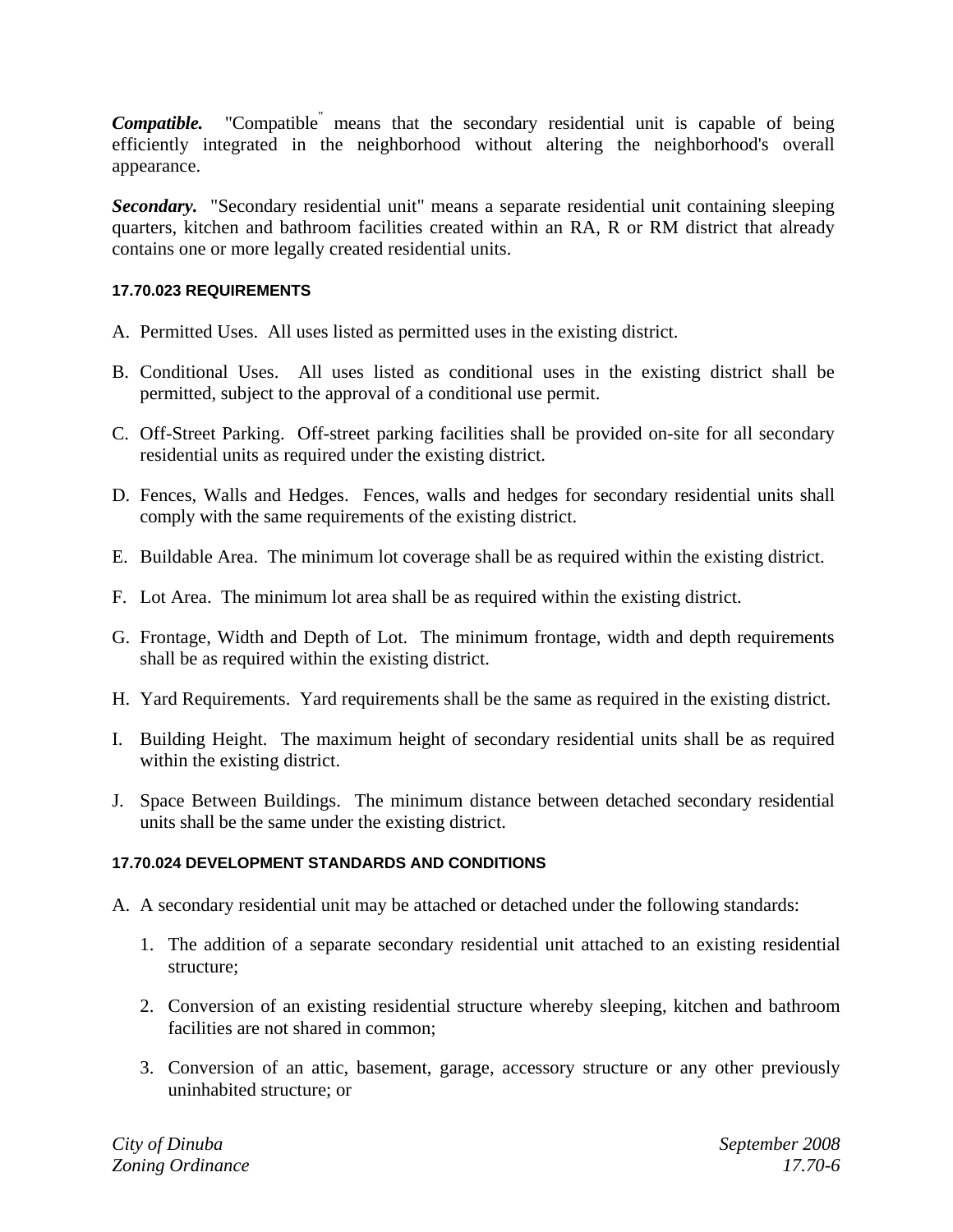- 4. Construction of a separate detached secondary residential unit on the parcel in addition to an existing residential structure.
- B. Height. A conditional use permit shall be required for all secondary residential units constructed over one (1) story in all RA, R and RM districts.
- C. Number of Units. Only one (1) secondary residential unit shall be permitted on any parcel.
- D. Facilities. The secondary residential unit shall contain separate living, kitchen and bathroom facilities.
- E. Construction. All secondary residential units shall be constructed so as to be compatible with the existing primary residence and existing residences within the neighborhood.
- F. Screening. All detached secondary residential units shall be appropriately screened so as not to be visible from the front street.
- G. Construction Within the Rear Yard. Any attached or detached secondary residential unit shall be constructed wholly within the rear yard.
- H. Mobile Homes. Mobile homes shall not be permitted as a secondary residential unit.
- I. Manufactured Homes. Manufactured homes shall be allowed as a detached secondary residential unit provided the manufactured unit complies with standards and conditions of this chapter.
- J. Owner-Occupied. The owner or owners of the parcel upon which the secondary unit is created shall occupy one of the residential units on the parcel. A covenant running with the land between the city and the owner shall be recorded prior to the issuance of a building permit.
- K. Existing Unit. A residential unit shall exist on a parcel before a secondary residential unit may be authorized unless approved by the director.
- L. Rental. The secondary residential unit may be rented as a one (1) family unit.
- M. One Family. The secondary residential unit shall provide complete independent sleeping, kitchen and bathroom facilities for one (1) family.
- N. Access. The front entrance established for the secondary residential unit shall not be located on the same street frontage of the primary residence.
- O. Floor Area. Total floor area of the secondary residential unit shall be not less than onehundred fifty (150) square feet. The increased floor area of an attached second unit shall not exceed thirty (30) percent of the existing living area. The total area of floor space for a detached second unit shall not exceed one-thousand, two-hundred (1,200) square feet.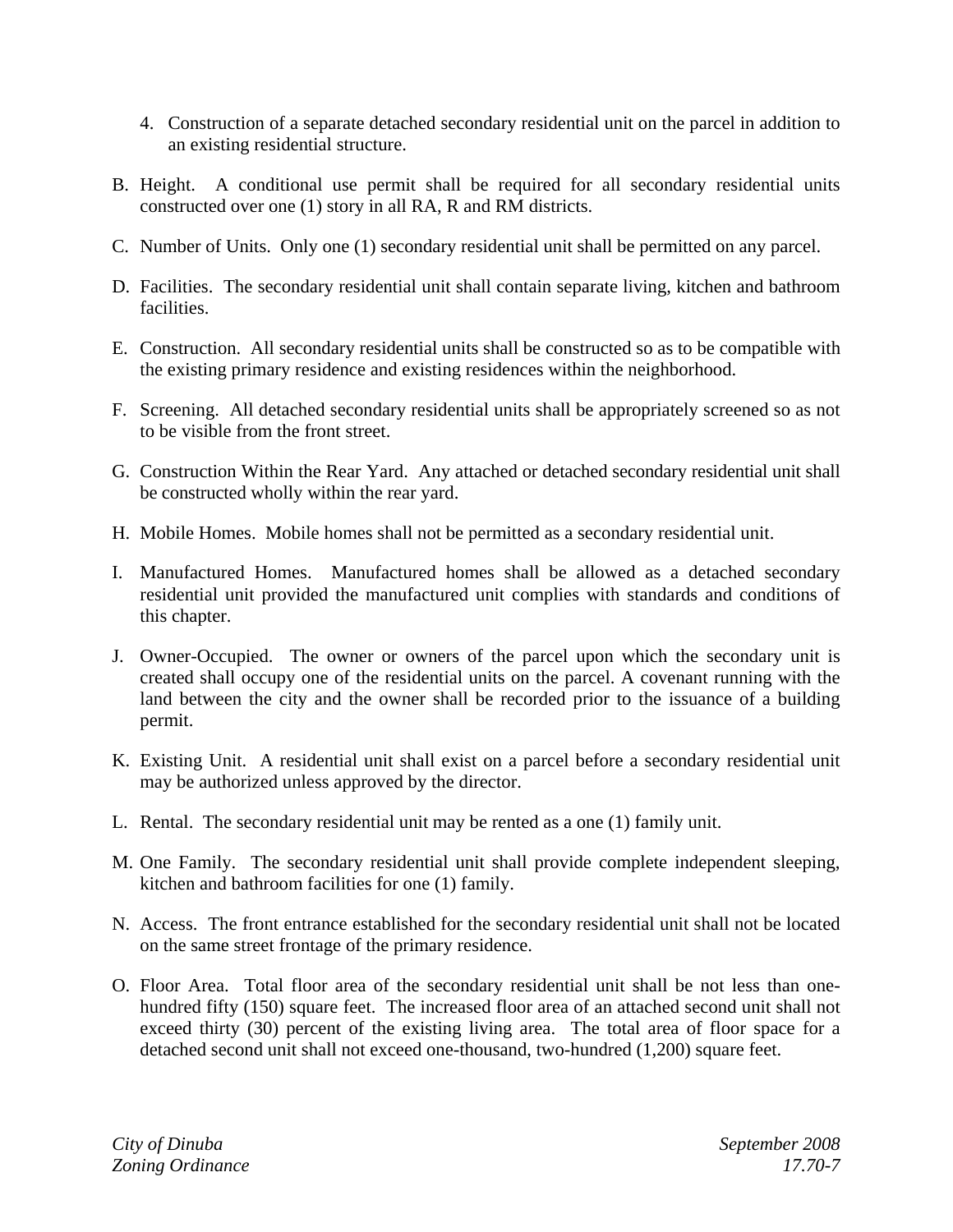- P. Off-street Parking. One additional off-street parking space not less than nine (9) feet by twenty (20) feet shall be provided for the secondary residential unit. Off-street parking shall be located as prescribed per Chapter 17.64 of this title.
- Q. Address. Address standards for the secondary residential unit shall be the same as established for the existing district; one address per parcel.
- R. Mailboxes. Mailboxes for the secondary residential unit shall be the same as for the existing residential unit.
- S. Trash Disposal. Trash disposal services for secondary residential units shall be the same as for those established in the existing zoning district.
- T. Finish Floor Elevation. All secondary residential units shall be constructed on a foundation at the same level of the primary residence or compatible to existing standards established within the block and comply with all standards of the Uniform Building Code and flood zone district.
- U. Roof Pitch. All secondary residential units shall have a roof pitch equal to the primary residence and not less than what is consistent to be compatible within the block.
- V. Roof Material. All secondary residential units shall have roofing material consisting of shingles or other material customarily used for residential units; compatible with the roof of the primary residence and not less than what is consistent to be compatible within the block.
- W. Roof Overhangs. All secondary residential units shall have a roof overhang similar and compatible with the primary residence or what is consistent to be compatible within the block.
- X. Exterior. All secondary residential units shall have exterior materials compatible with the primary residence or what is consistent to be compatible within the block.
- Y. Design. The secondary residential unit shall be clearly subordinate to the principal residential unit on the parcel by size, location and appearance.
- Z. Utilities.
	- 1. All secondary residential units shall have completely separate utilities, such as sewer, water, gas and garbage.
	- 2. All utilities shall be adequate to serve both residential units.
	- 3. Secondary units shall not be located over under-ground utilities serving the primary unit.
	- 4. Modifications from the above regulations may be approved by the building official if the modification is not detrimental to the health, safety and general welfare of the residence or general public and if the modifications conform to standards and adopted codes of the city.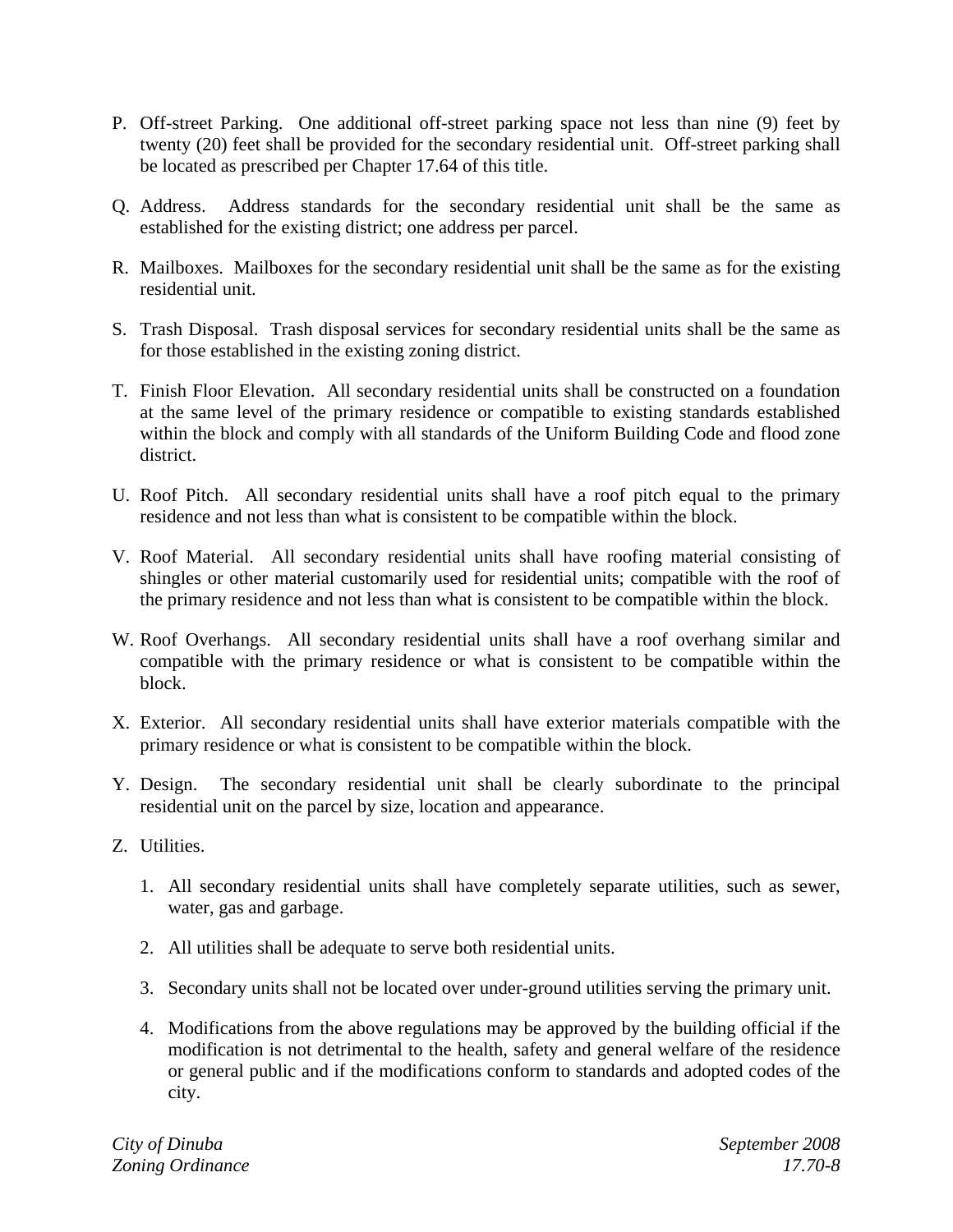AA. Fees. All secondary residential units shall be subject to all fees required for new construction as adopted by the city.

## *Article III. Home Occupations*

#### **17.70.030 HOME OCCUPATIONS**

See <u>Sections 17.70.031</u> and <u>17.70.032</u> for home occupation provisions.

#### **17.70.031 PURPOSE**

- A. Home occupation permits may be processed as an administrative matter by the director and no hearing shall be required.
- B. For the purpose of this article, a home occupation shall be considered any conduct for pecuniary gain by an art or profession, the offering of a service or conduct of a business, or handicraft manufacture of products within or from a lawful residential use, which is clearly incidental and secondary to the use of the structure for a dwelling purpose, and which does not change the character of the residential use. A home occupation may be permitted by issuance of a home occupation permit by the director and no business license shall be issued beforehand.

## **17.70.032 STANDARDS**

- A. A home occupation shall be clearly incidental to the use of a structure as a dwelling.
- B. A home occupation shall not be conducted in an accessory structure. There shall be no storage or display of equipment, supplies or products in an accessory structure or outside the dwelling.
- C. There shall be no sign of whatever nature identifying the home occupation.
- D. No person, other than a resident of the dwelling, shall be employed or subcontracted on the premises in the conduct of a home occupation.
- E. No commercial vehicles in excess of one (1) ton capacity shall be used to deliver materials to or remove materials from the premises.
- F. Not more than one (1) vehicle of not more than one (1) ton capacity used in connection with the home occupation shall be kept on the site. Any trailer, wheeled equipment or any vehicle displaying or advertising the home occupation shall not be visible from off the premises.
- G. The home occupation shall not involve the use of power equipment on the premises using motors exceeding one horsepower combined capacity.
- H. There shall be no external alteration of appearances of the dwelling in which the home occupation is conducted which would reflect the existence of said home occupation.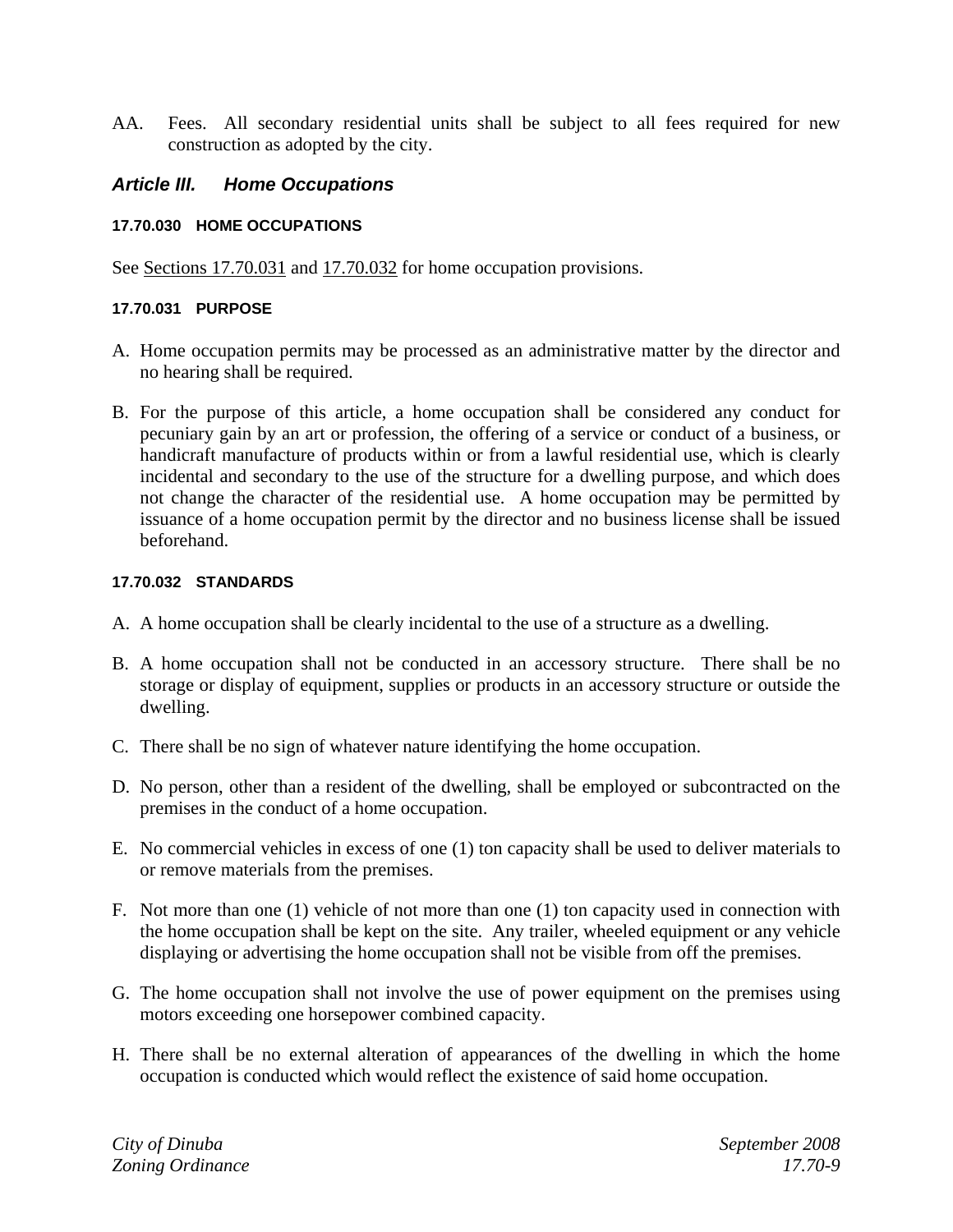- I. No equipment or process shall be used which creates noise, vibration, glare, fumes, odor or electrical interference detectable to the normal senses off the lot if the occupation is conducted in a single-family detached residence, or outside the dwelling unit if conducted in other than a single-family detached residence. No equipment or process shall be used which creates visual or audible electrical interference in any radio or television receiver off the premises, or causes fluctuations in line voltage off the premises.
- J. The home occupation shall not involve the storage or use of pesticides.
- K. The home occupation shall not require additional off-street parking space. Required covered or uncovered parking shall not be used for conducting home occupations.
- L. No home occupation shall be conducted between the hours of 11 p.m. and 8 a.m.
- M. Sales of goods on the premises shall be limited to the products of the home occupation, and no other merchandise or goods shall be sold, kept or displayed for the purpose of sale on the premises.
- N. The patronage of a home occupation shall not exceed eight patrons or customers for any calendar day.
- O. Additional requirements or conditions may be added as deemed necessary by the director.

A home occupation permit shall be revoked by the director upon violation of any condition or regulation, or any limitation of any permit issued, unless such violation is corrected within ten (10) days of notice of such violation. Any permit may be revoked for repeated violations.

In the event of denial or revocation, or objections to limitations placed thereon, an appeal may be made in writing to the planning commission.

## *Article IV. Garage Sales*

## **17.70.040 GARAGE SALES**

See Sections 17.70.041 through 17.70.049 for garage sale provisions.

## **17.70.041 DEFINITIONS**

As used in this article:

"Garage sale" is defined as a sale, offer to sell, or holding for the purpose of selling, conducted by any person or persons, of household furnishings, goods or other tangible personal property, conducted in a noncommercial garage, yard, patio, driveway or on any portion of the premises in a residential property.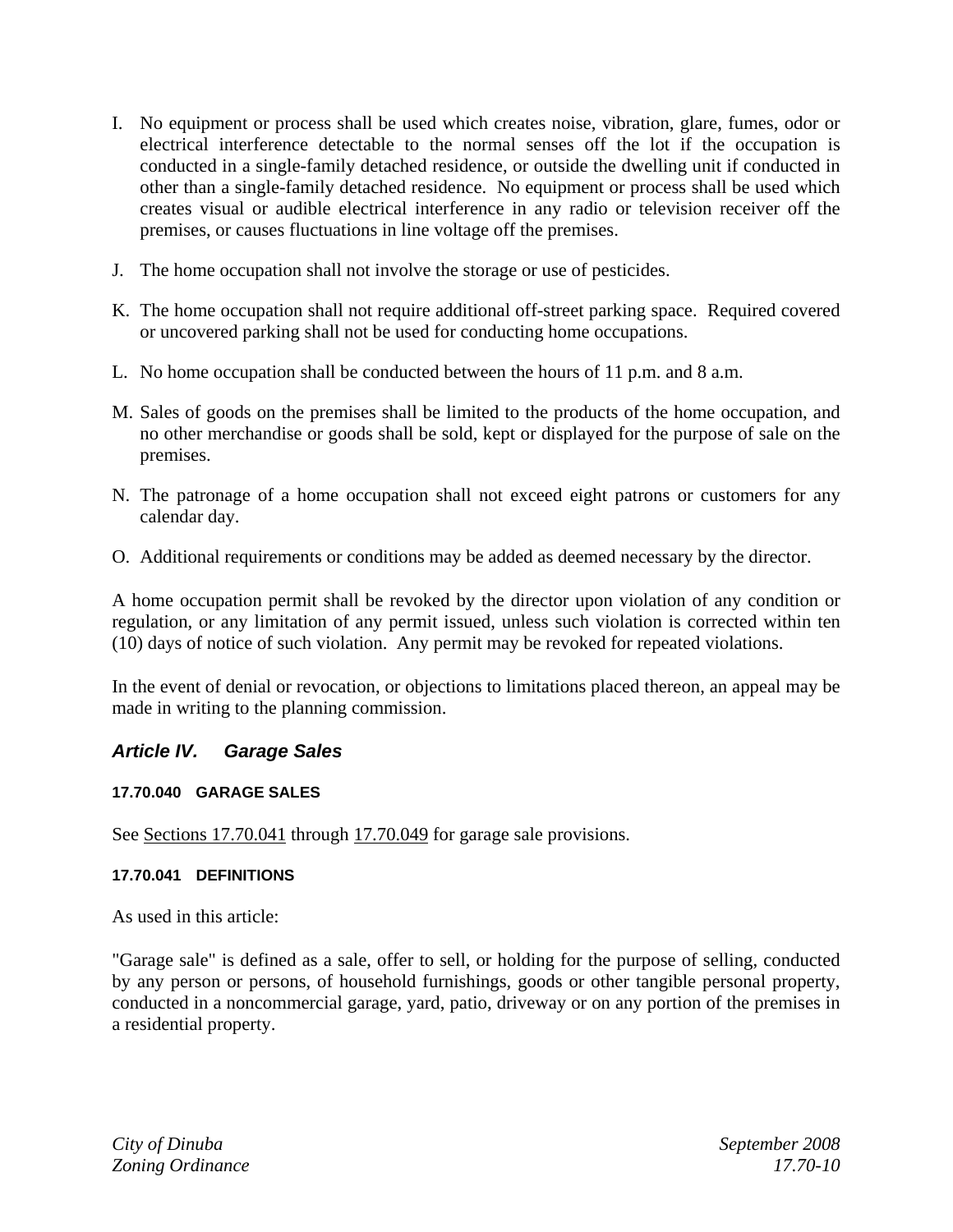## **17.70.042 PERMIT REQUIRED**

It is unlawful for any person, co partnership, club or association to conduct a sale without having secured a permit for such sale.

## **17.70.043 POSTING OF PERMIT**

The permit shall be posted in a conspicuous place on the premises, outdoors or at the front entrance to the garage, patio or yard. The permit shall be posted in a place which is readily visible from the permitted address street frontage, unless the sale is taking place in a location in which the address frontage is an alley way, in which case the permit shall be posted in a place which is calculated most reasonably to give notice to anyone driving by of the content of the permit.

## **17.70.044 PERMIT FEE**

The permit fee schedule shall be as follows:

- A. First time during calendar year, permit required (no fee);
- B. Second time during calendar year, permit fee as set by the city council;
- C. More than two (2) permit fee as set by council plus the conditional use permit fee.

## **17.70.045 LOCATION ALLOWED**

Sales shall only be located on property that is used for residential purposes. Church rummage sales shall be located on the church property. No sales shall be permitted on properties which are adjacent to school entrances and exits where students are dropped off or picked up other than on days in which there is no school in session such as weekends and holidays.

## **17.70.046 NUMBER OF SALES ALLOWED**

There shall not be more than two (2) sales allowed per calendar year at any one (1) address, unless a conditional use permit is filed and approved by the planning commission.

## **17.70.047 SIGNS**

Signs advertising a sale shall be located on the property only. Individual signs shall not exceed three (3) square feet; total signs shall not exceed nine (9) square feet in the aggregate, and shall not be placed so as to block vehicular or pedestrian view from adjoining properties. Posting of signs shall be only during time of sale and in conformance with Chapter 17.72 of this title.

## **17.70.048 LENGTH OF TIME OF SALE AND HOURS PERMITTED**

No sale shall last more than three (3) days. No sale shall start before 6:00 a.m. or continue after 8:00 p.m.

*City of Dinuba September 2008 Zoning Ordinance 17.70-11*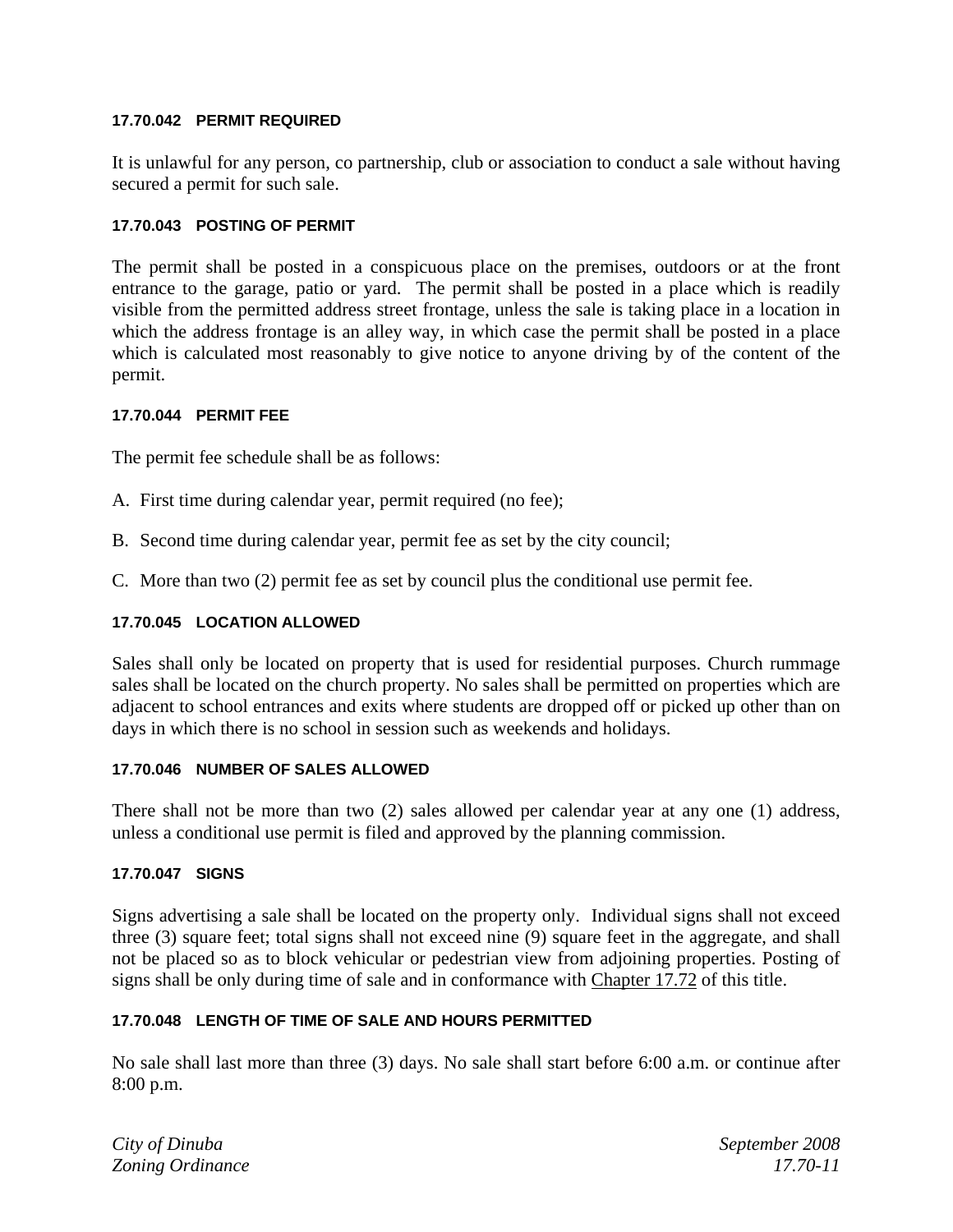### **17.70.049 VIOLATION**

- A. The conducting of any garage, patio or yard sale without a valid permit shall be considered an infraction.
- B. Each day of such sale without a valid permit constitutes a separate offense.

## *Article V. Mobile Home Parks*

#### **17.70.050 MOBILE HOME PARKS**

See <u>Sections 17.70.050</u> through 17.70.055 for mobile home park provisions.

#### **17.70.051 PURPOSE**

It is the purpose of this article to provide guidelines and criteria for mobile home parks, to insure their compatibility with other uses and to establish rules and regulations pertaining to their development.

#### **17.70.052 OCCUPANCY**

No mobile home shall be used for living or sleeping purposes, or be parked, other than in a mobile home sales yard or in an approved storage area, unless it is located within a licensed mobile home park; provided that a mobile home may also be used as follows:

- A. As an office for a construction project;
- B. As a residence of a watchman on the site of a construction project or an industrial use;
- C. To provide temporary living or office quarters for circus or carnival personnel in accordance with an approved conditional use permit; or
- D. As a single-family dwelling when set on a permanent foundation within any AN, RA, R or RM district.

#### **17.70.053 LOCATION AND ACCESS**

For purposes of this title, mobile home parks require the same considerations in their location as do residential dwelling units under policies of the general plan. Mobile home parks may be located within all zoning districts zoned for residential land use.

#### **17.70.054 USE PERMIT REQUIRED**

A use permit application shall be required for a mobile home park per the provisions of Chapter 17.80 of this title.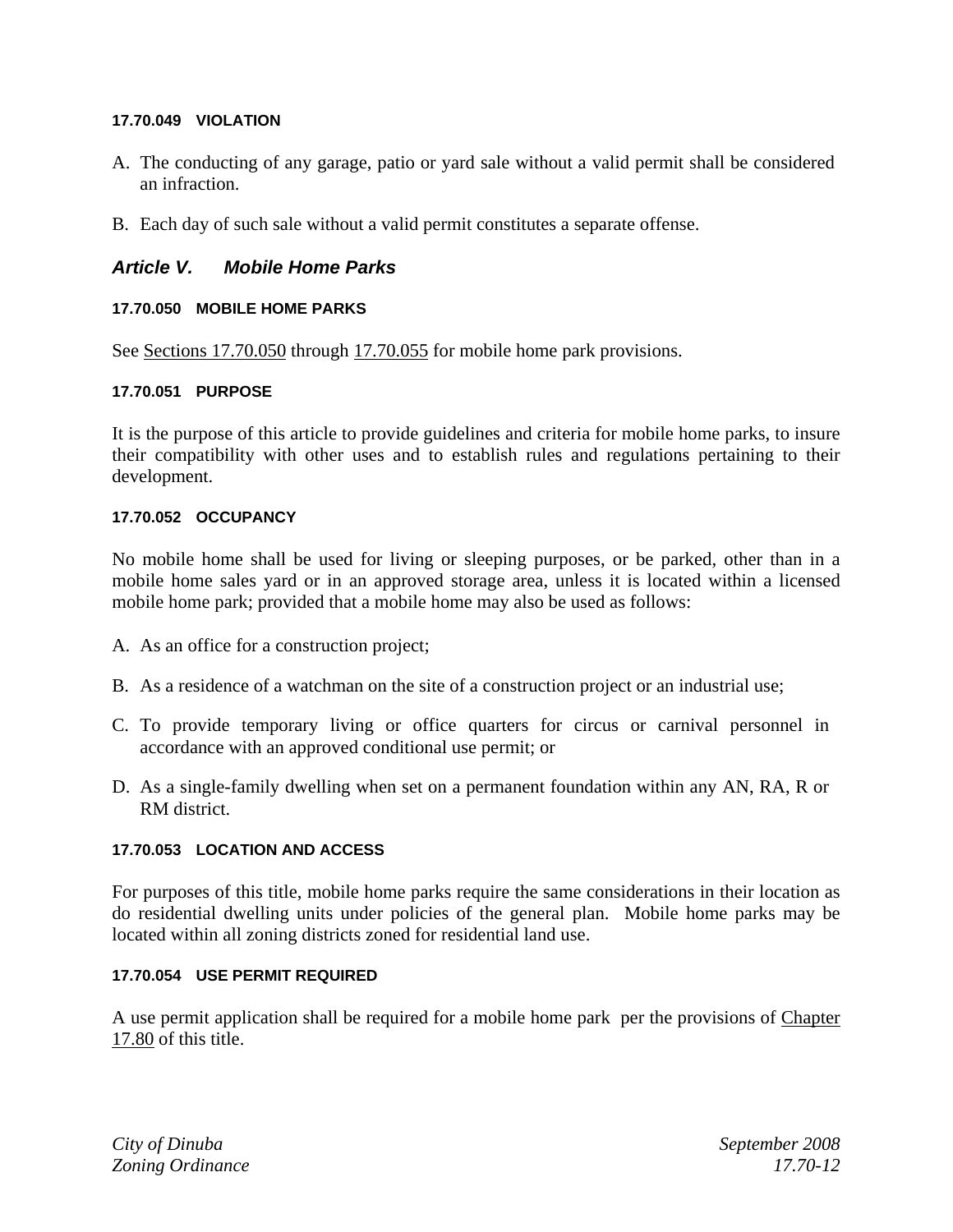#### **17.70.055 DEVELOPMENT STANDARDS**

- A. Site Area and Density.
	- 1. The site shall contain a minimum of five (5) acres. The first phase of a mobile home development shall be not less than five (5) acres and shall include all required recreational and service amenities.
	- 2. The maximum number of mobile home lots per gross acre shall not exceed eight.
- B. Lot Area and Width. Every individual mobile home space for single units shall have a minimum lot area of twenty-eight hundred (2,800) square feet and a minimum lot width of twenty-five (5) feet. Every individual mobile home space of expandable or double wide units shall have a minimum lot area of three-thousand, two-hundred (3,200) square feet and a minimum lot width of thirty-five (35) feet.
- C. Lot Coverage. No more than seventy-five (75) percent of any mobile home lot shall be covered by the mobile home, parking area, covered patio area and accessory buildings.
- D. Clearances, Setbacks and Yard Spaces.
	- 1. Mobile Home Park.
		- a. Front yard, twenty (20) feet;
		- b. Interior side yard, ten (10) feet;
		- c. Street side yard, ten (10) feet;
		- d. Interior rear yard, ten (10) feet;
		- e. Street rear yard, twenty (20) feet.
	- 2. Mobile Home Sites within the Park.
		- a. Front yard, ten (10) feet;
		- b. Side yard, five (5) feet;
		- c. Rear yard, ten (10) feet.
	- 3. No mobile home shall be located in any required yard space, except that tow bars may extend into such yard space.
- E. Patios and Pads.
	- 1. Each mobile home site shall have a hard surfaced patio area of not less than two-hundred (200) square feet. A permanent porch greater than twenty (20) square feet in area may be counted as part of the required patio area.

*City of Dinuba September 2008 Zoning Ordinance 17.70-13*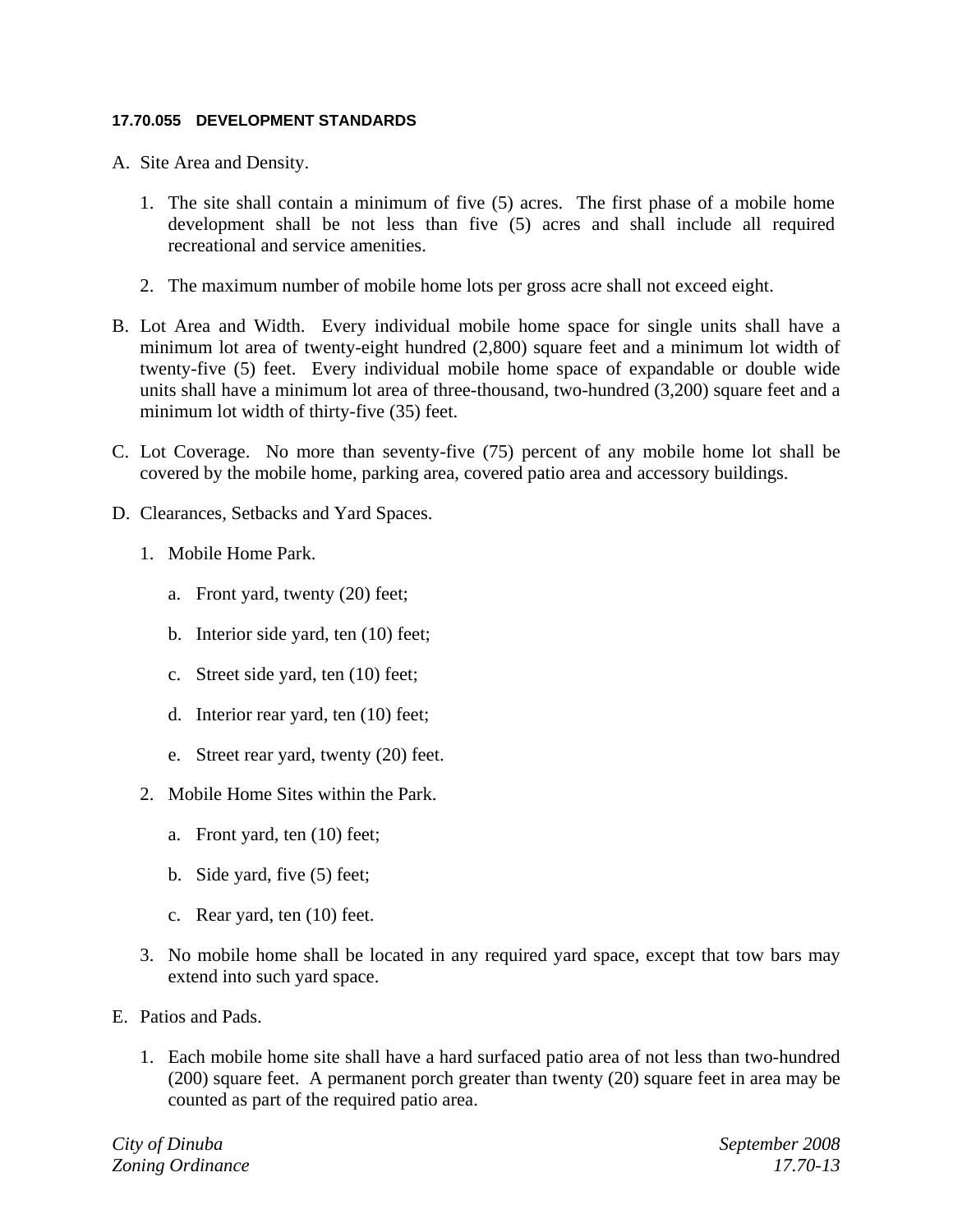- 2. Each mobile home site shall have a support pad of concrete or asphalt concrete laid over a compacted surface base which, in combination, will be adequate to support the mobile home on a level plane.
- F. Parking.
	- 1. Not less than two (2) off-street parking spaces shall be provided within each mobile home site, one of which may be tandem to the other.
	- 2. Not less than two (2) guest parking spaces shall be provided for each mobile home site at a location central to each five (5) contiguous mobile home sites.
	- 3. Parking shall be provided for central recreation buildings, park offices and other similar buildings at a ratio of one parking space for each four-hundred (400) square feet of gross floor space.
	- 4. Centralized storage areas shall be provided for recreational vehicles and boats, at a minimum of one (1) space per five (5) mobile home spaces. Individual storage spaces shall measure not less than ten (10) feet by thirty (30) feet, and shall have direct access to a driveway with minimum width of twenty (20) feet.
	- 5. Storage areas shall be paved and drained in order to be usable year round and shall be completely screened from exterior view by a combination of landscaping, masonry walls, fences or other comparable screening devices six (6)feet in height.
- G. Recreation Areas and Pedestrian Ways.
	- 1. Common recreation area in an aggregate total equal to five (5) percent of the gross area of the mobile home park shall be provided at a location or locations which are easily accessible and convenient to park residents.
	- 2. Recreation areas shall be landscaped and maintained, with all landscaped areas to be irrigated by an automatic underground sprinkler system.
	- 3. Pedestrian ways shall be provided throughout the mobile home park, connecting all mobile home sites with each other and with common recreation areas.
	- 4. The calculation of common recreation areas shall not include yard areas, pedestrian ways, management offices, laundry and tenant storage areas and parking areas.
- H. Utility Installation.
	- 1. Utility lines, including but not limited to, electric, communications, street lighting and cable television, shall be placed underground.
	- 2. Each mobile home space and all interior roads shall be lighted for the safety and convenience of persons using the premises.

*City of Dinuba September 2008 Zoning Ordinance 17.70-14*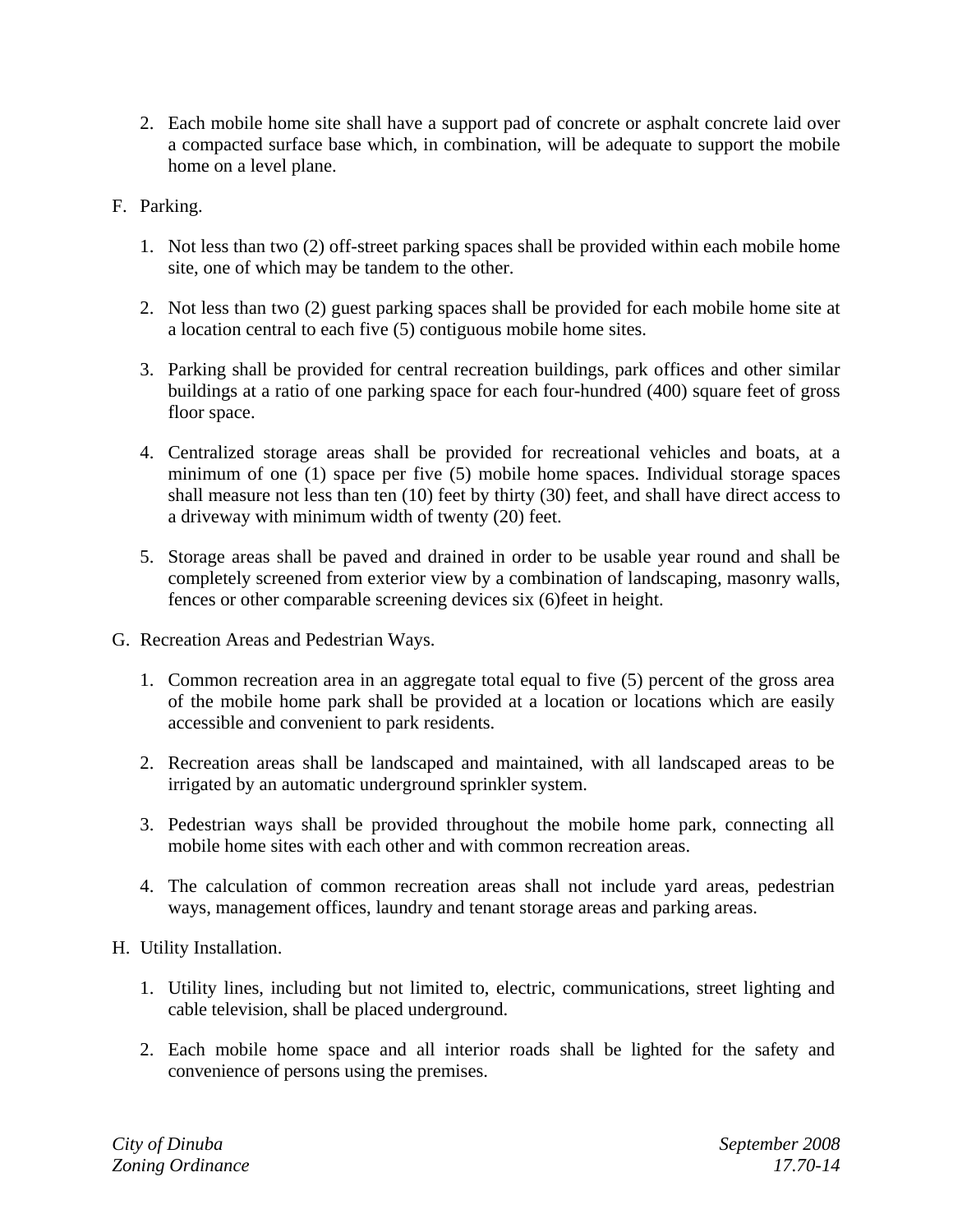- 3. All connections for each mobile home shall be placed at the rear of the mobile home space.
- I. Signs for a mobile home park shall comply with the provisions of Chapter 17.72 of this title.
- J. Internal Streets.
	- 1. All internal streets within a mobile home park shall have a minimum width of twentyfive (25) feet with no parking allowed and shall be developed to city standard specifications.
	- 2. No direct access shall be allowed from a public street to any mobile home lot. Each mobile home lot shall have direct access only onto a paved interior street with a right-ofway width of not less than twenty-five (25) feet.
- K. Landscaping and Screening. Mobile home parks shall provide permanently maintained landscaped areas and site screening as follows:
	- 1. A landscaped border along the entire street frontage yard area and along the rear yard if such yard is adjacent to a public street;
	- 2. Ornamental screen wall or fencing, six (6) feet in height, along all interior side property lines and along all rear property lines which do not abut a public street;
	- 3. Ornamental screen wall or fencing six (6) feet in height along street side yard and street front yard setback lines.
- L. Other Facilities Required. Each mobile home park shall provide the following additional facilities:
	- 1. A laundry building for clothes washing and drying;
	- 2. Trash enclosures shall be developed to city standard specifications.
- M. Placement and Sales of Mobile Homes.
	- 1. At the time of placement on the site, all mobile homes shall be fitted with appropriate skirts to obscure stands, pads and under-carriage equipment.
	- 2. Mobile homes may be displayed and sold within a mobile home park provided that such mobile homes are not sold for delivery to any location other than within the park and that all mobile homes are placed on mobile home sites and connected to all utility services. No more than four mobile homes shall be offered for sale at any one time, and advertising for such sale shall be limited to one non-illuminated sign not exceeding four square feet in area on the site of each mobile home offered for sale.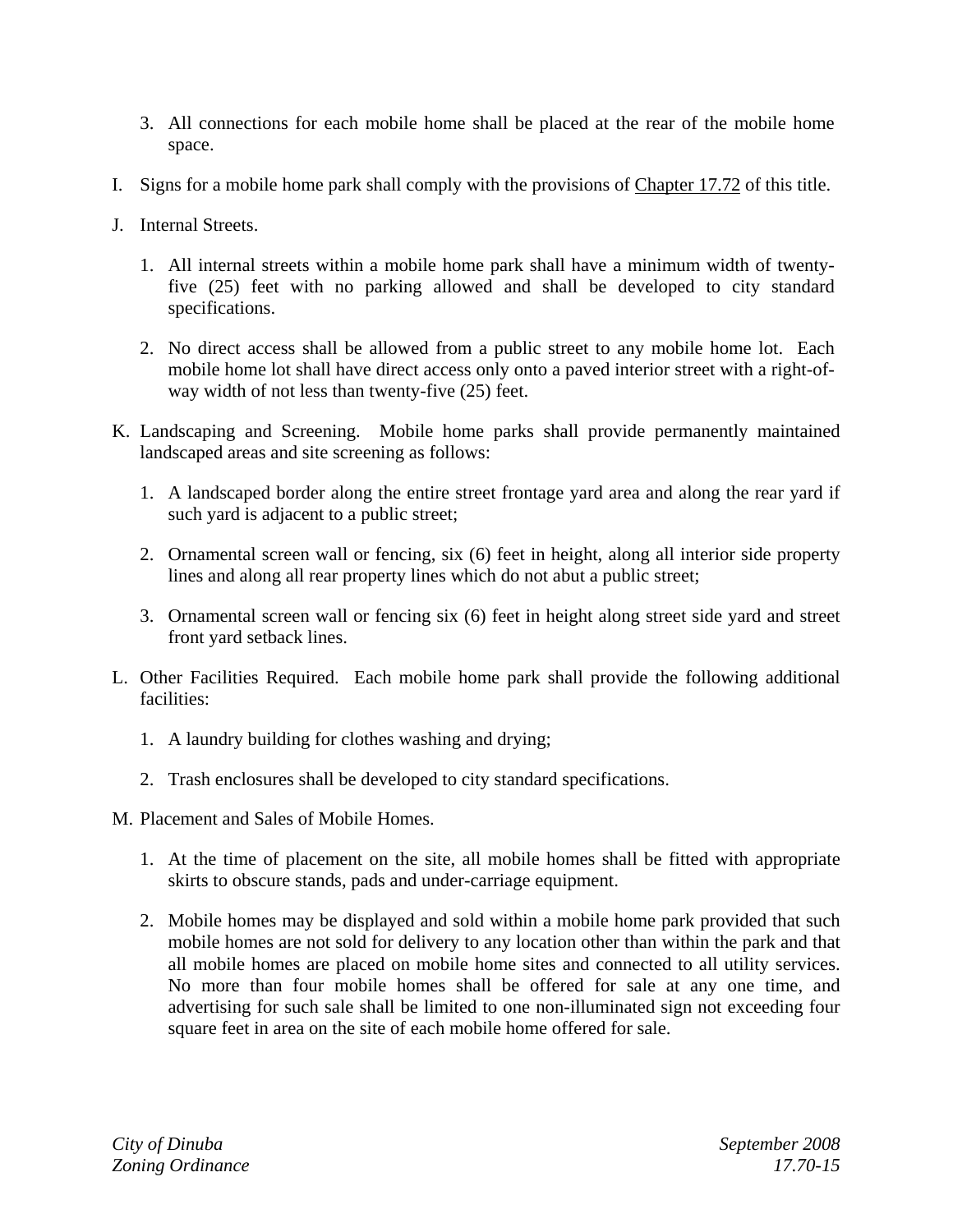# **Chapter 17.71 SPECIAL PROVISIONS AND DEVELOPMENT STANDARDS**

## *Sections:*

- 17.71.010 Addition of permitted uses
- 17.71.020 Public utility lines and mains
- 17.71.030 Building height
- 17.71.040 Institutional building yard requirements
- 17.71.050 Accessory buildings
- 17.71.060 Through lots
- 17.71.070 Outside stairways, balconies and fire escapes
- 17.71.080 Porches, eaves and sills
- 17.71.090 Fences, walls and hedges
- 17.71.100 Nonconforming front yards
- 17.71.110 Effect of eminent domain
- 17.71.120 Clarification or interpretation
- 17.71.130 Landscaping
- 17.71.140 Satellite dish antenna
- 17.71.150 Recycling facilities
- 17.71.160 Abandoned or converted service stations
- 17.71.170 Temporary uses
- 17.71.180 Video machine arcades
- 17.71.190 Garage conversions
- 17.71.200 Bed and breakfast facilities
- 17.71.210 Sight distance
- 17.71.220 Regulation of adult material
- 17.71.230 Necessity of conditional use permits for the sale of alcoholic beverages
- 17.71.240 Minor Changes in Property Use or Change in Occupancy
- 17.71.250 Street dedications and improvements

## **17.71.010 ADDITION OF PERMITTED USES**

- A. Upon application or on its own initiative, the planning commission may add a use to the list of permitted uses in any zone district, if the commission makes the following findings:
	- 1. That the addition of the use will be in accordance with the purposes of the district in which the use is proposed;
	- 2. That the use has the same basic characteristics as the uses permitted in the district;
	- 3. That the use will not be detrimental to the public health, safety or welfare;
	- 4. That the use will not create more vehicular traffic than the volume normally created by the uses permitted in the district;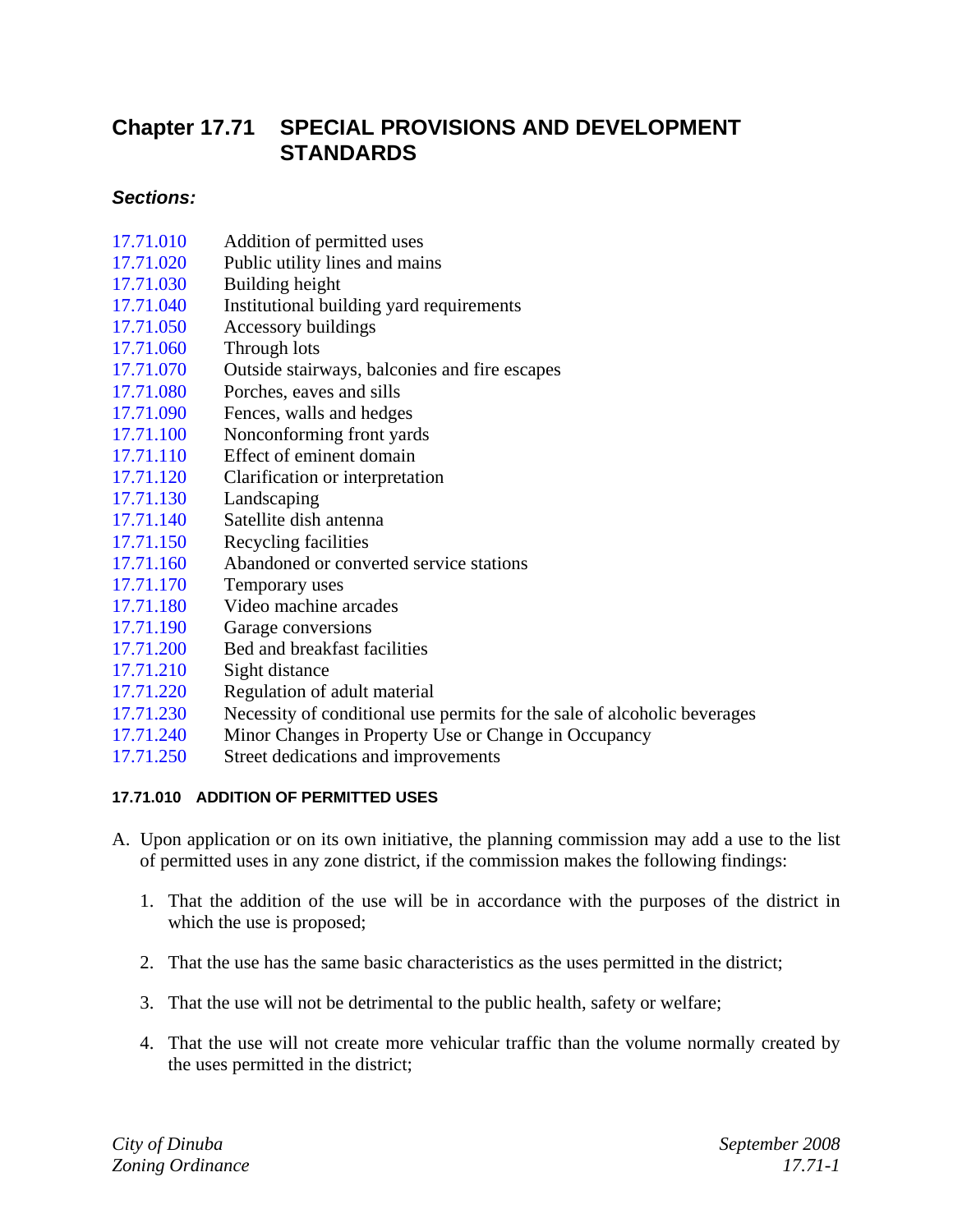- 5. That the use will not create more odor, dirt, smoke, noise, vibration, illumination, glare, unsightliness or any other objectionable influence than the amount normally created by any of the uses permitted in the district.
- B. When a use has been added to a list of permitted uses, the use shall be added to the text of that section of this title when it is next published.

## **17.71.020 PUBLIC UTILITY LINES AND MAINS**

The provisions of this title shall not be construed to limit installation or maintenance of public utility pole lines, pipes, conduits and mains, and domestic water wells or require any use permit therefore.

## **17.71.030 BUILDING HEIGHT**

- A. Height of a building shall be measured along the vertical distance from the average level of the highest and lowest point of that portion of the lot covered by the building to the highest point of the roof.
- B. Roof structures for housing elevators, stairways, tanks, ventilating fans or similar equipment, and fire or parapet walls, skylights, towers, flagpoles, chimneys, antennas or similar structures may be erected above the height limit but shall not be allowed for the purpose of providing additional floor space.

## **17.71.040 INSTITUTIONAL BUILDING YARD REQUIREMENTS**

Any building erected, altered or used for school or church purposes or as an institutional building shall be located at least fifteen feet from every lot line of any property included in any RA, R or RM district, notwithstanding any lesser requirement in the zone where located; provided such building shall not be required to be located more than five (5) feet from any lot line adjacent to any alley.

## **17.71.050 ACCESSORY BUILDINGS**

These regulations apply to all districts, planned communities, and specific plan areas, unless otherwise specified.

A. Permitted accessory uses and structures.

In addition to the principal uses and structures expressly included in a zoning district, accessory uses and structures customarily associated with and subordinate to a permitted principal use on the same building site and consistent with the purpose and intent of the applicable zoning district are permitted. Whenever there is a question as to whether a specific use or structure is permitted as an accessory use, the director shall make the determination.

B. Discretionary action required.

*City of Dinuba September 2008 Zoning Ordinance 17.71-2*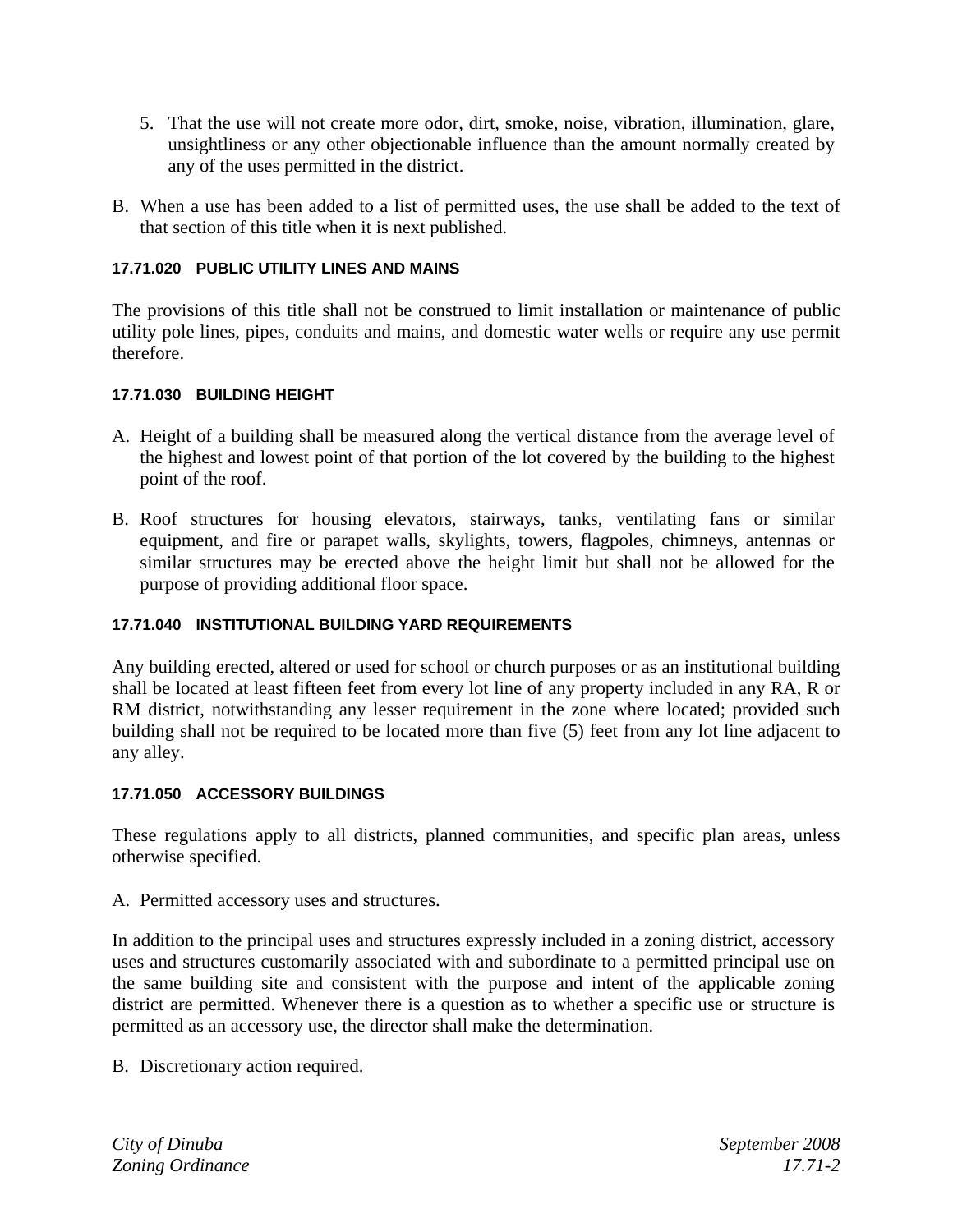Accessory uses and structures shall be subject to a discretionary action when one or more of the following apply;

- 1. The discretionary action is required by other zoning regulations, or
- 2. The principal use is subject to a discretionary permit and the accessory structure is over six (6) feet in height.
- C. Location of certain attached accessory structures.

Accessory structures that are attached to a main building, are enclosed, and are over eight (8) feet in height shall comply with the setback requirements for a main building.

D. Location of other accessory structures.

Accessory structures shall be permitted anywhere on the building site except within the following areas, unless as otherwise regulated by sections (E) through (I) of this section.

- 1. Within the ultimate right-of-way.
- 2. Within the front yard setback.
- 3. The space between a dwelling and any accessory building on the same lot, when not joined by a common wall, shall be a minimum distance of ten (10) feet.
- 4. A non-dwelling accessory building may be located in a required side yard area on any part of the rear one-third  $(1/3)$  of a lot, subject to the limitations of subsections  $(E)$ through (I) of this section.
- 5. Accessory buildings may be located in a portion of the required rear yard area in RA, R and RM districts, provided:
	- a. Such building may occupy not more than twenty percent of the length of the required rear yard, measured between side lot lines;
	- b. Such building may not be more than twelve (12) feet in height or one (1) story;
	- c. No such building may occupy any part of the required rear yard of a reversed corner lot.
- E. Additional standards for accessory Structures in R zoning districts
	- 1. Accessory structures not exceeding one story may be located in the required rear yard but not closer than three (3) feet to any lot line. On a reverse corner lot, an accessory structure shall not be located closer to the rear property line than the required side yard on the adjoining key lot. An accessory structure shall not be closer to a side property line adjoining a key lot and not closer to a side property line adjoining the street than the required front yard on the adjoining key lot. In placing accessory structures in a required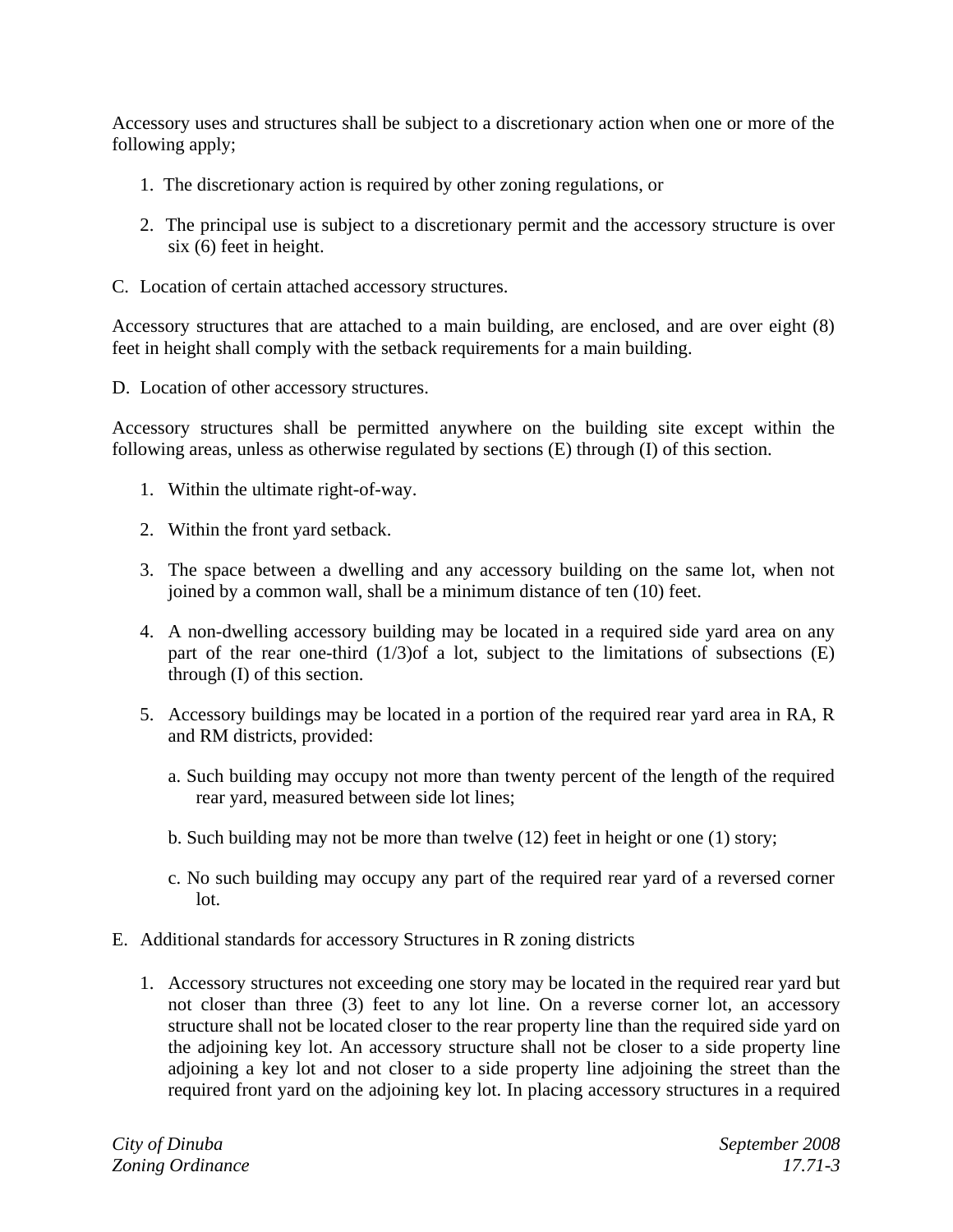rear yard, a usable, open, rear yard area of at least seven-hundred eighty (780) square feet shall be maintained.

- 2. Accessory and garden structures under seven (7) feet in height may be located in any portion of a required side yard, except in the street side yard of a reversed corner lot, provided that any mechanical equipment shall be located a minimum of five (5) feet from a side property line adjoining an interior lot in any residential district.
- F. Additional standards for accessory structures in RM zoning districts
	- 1. Accessory and garden structures less than seven (7) feet in height with no roof may be located within any portion of the required rear setback.
	- 2. Accessory and garden structures under seven (7) feet in height may be located in any portion of a required side setback, subject to administrative site plan review, except in the street side setback of a reversed corner lot.
- G. Additional standards for accessory structures in the PO zoning district
	- 1. Accessory and garden structures under seven (7) feet in height may be located within any portion of a required rear yard.
	- 2. Accessory structures under seven (7) feet in height may be located in any portion of a required side setback, subject to administrative site plan review under the provisions of Chapter 17.80, except in the street side yard of a reversed corner lot.
- H. Swimming Pools
	- 1. Swimming pools shall not be constructed within three (3) feet of an ultimate vehicular right-of-way or property line. Swimming pools shall be used solely by persons residing on the site and their guests; provided that all fencing complies with the Uniform Building Code and City standards.
- I. Garages and Carports
	- 1. Where a garage or carport is located with access from a public alley, it shall be set back a minimum of eleven (11) feet from the alley right-of-way. No garage door or roof overhang shall extend into the alley right-of-way. Above or below ground swimming pools are to be set back a minimum of five (5) feet from the rear yard property line.

## **17.71.060 THROUGH LOTS**

On a through lot, a front yard shall be provided on each street frontage except where a waiver of access to one of the frontages applies.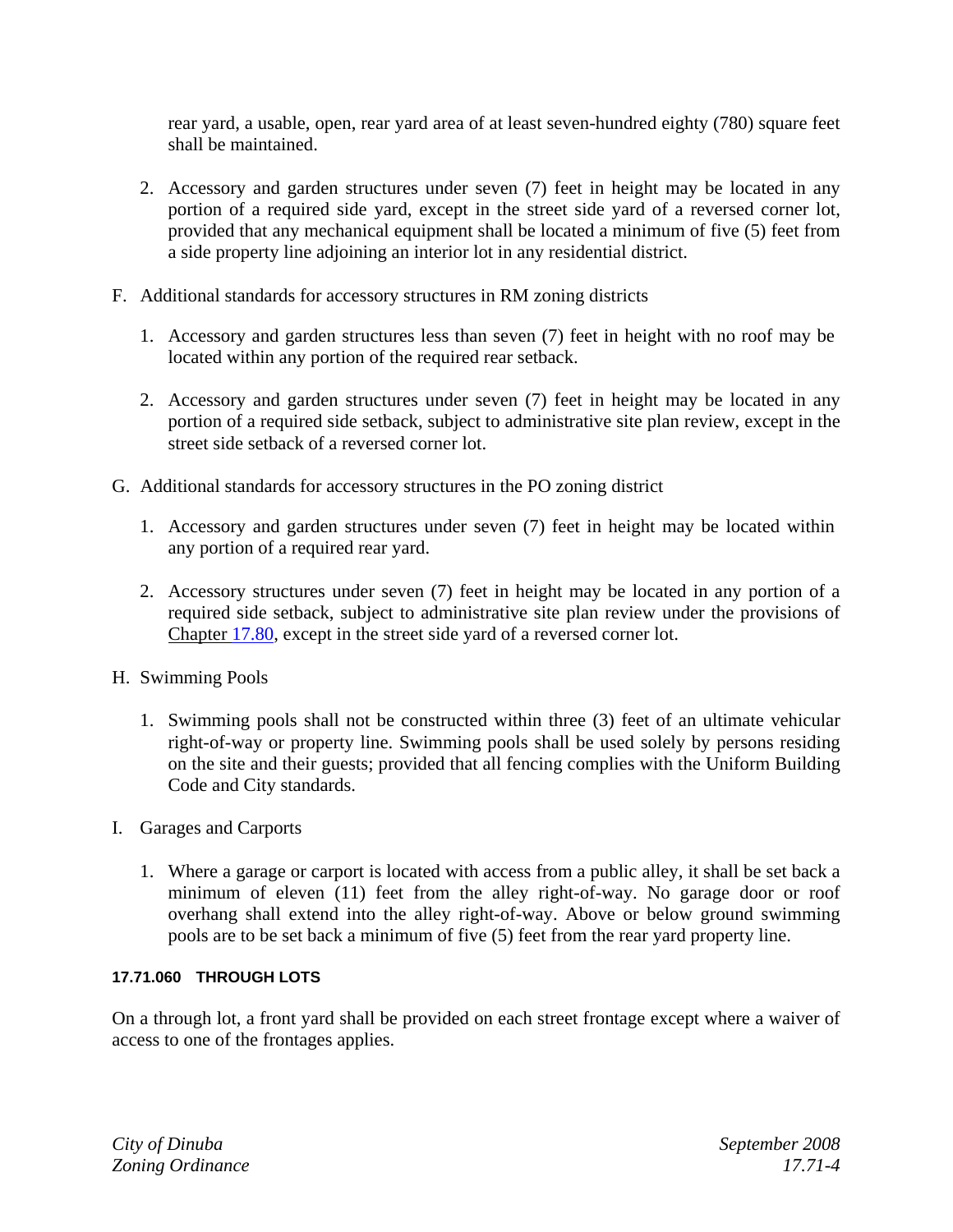## **17.71.070 OUTSIDE STAIRWAYS, BALCONIES AND FIRE ESCAPES**

- A. Stairways, stair landings and balconies may extend into the required front or rear yard setback not more than three (3) feet, provided that all such structures shall be open, and with-out roofs, except for lattice type guard railings. Structural supports for stairways and landings may be enclosed.
- B. Fire escapes, required by law, ordinance or regulations of a public agency, may project into any front, side or rear yard not more than four (4) feet.
- C. Depressed ramps or stairways and their supporting structures, designed to permit access to parts of buildings below average ground level, may extend into any required yard not more than forty-two (42) inches.

## **17.71.080 PORCHES, EAVES AND SILLS**

- A. Uncovered porches, platforms or landing places which do not extend above the level of the first floor of the building, may extend into required yards as follows:
	- 1. Into front yards not more than six (6) feet;
	- 2. Into side yards and rear yards not more than five (5) feet.
- B. Lattice type guard railings or walls, of not more than three feet in height, may be installed or constructed on such structures.
- C. Eaves, sills, cornices, belt courses, buttresses or similar architectural features, fireplaces not exceeding eight feet in width, and planting boxes, may extend or project no closer than three (3) feet from the side lot line, and may extend or project into the required front yard not more than three (3) feet.

#### **17.71.900 FENCES, WALLS AND HEDGES**

- A. Normal Corner Lots.
	- 1. Along the side lot line of the street or alley side.
		- a. Anywhere within any required front yard area. Fences and walls shall be fifty (50) percent or more open and shall not exceed a maximum height of forty-two inches.
		- b. Anywhere along the side lot line measured from the rear lot line to the beginning of the front yard area. Fences and walls shall not exceed six (6) feet in height; provided, however, if a garage or carport is constructed with entrance from the side street, the fence or wall shall not exceed forty-two (42) inches in height from the carport to the front line.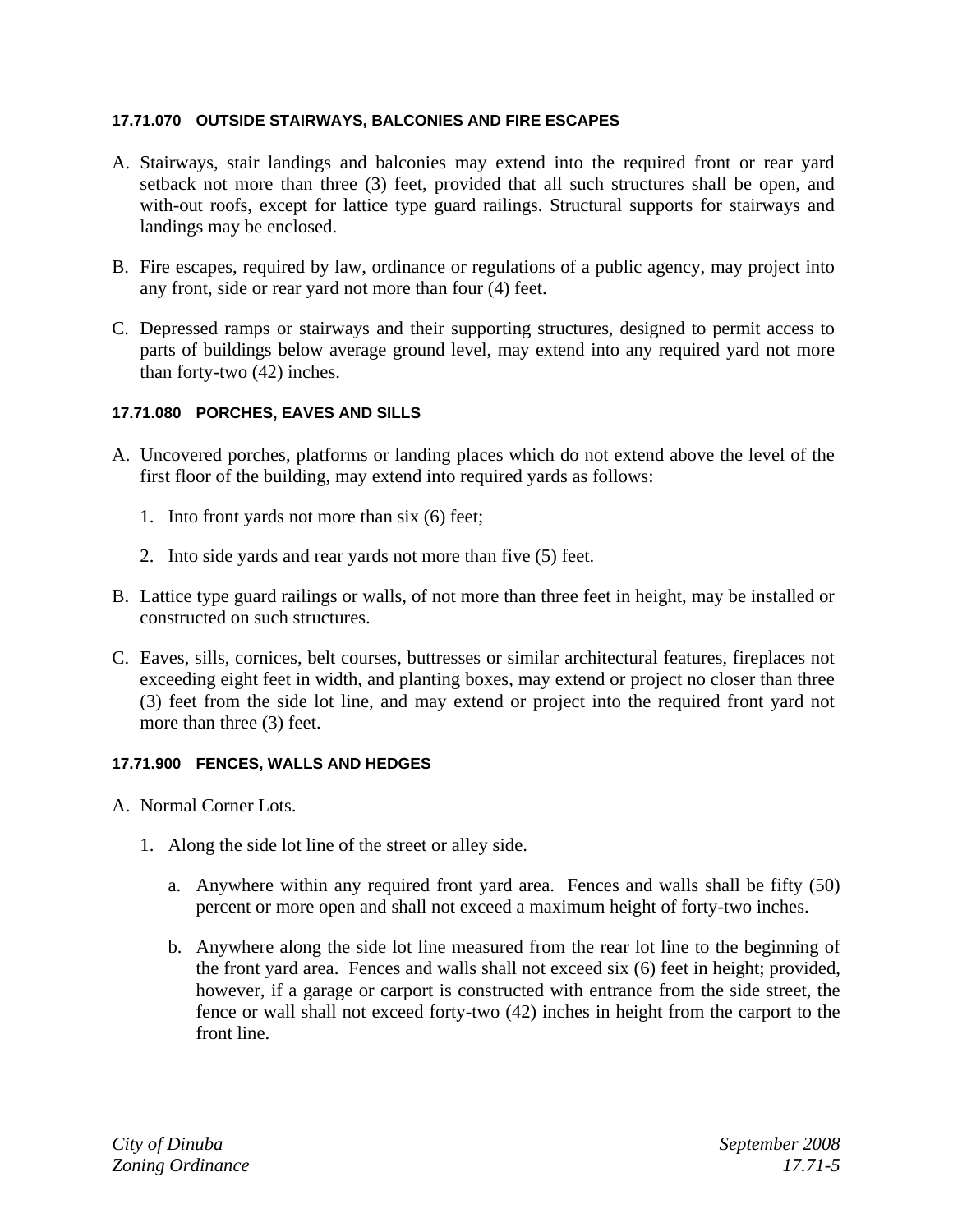## B. Reverse Corner Lots.

- 1. The same height restrictions shall apply as described for normal corner lots.
- 2. Hedges, trees and architectural features may be located in front yards and front the side lot lines adjacent to the front yard and along the street side, side yard, from the main structure to the front lot line and to the rear lot line, provided they are maintained in such a manner as not to create a hazard to life or limb to pedestrians or vehicular traffic.
- C. When there is a difference in the ground level between two (2) adjoining lots, the height of any wall or fence constructed along any property line shall be determined by using the level lot line of the highest contiguous lot.
- D. The use of barbed wire, electrified fence or razor wire in conjunction with any fence, wall or hedge, or by itself within any residential zone, is prohibited unless required by any law enforcement agency or regulation of the state of California or any agency thereof.

## **17.71.100 NONCONFORMING FRONT YARDS**

Where more than sixty (60) percent of the lineal frontage of lots improved with residential buildings within any block is comprised of lots with less than the minimum front yard requirement, then the minimum front yard requirement for other residential buildings in such block shall be reduced to the average of the actual front yards of all of the lots in such block improved with residential buildings; provided that those lots which have front yards of greater depth than the minimum requirement shall be counted as having the minimum requirement.

#### **17.71.110 EFFECT OF EMINENT DOMAIN**

If any land, right-of-way or easement is taken by eminent domain, or is granted to the condemner under actual threat of suit in eminent domain, the following provisions and exceptions shall apply:

- A. If the area of a lot is reduced below the minimum requirement thereby, such lot shall be deemed to be a legal substandard lot, and any existing building or structure thereon shall be deemed to be nonconforming.
- B. If a required yard is reduced or eliminated there-by, any affected building or structure shall be deemed nonconforming; provided, however, that such building or structure may be structurally altered or enlarged as long as such alterations or enlargements comply with all other requirements of the zoning district.
- C. If any required parking space on a lot is reduced or eliminated thereby, the provisions of Chapter 17.64 of this title shall not be construed to require the replacement of the required parking space.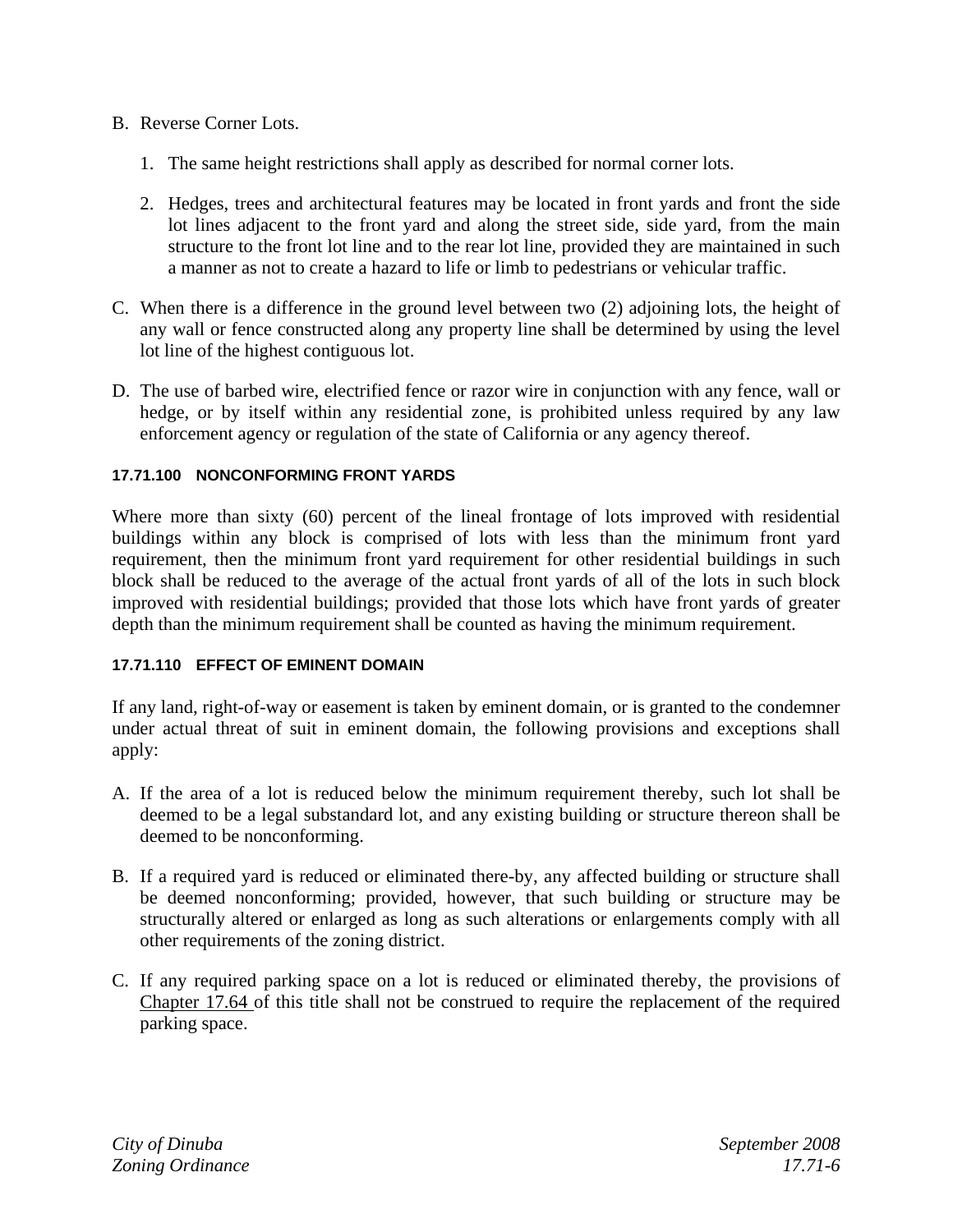# **17.71.120 CLARIFICATION OR INTERPRETATION**

In event of need for clarification or interpretation of this title, the planning commission shall ascertain all pertinent facts and by resolution shall set forth its findings. Said resolution shall be transmitted to the city council. If approved by the council, said clarifications or interpretation shall govern until modified by resolution adopted in like manner or by appropriate amendment to this title.

# **17.71.130 LANDSCAPING**

- A. Whenever this zoning title requires landscaping, the following standards of design, installation and maintenance shall be observed:
	- 1. When property is undeveloped at the time landscaping requirements are imposed upon the property, all required landscaping shall be provided and maintained prior to the time a main building is occupied for any use requiring a building or when any open use, other than agricultural, occurs on the property.
	- 2. All vegetation shall be provided with an adequate, permanent and nearby source of water by means of installed on-site water sprinklers or a flood irrigation system. The irrigation system shall be designed to irrigate all plant material and to supply adequate on-site water to grow healthy plants under Dinuba's climatic conditions. The irrigation plan shall indicate the type of heads, pipe size, valve size, backflow valve and water supply size and source.
	- 3. Landscaping provided in conjunction with any use requiring a site plan shall be generally designated on the site plan. Prior to the issuance of any building permit, a detailed landscape planting, irrigation and grading plan (when a landscape mound is proposed) shall be submitted to a scale of not less than one (1) inch equaling forty (40) feet, which shall show the location, size and variety of all plantings, water supply, contours and similar designations as the director may require.
	- 4. All vegetation shall be maintained free of physical damage or injury from lack of water, excess chemical fertilizer or other toxic chemical, or disease, and any such vegetation which shows signs of such damage or injury shall be replaced by the same or similar vegetation of a size and character which will be comparable at full growth.
	- 5. Landscaping shall be kept free from weeds and undesirable grasses.
	- 6. Every property owner or occupant shall be responsible for the maintenance and care of all trees, shrubs, plants and vegetation in the street right-of-way abutting such property.
	- 7. Planting. Except for driveways and as otherwise provided by this title, all required yards shall be landscaped. Each residential parcel of land or lot shall have a minimum of one (1) medium-sized tree for each residential unit. Each commercial and industrial parcel of land or lot shall have a minimum of one (1) medium-sized tree for every two parking spaces. Two (2) small trees (fifteen (15) to thirty (30) feet at maturity) shall be counted as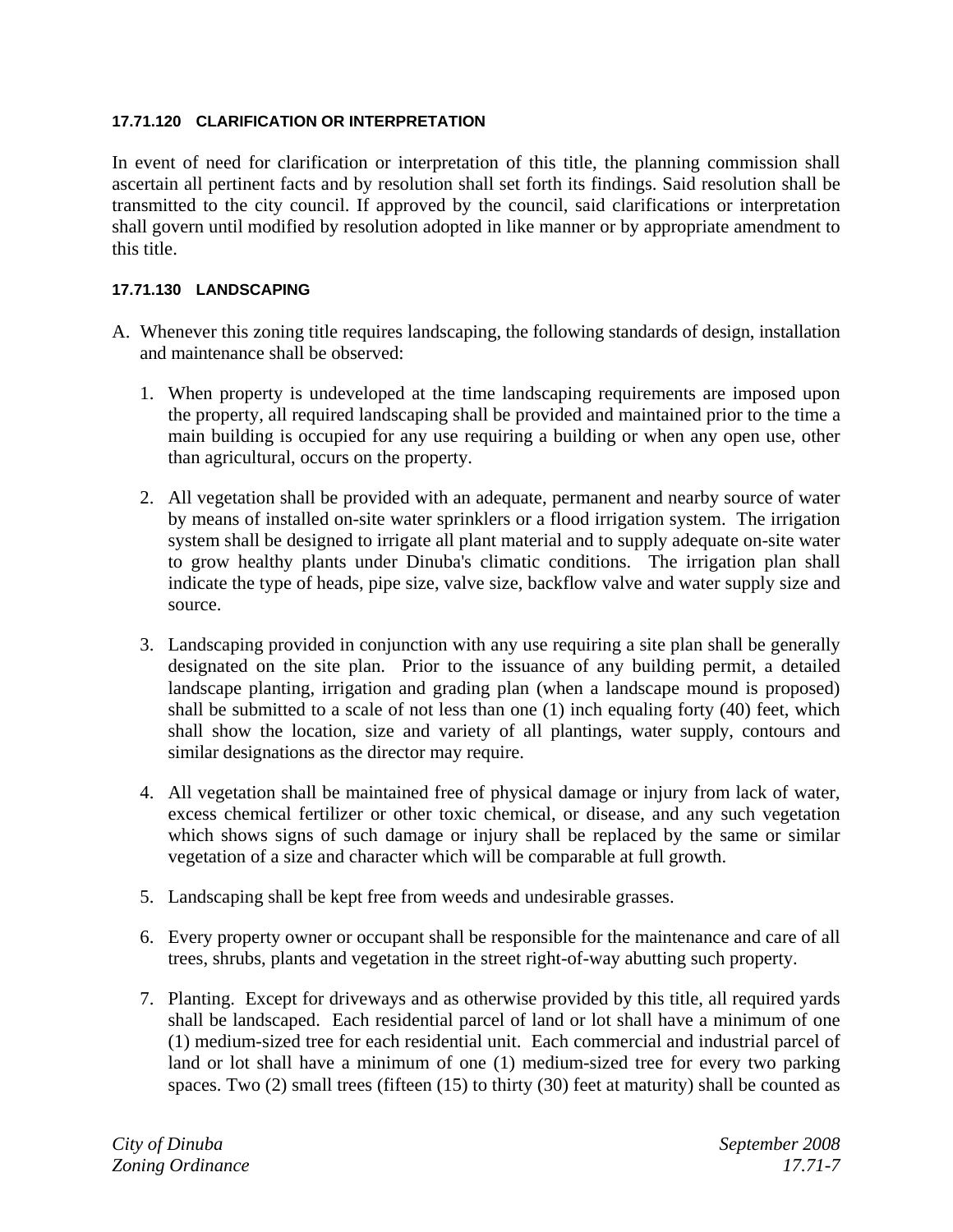one (1) medium-sized tree. All present and future tree planting and shrub planting shall conform to the requirements of the city.

- 8. Parking Lot Shading. The following provisions shall apply in all PO and C districts as well as the PA overlay district:
	- a. For new uses, fifty (50) percent of paved parking lot surfaces shall be shaded by tree canopies within fifteen (15) years of planting. This requirement may be reduced for existing development if it is demonstrated that the constraints of an existing site would make it impossible to meet the normal standard. The requirement for parking lot shading for existing development shall apply if new construction or remodeling results in an addition of two thousand five-hundred (2,500) square feet or more. The amount of shading required for existing development shall be determined during the site plan review process but shall be in keeping with the intent of the section.
	- b. A "paved parking lot" shall include parking stalls, driveways and maneuvering areas.
	- c. Trees planted to satisfy the requirements of these guidelines are subject to established landscaping requirements as identified in subsection (A)(7) of this section. This requirement may be waived if the standards for shading have been met.
	- d. A landscaping plan which details the degree of compliance with the parking lot shading is required. The plan shall show:
		- i. All landscaped areas;
		- ii. Tree canopies drawn to scale representing the estimated canopy at a fifteen (15) year growth period;
		- iii. The total area in square feet of the paved parking lot, driveways and maneuver areas and the area shaded by tree canopies. A schedule listing total parking area, shaded area and the percentage of parking area shaded should be included;
		- iv. A schedule of the specific names of proposed trees and their sizes.
	- e. To simplify the process of determining compliance, the true angle of deflection of natural sunlight shall not be considered. Shaded areas shall be assumed to be only those portions of a paved parking lot directly beneath the shading canopy or drip line.
	- f. Any portion of a paved parking lot shaded by a man-made structure (overhangs and covered parking for instance) shall be subtracted from the area of the parking lot to be shaded.
	- g. Trees planted along the perimeter of a lot may be counted as providing shade for the full area of their canopy.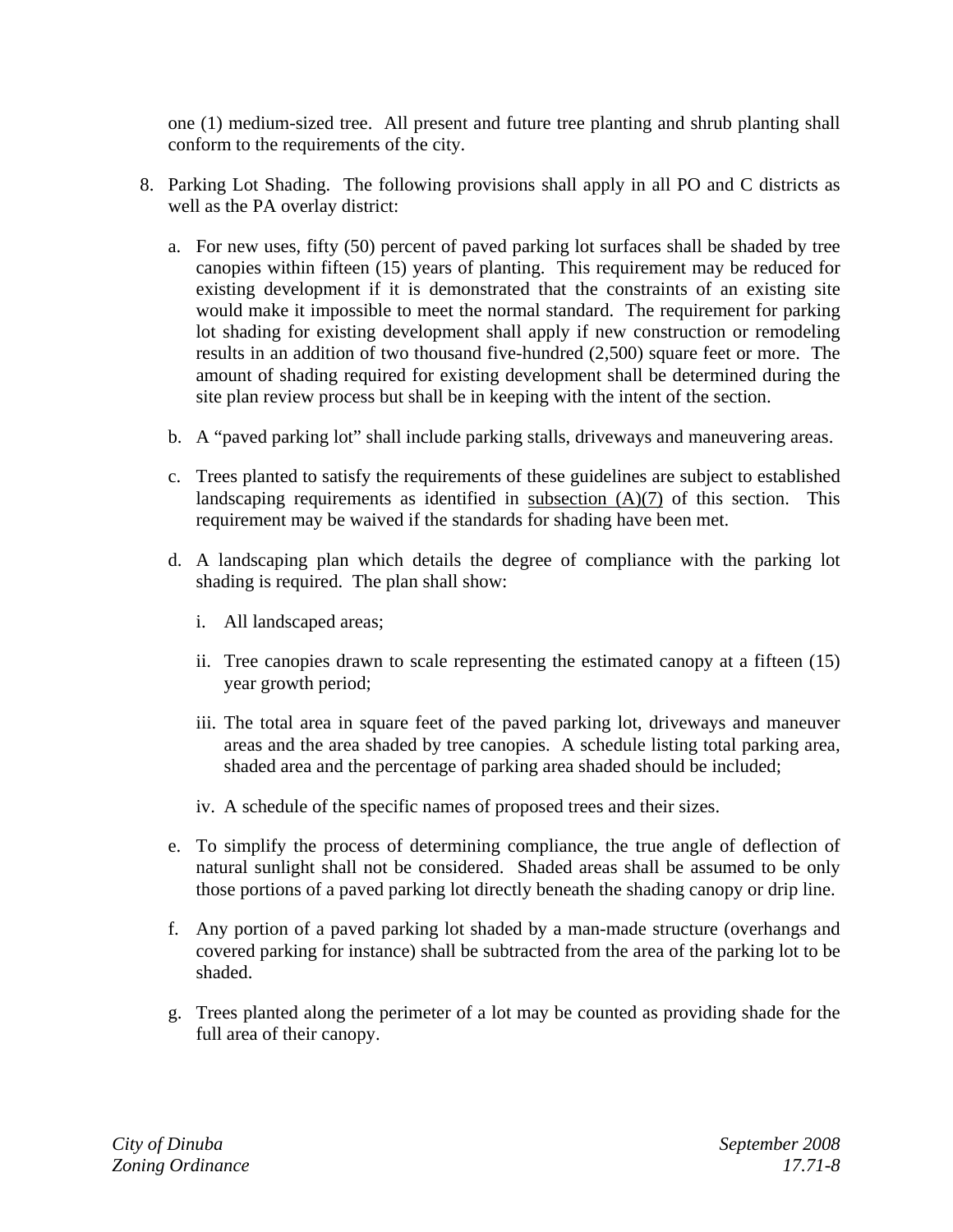- h. If the degree of overlap between trees is less than fifteen (15) percent all trees may be counted as shading one-hundred (100) percent of their canopy. If the degree of overlap is fifteen (15) percent or greater then it will be necessary to perform individual calculation to determine the area of shading.
- i. A ten (10) percent minor deviation of the shading standard may be approved by the director if it is found that the normal standards would impose an undue hardship.
- 9. The director may allow minor deviations from a landscape site plan.
- B. Whenever any person neglects to conform to this title, or a site plan concerning any landscaping or landscaped area, the director may require, upon thirty days' written notice, such compliance. In the event noncompliance continues, in whole or in part, the director may cause work to be done and plantings to be made to bring the landscaping or area into compliance. The work and plantings and a lien therefore shall be accomplished as provided for in the Dinuba Municipal Code.

# **17.71.140 SATELLITE DISH ANTENNA**

- A. Purpose. The purpose of this section is to allow the installation of dish-type satellite antenna within the city of Dinuba. Such installation shall be subject to development and location criteria outlined below.
- B. Definition. "Dish-type satellite antenna" means a satellite earth station consisting of (1) a receiving component of a disc or similar configuration whose purpose is to receive television signals from orbiting satellites or other sources, and (2) a low noise amplifier whose purpose is to magnify television signals.
- C. Residential Installation Criteria. The installation of dish-type antenna may be permitted in all AN, RA, R and RM districts, subject to the following criteria:
	- 1. Antenna Size. Maximum diameter to be twelve feet.
	- 2. Setbacks.
		- a. Rear, fifteen (15) feet from center of dish;
		- b. Side, ten (10) feet from center of dish;
		- c. Street side, fifteen (15) feet from center of dish;
		- d. Front, to comply with zone regulation, dish must be screened from view if located behind setback front yard area.
	- 3. Height. Maximum height to be thirteen (13) feet, roof-mounted installations are prohibited.
	- 4. Number. One (1) dish-type satellite antenna per site. This shall be in addition to normal television and radio antenna.
- D. Commercial Installation Criteria. The installation of dish-type satellite antenna may be permitted in all PO, C and M districts subject to the following criteria: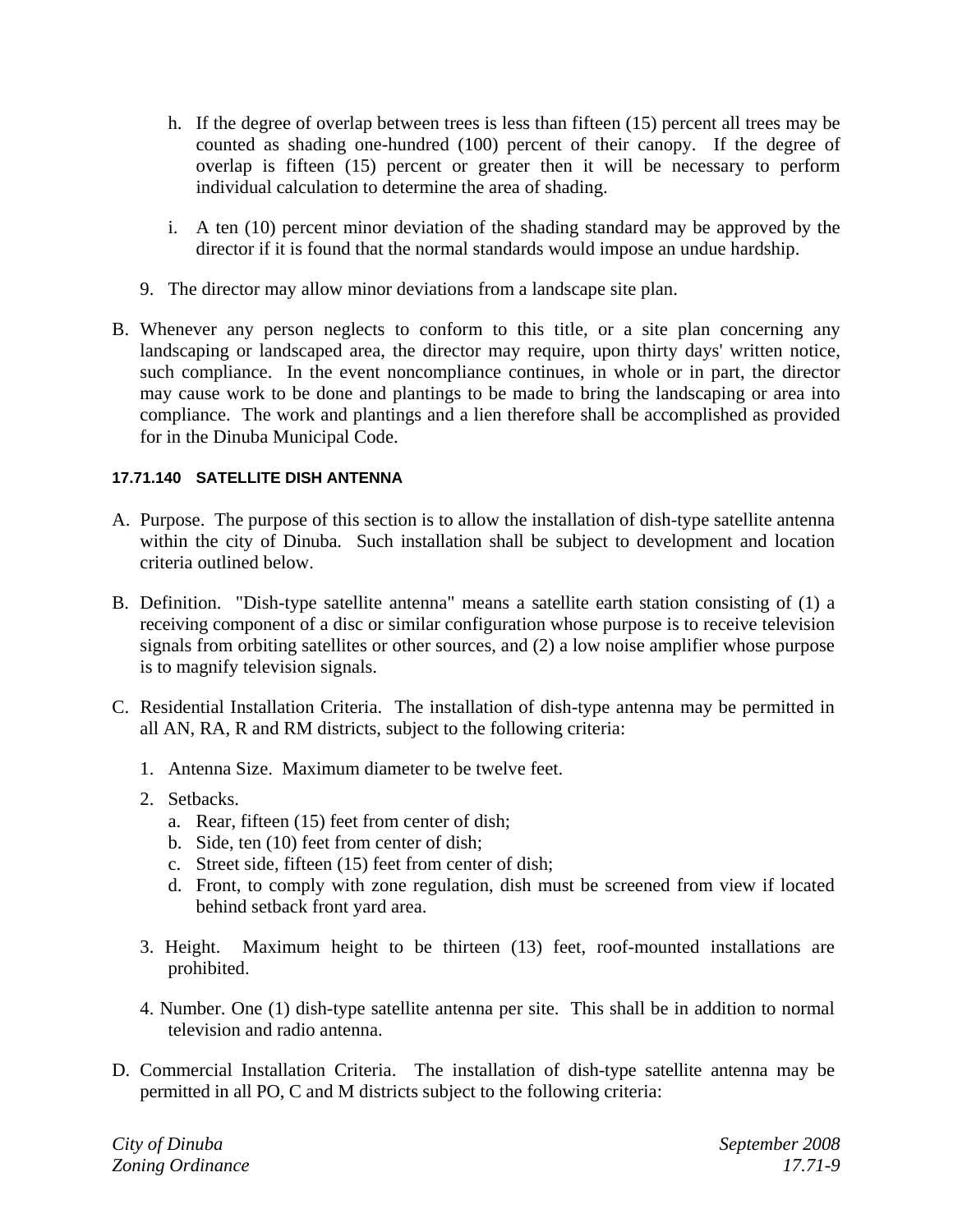- 1. Installations shall be subject to site plan review.
- 2. Installations shall not be permitted within required front and street-side landscape areas.
- 3. Installations shall, by location and design, minimize visibility from adjoining properties and right-of-way.
- 4. Display of antennas on trailers or at other temporary locations on the site will be considered as open display of merchandise and shall be visually screened.

# **17.71.150 RECYCLING FACILITIES**

A. Permits Required. No person shall permit the placement, construction or operation of any recycling facility without first obtaining a permit pursuant to the provisions set forth in this section. Recycling facilities may be permitted as set forth in the following table:

| <b>Type of Facility</b>         | <b>Zones Permitted</b>                | <b>Permit Required</b>        |
|---------------------------------|---------------------------------------|-------------------------------|
| <b>Reverse Vending Machines</b> | All Commercial                        | To be approved by director    |
| <b>Small Collection</b>         | $C-2$ , $C-3$ , $C-4$ , $M-1$ , $M-2$ | To be approved by director    |
| Large Collection                | $C-2$ , $C-4$ , M-1, M-2              | <b>Conditional Use Permit</b> |
| <b>Light Processing</b>         | $C-4$ , M-1, M-2                      | <b>Conditional Use Permit</b> |
| <b>Heavy Processing</b>         | $M-1$ , $M-2$                         | <b>Conditional Use Permit</b> |

B. Review Criteria. The city council is hereby empowered to adopt by resolution specific criteria and guidelines for review of applications for recycling facilities. The council may amend these standards from time to time, by resolution.

# **17.71.160 ABANDONED OR CONVERTED SERVICE STATIONS**

- A. Abandoned Service Stations. Service stations which become vacant or cease operation beyond one-hundred eighty (180) days shall be required to remove all underground storage tanks, remove all gasoline pumps and pump islands and shall remove free standing canopies. In order to prevent said action, the owner must supply the director with written verification, prior to the one-hundred eightieth (180) day from time operations ceased, that an allocation of gas has been received and that operation of the station will commence within thirty (30) days of the date of the written correspondence. If the service station is to resume operation after the one-hundred eighty (180) days, then the director shall require the processing and approval of a site plan application to ensure that the facilities will be reasonably upgraded and maintained. This could include such things as, but not limited to, replanting existing landscape areas, painting of structures, upgrading or installing trash enclosure, striping parking spaces, installation of signs in conformance with adopted sign provisions, resurfacing vehicle access and parking areas and installation of missing street improvements.
- B. Converted Service Stations. Buildings and structures originally designed as a gasoline service station but proposed to be used for another use shall be subject to site plan review, administrative approval or conditional use permit, depending upon the use. The conversion of the facilities to another use may require upgrading and remodeling for such things as, but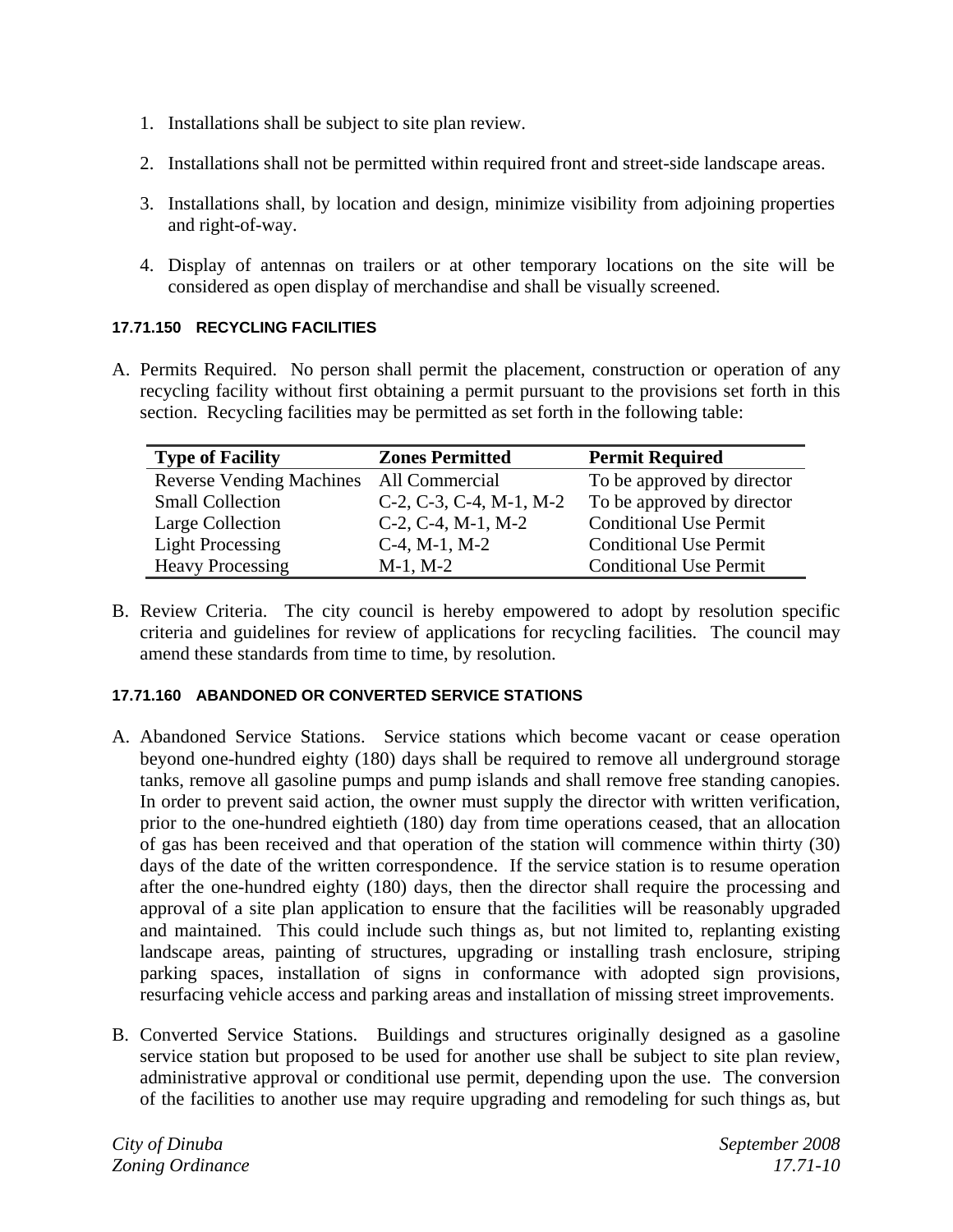not limited to, removal of all gasoline appurtenances, removal of canopies, removal of pump islands, removal of overhead doors, additional landscaping, additional street improvements or modification of existing improvements to conform to access regulations and exterior remodeling.

# **17.71.170 TEMPORARY USES**

- A. Purpose. The purpose of this section is to regulate temporary land use activities which may adversely affect the public health, safety and welfare.
- B. Authority. The director is authorized to approve, approve with conditions, or to deny such request. The director may establish conditions including, but not limited to, hours of operation, parking, signage and lighting, traffic circulation and access, temporary or permanent site improvements, and other measures necessary to minimize detrimental effects on surrounding properties. The director also may require a cash deposit or cash bond to defray the costs of cleanup of a site by the city in the event the applicant fails to leave the property in a satisfactory condition, or to guarantee removal and/or reconversion of any temporary use to a permanent use allowed in the subject district.
- C. Temporary uses in all districts. Notwithstanding underlying zoning, temporary use permits may be granted for fruit and vegetable stands on properties primarily within undeveloped agricultural areas. All fruits and vegetables sold at such stands shall be grown by the owner/operator or purchased by said party directly from a grower/farmer.
- D. Temporary Uses in Residential Zoning Districts. The following temporary uses may be allowed in any residential zoning district.
	- 1. Enclosed temporary construction materials storage yards in any residential district, required in connection with the development of subdivisions,
	- 2. Model Homes and subdivision sales offices pursuant to Section 17.71.170.(F) of this title,
	- 3. Trailer coaches or mobile homes-on active construction sites pursuant to Section 17.71.170.(G) of this title.
- E. Temporary Uses in Commercial and Industrial Zoning Districts. The following temporary land use activities may be allowed in the PO, C-1, C-2, C-3, C-4, M-1, and M-2 zoning districts, unless otherwise stated below:
	- 1. Parking lot and sidewalk sales-for businesses located within a C district;
	- 2. Outdoor art and craft shows and exhibits subject to not more than fifteen (15) days of operation or exhibition in any ninety (90) day period;
	- 3. Seasonal retail sale of agricultural products raised on the premises, limited to periods of ninety (90) days in a calendar year and when parking and access is provided to the satisfaction of the director. A minimum of ten (10) off-street parking spaces shall be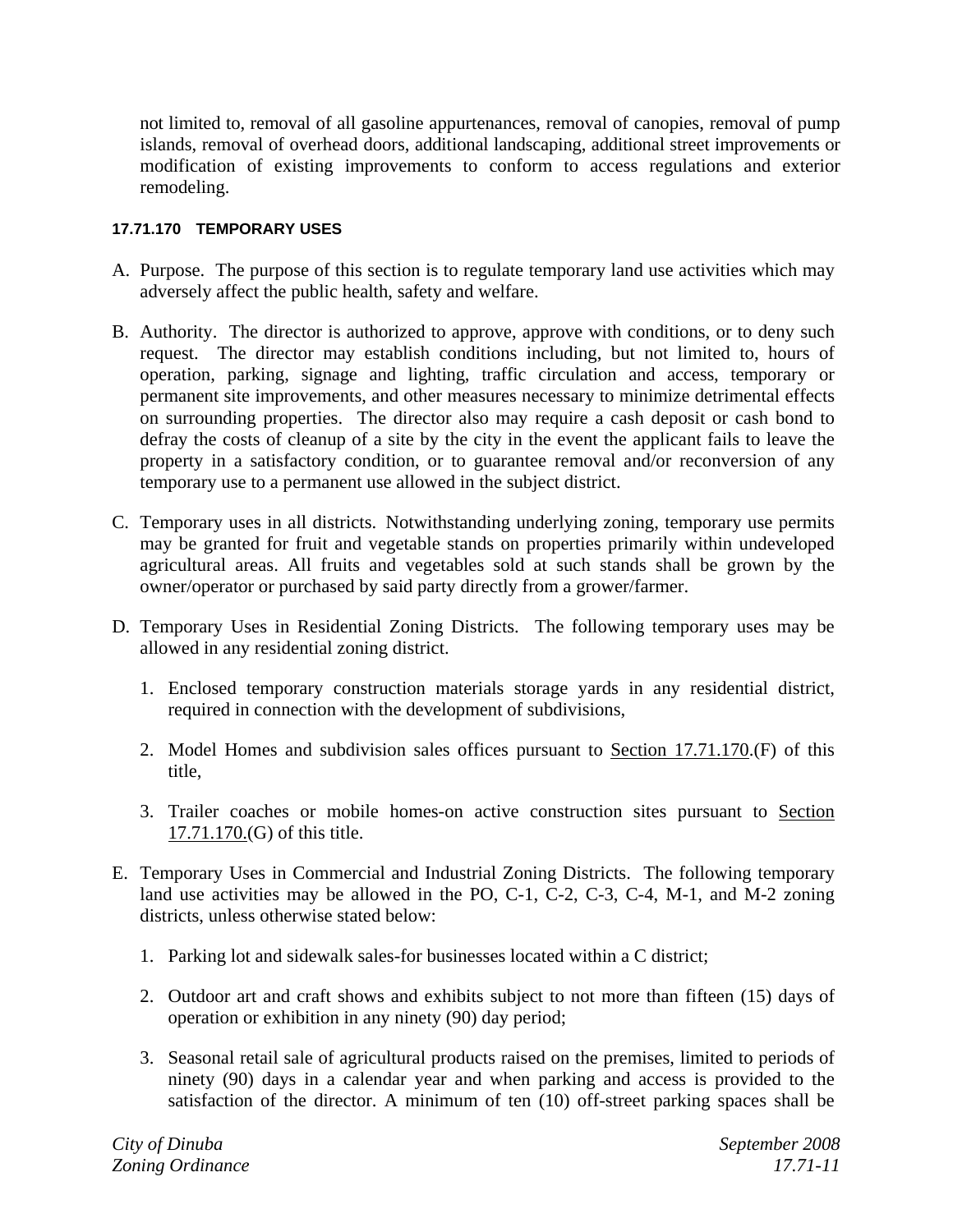provided with provisions for controlled ingress and egress to the satisfaction of the director;

- 4. Religious, patriotic, historic, or similar displays or exhibits within yards, parking areas or landscaped areas, subject to not more than fifteen days of display in any ninety (90) day period for each exhibit;
- 5. Christmas tree or pumpkin sales lots subject to the following:
	- a. All such uses shall be limited to thirty (30) days of operation per calendar year,
	- b. All lighting shall be directed away from and shielded from adjacent residential areas;
- 6. Circuses, carnivals, rodeos, pony riding or similar traveling amusement enterprisessubject to the following:
	- a. All such uses shall be limited to not more than fifteen (15) days, or more than three (3) weekends, of operation in any one-hundred eighty (180) day period. To exceed this time limitation shall require the review and approval of a conditional use permit,
	- b. All such activities shall have a minimum setback of one-hundred (100) feet from any residential area. This may be waived by the director if no adverse impacts would result,
	- c. Adequate provisions for traffic circulation, off-street parking and pedestrian safety shall be provided to the satisfaction of the director,
	- d. Restrooms shall be provided,
	- e. Security personnel shall be provided,
	- f. Special, designated parking accommodations for amusement enterprise workers and support vehicles shall be provided,
	- g. Noise attenuation for generators and carnival rides shall be provided to the satisfaction of the director,
- 7. Model homes and subdivision sales offices pursuant to Section 17.71.170.(F) of this chapter. Trailer coaches or mobile homes on active construction sites pursuant to Section 17.71.170.(G) of this title.
- 9. Temporary sidewalk sales and use of the public right-of-way for the display and sale of merchandise in the C-1, and C-2 Districts shall require approval by the director. Permanent use for such purposes is strictly prohibited.
- 10. Temporary sidewalk sales and use of the public right-of-way for the display and sales of merchandise in the C-Districts shall require approval by the city council. Permanent use for such purposes is strictly prohibited.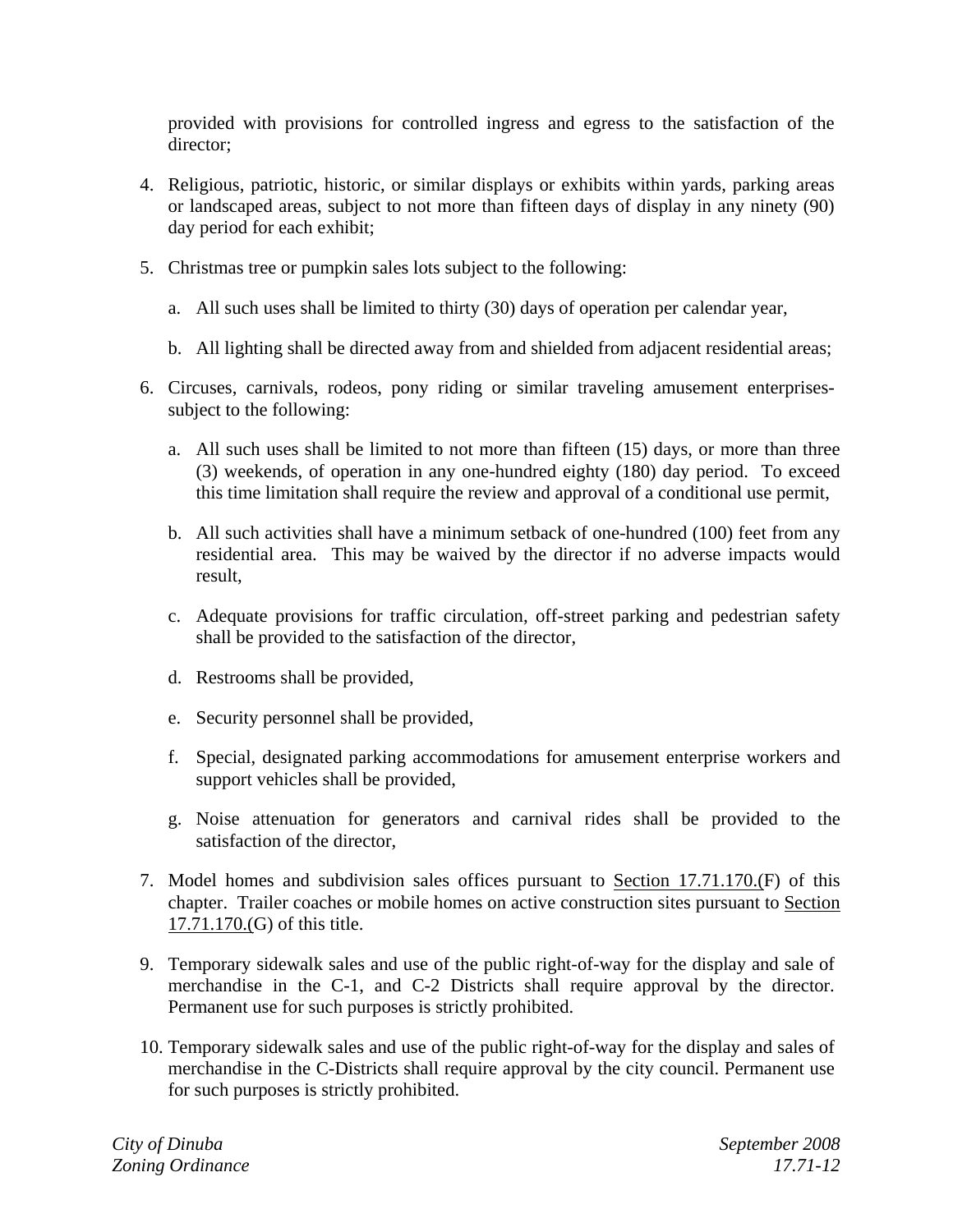- 11. Temporary revival church services shall be permitted in the C-2 (Downtown Commercial) and C-4 (General Commercial) Districts, subject to administrative approval per Chapter 17.80 of this title;
- 12. Mobile homes to provide temporary living or office quarters for circus or carnival personnel in accordance with an approved conditional use permit.
- 13. The following temporary signs and nameplates may be erected without obtaining a sign permit, in accordance with Chapter 17.72 of this title:
	- a. Temporary display posters in connection with nonprofit civic and cultural events and with noncommercial health, welfare and safety campaigns (such as Red Cross, United Crusade, Tuberculosis Seals, Heart Fund, performing arts and the like). Such posters shall be removed within fourteen (14) days after the termination of the event;
	- b. Temporary window signs (non-internally illuminated) announcing special sales, a change in management, individual product and/or price signs or similar information and designed to be viewed from adjacent streets, sidewalks, public rights-of-way or parking lots within a business center. This section is not intended to allow additional permanent signs.
	- c. Temporary signs for the purpose of directing traffic to a residential property for sale shall be permitted provided that such signs shall have an area on any face not greater than three (3) square feet, shall be limited to two in number pertaining to any property and shall be displayed only during the hours between eight (8) a.m. and five (5) p.m.;
- 14. Temporary Signs. Temporary signs of an area not greater than thirty-two (32) square feet may be erected or maintained for a period of not more than ninety (90) days upon approval of the director and the obtaining of a temporary sign permit from the building official, in accordance with Chapter 17.72 of this title, other provisions of this chapter notwithstanding.
- 15. Temporary Outdoor Fireworks Sales: where such uses are approved, the sign standards allowed for such uses shall be as follows, in accordance with Chapter 17.72 of this title: temporary A-frame and I-frame signs may be used. Total number of signs per street frontage shall be one (1) not to exceed twenty-five (25) square feet in size nor six (6) feet in height. Maximum sign area for all street frontages shall not exceed fifty (50) square feet.
- 16. Temporary telephone booths in the P overlay district
- F. Model Home and Subdivision Sales Offices. Model homes may be used as offices solely for the first sale of homes within a recorded tract subject to the following conditions:
	- 1. The sales office may be located in a garage, trailer or dwelling,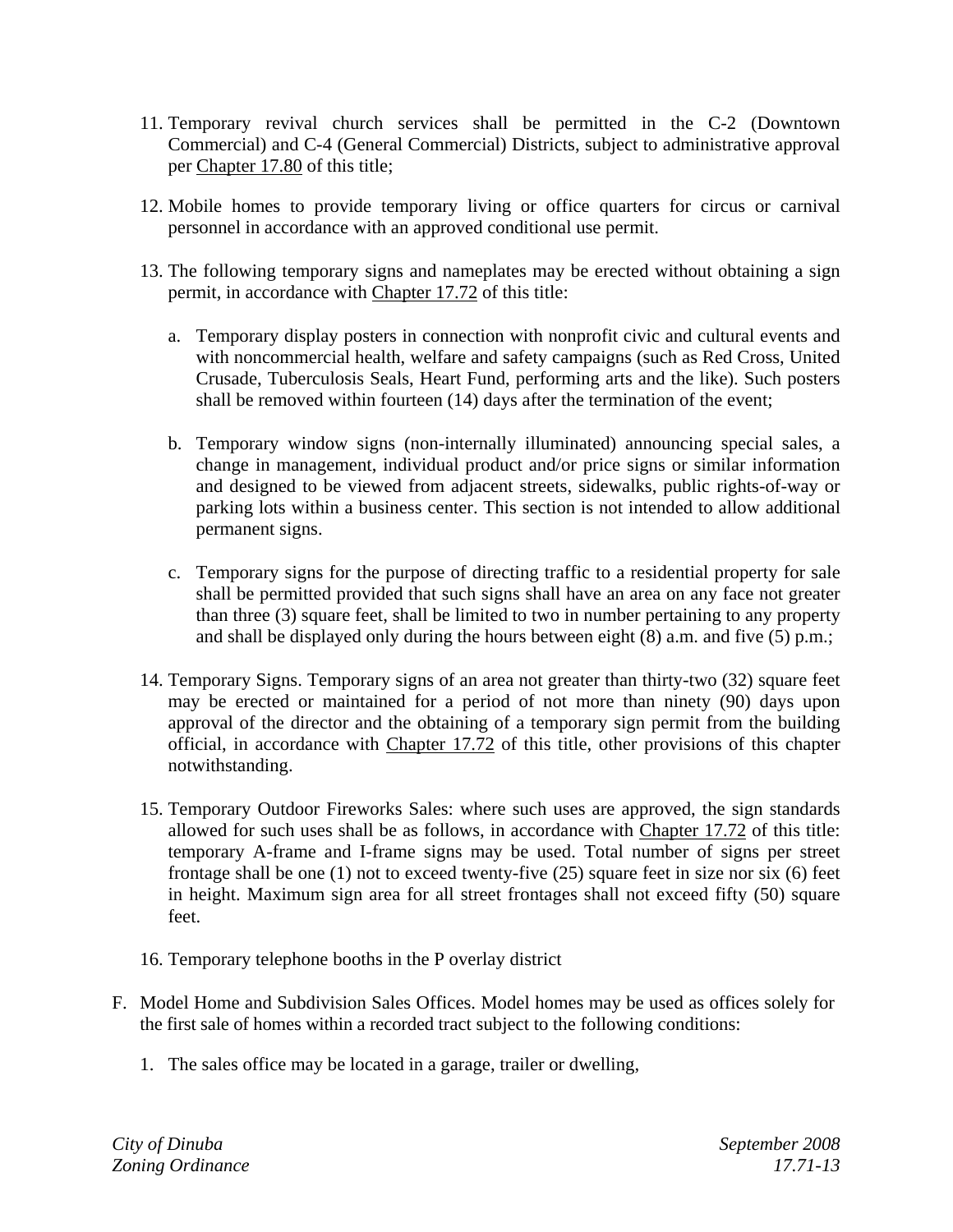- 2. Approval shall be for a two (2) year period, at which time the sales office use shall be terminated and the structure restored back to its original condition. Extensions may be granted by the director in one year increments up to a maximum of four (4) years or until ninety percent of the development is sold, whichever is less,
- 3. A cash deposit, letter of credit or any security determined satisfactory to the city shall be submitted to ensure the restoration or removal of the structure,
- 4. The sales office is to be used only for transactions involving the sale, rent or lease of lots and/or structures within the tract in which the sales office is located, or contiguous tracts,
- 5. Failure to terminate the sales office and restore the structure or failure to apply for an extension on or before the expiration date will result in forfeiture of the cash deposit, a halt in further construction or inspection activity on the project site and enforcement action to ensure restoration of the structure,
- 6. Street improvements and temporary off-street parking at a rate of two (2) spaces per model shall be provided prior to commencement of sales activities or the display of model homes,
- 7. Flags, pennants or other on-site advertising shall be regulated pursuant to Chapter 17.72 of this title;
- G. Trailer coaches or mobile homes on active construction sites. Trailer coaches or mobile homes may be permitted on active construction sites for use as a temporary living quarters for security personnel, or temporary residence of the subject property owner subject to the following restrictions:
	- a. The director may approve a temporary trailer for the duration of the construction project or for a specified period, but in no event for more than two (2) years. If exceptional circumstances exist, a one (1) year extension may be granted, provided that the building permit for the first permanent dwelling or structure on the same site has also been extended,
	- b. Installation of trailer coaches may occur only after a valid building permit has been issued,
	- c. A recreational vehicle being defined as a motor home, travel trailer, truck camper or camping trailer, with or without motive power, shall not be permitted pursuant to this section,
	- d. Any permit issued pursuant to this section in conjunction with a construction project shall become invalid upon cancellation or completion of the building permit for which this use has been approved, or the expiration of the time for which the approval has been granted.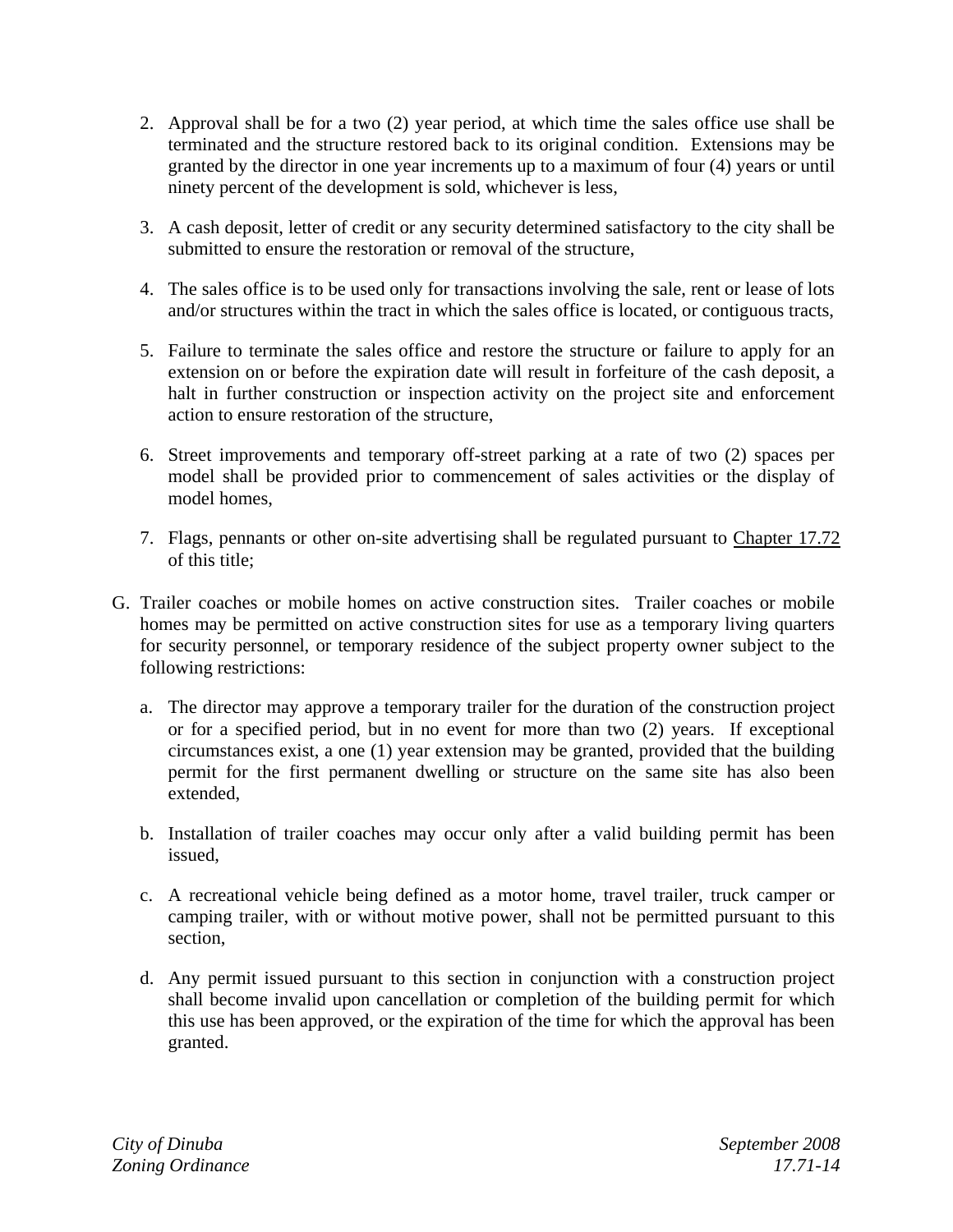#### **17.71.180 VIDEO MACHINE ARCADES**

- A. Purpose. The purpose of this section is to set forth development and operational standards for arcades. Such standards are adopted to protect the public welfare from potential problems associated with the operation of video machine arcades.
- B. Definitions. For the purpose of this section, the following definitions shall apply:
	- 1. "Video arcade" means a commercial establishment that contains five (5) or more video machines.
	- 2. "Video machine" means any machine, device or apparatus, the operation of which is made possible by the placing of any coin, plate, disc, slug or key into any slot or other opening, or the payment of any fee for use as a game or contest, which is operated through the use of electronic means with transmitted images and sounds.
- C. Permits Required.
	- 1. Video arcades may be approved as a conditional use in the C-2, C-3 and C-4 zones.
	- 2. Video machines, up to four (4) in number, may be approved by the director, subject to the operational criteria set forth in Subsection (D) of this section.
- D. Operational Criteria.
	- 1. Location. Video machines and arcades shall not be located closer than six-hundred (600) feet to any public schools.
	- 2. Hours of Operation. Normal hours of operation shall be between the hours of 10:00 a.m. and 11:00 p.m. unless alternate hours are approved as part of a conditional use permit. Machines located in businesses may be operated during normal business hours if approved by the director (four or fewer machines) or conditional use permit (arcades). In any case, school aged children shall be prohibited from operating video machines while school is in session.
	- 3. Security/Supervision. The use shall be under the supervision of an adult during all hours of operation. Additional supervision or security may be required as deemed necessary under the terms of the conditional use permit. The work station of the adult attendant shall be such that entry and immediate outside area is visible. Supervision responsibility shall extend to the public and/or parking areas in the vicinity of the arcade.
	- 4. Alcoholic Beverages. No alcoholic beverages shall be bought or consumed on the premises, including the public and/or private areas in the vicinity. This shall not apply to businesses which are licensed and approved for alcoholic beverage sale and use.
	- 5. Noise. No noise or sound generated by an arcade shall be audible outside of the arcade building.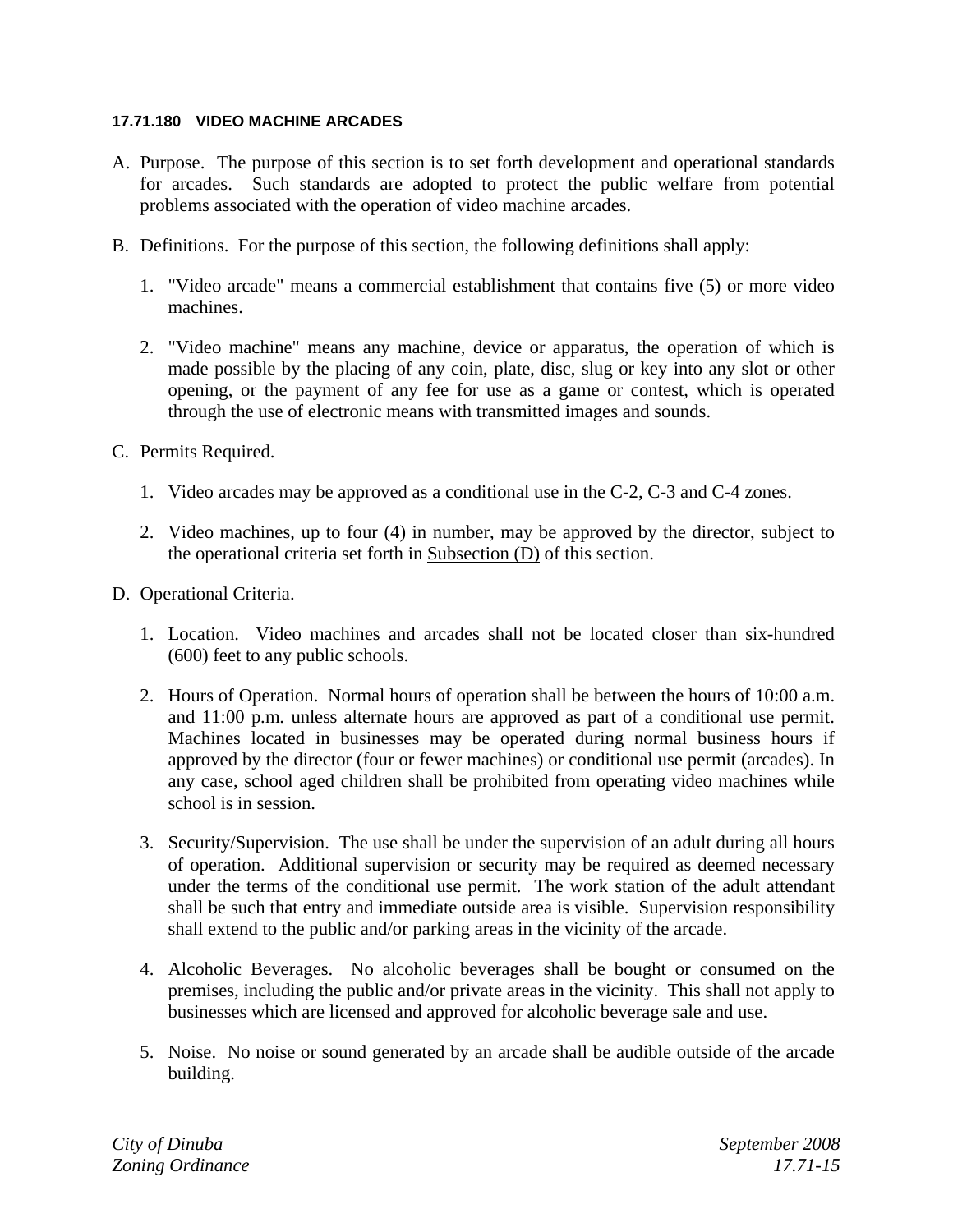- 6. Loitering. Gathering and loitering of individuals in the arcade and public and/or parking areas in the vicinity of the arcade shall be prohibited.
- E. Monitoring of Use. Periodic inspections, which may or may not be announced in advance, may be conducted by the city to ascertain compliance of any arcade with the conditions of the use permit under which the arcade is operating.

#### **17.71.190 GARAGE CONVERSIONS**

- A. Purpose. The purpose of this section is to allow, in limited cases, the conversion of garages and carports for living space. Such conversion is deemed acceptable subject to review of available off-street parking and compatibility with surrounding development.
- B. Applicability. Provisions of this section shall only apply in cases as follows:
	- 1. The site is being used as a single-family detached residence;
	- 2. That a replacement covered parking area of a minimum of four-hundred (400) square feet, with a minimum width of twenty (20) feet, be provided without encroaching on required front or side yard setbacks;
	- 3. That the area converted shall be used as part of the main dwelling and shall not be used as a separate dwelling unit;
	- 4. That the area to be converted shall be subject to all applicable building code requirements;
	- 5. That the site be owner occupied and that such ownership shall have been in effect for a minimum of twelve (12) months prior to approval of a conversion under this title.
- C. Process. All applications for garage or carport conversions shall be subject to administrative approval pursuant to Chapter 17.80 of this title.
- D. Conversion Criteria. Garage or carport conversions are subject to the following criteria:
	- 1. The garage door shall be removed from the structure, except when the applicant is retaining one parking stall to a standard width and length which would also be perpendicular with the garage door. The exterior elevation of the conversion shall be compatible in design with the existing dwelling;
	- 2. Provision for buffering, such as a planter, shall be provided between the converted carport or garage and the remaining parking area;
	- 3. The remaining parking area shall have a minimum depth of twenty (20) feet from property line with access to be approved by the director.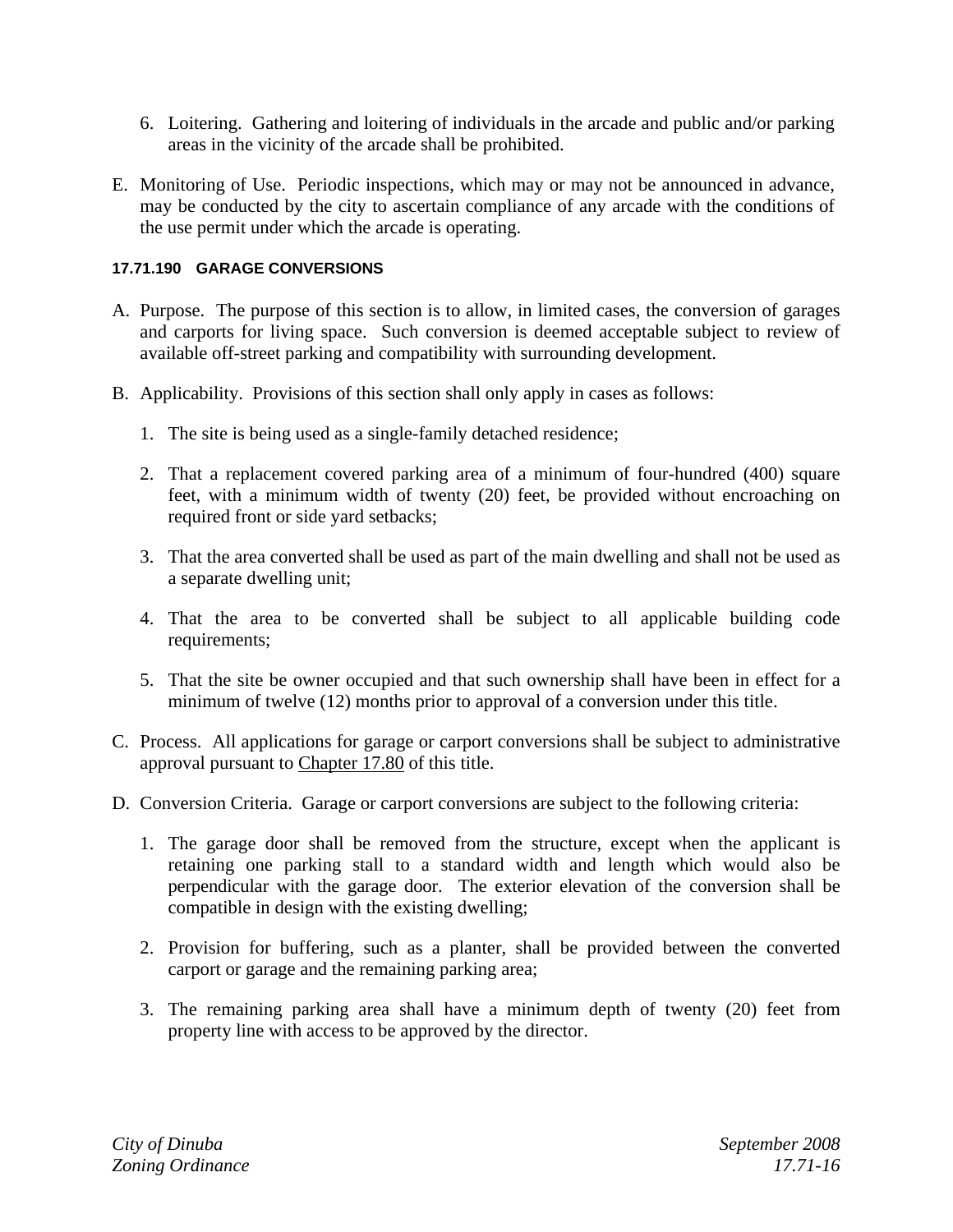# **17.71.200 BED AND BREAKFAST FACILITIES**

- A. Purpose. The purpose of this section is to provide for the following:
	- 1. To allow, in limited cases, the operation of bed and breakfast facilities; and
	- 2. To regulate such operations for the protection of the general health, safety and welfare.
- B. Definition. "Bed and breakfast inn" means a single-family dwelling which is predominantly residential in character, containing three (3) to six (6) guest rooms offering overnight accommodations for rent, wherein a breakfast meal is customarily included in the lodging rate.
- C. Process. Applications for bed and breakfast inns shall be subject to approval of a conditional use permit pursuant to Chapter 17.80 of this title. Bed and breakfast inns shall be subject to any such condition as deemed appropriate by the planning commission.
- D. Development Criteria. Bed and breakfast facilities are permitted, pursuant to a conditional use permit, in R, RM and C-2 zoned areas. In order for a conditional use permit to be approved, the following development criteria shall be met:
	- 1. All standards of the underlying zoning district including, but not limited to, height, lot and yard requirements and lot coverage shall apply.
	- 2. One (1) additional off-street parking space shall be provided for each room available for lodging purposes. Tandem parking shall not be deemed as meeting this requirement.
	- 3. The owner of the facility shall reside on site.
	- 4. Bed and breakfast facilities shall be subject to all applicable building, fire, health and safety codes.
	- 5. No person who is paying rent in exchange for lodging shall occupy a guest room on the premises for more than fourteen (14) consecutive nights.
	- 6. The scale and appearance of the bed and breakfast facility shall remain primarily residential in character; all buildings and site improvements shall be similar to and compatible in design with the surrounding neighborhood and adjacent residences. The planning commission shall have authority to grant or deny applications for bed and breakfast facilities based upon design and aesthetic criteria, as well as the other provisions of this section.
	- 7. One (1) externally lighted sign shall be allowed on the premises. The sign may be either wall mounted or free standing and shall not exceed six (6) square feet in area. Free standing signs shall not exceed five-feet (25) in height.
	- 8. Bed and breakfast facilities shall be operated by the permanent occupants of the premises. No more than two (2) persons not residing on the premises shall be employed in the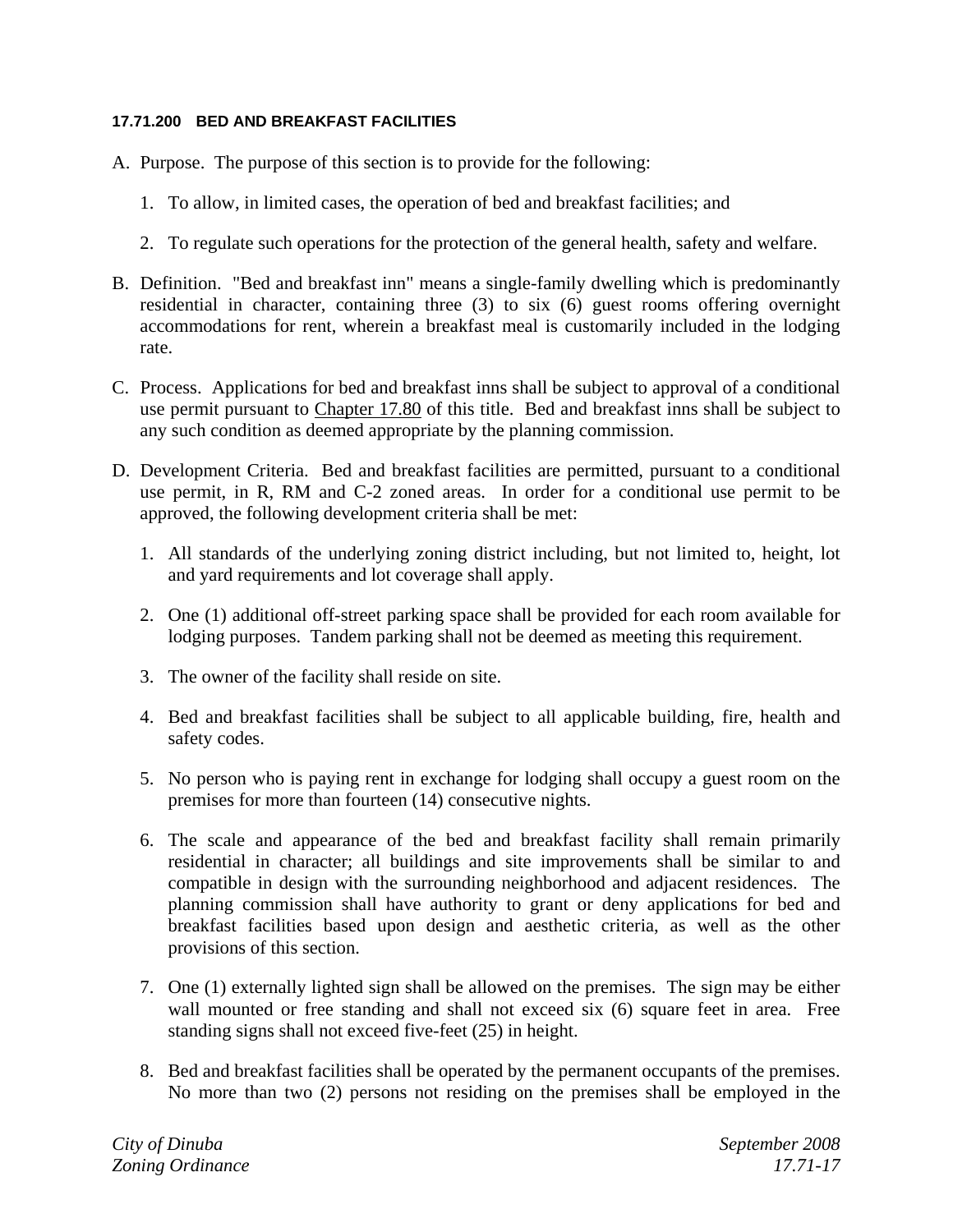operation of the facility. One additional parking space shall be provided for each two (2) employees.

#### **17.71.210 SIGHT DISTANCE**

The following regulations shall apply to all intersections of streets, alleys and private driveways in order to provide adequate visibility for vehicular traffic. There shall be no visual obstructions within the cutoff areas established.

- A. There shall be a corner cutoff area at all intersecting and intercepting streets or highways. The cutoff line shall be in a horizontal plane, making an angle of forty-five (45) degrees with the side, front or rear property line, as the case may be. It shall pass through the points located on both the side and front (or rear) property lines at a distance of thirty feet from the intersection of such lines at the corner of a street, alley or highway.
- B. There shall be a corner cutoff area on each side of any private driveway intersecting a street or alley. The cutoff lines shall be in a horizontal plane, making an angle of forty-five (45) degrees with the side, front or rear property line, as the case may be. They shall pass through a point of not less than ten (10) feet from the edges of the driveway where it intersects the street or alley right-of-way.
- C. There shall be a corner cutoff area on each side of any alley intersecting a street or alley. The cutoff lines shall be in a horizontal plane, making an angle of forty-five (45) degrees with the side, front or rear property line, as the case may be. They shall pass through a point not less than ten (10) feet from the edges of the alley where it intersects the street or alley right-ofway.
- D. Where, due to an irregular lot shape, a line at a forty-five (45) degree angle does not provide for intersection visibility, such corner cutoff shall be defined by a line drawn from a point on the front (or rear) property line that is not less than thirty (30) feet from the intersection of the side and front (or rear) property lines and through a point on the side and front (or rear) property lines.

#### **17.71.220 REGULATION OF ADULT MATERIAL**

- A. Purpose. The adult uses and material subject to the provisions of this section are recognized as having serious objectionable characteristics which are incompatible with, and may have deleterious effects upon, adjacent areas and community values.
- B. Definitions. The following definitions shall apply:
	- 1. "Display" means to place in plain view.
	- 2. "Harmful matter" means matter, taken as a whole, which to the average person, applying contemporary statewide standards, appeals to the prurient interest, and is a matter which, taken as a whole, depicts or describes in a patently offensive way sexual conduct which, taken as a whole, lacks significant literary, artistic, political or scientific value for minors.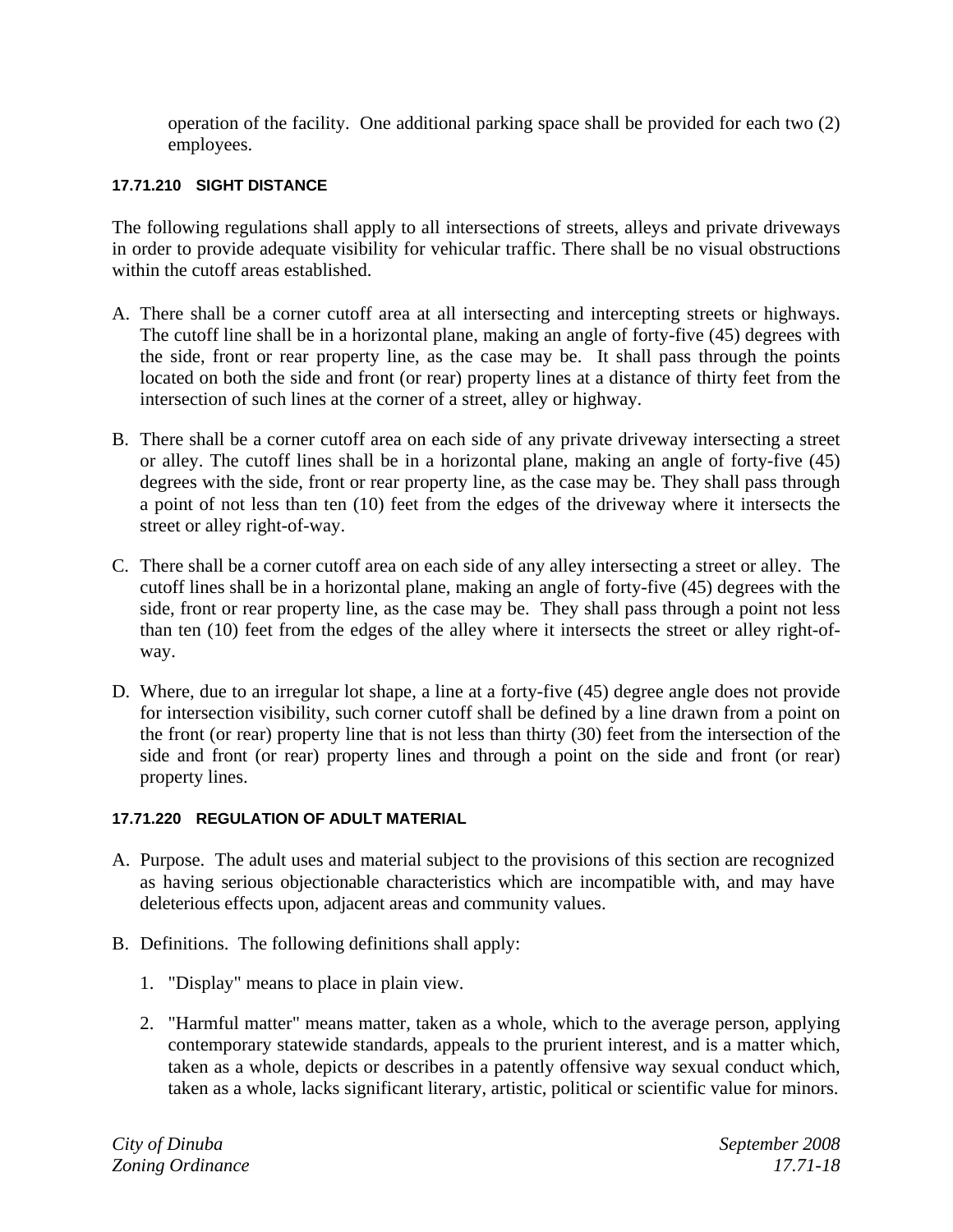- a. When it appears from the nature of the matter or the circumstances of its dissemination, distribution or exhibition that it is designed for clearly defined deviant sexual groups, the appeal of the matter shall be judged with reference to its intended recipient group.
- b. In prosecutions under this section, where circumstances of production, presentation, sale, dissemination, distribution, or publicity indicate that matter is being commercially exploited by the defendant for the sake of its prurient appeal, that evidence is prohibitive with respect to the nature of the matter and can justify the conclusion that the matter lacks significant literary, artistic, political or scientific value for minors.
- 3. "Matter" means any book, magazine, newspaper, video recording or other printed or written material or any picture, drawing, photograph, motion picture or other pictorial representation or any statue or other figure, or any recording, transcription or mechanical, chemical or electrical reproduction or any other articles, equipment, machines or materials.
- 4. "Minor" means any person under the age of 18 years of age.
- C. Limitations Upon Display of Certain Materials. It shall be unlawful for any person, partnership, corporation or other legal entity to display harmful matter in a public or private place, other than a public or private place from which minors are excluded, without placing a device commonly known as a blinder rack in front of such matter, so that the lower twothirds (2/3) of the material is not exposed to view.

# **17.71.230 NECESSITY OF CONDITIONAL USE PERMITS FOR THE SALE OF ALCOHOLIC BEVERAGES**

- A. Purpose. The purpose of this section is to set forth the development and operational standards for the issuance of a conditional use permit for alcoholic beverage sales. Such standards are adopted to protect the public welfare and health from the potential problems associated with the sale of alcoholic beverages.
- B. Definitions. For the purposes of interpreting this section, the following definitions shall apply:
	- 1. "Employee of off-sale liquor establishment" means the person, corporation, partnership, limited liability company, joint venture or group enterprise legally responsible for the day-to-day operation of the off-sale liquor establishment, who may or may not also be the owner of the off-sale liquor establishment.
	- 2. "Off-sale liquor establishment" means any establishment which, after the effective date of the ordinance which adopted this section, applies for or has obtained a liquor license from the California Department of Alcoholic Beverage Control (ABC), including license types 20 and 21, for the purpose of selling alcoholic beverages at a location within the city which beverages are not to be consumed on the premises where they are sold.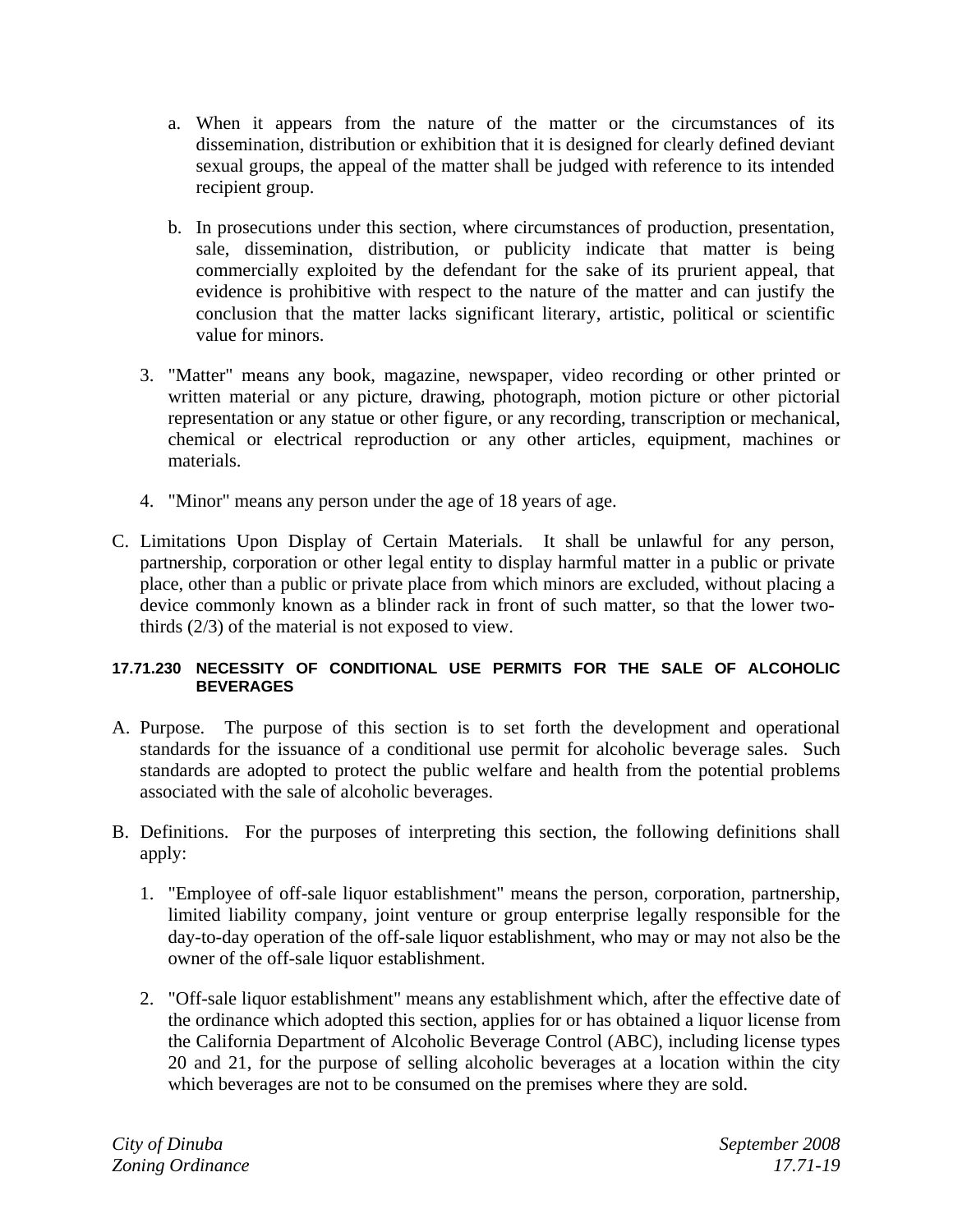- 3. "On-sale liquor establishment" means any establishment wherein alcoholic beverages are sold, served or given away for consumption on the premises, including but not limited to any facility which has obtained a California Department of Alcoholic Beverage Control license types 41, 42, 47, 48, 51, 52 or 63, for the purpose of selling alcoholic beverages at a location within the city which are to be consumed on the premises where they are sold.
- 4. "Owner of off-sale liquor establishment" means the person, corporation, partnership, limited liability company, joint venture or other enterprise having lawful possession of the premises upon which the off-sale liquor establishment is operated. The owner of the off-sale liquor establishment may or may not also be an employee of the off-sale liquor establishment.
- 5. "Server" means any employee or an owner of either an on-sale liquor establishment or of an off-sale liquor establishment, who provides services directly to the retail customer of that establishment.
- 6. "Substantial change of mode or character of operation" for the purposes of this chapter, means and includes but is not limited to any one or more of the following:
	- a. A period of closure greater than thirty days (30); or
	- b. An increase in square footage of that portion of the property in which alcoholic beverages are either sold or in which the inventory is open to customers; or
	- c. The establishment changes its type of liquor license within a license classification or is required by the state, for any reason, to apply or re-apply for the same type of license or a different type of license for the sale of alcoholic beverages for this location and it does so successfully.
- C. Permits Required.
	- 1. No place wherein alcoholic beverages are sold, served or given away for on-site or offsite consumption shall be established in any zone without first obtaining a conditional use permit for alcoholic beverage sales from the city, and then, an application for such a permit shall be considered if and only if the use in question is permissible in the zone where the property is located with such a permit. No existing site which is currently used for such a purpose which then has a substantial change of mode or character of operation, as defined in this section, shall continue to operate without first obtaining a conditional use permit.
	- 2. A conditional use permit issued under this section shall be reviewed by the director of public works annually. Should the operator fail to comply with the conditions of the conditional use permit, then the matter shall be recommended to the planning commission to initiate a procedure under Section 17.04.170 to consider revocation of the conditional use permit.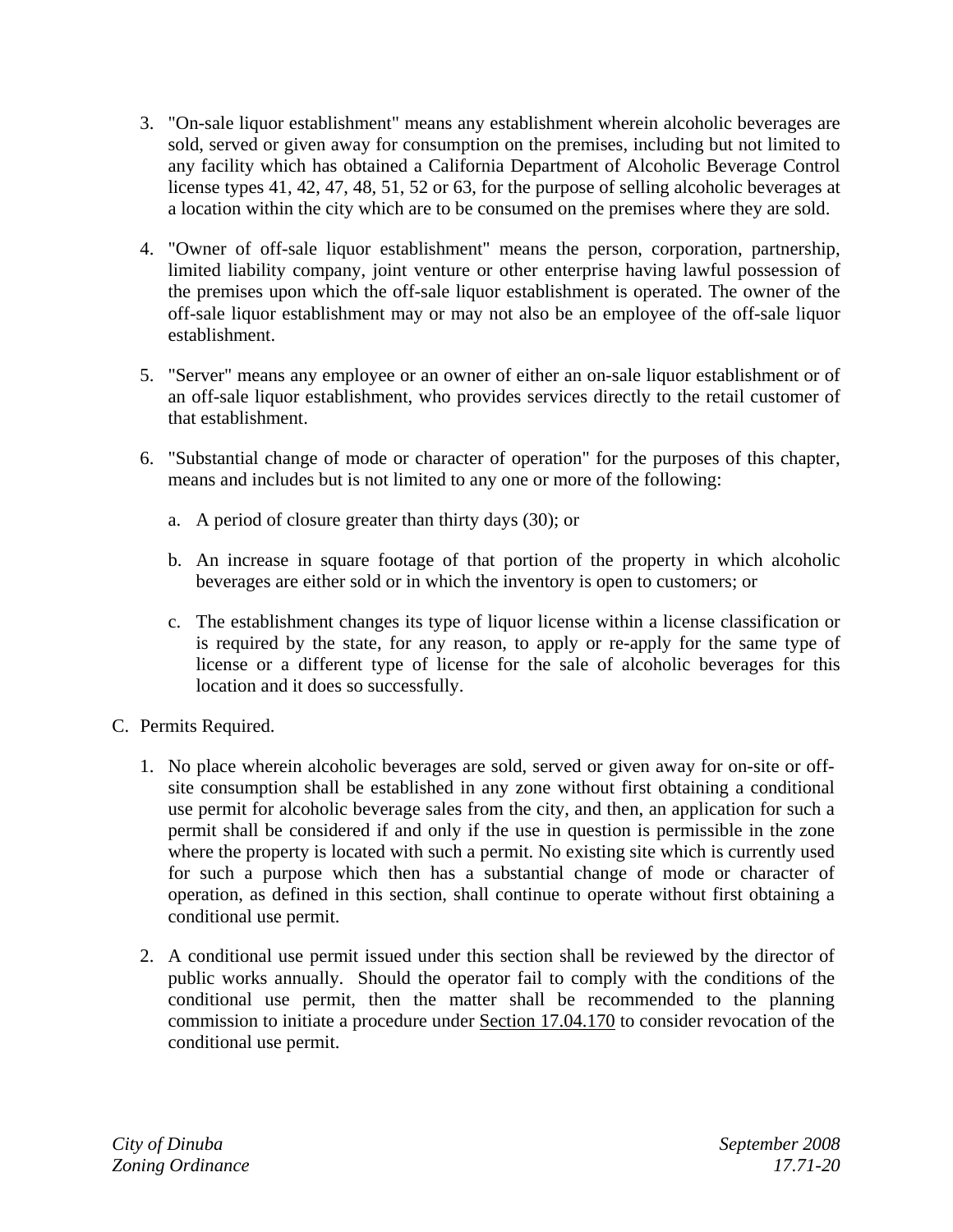- 3. Any substantial change of mode or character of operation shall require a new conditional use permit.
- 4. In considering an application for a conditional use permit or revocation of an existing conditional use permit for alcoholic beverage sales under this section, the planning commission and, if appealed, the city council, shall consider whether the proposed use will adversely affect the health, safety or welfare of the residents of the area or will result in an undue concentration of such establishments in one area.
	- a. Whether the application is denied or granted or revoked, the planning commission and, if appealed the city council, shall make written findings based upon substantial evidence in view of the whole record to sup-port its decision.
	- b. The planning commission, or, if the matter is appealed, the city council, shall also consider whether the proposed use will detrimentally affect nearby residentially zoned districts in the area, after giving consideration to the distance of the proposed use from the following:
		- i. Residential buildings;
		- ii. Churches, schools, hospitals, public playgrounds and other similar uses; and
		- iii. Other establishments dispensing for sale or other consideration, alcoholic beverages, including beer and wine.
	- c. In all determinations pursuant to this section, the applicant for the conditional use permit for alcoholic beverage sales shall have the burden of proving by substantial evidence that the proposed use will not adversely affect the health, safety or welfare of the public, nor result in undue concentration of alcoholic beverage outlets in that part of the city, or detrimentally affect nearby uses within the city.
- D. Operational Criteria. Off-sale liquor establishments shall meet all of the following conditions both at the time of and all times while holding a conditional use permit for alcoholic beverage sales under this section. Such establishments shall not sell or store motor fuels on the same premises as alcoholic beverages, except upon the following conditions:
	- 1. The sale of alcoholic beverages shall not be located closer than five-hundred (500) feet to any public or private school as measured from the property line of the school.
	- 2. No beer or wine shall be displayed within five (5) feet of the cash register or the front door unless it is in a permanently affixed cooler which was affixed in the location on or before January 1, 1997.
	- 3. No alcoholic beverage (including but not limited to beer or wine) advertising shall be located on any motor fuel islands and all advertising and signs shall comply with the Dinuba Municipal Code Chapter 17.72.
	- 4. No sale of alcoholic beverages shall be made from a drive-up or drive-in window.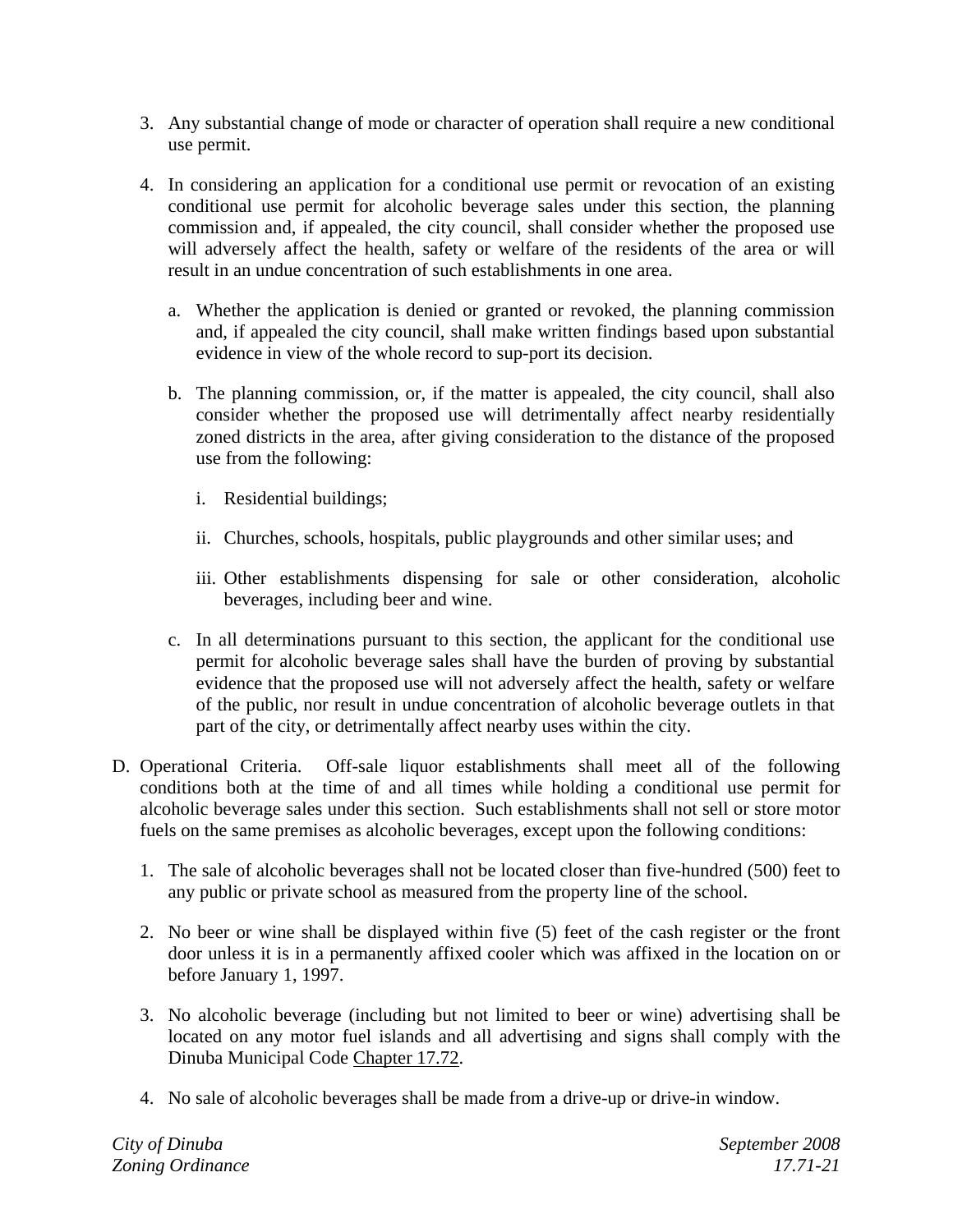- 5. No display or sale of beer or wine shall be made from an ice tub.
- 6. Employees who are on duty between the hours of 10:00 p.m. and either 2:00 a.m., or closing, whichever is earlier, who sell beer or wine, shall be at least twenty-one (21) years of age.
- 7. Gathering and loitering of individuals is prohibited at either public or private parking area of off-sale liquor establishments.
- E. Existing Establishments Selling Alcoholic Beverages.
	- 1. Any establishment lawfully existing prior to the effective date of the ordinance adopting this chapter and licensed by the state for the retail sale of alcoholic beverages for on-site and/or off-site consumption shall obtain a conditional use permit for alcoholic beverage sales when there is substantial change in the mode or character of operation.
	- 2. An establishment which becomes lawfully established on or after the effective date of the ordinance which adopted this chapter which is licensed by the state for the retail sale of alcoholic beverages for on-site and/or off-site consumption shall obtain a new or a modification of any existing conditional use permit for alcoholic beverage sales applicable to that establishment when there is a substantial change in the mode or character of operations of the establishment.
- F. Monitoring of Use. Periodic inspections, which may or may not be announced in advance, may be con-ducted by the city to ascertain compliance by any establishment engaged in the sale of alcoholic beverages with the conditions of the use permit under which it is operating. Violation of any provision of the conditional use permit is subject to revocation as set forth in Section 17.86.070. A fee for inspection will be charged based on the actual cost to the city expressed as an hourly rate as established by the MSI Study.

#### **17.71.240. MINOR CHANGES IN PROPERTY USE OR CHANGE IN OCCUPANCY**

- A. Minor changes in property use or occupancy that do not warrant full discretionary permit review as determined by the director will be required to make reasonable minor improvements or upgrade existing improvements as per city requirements.
- B. Minor changes in property use or occupancy that are obviously in a neglected state of repair or maintenance as determined by the director will be required to be processed as an administrative site plan review and be required to upgrade the property as per city requirements.

#### **17.71.250 STREET DEDICATIONS AND IMPROVEMENTS**

Because of changes that may occur due to drainage conditions, utility service requirements or vehicular traffic generated by facilities requiring an administrative site plan review, the following dedications and improvements may be deemed necessary and may be required as a condition or conditions to the approval of any site plan: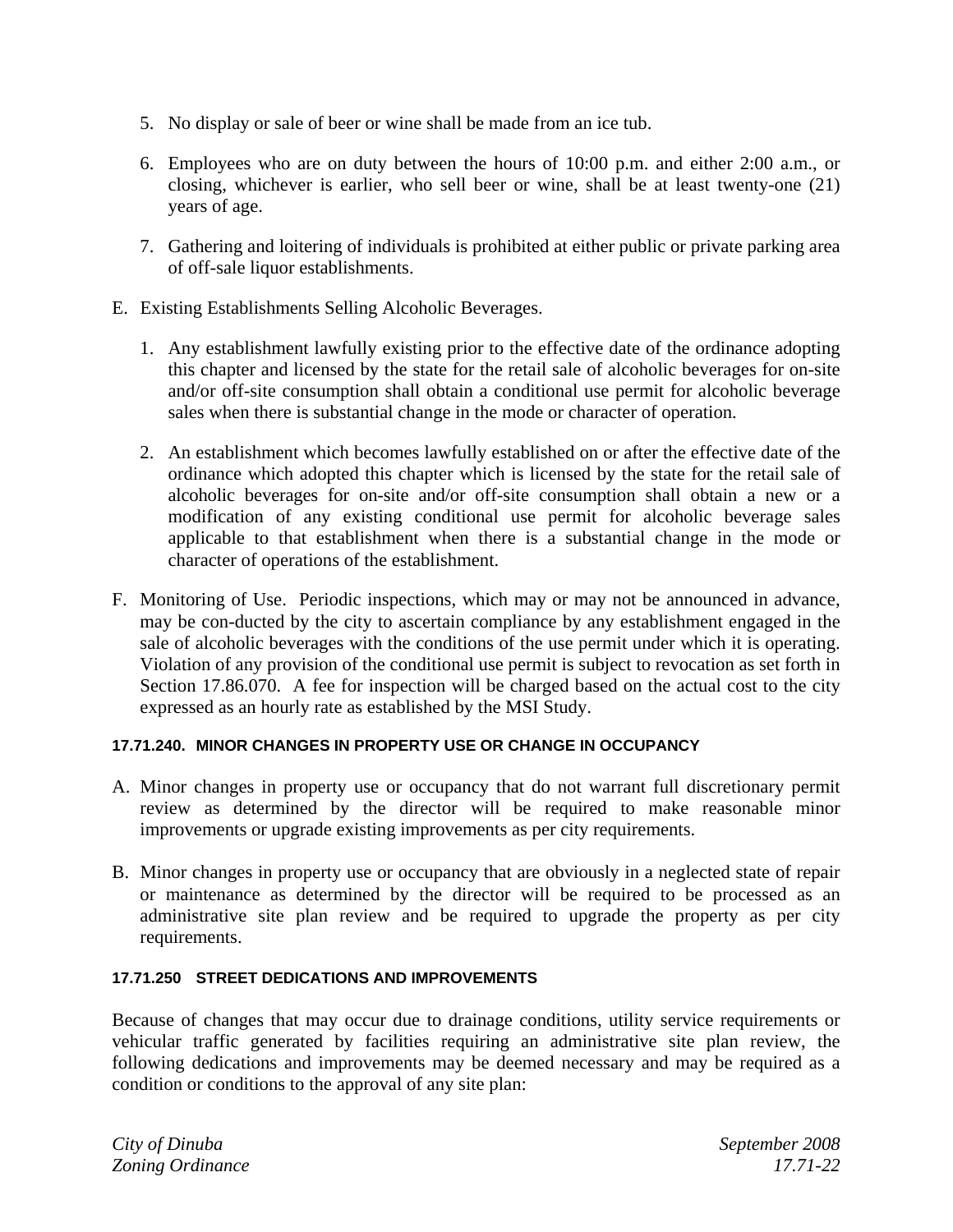- A. Development Bordering or Traversed by an Existing Street. If the development borders or is traversed by an existing street, the applicant may be required to:
	- 1. Dedicate all necessary rights-of-way to widen a bordering minor or collector street to the extent of one-half (1/2) the ultimate width established by the city as the standard for such minor or collector street, or the full extent required for a frontage road;
	- 2. Dedicate all necessary rights-of-way to widen a traversing minor or collector street to its ultimate width established by the city as the standard for such minor or collector street;
	- 3. Dedicate all necessary rights-of-way to widen a bordering or traversing arterial street to the standards of width established by the city;
	- 4. Set back all facilities the required distance from ultimate property lines along an arterial or collector street as shown on any master, official or precise plan of streets and highways, or by the city's general plan;
	- 5. Install curbs, gutters, sidewalks, street signs, street lights and street trees along one side of a bordering or along both sides of a traversing minor, collector or arterial street;
	- 6. Install utilities and drainage facilities to the full extent of the service requirements generated by the development.
- B. All improvements shall be to city standards existing at the time the site plan is approved and shall be installed at the time of the proposed development. Where it is determined by the city that it is impractical to put in any or all improvements at the time of the proposed development, an agreement to make such improvements may be accepted in lieu thereof. In any event, the applicant shall enter into an agreement with the city for the provision of improvements before a building permit may be issued, at which time there shall be money deposited with or in favor of the city to guarantee the making of such improvements.
- C. Street dedications and improvements which may be required by this section shall be considered only on the principle that they are required as near as practical in proportion to the traffic, utility and other demands generated by the proposed development.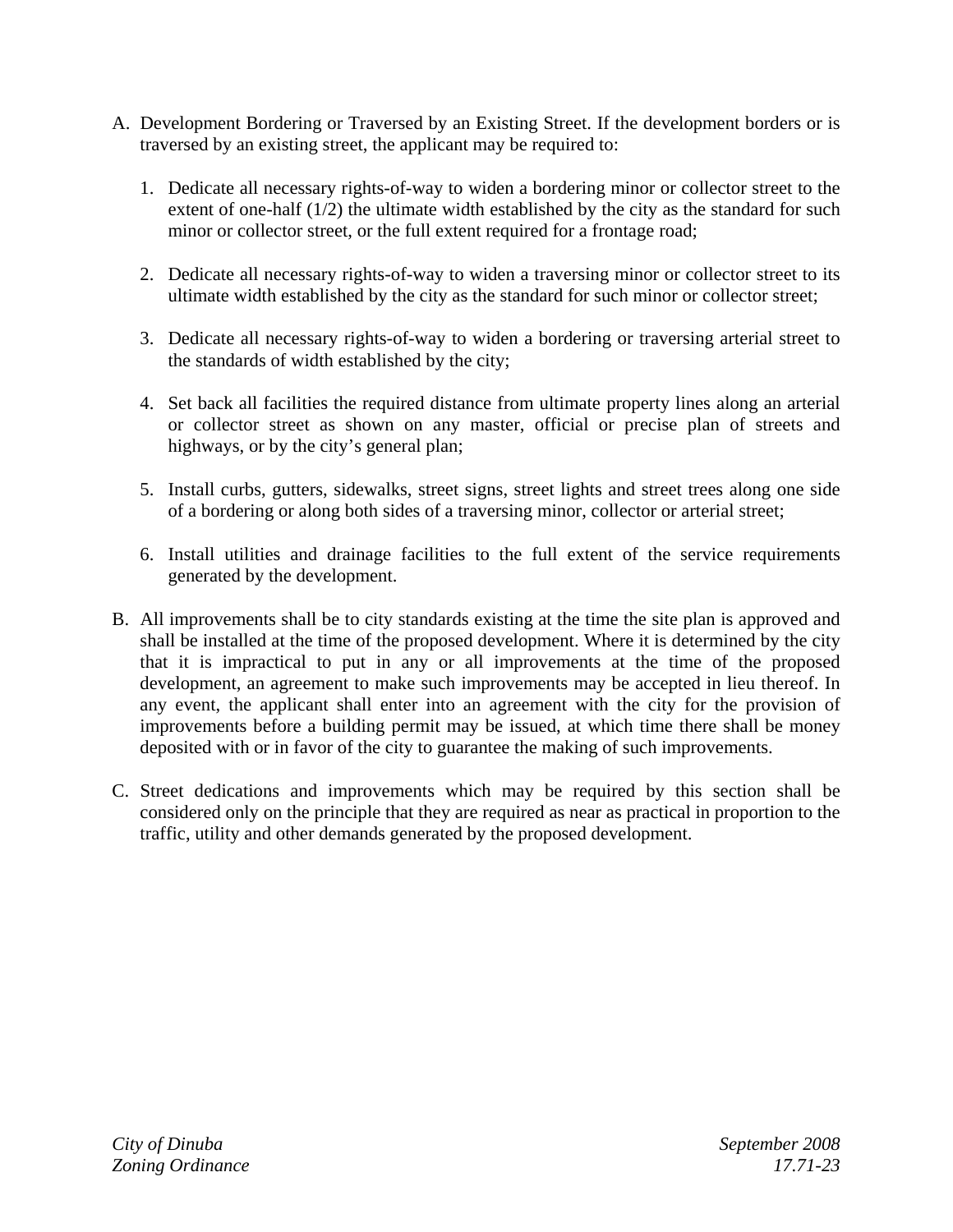# **Chapter 17.72 DEVELOPMENT STANDARDS – SIGNS**

# *Sections:*

| 17.72.010 | Purpose                                             |
|-----------|-----------------------------------------------------|
| 17.72.020 | Permit required                                     |
| 17.72.030 | Definitions                                         |
| 17.72.040 | Exemptions                                          |
| 17.72.050 | Prohibited signs                                    |
| 17.72.060 | Sign design                                         |
| 17.72.070 | Signs permitted—RCO district                        |
| 17.72.080 | Signs permitted—AN district                         |
| 17.72.090 | Signs permitted—R districts (RA, R, RM)             |
| 17.72.100 | Signs permitted—P district                          |
| 17.72.110 | Signs permitted—PO district                         |
| 17.72.120 | Signs permitted—C-1 district                        |
| 17.72.130 | Signs permitted—Other C districts $(C-2, C-3, C-4)$ |
| 17.72.140 | Signs permitted—M districts $(M1, M-2)$             |
| 17.72.150 | General provisions                                  |
| 17.72.160 | Special use signs                                   |
| 17.72.170 | Temporary uses                                      |
| 17.72.180 | Nonconforming signs                                 |
| 17.72.190 | Administration and enforcement                      |
| 17.72.200 | Murals and public art                               |

# **17.72.010 PURPOSE**

The requirements and provisions set forth in this chapter shall apply to all signs erected, relocated or maintained within the city. No sign shall hereafter be erected, repaired or relocated except as provided in this chapter. The purpose of the sign code is to protect the public safety and general welfare, and to control the location, size, height, illumination, construction and maintenance of signs and outdoor advertising structures.

#### **17.72.020 PERMIT REQUIRED**

- A. No person shall erect, move, alter, repair or attach any sign without first obtaining a permit and paying sign permit fees.
- B. The erection or placement of all signs shall meet the requirements of the Public Utilities Commission of the state, the Uniform Sign Code as adopted by the city and all other relevant federal, state and local laws and regulations.
- C. Shopping Center Signs. The sign program for shopping centers shall be approved with the administrative site plan review. The design criteria for all signs to be located within a shopping center or a mall-type development shall be approved before any individual sign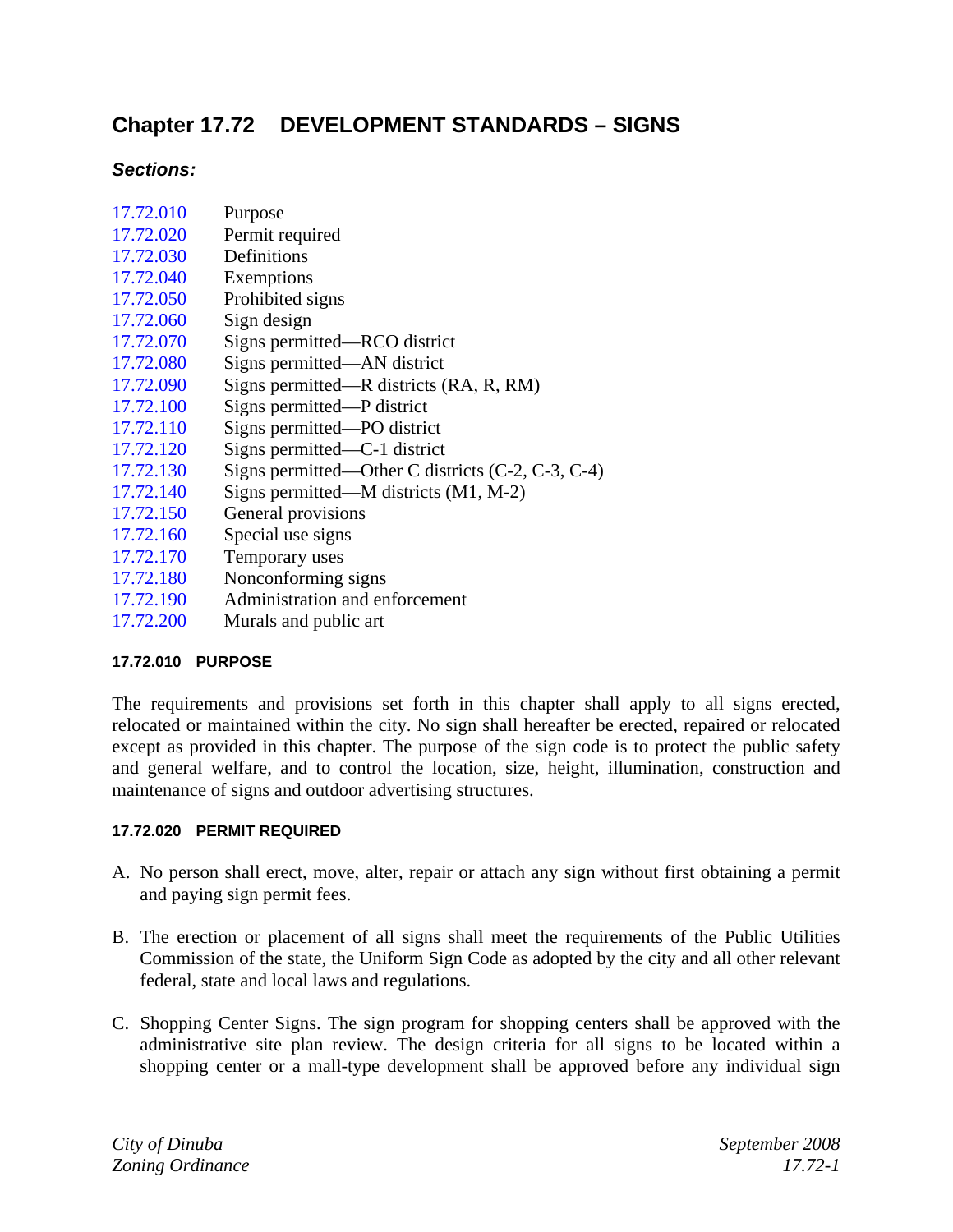permit application for the development is processed. Such review is to ensure that signs located within a shopping center are harmonious and of compatible design.

- D. Application. Application for sign permits shall contain the following information:
	- 1. Name, address and telephone number of applicant;
	- 2. Location of building or lot where the sign is to be located;
	- 3. A sketch drawn to a suitable scale showing the location and position of the sign;
	- 4. Two (2) copies of the plans and specifications for the design showing the method of construction and attachment to the building or ground;
	- 5. A copy of calculations and stress diagrams showing that the structure is designed for dead load and wind pressure to meet the requirements of the building official;
	- 6. The name of the person, firm, corporation or association owning and erecting the sign;
	- 7. Such other information as the building official may deem necessary.
- E. Posting. Every sign permitted shall post a copy of the sign permit in a conspicuous place on the premises on which the sign is maintained.
- F. Electrical Permit Required. No person shall install any electrical wiring or lighting to be used in connection with any sign without first obtaining an electrical permit.
- G. Appeal from Decision. An appeal may be filed with the planning commission by any person aggrieved or affected by any decision of the building official.
- H. Variances. The planning commission may grant variances to the conditions established in this chapter.

#### **17.72.030 DEFINITIONS**

For purposes of this chapter, certain words and forms are defined as follows:

*A-board.* "A-board" means a portable sign capable of standing without support or attachment.

*Advertising structure.* "Advertising structure" means a structure erected exclusively for advertising purposes upon which any poster, bill, printing, device or other advertisement of any kind whatsoever may be placed, posted, printed or fastened and having a surface of twelve square feet or more.

*Awning sign.* "Awning sign" means any sign located on an awning.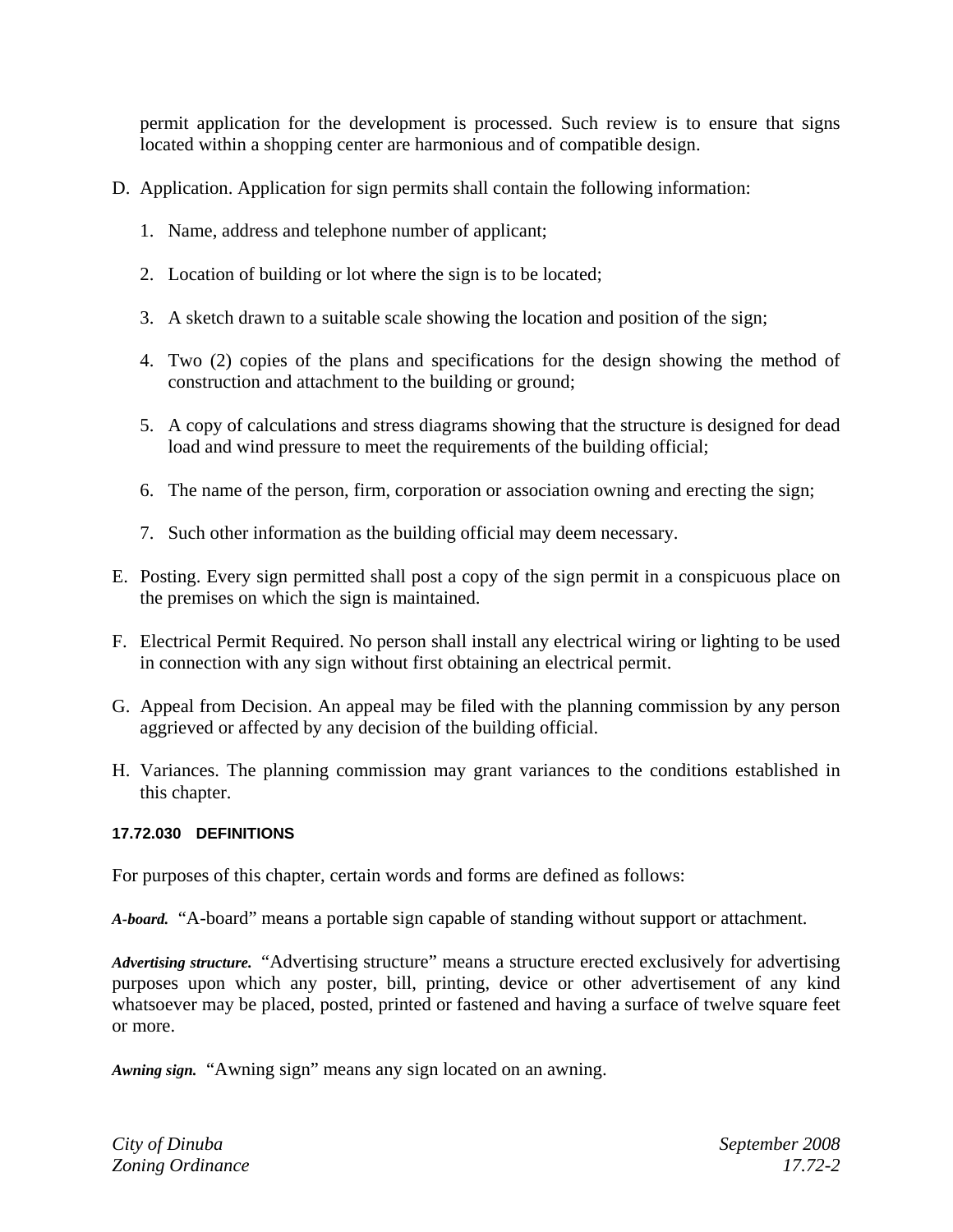*Building.* "Building" means the building on which a sign is located or attached, but excluding an advertising structure.

*Cut-out sign*. "Cut-out sign" means any sign or individual words, letters, figures or characters which are self-supporting and not affixed to any sign surface, but which are erected so as to be approximately parallel to the face of the building but need not be attached to the building.

*Directional sign*. "Directional sign" means any sign other than a highway marker or any sign erected by public authority which is for the purpose of directing persons to a place or activity not located on the same premises as the sign.

*Erect.* "Erect" means to build, construct, hang, place, suspend or affix, including the painting or otherwise applying of wall signs.

*Face of building*. "Face of building" means the exposed side of a main wall of a building, excluding structural projections facing a street, highway or thoroughfare.

*Face*. "Face" means the surface of a sign on, against or through which the message or design is displayed or illustrated.

*Face sign*. "Face sign" means any sign painted, affixed or attached on a wall or of solid construction located as to be approximately parallel with the face of a building including a "V" type sign which does not extend more than eighteen inches from the face of the building or structure.

*Fin sign*. "Fin sign" means any sign which is erected so as to combine the features of both a roof sign and a projecting sign.

*Freestanding sign*. "Freestanding sign" means any sign which is self-supporting in a fixed location and not attached to any building.

*Gross surface area of sign*. "Gross surface area of sign" means the area contained within a single continuous perimeter, enclosing all parts of the sign but excluding any structural elements outside the limits of signs which are required for the support of the sign.

*Illuminated sign*. "Illuminated sign" means any sign illuminated by any light source, on, within or attached to the sign or by a light source removed there from.

*Marquee*. "Marquee" means a permanent roofed structure attached to and supported by the building.

*Marquee sign*. "Marquee sign" means any sign attached to or supported by a marquee.

*Monument sign*. "Monument sign" means any low profile sign located on the premises and advertising the use, business, service or activity being conducted on the premises.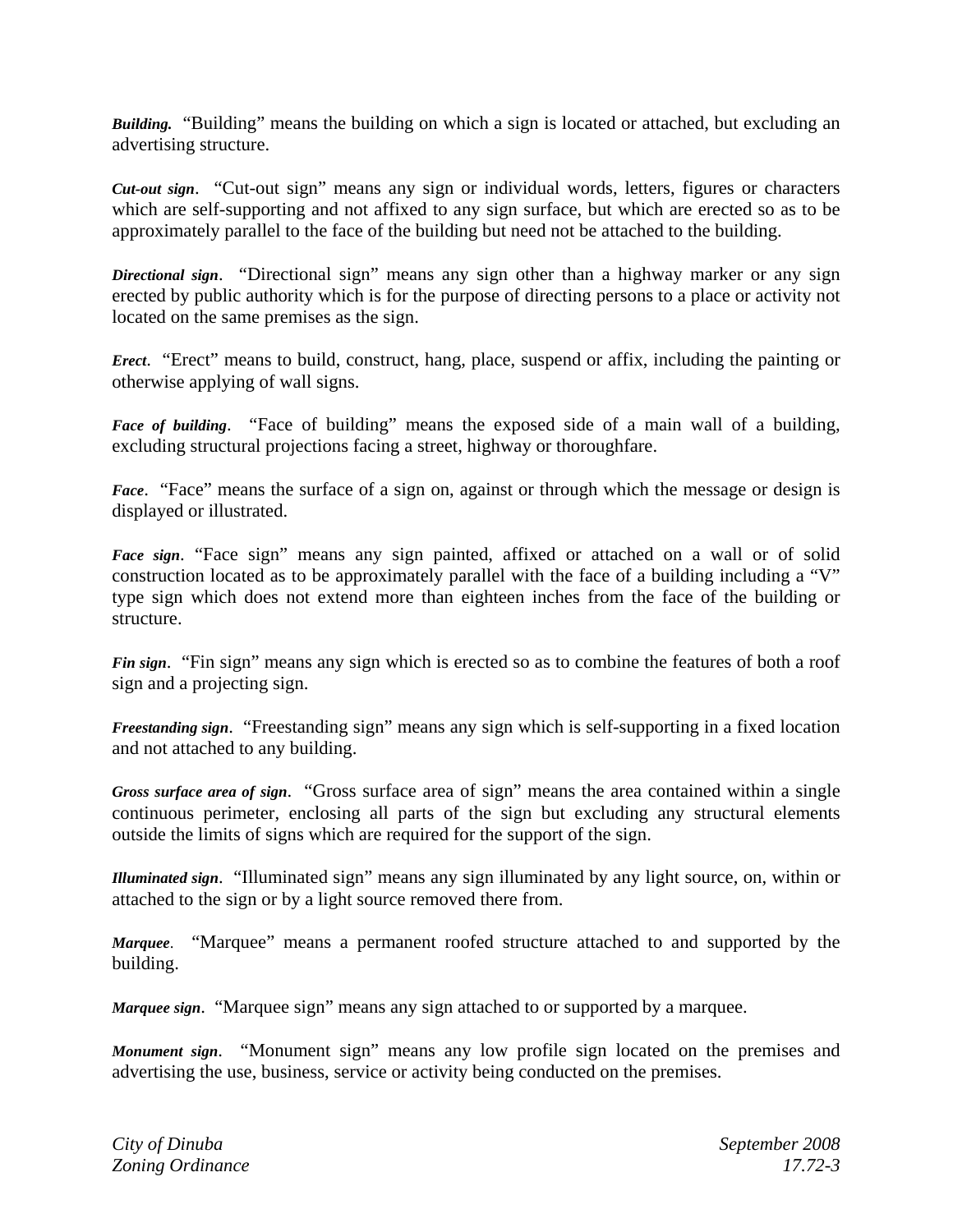*Outdoor advertising structure*. "Outdoor advertising structure (billboard)" means any sign, other than a directional sign, having a gross area of fifty square feet or more, if single-faced; or onehundred (100) square feet or more if double-faced, which advertises a business, product, service or activity made available elsewhere than upon where the sign is located.

*Political sign*. "Political sign" means any sign whose purpose is the promotion or opposition to any person's candidacy for public office, any issue in a public election or any other political cause.

*Projecting sign.* "Projecting sign" means any sign which is attached to the face of a building and projects more than eighteen inches from the face of the building.

*Real estate sign*. "Real estate sign" means any sign used exclusively for advertising a parcel of property or a building for sale, lease or rent.

*Roof sign.* "Roof sign" means any sign located on a roof of a building or having its major structural supports attached to a roof.

*Sign*. "Sign" means any advertisement, announcement, display (including electronic display), illustration, banner, insignia or mechanism which is affixed to, painted on or otherwise represented on a building, structure or site, on any vegetation, rock, wall, post, fence or any other object and which is used to advertise or promote the interests of any person on the sale, use or consumption of any service, commodity, article or thing.

For the purpose of this chapter the term "sign" shall not include the following:

- 1) Advertising media located entirely within an enclosed building;
- 2) Traffic highway markers, parking directional signs not greater than three square feet in area and railroad crossing or danger signals;
- 3) The display of official court or public office notices;
- 4) Any sign erected or maintained by public authority;
- 5) Signs used for the safety, welfare or convenience of the public by utility companies.

*Sign structure.* "Sign structure" means the structure supporting a sign including uprights, braces and framework but excluding any portion of the sign structure which meets the definition of a "sign."

*Sniping*. "Sniping" means affixing of advertising to a building, pole or other surface without consent of the owner or other person exercising control of the premises, excluding any posting by an authorized public officer or employee or the giving of a notice required or authorized by law.

*Street frontage of a lot*. "Street frontage of a lot" means the face of a lot abutting a street for interior lots and the narrowest frontage abutting a street on corner lots.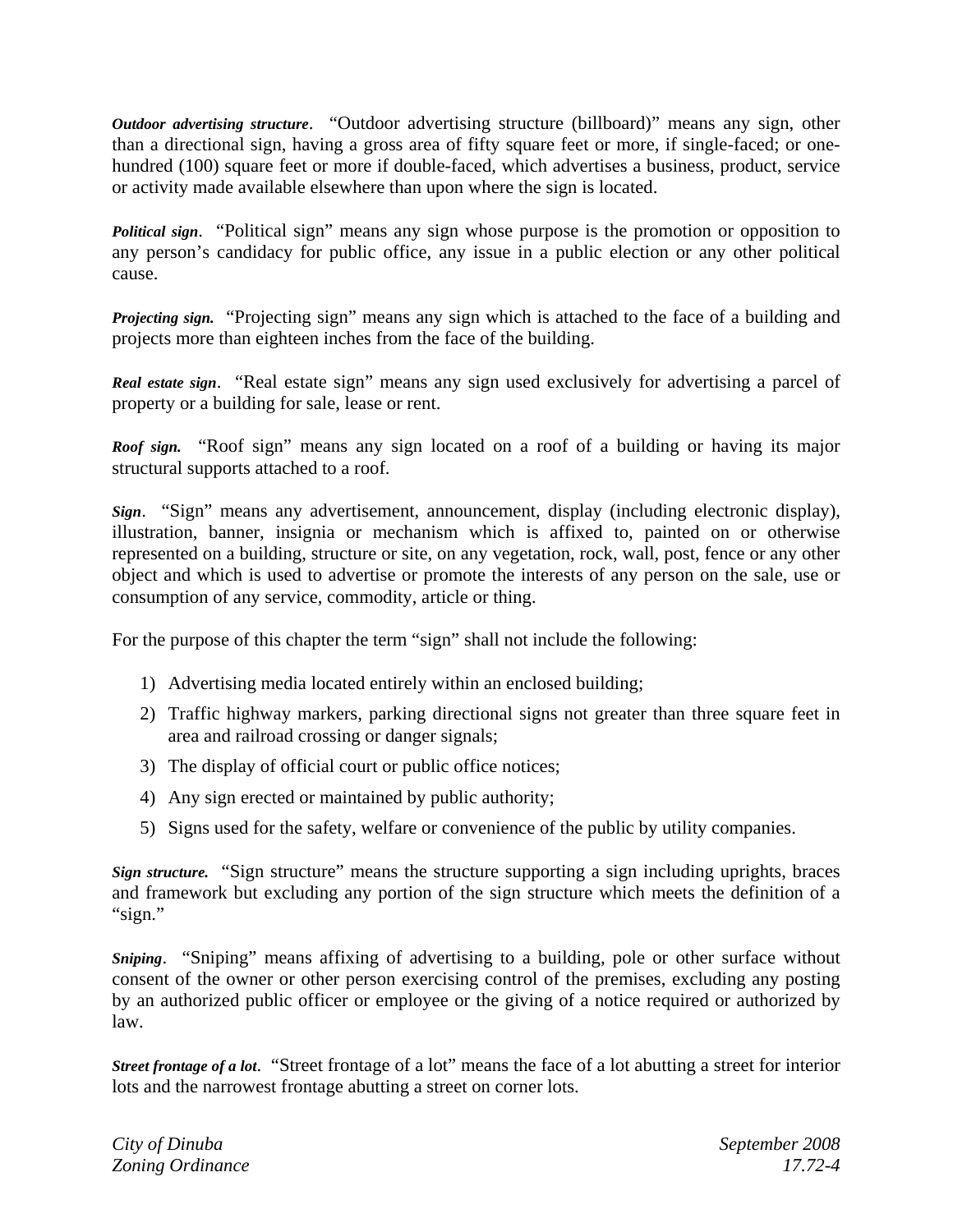*Window sign*. "Window sign" means any sign painted on or attached to a window or located inside within a distance equal to the greatest dimension of the window (either width or height) and designed to be viewed from the outside of the building in which the window is located.

# **17.72.040 EXEMPTIONS**

- A. Real estate signs not exceeding six (6) square feet in area and having a vertical dimension of not more than four (4) feet pertaining to the sale, lease or rental of the property on which they are displayed, may be erected without obtaining a sign permit; provided, that not more than one such sign shall be permitted on a lot, or upon each sixty (60) feet of frontage of larger parcels; provided further, that when located in any RA, R or RM zone not more than one such sign shall be allowed no matter the size of the parcel.
- B. The following signs and nameplates may be erected without obtaining a sign permit:
	- 1. Street number and/or name signs not exceeding one (1) square foot per sign for singlefamily or duplex structures and three (3) square feet per sign for all other uses. One (1) sign per street frontage shall be allowed. This shall include signs which identify the location of the office of the manager of the property;
	- 2. Signs not to exceed six (6) square feet in area identifying persons engaged in construction on the site, while construction is in progress; but for not longer than six (6) months;
	- 3. Signs for identification of institutional buildings, private clubs, lodges, schools and churches, provided:
		- a. Such signs shall not exceed two (2) in number,
		- b. Such sign or signs shall not exceed more than twenty (20) square feet in the aggregate,
		- c. Such signs shall be attached to a wall of the building, parallel to the wall and shall not project out from the wall more than six (6) inches, nor extend above the wall;
	- 4. Bulletin boards which may be double-faced, not over twelve (12) square feet on one side, for public, nonprofit charitable or religious institutions, provided that such bulletin boards shall have letters not more than six (6) inches in height, be internally illuminated, and serve only to identify the institution and announce its services and/or activities;
	- 5. Memorial signs or tablets, historical monuments and religious symbols and similar emblems when such are constructed of incombustible materials, when submitted with the building and approved under the zoning provisions;
	- 6. Signs not greater than twelve (12) square feet in area accessory to public garages or parking areas, when such signs are located on the same lot;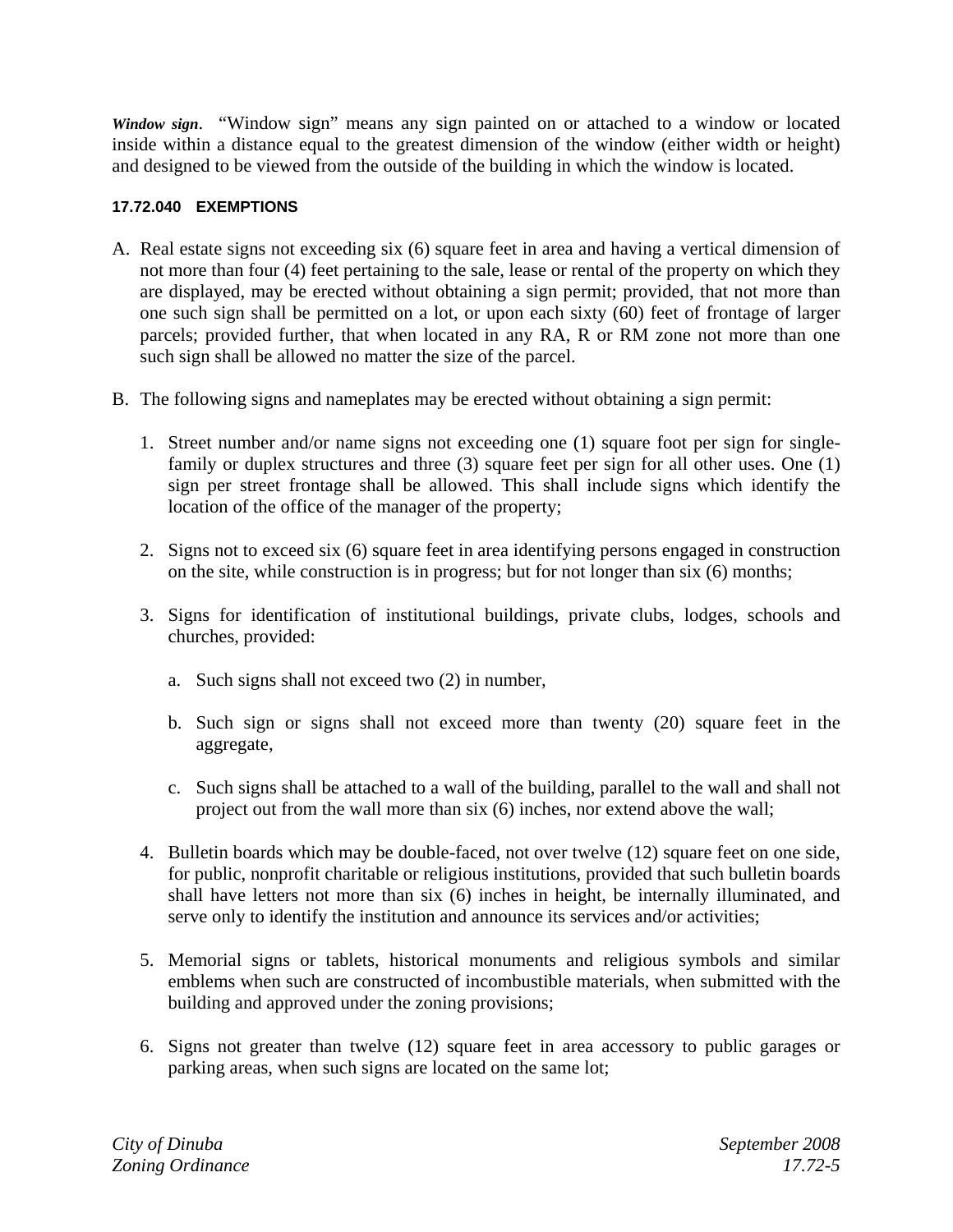- 7. Signs not exceeding twelve (12) square feet in area denoting the owner, architect, engineer and/or contractor, when placed upon work and during construction; provided that not more than one such sign shall be erected on the site. Such signs shall be removed thirty days after obtaining an occupancy permit for the structure;
- 8. Signs used exclusively for the posting or display of official notices by a public agency or official, or by a person giving legal notice;
- 9. Signs erected or maintained by a public agency or official or required by law to be displayed by a public utility for directional, warning or information purposes;
- 10. Signs not exceeding three (3) square feet in area announcing garage or yard sales which shall be removed immediately after the completion of the sale;
- 11. Credit cards accepted, trading stamps given and association membership signs when not exceeding one-half  $(1/2)$  square foot per window sign and one and one-half  $(1/2)$  square feet per hanging sign and a total of four in number;
- 12. Signs bearing no advertising message and located on the site may be erected when necessary to facilitate circulation within the site or facilitate egress and ingress;
- 13. Flags of any nation, political subdivision or fraternal or religious organization and those flags determined by the director to be of a noncommercial, nonprofit civic character provided the pole height does not exceed twenty-four (24) feet and the height of the flag is not more than one-fourth (1/4) the height of the pole. A sign application may be submitted for a flagpole higher than twenty-four (24) feet or a flag which exceeds onefourth (1/4) the height of the pole where the applicant can show that the proposed flag and/or pole is consistent with the intent and purpose of this chapter. This section is not intended to allow the clustering or display of flags for the purpose of commercial attraction as determined by the director;
- 14. Signs such as "rest rooms," "telephone," "danger," "impaired clearance," "no smoking" and other signs of a similar nature may be allowed up to five (5) square feet in area under this section;
- 15. Signs located in the interior of any building or within an enclosed lobby or court of any building or group of buildings, and which are not visible from any public right-of-way, shall not be subject to the size and location criteria within this chapter;
- 16. Temporary display posters in connection with nonprofit civic and cultural events and with noncommercial health, welfare and safety campaigns (such as Red Cross, United Crusade, Tuberculosis Seals, Heart Fund, performing arts and the like). Such posters shall be removed within fourteen days after the termination of the event;
- 17. The removing and replacing of only the sign copy without increasing or decreasing the area of conforming signs. The sign container, including the structural and electrical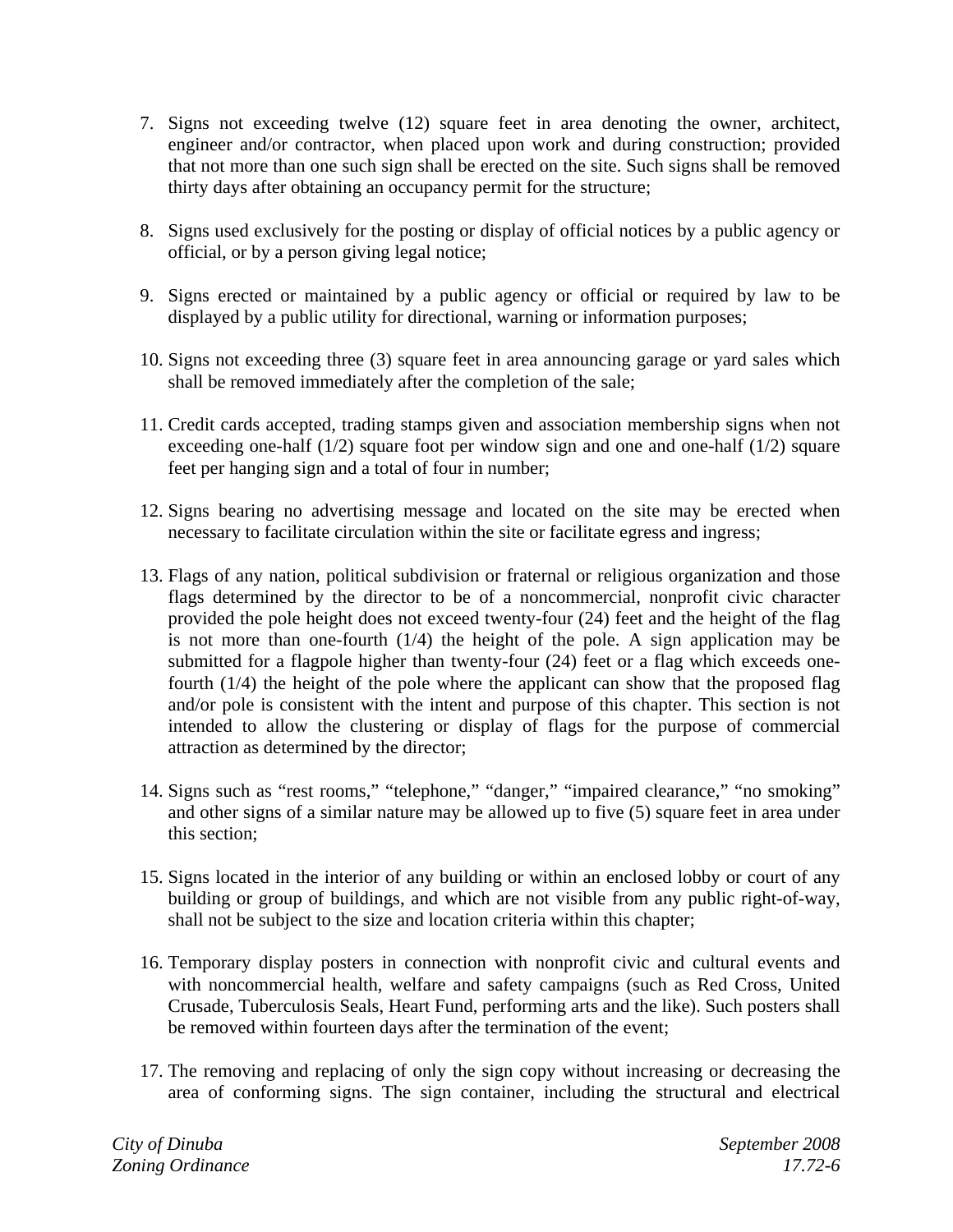connections, shall remain unchanged. This section is not intended to allow changeable copy signs;

- 18. Holiday greetings, decorations and displays, such as relate to Christmas, Thanksgiving, the Fourth of July and the like, excluding advertising signs disguised as seasonal decorations; and
- 19. Temporary window signs (non internally illuminated) announcing special sales, a change in management, individual product and/or price signs or similar information and designed to be viewed from adjacent streets, sidewalks, public rights-of-way or parking lots within a business center. This section is not intended to allow additional permanent signs.

# **17.72.050 PROHIBITED SIGNS**

Unless otherwise provided, the following signs are expressly prohibited:

- A. Off-premises signs, billboards and outdoor advertising structures;
- B. Subject to Section 17.72.170 of this chapter, no person, except a duly authorized public official, shall erect, paint, print, nail or otherwise fasten any banner, sign, advertisement or notice of any kind on any lamp, pole, utility pole, bench, hydrant, bridge, wall, tree, sidewalk or structure in, upon or across any public street, alley or public property except as may be required or permitted by law;
- C. Signs, A-boards, advertising structures or merchandise displays placed upon or attached to the ground on any portion of the public street, sidewalk or right-of-way;
- D. Snipe signs or sniping;
- E. Glaring and flashing lights, including illuminated window signs, excepting seasonal decorations;
- F. Directional signs in any RM or C districts provided, however, that temporary signs for the purpose of directing traffic to a residential property for sale shall be permitted provided that such signs shall have an area on any face not greater than three square feet, shall be limited to two in number pertaining to any property and shall be displayed only during the hours between 8:00 a.m. and 5:00 p.m.;
- G. Pennants, streamers, spinners, ribbons except as provided in <u>Sections 17.72.130</u> and 17.72.170 of this chapter;
- H. Animated signs, the movement of which is simulated by variations in the intensity, color, pattern or illumination, and flashing signs shall be prohibited in all districts, subject to the following exceptions:
	- 1. A sign changing so as to show time and/or temperature,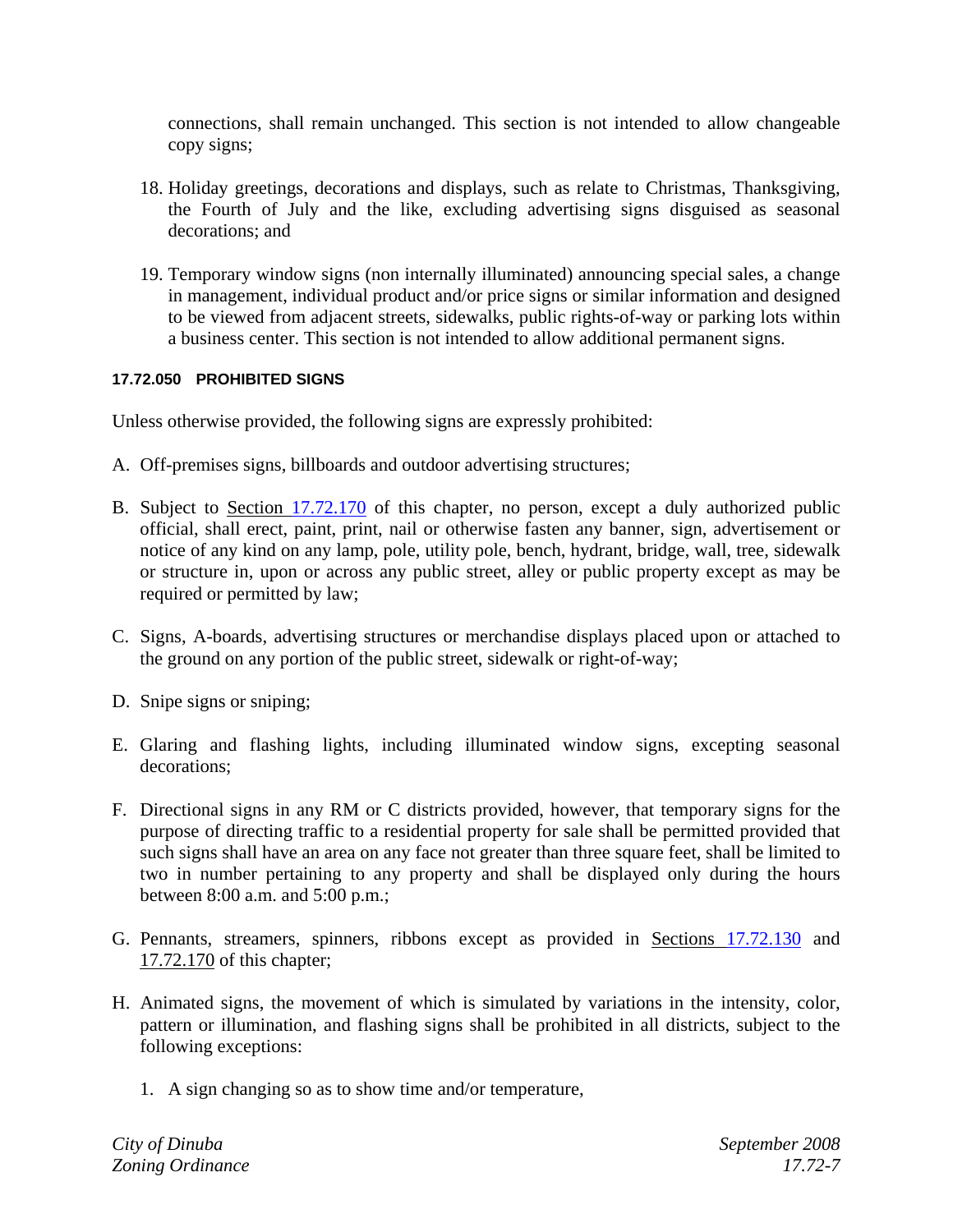- 2. An on-premises barber pole operated during business hours,
- 3. Electronic signs displaying such things as time, temperature, advertisement or events of community interest shall be permitted. The area of such signs shall be included when computing the total sign area of a business or site, subject to a conditional use permit;
- I. Murals which contain advertising copy or which function as an advertisement;
- J. Signs having one or a combination of the following characteristics:
	- 1. Obscene or offensive to morals. Containing statements, words or pictures of an obscene, indecent or immoral character which, taken as a whole, appeal to the prurient interest in sex, and which signs are patently offensive and, when taken as a whole, do not have serious literary, artistic, political or scientific value,
	- 2. Imitative of official signs. Signs (other than when used for traffic direction) which contain or are an imitation of an official traffic sign or signal, or contain the words stop, go, slow, caution, danger, warning or similar words, or signs which imitate or may be construed as other public notices, such as zoning violations, building permits, business licenses and the like,
	- 3. Privilege signs. Any sign containing the manufacturer's name and/or emblem which exceeds one-fourth of the face of the sign,
	- 4. Natural despoliation. Signs which are cut, burned, limed, painted or otherwise marked on a field, tree, rock or other natural item, and
	- 5. Changeable copy signs. Signs designed to have changeable copy as a part of all of their copy, except as specifically provided by this chapter;
- K. No vehicle may be used as a platform or substitute for a billboard, freestanding sign or movable sign, whether parked on private property or the public right-of-way. This is specifically intended to include the use of vehicles as a freestanding or off-premises sign;
- L. Signs located on benches or on other similar structures provided for the use of passengers along the route of a bus shall be prohibited; and
- M. The tacking, posting or otherwise affixing of signs of a miscellaneous character, visible from a public way, located on the walls of buildings barns, or sheds or on trees, poles, posts, fences or other structures shall be prohibited, unless specifically permitted by this chapter.

#### **17.72.060 SIGN DESIGN**

The requirements, specifications and conditions set forth apply to all advertising structures, sign boards and supporting structures located or constructed within the city: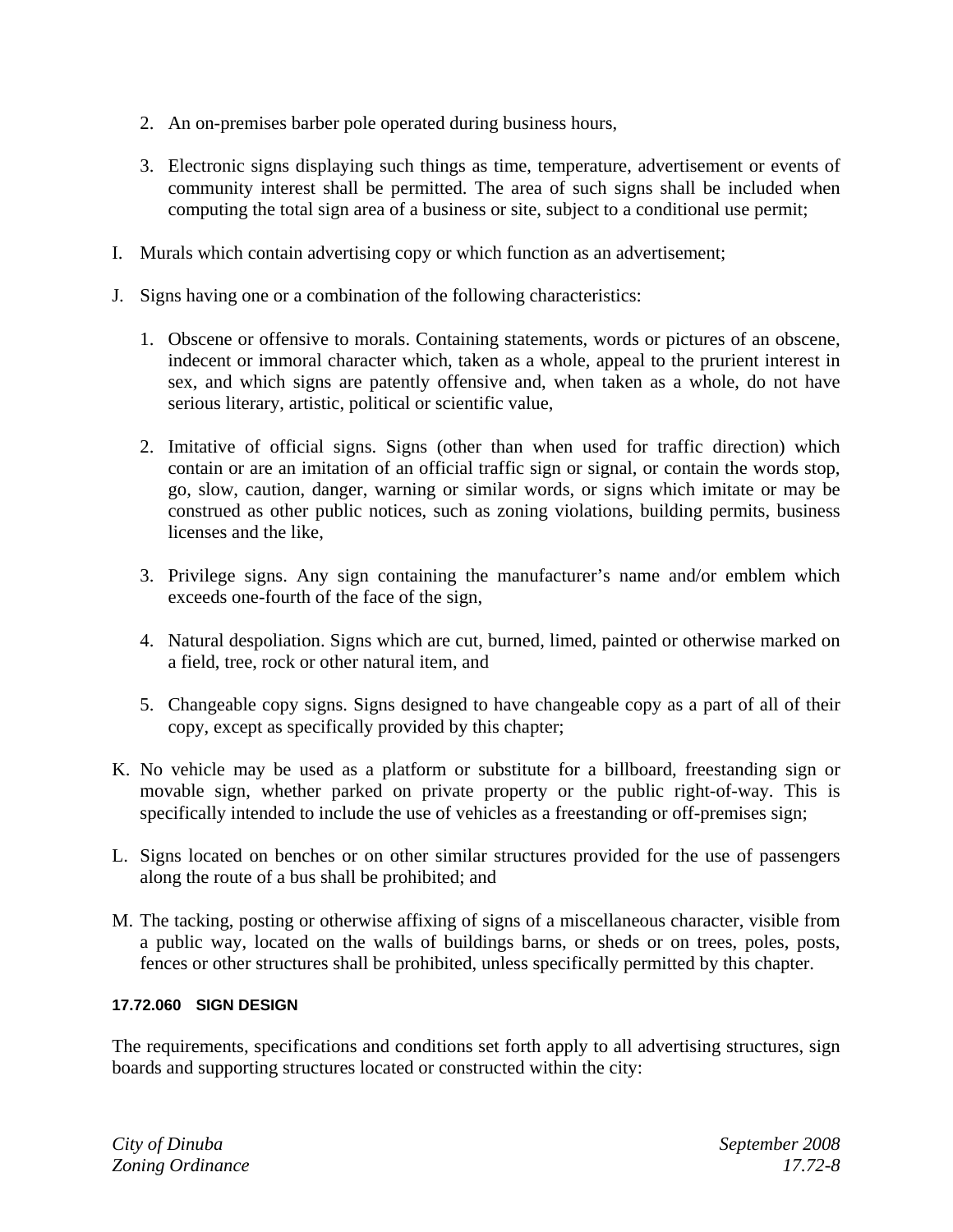- A. Awning Sign. An awning sign shall be located on the hanging border of awnings only, and shall be not less than seven feet above the sidewalk line.
- B. Barber Pole. A barber pole shall not project more than fourteen inches from the face of the building and the bottom portion shall be not less than eight feet above the ground or sidewalk.
- C. Cut-Out Sign. A cut-out sign shall conform to the regulations for face signs except that not to exceed twenty-five (25) percent of the horizontal dimension of any such cut-out sign may extend above the roof or parapet line of the building not more than four feet.
- D. Face Sign. A face sign, other than a painted sign, shall be located less than ten (10) feet above the sidewalk or ground; no face sign shall project from the face of the building more than eighteen inches, nor extend above the roof line or parapet line of the building.
- E. Fin Sign. A fin sign shall not be located less than ten feet above the sidewalk or ground, shall not project more than four (4) feet from the face of the building, or not closer than two (2) feet to the curb line whichever is more restrictive, shall not extend more than four (4) feet above the roof or parapet wall of the building, and shall have a thickness no more than two (2) feet.
- F. Freestanding Sign.
	- 1. A freestanding sign shall be so installed that no part of the sign or structure extends beyond the property line; the advertising surface may be double-faced; the surface of each face shall not exceed seventy-five (75) square feet; the bottom of each surface of any freestanding sign other than a real estate sign shall be at least ten (10) feet above the ground and the top of each surface shall be not more than thirty (30) feet above the ground or property line grade.
	- 2. New freestanding signs shall have a permanently landscaped area and shall be maintained with live plant materials around the base of such signs equal to at least ten (10) percent of the total sign area with a minimum landscaped area of ten (10) square feet. Such signs shall be placed so as not to impede pedestrian or vehicular movement or visibility.
- G. Marquee Sign. A marquee sign shall be located approximately parallel to the face of the supporting marquee, shall be located no less than ten (10) feet above the sidewalk or ground, shall not project more than six (6) inches from the face of the supporting marquee, nor shall be within two (2) feet of the perpendicular projections of the curb line, and shall not be more than four (4) feet in vertical dimension. No more than one such sign per place of business or street frontage shall be permitted.
- H. Projecting Sign. A projecting sign shall be located no less than ten (10) feet above the sidewalk or ground, except as otherwise provided in this chapter, shall project from the face of the building no more than four (4) feet, or no closer than two feet to the curb line,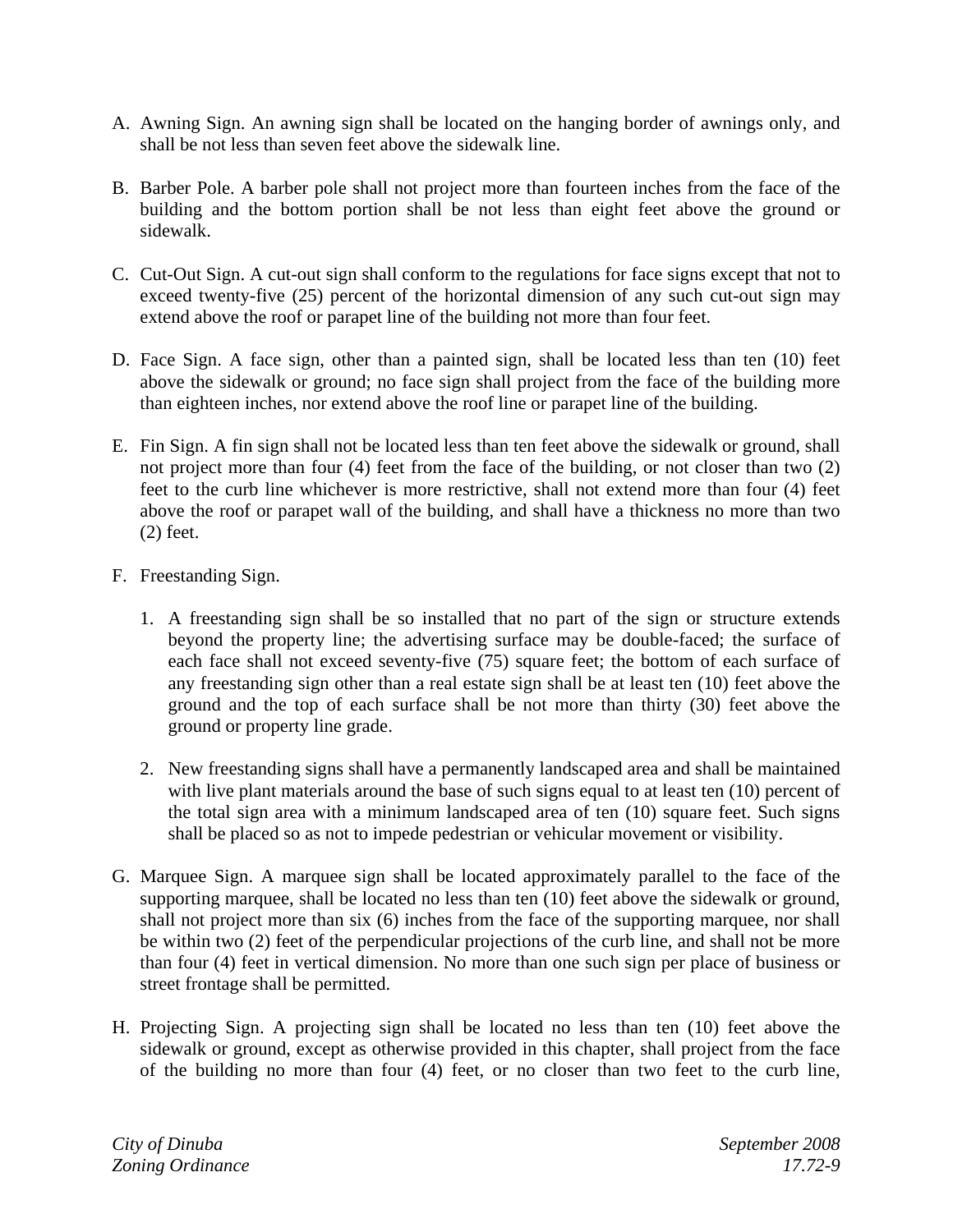whichever is more restrictive, shall extend above the roof line or parapet wall no more than four (4) feet, and shall be of no greater thickness than two (2) feet.

- I. Roof Sign. A roof sign: shall not extend from the face of a building more than four (4) feet measured at right angles to the building nor more than four (4) feet measured at right angles to the street frontage; shall not extend beyond the face of the building when located approximately parallel to the street frontage of the building; shall not extend more than seven feet above that portion of any parapet wall or roof located directly below said sign, except that no portion of the sign shall project above the maximum height requirement of the zone in which it is located; shall not extend across more than seventy-five (75) percent of any street frontage of the building; and shall have a thickness of no more than two (2) feet when erected at right angles to the street frontage.
- J. Monument Sign. A sign no larger than thirty (30) square feet in size, the dimension of which shall be no larger than ten (10) feet long, three feet wide and one (1) foot deep, located outside the public right-of-way and on the same premises as the place of business in which the use, service or activity shown on the sign is being conducted. The sign shall not exceed fifty-four (54") inches in height, measured from the top of the curb, across the front of the property on which subject sign is located.
- K. Murals. Murals shall be permitted which contain no advertising copy and which do not function as an advertisement, subject to review and approval by the city council.

# **17.72.070 SIGNS PERMITTED – RCO DISTRICT**

Signs permitted in the RCO district are as follows:

- A. Exempt signs as set forth in Section 17.72.040 of this chapter;
- B. For permitted uses, name plates or signs not directly lighted, with an aggregate area of not more than twenty square (20) feet;
- C. For conditional uses, the provisions of Section 17.72.110 of this chapter (PO district) shall apply.

#### **17.72.080 SIGNS PERMITTED – AN DISTRICT**

Signs permitted in the AN district are as follows:

- A. Exempt signs as set forth in Section 17.72.040 of this chapter;
- B. Name plates or signs not directly lighted, with an aggregate area of not more than twenty (20) square feet pertaining to a permitted use;
- C. Identification signs or other signs appurtenant to a conditional use not to exceed sixty (60) square feet in aggregate area.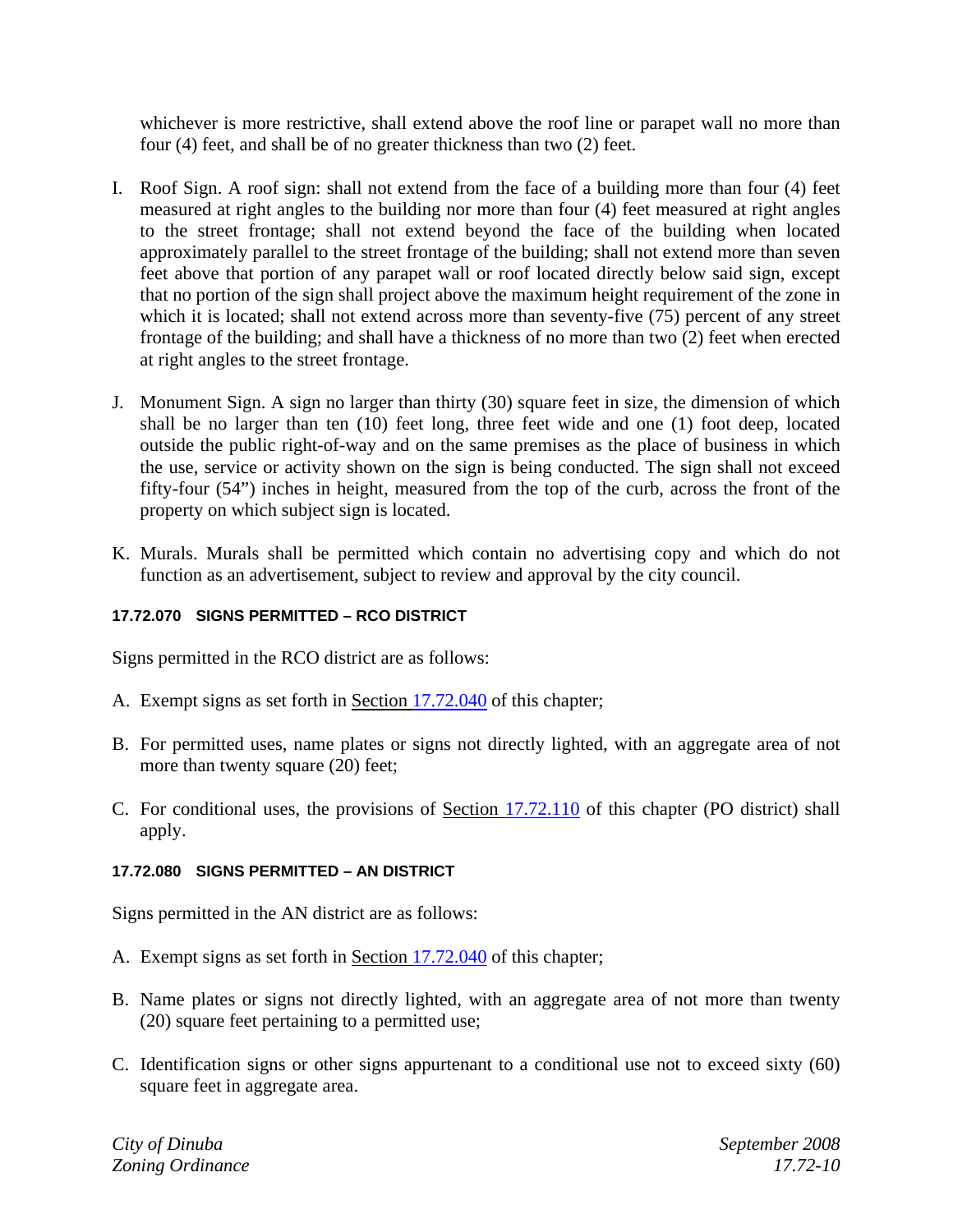# **17.72.090 SIGNS PERMITTED – R DISTRICTS (RA, R, RM)**

Signs permitted in the R districts are as follows

- A. Exempt signs as set forth in Section 17.72.040 of this chapter;
- B. Not more than one sign advertising subdivisions and tract homes under construction and located on the site of the subdivision; provided that the dimensions of such sign shall be in accordance with the following table:

| <b>Advertising Relating to:</b>   | <b>Maximum Area</b><br>(Sq. Ft.) | <b>Maximum</b><br><b>Dimension</b><br>(Feet) | <b>Maximum Height</b><br><b>Above Grade</b><br>(Feet) |
|-----------------------------------|----------------------------------|----------------------------------------------|-------------------------------------------------------|
| Buildings or structures           | 32                               |                                              |                                                       |
| Subdivisions of less than 5 acres | 48                               |                                              |                                                       |
| Subdivision of 5 or more acres    |                                  | რ                                            |                                                       |

- C. Signs and pennants advertising the sale of subdivision lots and tract homes shall be permitted for a period of twenty-four (24) months from the date of beginning construction; provided that when seventy-five (75) percent of the lots in the subdivision have been built, all such signs shall be removed within thirty (30) days;
- D. Size.
	- 1. For multiple-family residences only. One monument sign per street of lot frontage not to exceed one (1) square foot per ten (10) feet of lot frontage with a minimum area of twelve (12) square feet and a maximum area of twenty-four (24) square feet shall be permitted,
	- 2. For planned unit developments. Signs shall be approved in conjunction with the conditional use permit for a residential planned unit development;
- E. Location. Multiple-family development may be freestanding or wall-mounted. When freestanding, such signs shall not be less than five (5) feet inside the property line, nor closer than one-hundred (100) feet from another freestanding sign on the same parcel. If buildingmounted, signs shall be flush-mounted on the wall;
- F. Contents. Single-family dwelling signs shall indicate name of the occupant and the address. Multiple-family development signs may give the name of the development, the address and, only when vacancies occur, note "units for rent" ("no vacancy" signs shall not be permitted), not to exceed six (6) square feet;
- G. One identification sign not exceeding twelve (12) square feet in area, located flat against a wall and not projecting above the cornice or roof line of a conditional use which does not occupy a structure; provided, that no sign shall be located in or project into a required front, side or rear yard;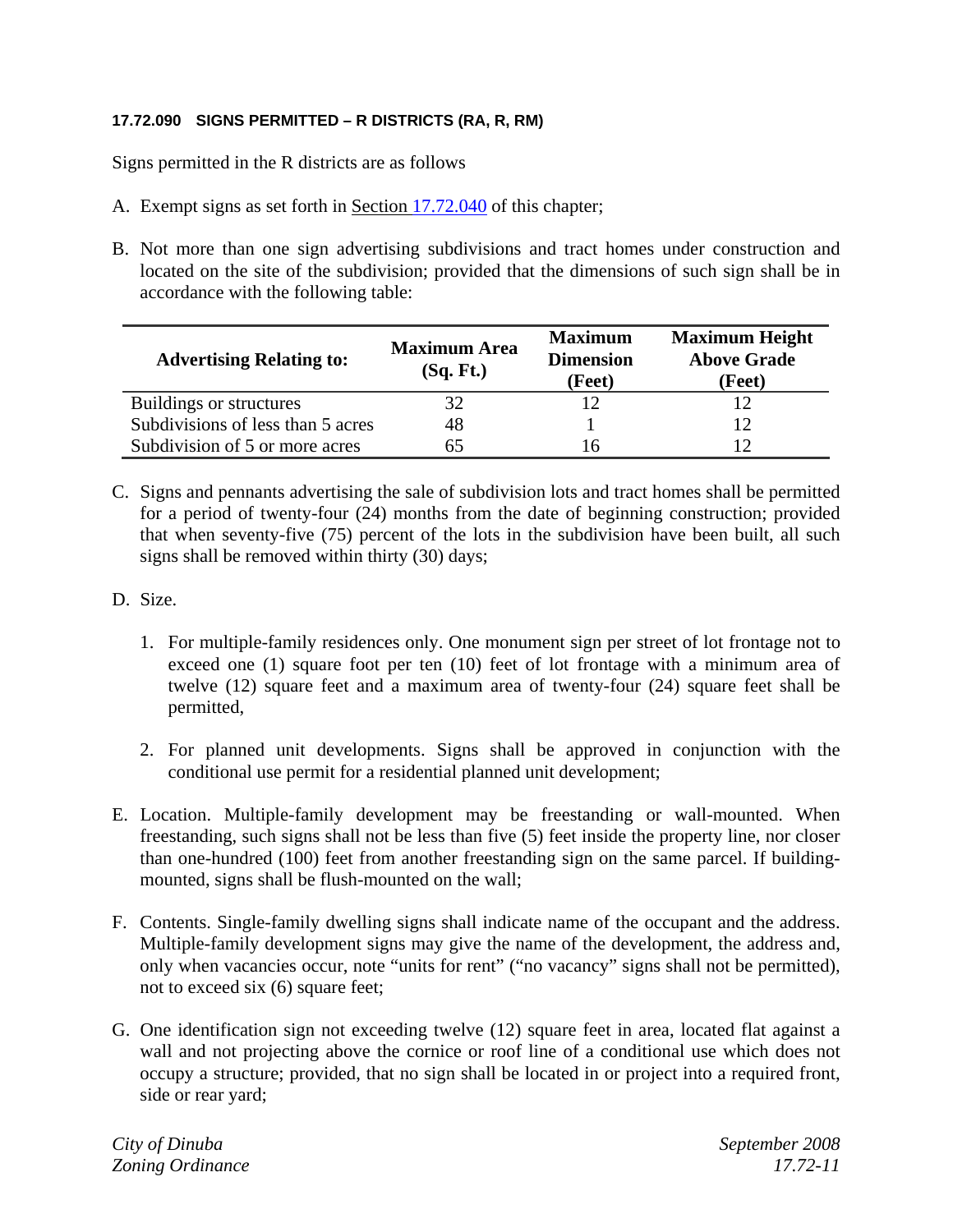H. One non-illuminated sign not exceeding four square feet in area located on the premises of a parking lot.

#### **17.72.100 SIGNS PERMITTED – P DISTRICT**

Signs permitted in the P district are as follows:

- A. Exempt signs as set forth in Section 17.72.040 of this chapter;
- B. One (1) sign for each entrance to a parking facility shall be permitted; provided that said sign shall not exceed one (1) square foot of area for each one (1) lineal foot of street frontage upon the subject lot, and further provided that no single sign shall exceed one-hundred (100) square feet in area;
- C. Exit signs, not to exceed six (6) squares in area, shall be permitted at each exit from said parking lot to any abutting street or alley.

# **17.72.110 SIGNS PERMITTED – PO DISTRICTS**

Signs permitted in the PO district are as follows:

- A. Exempt signs as set forth in Section 17.72.040 of this chapter;
- B. A single freestanding sign not to exceed eight (8) feet in height or fifty (50) square feet in area listing the name and address of the office center or the business in the case of a single business development. The total face area may be utilized in one (1) sign or be divided among one (1) sign per street frontage, provided a minimum distance of one-half (1/2) of the width of the lot is maintained between each sign and the street corner of the lot.
	- 1. The location of such signs shall not be less than one (1) foot inside the property line and shall not interfere with the safety of vehicular traffic entering into or exiting from a business center or with vehicular street traffic or pedestrians;
- C. When an office building has more than one tenant, individual low-profile freestanding signs for each tenant may be permitted in lieu of a single freestanding sign for the site. Such lowprofile signs shall be uniform in construction (except for copy) and shall not exceed four (4) feet in height, eight (8) feet in length and two (2) feet in width per business. The total face area shall be limited to one-hundred (100) square feet. Such low profile signs shall be limited to copy on one side and placed parallel to the street;
- D. Directory Signs. For directory signs located within the interior of a business center, there shall be no quantity limits. For directory signs located along the exterior street frontages of a business center, only one such sign shall be permitted for each approach entrance, or as determined otherwise by the director when the design, location, shape of the center or other special circumstances exist and warrant special consideration;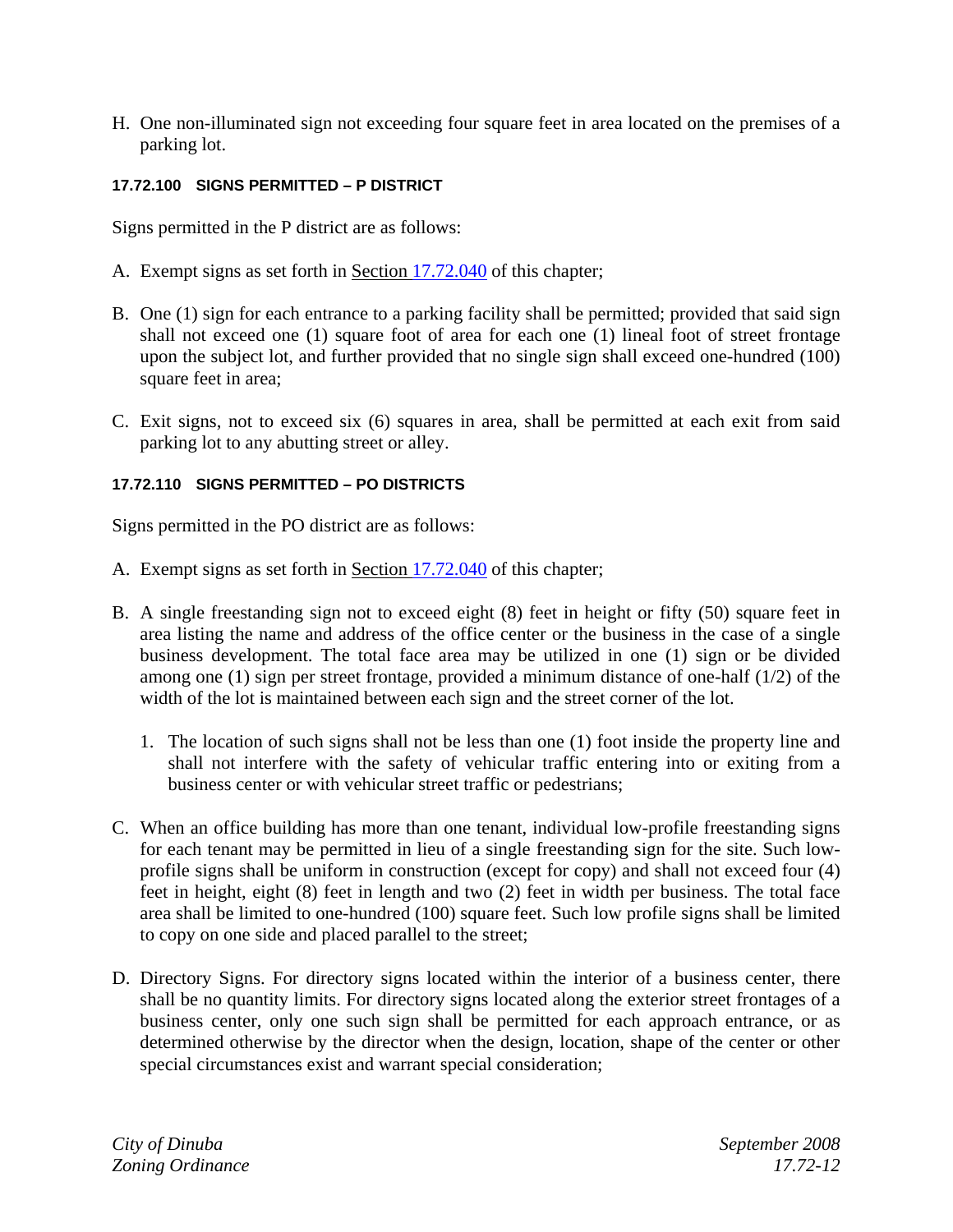E. Office Uses On Building Identification Signs. Each business frontage having a public entrance shall be allowed on-building identification signs having an area of one-half (1/2) square foot per front foot of building, up to fifty (50) square feet of maximum area. Buildings set back one-hundred fifty (150) feet or more from the street shall be permitted one (1) square foot of sign area per front foot of building, up to seventy-five (75) square feet.

# **17.72.120 SIGNS PERMITTED – C-1 DISTRICT**

Signs permitted in the C-1 district are as follows:

- A. Exempt signs as set forth in Section 17.72.040 of this chapter;
- B. Signs identifying occupants, type of use or services rendered on the premises; provided such signs shall be attached to and parallel with the wall of the building, and shall be stationary and non-flashing. All signs relating to any one occupant or business shall not exceed sixty (60) square feet in area in the aggregate;
- C. Other signs as permitted in Section 17.72.090 of this chapter (R district).

# **17.72.130 SIGNS PERMITTED – OTHER C DISTRICTS (C-2, C-3, C-4)**

Signs permitted in the C-2, C-3 and C-4 districts are as follows:

- A. Exempt signs as set forth in Section 17.72.040 of this chapter;
- B. Any sign allowed in the C-1 district;
- C. Any awning signs, barber poles, cut-out signs, face signs, fin signs, freestanding signs, marquee signs, monument signs, projecting signs and roof signs as defined and regulated in this chapter;
- D. Real estate signs pertaining to the sale, lease or rental of the property on which they are displayed, not exceeding thirty-two (32) square feet in area, having a vertical dimension of not more than eight (8) feet and extending not more than twelve (12) feet above grade; provided that not more than one such sign shall be permitted on single-owned acreage parcels;
- E. Pennants and flags are permitted for new and used car sales, recreation vehicle and boat sales. The aggregate area in pennants and flags shall not exceed in size the total allowable sign area for a permitted or conditional use;
- F. Upon the granting of a use permit in accordance with the regulations of Chapter 17.80 of this title:
	- 1. Directional signs provided that such shall be not greater than twelve (12) square feet in area,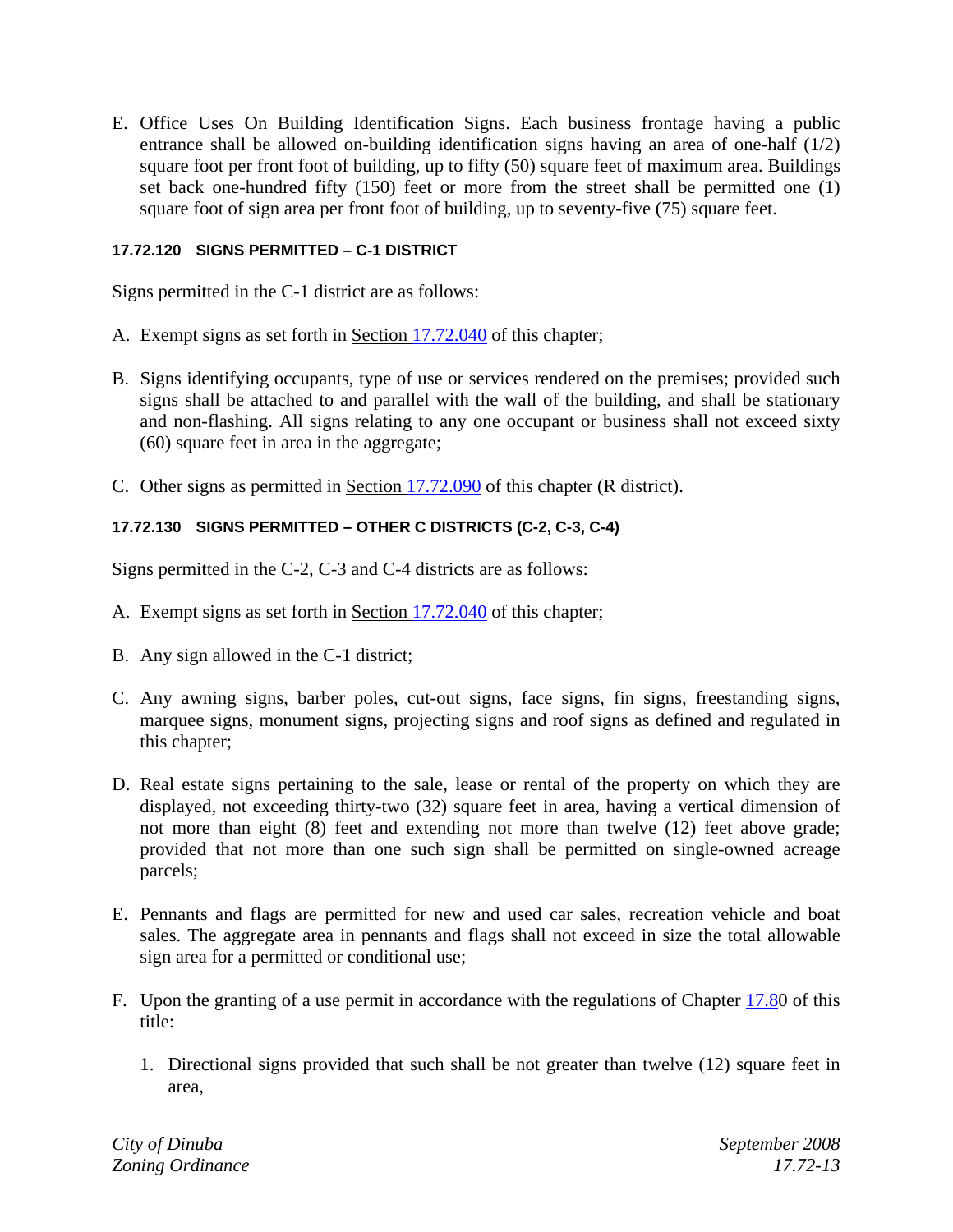- 2. Freestanding signs.
- G. Upon the granting of a sign permit, portable signs shall be permitted in the C-2 downtown commercial district in accordance with the following standards:
	- 1. The maximum height shall be sixty (60) inches and the maximum width shall be thirty (30) inches.
	- 2. The sign shall be setback two and one-half  $(2 \frac{1}{2})$  feet from of the curb.
	- 3. The sign may be double sided.
	- 4. The sign shall be displayed only during business hours.
	- 5. The sign shall be constructed of durable material and not conflict with the architecture and color of the business.
	- 6. Balloons, flowers, or streamers shall not be attached to the sign in a way that interferes with the public's use of the sidewalk and the sign shall be maintained to city standards.
	- 7. The sign content shall be limited to name of the business, hours of operation, and minimal advertising i.e. menus, specials, and grand openings.

# **17.72.140 SIGNS PERMITTED – M DISTRICTS (M-1, M-2)**

Signs permitted in the M-1 and M-2 districts are as follows:

- A. Exempt signs as set forth in Section 17.72.040 of this chapter;
- B. Any signs permitted in C districts;
- C. Upon the granting of a conditional use permit in accordance with Chapter 17.86 of this title:
	- 1. Directional signs; provided that such signs shall be not greater than twelve (12) square feet in area,
	- 2. Freestanding signs.

#### **17.72.150 GENERAL PROVISIONS**

A. Number of Signs. Not more than one freestanding sign shall be erected for any business location; provided, however, that any business having an aggregate frontage on a corner lot of more than three-hundred (300) feet may erect one freestanding sign for the first threehundred feet (300) and one freestanding sign for each one-hundred (100) feet thereafter, and any business having a frontage on an interior lot of more than one-hundred fifty (150) feet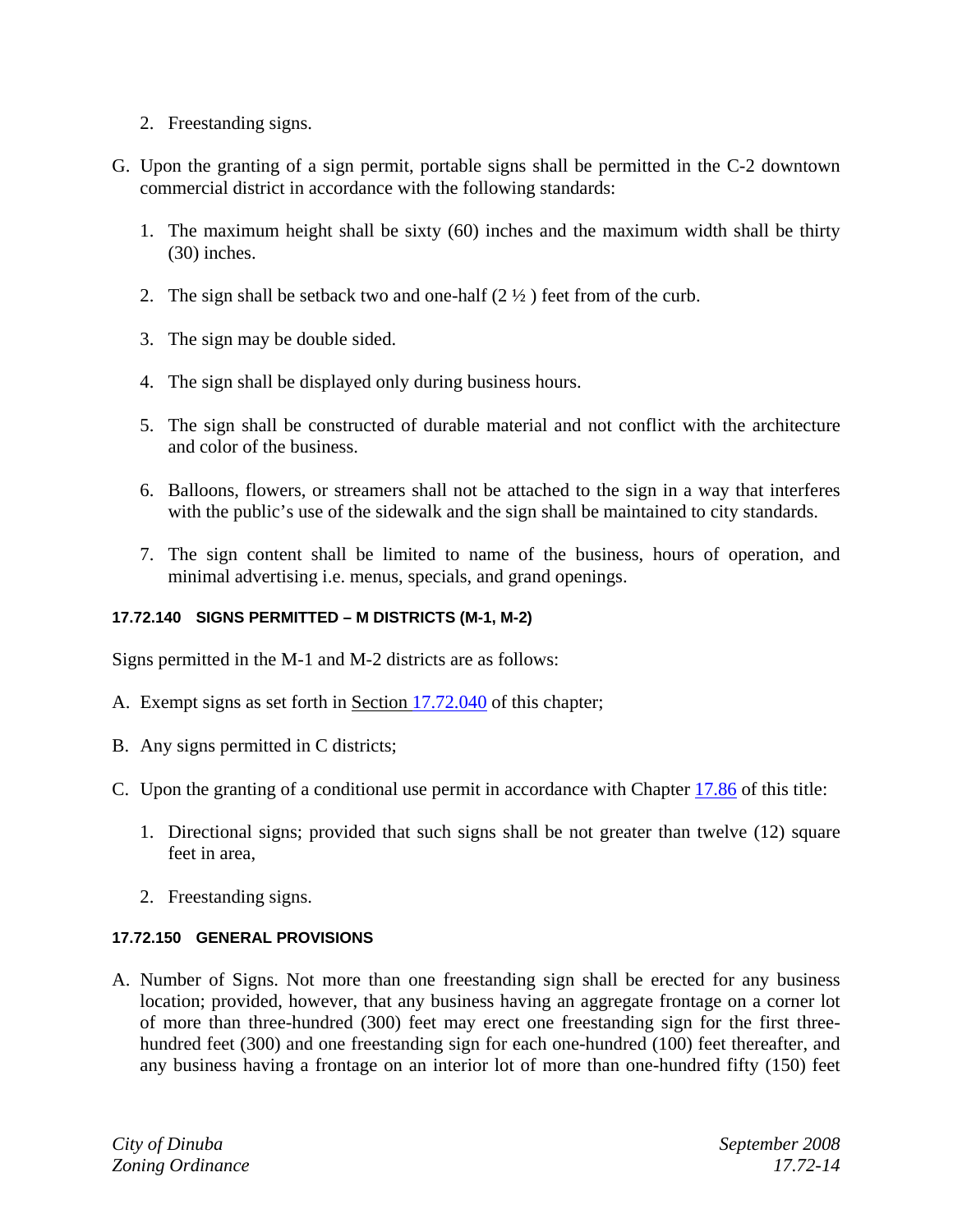may erect one freestanding sign for the first one-hundred fifty (150) feet and one such sign for each one-hundred (100) feet of frontage in excess of one-hundred fifty (150) feet.

- B. Gross Area of Signs.
	- 1. The aggregate area of signs permitted on any building site shall not, after the date of passage of the ordinance codified in this title, exceed one and one-half  $(1 \frac{1}{2})$  square feet of display area for each front foot of the structure or portion of the structure wherein the use referred to is conducted. For purposes of calculating the permitted sign area, the term frontage as used in this paragraph shall include a public entrance to the related occupancy. Separate calculations may be made for front, side and rear entrances and separate signs may be erected on each of these frontages; provided however, that such signs may be only located on the sides of a building wherein is located a public entry.
	- 2. The aggregate area of signs on any site whereon the majority of the business is conducted outside a building shall not, after the date of passage of the ordinance codified in this title, exceed one (1) square foot of display area for each foot of street frontage of the site, or portion thereof, whereon the use referred to is conducted. In the case of sites having frontage and access by customers and/or customer's vehicles on more than one street, the aggregate frontage of the site along all such streets may be used in calculating the permitted display area.
- C. Signs Exceeding One-Hundred (100) Square Feet. No sign permit shall be issued for any sign having a gross area of one-hundred (100) square feet or more on any one face unless the design of such sign shall have been approved by the director.
- D. Temporary Signs. Temporary signs of an area not greater than thirty-two (32) square feet may be erected or maintained for a period of not more than ninety (90) days upon approval of the director and the obtaining of a temporary sign permit from the building official, other provisions of this chapter notwithstanding.
- E. Maintenance of Sign Premises. It is unlawful to permit vegetation, rubbish or inflammable material to accumulate within ten feet of any sign.
- F. Obstruction of Fire Escape. No sign shall be erected, relocated or maintained so as to prevent free ingress to or egress from any door, window or fire escape. No sign of any kind shall be attached to a standpipe or fire escape.
- G. Traffic Hazard. No sign shall be erected at or near a street in such a manner as to obstruct clear vision, or at any location where the position, shape or color may obstruct the view of, or be confused with, any authorized traffic sign, signal or device, or which uses any word, phrase, symbol or character in such manner as to interfere with or confuse traffic.
- H. Limitation on Sign Contents. The advertising on all signs except real estate signs, directional signs and political signs erected after the date of passage of the ordinance codified in this title shall be limited to: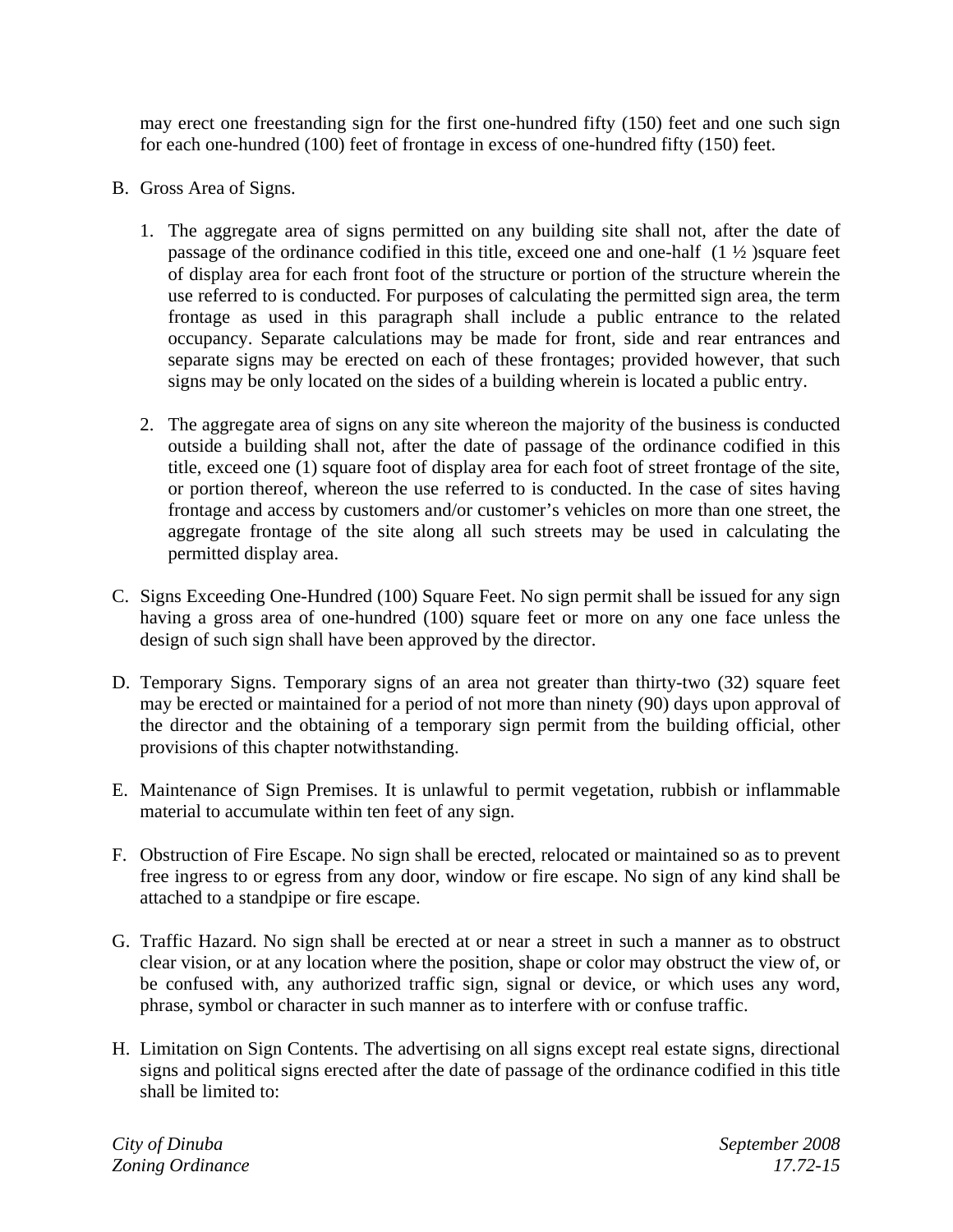- 1. Identification of the building whereon the sign is located;
- 2. Identification of the person occupying the premises and the type of business conducted by such person, firm or corporation;
- 3. Identification of the product manufactured or sold on the premises.
- I. Movement. A moving sign shall be permitted only in C or M districts, provided that movement shall be slow (not to exceed ten (10) rpm) and shall not simulate effects obtained by varying the intensity, color, pattern or illumination.
- J. Utility Lines and Easements. No sign or outdoor advertising structure shall be located within a utility easement, or erected or located in a manner which will reduce the vertical or horizontal clearance from communication or energized electric power lines as required by laws, rules and regulations of the state of California and agencies thereof.
- K. Brand Name Advertising. Within any C district, up to thirty (30) square feet of the signing allowance for any frontage may be devoted to the advertising or identification of an individual brand or brands of products. This provision shall not apply to the identification of one primary brand name identifying a service station.
- L. Portable Signs. Portable signs, including, but not limited to, sandwich board, "A" board, movable freestanding, tire stack and wind signs, shall be permitted but shall in no case be placed on a public right-of-way or within thirty (30) feet of a street intersection.

# **17.72.160 SPECIAL USE SIGNS**

Certain uses, because of their special sign needs or their allowance in several districts, have been specifically listed in this section. Where such uses are approved, the sign standards allowed for such uses shall be as follows:

- A. Auto/RV Sales (New Only With Incidental Used Vehicle Sales).
	- 1. One (1) freestanding sign may be provided per separate new car showroom. The minimum distance between freestanding signs shall be fifty (50) feet.
	- 2. Freestanding signs for incidental used car sales shall be no higher than fourteen (14) feet nor contain more than thirty (30) square feet in area. One used car freestanding sign shall be allowed per site with distance between signs the same as for new car sales.
- B. Churches. Not exceeding thirty-two (32) square feet in total sign area for freestanding signs. One allowed per street frontage. Wall signs not to exceed one-quarter (1/4) square foot per front foot of building.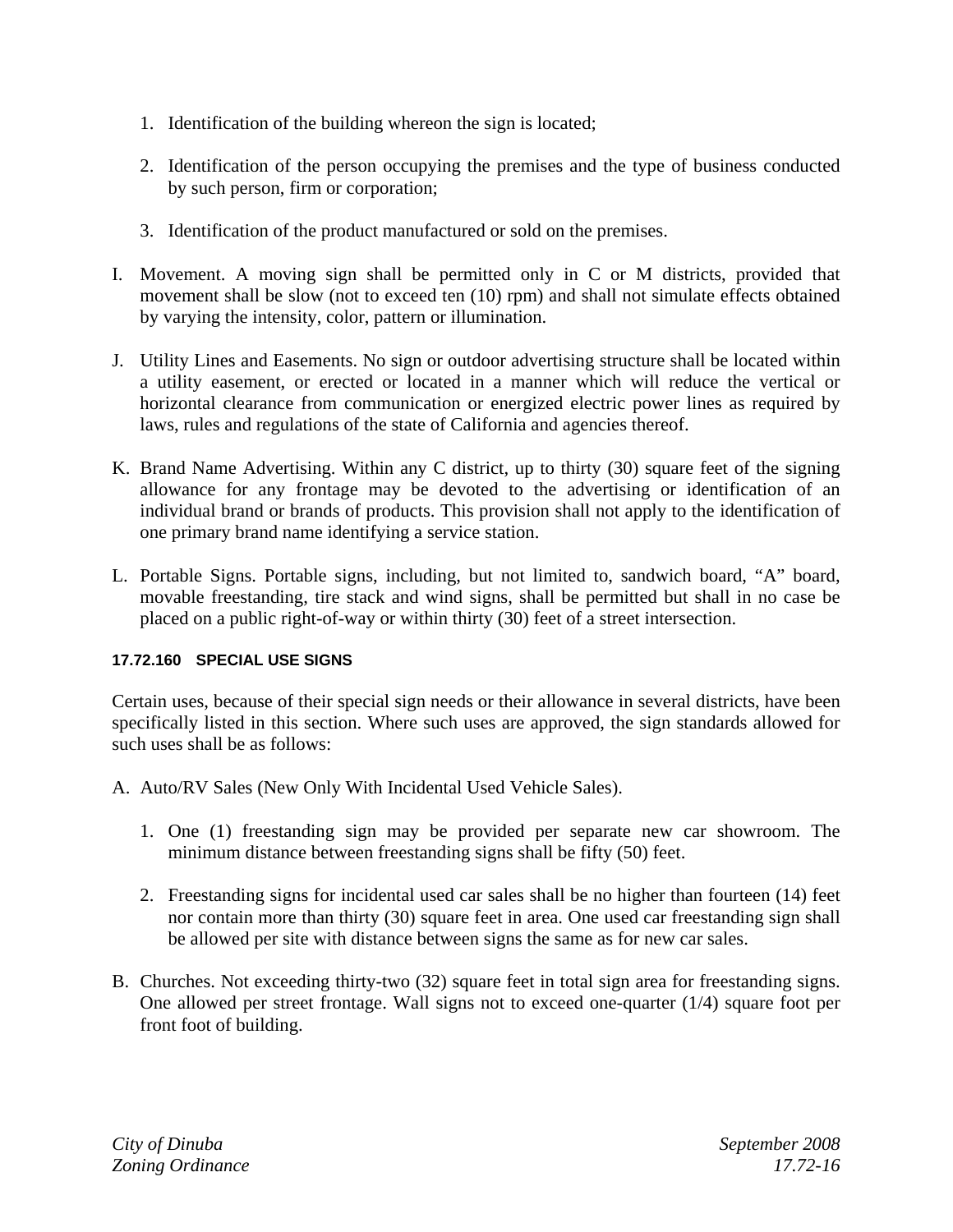- C. Drive-In or Drive-Up Uses. In addition to the sign area normally allowed, drive-up restaurants shall be allowed one menu board not to exceed twenty (20) square feet in area nor six (6) feet in height.
- D. Golf Courses, Swim or Tennis Clubs. One freestanding sign per street frontage with vehicular access. Maximum height, ten (10) feet. Maximum area, twelve (12) square feet.
- E. Group Care Facilities. One wall-mounted sign, not to exceed three (3) square feet.
- F. Motels, Hotels. In addition to signs normally allowed, one "vacancy" sign not to exceed five (5) square feet.
- G. Movie Theaters. One (1) square foot of sign area per front foot of building facing a public street not to exceed one-hundred (100) square feet per frontage, and one freestanding sign not to exceed thirty-five (35) square feet per screen up to a maximum of two-hundred (200) square feet and a maximum height of eighteen (18) feet. Changeable copy may be used for movie listings.
- H. Outdoor Uses Other Than Temporary/Seasonal. A maximum of fifty (50) square feet as approved by the director.
- I. Outdoor Uses Temporary Fireworks Sales. Temporary A-frame and I-frame signs may be used. Total number of signs per street frontage shall be one not to exceed twenty-five (25) square feet in size nor six (6) feet in height. Maximum sign area for all street frontages shall not exceed fifty (50) square feet.
- J. Service Stations Including Mini-Markets/Gas, Car Wash/Gas and Combinations (In Addition to Normal Signs, Following Special Purpose Signs May Be Displayed).
	- 1. Portable merchandise display signs maybe located no farther than six (6) feet from the face of the principal building (connected canopy is not a part of the principal building) providing that each does not exceed five (5) feet in height, three (3) feet in width nor thirty cubic feet in area. Signs on an island shall be limited to advertising the merchandise located on the island. A-frame and I-frame signs are not considered "merchandise islands" within the meaning of this section.
	- 2. Gasoline Price Signs. One permanently mounted freestanding price sign per street frontage shall be allowed which lists information for each grade of gasoline, type of service available and type of payment accepted. Such signs shall not exceed a total of twenty square feet with a maximum height of five (5) feet unless mounted on the freestanding business sign or the pump island supports, in which case the height shall not exceed those allowed for the district.
	- 3. In addition to the gasoline signs allowed above, one or a combination of the following gasoline price sign locations not to exceed twenty square feet per street frontage may be displayed: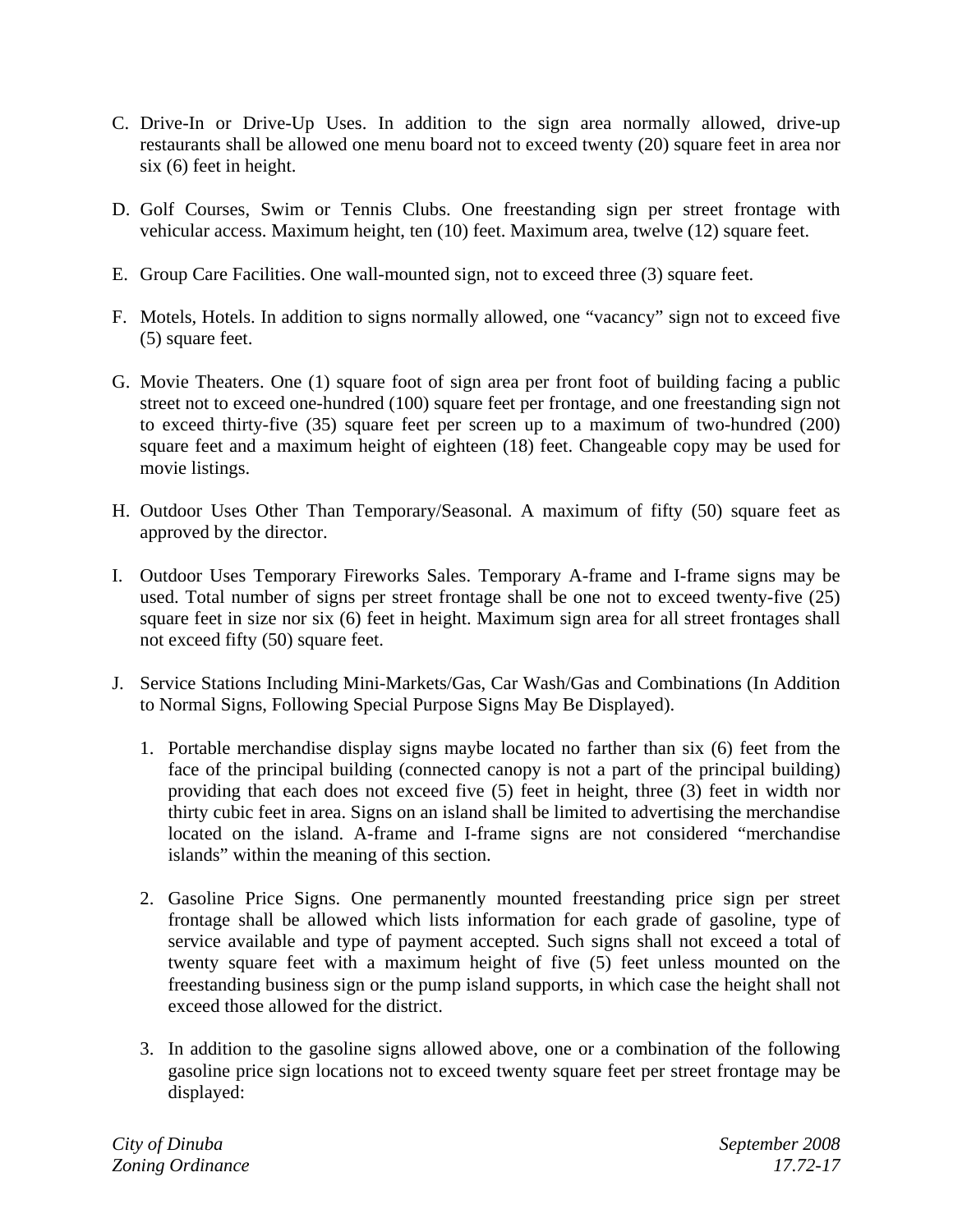- a. On-building or window locations;
- b. Pump island support locations.
- K. Time/Temperature.
	- 1. The area of the time/temperature sign shall be counted against the allowed sign area of the site.
	- 2. The sign shall be in keeping with the scale of the site and structure and shall not be located within five-hundred (500) feet of a similar time/temperature sign.
	- 3. If mounted on the building, the top of such sign shall not extend above the roof line.

# **17.72.170 TEMPORARY USES**

- A. Political Signs.
	- 1. No person except a duly authorized public official shall erect any sign, outdoor advertising structure or display of any character upon any public property other than a public right-of-way and no such sign, outdoor advertising structure or display shall be erected or maintained within any city street right-of-way without first obtaining approval from the city in writing.
	- 2. A sign permit shall be required to erect political signs within the city street rights-of-way, upon receipt of an application and proof of the necessary liability insurance; the application shall be accompanied by a deposit to defer the cost of processing, inspecting and removal of the signs before and after any election.
	- 3. No political signs shall be erected prior to forty-five (45) days before the date of the election to which they pertain.
	- 4. Each person who obtains a permit for such political signs shall be responsible for the removal of all such signs within six (6) days after the polls have closed. After that date, the cost of removal of any sign or signs shall be assessed to the person who obtained the permit.
- B. Banners.
	- 1. No person shall erect or maintain over, across or above any public street, alley or other public place any sign or banner for any purpose whatsoever, without first obtaining approval from the city in writing.
	- 2. It is the responsibility of the person installing such banner or sign to remove it at the termination of the event shown on the banner or sign. A six (6) day grace period will be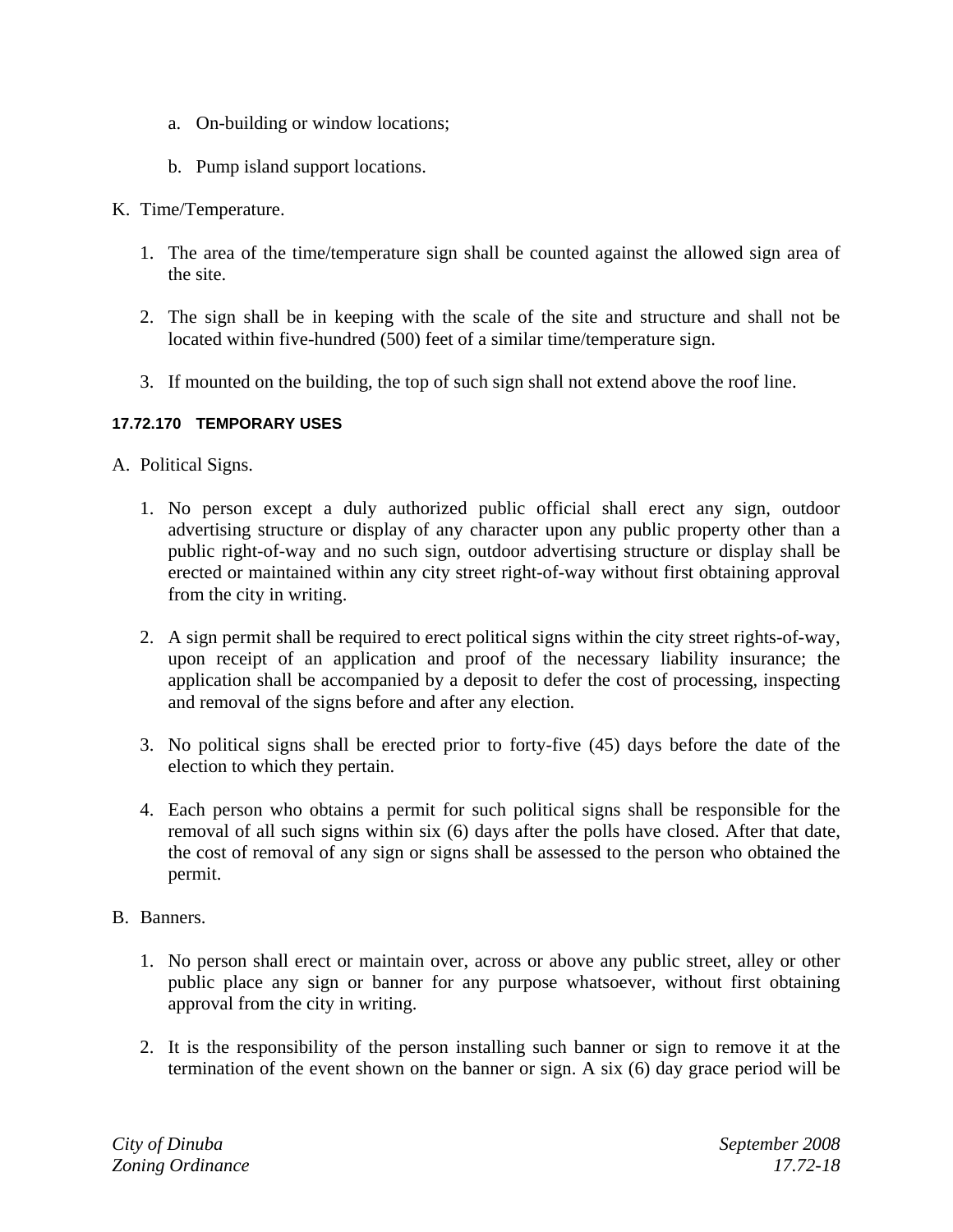permitted for the removal of the banner at the end of which it will be removed by the city and such person will be assessed for the cost of the removal.

- C. Temporary Banners, Posters or Pennants. Temporary banners, posters or pennants are not to exceed in size the total allowable sign area for the lease space. Such signs may be used in conjunction with an event or sale, and may be displayed for twenty (21) one days maximum, and shall be limited to one such display four (4) separate times a year. A minimum of seven (7) days shall separate such display periods. Such promotional displays shall not list individual product prices and will require written notification given to the director.
- D. Grand Opening Signs. A-frame signs, I-frame signs and portable changeable copy signs shall be limited to only one (1) grand opening and a maximum display time of twenty-one (21) days per business, with written notification given to the director.
- E. Search Lights. Search lights associated with a special event or grand opening shall be limited to a maximum display time of five (5) days and shall be limited to one such annual display per location, with written notification given to the director.

# **17.72.180 NONCONFORMING SIGNS**

- A. Illegal Signs. Every sign in existence at the time the ordinance codified in this title became effective and which was prohibited or illegal at the time of installation, and which does not conform to the provisions of this chapter, shall be an illegal sign. Such signs shall be removed immediately upon notification of illegality. Signs which are not constructed, maintained, or displayed pursuant to the requirements of this chapter, and which are not legal, and which are nonconforming shall be illegal.
- B. Nonconforming Signs. Every sign in existence at the time the ordinance codified in this title became effective and which sign was legal at the time of installation but which does not conform to the provisions of this chapter, shall be a legal nonconforming sign. In the event such nonconforming sign is abandoned or discontinued, such sign shall be required to conform to the provisions of this chapter. A change of copy or sign face shall not be deemed a discontinuance of use. Any structural alteration to any part of the sign shall be deemed a discontinuance of use. A nonconforming sign shall be made to conform immediately to the provisions of this chapter if.
	- 1. The owner remodels a nonconforming sign display, or expands or enlarges the building or land use upon which the advertising display is located;
	- 2. The owner relocates a sign;
	- 3. There is an agreement between the owner and the city for the removal of a sign on a given date;
	- 4. The sign display is or may become a danger to the public or is unsafe; or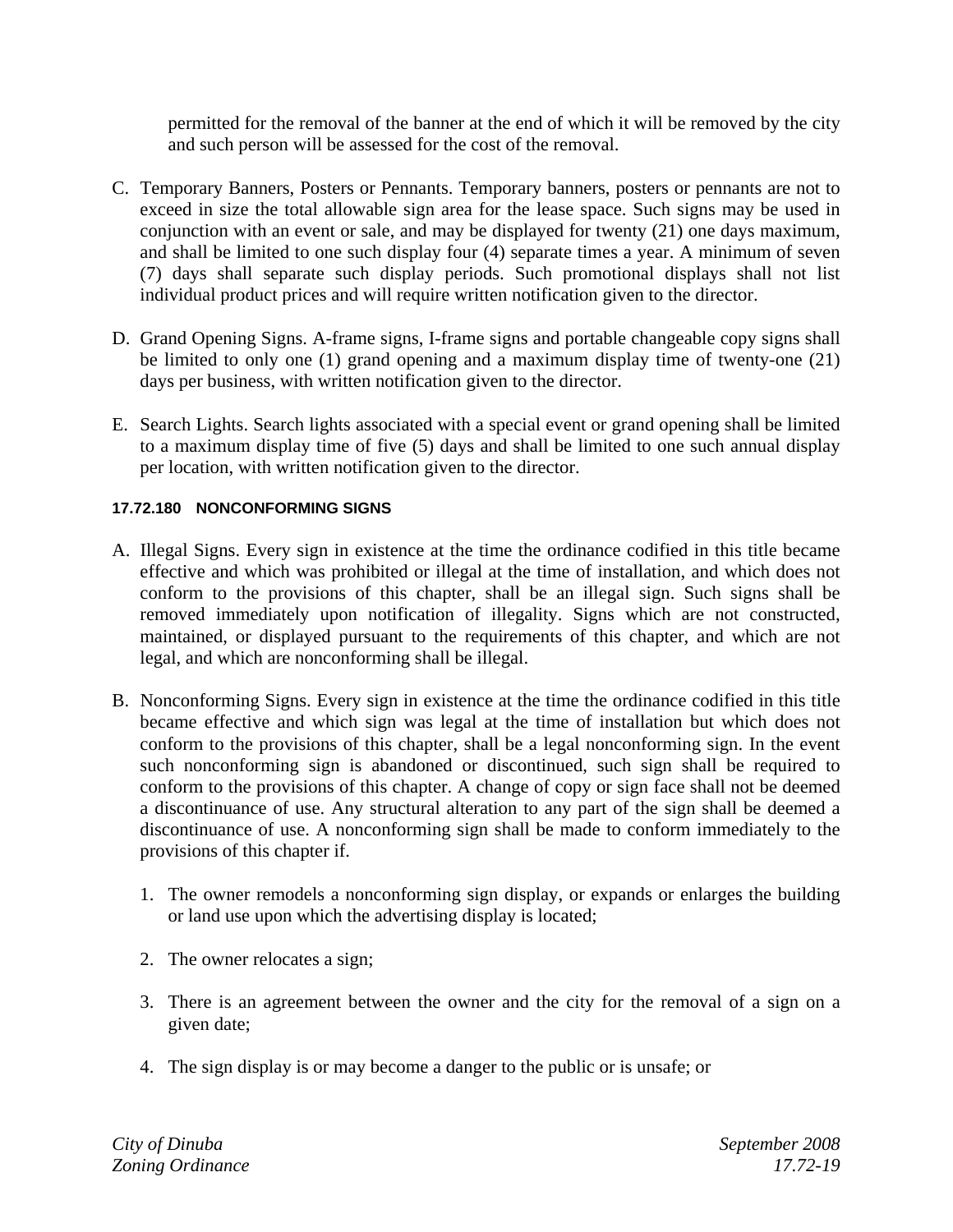- 5. The sign display constitutes a traffic hazard.
- C. Amortization. Nonconforming signs shall, within ten years, be removed or made to conform, except as follows:
	- 1. Any sign conforming to county laws at the time the property upon which it is displayed is annexed to the city and which is made nonconforming or illegal under the provisions of this chapter shall be removed or brought into conformance within five (5) years after the date it became nonconforming. Any sign which has been declared nonconforming under county laws prior to annexation to the city shall be removed or brought into conformance with this chapter within the time period provided for under the county's law, provided the time period is less than five (5) years.

## **17.72.190 ADMINISTRATION AND ENFORCEMENT**

- A. Signs and other advertising structures regulated in this chapter, when found by the building official to be unsafe or a menace to the public, or erected in violation of the provisions of this chapter, shall be and constitute a public nuisance and shall be subject to abatement.
- B. Any sign which, because of changes in building or site occupancy or use, does not comply with the requirements of Section 17.72.150 of this chapter, may be maintained for a period not longer than thirty days after which time any such sign shall be in violation of the provisions of this chapter and subject to abatement within a period not exceeding one (1) year.
- C. Any person violating any provisions of this chapter is guilty of a misdemeanor. Such person shall be deemed to be guilty of a separate offense for each and every day during any portion of which any violation of this chapter is committed or continued.
- D. Any sign or sign structure erected, altered, moved or maintained contrary to the provisions of this chapter is declared to be unlawful and a public nuisance; and the city shall, upon order of the city council, immediately commence action or proceedings for the abatement and removal and enjoinment thereof in the manner provided by law, and shall take such other steps and shall apply to such courts as may have jurisdiction to grant such relief as will abate and remove such sign or structure.

# **17.72.200 MURALS AND PUBLIC ART**

- A. Murals are painted wall signs which have a majority of sign area comprised of noncommercial content, and which generally have artistic, historic, or cultural themes. New murals, public art and the restoration of murals shall require the prior review and approval by the Architectural Review Committee, hereafter "committee."
- B. The committee may approve a new mural or public art if it finds that the proposed mural or public art is consistent with applicable city policies and ordinances, and that the mural or public art world not be detrimental to the public health, safety, or welfare. Commercial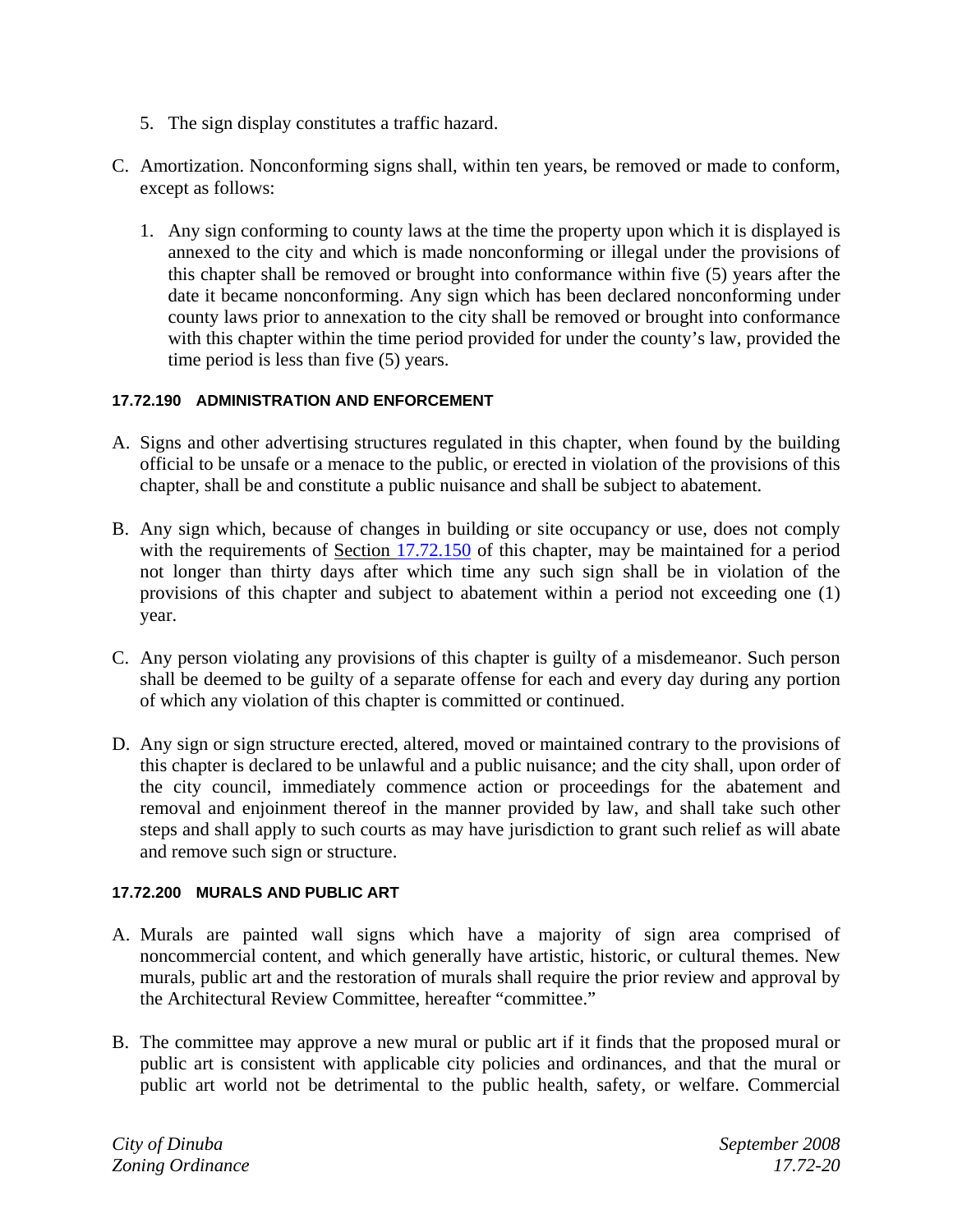content of murals and public art shall be subject to all applicable sign limitations of the underlying zone district. Murals and public art shall be subject to the following standards and review process.

- 1. Murals and public art may be located on buildings or walls within the C-2 zone district.
- 2. Prior to painting or installation of a new mural or public art, or the modification of an existing mural, an application must be submitted for the review and approval by the committee. All applications for new or modified murals or public art shall be referred to the committee for review.
- 3. Approval of a mural design or public art shall occur only after notice and an opportunity to comment has been provided to any interested party. Interested parties may provide comment on proposed murals in writing or in person to the committee. The committee shall consider any public comments during their review of a proposed mural or public art.
- 4. The committee shall apply the following design criteria in reviewing proposed murals or public art:
	- a. The subject matter shall be of historical significant regarding the growth and development of the city of Dinuba and its surrounding region. The mural or public art may also contain other subject matter deemed by the committee to significant and of high quality.
	- b. Murals and public art shall be designed and painted by an artist who possess demonstrated knowledge and expertise in the design, materials, and execution of murals and public art.
	- c. To the extent feasible, the mural and public art shall be vandal and graffiti resistant.
	- d. To the extent possible, trompe l'oeil shall be the method of choice for mural creation.
- C. No person shall paint, alter, remove, or repair, a mural or public art with first obtaining a permit and paying sign permit fees.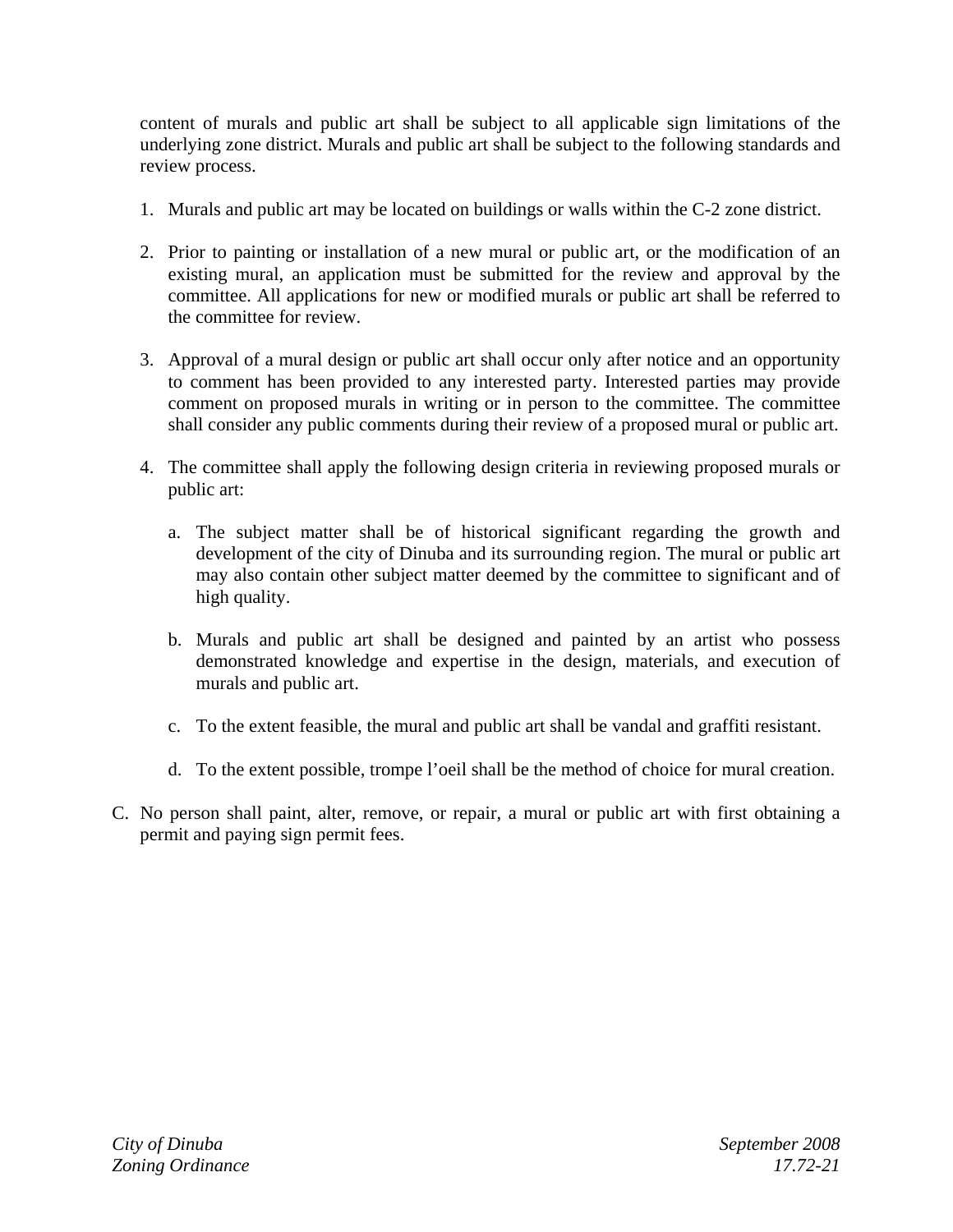# **Chapter 17.73 COMMUNICATION TOWERS AND FACILITIES**

# *Sections:*

| 17.73.010 | Purpose                               |
|-----------|---------------------------------------|
| 17.73.020 | Definitions                           |
| 17.73.030 | Process                               |
| 17.73.040 | Development criteria                  |
| 17.73.050 | Design standards                      |
| 17.73.060 | Lighting and signage                  |
| 17.73.070 | <b>Environmental standards</b>        |
| 17.73.080 | Collocation                           |
| 17.73.090 | Modifications                         |
| 17.73.100 | Abandonment or discontinuation of use |

#### **17.73.010 PURPOSE**

The purpose of the chapter is to ensure greater compatibility between communication facilities and adjacent land uses, to protect the general public, and to provide for the communication needs of the region by establishing design and operating standards.

#### **17.73.020 DEFINITIONS**

For the purpose of this chapter, certain terms and words as used herein are defined as follows:

- *Above ground level*. "Above ground level" means a measurement of height from the natural grade of a site to the highest point of a structure.
- *Antenna.* "Antenna" means the surface from which wireless radio signals are sent and received by a personal wireless facility.
- *Camouflaged*. "Camouflaged" means a communication tower or facility that is disguised, hidden, part of an existing or proposed structure or placed within an existing or proposed structure.
- *Carrier.* "Carrier" means a company that provides communications services.
- *Collocation*. "Collocation" means the use of single mount on the ground by more than one carrier (vertical co-location) and/or several mounts on an existing building or structure by more than one carrier.
- *Elevation*. "Elevation" means the measurement of height above sea level.
- *Equipment shelter*. "Equipment shelter" means an enclosed structure, cabinet, shed or box at the base of the mount within which are housed batteries and electrical equipment.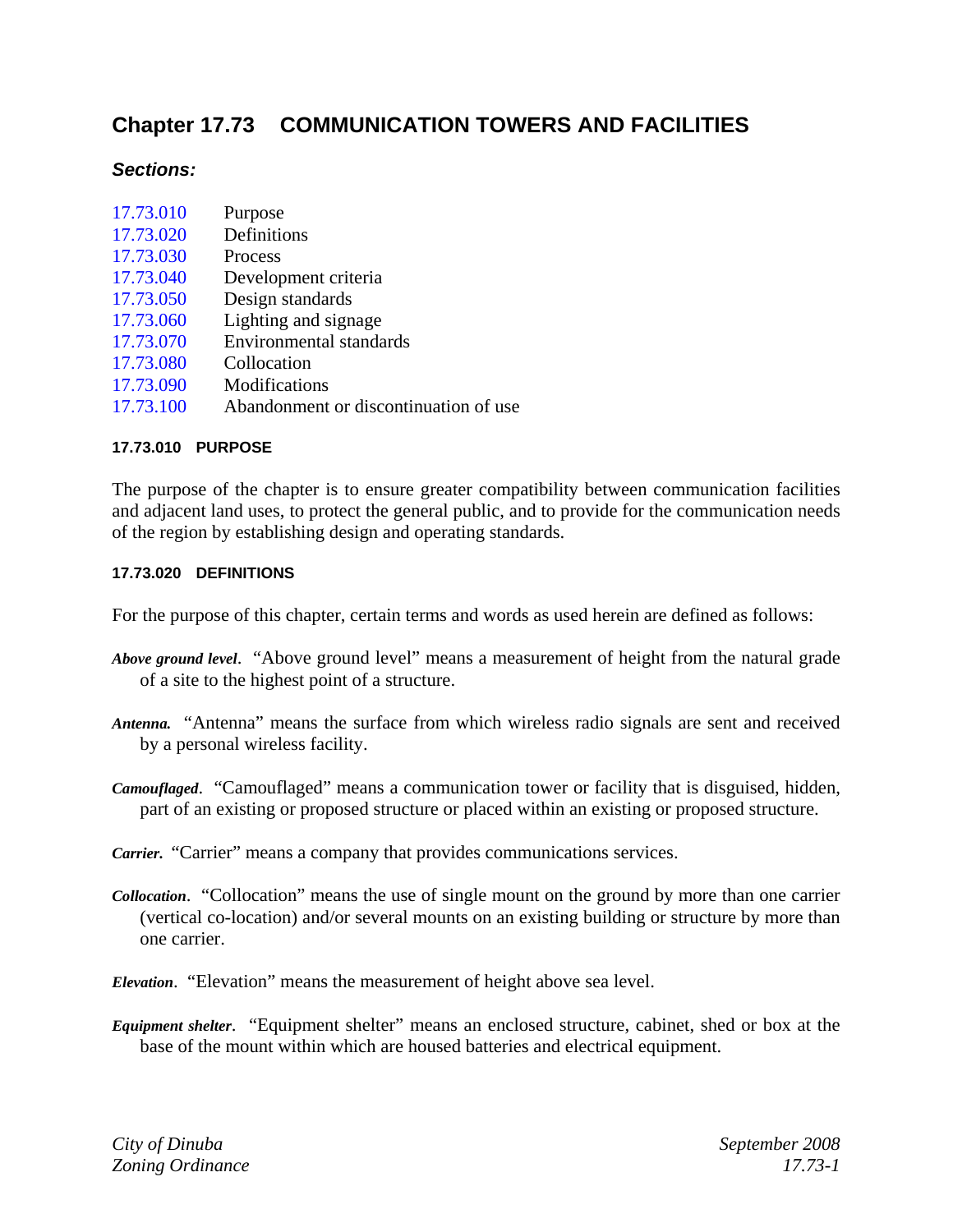- *Fall Zone*. "Fall zone" means the area within which there is a potential hazard from falling debris or collapsing material.
- *Guyed tower.* "Guyed tower" means a monopole or lattice tower that is tied to the ground or other surface by diagonal cables.
- *Lattice tower*. "Lattice tower" means a type of mount that is self-supporting with multiple legs and cross bracing of structural steel.

*Licensed carrier*. "Licensed carrier" means a company authorized by the Federal Communication Commission (FCC) to construct and operate a commercial mobile radio services system.

*Monopole*. "Monopole" means the type or mount that is self supporting with a single shaft of wood, steel or concrete and a plat form or racks for panel antennas arrayed at the top.

*Omni-directional antenna*. "Omnidirectional (whip) antenna" means a thin rod that beams and receives a signal in all directions.

*Panel antenna*. "Panel antenna" means a flat surface antenna usually developed in multiples.

- *Personal wireless service facility*. "Personal wireless service facility" means a facility for the provision of personal wireless services, as defined by the Telecommunications Act.
- *Security barrier*. "Security barrier" means a locked, impenetrable wall, fence, or berm that completely seals and area from unauthorized entry or trespass.
- *Separation*. "Separation" means the distance between one carrier's array of antennas and another carrier's array.

#### **17.73.030 PROCESS**

Applications for communications towers and facilities shall be permitted in the M-1 and M-2 zones subject to approval of a conditional use permit pursuant to Chapter 17.86 of this title. Communication towers and facilities shall be subject to any such condition as deemed appropriate by the planning commission.

#### **17.73.040 DEVELOPMENT CRITERIA**

In order for a conditional use permit to be approved, the following development criteria shall be met:

- A. The applicant shall submit documentation of the legal right to install and use the proposed site or facility at the time of application submittal.
- B. All standards of the underlying zoning district or specific plan including, but not limited to, height, lot and yard requirements, and lot coverage shall apply.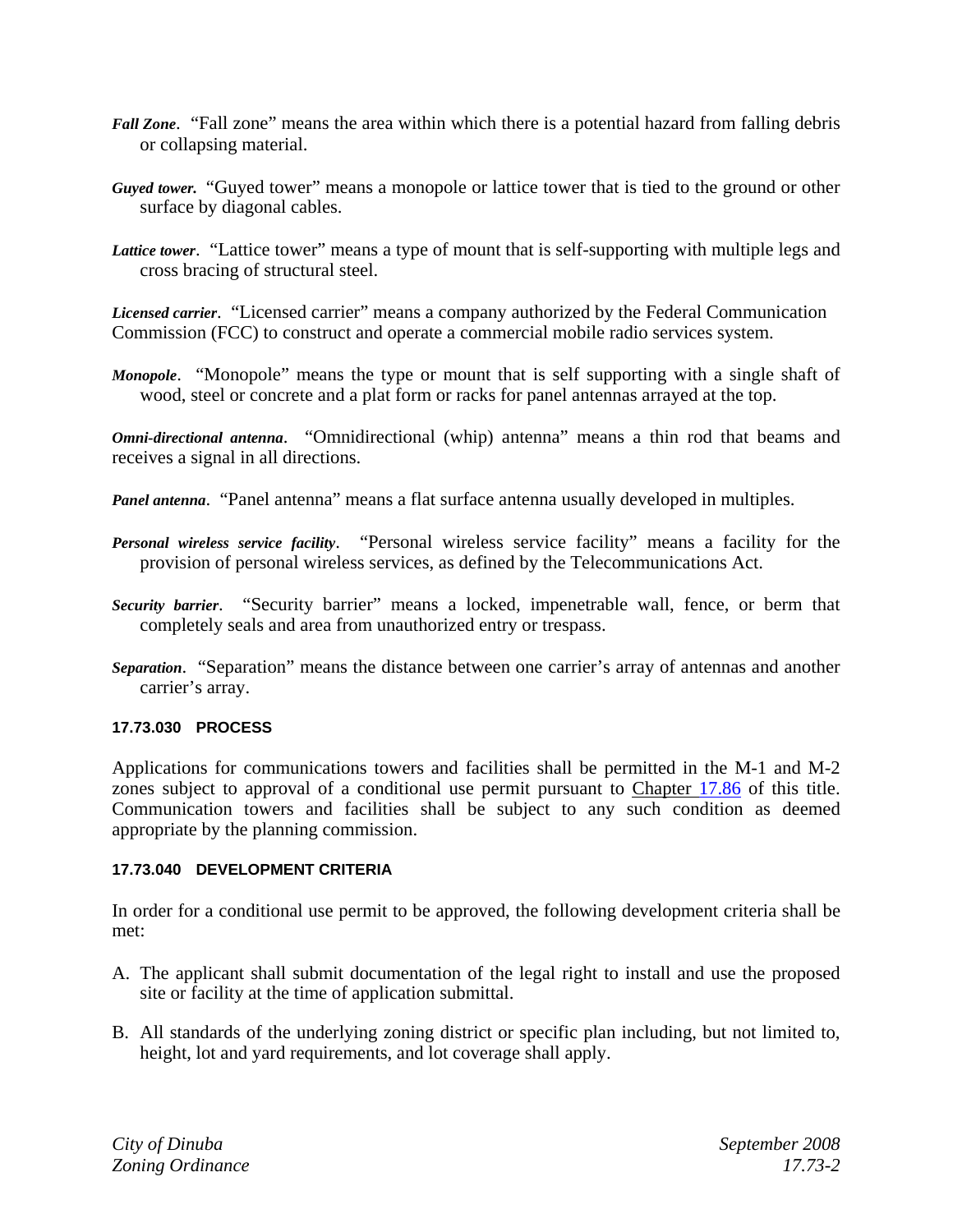- C. Cellular towers shall not be located closer than six-hundred (600) feet to any residential, church, school, public recreational land uses, or PO, C-1, and C-2 zoned properties.
- D. In order to ensure public safety, the minimum distance from the base of any ground mounted facility to any property line, road, dwelling, business or institutional use or public recreational area shall be the height of the facility/mount, including any antennas or other appurtenances plus twenty-five  $(25)$  feet. This setback is considered a "fall zone."
- E. In the event an existing tower is proposed as a mount for an antenna, a fall zone shall not be required.
- F. Buildings shall be subject to the setback requirements of the zone or ten feet whichever results in the greater setback.
- G. A minimum of ten feet of the front, sides, and rear yards shall be landscaped pursuant to Section 17.71.140, of this title.
- H. All equipment proposed for a communication facility shall be authorized per the FCC.
- I. A balloon or crane test at the proposed site to illustrate the height of the proposed facility, the date, time and location of such test shall be advertised in an newspaper of general circulation in the city at least fourteen days prior to the test.

#### **17.73.050 DESIGN STANDARDS**

- A. Equipment shelters for communication facilities shall be designed with one of the following standards:
	- 1. Equipment shelters shall be located in underground vaults; or
	- 2. Equipment shelters shall be designed to be consistent with the surrounding architectural styles and materials; or
	- 3. Equipment shelters shall be camouflaged behind an effective year-round landscape buffer, equal to the height of the proposed building(s), and/or opaque fence.
- B. Fencing shall be placed behind the landscaped areas and wood slats shall be woven into the fence if the fence is made of chain-link material. The use of barbed wire or similar material shall be located to the inside of the lot. Electrified fence or razor wire is prohibited unless required by any law enforcement agency or regulation of the state of California or any agency thereof.

## **17.73.060 LIGHTING AND SIGNAGE**

A. Facilities shall be lighted only if required by the Federal Aviation Administration (FFA). Lighting of equipment structures and any other facilities on the site shall be shielded from abutting properties. There shall be total cutoff of all light at the property lines of the parcel to be developed and foot-candle measurements at the property line shall be 0.0 initial footcandles when measured at grade.

*City of Dinuba September 2008 Zoning Ordinance 17.73-3*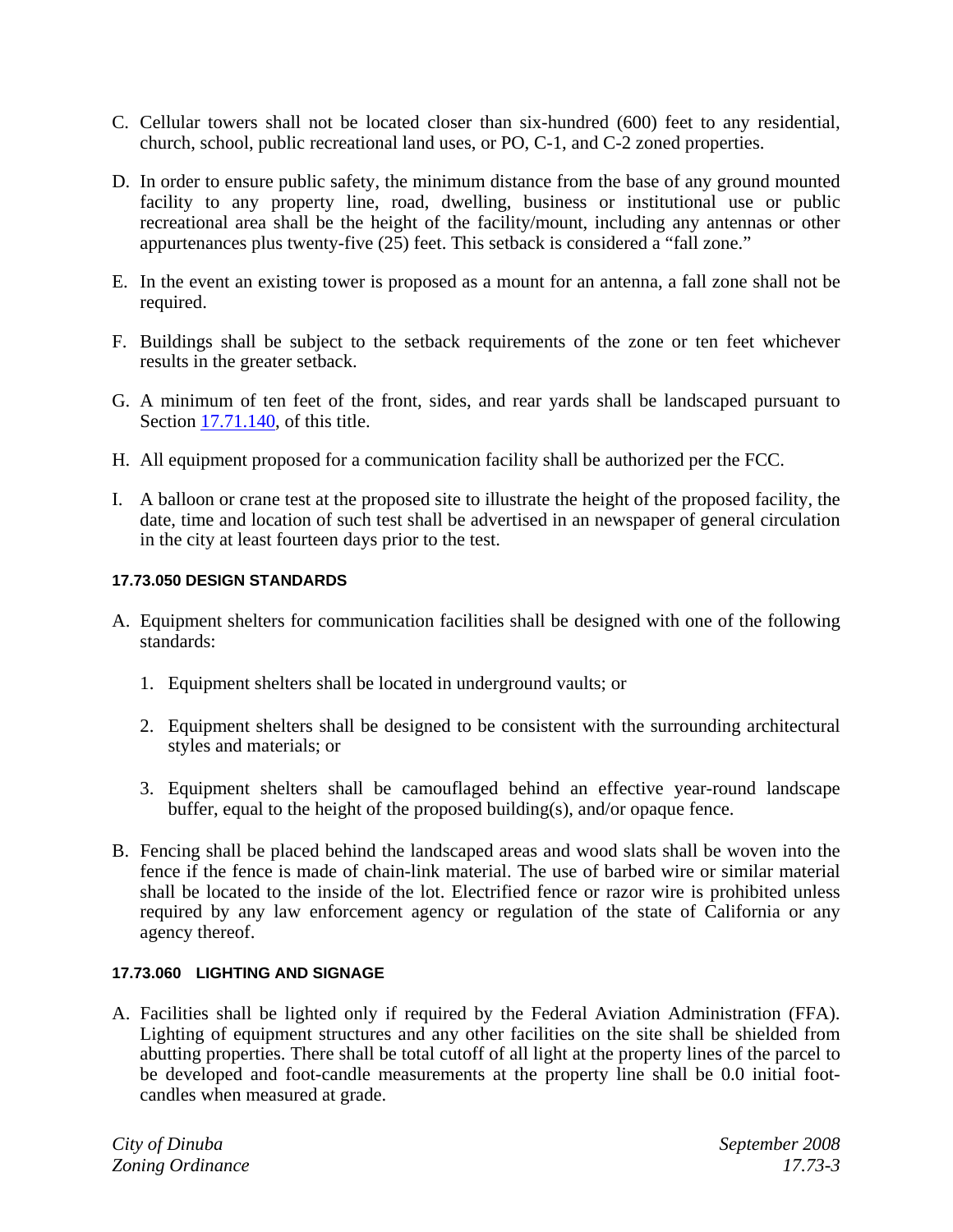- B. Signs shall be limited to those needed to identify the property and the owner and warn of any danger. All signs shall comply with the requirements of the city's sign regulations.
- C. All ground mounted facilities shall be surrounded by a security barrier.

## **17.73.070 ENVIRONMENTAL STANDARDS**

- A. No hazardous waste shall be discharged on the site of any communication facility. If any hazardous materials are to be used on the site, there shall be provisions for full containment of such materials. An enclosed containment area shall be provided with a sealed floor, designed to contain one-hundred ten (110) percent of the volume of the hazardous materials stored or used on the site.
- B. Communication facilities shall not generate noise in excess of fifty (50) dB at the property line.

## **17.73.080 COLLOCATION**

- A. Licensed carriers shall share facilities and sites where feasible and appropriate, thereby reducing the number of facilities that are stand alone. All applicants shall demonstrate a good faith effort to collocate with other carriers. Such good faith efforts include:
	- 1. A survey of all existing structures that may be feasible sites for co-location;
	- 2. Contact with other carriers;
	- 3. Sharing information necessary to determine if collocation is feasible.
- B. In the event collocation is not feasible a written statement of the reasons for the unfeasibility shall be submitted to the city. The city may retain a radio frequency engineer to verify if collocation at the site is not feasible. The cost for such an engineer will be at the expense of the applicant. The city may deny a permit to an applicant that has not demonstrated a good faith effort to provide for collocation.

## **17.73.090 MODIFICATIONS**

- A. A modification of a facility may be considered equivalent to an application for a new facility and will require a new conditional use permit when the following apply:
	- 1. The applicant wants to alter the terms of the conditional use permit by changing the facility in one or more of the following ways:
		- a. Change in the number of facilities permitted on the site;
		- b. Change in technology used for the facility.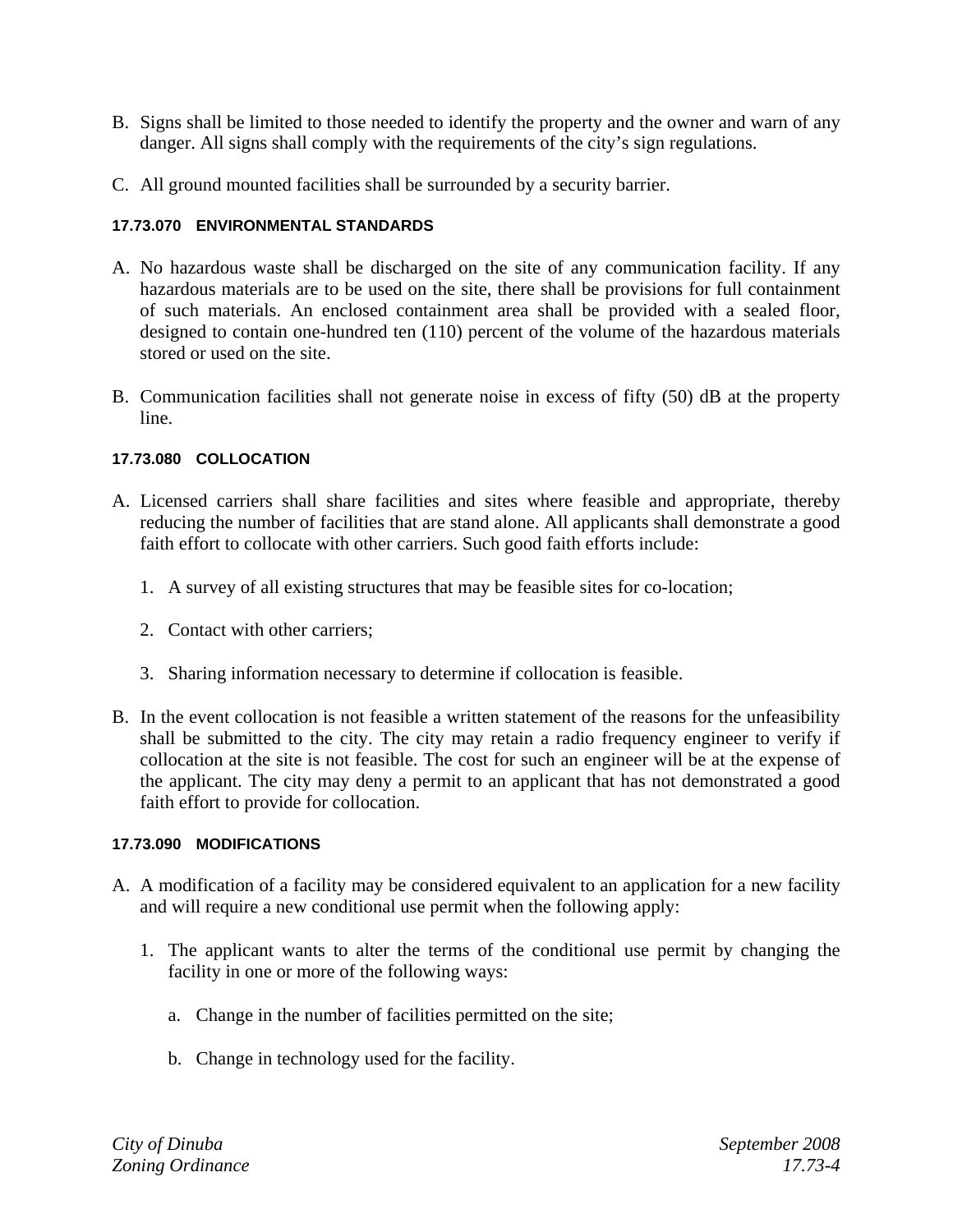2. The applicant wants to add any equipment or additional height not specified in the original design.

## **17.73.100 ABANDONMENT OR DISCONTINUATION OF USE**

- A. At such time a licensed carrier plans to abandon or discontinue operation of a facility, such carrier will notify the city or the proposed date of abandonment or discontinuation of operations. Such notice shall be given no less than thirty days prior to abandonment or discontinuation of operations. In the event that a licensed carrier fails to give such notice, the facility shall be considered abandoned upon such discontinuation of operation.
- B. Upon abandonment or discontinuation of use, the carrier shall physically remove the facility within ninety days from the date of abandonment or discontinuation of use, "physically remove" shall include, but is not be limited to:
	- 1. Removal of antennas, mount, equipment shelters and security barrier from subject property;
	- 2. Proper disposal of the waste materials from the site in accordance with the city standards;
	- 3. Restoring the location of the facility to its natural condition, except that any landscaping and grading shall remain.
- C. If a carrier fails to remove a facility in accordance with this chapter, the city shall have the authority to enter the subject property and physically remove the facility. The city may require the applicant to post a bond at the time of construction to cover for the removal of the facility in the event the city must remove the facility.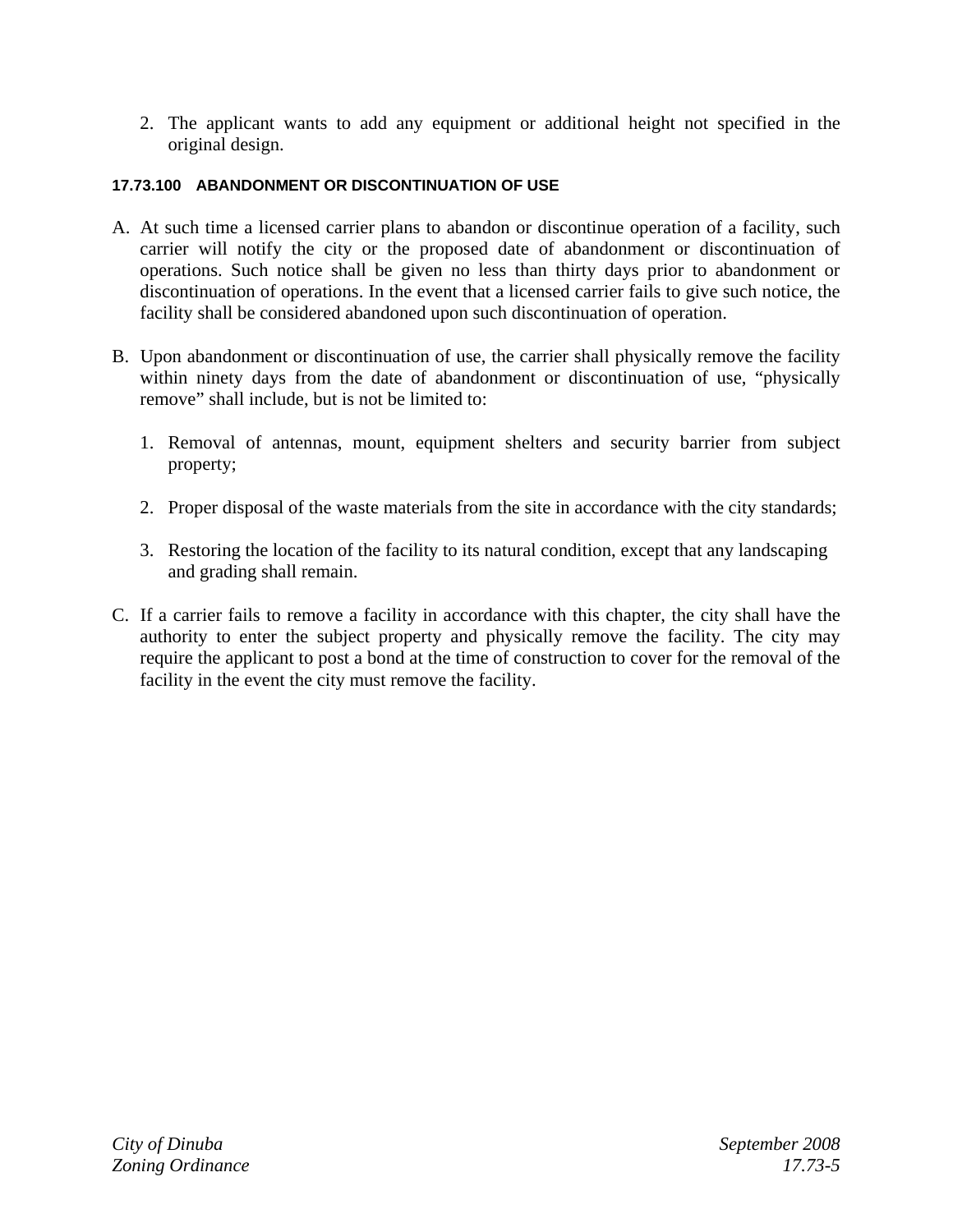# **Chapter 17.76 ADULT-ORIENTED BUSINESSES**

# *Sections:*

| 17.76.010 | Purpose                        |
|-----------|--------------------------------|
| 17.76.020 | Definitions                    |
| 17.76.030 | Minimum proximity requirements |

## **17.76.010 PURPOSE**

It is the intent of this chapter to prevent community wide adverse economic impacts, increased crime, decreased property values, and the deterioration of neighborhoods which can be brought about by the concentration of adult-oriented businesses in close proximity to each other or proximity to other incompatible uses such as schools for minors, churches, and residentially zoned districts or uses. The planning commission and city council find that it has been demonstrated in various communities that the concentration of adult-oriented businesses causes an increase in the number of transients in the area, and an increase in crime, and in addition to the effects described above can cause other businesses and residents to move elsewhere. It is, therefore, the purpose of this chapter to establish reasonable and uniform regulations to prevent the concentration of adult-oriented businesses or their close proximity to incompatible uses, while permitting the location of adult-oriented businesses in certain areas.

## **17.76.020 DEFINITIONS**

For the purpose of this chapter the following words and phrases shall have the meanings respectively ascribed to them by this section.

*Adult-Oriented Businesses.* "Adult-Oriented Businesses" means any one of the following:

*Adult Arcade.* "Adult Arcade" means an establishment where, for any form of consideration, one or more still or motion picture projectors, or similar machines, for viewing by five (5) or fewer persons each, are used to show films, computer generated images, motion pictures, video cassettes, slides or other photographic reproductions thirty percent or more of the number of which are distinguished or characterized by an emphasis upon the depiction or description of specified sexual activities or specified anatomical areas.

*Adult Bookstore.* "Adult Bookstore" means an establishment, book division or magazine section of a department store that has thirty (30) percent or more of its stock in books, magazines, periodicals or other printed matter, or of photographs, films, motion pictures, video cassettes, slides, tapes, records or other form of visual or audio representations which are distinguished or characterized by an emphasis upon the depiction or description of specified sexual activities and or specified anatomical areas.

*Adult Cabaret.* "adult cabaret" means a bar, cocktail lounge, restaurant, or similar business establishment which: (a) regularly features live performances which are distinguished or characterized by an emphasis upon the display of specified anatomical areas or specified sexual

*City of Dinuba September 2008 Zoning Ordinance 17.76-1*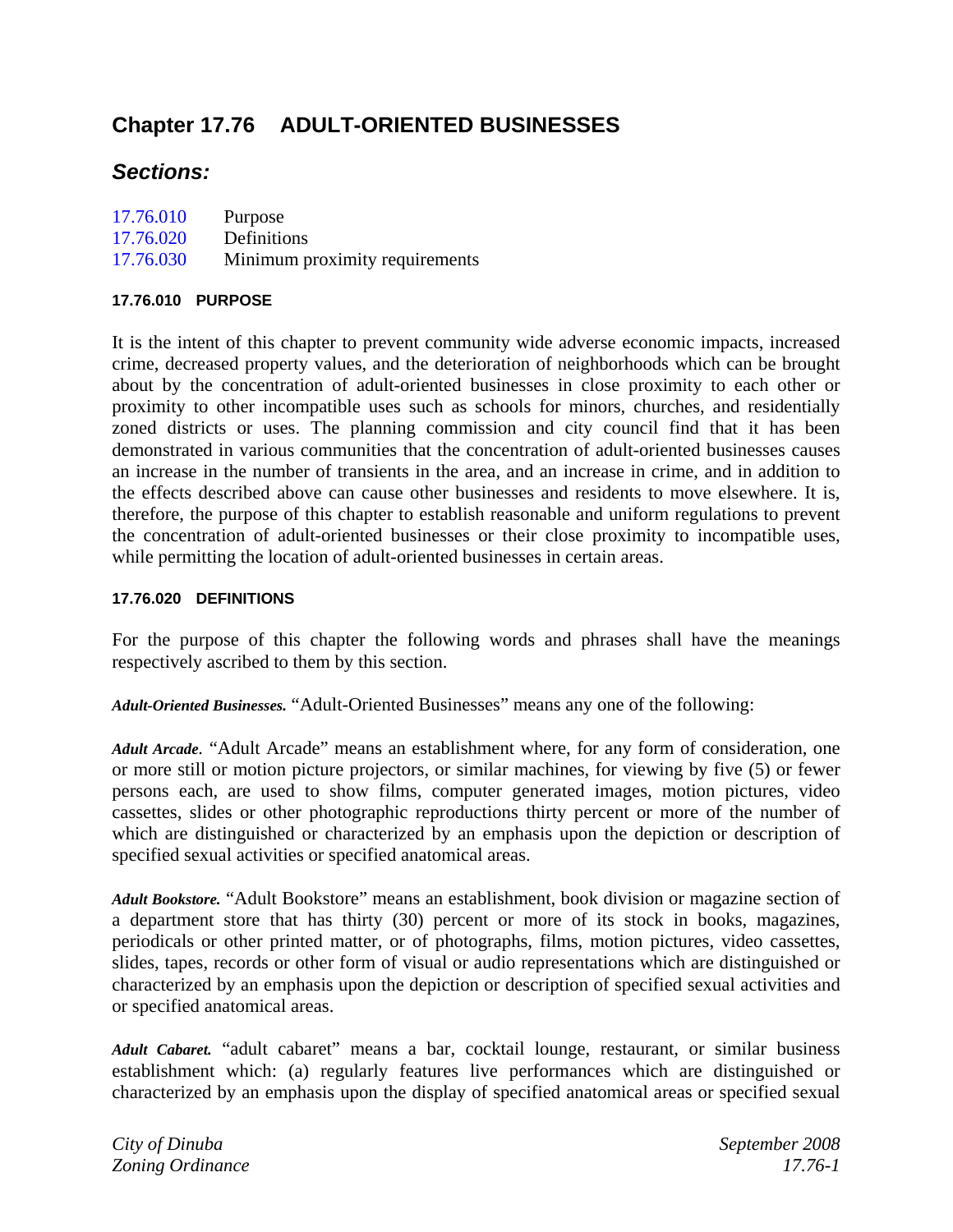activities; and/or (b) which regularly features persons who appear semi-nude; and/or (c) shows films, computer generated ranges, motion pictures, video cassettes, slides, or other photographic reproductions thirty (30) percent or more of the number of which are distinguished or characterized by an emphasis upon the depiction or description of specified sexual activities or specified anatomical areas.

*Adult Hotel/Motel***.** "Adult hotel/motel" means a hotel or motel or similar business establishment offering public accommodations for any form of consideration which: (a) provides patrons with closed-circuit television transmissions, films, computer generated images, motion pictures, video cassettes, slides, or other photographic reproductions thirty percent or more of the number of which are distinguished or characterized by an emphasis upon the depiction or description of specified sexual activities or specified anatomical areas; and (b) rents, leases, or lets any room for less than a six hour period, or rents, leases, or lets any single room more than twice in a twenty-four-hour period.

*Adult Motion Picture Theater***.** "Adult motion picture theater" means a business establishment where, for any form of consideration, films, computer generated images, motion pictures, video cassettes, slides or similar photographic reproductions are shown, and thirty percent or more of the number of which are distinguished or characterized by an emphasis upon the depiction or description of specified sexual activities or specified anatomical areas.

*Adult Theater***.** "Adult theater" means a theater, concert hall, auditorium, or similar establishment which, for any form of consideration regularly features live performances which are distinguished or characterized by an emphasis on the display of specified anatomical areas or specified sexual activities.

*Modeling Studio*. "Modeling studio" means a business which provides, for pecuniary compensation, monetary or other consideration, hire or reward, figure models who, for the purposes of sexual stimulation of patrons, display "specified anatomical areas" to be observed, sketched, photographed, painted, sculpted or otherwise depicted by persons paying such consideration. "Modeling studio" does not include schools maintained pursuant to standards set by the State Board of Education.

*Church***.** "Church" means a structure which is used primarily for religious worship and related religious activities.

*Distinguished or Characterized by an Emphasis Upon*. "Distinguished or characterized by an emphasis upon" means and refer to the dominant or essential theme of the object described by such phrase. For instance, when the phrase refers to films "which are distinguished or characterized by an emphasis upon" the depiction or description of specified sexual activities or specified anatomical areas, the films so described are those whose dominant or predominant character and theme are the depiction of the enumerated sexual activities or anatomical areas. See Pringle v. City of Covina, 115 Cal. App.3 151 (1981).

*Establishment of an Adult-Oriented Business.* "Establishment of an Adult-Oriented Business" means an adult-oriented business and may include any of the following:

*City of Dinuba September 2008 Zoning Ordinance 17.76-2*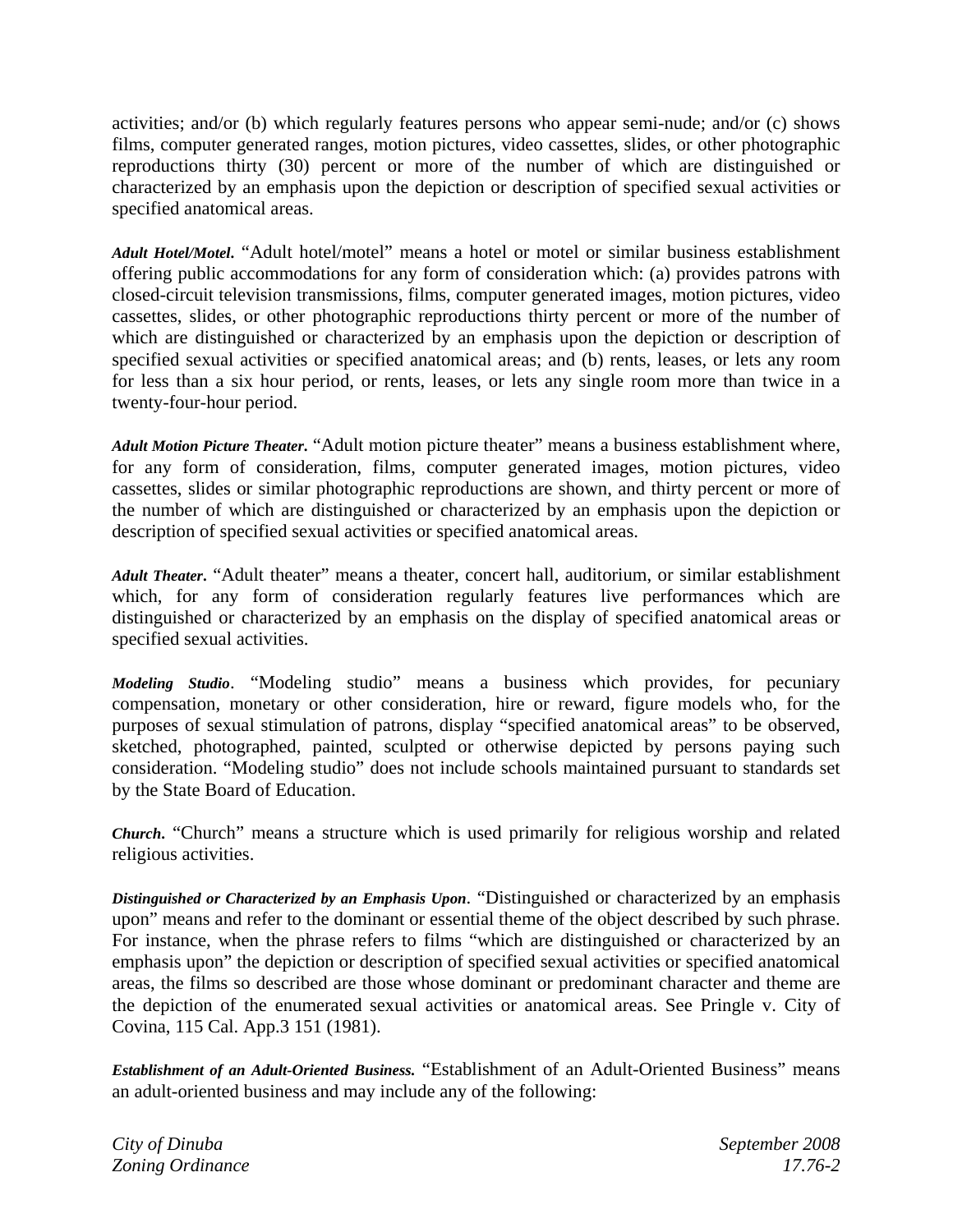- l. The opening or commencement of any adult-oriented business as a new business;
- 2. The conversion of an existing business, whether or not an adult-oriented business, to any adult-oriented business defined in this section;
- 3. The addition of any of the adult-oriented businesses defined in this section to any other existing adult-oriented business; or
- 4. The relocation of any such adult-oriented business.

*Regularly Features.* "Regularly features" with respect to an adult theater or adult cabaret means a regular and substantial course of conduct. The fact that live performances which are distinguished or characterized by an emphasis upon the display of specified anatomical areas or specified sexual activities occurs on two (2) or more occasions within a sixty (60) day period; three or more occasions within a one-hundred eighty (180) day period, shall to the extent permitted by law be deemed to be a regular and substantial course of conduct.

*School.* "School" as used in this chapter, is any child or day care facility, or an institution of learning for minors, whether public or private, offering instruction in those courses of study required by the California Education Code and maintained pursuant to standards set by the State Board of Education. This definition includes a nursery school, kindergarten, elementary school, middle or junior high school, senior high school, or any special institution of education, but it does not include a vocational or professional institution of higher education, including a community or junior college, college, or university.

*Semi-nude***.** "Semi-nude" means a state of dress in which clothing covers no more than male genitals, pubic region and buttocks as well as female genitals, pubic region, buttocks, areola of the breast, as well as portions of the body covered by supporting straps or devices. Specified Anatomical Areas. As used herein, "specified anatomical areas" means and includes any of the following:

- 1. Less than completely and opaquely covered human: (a) genitals or pubic region; (b) buttocks; or (c) female breast below a point immediately above the top of the areola;
- 2. Human male genitals in a discernibly turgid state, even if completely and opaquely covered;
- 3. Any device, costume or covering that simulates any of the body parts included in subsections (l) or (2) of this definition.

*Specified Sexual Activities*. "specified sexual activities" means and includes any of the following, whether performed directly or indirectly through clothing or other covering:

l. The fondling or other erotic touching of human genitals, pubic region, buttocks, anus, or female breast;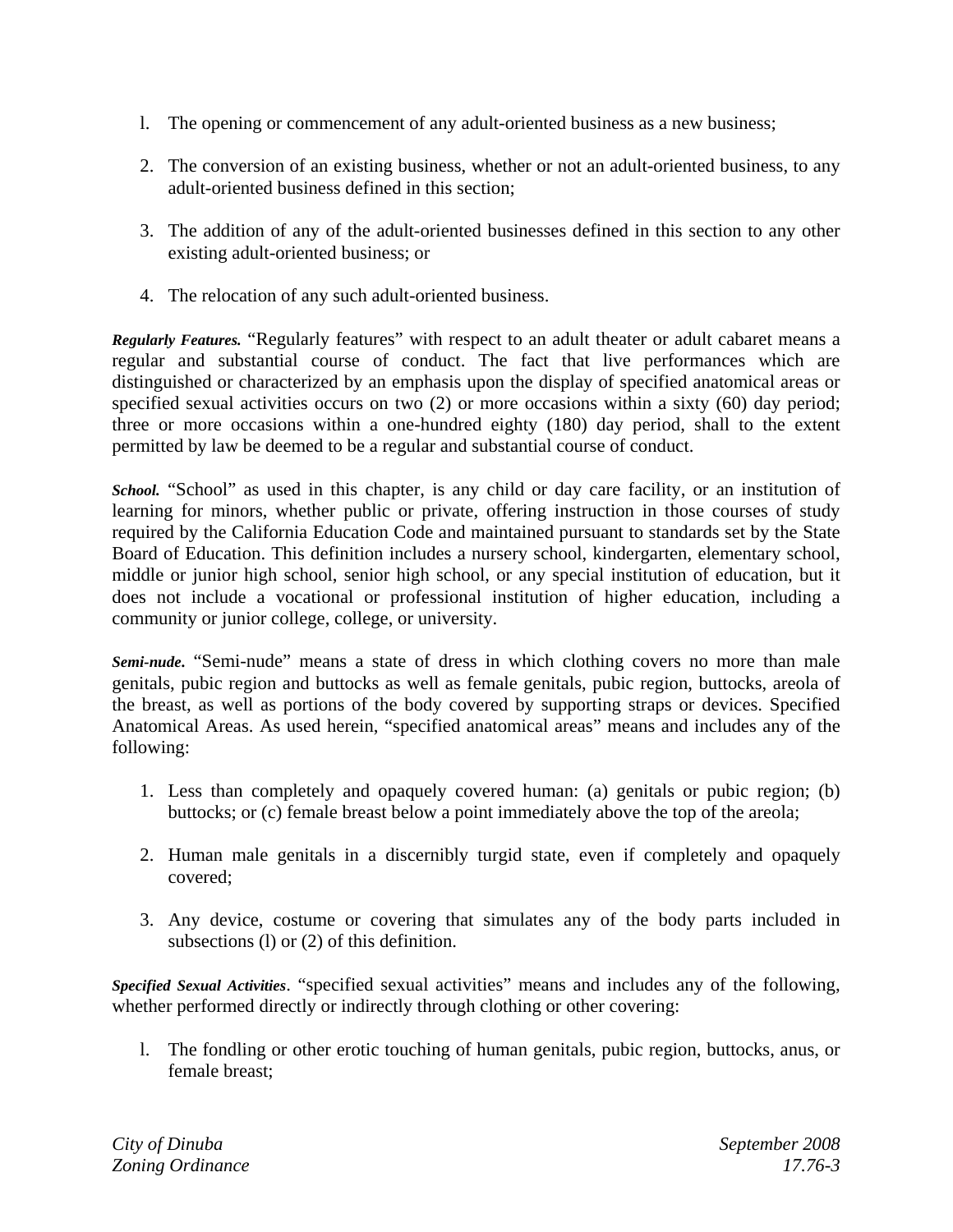- 2. Sex acts, actual or simulated, including intercourse, oral copulation, or sodomy;
- 3. Masturbation, actual or simulated;
- 4. Excretory functions as part of or in connection with any of the other activities described in subsections (l) through (3) of this definition.

*Time Limits.* "Time limits" means all time limit referenced as day(s) shall be calendar day(s).

# **17.76.030 MINIMUM PROXIMITY REQUIREMENTS**

No adult-oriented business shall be established or located in any zone in the city other than M-1 and M-2 with a CUP, or within certain distances of certain specified land uses or zones as set forth below:

- A. No such business shall be established or located within five-hundred (500) feet of any other adult-oriented business.
- B. No such business shall be established or located within five-hundred (500) feet from any existing residential zone or use, park, church, school, hospital and public buildings and property.
- C. The distances set forth above shall be measured as a radius from the primary entrance of the adult-oriented business to the property lines of the property so zoned or used without regard to intervening structures.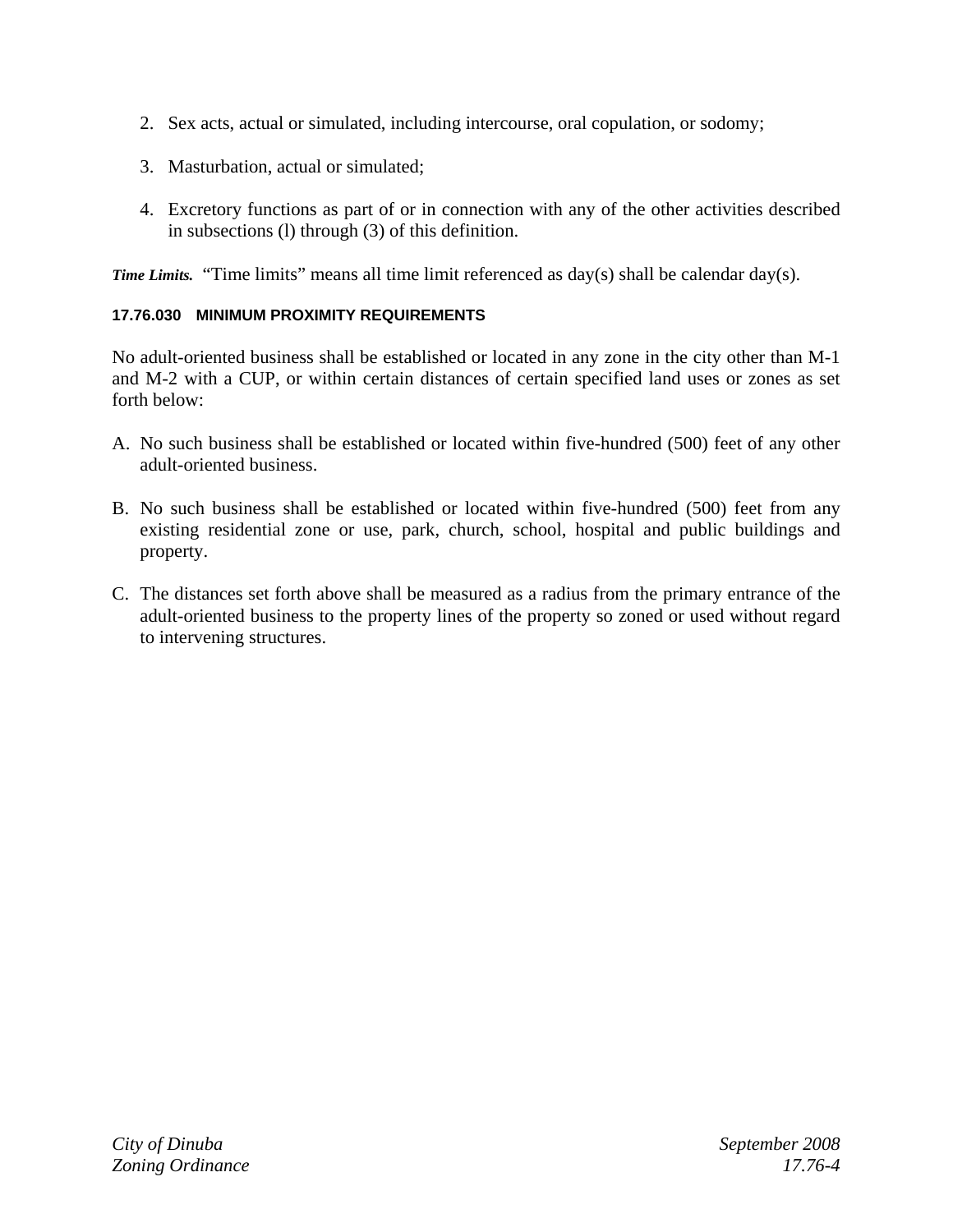# **Chapter 17.80 DISCRETIONARY PERMITS AND PROCEDURES**

# *Sections*

| 17.80.010 | <b>PURPOSE</b>                                                      |
|-----------|---------------------------------------------------------------------|
| 17.80.150 | Building permit                                                     |
| 17.80.140 | Re-application                                                      |
| 17.80.130 | Expiration by nonuse                                                |
| 17.80.120 | Extension of time                                                   |
| 17.80.110 | Expiration of use permit or variance for failure to exercise rights |
| 17.80.100 | Revocation of discretionary permits                                 |
| 17.80.090 | Discretionary permit to run with the land                           |
| 17.80.080 | Appeals                                                             |
| 17.80.070 | Notices and public hearings                                         |
| 17.80.060 | Action by approving authority                                       |
| 17.80.050 | Findings                                                            |
| 17.80.040 | Processing procedures                                               |
| 17.80.030 | Applications                                                        |
| 17.80.020 | Types of permits                                                    |
| 17.80.010 | Purpose                                                             |
|           |                                                                     |

A. Discretionary actions

 All permits included within Section 17.80.020 are discretionary permits. A discretionary permit is a permit issued or approved by the City of Dinuba as the result of an application wherein the City retains the right to either approve or disapprove. This section provides the procedures and requirements for processing discretionary permit applications and the criteria and conditions considered to be necessary so that an appropriate decision regarding each such application may be made by the appropriate approving authority. A discretionary permit may have more restrictive site development standards than stated in a zoning ordinance in order to make the required findings per Section 17.80.050. Conversely, a discretionary permit may have less restrictive site development standards if allowed by the zoning ordinance for a planned unit development or a precise plan and if the required findings per Section 17.80.050 can be made.

# B. Who may file

- 1. An application related to a specific parcel of property may be made by the owner of the property or by a lessee or an agent with the written consent of the owner.
- 2. The city council or planning commission may initiate an application for any permit provided for in this title.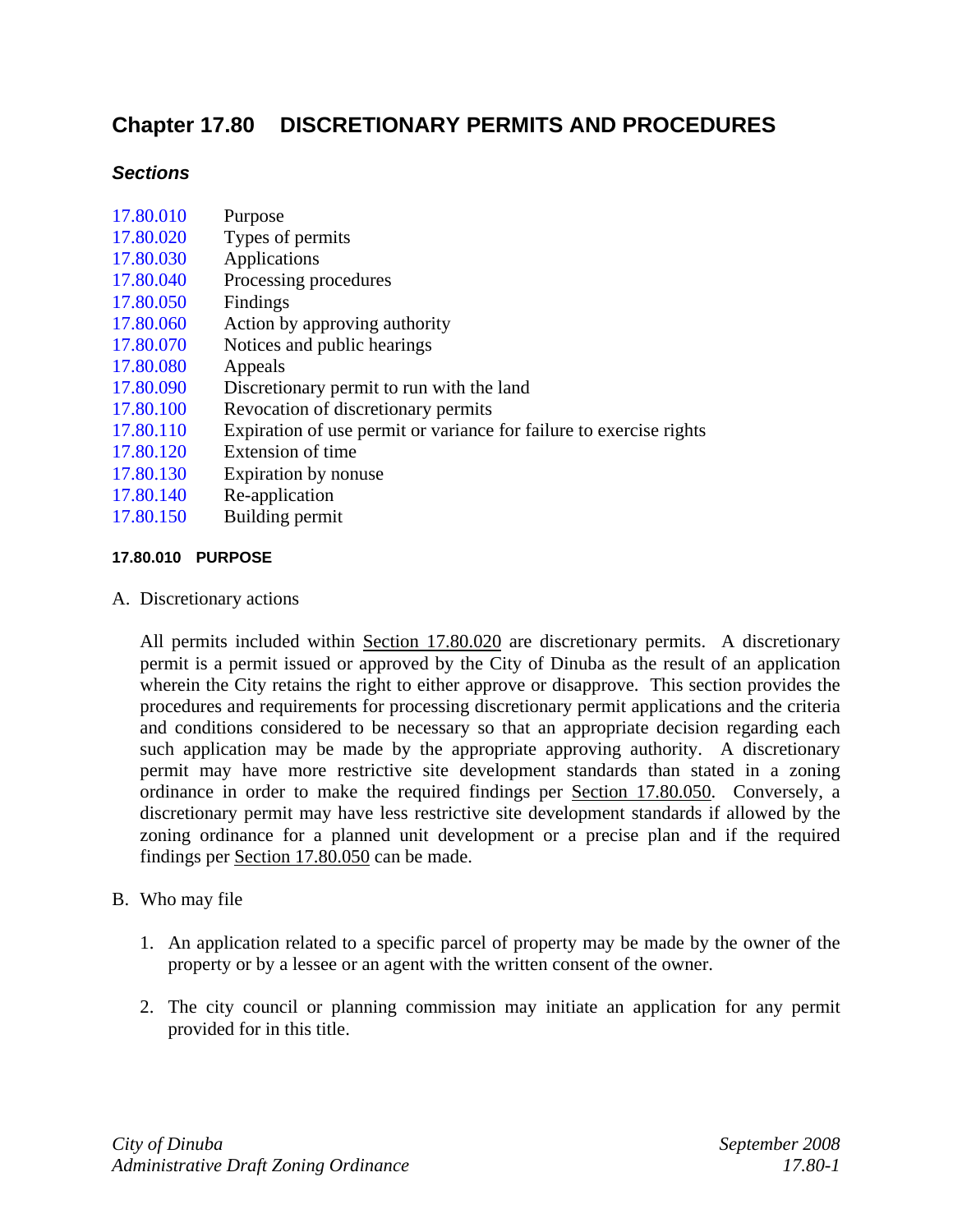# C. Applicability

 Discretionary permits are applicable to the subject property and all rights granted by the approval of a discretionary permit remain with the property and all conditions and requirements of a discretionary permit are passed on to the new property owner when there is a change of ownership.

## D. Enforceability

 All conditions, requirements and standards, indicated graphically or in writing as part of any approved discretionary permit granted by authority of these regulations shall have the same force and effect as the Zoning Code. Any use or development established as a result of an approved discretionary permit but not in compliance with all such conditions, requirements, or standards shall be in violation of this Zoning Code and Section 17.98, shall be applicable.

#### **17.80.020 TYPES OF PERMITS**

## A. Administrative Site Plan

Certain uses listed in this title are permitted only when subject to review and approval by the director. Buildings, structures and land shall be used, designed, erected, structurally altered or enlarged for the purposes so listed in the district in which such building or land is located only after review and approval by the director as provided in this chapter and after applying for and securing all the necessary permits and licenses.

The purpose of site plan review is to enable the city to make a finding that the proposed development is in conformance with the intent and purpose of this title and to guide issuance of permits. More specifically, site plan review is necessary to ensure that all improvements, including without limitation, structures, parking areas, walks, refuse containers, landscaping and street improvements are properly related to the site and surrounding sites and structures; to avoid unsightly or monotonous site development; and to encourage originality in site design and development in a manner which will enhance the physical appearance and attractiveness of the community.

The following shall be submitted to the director of development services, (referred to elsewhere in this chapter as the "director") for review:

- 1. All new multiple-family residences;
- 2. All additions to existing multiple-family residences;
- 3. All renovations to multiple-family residences which involve facade or exterior work;
- 4. All new or exterior renovations to commercial buildings;
- 5. All new or exterior renovations to industrial buildings.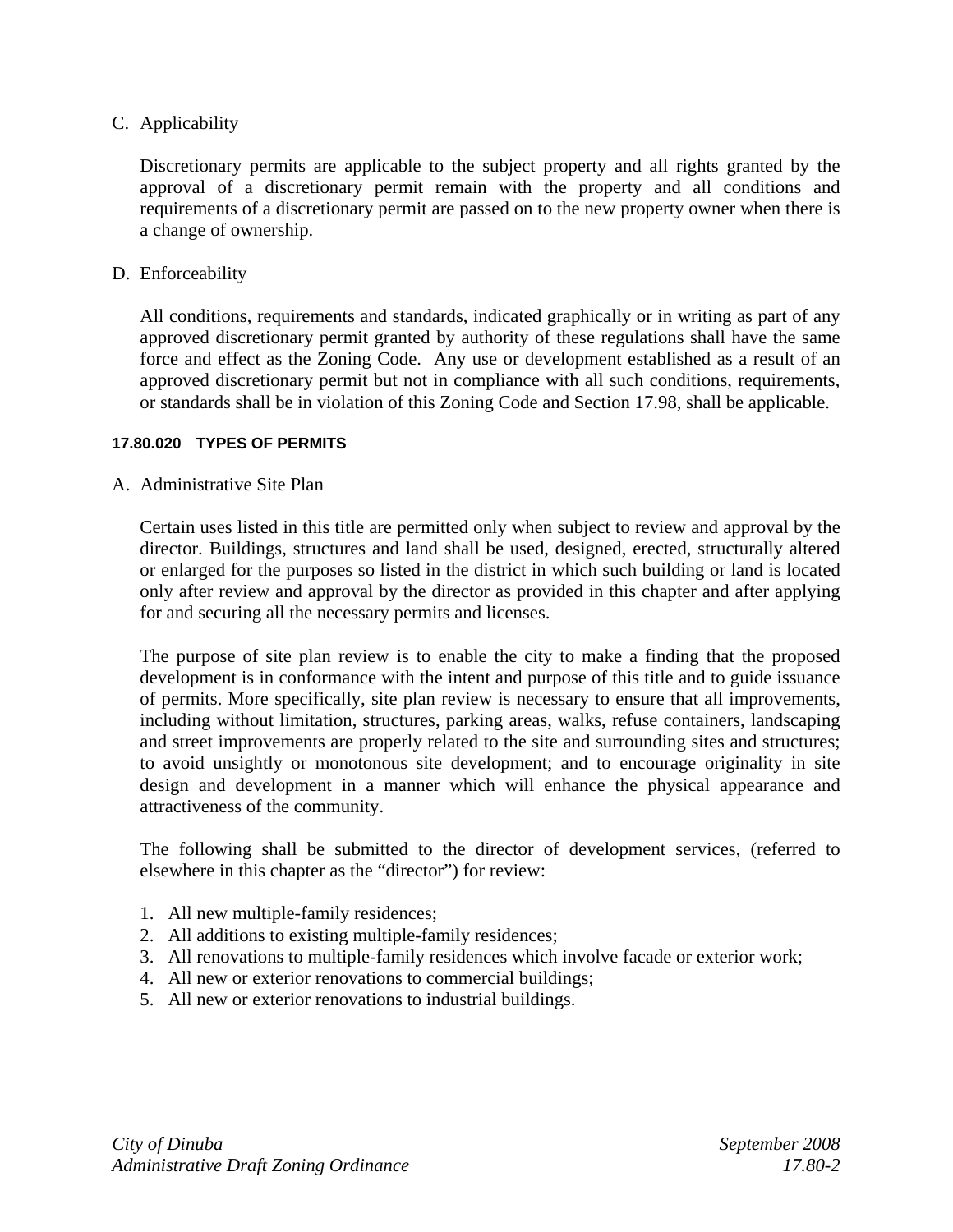## B. Use Permit

In certain zones, conditional uses are permitted subject to the granting of a use permit. Because of their unusual characteristics, conditional uses require special consideration so that they may be located properly with respect to the objectives of the zoning ordinance and with respect to their effects on surrounding properties. In addition, in order to achieve these purposes, the planning commission is empowered to grant or deny applications for use permits and to impose reasonable conditions upon the granting of use permits, subject to appeal to the city council.

## C. Variance

The planning commission may grant variances in order to prevent unnecessary hardships that would result from a strict or literal interpretation and enforcement of certain regulations prescribed by this title. A practical difficulty or unnecessary hardship may result from the size, shape or dimensions of a site or the location of existing structures thereon, from geographic, topographic or other physical conditions on the site or in the immediate vicinity, or from population densities, street locations or traffic conditions in the immediate vicinity.

All variance applications are processed in compliance with the provisions of Section 17.80.040.C of this title. The power to grant variances is subject to appeal to the city council.

When a variance application is approved, the approved plot plan shall be a precise plan of development, and establishment, maintenance, and operation of the use or uses permitted by the approval of the application shall be in compliance with the information shown on the plot plan, as approved.

A variance may be revocable, may be granted for a limited time period or may be granted subject to such conditions as the planning commission may prescribe.

The planning commission may deny a variance application.

## **17.80.030 APPLICATIONS**

A. Filing Fee

The city council shall, by resolution, establish or change from time to time the filing fees requested upon the filing of applications pursuant to this title. Such filing fees shall be for the purpose of defraying, in part, the expense of staff review and analysis, postage, posting, advertising or other costs incidental to the proceedings.

B. Application Package Requirements

The applicant shall file with the city planning office a completed application in a form provided by the city. The applicant will provide, at a minimum, the following information: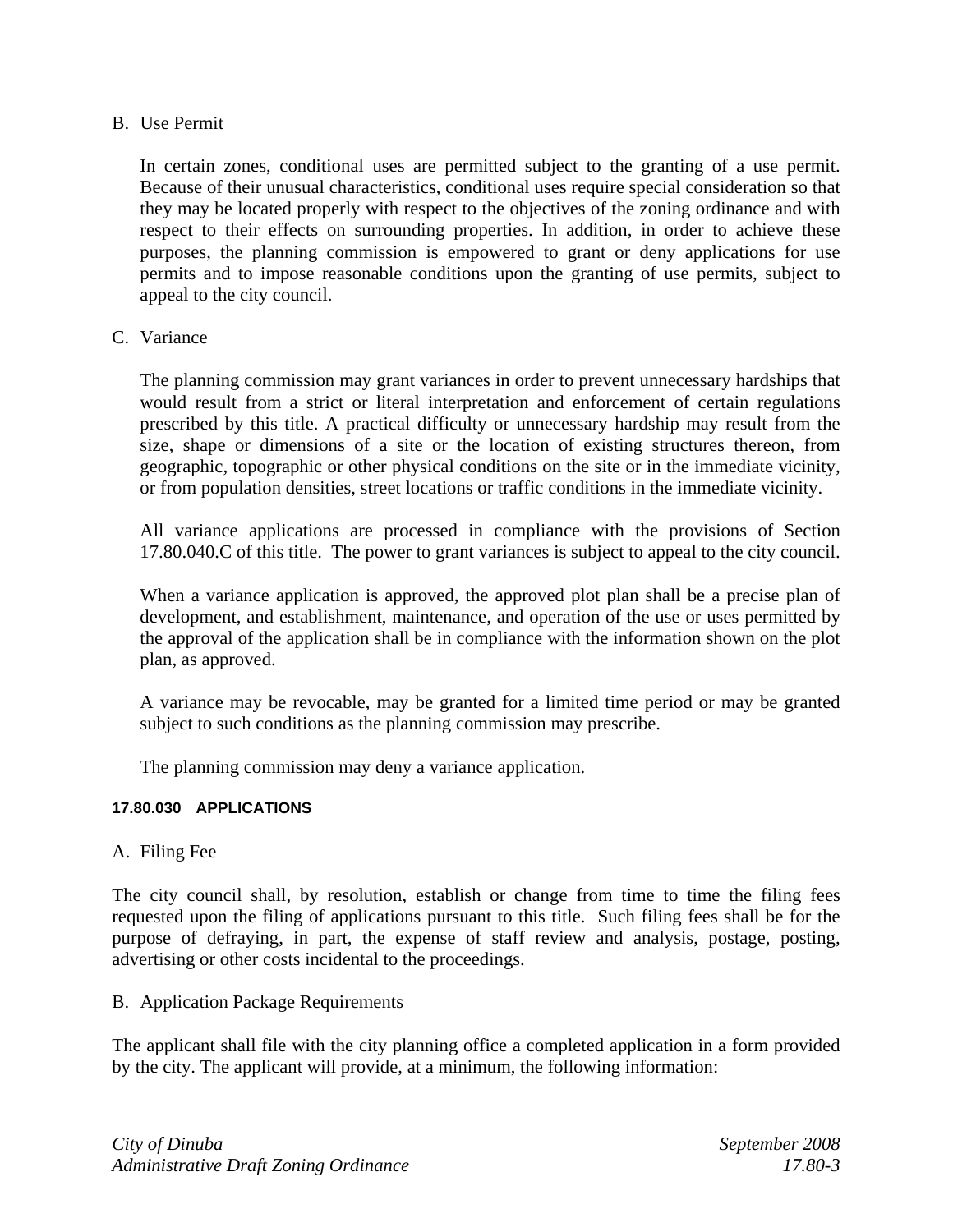- 1. Name and address of the applicant;
- 2. Statement that the applicant is the owner of the property or is the authorized agent of the owner;
- 3. Address and legal description of the property;
- 4. The purposes of the discretionary permit application and the general description of the uses proposed.

In addition to the application and fee, the application shall be accompanied by fifteen (15) copies of each of the following: a site plan, floor plans, elevations and grading plan of the project drawn to scale and dimensioned, each of which shall be on paper which is at least eighteen (18) inches by twenty-four (24) inches. The following information shall also be submitted:

- 1. Lot or site dimensions;
- 2. Information on all buildings and structures, including floor plans and proposed uses within each room of each structure;
- 3. The architectural elevations of all sides of all structures depicting design, color, materials, textures, ornament or other architectural features;
- 4. Setbacks and spaces between buildings;
- 5. Walls and fences and their location, height and materials;
- 6. Off-street parking and off-street loading areas, including the stall striping, aisles and driveways, and internal circulation pattern;
- 7. Pedestrian, vehicular and service points of ingress and egress and internal circulation pattern;
- 8. The location, dimensions and designs of all signs, including the types of illumination, if any including hooding devices;
- 9. Location and general nature of exterior lighting, including hooding devices, if any;
- 10. Any existing or proposed easements across the site;
- 11. The name of all adjacent streets, roads or alleys, showing rights-of-way and dedication widths, reservation widths, and all improvements in the public right-of-way, including locations of sidewalks, parkways, curbs, gutters, street widths to centerline and dedications existing and proposed;
- 12. Landscape and irrigation plans as set forth in Chapters 17.64, 17.71, and 17.82 of this title;
- 13. Refuse enclosures, including trash and recycling facilities, location, type and material;
- 14. Existing utilities to the site;
- 15. Composition of material comprising exterior surfaces;
- 16. Adjacent public rights-of-way, including median island detail where applicable;
- 17. Proposed surfacing of all paved areas;
- 18. Existing topography and proposed grading and drainage of the site;
- 19. Phasing of the project, if any, must be shown on the site plan itself;
- 20. Both existing and proposed roof mounted equipment and screening, if any;
- 21. Adjacent land uses;
- 22. Water courses;
- 23. Provisions for draining of surface waters;
- 24. Such other data pertaining to site development as may be required to make the required findings.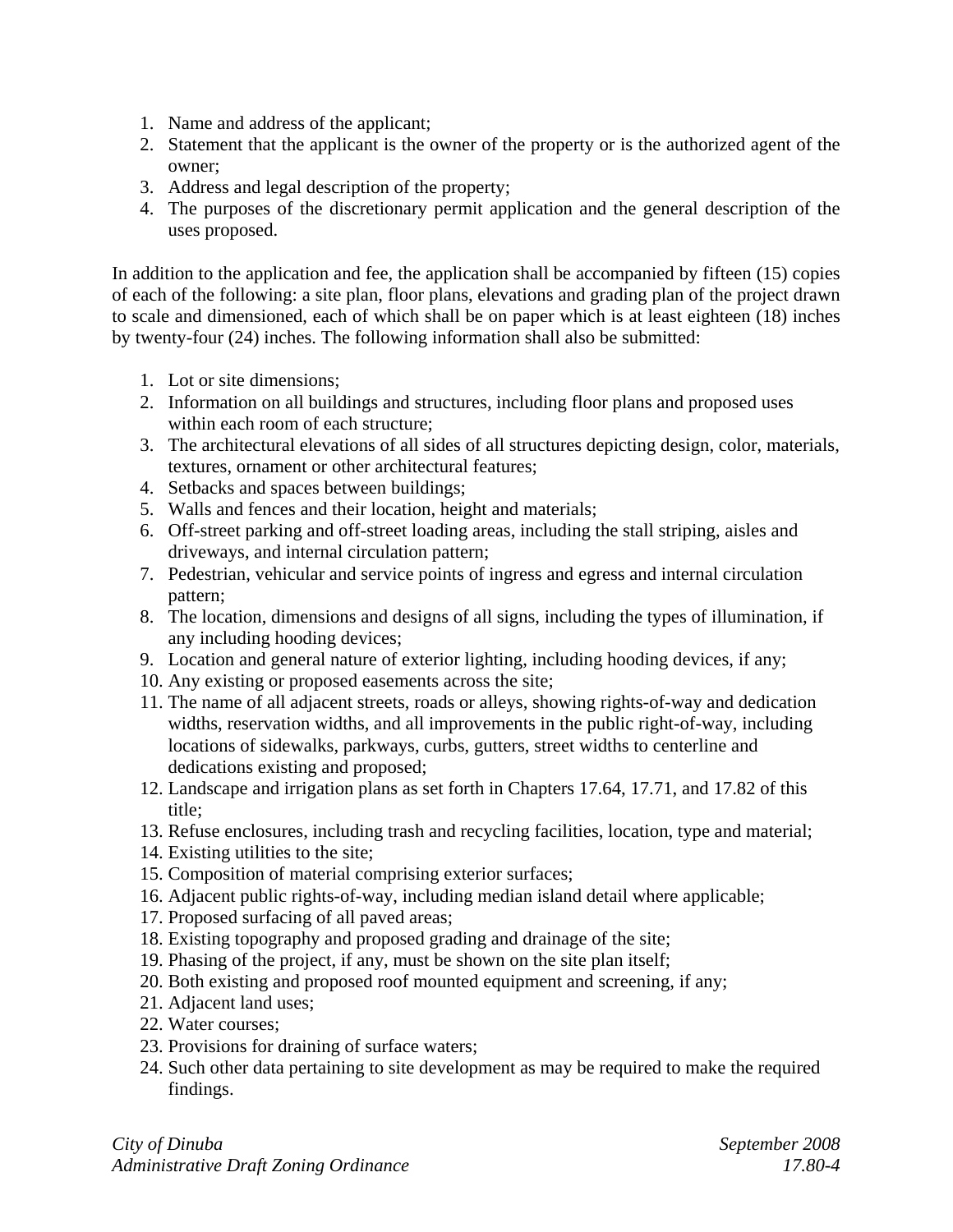- C. If the application is found to be accurate and complete, it shall be formally accepted. The date of formal acceptance shall be noted on the application. Acceptance of the application shall not constitute an indication of approval.
- D**.** Not in Scope. In cases where the director considers the reasons and conditions set forth in the application not within the scope of the discretionary permit procedure, the applicant shall be so informed, whereupon, if the application is filed and the fees are accepted, the application shall be signed by the applicant to the effect that he was so informed.

## **17.80.040 PROCESSING PROCEDURES**

## A. Combined Application

At the discretion of the Director, different types of permits may be combined in one application and processed with one (1) application number and one (1) fee so long as all applicable permit processing requirements, including all required findings, are satisfied.

- 1. When a permit requiring a public hearing is combined with one not requiring a public hearing, the combined application shall require a public hearing.
- 2. Action by the Planning Commission on a permit application shall take precedence over action by the Director.
- B. Administrative Site Plan Actions
	- 1. Within sixty (60) days after submission, the director, on behalf of the city, shall review the site plan to determine compliance with this title. If it is determined that the site plan cannot be approved without granting a variance or use permit, or amending this title, the applicant shall be notified in writing and no action on the site plan shall take place until proper application for a variance, use permit or amendment has been filed and acted upon as prescribed by this title.
	- 2. The director may require the submittal of additional information or revised plans. Within thirty days from the receipt of an application the applicant shall be notified in writing of any revisions or additional information required and shall submit such information. Failure to submit required information may be cause for site plan disapproval.
	- 3. Within thirty (30) days after the acceptance of the site plan, the director shall approve, approve with conditions or disapprove the site plan.
	- 4. In making his determination, the director shall consider and, when appropriate, make findings consistent with Section 17.80.050 of this title. In making these findings, the director shall determine that approvals will be consistent with the established legislative policies relating to traffic safety, street dedications and street improvements, environmental quality, and to zoning, fire, police, building and health codes.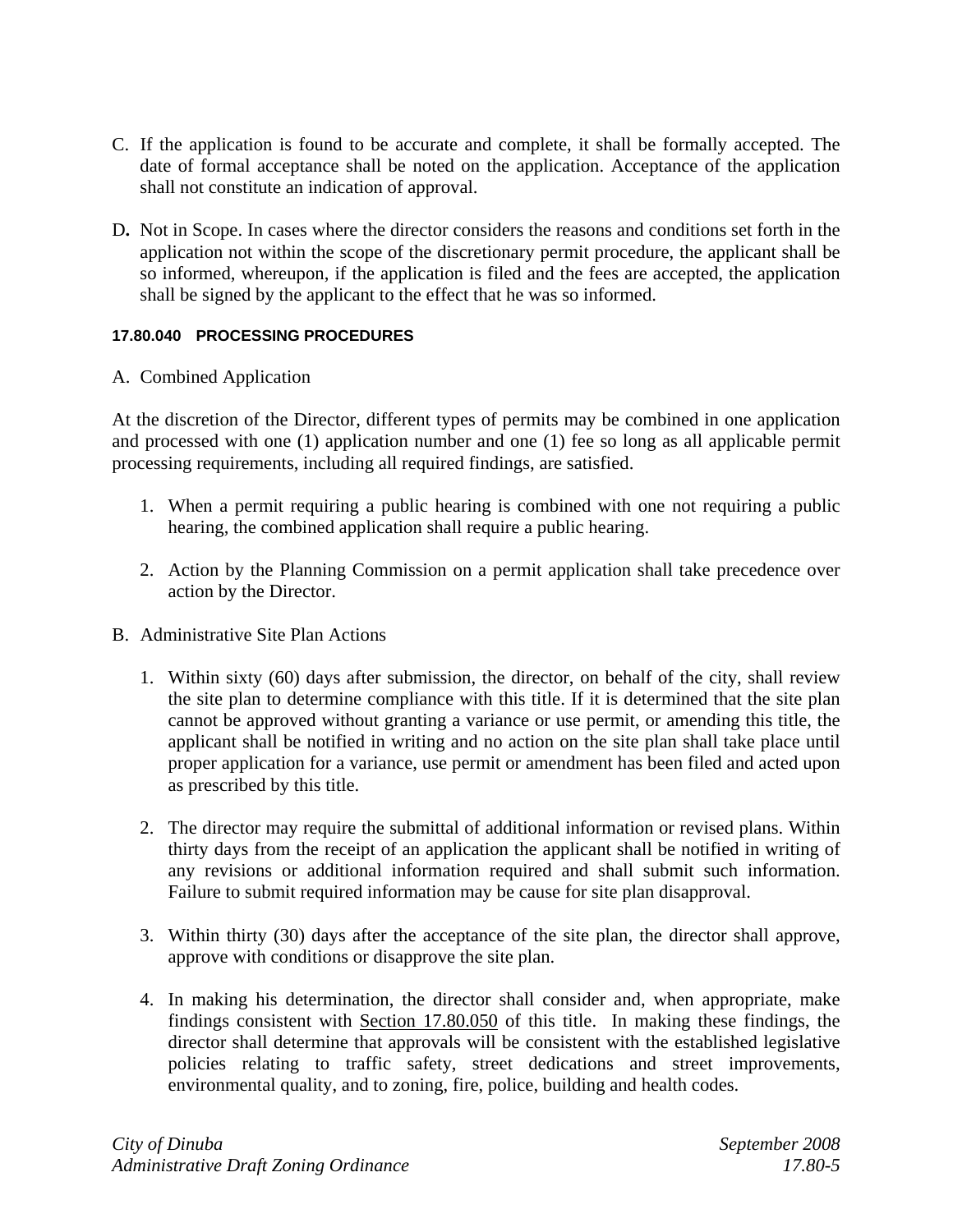- 5. In reaching a determination with regard to a site plan review, the director shall state those conditions which he has determined are necessary to protect the public health, safety and general welfare of the community and those conditions as may be required by the city municipal code or any federal, state or other local law, rule, regulation or court decision in accordance with this section.
- 6. All conditions of site plan approval shall be fully complied with prior to the issuance of any certificate of occupancy. It is unlawful for any person to construct, occupy or maintain any building, facility or site without fully complying with all of the conditions of site plan approval or any other applicable requirement of this chapter.
- 7. The director's decision shall be final unless appealed to the planning commission. Appeals shall be processed in accordance with Section 17.80.080 of this title.
- 8. When, in the opinion of the director, the site plan submitted is of such consequence, magnitude or involves potential public controversy, the director may refer such to the planning commission for public hearing. The referral shall be placed on the agenda of the next available planning commission meeting following the director's decision.
- 9. The approved site plan, with any conditions shown thereon or attached thereto, shall be dated and signed by the director, with one copy mailed to the applicant and one copy filed with the building official.
- 10. Revisions by the applicant to an approved site plan shall be resubmitted in the manner required for drawings first submitted. Minor modifications, as determined by the director, shall be approved as a change to the site plan. Any other change shall be processed as an original filing.
- C. Actions requiring a public hearing
	- 1. For applications requiring a public hearing, the director shall investigate the facts bearing on the case and prepare a report thereon which shall be submitted to the planning commission.
	- 2. A public hearing shall be scheduled at the earliest available appropriate date of a regularly scheduled meeting of the approving authority.

# **17.80.050 FINDINGS. (17.86.050)**

- A. For all discretionary permits. The following findings shall be made by the approving authority prior to the approval of any discretionary permit:
	- 1. General Plan. The use or project proposed is consistent with the General Plan
	- 2. Zoning Code. The use, activity or improvement(s) proposed is consistent with the provisions of the Zoning Code.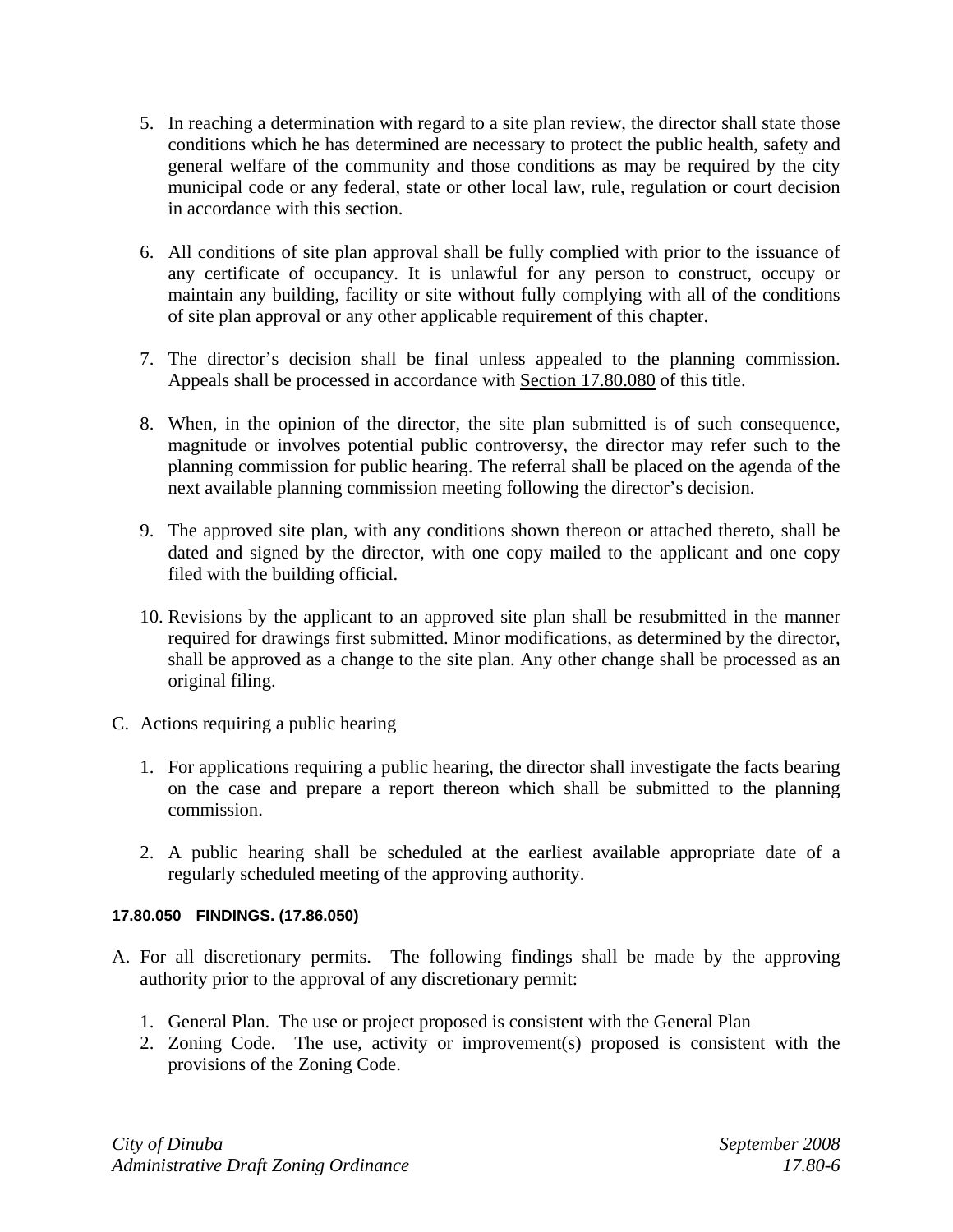- 3. CEQA. The approval of the permit application is in compliance with the requirements of the California Environmental Quality Act.
- 4. Compatibility. The location, size, design and operating characteristics of the proposed use will not create conditions or situations that may be incompatible with other permitted uses in the vicinity.
- 5. General Welfare. The approval of the permit application will not result in conditions or circumstances contrary to the public health and safety and the general welfare.
- 6. Site Characteristics. That the site for the proposed use is adequate in size and shape to accommodate such use and all yards, spaces, walls and fences, parking, loading, landscaping and other features required by this chapter to adjust such use with the land and uses in the neighborhood;
- 7. That the site for the proposed use relates to streets and highways adequate in width and pavement type to carry the quantity and kind of traffic generated by the proposed use;
- 8. That the proposed use will not be detrimental to the character of the development in the immediate neighborhood;
- 9. That the conditions stated in the resolution are deemed necessary to protect the public health, safety and general welfare. Such conditions may include:
	- a. Special yards, spaces and buffers,
	- b. Fences and walls,
	- c. Surfacing of parking areas subject to specifications,
	- d. Requiring street dedications and improvements (or bonds) subject to the provisions of the site plan review of this title, including service roads or alleys when practical,
	- e. Regulation of points of vehicular ingress and egress,
	- f. Regulation of signs,
	- g. Requiring landscaping and the maintenance thereof,
	- h. Requiring the maintenance of the grounds,
	- i. Regulation of noise, vibration and odors,
	- j. Regulation of time for certain activities,
	- k. A bond for the removal of such use within a specified period of time, and
	- l. Such other conditions as will make possible development in an orderly and efficient manner.
- B. New use allowed. Where the enabling ordinance authorizes a discretionary permit to allow a principle use not specifically identified as permitted or prohibited, the following additional finding shall be made in addition to A. and B. above:
	- 1. The proposed use is consistent with the purpose and intent of the (name) district/planning area.
- C. Variances.
	- 1. The planning commission may grant a variance to a regulation prescribed by this title with respect to fences and walls, site area, width, frontage, coverage, front yard, rear yard, side yards, height of structures, distances between structures or landscaped areas or in modified form if the planning commission makes the following findings: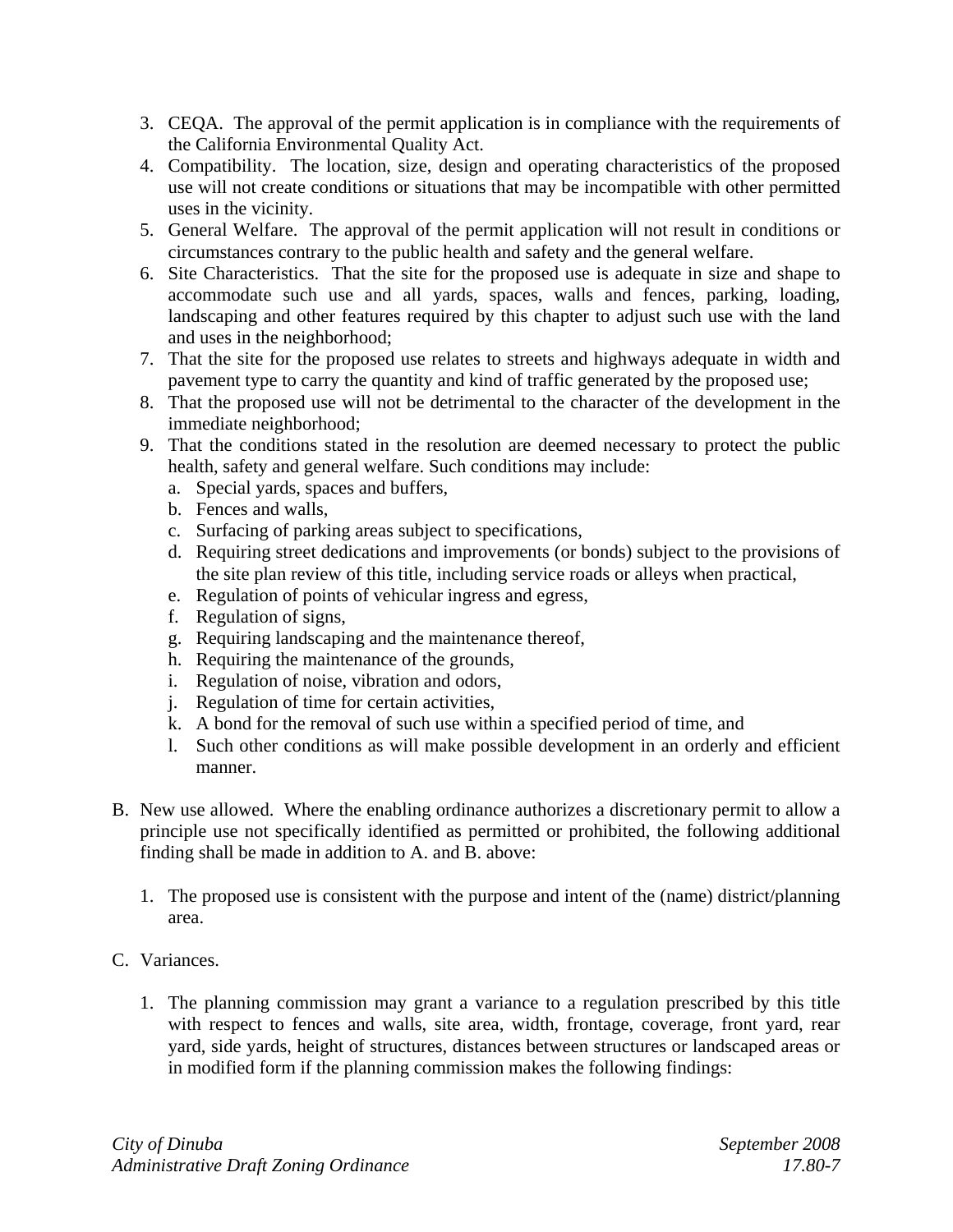- a. That strict or literal interpretation and enforcement of the specified regulation would result in practical difficulty or unnecessary hardship inconsistent with the objectives of the zoning title;
- b. That there are exceptional or extraordinary circumstances or conditions applicable to the property involved or to the intended use of the property which do not apply generally to other properties classified in the same zone;
- c. That strict or literal interpretation and enforcement of the specified regulation would deprive the applicant of privileges enjoyed by the owners of other properties classified in the same zone;
- d. That the granting of the variance will not constitute a grant of special privilege inconsistent with the limitations on other properties classified in the same zone;
- e. That the granting of the variance will not be detrimental to the public health, safety or welfare, or materially injurious to properties or improvements in the vicinity.
- 2. The planning commission may grant a variance with respect to off-street parking facilities if the planning commission makes the findings prescribed in subsection (A) of this section and finds that the granting of the variance will not result in the parking of vehicles on public streets so as to interfere with the free flow of traffic.
- 3. The planning commission shall announce its recommendation by resolution within forty days after the conclusion of the public hearing. Such resolution shall set forth the findings of the planning commission deemed necessary to protect the health, safety and welfare of persons in the neighborhood and in the community as a whole.

# **17.80.060 ACTION BY APPROVING AUTHORITY**

- A. A discretionary permit may be denied, may be revocable, may be granted for a limited time period, or may be granted subject to such conditions as the approving authority may prescribe. The planning commission may grant conditional approval for a use permit subject to the effective date of a change of zone or other ordinance amendment.
- B. For items requiring a public hearing by the planning commission, the planning commission shall announce its recommendation by resolution within forty days after the conclusion of the public hearings. Such resolution shall set forth the findings of the planning commission and any recommended conditions, deemed necessary to protect the health, safety and welfare of persons in the neighborhood and in the community as a whole including, but not limited to:
	- 1. Regulation of time for certain activities to be conducted on the site;
	- 2. Special yards, spaces and buffers;
	- 3. Fences and walls;
	- 4. Requiring street dedications and improvements, including service roads to alleys when practical, and the requiring of drainage, sewer and water connection fees when applicable;
	- 5. Regulation of points of vehicular ingress and egress;
	- 6. Requiring the under-grounding of utilities;
	- 7. Regulation of time period within which the proposed use shall be developed;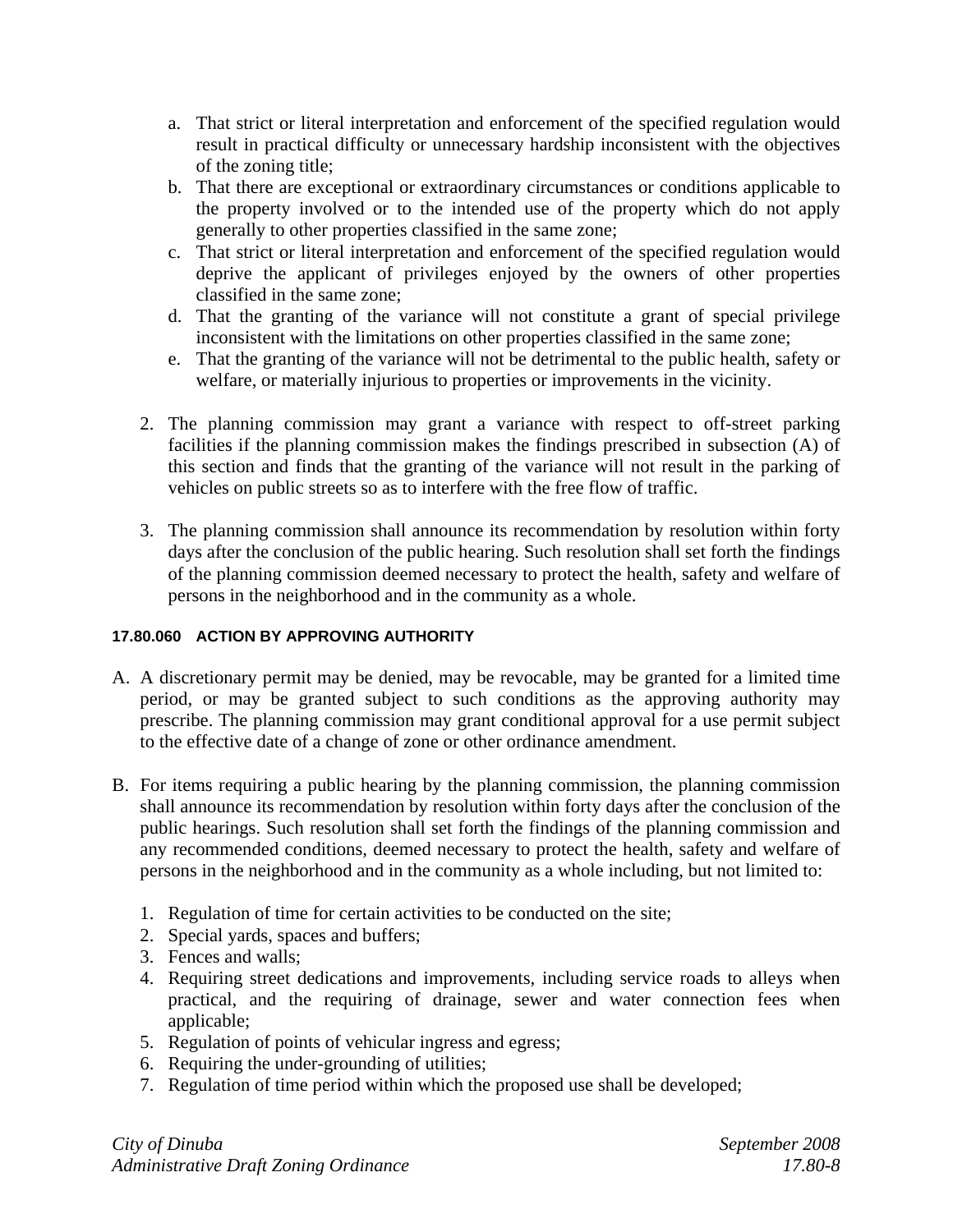- 8. A bond, deposit of money, recorded lien secured by deed of trust, or letter of credit for the completion of street and site improvements and other facilities or for the removal of such use within a specified period of time, to assure conformance with the intent and purposes set forth in this chapter;
- 9. Such other requirements which reasonably may be required by the decision maker.
- C. Action in writing.
	- 1. The determination on each application, including any required findings and any other reasons that serve to explain the determination, and all conditions of approval, shall be in writing.
	- 2. A copy of the written determination shall be forwarded to the applicant following the date of final determination and shall be made available, at cost, to any person desiring a copy of such determination.

## **17.80.070 NOTICES AND PUBLIC HEARINGS**

- A. Administrative approvals
	- 1. In the event an application is approved by the director, the owners of property within a radius of three-hundred feet (300) from the exterior boundaries of the property described in the application shall be notified in writing of the decision.
	- 2. All notices required by this section shall also be sent in the manner prescribed above to the members of the planning commission and the city council.
- B. Actions requiring a public hearing
	- 1. Discretionary permits processed per this section, that require a public hearing with public notification shall follow the procedures given in accordance with Section 17.04.060 of this title. However, the failure of any person or entity to receive notice shall not constitute grounds for any court to invalidate the action of the approving authority.

## **17.80.080 APPEALS**

- A. Appeal of administrative actions
	- 1. No decision of the director shall be effective until a period of thirty days has elapsed following the written notice of his decision. During this period, any property owners notified, any member of the planning commission or the city council, or the applicant may file an appeal to the commission. The appeal shall be filed in writing and set forth the reason for such appeal.
	- 2. An appeal and required fee shall be filed with the city, and shall state specifically wherein it is claimed that the director's decision is not supported by the evidence in the record.
	- 3. The planning commission shall hear the appeal within forty (40) days after the date of filing of such appeal. Notice of the planning commission's hearing shall be in conformance with Section 17.04.060 of this title.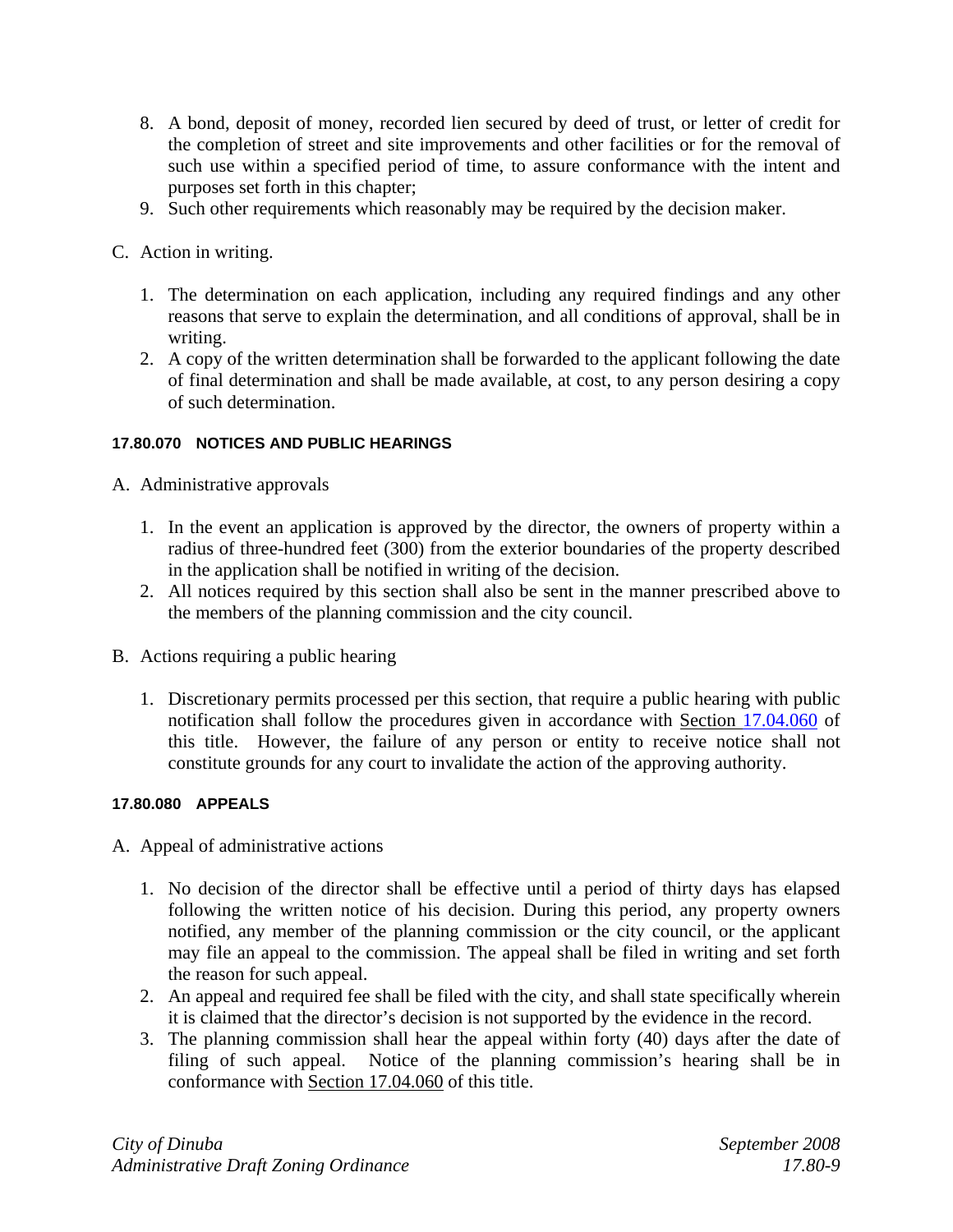- 4. The planning commission shall consider all of the factors set forth in Section 17.80.50, in developing its recommendation.
- 5. No decision of the planning commission shall be effective until a period of fifteen (15) days has elapsed following the written notice of its decision.
- 6. During this period any property owners notified or the applicant may file an appeal to the city council. The appeal shall be filed in writing and set forth the reason for such appeal.
- 7. If an application is disapproved by the director, or by the planning commission if appealed, or by the city council if an appeal is taken from the planning commission's decision, a record of such disapproval shall be made and kept on file.
- B. Appeal of actions taken by planning commission

Any person aggrieved by a final decision of the planning commission made under this title may appeal the decision to the city council within fifteen (15) days of the date the decision is final. Actions of the planning commission that are recommendations only shall not be considered final decisions.

- 1. The city council shall hear such appeal of the planning commission's decision within forty (40) days after the date of the filing of such appeal. Notice of the city council hearing shall be in conformance with Section 17.04.060 of this title.
- 2. The applicant shall be notified in writing at the address shown on the application of the director's decision; of the planning commission's decision if such an appeal is made; or of the city council's decision if an appeal is taken from the planning commission's decision.
- 3. The city council may affirm, reverse or modify a decision regarding a discretionary permit. If modified, the city council shall, on the basis of the record transmitted by the planning commission and such additional evidence as may be submitted, make the findings prerequisite to the granting of a discretionary permit prescribed in Section 17.80.020 of this chapter.
- 4. A discretionary permit shall become effective immediately when granted or affirmed by the city council.
- C. City Council review of planning commission action
	- 1. Within fifteen (15) days of the date an action under this title by the planning commission is final and in the absence of an appeal being filed, the city council may, on its own motion, but with not less than four affirmative votes, order a review of the action by the council.
	- 2. The council may determine by resolution that the public interest and welfare require a further hearing and order a hearing to be conducted by the council at a time fixed in the resolution. The time fixed for the hearing shall be within thirty days after the commission's decision was filed with the city clerk. Notice of such hearing shall be given in the manner set forth in this chapter.
	- 3. At its hearing, the council may affirm, modify or reverse the commission's decision.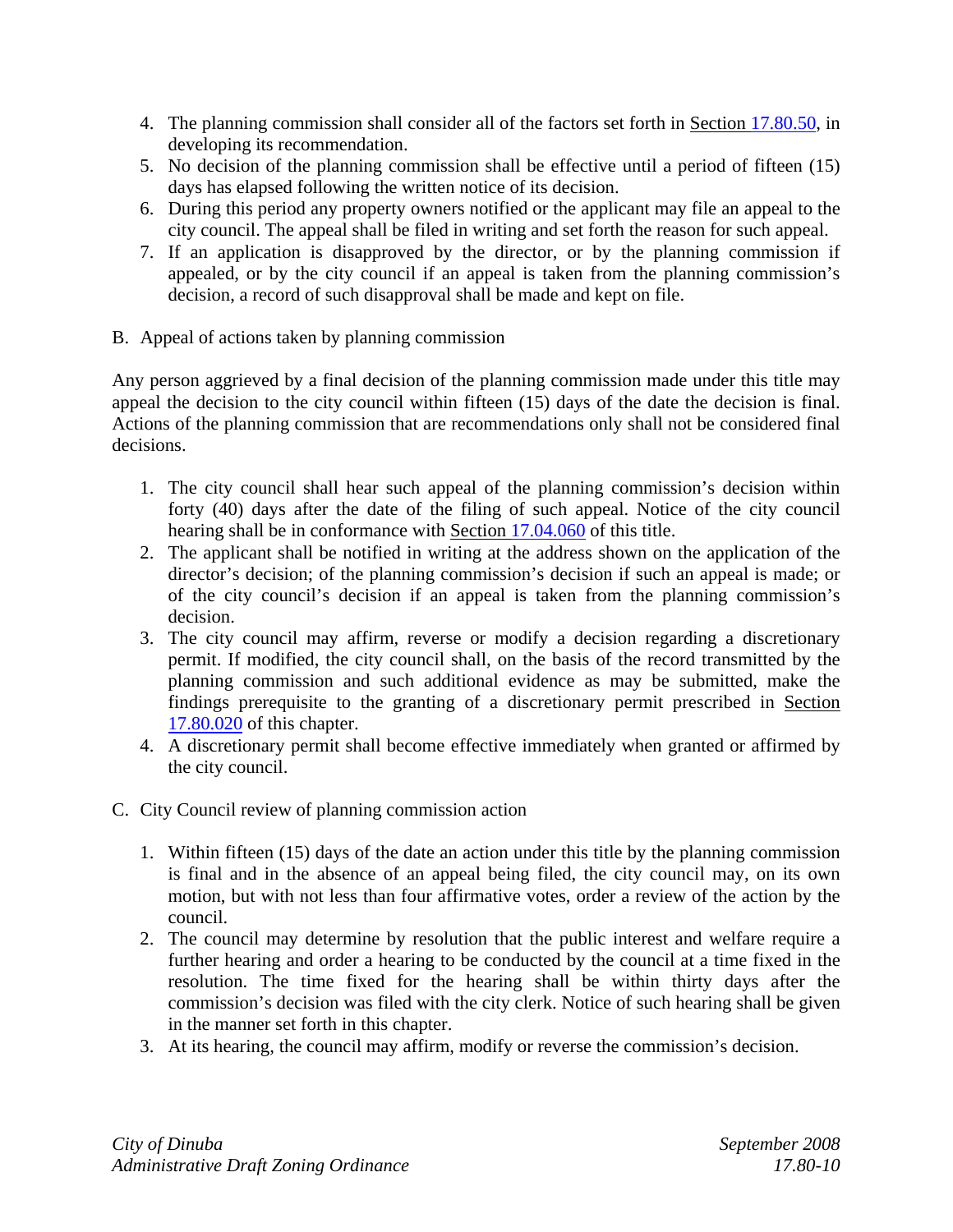## **17.80.090 DISCRETIONARY PERMIT TO RUN WITH THE LAND**

A. A use permit granted pursuant to the provisions of this chapter shall run with the land and shall continue to be valid upon a change of ownership of the site or structure which was the subject of the use permit application.

#### **17.80.100 REVOCATION OF DISCRETIONARY PERMITS**

- A. Reasons for revocation. Any discretionary permit granted pursuant to this title may be revoked:
	- 1. If any of the conditions or terms of such permit are violated;
	- 2. If the use or its operation violates any applicable provision of the Dinuba Municipal Code or any state or federal law;
	- 3. If in granting the permit, the planning commission or city council considered information provided by, or on behalf of, the permittee which was materially erroneous or misleading, regardless of fault; or
	- 4. If the use is conducted so as to be detrimental to the public health, welfare or safety or so as to be a nuisance.
- B. Revocation hearing. The planning commission shall hold a hearing on any proposed revocation after giving written notice to the permittee at least ten days prior to the hearing. At the conclusion of the hearing, if the commission finds that any one of the grounds listed above exists, the commission may revoke the permit and terminate all rights granted thereunder and order the cessation of any use and may further order the removal of any structure or portion thereof which has been permitted by said permit. The decision of the planning commission may be appealed to the city council.
- C. City council revocation. The city council, on its own motion, at a public hearing, with or without a recommendation from the planning commission, may revoke any conditional use permit for noncompliance with the conditions set forth in granting such permit.

## **17.80.110 EXPIRATION OF USE PERMIT OR VARIANCE FOR FAILURE TO EXERCISE RIGHTS**

- A. All rights granted by approval of a use permit or variance shall expire and the permit or variance shall be null and void if not exercised within the time specified in the approval or, if no time is specified, within one year of the effective date of approval.
- B. A right granted by a variance or use permit requiring a building permit shall be deemed exercised when the permit has been secured, continuous on-site construction activity such as the pouring of a foundation, installation of utilities or other similar substantial improvements has commenced and the construction is being diligently pursued to completion. Grading of a site shall not constitute construction activity.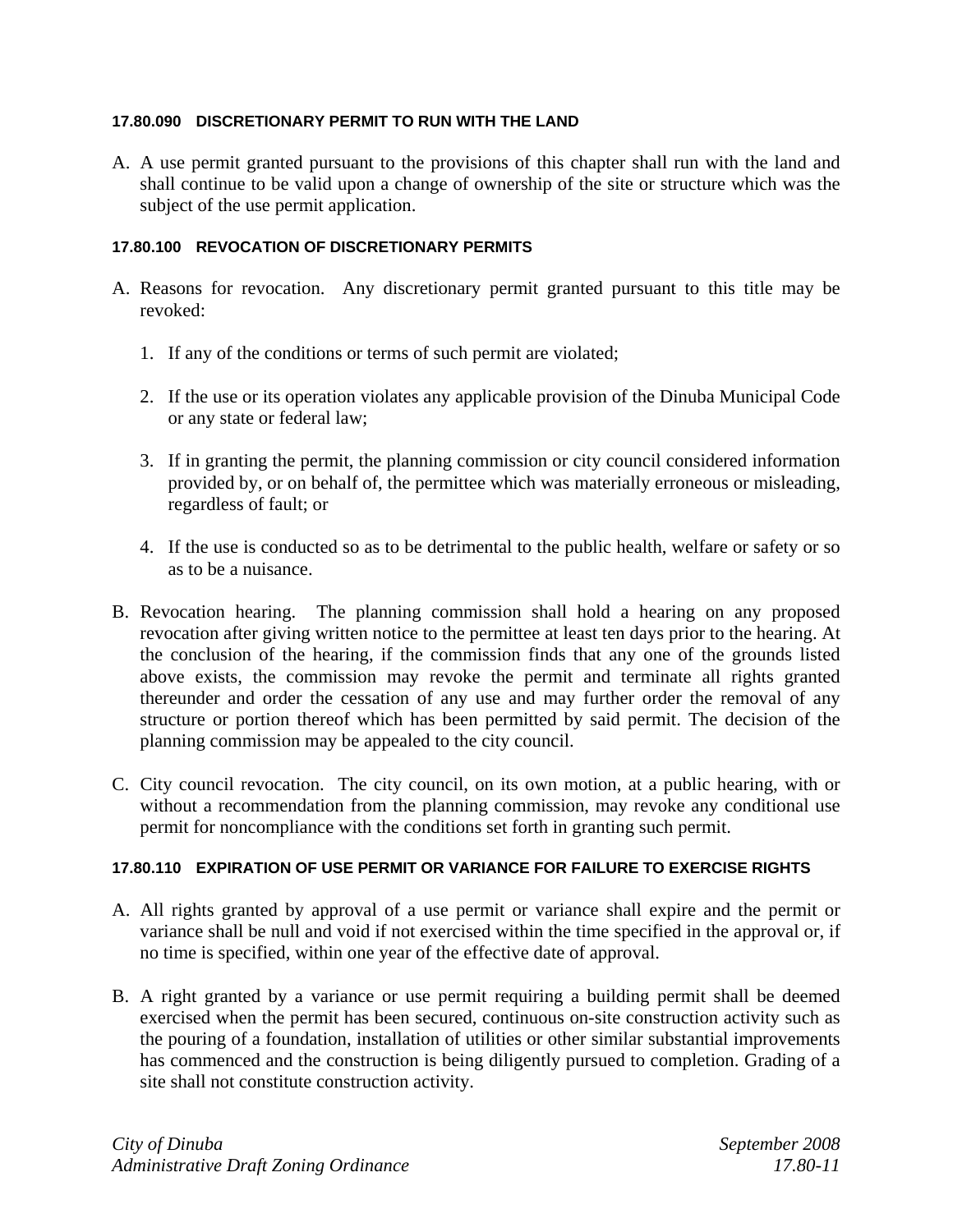C. A right not requiring a building permit shall be deemed exercised when the activity permitted has commenced to the extent authorized by the variance or conditional use permit.

## **17.80.120 EXTENSION OF TIME**

Upon a showing of good cause by the applicant prior to expiration of the approval of the discretionary permit, the body which rendered the original decision on a discretionary permit may grant a one year extension of time within which to exercise the rights granted. A maximum of three time extensions may be rendered, at which time the approval will be considered null and void.

## **17.80.130 EXPIRATION BY NONUSE**

Any use permit or variance shall expire and become null and void when the use permitted by the permit or variance is discontinued for a continuous period of one (1) year. The non-renewal of a business license establishes a presumption that the activity for which it was issued has been discontinued.

## **17.80.140 RE-APPLICATION**

- A. Administrative Actions. No person, including the original applicant, shall reapply for a similar use on the same land, building or structure within a period of one year from the date of the final decision on such previous application unless such decision is a denial without prejudice.
- B. Application-Resubmittals. If an application for a use permit has been denied wholly or in part by the planning commissioner city council, or if an application for zoning has been denied wholly or in part by the city council, no new application for substantially the same use permit or zoning shall be resubmitted for a period of one year from the effective date of the final denial of the application, unless the planning commission or city council, for good cause, grants permission to do so.
- C. The planning commission or the city council may initiate a rezoning without restriction by this section.
- D. An application for the same variance, once denied, may not be resubmitted unless the city council or planning commission, for good cause, grants permission to do so.

## **17.80.150 BUILDING PERMIT**

Before a building permit shall be issued for any structure or sign proposed as part of an approved site plan, the building official shall determine that the proposed building location, facilities and improvements are in conformity with the approved site plan. Before a building may be occupied or a sign erected, the building official shall certify that such improvements have been made in conformity with the plans and conditions approved by the city.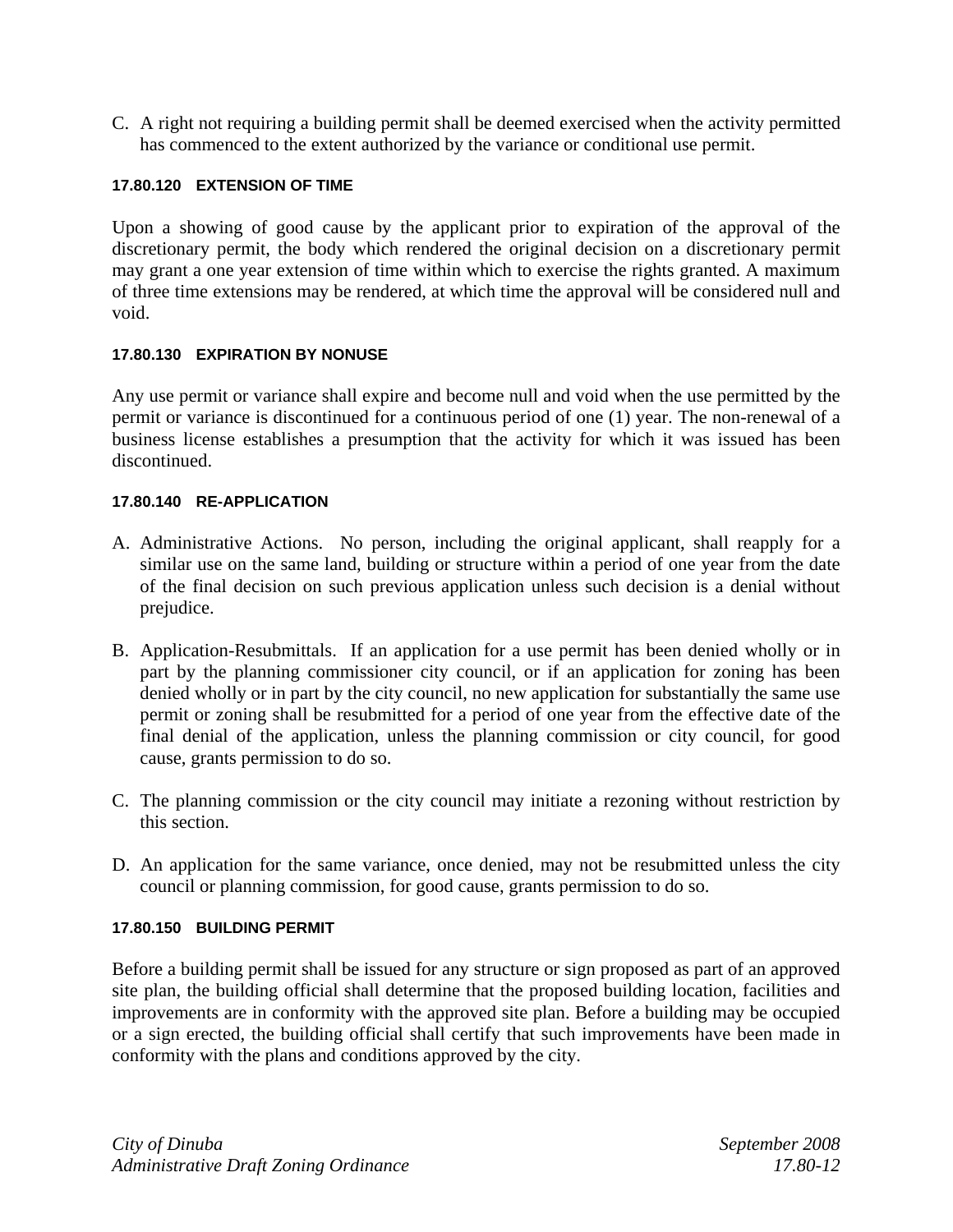# **Chapter 17.82 DESIGN GUIDELINES**

| 17.80.010 | Purpose           |
|-----------|-------------------|
| 17.80.020 | Design Guidelines |

#### **17.82.010 PURPOSE**

The City of Dinuba is concerned with the appearance of the built environment. It is important that new development present an appearance of quality and architectural variation. The design standards set forth below reflect community values, ensure that high standards of design are evident in all development and that the development is consistent with the intended use and provide quality-of-life amenities where applicable.

#### **17.82.020 DESIGN GUIDELINES**

- A. The site should be designed so as to create a development which is pleasant in character, human in scale and facilitates on-site circulation.
	- 1. The location and design of the project should not unnecessarily adversely impact surrounding properties or harm the public health, safety or general welfare.
	- 2. Existing natural features such as trees, other native vegetation, natural ground forms, water and view shall be retained to the maximum extent feasible.
	- 3. The visual impact and presence of vehicles shall be minimized by generally siting parking areas to the rear or side of the property rather than along street frontages, and screening parking areas from view, both interior and exterior to the site.
	- 4. All exterior lighting is to be directed onto the site and away from adjacent residential properties.
	- 5. Where appropriate due to the nature of the project, bicycle parking with access from adjacent streets, driveways or paths shall be provided.
	- 6. Traffic congestion or impairment of traffic visibility shall be avoided.
	- 7. Pedestrian safety and welfare shall be protected.
	- 8. Parking areas shall be provided in accordance with Section 17.64.070.
- B. There is no single architectural style and design theme for Dinuba. Good architectural style and design should reflect compatibility with the character of the area. Compatibility includes building style, size, setback, form, color and material considerations.
	- 1. The architectural style and design shall enhance the neighborhood and contribute beneficially to the overall design quality and visual character of the community, and maintain a stable, desirable character.
	- 2. A consistent color scheme should be used throughout a project and the scheme(s) should not contrast negatively with the character of the area.
	- 3. The design of projects containing many buildings should provide variety in building size and massing. A mixture of single and multi-story buildings should be used.
	- 4. The architectural scheme (form, materials, color and detailing) of a building should be carried throughout all exterior elevations to achieve design, harmony and continuity.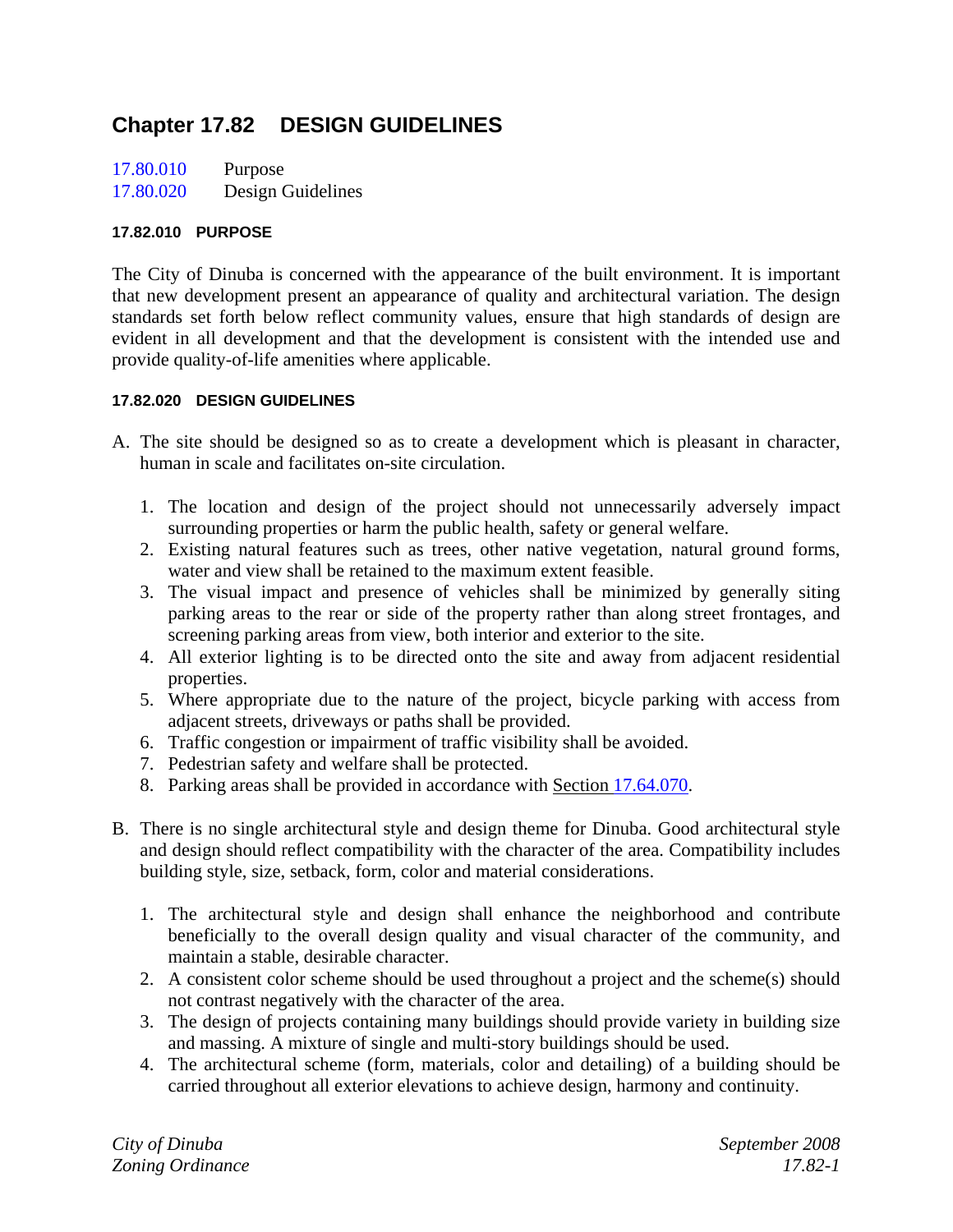- 5. Coordinate roof shape, color and texture with the overall building design.
- 6. Continue on all elevations the architectural character established for the street facing elevations to the extent possible.
- 7. Mechanical equipment and utilities, with the exception of solar heating panels, shall be architecturally screened from view. Rooftop mechanical and electrical equipment and appurtenances to be used in the operation and maintenance of a building shall be installed so as not to be visible from any point at or below the roof level of the subject building. This requirement shall apply in construction of new buildings, and in any alteration of mechanical systems of existing buildings that results in significant changes in such rooftop equipment and appurtenances. The features so regulated shall, in all cases, be either enclosed by out building walls or parapets, or grouped and screened in a manner architecturally compatible with the building. Minor features not exceeding one foot in height shall be exempted from this requirement, except that such minor features shall be of a color that minimizes glare and blends with the building. Ground or interior-mounted mechanical equipment is strongly recommended.
- 8. Ensure that the physical proportion's of the project and the manner in which the project is designed is appropriate in relation to the size, shape and topography of the site and adjacent developments.
- 9. Buildings with box-like appearances, lacking architectural variation on all elevations, are discouraged. Architectural variation can be achieved through a variety of design techniques, including but not limited to:
	- a. Off-setting or varying building setbacks;
	- b. Providing covered porches, balconies and entries;
	- c. Combining single-story and two-story construction in a single building, with singlestory nearest property lines;
	- d. Varying roof lines, height and type and building elevations.
	- e. Providing meandering sidewalks.
- 10. Each project shall contain a sufficient number of trash enclosures to adequately serve the use. Said enclosures shall be constructed to city standard specifications.
- 11. Screen exterior trash and storage areas, service yards, loading docks and utility services from view of all nearby streets and adjacent structures in a manner that is compatible with building and site design.
- 12. All sides of commercial buildings shall be architecturally treated to produce an aesthetically pleasing facade which is of a design compatible with surrounding commercial buildings and the character of the community.
- 13. Signage should be compatible with the architectural style and design of the building and should contribute beneficially to the overall design quality and visual character of the community.
- C. Landscaping should be included in any project design to create a pleasing appearance from both within and off the site. Site landscaping should be utilized to promote the character of the city, particularly as demonstrated by large shade trees.
	- 1. Landscape and Irrigation Plans Required. A landscape and irrigation plan drawn to scale and dimensioned shall be submitted to the development services division for all new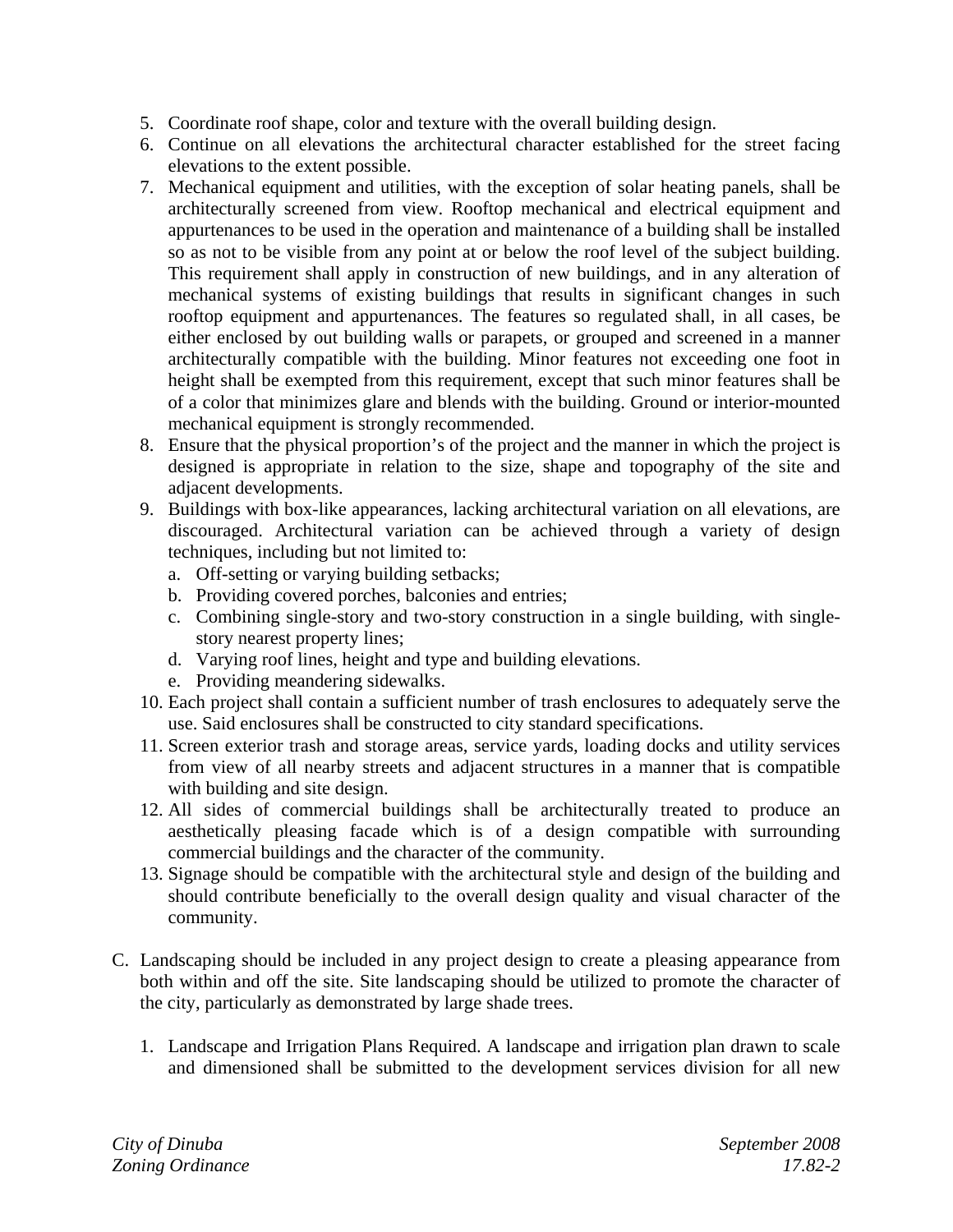projects in all nonresidential zones, and for all new residential projects of two (2) or more units.

- a. Landscape Plan Contents. A landscape plan shall contain at a minimum the following information:
	- i. List of plants (common and botanical names).
	- ii. Plant size, trees shall be a minimum of fifteen gallon and shrubs a minimum of five (5) gallon.
	- iii. Plant location, with size and type identification.
	- iv. Location of existing trees with a trunk diameter of six inches or greater.
- b. Irrigation Plan Contents. An irrigation plan shall contain at a minimum the following information:
	- i. Location, type and size of lines.
	- ii. Location, type, gallonage output, and coverage of heads.
	- iii. Location and size of valves.
	- iv. Location and type of controller.
	- v. Location and type of back flow prevention device.
	- vi. Available water pressure, water meter outlet size, and flow rates at meter.
- 2. Maintenance of Landscape. Planting areas shall be permanently maintained, including watering, weeding, pruning, trimming, edging, fertilizing, insect control, and replacement of plant materials and irrigation equipment as needed to preserve the health and appearance of plant materials. All trees, shrubs, and plants which, due to accident, damage, disease, or other cause, fail to show a healthy growth shall be replaced. Replacement plants shall conform to all the standards which govern the original planting installation.
- 3. Landscaping for commercial, industrial and multifamily uses shall be irrigated with an automatic, timed sprinkler system.
- 4. Native and mature trees and vegetation shall be retained and integrated.
- 5. Landscaping should be planned as an integral part of the project and not simply located in leftover space after parking and building siting.
- 6. Street trees shall be installed in accordance with the city street tree master plan.
- 7. Dense landscaping shall be installed to screen unattractive views and features such as storage areas, trash enclosures, and transformers.
- 8. Landscaping within and adjacent to parking areas shall be provided to screen vehicles from view and minimize the expansive appearance of parking areas.
- 9. Deciduous trees along the south and west building exposures shall be encouraged.
- 10. Ground cover shall be of live plant material. Gravel, colored rock, bark, and similar materials are generally not acceptable.
- 11. Landscaping shall permit adequate sight distance for motorists and pedestrians entering and exiting the site. 12. Landscaping shall be designed and maintained so as to prevent illegal or inappropriate access onto or into any structure by climbing trees and bushes.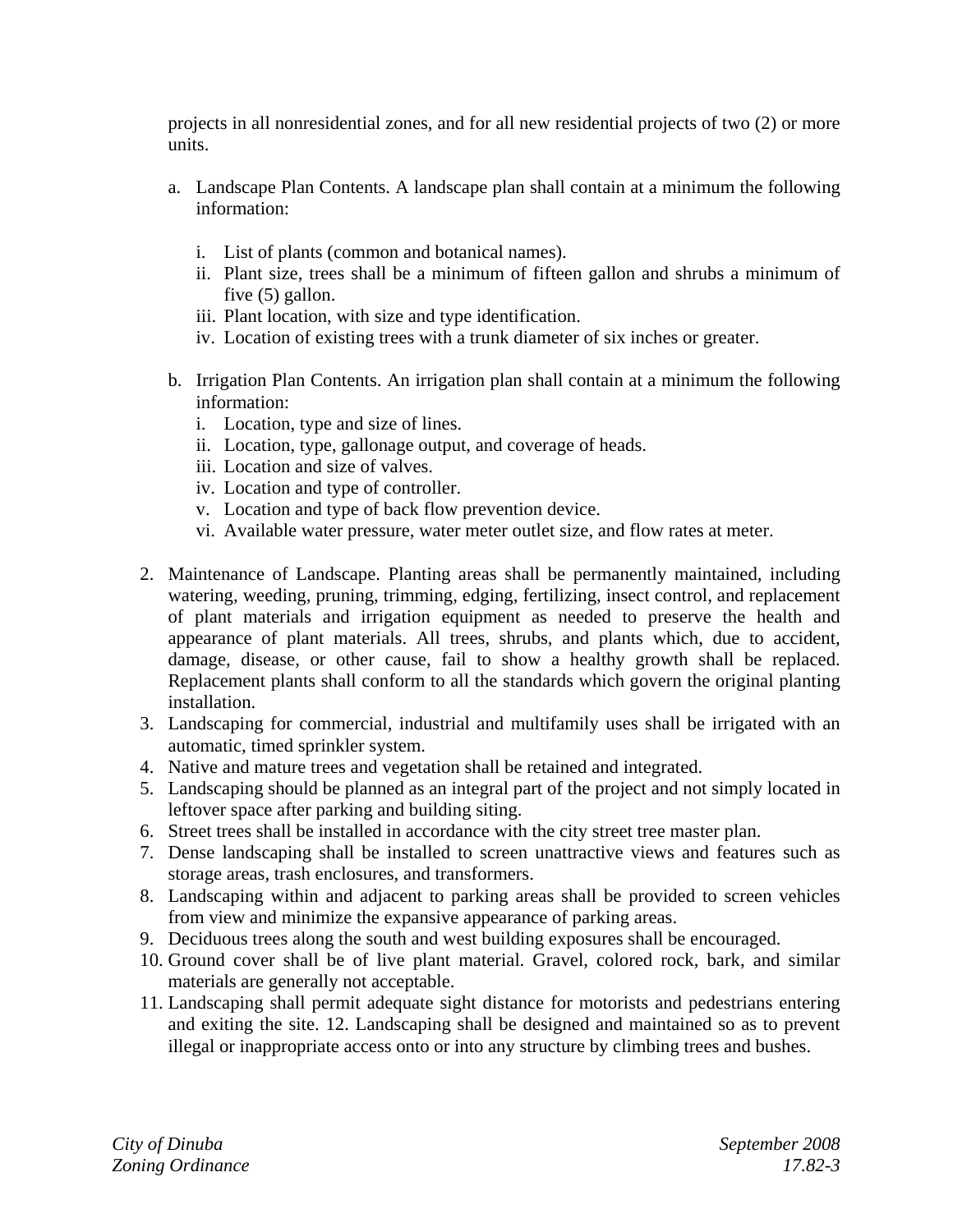# **Chapter 17.84 DENSITY BONUS**

# *Sections:*

| 17.84.010 | Purpose                                                   |
|-----------|-----------------------------------------------------------|
| 17.84.020 | Eligibility for density bonus, incentives, or concessions |
| 17.84.030 | Allowed density bonuses                                   |
| 17.84.040 | Allowed incentives or concessions                         |
| 1701070   |                                                           |

17.84.050 Processing of density bonus and incentive request

# **17.84.010 PURPOSE**

- A. The purpose of this density bonus chapter is to contribute to the feasibility of developing lower income housing within the city of Dinuba. In accordance with Government Code Section 65915 et seq., the City shall grant to developers who meet all requirements of this chapter either (1) a density bonus and an additional concession(s) or incentive(s) as allowed by this chapter, unless the City determines these benefits are unnecessary to provide for affordability of housing in the City pursuant to the provisions of this chapter and other applicable laws.
- B. This chapter establishes procedures and criteria for use in the consideration of density bonuses for residential rental and ownership housing developments consistent with State Density Bonus Law requirements. In case of inconsistencies or ambiguities in or between this chapter and State Code, State Code shall prevail.
- C. Nothing in this chapter prohibits the City from granting a density bonus greater than herein allowed for a project that meets the requirements of this chapter, or from granting a lower density bonus, or no bonus, for projects that do not meet these requirements.

# **17.84.020 ELIGIBILITY FOR DENSITY BONUS, INCENTIVES OR CONCESSIONS**

- A. Residential units. The city shall grant a density bonus and other incentives or concessions to applicants for residential projects who agree to provide affordable or senior housing pursuant to the provisions of Government Code Sections 65915 through 65918 or successor statute.
- B. Land donations and child care facilities. The city shall grant an additional density bonus or other incentives or concessions to applicants for residential projects who agree to donate land for affordable housing development and/or provide a child care facility pursuant to the provisions of Government Code Sections 65915 through 65918 or successor statute.
- C. The density bonus and incentives or concessions provided by this Chapter shall be available only to housing developments of five (5) or more dwelling units.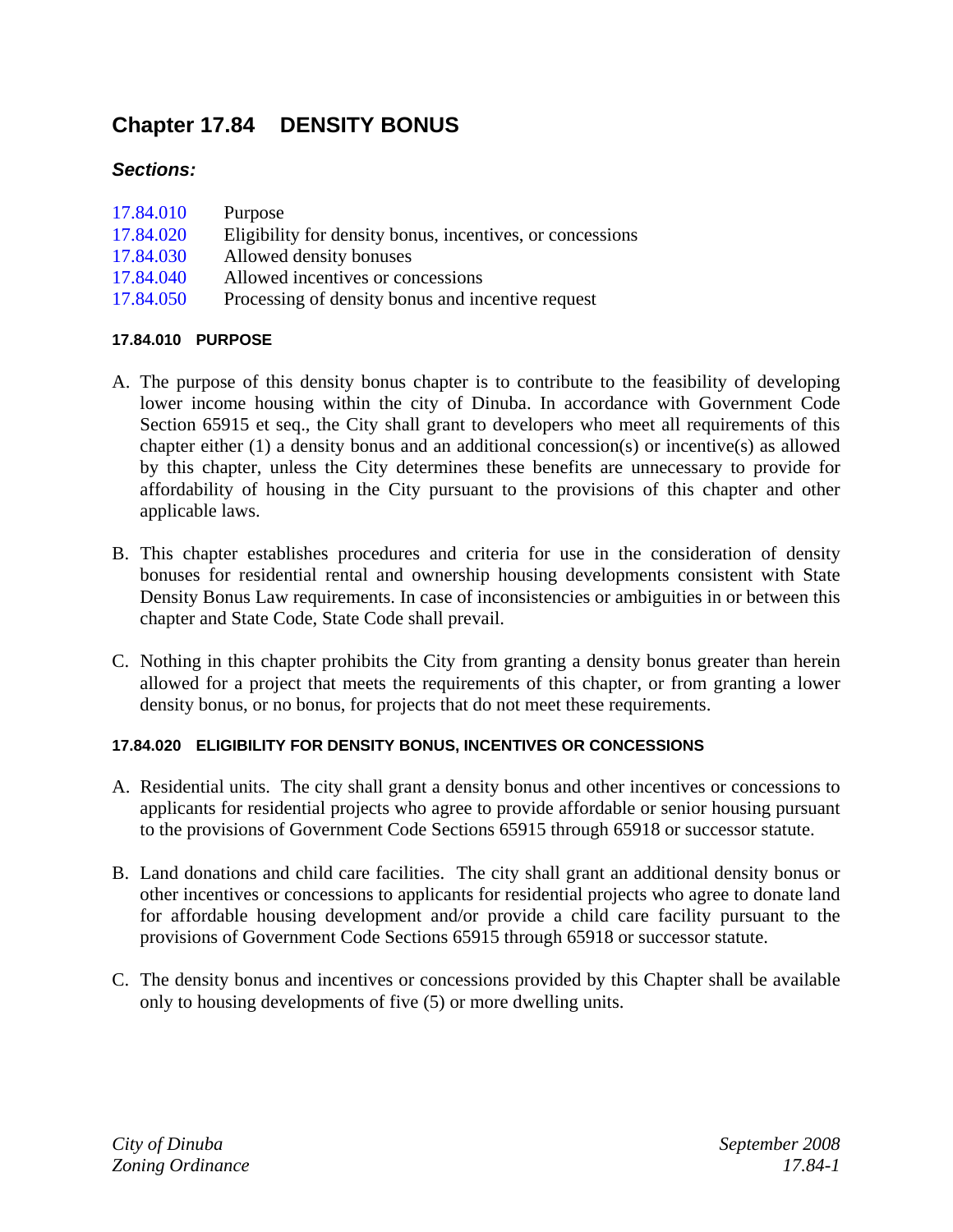#### **17.84.030 ALLOWED DENSITY BONUSES**

The amount of the density bonus granted shall be determined pursuant to the provisions of Government Code Sections 65915 through 65918 or successor statute.

- A. Bonus Determination. The city may choose to grant a density bonus greater than provided in the provisions of Government Code Sections 65915 through 65918 or successor statute for a development that exceeds the requirements of state law.
- B. Requirements for amendments or discretionary approval. The granting of a density bonus shall not be interpreted, in and of itself, to require a General Plan Amendment, zoning change or other discretionary approval separate from the discretionary approval otherwise required for the project.

## **17.84.040 ALLOWED INCENTIVES OR CONCESSIONS**

- A. Applicant request and city approval. An applicant may submit to the city a proposal for the specific incentives or concessions listed in Subsection B (Types of incentives) below, that the applicant requests in compliance with this Chapter. The city shall grant an incentive or concession request that complies with this Chapter unless the County makes specific findings pursuant to the provisions of Government Code Sections 65915 through 65918 or successor statute.
- B. Types of incentives. For the purposes of this Chapter, incentives or concessions include any of the following:
	- 1. A modification of development standards pertaining to building height, open space, lot size requirements, street access, off-street parking, landscaping, fencing, a reduction in setback and square footage requirements or off-site improvements. Such reduction or modification requirements must exceed the minimum building standards approved by the California Building Standards Commission in compliance with Health and Safety Code Section 18901 et seq.
	- 2. Approval of mixed use zoning in conjunction with the housing project if commercial, office, industrial or other land uses will reduce the cost of the housing development and if such nonresidential uses are compatible with the housing project and the existing or planned development in the area where the housing project will be located; and
	- 3. Other regulatory incentives or concessions proposed by the developer or the city which result in identifiable cost reductions;
	- 5. Direct financial incentives which include in order of city priority:
		- a. Financial contributions or mortgage financing from the redevelopment agency's twenty percent set aside for low and moderate income housing (as available),
		- b. Modification of dedication requirements,
		- c. Waiver or reduction of fees (not including connection charges),
		- d. Provision of publicly owned land.

*City of Dinuba September 2008 Zoning Ordinance 17.84-2*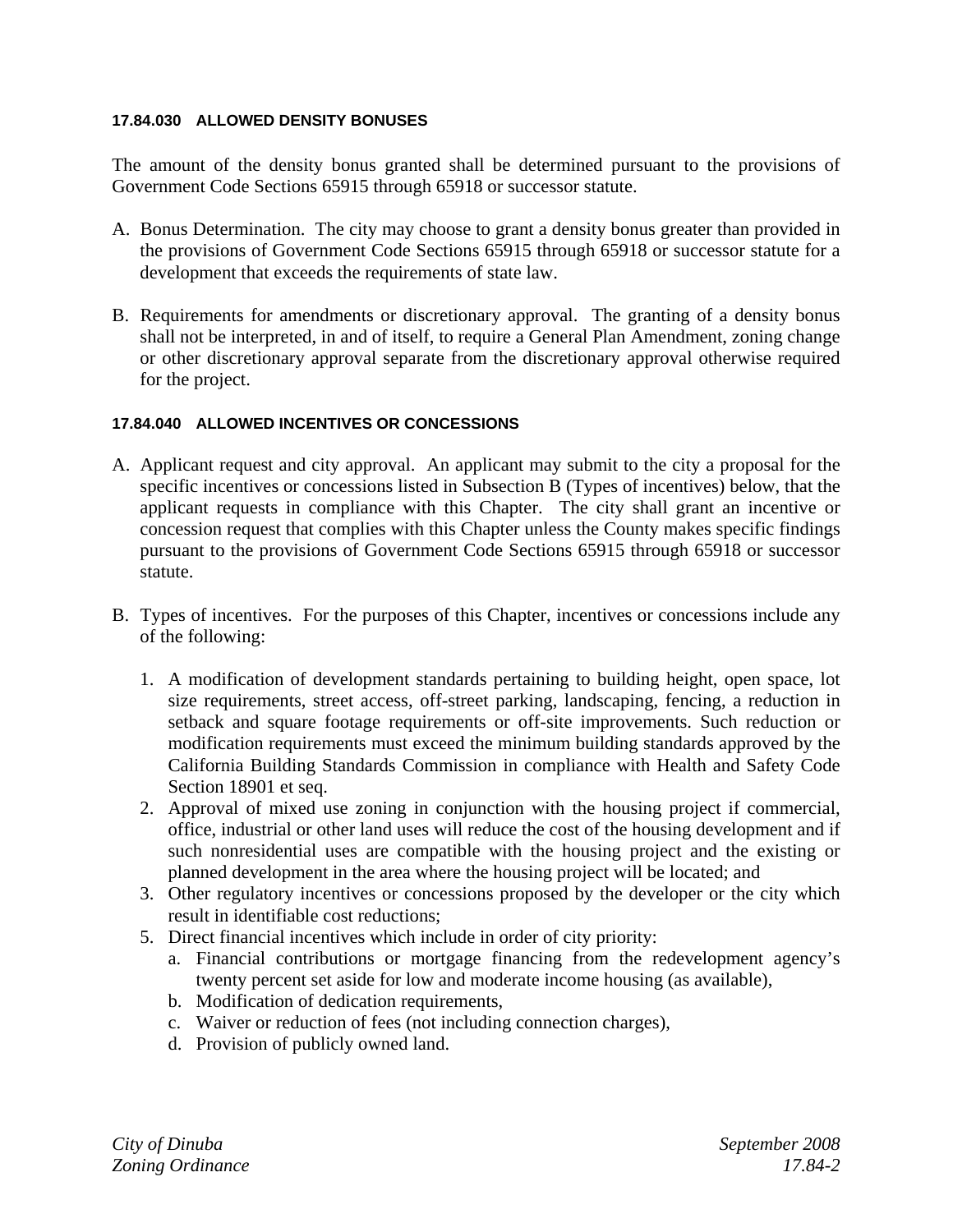C. Requirements for amendments or discretionary approval. The granting of an incentive or concession shall not be interpreted, in and of itself, to require a General Plan Amendment, zoning change or other discretionary approval separate from the discretionary approval otherwise required for the project.

## **17.84.050 PROCESSING OF DENSITY BONUS AND INCENTIVE REQUEST**

- A. Preliminary proposal and formal application. Consistent with Government Code Section 65915(d), prior to the submittal of a formal application, an applicant should obtain preapplication and other preliminary consultations with the director and other officials in order to obtain information and guidance before entering into binding commitments and incurring substantial expense in the preparation of plans, surveys and other data. The preliminary consultation should relate to a specific development proposal that outlines the concept and characteristics of the project, and the application shall contain the following information. If no preliminary proposal is submitted, the applicant shall provide the following information at the time of formal application in addition to the city's standard application requirements. The city may, at its discretion, waive any of these submittal requirements.
	- 1. Site information. The Assessor's Parcel Number, gross and net acreage, land use and zone designation of the project site.
	- 2. Number of units. The total number of units proposed (not including the density bonus units).
	- 3. Density bonus units. The number of density bonus units requested.
	- 4. Affordable units. The number of very low income, low income, moderate income, and/or senior units proposed.
	- 5. Incentives. Any additional incentives requested.
	- 6. Financial information. Complete financial information and projections for the project. The city may request and the applicant shall provide any additional information the city deems necessary to determine the financial feasibility of the income restricted units. The city may require the applicant to pay for a review by an independent consultant to assist the city in determining whether certain development incentives are necessary to make the income restricted units economically feasible.
	- 7. Site plan. A site plan in accordance with Chapter 17.80.

Within 30 days of receipt of a complete written proposal, the director shall notify the applicant in writing of: the types of incentives which may be recommended in order to comply with this Chapter; and whether staff may support the granting of a density bonus on the basis of required development standards and findings.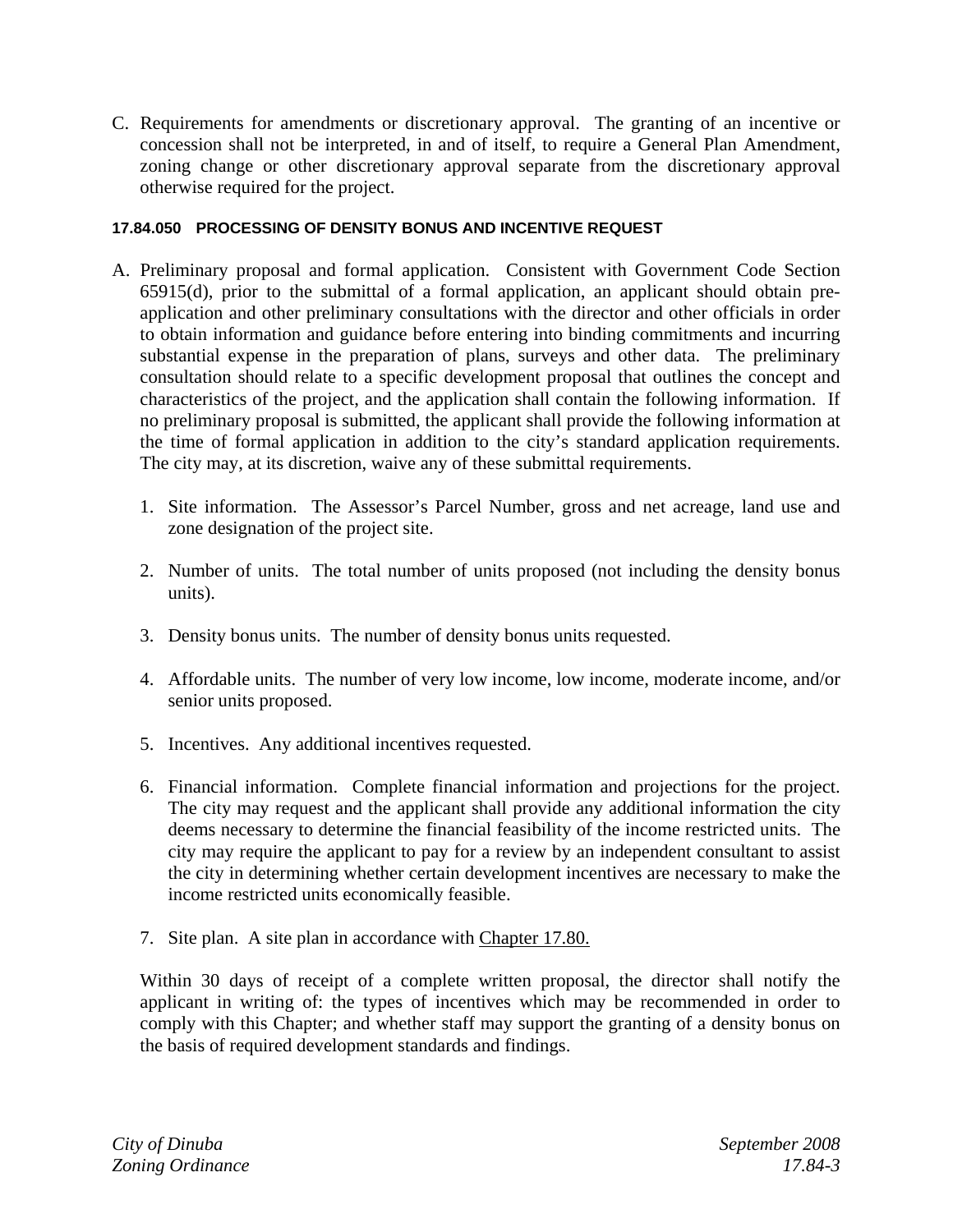- B. Density bonus distribution. The target units must be compatible in floor plan, furnishings and exterior design to non-designated units. Further, the target units must be reasonably dispersed throughout the development.
- C. Affordable housing agreement. Each density bonus project shall record an affordable housing agreement and resale and/or rental restrictive covenant, or other equivalent document approved as to form by the City Attorney, which outlines:
	- 1. The sales and/or rental prices for the various types of units to be established; and
	- 2. Provisions for the sale, resale, renting and restrictions that will be applicable to the project and which ensure the continued availability of units for purchase or occupancy by persons of very low, low and moderate incomes. All affordable units shall be restricted the maximum period allowed by Government Code Sections 65915 through 65918 or successor statute.
- D. Annual review. The developer/property owner must provide the community development department a yearly accounting of. total units occupied, total units vacant, total units occupied by the targeted income groups and the total by which the units set aside fell short of the required number of units per the development agreement(s). In the event of default, the city shall have access to and inspect all of the books and records of developer pertaining to the development. The city shall also take whatever other action at law or in equity may appear necessary or desirable to enforce the obligations, covenants and agreements of the developer.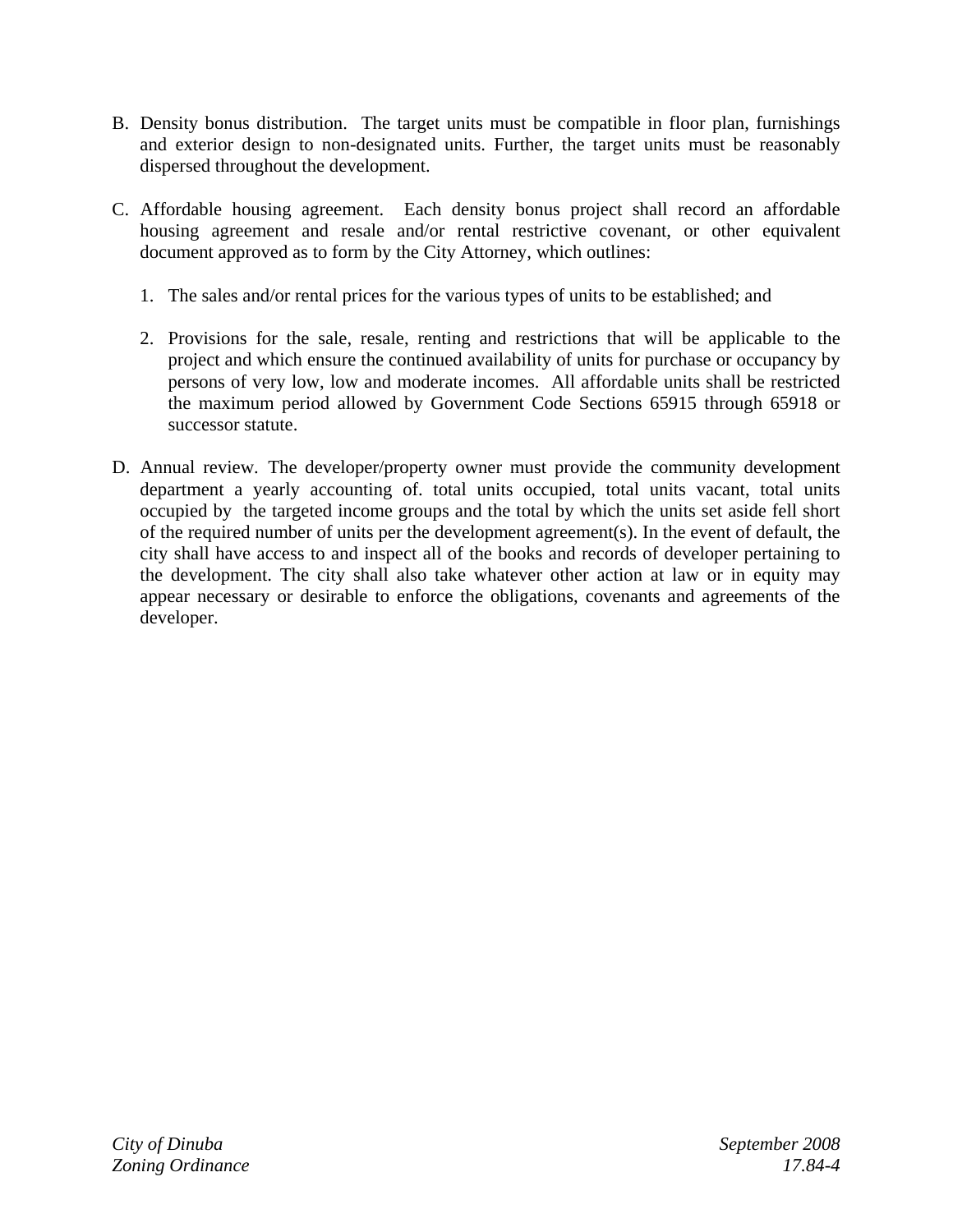# **Chapter 17.92 PLANNED UNIT DEVELOPMENTS**

# *Sections:*

| 17.92.010 | Purpose              |
|-----------|----------------------|
| 17.92.020 | <b>Districts</b>     |
| 17.92.030 | Permitted uses       |
| 17.92.040 | Site area            |
| 17.92.050 | <b>Standards</b>     |
| 17.92.060 | Use permit procedure |
| 17.92.070 | Required findings    |
| 17.92.080 | Amendments           |
| 17.92.090 | Timing               |

## **17.92.010 PURPOSE**

- A. Planned unit developments (PUDs) are encouraged to achieve a more functional and aesthetically pleasing living and working environment which otherwise might not be possible by strict adherence to the regulations of this title.
- B. A planned unit development may include a combination of different dwelling types and/or a variety of land uses which are made to complement each other and harmonize with existing and proposed land uses in the vicinity, by design. The approval of a PUD is intended to be discretionary rather than an entitlement.

# **17.92.020 DISTRICTS**

A PUD may be located in any district upon the granting of a conditional use permit or by applying the PUD overlay district in accordance with the provisions of Chapter 17.60 of this title.

#### **17.92.030 PERMITTED USES**

- A. A PUD shall include only those uses permitted, either as permitted uses or conditional uses, in the zoning district in which the planned unit development is located, subject to the following exceptions:
	- 1. Any combination of uses permitted in an RA, R, RM or PO district;
	- 2. Any combination of uses permitted in any C-1, C2, C-3, C-4, M-1 or M-2 district as a permitted use, a use permitted by administrative approval or conditional use may be located in a PUD located in an M-1 or M-2 district.

#### **17.92.040 SITE AREA**

The minimum site area for a PUD shall be one (1) acre.

*City of Dinuba September 2008 Zoning Ordinance 17.92-1*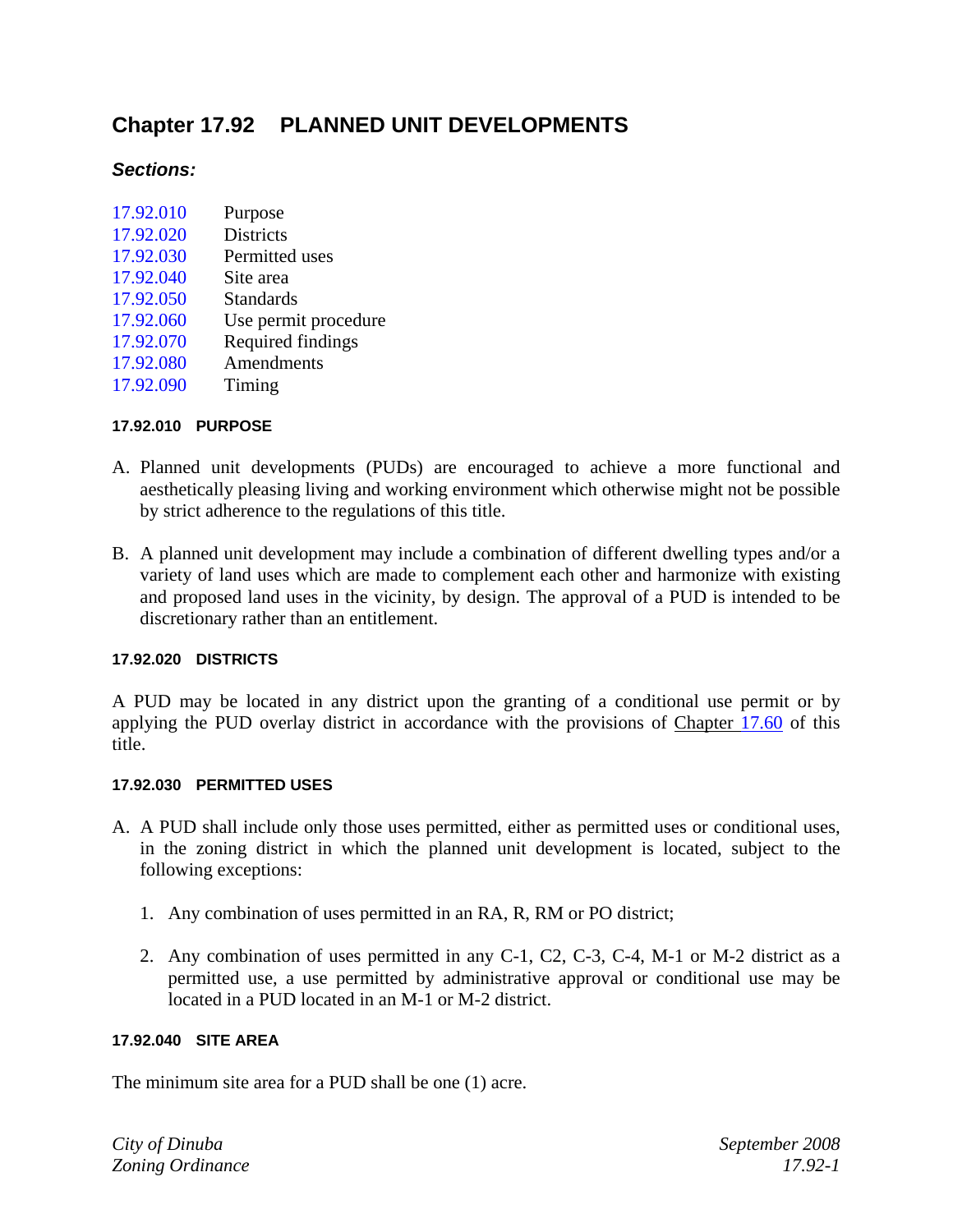#### **17.92.050 STANDARDS**

- A. The standards of site area and dimensions, site coverage, yard spaces, distances between structures, off-street parking and off-street loading facilities and landscaped areas need not be equivalent to the standards prescribed for the regulation for the district in which the PUD is located if the applicant has demonstrated by his design proposal that the objectives of the zoning title and the objectives of this chapter will be achieved.
- B. The number of dwelling units shall not exceed the maximum density prescribed by the general plan or the site area regulations in which the planned unit development is located, subject to a density bonus which may be granted by the city council upon recommendation by the planning commission. A density bonus may be granted as part of a planned development based on the following guidelines:

| Percent of Net Site Area in Usable Open Space Density Bonus |     |
|-------------------------------------------------------------|-----|
| 6% to 10%                                                   | 6%  |
| 11\% to 20\%                                                | 10% |
| 21\% to 25\%                                                | 20% |
| Over $25%$                                                  | 25% |

- C. Usable open space shall be provided for all planned unit developments which include residential uses. Such open space shall include a minimum of five (5) percent of the net site area of the residential portion of a PUD.
- D. PUD's shall be subject to the following site design criteria:
	- 1. Location of proposed uses and their relationship to each other shall be consistent with general plan policies and zoning requirements.
	- 2. The natural environment of a site is to be considered as part of the design criteria. Such features as natural habitats, the view shed and mature vegetation are to be considered.
	- 3. If a planned unit development is located adjacent to an arterial or collector street, or other existing possible land use conflict, adequate buffering shall be included in the plan.
	- 4. Landscaping shall conform with the general standards imposed by the underlying zone. Additional landscaping may be required as part of a PUD.
	- 5. Vehicle circulation shall be based on a street pattern as outlined within the circulation element of the general plan. Use of private streets and variations to normal city street standards are encouraged.
	- 6. Pedestrian access and bicycle paths should be incorporated within PUDs when possible.
	- 7. Required parking shall conform with the parking standards contained in Chapter 17.64 of this title.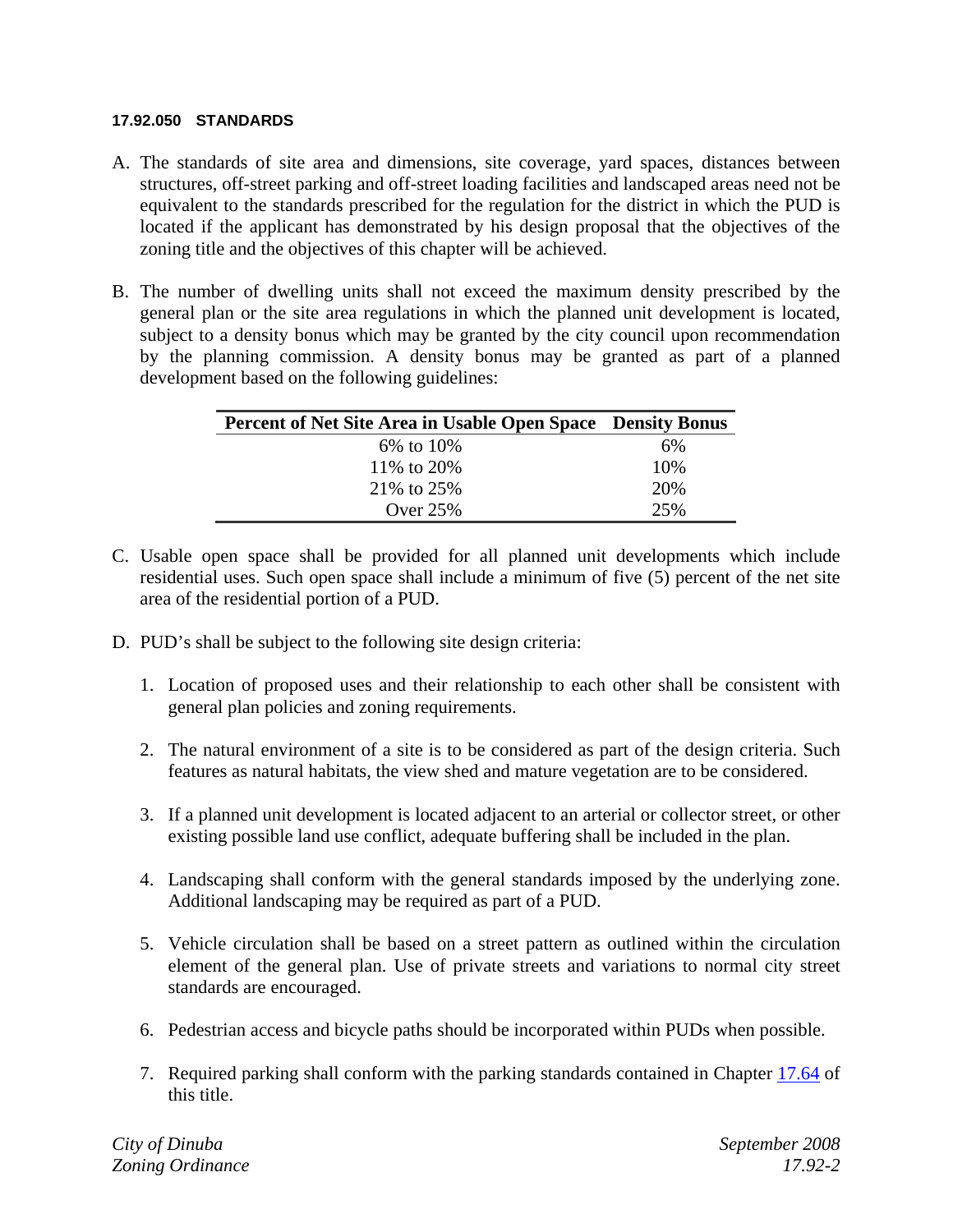- 8. Guest parking and storage parking shall be encouraged.
- 9. All parking shall be screened from adjacent public right-of-way. Such screening may include dense plantings, fences, landscaped berms or grade separation.

## **17.92.060 USE PERMIT PROCEDURE**

The regulations prescribed in Chapter 17.80 of this title shall control the procedure for making application for and processing a use permit for a planned unit development, subject to the following procedures:

- A. In addition to the data and drawings prescribed in Section 17.80.020) and subsection (A) of this section, the application shall be accompanied by a tabulation of the area proposed to be devoted to each land use and a tabulation of the average population density and number of housing units per net acre in the area or areas proposed to be devoted to residential use.
- B. When a PUD involves the filing of a tentative parcel map or subdivision map and/or which would also necessitate the granting of exceptions of the regulations of the subdivision ordinance, the planning commission may grant tentative approval of the proposal. Where such tentative approval is requested by the applicant, the requirements of subsections (A) and (B) of this section may be waived temporarily, provided the applicant submits the following:
	- 1. In lieu of the drawing of the site prescribed in subsection (A) of this section, the application shall be accompanied by a schematic drawing showing the general relationships contemplated among all public and private uses and existing and proposed physical features;
	- 2. A written statement setting forth the source of water supply, method of sewage disposal, means of drainage, dwelling types, nonresidential uses, lot layout, public and private access, height of structures, lighting, landscaped areas and provisions for maintenance of landscaped areas, area to be devoted to various uses and population density per net acre contemplated by the applicant. Upon approval of a tentative subdivision map, the applicant shall submit a development plan in accordance with the requirements of subsections (A) and (B) of this section before the planning commission may grant a final approval of the applicant's proposal.
- C. The planning commission shall hold a public hearing in conformance with Section 17.04.060 of this title. The decision of the planning commission shall be final unless appealed to the city council in conformance with Section 17.04.190 of this title.
- D. In cases where a density bonus is requested, the planning commission's recommendation shall be forwarded to the city council for final hearing and decision.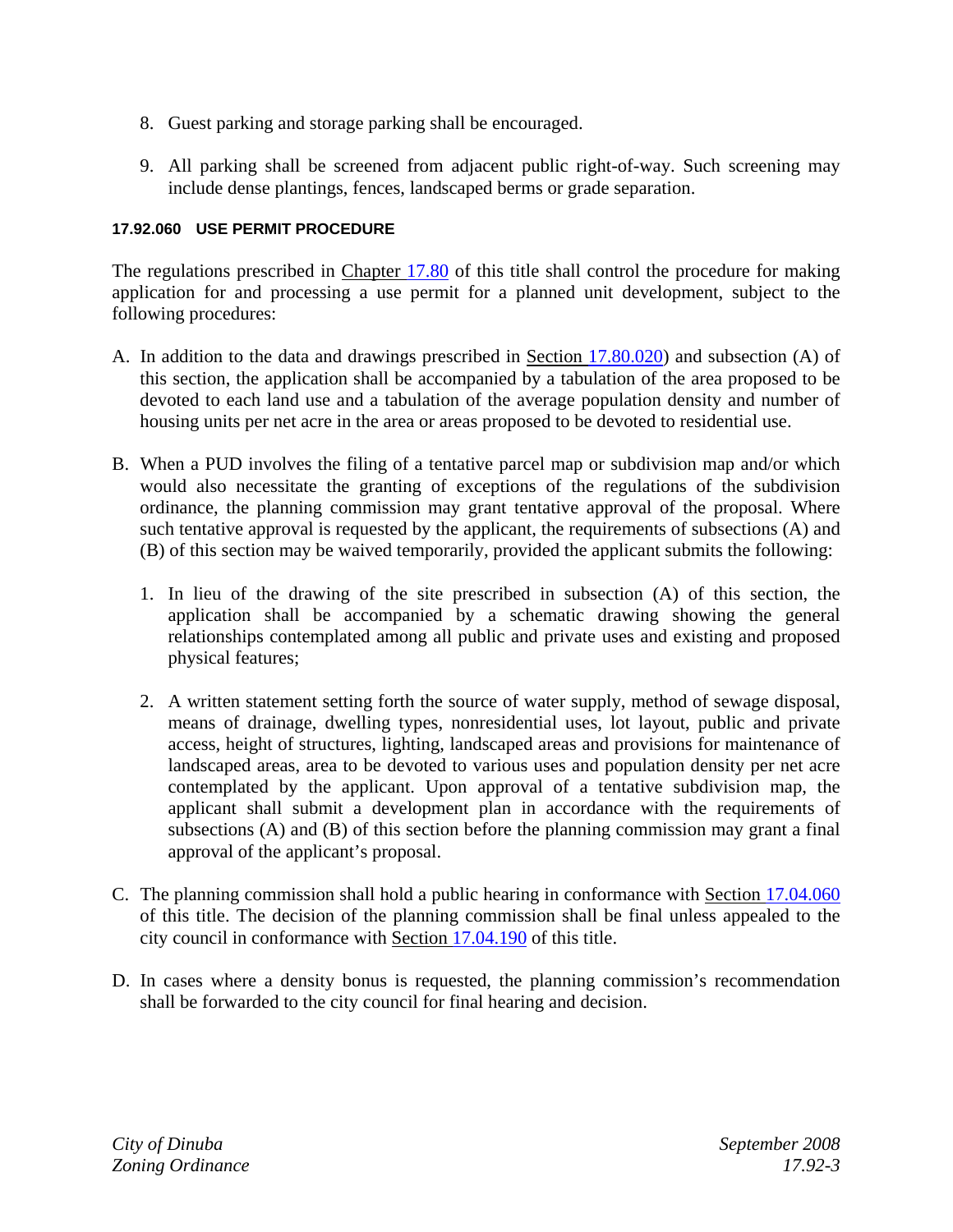#### **17.92.070 REQUIRED FINDINGS**

The planning commission may grant a use permit for a PUD as the use permit was applied for or in modified form if, on the basis of the application and the evidence submitted, the planning commission makes the following findings:

- A. That the proposed location of the PUD is in accordance with the objectives of the zoning title;
- B. That the proposed location of the PUD and the conditions under which it would be operated or maintained will not be detrimental to the public health, safety and welfare or materially injurious to properties or improvements in the vicinity;
- C. That the proposed PUD will comply with each of the applicable provisions of this section;
- D. That the standards of population density, site area and dimensions, site coverage, yard spaces, height of structures, distance between structures, off-street parking and off-street loading facilities, landscaped areas and street design will produce an environment of stable and desirable character consistent with the objectives of the zoning title, and will not generate more traffic than the streets in the vicinity can carry without congestion and will not overload utilities;
- E. That the combination of different dwelling types and/or variety of land uses in the development will complement each other and will harmonize with existing and proposed land uses in the vicinity;
- F. That the proposed PUD will satisfactorily mitigate potential environmental impacts.

## **17.92.080 AMENDMENTS**

- A. Minor amendments to an approved PUD may be granted by the director.
- B. Major amendments shall be processed as an amendment to a conditional use permit with required public hearings. Major amendments include, but are not limited to, the following:
	- 1. Changes in residential density (more than ten percent);
	- 2. Changes in land use relationships;
	- 3. Changes in the location and/or scope of open space;
	- 4. Changes in circulation patterns;
	- 5. Other changes as determined by the planning commission upon request.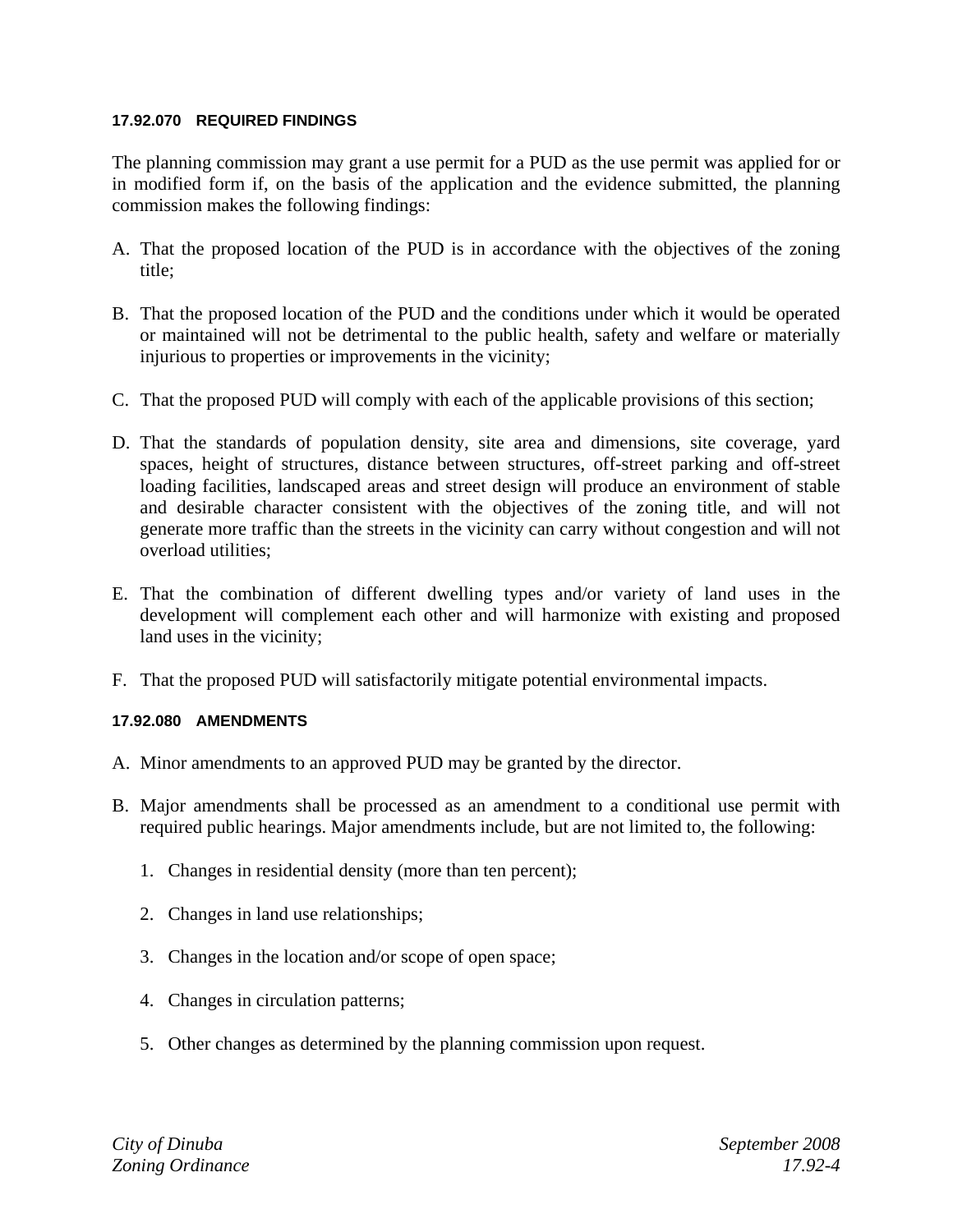#### **17.92.090 TIMING**

- A. A permit for a PUD shall expire in conformance with Section 17.04.140 of this title. The permit may be extended in conformance with Section 17.04.150.
- B. A permit for a PUD may be revoked in conformance with Section  $17.04.170$ .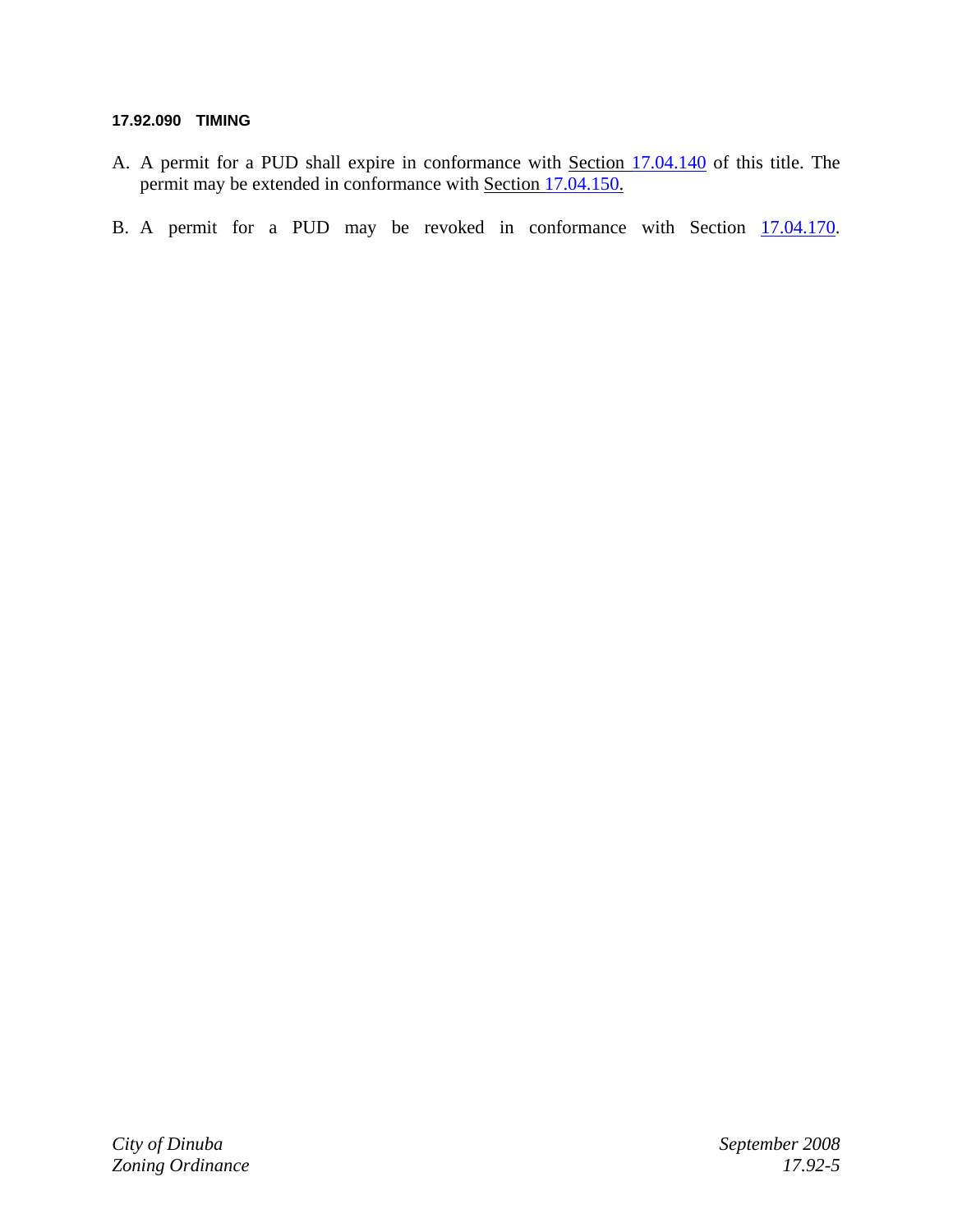# **Chapter 17.93 MODIFICATIONS TO DEVELOPMENT STANDARDS**

# *Sections*

| 17.93.010 | Purpose          |
|-----------|------------------|
| 17.93.020 | Definitions      |
| 17.93.030 | Processing       |
| 17.93.040 | <b>Standards</b> |

#### **17.93.010 PURPOSE**

It is the purpose of this process to allow flexibility in design through the approval of modified standards when the application of such modified standards would achieve a substantial improvement over that permitted by the underlying zone; or promote the development of infill areas or assist in the use of difficult to develop parcels.

#### **17.93.020 DEFINITIONS**

As used in this chapter:

*Difficult to develop parcels.* "Difficult to develop parcels" means circumstances applying to the site such as size, shape or topography which do not apply generally to land in the vicinity with the same zoning.

*Infill areas.* "Infill areas" means the development of new housing or other buildings on scattered, vacant sites in a built-up area. These can be either single vacant lots, under-utilized lots or smaller undeveloped pieces of land which have been bypasses for previous development.

#### **17.93.030 PROCESSING**

For projects involving a discretionary permit, a request to modify a development standard shall be processed as part of the discretionary permit process. For projects not involving a discretionary permit, the director shall review each request to modify a development standard and make a decision on whether to grant the modification within fifteen days after the date of the filing of such request. The denial by the director of a request to modify a development standard shall not prohibit or affect the right of the applicant to file an application for a variance pursuant to the provisions of Chapter 17.80 of this title.

#### **17.93.040 STANDARDS**

The following standards shall be considered as minimum:

A. Setbacks.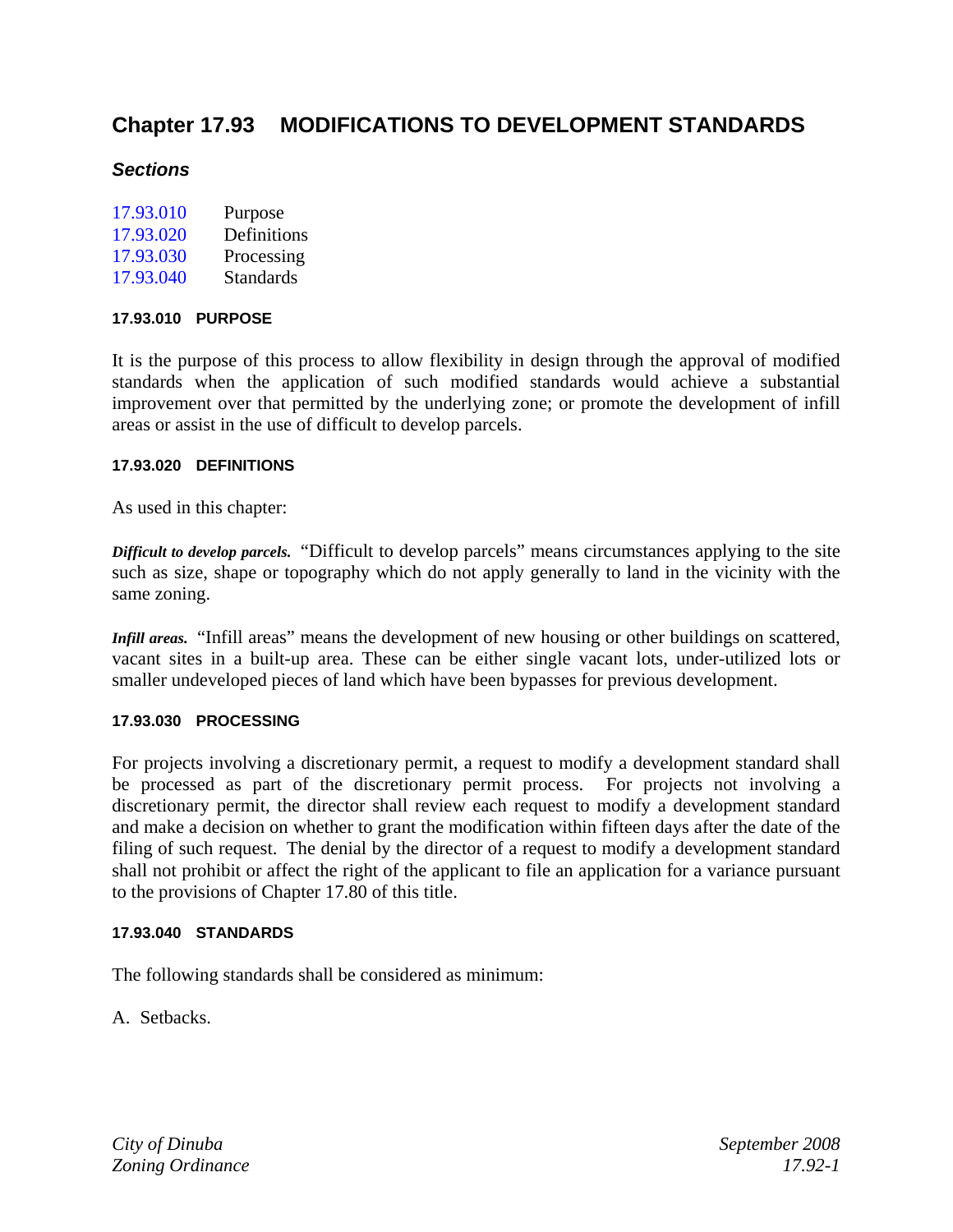| <b>Setbacks</b> | R-1-6   | $RM-2$  | $RM-3$  |
|-----------------|---------|---------|---------|
| 1. Front        | 10 feet | 15 feet | 10 feet |
| 2. Rear         | 15 feet | 15 feet | 10 feet |
| 3. Side         | 5 feet  | 5 feet  | 5 feet  |
| 4. Street Side  | 10 feet | 10 feet | 10 feet |

- B. Density. The density of sites approved under modified standards shall not exceed the density allowed under the underlying zone. When computing density, public and private street rightsof-way shall be deducted from the gross area of the project site.
- C. Individual lot dimensions shall conform on the average to the requirements of the underlying district as defined in the appropriate zoning section. No corner lot in any circumstances shall be less than sixty feet in width. No interior lot shall be less than fifty feet in width. No more than five (5) consecutive lots with widths less than that permitted in the underlying zone.
- D. Area and lot dimension requirements. Area and lot dimension requirements may be reduced by not more than ten percent of that required in the district.
- E. Yard requirements. Yard requirements may be reduced by permitting portions of a building or structure to extend into and occupy not more than ten percent of the area of a required yard.
- F. Building height. Maximum building height requirements may be increased by not more than ten percent.
- G. Reconstruction or remodeling. The reconstruction or remodeling of nonconforming buildings may be permitted if, in the director's judgment, it will bring such buildings and subsequent use into greater conformity with the use permitted in the district.
- H. Wall and fencing. Wall and fencing requirements in the P, PO, C and M districts may be waived provided adjacent residential parcels are proposed for nonresidential use as shown on an adopted general plan. Residential fencing may be increased to a height not to exceed seven feet.
- I. Sign size. Maximum sign size may be increased by not more than ten percent.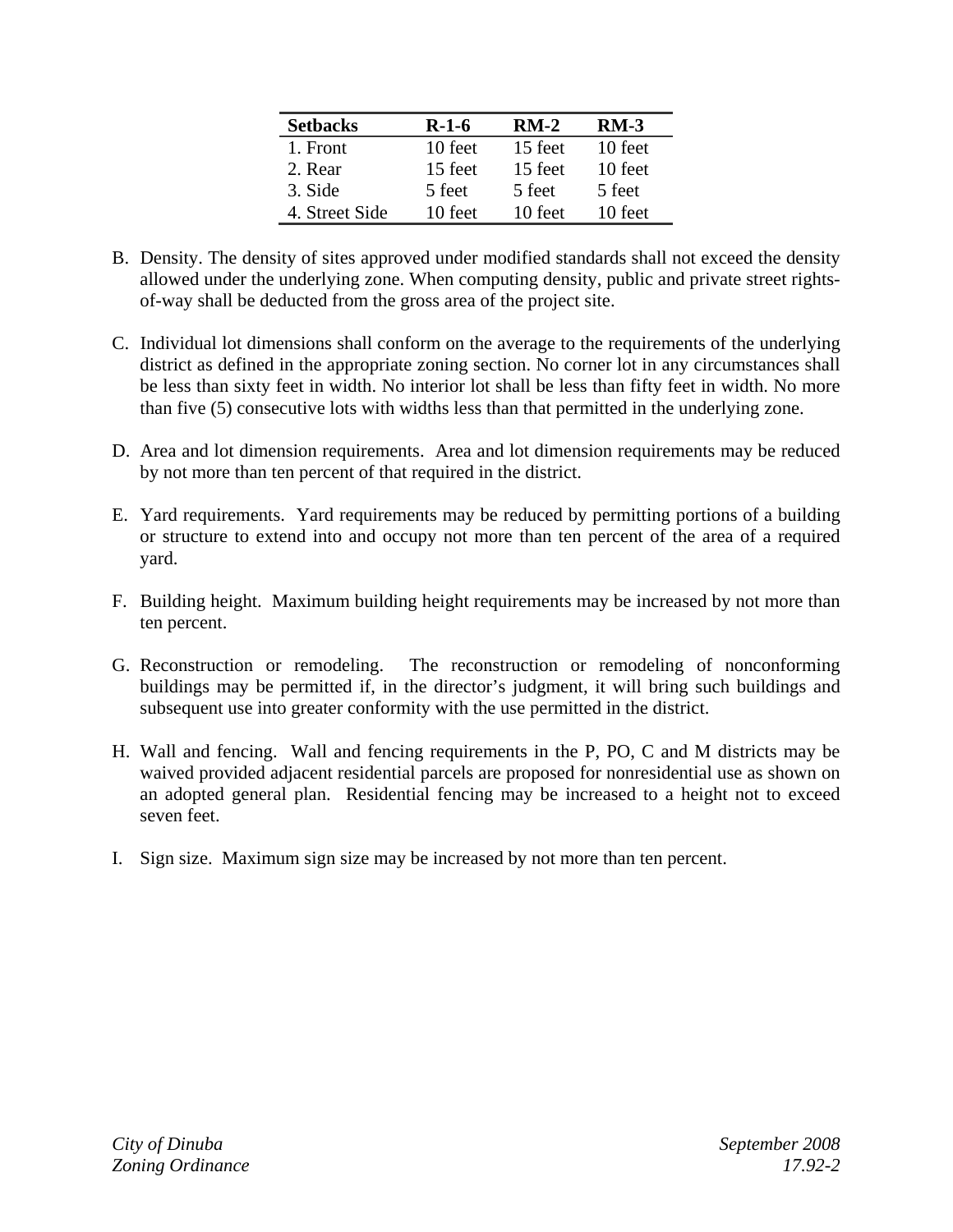# **Chapter 17.96 NONCONFORMING USES**

# *Sections:*

| 17.96.010 | Purpose |
|-----------|---------|
|-----------|---------|

- 17.96.020 Continuation and maintenance
- 17.96.030 Use of nonconforming structures
- 17.96.040 Use of conforming structures
- 17.96.050 Nonconforming use of land
- 17.96.060 Restoration of nonconforming structures
- 17.96.070 Alterations and additions
- 17.96.080 Elimination of nonconforming uses
- 17.96.090 Abandonment of nonconforming uses
- 17.96.100 Time when use, structure or sign becomes nonconforming
- 17.96.110 Records and notification of nonconforming status of a use, structure or sign
- 17.96.120 Public structures

## **17.96.010 PURPOSE**

- A. A nonconforming use is a use of a structure or land which was lawfully established prior to adoption of the ordinance codified in this title but which, under this title, does not conform with regulations for the zone in which it is located. This chapter limits the number and extent of nonconforming uses.
- B. A nonconforming structure is a structure which was lawfully erected prior to the adoption of the ordinance codified in this title but which, under this title, does not conform with regulations for the zone in which the structure is located. While permitting use and maintenance of nonconforming structures, this chapter limits the extent of nonconforming structures.

#### **17.96.020 CONTINUATION AND MAINTENANCE**

- A. A use lawfully occupying a structure or a site on the effective date of the ordinance codified in this title or of amendments thereto which does not conform with the regulations for the zone in which the use is located shall be deemed to be nonconforming and may be continued as provided in this chapter.
- B. A structure lawfully occupying a site on the effective date of the ordinance codified in this title or of amendments thereto which does not conform with the standards of coverage, front yard, side yards, rear yard, height of structure or distances between structure prescribed in the zone in which the structure is located shall be deemed to be nonconforming and may be used and maintained as provided in this chapter.
- C. Except as otherwise provided in this section, a site having an area, -frontage, width or depth, less than the minimum prescribed for the district in which the site is located, which is shown on a recorded subdivision map, or for which a deed or valid contract of sale was of record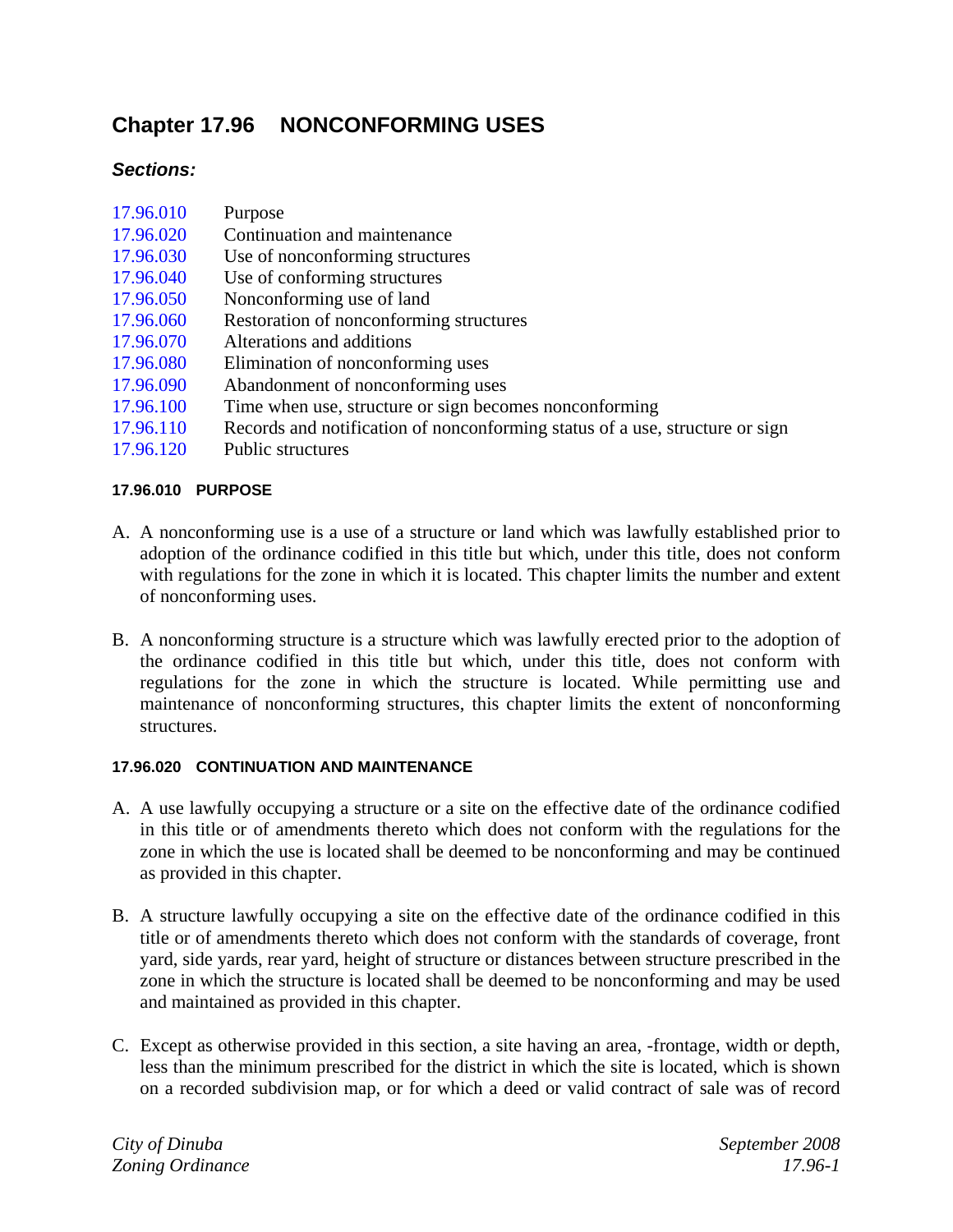prior to the adoption of the ordinance codified in this title, and which had a legal area, frontage, width and depth at the time that the subdivision map, deed or contract of sale was recorded, may be used for any permitted use listed for the district in which the site is located, but shall be subject to all other regulations for such district.

D. Routine maintenance and repairs may be performed on a structure or site, the use of which is nonconforming, and on nonconforming structures.

#### **17.96.030 USE OF NONCONFORMING STRUCTURES**

- A. The nonconforming use of a nonconforming structure existing on the effective date of the ordinance codified in this title may be continued, and may be extended throughout such structure, and may be changed to another use of the same or more restricted classification, subject to the provisions of this chapter.
- B. A structure which is nonconforming solely by reason that it does not comply with one or more height, yard or area regulations shall, for the purposes of this section, be deemed to be a conforming structure.

## **17.96.040 USE OF CONFORMING STRUCTURES**

The nonconforming use of a conforming structure existing on the effective date of the ordinance codified in this title may be continued only as follows:

- A. Such use shall not be extended into any other portion of such structure;
- B. If such use is discontinued, any future use shall conform to the provisions of this title;
- C. If such structure is a dwelling, such nonconforming use shall be discontinued within three years of the effective date of the ordinance codified in this title, except that any person who was conducting such use in such dwelling on said effective date may continuously conduct the same in such building without limit as to time, which privilege shall not be transferable.

#### **17.96.050 NONCONFORMING USE OF LAND**

- A. The nonconforming use of land where no structure (except fences) is involved in connection with such use, and nonconforming signs or billboards, existing on the effective date of the ordinance codified in this title, or which thereafter becomes subject to the provisions of this title, may be continued for a period of not more than three years thereafter.
- B. If a structure involved in connection with a nonconforming use of land is removed, or destroyed to the extent of more than seventy-five (75) percent of its reasonable value, or such nonconforming use of such structure is discontinued, such nonconforming use of such land may be continued for a period of not more than three years after the date of such removal, destruction or discontinuation.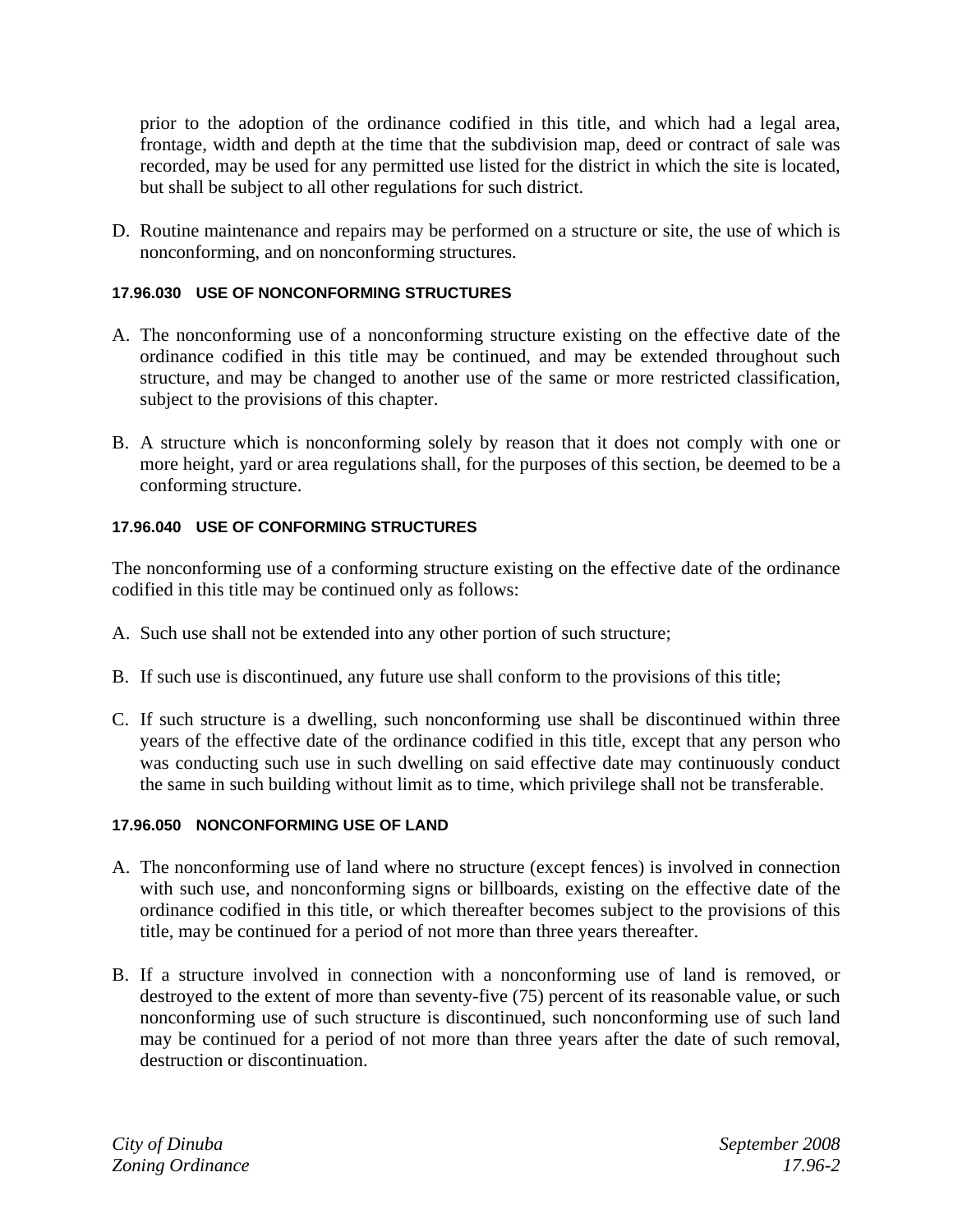- C. No nonconforming use of land shall in any way be expanded or extended either on the same or adjoining property, or changed except to a conforming use.
- D. If a nonconforming use of land which is permitted to be continued under any of the provisions of this section is discontinued, any future use of such land shall conform to the provisions of this title.

#### **17.96.060 RESTORATION OF NONCONFORMING STRUCTURES**

- A. Subject to all other regulations of this chapter, a nonconforming structure destroyed to the extent of not more than seventy-five (75) percent of its reasonable value by fire, explosion or other casualty, or by Act of God, or the public enemy, may be restored, and the occupancy or use of such building or structure or part thereof which existed at the time of such partial destruction may be continued. The time for removal or alteration of such a restored structure shall nevertheless be the same as if such structure had not been thus restored.
- B. If a nonconforming structure is so destroyed to an extent of more than seventy-five (75) percent of its reasonable value, the structure may not be restored, and may not be occupied and used, except in conformity with this title.

#### **17.96.070 ALTERATIONS AND ADDITIONS**

No nonconforming structure shall be structurally altered or enlarged, except as follows:

- A. Where required by ordinance or stature, or in order to make the building or structure conform;
- B. Any building or structure which is nonconforming solely by reason of yard or height requirements may be structurally altered or enlarged; provided that all alterations or additions shall comply with the yard and height requirements of the zone; and further provided that the entire building or structure so altered or enlarged complies with all other requirements of this title other than yard and height;
- C. Modest expansion or remodeling of an existing nonconforming residential structure or use, limited to fifty percent or less of the value of the existing structure. Such remodeling or expansion shall be subject to the provisions of Chapter 17.80 of this title.

#### **17.96.080 ELIMINATION OF NONCONFORMING USES**

- A. A nonconforming use which does not occupy a structure shall be discontinued and removed from the site within three years from the effective date of the ordinance codified in this title.
- B. If a nonconforming building or structure is removed, every future use of such premises shall be in conformity with the provisions of this title.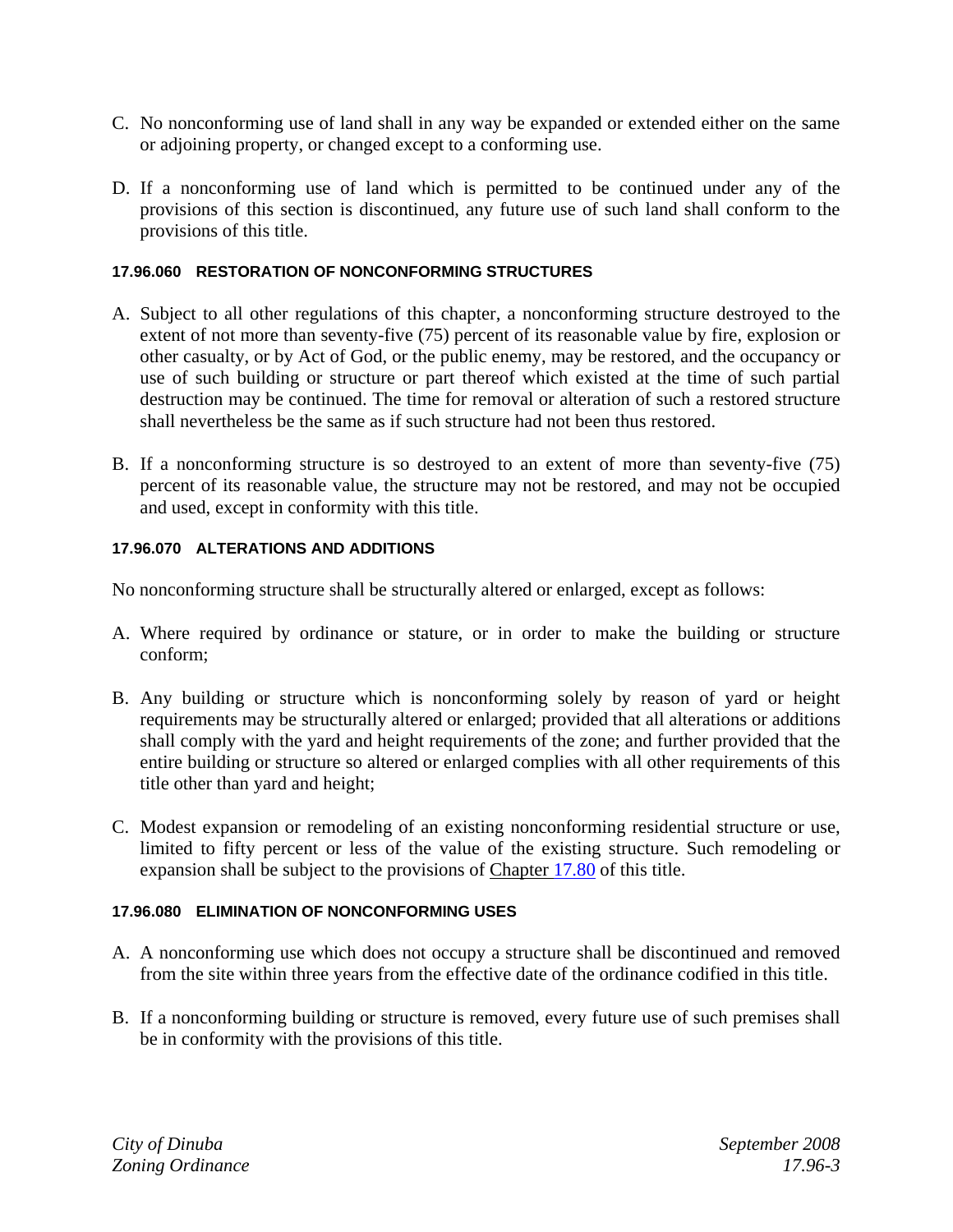- C. A nonconforming structure in a C or M zone may be continued, subject to the preceding provision.
- D. In all R zones, every nonconforming structure other than a residential dwelling, designed or intended for use not permitted in such zone shall be completely removed or altered to structurally conform to the uses permitted in such zone, provided:
	- l. Such time for removal or alteration may not be fixed for a date before the expiration ofthe normal life of such building or structure as determined by the director.
	- 2. In no event may the normal life of such building or structure be fixed at less than forty (40) years from its original construction.
	- 3. No such order shall require the removal or alteration of such building or structure sooner than three (3) years from the time such order is made.
	- 4. Within ten days after the making of such order, the director shall give notice thereof to the owner of record of such structure by causing a copy of the order to be personally served on such owner or mailed to such owner by registered or certified mail, and by causing a copy of the order to be recorded in the office of the county recorder.
	- 5. Not less than sixty (60) days and not more than ninety (90) days before the time fixed for removal or alteration, the director shall give the owner of record of such structure written notice thereof in the manner above-mentioned, and shall give the occupants of such building notice thereof by posting such notice on the structure in a conspicuous place.
- E. A nonconforming home occupation shall be discontinued within one year.
- F. Fences, walls and hedges which do not conform to the provisions of this title governing the erection of fences, walls and hedges in relation to street intersections shall, within one month of receipt of written notification, be removed or made to conform.

#### **17.96.090 ABANDONMENT OF NONCONFORMING USES**

Whenever a nonconforming use has been abandoned, discontinued or changed to a conforming use for a continuous period of ninety (90) days, the nonconforming use shall not be reestablished, and the use of the structure or site thereafter shall be in conformity with the regulations for the zone in which it is LOCATED.

#### **17.96.100 TIME WHEN USE, STRUCTURE OR SIGN BECOMES NONCONFORMING**

Whenever a use or structure becomes nonconforming because of a change of zoning district boundaries or a change of regulations for the district in which the site is located, the period of time prescribed in this section for the elimination of the use shall be computed from the effective date of the change of district or regulations, and the building official shall carry out the provision of Section 17.96.110 of this chapter.

*City of Dinuba September 2008 Zoning Ordinance 17.96-4*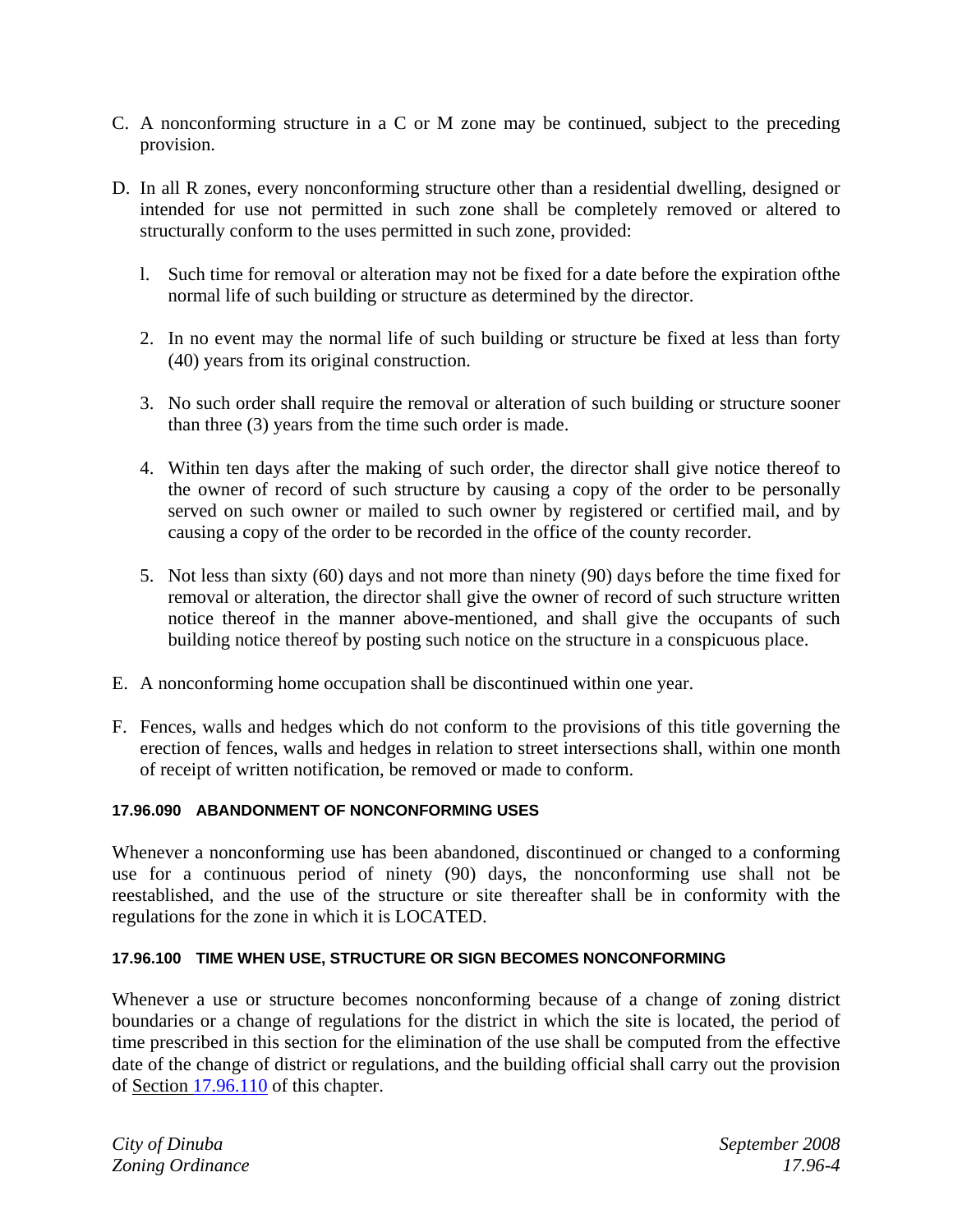#### **17.96.110 RECORDS AND NOTIFICATION OF NONCONFORMING STATUS OF A USE, STRUCTURE OR SIGN**

Within one (1) year after the effective date of the ordinance codified in this title, the planning department shall notify, in writing, the owners of all nonconforming structures, uses, signs, fences, walls and hedges of the nonconforming status of their property and the date when such structure or use shall be removed or made conforming by said owners, if such removal or conformance is required by the provisions of this title. An excerpt of this title will be attached to said notice.

#### **17.96.120 PUBLIC STRUCTURES**

Nothing in this title pertaining to nonconforming structures and uses shall be construed or applied to require termination or removal or to prevent the expansion, modernization, replacement, maintenance, alteration or rebuilding of public structures, uses, equipment and facilities pertaining directly to the rendering of the service, provided that there is no change of use or increase of those areas so used.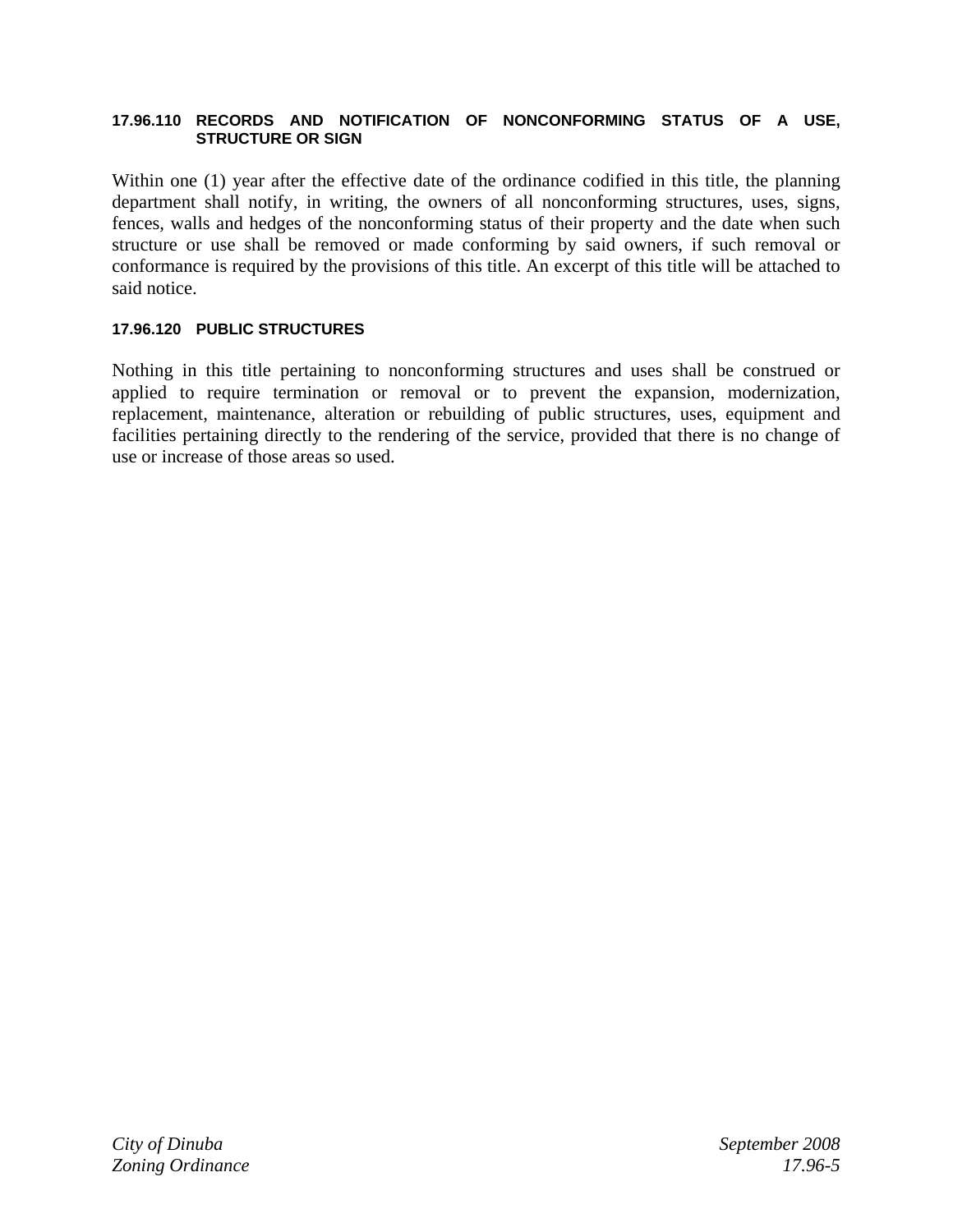# **Chapter 17.98 ENFORCEMENT**

# *Sections:*

| 17.98.010 | Administration                                 |
|-----------|------------------------------------------------|
| 17.98.020 | Code enforcement                               |
| 17.98.030 | Right of entry                                 |
| 17.98.040 | Violation—Declared public nuisances and action |
| 17.98.050 | Violation-Procedure                            |
| 17.98.060 | Violation—Liability and penalty                |

## **17.98.010 ADMINISTRATION**

All department heads, officials or other employees of the city shall issue no permit, license or certificate for uses, buildings or structures or purposes in conflict with provisions contained in this title. Any such permit, license or certificate issued in conflict with this title, intentionally or otherwise, shall be null and void.

## **17.98.020 CODE ENFORCEMENT**

The city shall be authorized to enforce provisions of this title and to issue citations and make arrests pursuant to the California Penal Code and the Dinuba Municipal Code.

#### **17.98.030 RIGHT OF ENTRY**

In the discharge of enforcement duties, authorized persons shall have the right to enter any site or to enter any structure for the purpose of investigation and inspection. Such right of entry shall be exercised only at reasonable hours and only with the consent of the owner or tenant unless a written order of a court of competent jurisdiction has been issued.

#### **17.98.040 VIOLATION—DECLARED PUBLIC NUISANCES AND ACTIONS**

Any building or structure set up, erected, constructed, altered, enlarged, converted, moved or maintained contrary to the provisions of this title and any use of land, buildings or premises established, conducted, operated or maintained contrary to the provisions of this title shall be and the same are hereby declared to be unlawful and a public nuisance. The building official shall immediately initiate all necessary legal proceedings for the abatement, removal and enjoinment thereof in the manner provided by law and shall take such other steps as may be necessary to accomplish these ends, and may apply to a court of competent jurisdiction to grant such relief as will remove and abate the structure or use and restrain or enjoin the person, firm or corporation or an organization from erecting, moving, altering or enlarging the structure or using the site contrary to the provisions of this title. The remedies prescribed by this section are cumulative and nonexclusive.